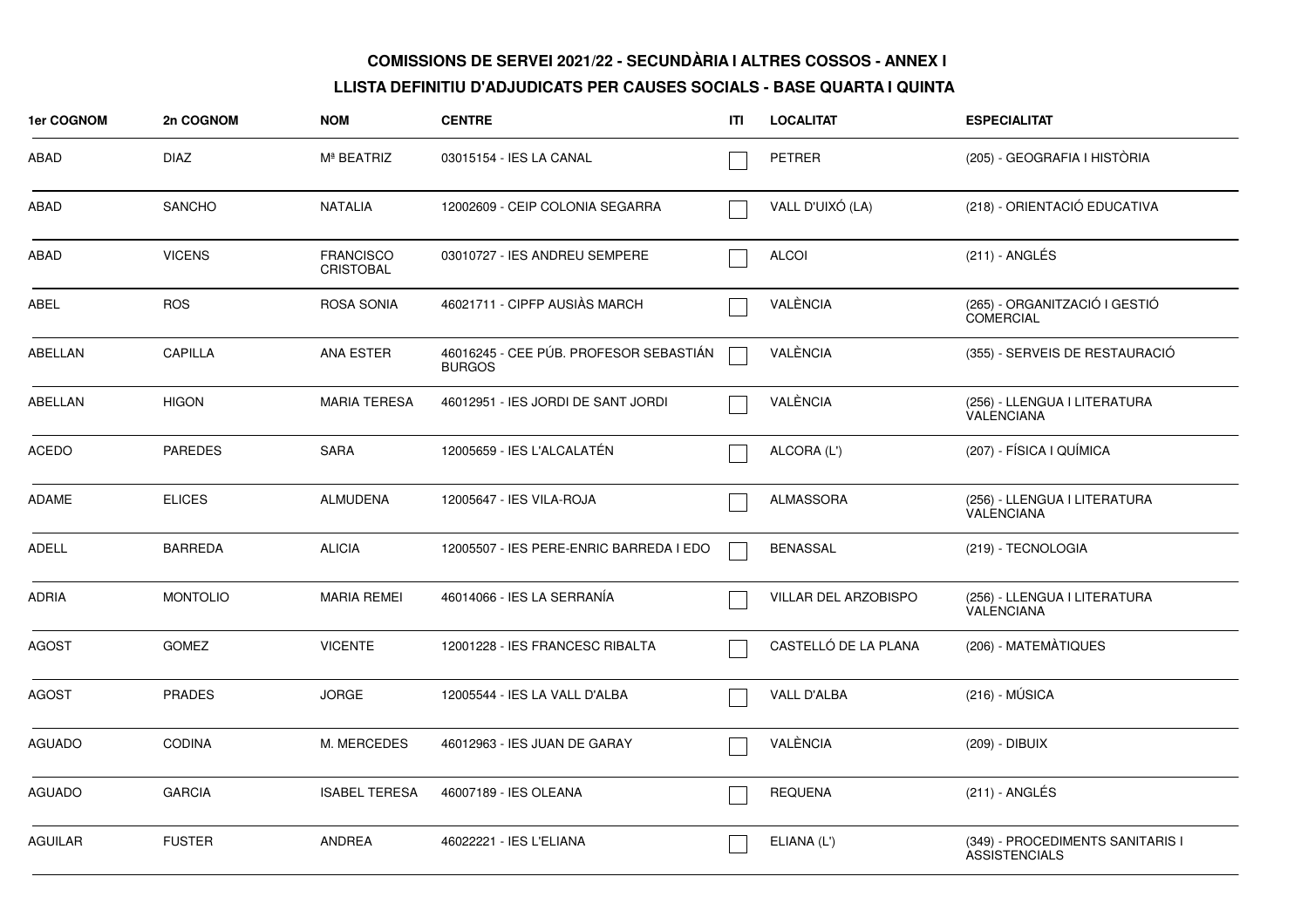| 1er COGNOM       | 2n COGNOM       | <b>NOM</b>          | <b>CENTRE</b>                                                | ITI                             | <b>LOCALITAT</b>     | <b>ESPECIALITAT</b>                        |
|------------------|-----------------|---------------------|--------------------------------------------------------------|---------------------------------|----------------------|--------------------------------------------|
| AGUILAR          | <b>GASULLA</b>  | <b>ELENA</b>        | 12005635 - CONSERVATORI SUPERIOR DE<br>MÚSICA SALVADOR SEGUÍ |                                 | CASTELLÓ DE LA PLANA | (6C2) - PIANO                              |
| <b>AGUILAR</b>   | <b>JIMENEZ</b>  | <b>PAULA</b>        | 12002661 - IES HONORI GARCIA                                 |                                 | VALL D'UIXÓ (LA)     | (265) - ORGANITZACIÓ I GESTIÓ<br>COMERCIAL |
| <b>AGUILAR</b>   | <b>RUBIO</b>    | <b>EMILIA</b>       | 46006112 - IES POU CLAR                                      |                                 | <b>ONTINYENT</b>     | (354) - SERVEIS A LA COMUNITAT             |
| <b>AGUILELLA</b> | <b>ALBALAT</b>  | <b>ESTER</b>        | 12005593 - IES SERRA D'ESPADA                                |                                 | <b>ONDA</b>          | (204) - LLENGUA CASTELLANA I<br>LITERATURA |
| <b>AGUILERA</b>  | <b>BLASCO</b>   | <b>EVA MARIA</b>    | 46018035 - CIPFP MISERICORDIA                                |                                 | VALÈNCIA             | (222) - FORMACIÓ I ORIENTACIÓ LABORAL      |
| <b>AGUILERA</b>  | <b>CABRERA</b>  | <b>DAVID</b>        | 46036426 - ESCOLA OFICIAL D'IDIOMES DE<br><b>PATERNA</b>     | $\overline{\blacktriangledown}$ | <b>PATERNA</b>       | $(411)$ - ANGLÉS                           |
| <b>AGULLEIRO</b> | <b>GOZALBO</b>  | Mª JOSEP            | 12000480 - IES RAMÓN CID                                     |                                 | <b>BENICARLÓ</b>     | (208) - BIOLOGIA I GEOLOGIA                |
| <b>AGUSTI</b>    | <b>ALCAIDE</b>  | <b>ALICIA</b>       | 46018621 - IES LAURONA                                       |                                 | LLÍRIA               | (206) - MATEMÀTIQUES                       |
| AGUT             | <b>MANRIQUE</b> | <b>LAURA</b>        | 12005647 - IES VILA-ROJA                                     |                                 | <b>ALMASSORA</b>     | (254) - INFORMÀTICA                        |
| <b>AICART</b>    | <b>NOGUERES</b> | <b>REYES</b>        | 12000704 - IES JAUME I                                       |                                 | <b>BORRIANA</b>      | (211) - ANGLÉS                             |
| <b>ALABAU</b>    | <b>LAMBIES</b>  | <b>MANUEL</b>       | 46023870 - IES MALILLA                                       |                                 | VALÈNCIA             | (217) - EDUCACIÓ FÍSICA                    |
| <b>ALANDETE</b>  | <b>MORERA</b>   | LAURA               | 46005934 - IES GREGORI MAIANS                                |                                 | <b>OLIVA</b>         | (243) - HOSTALERIA I TURISME               |
| <b>ALAPONT</b>   | <b>ASENCIO</b>  | <b>CARMEN PILAR</b> | 12002889 - IES FRANCESC TÀRREGA                              |                                 | <b>VILA-REAL</b>     | (208) - BIOLOGIA I GEOLOGIA                |
| <b>ALARCON</b>   | <b>FLIX</b>     | <b>MARIA ISABEL</b> | 46020492 - IES JOAN LLOPIS MARÍ                              |                                 | <b>CULLERA</b>       | (243) - HOSTALERIA I TURISME               |
| <b>ALARCON</b>   | IBAÑEZ          | <b>VERONICA</b>     | 46013062 - IES BENLLIURE                                     |                                 | VALÈNCIA             | (209) - DIBUIX                             |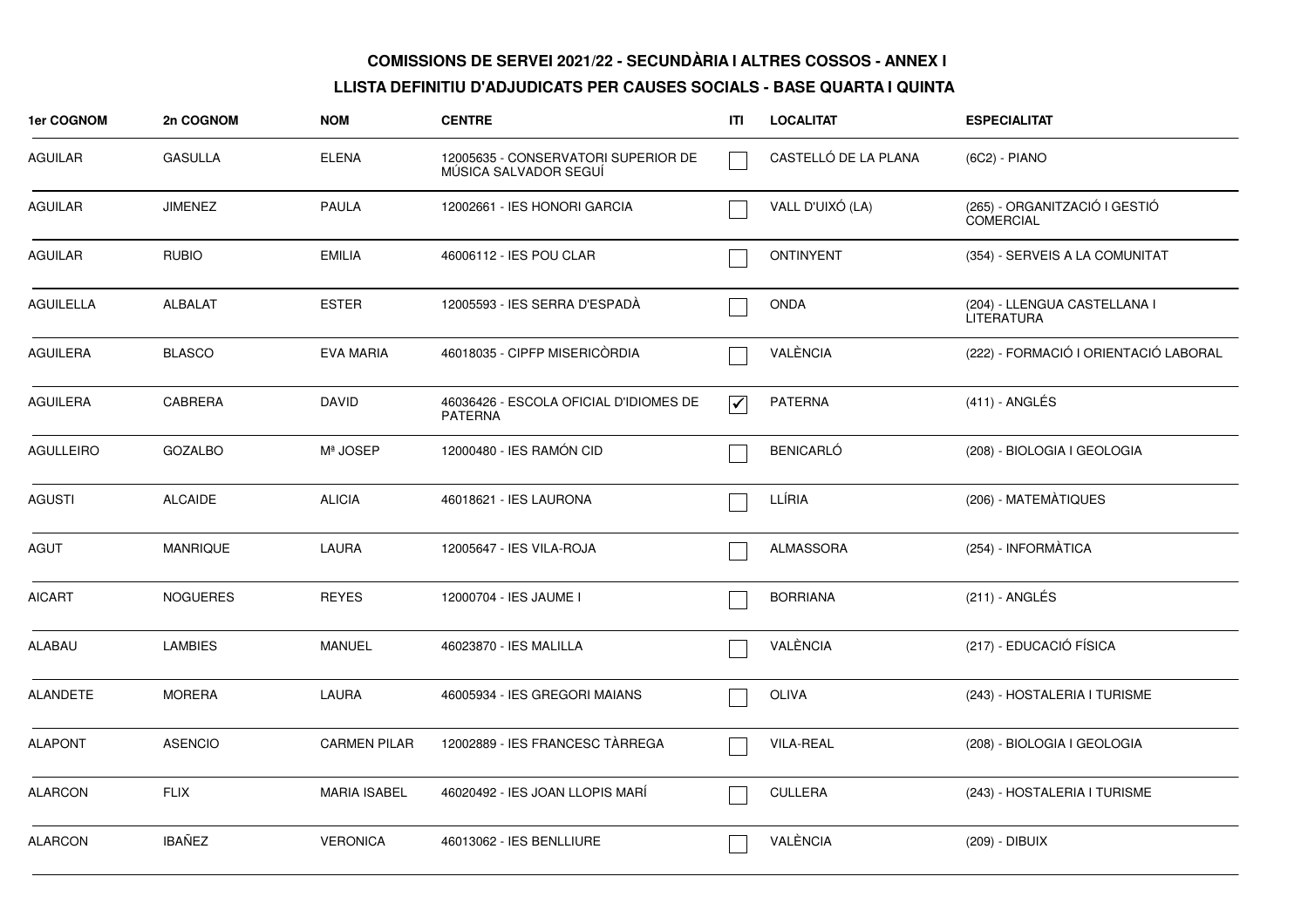| 1er COGNOM      | 2n COGNOM         | <b>NOM</b>                  | <b>CENTRE</b>                                              | ITI | <b>LOCALITAT</b>                        | <b>ESPECIALITAT</b>                               |
|-----------------|-------------------|-----------------------------|------------------------------------------------------------|-----|-----------------------------------------|---------------------------------------------------|
| <b>ALARCON</b>  | <b>PEREZ</b>      | ROSA MARIA<br><b>ISABEL</b> | 46013062 - IES BENLLIURE                                   |     | VALÈNCIA                                | (243) - HOSTALERIA I TURISME                      |
| <b>ALAVEDRA</b> | <b>CREIXELL</b>   | <b>PILAR</b>                | 03011124 - ESCOLA D'ART I SUPERIOR DE<br>DISSENY D'ALACANT |     | <b>ALACANT</b>                          | (7C1) - MITJANS INFORMÀTICS                       |
| ALBA            | <b>SERRADOR</b>   | <b>LAURA</b>                | 46012872 - IES LUIS VIVES                                  |     | VALÈNCIA                                | (206) - MATEMATIQUES                              |
| <b>ALBALAT</b>  | <b>BENEDITO</b>   | <b>MARTA</b>                | 12005659 - IES L'ALCALATÉN                                 |     | ALCORA (L')                             | (256) - LLENGUA I LITERATURA<br><b>VALENCIANA</b> |
| <b>ALBERO</b>   | <b>PUIG</b>       | ROSA MARIA                  | 46000705 - IES REI EN JAUME                                |     | <b>ALZIRA</b>                           | $(216) - MÚSICA$                                  |
| <b>ALBEROLA</b> | <b>CLIMENT</b>    | <b>ENRIQUE</b>              | 46024953 - IES LA MURTA                                    |     | <b>ALZIRA</b>                           | (205) - GEOGRAFIA I HISTÒRIA                      |
| <b>ALBEROLA</b> | <b>ESCRIHUELA</b> | <b>CONCEPCION</b>           | 46008340 - IES JAUME II EL JUST                            |     | TAVERNES DE LA VALLDIGNA (209) - DIBUIX |                                                   |
| <b>ALBEROLA</b> | <b>VIDAL</b>      | <b>MARIA ELENA</b>          | 46022531 - IES LES FOIES                                   |     | <b>BENIGÀNIM</b>                        | (256) - LLENGUA I LITERATURA<br>VALENCIANA        |
| <b>ALBERT</b>   | <b>BENET</b>      | <b>SOFIA</b>                | 12005738 - IES LA PLANA                                    |     | CASTELLÓ DE LA PLANA                    | (207) - FÍSICA I QUÍMICA                          |
| <b>ALBERT</b>   | <b>DUARTE</b>     | <b>SONIA</b>                | 46012999 - IES JOANOT MARTORELL                            |     | VALÈNCIA                                | (204) - LLENGUA CASTELLANA I<br><b>LITERATURA</b> |
| <b>ALBERT</b>   | GIL               |                             | MARIA MERCEDES 46023523 - IES DE CÀRCER                    |     | CÀRCER                                  | (206) - MATEMÀTIQUES                              |
| <b>ALBERT</b>   | <b>HERNANDEZ</b>  | <b>MIGUEL</b>               | 46022142 - IES DE GUADASSUAR                               |     | <b>GUADASSUAR</b>                       | (206) - MATEMATIQUES                              |
| <b>ALBERT</b>   | <b>MARTORELL</b>  | M. CARMEN                   | 46022245 - IES L'OM                                        |     | <b>PICASSENT</b>                        | (218) - ORIENTACIÓ EDUCATIVA                      |
| <b>ALBERT</b>   | <b>PEREZ</b>      | <b>FRANCISCO</b>            | 46012987 - IES CID CAMPEADOR                               |     | VALÈNCIA                                | (206) - MATEMÀTIQUES                              |
| <b>ALBERT</b>   | <b>TODOLI</b>     | <b>ROBERT</b>               | 12005601 - IES GILABERT DE CENTELLES                       |     | <b>NULES</b>                            | (206) - MATEMÀTIQUES                              |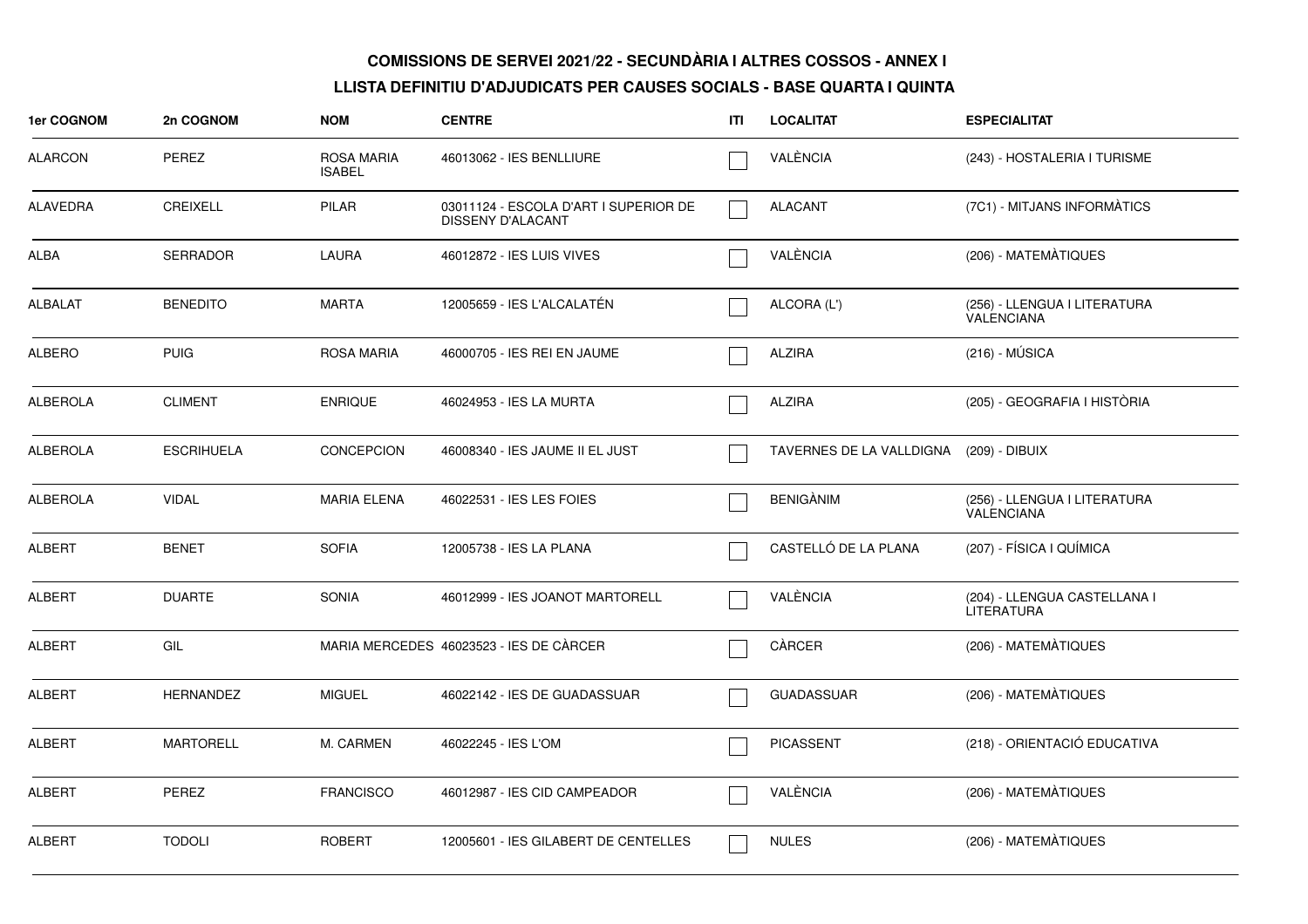| <b>1er COGNOM</b> | 2n COGNOM          | <b>NOM</b>           | <b>CENTRE</b>                                       | ITI | <b>LOCALITAT</b>       | <b>ESPECIALITAT</b>                                           |
|-------------------|--------------------|----------------------|-----------------------------------------------------|-----|------------------------|---------------------------------------------------------------|
| ALBIÑANA          | ANDREU             | EVA Mª               | 46017201 - IES JAUME I                              |     | <b>ONTINYENT</b>       | (256) - LLENGUA I LITERATURA<br>VALENCIANA                    |
| ALBIÑANA          | <b>MEDINA</b>      | <b>JUAN CARLOS</b>   | 46021629 - IES ARABISTA RIBERA                      |     | CARCAIXENT             | (219) - TECNOLOGIA                                            |
| <b>ALBIOL</b>     | <b>MERLOS</b>      | <b>SANDRA</b>        | 12005374 - IES JUAN BAUTISTA PORCAR                 |     | CASTELLÓ DE LA PLANA   | (204) - LLENGUA CASTELLANA I<br><b>LITERATURA</b>             |
| <b>ALBORS</b>     | <b>ALBORS</b>      | <b>PATRICIA</b>      | 46006100 - IES L'ESTACIÓ                            |     | <b>ONTINYENT</b>       | (351) - PROCESSOS DE GESTIÓ<br><b>ADMINISTRATIVA</b>          |
| <b>ALBORS</b>     | <b>FERNANDEZ</b>   | <b>ROCIO FATIMA</b>  | 03014836 - IES SERRA MARIOLA                        |     | <b>MURO DE ALCOY</b>   | $(211)$ - ANGLÉS                                              |
| <b>ALBORS</b>     | <b>MARTI</b>       | <b>SALVADOR</b>      | 46016312 - IES ENRIC SOLER I GODES                  |     | <b>BENIFAIO</b>        | (254) - INFORMÀTICA                                           |
| <b>ALCAIDE</b>    | LAZARO             | <b>ALBA</b>          | 46004841 - IES CAMP DE TÚRIA                        |     | LLÍRIA                 | (206) - MATEMÀTIQUES                                          |
| <b>ALCALDE</b>    | <b>GONZALEZ</b>    | AMPARO               | 46017675 - IES LA SÈNIA                             |     | <b>PAIPORTA</b>        | (208) - BIOLOGIA I GEOLOGIA                                   |
| <b>ALCANTARA</b>  | <b>TORRES</b>      | <b>JOSE</b>          | 46013050 - IES EL CABANYAL                          |     | VALÈNCIA               | (334) - INSTAL·LACIONS I MANT D'EQUIPS<br>TÈRMICS I DE FLUIDS |
| <b>ALCAÑIZ</b>    | <b>ALEMANY</b>     | <b>FRANCISCO</b>     | 46022889 - IES MÚSIC MARTÍN I SOLER                 |     | <b>MISLATA</b>         | (219) - TECNOLOGIA                                            |
| <b>ALCAÑIZ</b>    | <b>MARIN</b>       | <b>MARCOS</b>        | 46014224 - IES FONT DE SANT LLUIS                   |     | VALÈNCIA               | (254) - INFORMÀTICA                                           |
| ALCARAZ           | <b>FREIRE</b>      | <b>EVA</b>           | 46020546 - ESCOLA OFICIAL D'IDIOMES                 |     | <b>QUART DE POBLET</b> | (412) - ITALIÀ                                                |
| <b>ALCARAZ</b>    | <b>HERNANDEZ</b>   | <b>ESTHER</b>        | 03014551 - IES MUTXAMEL                             |     | <b>MUTXAMEL</b>        | $(210)$ - FRANCÉS                                             |
| <b>ALCARAZ</b>    | <b>PEREZ</b>       | <b>DAVID MIGUEL</b>  | 03014551 - IES MUTXAMEL                             |     | <b>MUTXAMEL</b>        | (254) - INFORMÀTICA                                           |
| <b>ALCARAZ</b>    | <b>QUINTANILLA</b> | <b>MARIA DOLORES</b> | 03010715 - CENTRE PÚBLIC FPA PAULO<br><b>FREIRE</b> |     | <b>ALACANT</b>         | (294) - FPA COMUNICACIÓ (ANGLÉS)                              |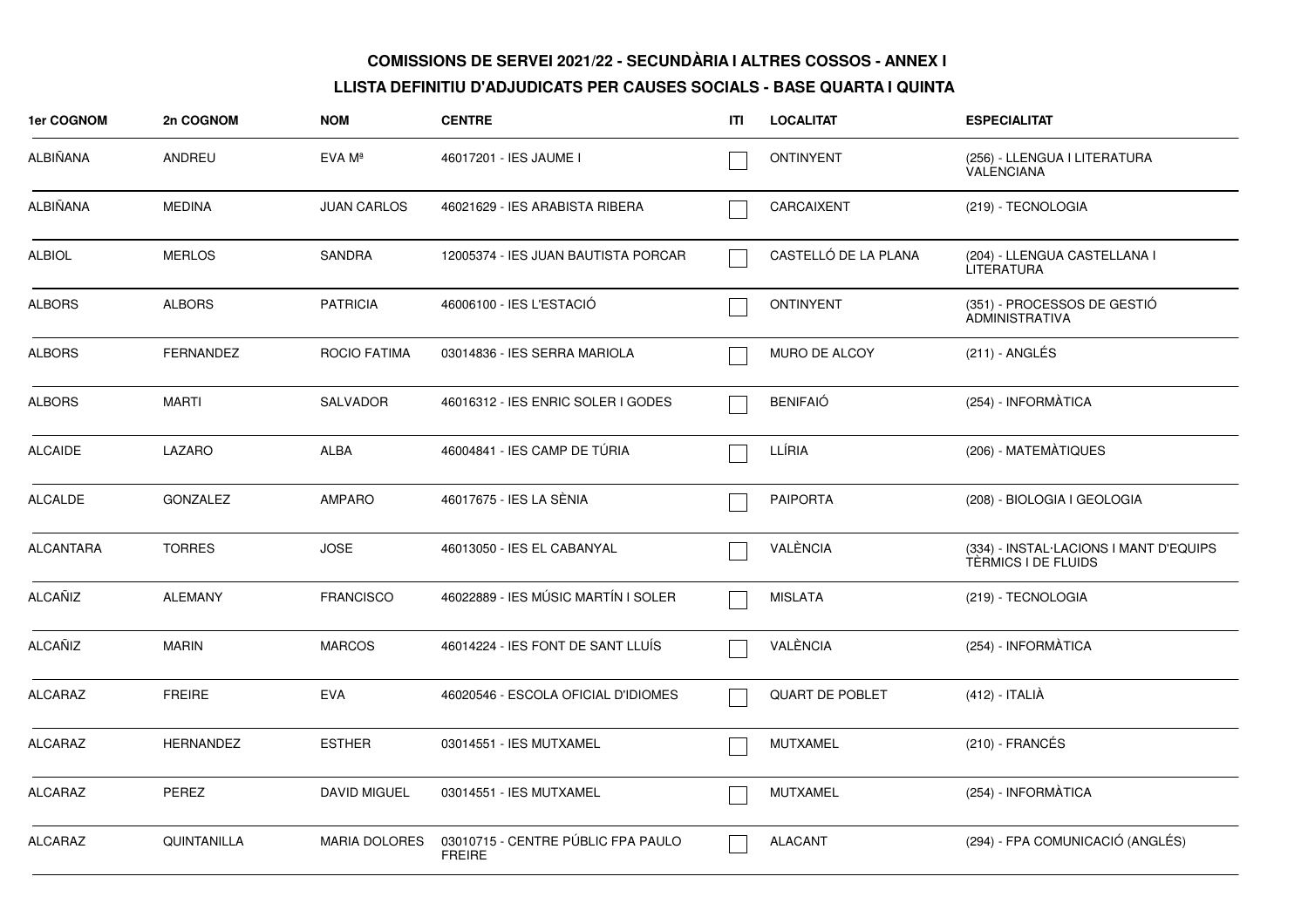| <b>1er COGNOM</b> | 2n COGNOM        | <b>NOM</b>                        | <b>CENTRE</b>                                                | ITI | <b>LOCALITAT</b>     | <b>ESPECIALITAT</b>                                 |
|-------------------|------------------|-----------------------------------|--------------------------------------------------------------|-----|----------------------|-----------------------------------------------------|
| <b>ALCOCEL</b>    | CARDONA          | <b>VICENTE</b>                    | 46004760 - CIPFP LA COSTERA                                  |     | XÀTIVA               | (338) - MANTENIMENT DE VEHICLES                     |
| <b>ALCOCER</b>    | <b>ALBUIXECH</b> | <b>SABINA</b>                     | 46004772 - IES JOSÉ DE RIBERA                                |     | XÀTIVA               | $(216) - MÚSICA$                                    |
| ALCOVER           | <b>BENDICHO</b>  | <b>MARIA LORENA</b>               | 46022944 - IES PATRAIX, VICENTA FERRER<br><b>ESCRIVA</b>     |     | VALÈNCIA             | (204) - LLENGUA CASTELLANA I<br>LITERATURA          |
| ALCOVER           | <b>PONS</b>      |                                   | JOSEP FRANCESC 46015721 - IES VICENTE GANDIA                 |     | CASTELLÓ             | $(216) - MÚSICA$                                    |
| ALEGRE            | ANSUATEGUI       |                                   | FRANCISCO JOSE 12001231 - IES PENYAGOLOSA                    |     | CASTELLÓ DE LA PLANA | (206) - MATEMATIQUES                                |
| ALEGRE            | ORELLANO         | <b>JAIME</b>                      | 12003328 - IES LLOMBAI                                       |     | <b>BORRIANA</b>      | (338) - MANTENIMENT DE VEHICLES                     |
| ALEIXANDRE        | <b>COSTA</b>     | ANA EVA                           | 12005660 - IES PROFESSOR BROCH I LLOP                        |     | <b>VILA-REAL</b>     | $(211)$ - ANGLÉS                                    |
| ALEIXANDRE        | <b>LOPEZ</b>     | ZAIDA                             | 46026160 - IES MARÍA CARBONELL I SÁNCHEZ                     |     | <b>BENETÚSSER</b>    | (209) - DIBUIX                                      |
| <b>ALEIXANDRE</b> | <b>PERIS</b>     | ROSA ANA                          | 46018138 - IES ORRIOLS                                       |     | VALÈNCIA             | (345) - OPERACIONS I EQUIPS DE<br>PRODUCCIÓ AGRARIA |
| ALEIXANDRE        | VILLALBA         | <b>JOSE MARIA</b>                 | 46007554 - IES JORGE JUAN                                    |     | PUERTO SAGUNTO (EL)  | (217) - EDUCACIÓ FÍSICA                             |
| <b>ALEMANY</b>    | <b>FERRER</b>    | <b>VICTORIA</b><br><b>EUGENIA</b> | 12005635 - CONSERVATORI SUPERIOR DE<br>MÚSICA SALVADOR SEGUÍ |     | CASTELLÓ DE LA PLANA | (5F0) - PIANO                                       |
| ALEMANY           | <b>MORENO</b>    | <b>MARIA CARMEN</b>               | 46007554 - IES JORGE JUAN                                    |     | PUERTO SAGUNTO (EL)  | (222) - FORMACIÓ I ORIENTACIÓ LABORAL               |
| ALEMAÑ            | <b>MARTINEZ</b>  | <b>BERNARDO</b>                   | 03015075 - IES LA FOIA D'ELX                                 |     | FOIA (LA)            | (205) - GEOGRAFIA I HISTÒRIA                        |
| ALEMAÑY           | <b>NAVARRO</b>   | <b>ALBERTO</b>                    | 03008915 - IES MARCOS ZARAGOZA                               |     | VILA JOIOSA (LA)     | (254) - INFORMÀTICA                                 |
| <b>ALEPUZ</b>     | <b>FERRUS</b>    | <b>SUSANA</b>                     | 46002775 - IES EDUARDO PRIMO MARQUÉS                         |     | <b>CARLET</b>        | (222) - FORMACIÓ I ORIENTACIÓ LABORAL               |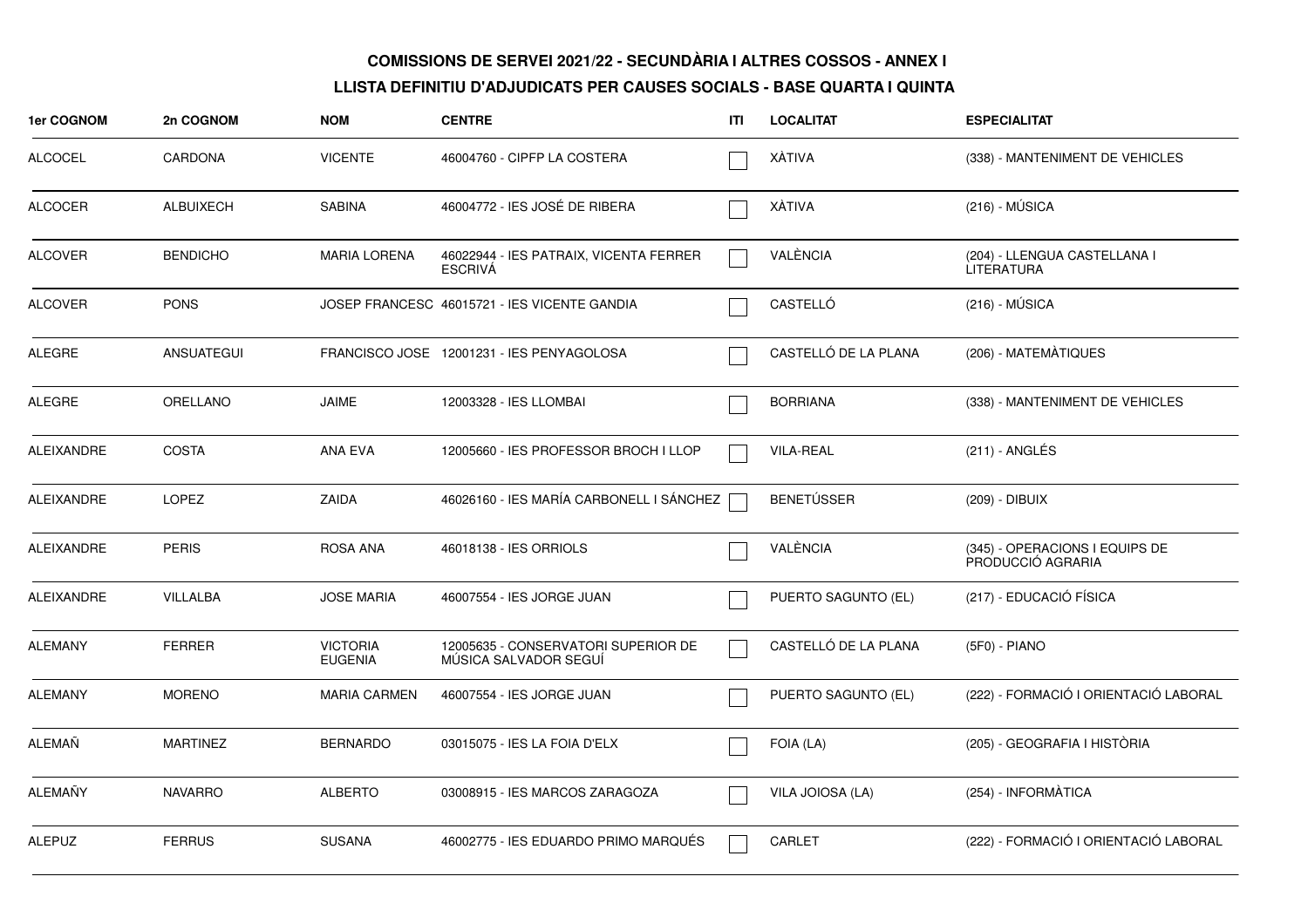| 1er COGNOM       | 2n COGNOM            | <b>NOM</b>        | <b>CENTRE</b>                                                 | ITI | <b>LOCALITAT</b>                                  | <b>ESPECIALITAT</b>              |
|------------------|----------------------|-------------------|---------------------------------------------------------------|-----|---------------------------------------------------|----------------------------------|
| <b>ALFARO</b>    | <b>GARCIA</b>        | CARLOS            | 46007748 - IES CAMP DE MORVEDRE                               |     | PUERTO SAGUNTO (EL)                               | (261) - ECONOMIA                 |
| <b>ALFARO</b>    | <b>INIESTA</b>       | <b>FERMINA</b>    | 46025507 - IES RASCANYA-ANTONIO CAÑUELO [                     |     | VALÈNCIA                                          | (208) - BIOLOGIA I GEOLOGIA      |
| <b>ALFARO</b>    | <b>SANTACATALINA</b> | <b>SILVIA</b>     | 46020479 - IES JOAN FUSTER                                    |     | <b>BELLREGUARD</b>                                | (205) - GEOGRAFIA I HISTÒRIA     |
| <b>ALFONSO</b>   | <b>ALABARTA</b>      | REBECA            | 46022579 - IES EL RAVATXOL                                    |     | CASTELLAR-OLIVERAL                                | $(211)$ - ANGLÉS                 |
| <b>ALFONSO</b>   | <b>BROSETA</b>       | <b>ANTONIO</b>    | 46023870 - IES MALILLA                                        |     | VALÈNCIA                                          | (217) - EDUCACIÓ FÍSICA          |
| <b>ALFONSO</b>   | <b>MARZO</b>         | <b>SANDRA</b>     | 46016877 - CONSERVATORI PROFESSIONAL<br>DE MÚSICA MESTRE VERT |     | CARCAIXENT                                        | (6D1) - VIOLÍ                    |
| ALIA             | <b>GONZALEZ</b>      | <b>DIANA</b>      | 03015038 - IES RADIO EXTERIOR                                 |     | <b>ALACANT</b>                                    | $(210)$ - FRANCÉS                |
| <b>ALIAGA</b>    | <b>BOU</b>           |                   | JUAN FRANCISCO 46020492 - IES JOAN LLOPIS MARÍ                |     | <b>CULLERA</b>                                    | (330) - CUINA I PASTISSERIA      |
| ALIX             | <b>VINUESA</b>       | <b>BELEN</b>      | 46015711 - IES CAMPANAR                                       |     | VALÈNCIA                                          | (208) - BIOLOGIA I GEOLOGIA      |
| <b>ALMELA</b>    | <b>RIBES</b>         | Mª ROSA           | 46001217 - IES BERNAT GUINOVART                               |     | ALGEMESÍ                                          | (263) - ADMINISTRACIÓ D'EMPRESES |
| <b>ALMENAR</b>   | <b>GONZALEZ</b>      | <b>JOSE RAMON</b> | 03015129 - IES MEDITERRANIA                                   |     | <b>BENIDORM</b>                                   | (211) - ANGLÉS                   |
| <b>ALMERICH</b>  | <b>SOLDADO</b>       | <b>DAVID</b>      | 46016877 - CONSERVATORI PROFESSIONAL<br>DE MÚSICA MESTRE VERT |     | CARCAIXENT                                        | (6C2) - PIANO                    |
| <b>ALMONACID</b> | <b>CABALLER</b>      | <b>GLORIA</b>     | 46029586 - IES DE SAN ANTONIO DE<br><b>BENAGEBER</b>          |     | SAN ANTONIO DE BENAGÉBER (207) - FÍSICA I QUÍMICA |                                  |
| <b>ALONSO</b>    | ARA                  | <b>JOSE LUIS</b>  | 46013062 - IES BENLLIURE                                      |     | VALÈNCIA                                          | (209) - DIBUIX                   |
| <b>ALONSO</b>    | <b>CORTELL</b>       | <b>DOLORES</b>    | 46004772 - IES JOSÉ DE RIBERA                                 |     | XÀTIVA                                            | (219) - TECNOLOGIA               |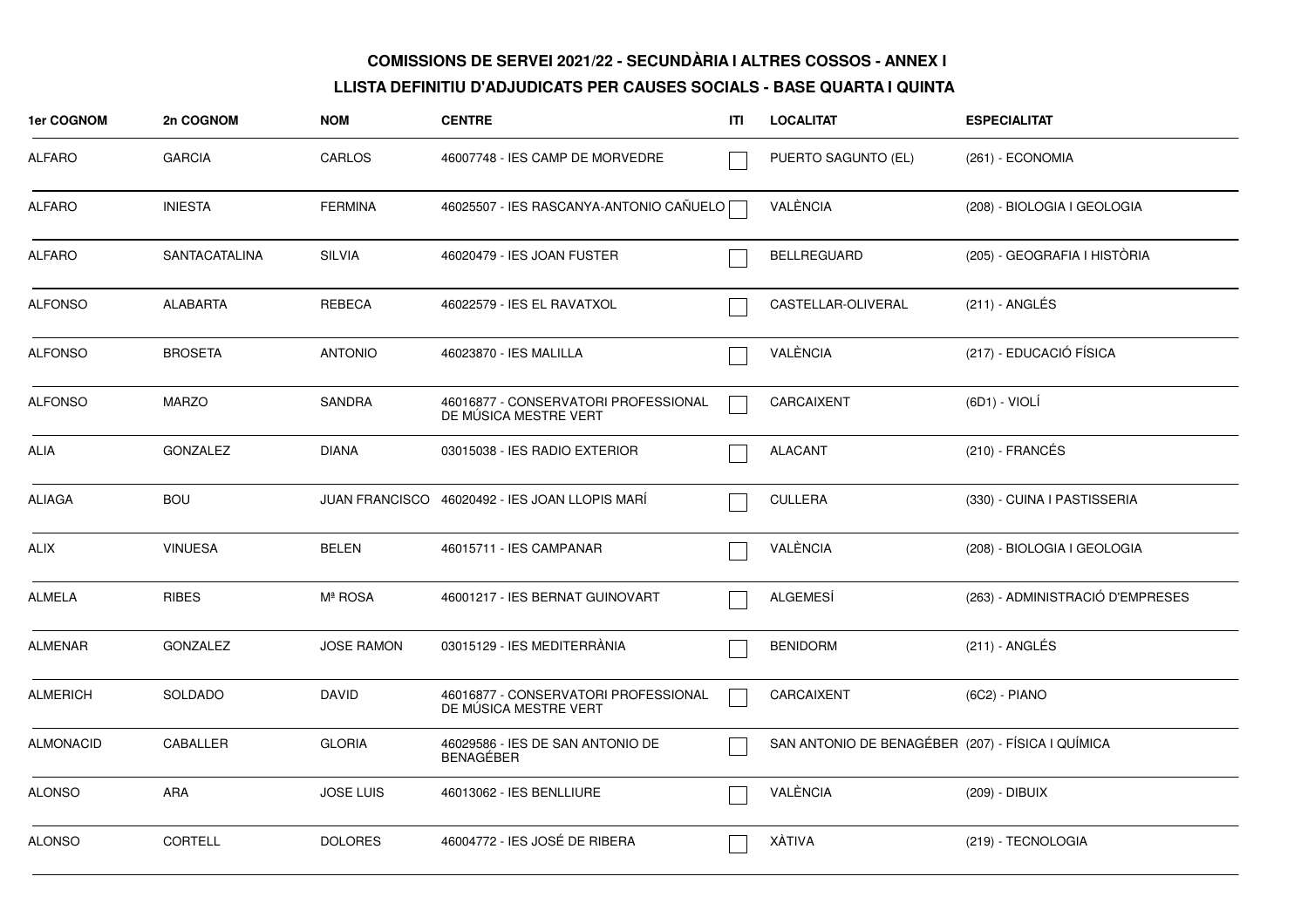| 1er COGNOM      | 2n COGNOM       | <b>NOM</b>          | <b>CENTRE</b>                                                                 | ITI | <b>LOCALITAT</b>         | <b>ESPECIALITAT</b>                               |
|-----------------|-----------------|---------------------|-------------------------------------------------------------------------------|-----|--------------------------|---------------------------------------------------|
| <b>ALONSO</b>   | LAGARDA         | <b>ISABEL</b>       | 46022622 - IES HENRI MATISSE                                                  |     | <b>PATERNA</b>           | (218) - ORIENTACIÓ EDUCATIVA                      |
| <b>ALONSO</b>   | <b>MIRO</b>     | <b>ISABEL</b>       | 46018552 - IES BALEARES                                                       |     | VALÈNCIA                 | (256) - LLENGUA I LITERATURA<br><b>VALENCIANA</b> |
| <b>ALONSO</b>   | <b>MOMPO</b>    | LAIA                | 46002775 - IES EDUARDO PRIMO MARQUÉS                                          |     | <b>CARLET</b>            | (256) - LLENGUA I LITERATURA<br>VALENCIANA        |
| <b>ALONSO</b>   | <b>PALACIOS</b> | <b>FERNANDO</b>     | 46006495 - IES DOCTOR PESET ALEIXANDRE                                        |     | <b>PATERNA</b>           | (208) - BIOLOGIA I GEOLOGIA                       |
| <b>ALONSO</b>   | SAIZ            |                     | JOAQUIN VICENTE 46022543 - IES LA VEREDA                                      |     | POBLA DE VALLBONA (LA)   | (254) - INFORMÀTICA                               |
| ALOY            | <b>ASENSI</b>   | <b>EUGENIA</b>      | 46017882 - IES LES ALFÀBEGUES                                                 |     | <b>BÉTERA</b>            | (209) - DIBUIX                                    |
| <b>ALOY</b>     | <b>MARTINEZ</b> | <b>JOSEP</b>        | 46018621 - IES LAURONA                                                        |     | LLÍRIA                   | $(216) - MÚSICA$                                  |
| <b>ALOY</b>     | <b>RAMOS</b>    |                     | FRANCISCO JAVIER46013219 - CONSERVATORI SUPERIOR DE<br>MÚSICA JOAQUÍN RODRIGO |     | VALÈNCIA                 | (5A3) - HISTORIA DE LA MÚSICA                     |
| <b>ALVARADO</b> | <b>BLANQUER</b> | <b>ALICIA</b>       | 46020479 - IES JOAN FUSTER                                                    |     | <b>BELLREGUARD</b>       | (218) - ORIENTACIÓ EDUCATIVA                      |
| <b>ALVARADO</b> | CASTELLO        | <b>CELESTE</b>      | 46022181 - IES VELES E VENTS                                                  |     | <b>GRAU I PLATJA</b>     | (354) - SERVEIS A LA COMUNITAT                    |
| <b>ALVARADO</b> | <b>FAUS</b>     | ANA MARIA           | 46016312 - IES ENRIC SOLER I GODES                                            |     | <b>BENIFAIÓ</b>          | (219) - TECNOLOGIA                                |
| <b>ALVARADO</b> | <b>MIRAGALL</b> | <b>ROSA MARIA</b>   | 46016385 - IES LA VALLDIGNA                                                   |     | TAVERNES DE LA VALLDIGNA | (256) - LLENGUA I LITERATURA<br><b>VALENCIANA</b> |
| <b>ALVAREZ</b>  | <b>GARCIA</b>   | <b>MARIA</b>        | 46017501 - IES FEDERICA MONTSENY                                              |     | <b>BURJASSOT</b>         | (271) - PROCESSOS SANITARIS                       |
| <b>ALVAREZ</b>  | GIL             | <b>MARIA ISABEL</b> | 03014563 - IES LOS ALCORES                                                    |     | SAN MIGUEL DE SALINAS    | (208) - BIOLOGIA I GEOLOGIA                       |
| <b>ALVAREZ</b>  | <b>MARTINEZ</b> | <b>RAFAEL</b>       | 03014800 - IES VILLA DE ASPE                                                  |     | <b>ASPE</b>              | (254) - INFORMÀTICA                               |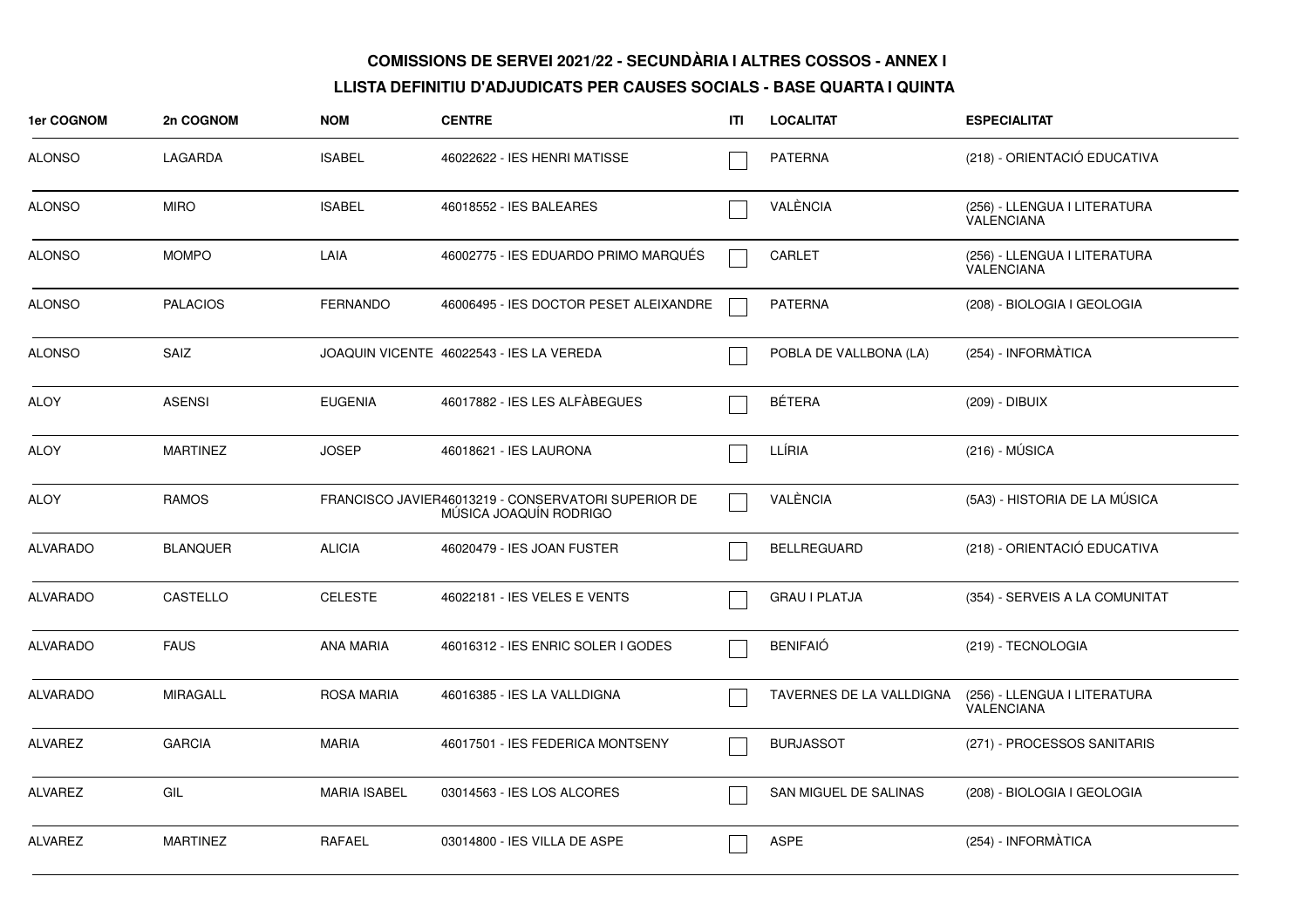| 1er COGNOM     | 2n COGNOM         | <b>NOM</b>                        | <b>CENTRE</b>                          | ITI | <b>LOCALITAT</b>        | <b>ESPECIALITAT</b>                                    |
|----------------|-------------------|-----------------------------------|----------------------------------------|-----|-------------------------|--------------------------------------------------------|
| ALVAREZ        | <b>PONCE</b>      | <b>JUAN</b>                       | 46023419 - CIPFP CIUTAT DE L'APRENENT  |     | VALÈNCIA                | (271) - PROCESSOS SANITARIS                            |
| <b>ALVAREZ</b> | <b>PULIDO</b>     | Mª ANGELES                        | 03013819 - IES DOCTOR BALMIS           |     | <b>ALACANT</b>          | (265) - ORGANITZACIÓ I GESTIÓ<br><b>COMERCIAL</b>      |
| ALVAREZ        | <b>SANTAMARIA</b> | <b>DANIEL</b>                     | 03008423 - IES SAN VICENTE             |     | SANT VICENT DEL RASPEIG | (356) - SISTEMES I APLICACIONS<br><b>INFORMATIQUES</b> |
| <b>ALVAREZ</b> | <b>TEN</b>        | <b>MARIA ROSA</b>                 | 46020492 - IES JOAN LLOPIS MARÍ        |     | <b>CULLERA</b>          | (243) - HOSTALERIA I TURISME                           |
| <b>ALVAREZ</b> | <b>TEN</b>        | <b>PEPA</b>                       | 12003390 - IES JOAN COROMINES          |     | <b>BENICARLÓ</b>        | (256) - LLENGUA I LITERATURA<br><b>VALENCIANA</b>      |
| <b>ALVARO</b>  | <b>GONZALEZ</b>   | <b>NATALIA</b><br><b>MERCEDES</b> | 46014893 - IES LA PATACONA             |     | <b>ALBORAIA</b>         | (217) - EDUCACIÓ FÍSICA                                |
| <b>ALVARO</b>  | <b>MORA</b>       | <b>NURIA</b>                      | 46024151 - IES MOLÍ DEL SOL            |     | <b>MISLATA</b>          | (208) - BIOLOGIA I GEOLOGIA                            |
| <b>ALZOLA</b>  | <b>ANDRÉS</b>     | <b>SONIA</b>                      | 46020391 - IES BARRI DEL CARME         |     | VALÈNCIA                | (209) - DIBUIX                                         |
| <b>AMADOR</b>  | <b>GARRIDO</b>    | <b>RAQUEL</b>                     | 03010132 - IES PERE MARIA ORTS I BOSCH |     | <b>BENIDORM</b>         | (204) - LLENGUA CASTELLANA I<br><b>LITERATURA</b>      |
| AMAT           | <b>PEREZ</b>      | <b>MARIA AMPARO</b>               | 46014224 - IES FONT DE SANT LLUIS      |     | VALÈNCIA                | (204) - LLENGUA CASTELLANA I<br>LITERATURA             |
| <b>AMO</b>     | CARDONA           | <b>CECILIA</b>                    | 46031672 - CIPFP CATARROJA             |     | CATARROJA               | (211) - ANGLÉS                                         |
| <b>AMOROS</b>  | <b>CREMADES</b>   | Mª PILAR                          | 03005720 - IES LA MELVA                |     | <b>ELDA</b>             | (217) - EDUCACIÓ FÍSICA                                |
| <b>AMOROS</b>  | <b>ESCRICHE</b>   | <b>MAR</b>                        | 46022233 - IES DE MASSAMAGRELL         |     | MASSAMAGRELL            | (208) - BIOLOGIA I GEOLOGIA                            |
| <b>AMOROS</b>  | VERDU             | <b>SAMUEL</b>                     | 03010156 - IES MONASTIL                |     | <b>ELDA</b>             | (205) - GEOGRAFIA I HISTÒRIA                           |
| ANAYA          | PEREZ             | <b>MARIA CARMEN</b>               | 46020480 - IES SIVERA FONT             |     | <b>CANALS</b>           | (256) - LLENGUA I LITERATURA<br>VALENCIANA             |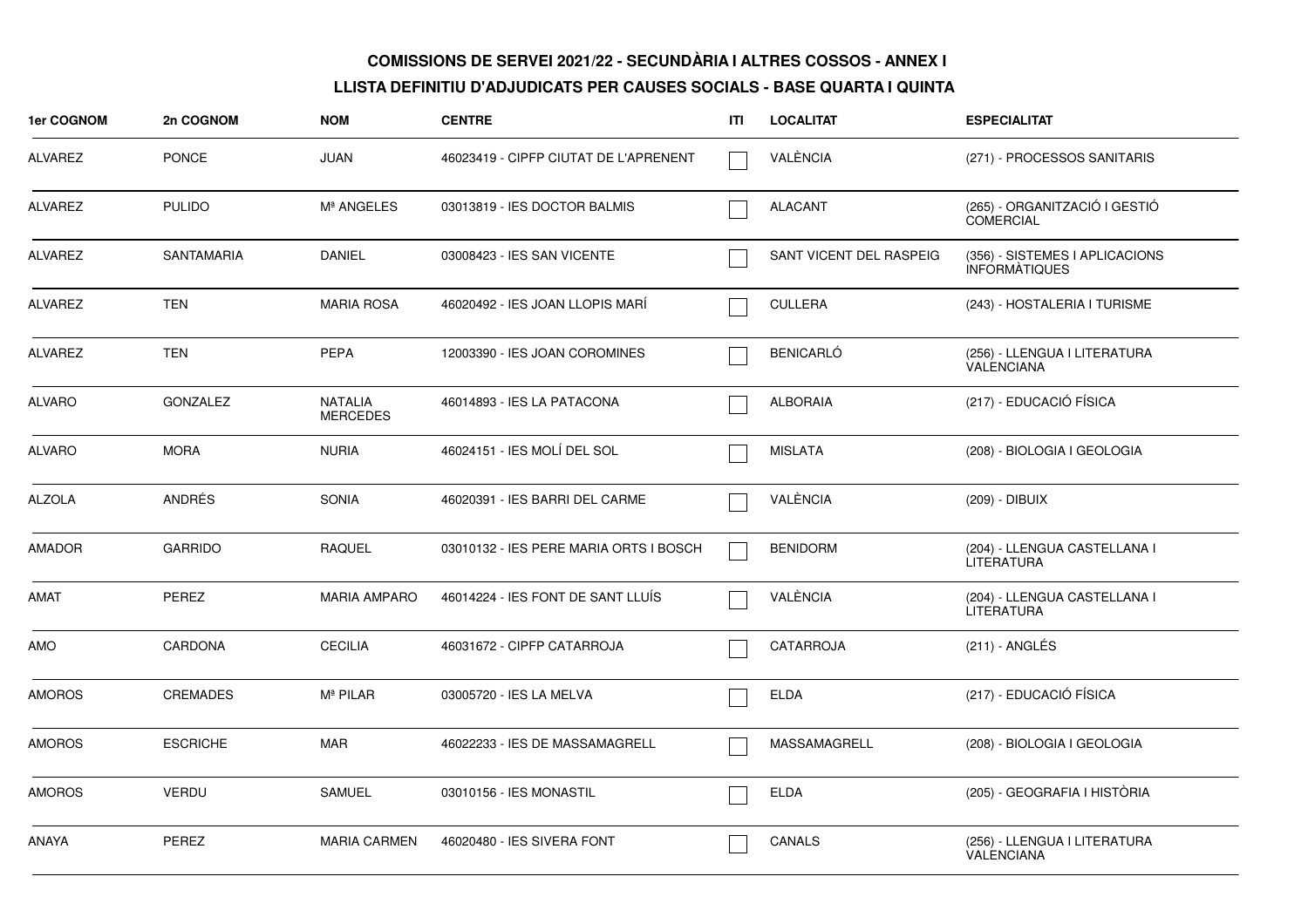| 1er COGNOM     | 2n COGNOM       | <b>NOM</b>           | <b>CENTRE</b>                                                   | ΙTΙ | <b>LOCALITAT</b>     | <b>ESPECIALITAT</b>                               |
|----------------|-----------------|----------------------|-----------------------------------------------------------------|-----|----------------------|---------------------------------------------------|
| ANDREO         | <b>LLOPIS</b>   | <b>EDUARDO</b>       | 46021782 - CONSERVATORI PROFESSIONAL<br>DE MUSICA JOSEP CLIMENT |     | <b>OLIVA</b>         | (6B8) - OBOÉ                                      |
| <b>ANDRES</b>  | <b>CHILLIDA</b> | <b>JAVIER</b>        | 12001307 - IES POLITÈCNIC                                       |     | CASTELLÓ DE LA PLANA | (205) - GEOGRAFIA I HISTÒRIA                      |
| <b>ANDRES</b>  | <b>ROIG</b>     | <b>MIREIA</b>        | 12005283 - IES VIOLANT DE CASALDUCH                             |     | <b>BENICASSIM</b>    | (208) - BIOLOGIA I GEOLOGIA                       |
| <b>ANDRES</b>  | <b>SANTOS</b>   | <b>EVA</b>           | 03008204 - CEIP HISPANIDAD                                      |     | <b>SANTA POLA</b>    | (218) - ORIENTACIÓ EDUCATIVA                      |
| ANDRÉS         | <b>COLUBI</b>   | <b>BAPTISTA</b>      | 03012359 - ESCOLA OFICIAL D'IDIOMES                             |     | ELX                  | $(418) - VALENCIA$                                |
| ANDREU         | CATALA          | <b>MARIA AMPARO</b>  | 46018989 - IES LA GARRIGOSA                                     |     | <b>MELIANA</b>       | (216) - MÚSICA                                    |
| <b>ANDREU</b>  | <b>GONZALEZ</b> | <b>MARIA DEL MAR</b> | 46036414 - ESCOLA OFICIAL D'IDIOMES<br>VALÈNCIA-BENICALAP       |     | VALÈNCIA             | $(411)$ - ANGLÉS                                  |
| ANDREU         | SANROSENDO      | <b>LAURA</b>         | 46018035 - CIPFP MISERICÒRDIA                                   |     | VALÈNCIA             | (265) - ORGANITZACIÓ I GESTIÓ<br><b>COMERCIAL</b> |
| <b>ANDUGAR</b> | ANDREU          | <b>ISABEL</b>        | 12001228 - IES FRANCESC RIBALTA                                 |     | CASTELLÓ DE LA PLANA | (203) - LLATÍ                                     |
| ANDUIX         | ALCARAZ         | <b>ESTER</b>         | 03010727 - IES ANDREU SEMPERE                                   |     | <b>ALCOI</b>         | (256) - LLENGUA I LITERATURA<br>VALENCIANA        |
| ANDUJAR        | <b>BELLON</b>   | <b>MARIA AMPARO</b>  | 03005768 - IES LA TORRETA                                       |     | <b>ELDA</b>          | (218) - ORIENTACIÓ EDUCATIVA                      |
| ANDUJAR        | <b>FORNER</b>   | <b>ANNA</b>          | 46007748 - IES CAMP DE MORVEDRE                                 |     | PUERTO SAGUNTO (EL)  | (211) - ANGLÉS                                    |
| <b>ANTELM</b>  | LANZAT          | <b>ANA MARIA</b>     | 46018035 - CIPFP MISERICORDIA                                   |     | VALÈNCIA             | (218) - ORIENTACIÓ EDUCATIVA                      |
| ANTEQUERA      | PEZELJ          |                      | MIRYANA CRISTINA 46018035 - CIPFP MISERICORDIA                  |     | VALÈNCIA             | (242) - INTERVENCIÓ SOCIOCOMUNITÀRIA              |
| <b>ANTICH</b>  | CASTELLANO      | <b>ROSA ANGELES</b>  | 46017900 - IES RAMON MUNTANER                                   |     | <b>XIRIVELLA</b>     | (218) - ORIENTACIÓ EDUCATIVA                      |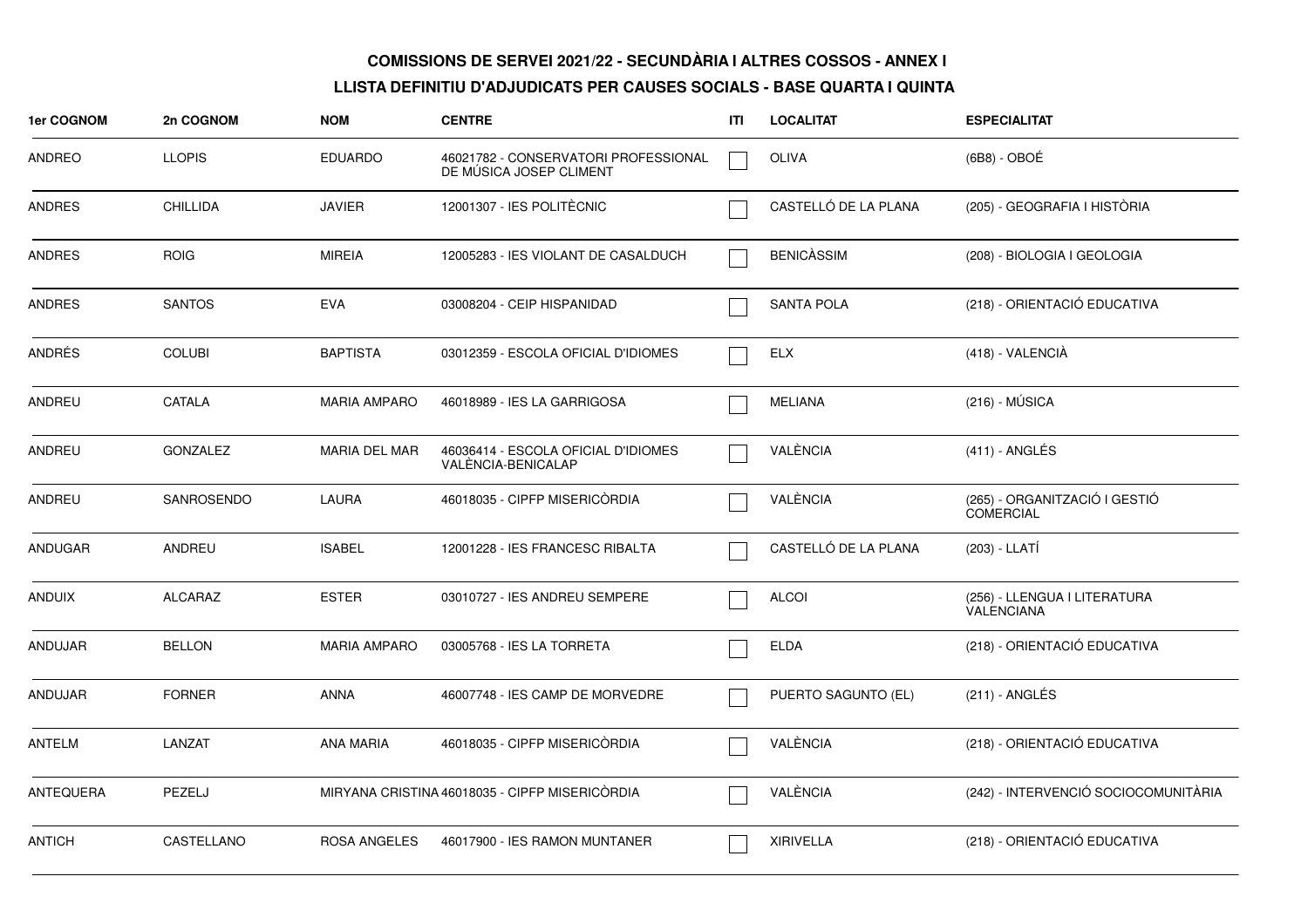| <b>1er COGNOM</b> | 2n COGNOM         | <b>NOM</b>                           | <b>CENTRE</b>                                        | ITI | <b>LOCALITAT</b> | <b>ESPECIALITAT</b>                                         |
|-------------------|-------------------|--------------------------------------|------------------------------------------------------|-----|------------------|-------------------------------------------------------------|
| <b>ANTON</b>      | <b>AGUILAR</b>    | <b>PEDRO</b>                         | 46017195 - IES EL CLOT                               |     | VALÈNCIA         | (217) - EDUCACIÓ FÍSICA                                     |
| <b>ANTON</b>      | <b>BARRERA</b>    | ALBA                                 | 12000704 - IES JAUME I                               |     | <b>BORRIANA</b>  | (207) - FÍSICA I QUÍMICA                                    |
| <b>ANTON</b>      | CASTILLO          | <b>ALEJANDRO</b><br><b>FRANCISCO</b> | 46016713 - IES 25 D'ABRIL                            |     | <b>ALFAFAR</b>   | $(216) - MÚSICA$                                            |
| <b>ANTON</b>      | <b>CONTRERAS</b>  | <b>FERNANDO</b>                      | 46014224 - IES FONT DE SANT LLUIS                    |     | VALÈNCIA         | (204) - LLENGUA CASTELLANA I<br><b>LITERATURA</b>           |
| <b>ANTON</b>      | <b>GARRIDO</b>    | <b>MARIA CARMEN</b>                  | 46017501 - IES FEDERICA MONTSENY                     |     | <b>BURJASSOT</b> | (348) - PROCEDIMENTS DE DIAGNÒSTIC<br>CLÍNIC I ORTOPROTÈSIC |
| <b>ANTON</b>      | <b>MORILLAS</b>   | <b>ESTHER</b>                        | 46016361 - IES LA MORERIA                            |     | <b>MISLATA</b>   | (206) - MATEMÀTIQUES                                        |
| ANTON             | <b>PINA</b>       | <b>MARIA DEL</b><br><b>CARMEN</b>    | 03014824 - IES ENRIC VALOR                           |     | CAMPELLO (EL)    | $(211)$ - ANGLÉS                                            |
| <b>ANYO</b>       | <b>MONTANYES</b>  |                                      | JOSEP FRANCESC 46019441 - CENTRE PÚBLIC FPA L'ALGUER |     | VALÈNCIA         | (297) - FPA COMUNICACIO (VALENCIÀ)                          |
| <b>APARICI</b>    | CRUZ              | <b>JAIME</b>                         | 12005647 - IES VILA-ROJA                             |     | <b>ALMASSORA</b> | (206) - MATEMÀTIQUES                                        |
| <b>APARICI</b>    | <b>DOMENECH</b>   | <b>JOSE ENRIQUE</b>                  | 46017201 - IES JAUME I                               |     | <b>ONTINYENT</b> | (335) - INSTAL·LACIONS<br><b>ELECTROTÈCNIQUES</b>           |
| <b>APARICI</b>    | <b>MALCHIRANT</b> | <b>AIDA</b>                          | 46022531 - IES LES FOIES                             |     | <b>BENIGÀNIM</b> | (261) - ECONOMIA                                            |
| <b>APARICIO</b>   | <b>CAMARENA</b>   | <b>ANA</b>                           | 46012902 - IES SAN VICENTE FERRER                    |     | VALÈNCIA         | (261) - ECONOMIA                                            |
| <b>APARICIO</b>   | <b>OROVAL</b>     | <b>ELENA</b>                         | 46004206 - IES AUSIÀS MARCH                          |     | <b>GANDIA</b>    | (256) - LLENGUA I LITERATURA<br><b>VALENCIANA</b>           |
| <b>APARICIO</b>   | <b>SILVA</b>      | <b>RICARDO</b>                       | 46023936 - IES ESCULTOR EN FRANCESC<br><b>BADIA</b>  |     | <b>FOIOS</b>     | (201) - FILOSOFIA                                           |
| <b>APARISI</b>    | <b>MORANT</b>     | <b>GABRIEL</b>                       | 46015587 - IES TIRANT LO BLANC                       |     | <b>GANDIA</b>    | (201) - FILOSOFIA                                           |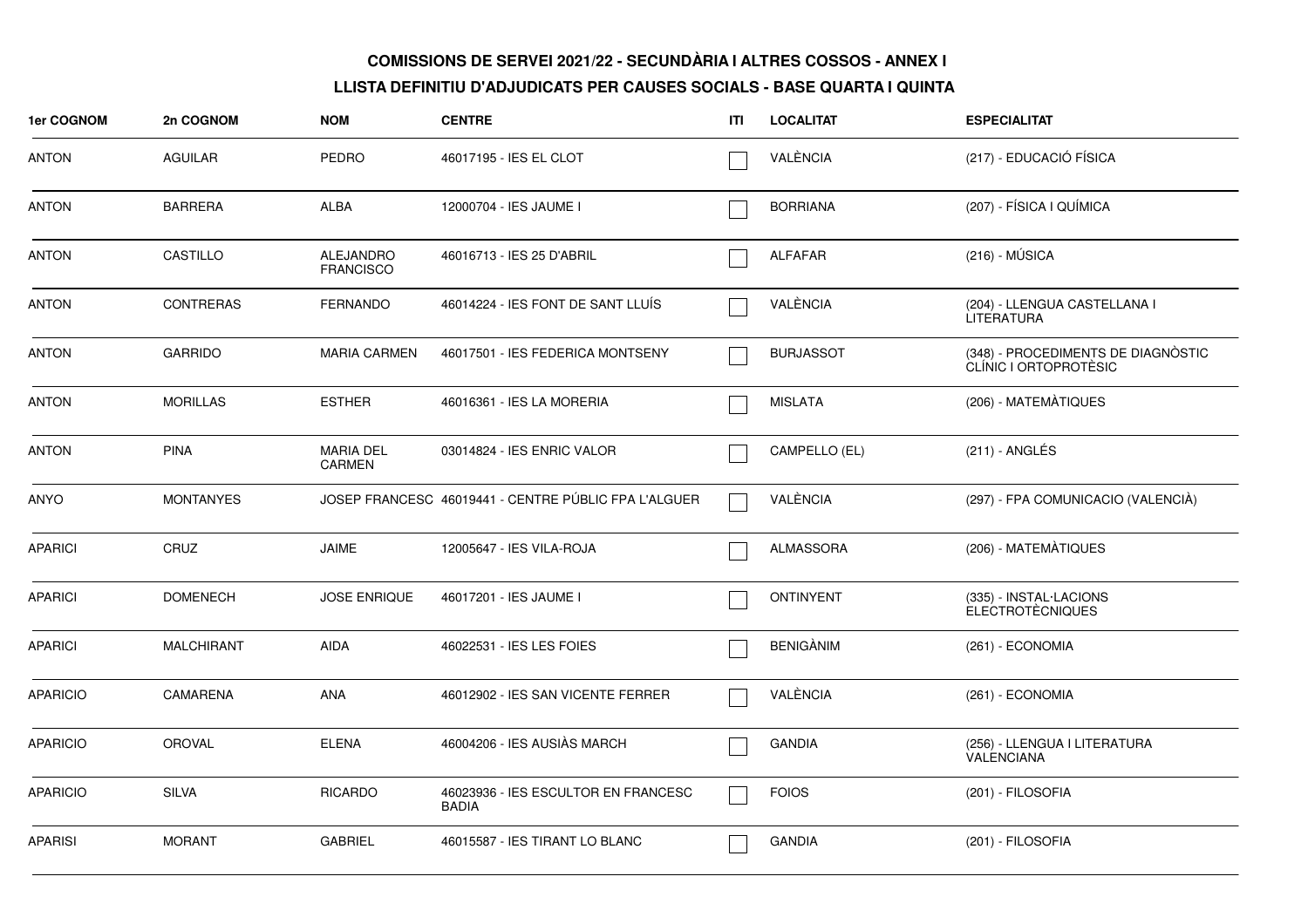| 1er COGNOM     | 2n COGNOM      | <b>NOM</b>         | <b>CENTRE</b>                                                         | ITI                     | <b>LOCALITAT</b>       | <b>ESPECIALITAT</b>                               |
|----------------|----------------|--------------------|-----------------------------------------------------------------------|-------------------------|------------------------|---------------------------------------------------|
| <b>APARISI</b> | <b>REQUENA</b> | <b>SILVIA</b>      | 46019571 - IES FRANCESC FERRER I GUÀRDIA [                            |                         | VALÈNCIA               | (261) - ECONOMIA                                  |
| <b>APARISI</b> | SANZ           | <b>BLANCA</b>      | 03004223 - IES HISTORIADOR CHABAS                                     |                         | DÉNIA                  | (222) - FORMACIÓ I ORIENTACIÓ LABORAL             |
| ARABI          | <b>ARABI</b>   | <b>TERESA</b>      | 03006244 - IES ANTONI LLIDO                                           |                         | XÀBIA                  | (256) - LLENGUA I LITERATURA<br>VALENCIANA        |
| ARAGO          | <b>MELIA</b>   | <b>TANIA</b>       | 46018047 - IES ENRIC VALOR                                            |                         | <b>PICANYA</b>         | (256) - LLENGUA I LITERATURA<br><b>VALENCIANA</b> |
| ARAGO          | <b>SOLER</b>   | <b>ROSANA</b>      | 12001307 - IES POLITÈCNIC                                             |                         | CASTELLÓ DE LA PLANA   | (207) - FÍSICA I QUÍMICA                          |
| ARANDA         | <b>LOPEZ</b>   | <b>AMPARO</b>      | 03009051 - IES LA MALLADETA                                           |                         | VILA JOIOSA (LA)       | (209) - DIBUIX                                    |
| <b>ARAQUE</b>  | <b>REBOLLO</b> | <b>LAURA DAFNE</b> | 46007736 - IES CLOT DEL MORO                                          |                         | <b>SAGUNT</b>          | (204) - LLENGUA CASTELLANA I<br>LITERATURA        |
| <b>ARASTEY</b> | <b>PABLO</b>   | <b>VICENT</b>      | 46022543 - IES LA VEREDA                                              |                         | POBLA DE VALLBONA (LA) | $(216) - MÚSICA$                                  |
| <b>ARBONA</b>  | <b>ESCRIVA</b> | <b>JUAN JOSE</b>   | 03004223 - IES HISTORIADOR CHABÀS                                     |                         | DÉNIA                  | (219) - TECNOLOGIA                                |
| ARBONA         | <b>IÑIGO</b>   | <b>ALICIA</b>      | 03004235 - IES MARIA IBARS                                            |                         | DÉNIA                  | (243) - HOSTALERIA I TURISME                      |
| <b>ARCOS</b>   | <b>PERIS</b>   | <b>AMPARO</b>      | 03013340 - IES THÁDER                                                 |                         | <b>ORIHUELA</b>        | (256) - LLENGUA I LITERATURA<br><b>VALENCIANA</b> |
| <b>ARENAS</b>  | LOZANO         | <b>VERONICA</b>    | 46018692 - IES DOCTOR LLUÍS SIMARRO<br>LACABRA                        |                         | <b>XÀTIVA</b>          | (204) - LLENGUA CASTELLANA I<br>LITERATURA        |
| <b>ARENAS</b>  | VELAZQUEZ      | <b>FEDERICO</b>    | 46026779 - IES ANDREU ALFARO                                          |                         | <b>PAIPORTA</b>        | (217) - EDUCACIÓ FÍSICA                           |
| <b>ARENOS</b>  | AGUT           | <b>MARIA</b>       | 12000251 - IES ÁLVARO FALOMIR                                         |                         | ALMASSORA              | (219) - TECNOLOGIA                                |
| <b>ARENOS</b>  | <b>FALCO</b>   | <b>JORGE</b>       | 12006974 - EXTENSIÓN DEL CFPA JORDI DE<br>SANT JORDI DE LA VALL D'UIX | $\overline{\mathbf{v}}$ | VALL D'UIXÓ (LA)       | (297) - FPA COMUNICACIO (VALENCIÀ)                |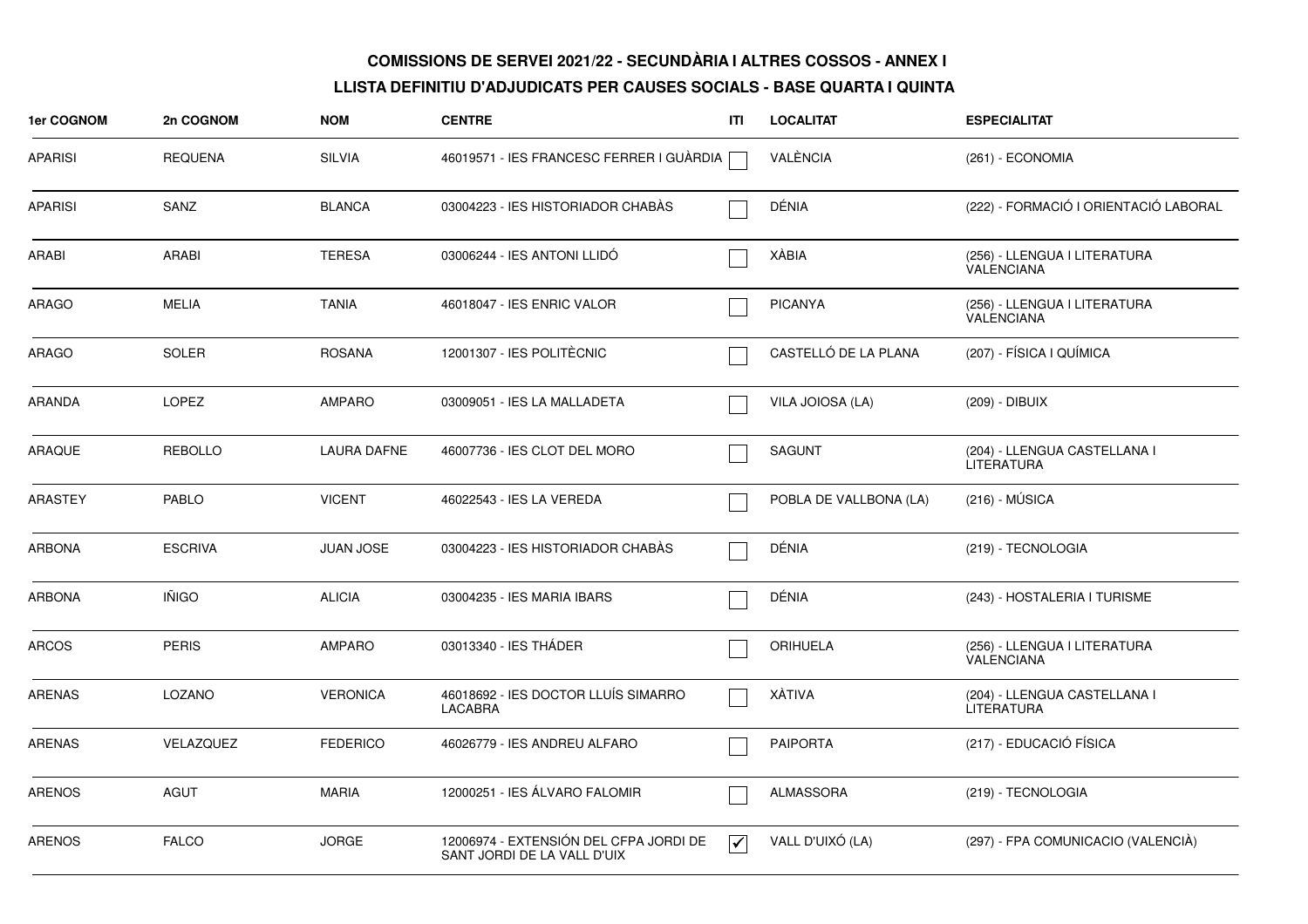| <b>1er COGNOM</b> | 2n COGNOM        | <b>NOM</b>          | <b>CENTRE</b>                                              | ITI | <b>LOCALITAT</b>        | <b>ESPECIALITAT</b>                               |
|-------------------|------------------|---------------------|------------------------------------------------------------|-----|-------------------------|---------------------------------------------------|
| <b>ARGENTE</b>    | <b>BENET</b>     | <b>MARIA</b>        | 46022178 - IES LA CANAL DE NAVARRÉS                        |     | <b>NAVARRÉS</b>         | (204) - LLENGUA CASTELLANA I<br><b>LITERATURA</b> |
| <b>ARIAS</b>      | <b>MONTAÑANA</b> | <b>LUCIA</b>        | 46002787 - IES 9 D'OCTUBRE                                 |     | <b>CARLET</b>           | (219) - TECNOLOGIA                                |
| <b>ARIÑO</b>      | <b>ARAN</b>      | <b>SAHILA</b>       | 46007736 - IES CLOT DEL MORO                               |     | <b>SAGUNT</b>           | (256) - LLENGUA I LITERATURA<br>VALENCIANA        |
| <b>ARMADA</b>     | <b>BLANCO</b>    | <b>JUAN</b>         | 46021711 - CIPFP AUSIÀS MARCH                              |     | VALÈNCIA                | (350) - PROCESSOS COMERCIALS                      |
| <b>ARMELLES</b>   | <b>MORENO</b>    | <b>NOEMI</b>        | 12003523 - IES VICENT SOS BAYNAT                           |     | CASTELLÓ DE LA PLANA    | (254) - INFORMÀTICA                               |
| <b>ARMENGOL</b>   | <b>TUR</b>       | <b>GUZMAN</b>       | 46022181 - IES VELES E VENTS                               |     | <b>GRAU I PLATJA</b>    | $(216) - MÚSICA$                                  |
| <b>ARMERO</b>     | <b>GIMENEZ</b>   | JUAN                | 46027115 - CONSERVATORIO PROFESIONAL<br>DE MÚSICA DE UTIEL |     | <b>UTIEL</b>            | (6C3) - SAXÒFON                                   |
| <b>ARNAL</b>      | CABO             | <b>MARIA JOSE</b>   | 46022543 - IES LA VEREDA                                   |     | POBLA DE VALLBONA (LA)  | (204) - LLENGUA CASTELLANA I<br><b>LITERATURA</b> |
| <b>ARNAL</b>      | <b>MONZONIS</b>  | <b>SILVIA</b>       | 46004841 - IES CAMP DE TÚRIA                               |     | LLÍRIA                  | (256) - LLENGUA I LITERATURA<br>VALENCIANA        |
| ARNAL             | <b>PASTOR</b>    | MIGUEL ANGEL        | 46013050 - IES EL CABANYAL                                 |     | VALÈNCIA                | (338) - MANTENIMENT DE VEHICLES                   |
| ARNAU             | <b>CHOVER</b>    | <b>JOSEP ANTONI</b> | 46022245 - IES L'OM                                        |     | <b>PICASSENT</b>        | (219) - TECNOLOGIA                                |
| <b>ARNAU</b>      | <b>LAPIEDRA</b>  | <b>JENNIFER</b>     | 46022245 - IES L'OM                                        |     | <b>PICASSENT</b>        | (204) - LLENGUA CASTELLANA I<br><b>LITERATURA</b> |
| <b>ARNAU</b>      | <b>MARCO</b>     | <b>SANDRA</b>       | 46020273 - IES LA VALL DE SEGO                             |     | BENIFAIRÓ DE LES VALLS  | (208) - BIOLOGIA I GEOLOGIA                       |
| ARNAU             | <b>OSET</b>      | <b>CRISTINA</b>     | 12000251 - IES ÁLVARO FALOMIR                              |     | <b>ALMASSORA</b>        | (208) - BIOLOGIA I GEOLOGIA                       |
| <b>ARQUES</b>     | <b>ARNEDO</b>    | <b>IVAN</b>         | 03016559 - IES MARÍA BLASCO                                |     | SANT VICENT DEL RASPEIG | (216) - MÚSICA                                    |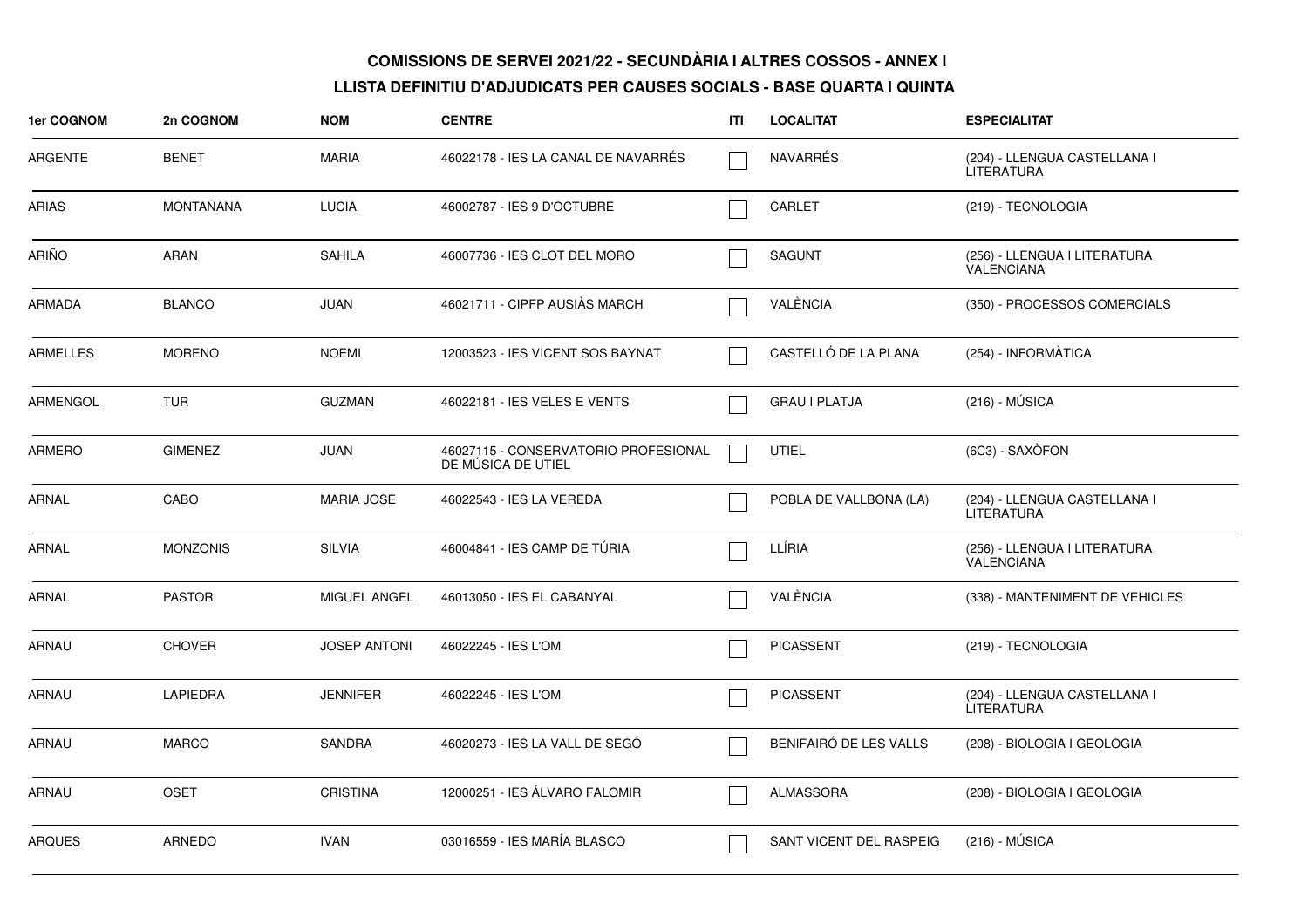| 1er COGNOM      | 2n COGNOM       | <b>NOM</b>            | <b>CENTRE</b>                                                   | ITI | <b>LOCALITAT</b>     | <b>ESPECIALITAT</b>                                      |
|-----------------|-----------------|-----------------------|-----------------------------------------------------------------|-----|----------------------|----------------------------------------------------------|
| ARRANZ          | <b>CERDA</b>    | <b>JUANA</b>          | 03014371 - IES POETA PACO MOLLA                                 |     | <b>PETRER</b>        | (209) - DIBUIX                                           |
| <b>ARRIBAS</b>  | <b>ARGUDO</b>   | VANESA                | 46018989 - IES LA GARRIGOSA                                     |     | MELIANA              | (345) - OPERACIONS I EQUIPS DE<br>PRODUCCIÓ AGRARIA      |
| <b>ARROYO</b>   | <b>BAÑULS</b>   | <b>ILONA MARIA</b>    | 03015142 - IES DE PEDREGUER                                     |     | PEDREGUER            | (349) - PROCEDIMENTS SANITARIS I<br><b>ASSISTENCIALS</b> |
| ASENSI          | <b>BERGA</b>    | <b>ARTURO</b>         | 12004412 - CONSERVATORI PROFESSIONAL<br>DE MÚSICA M.F.PEÑARROJA |     | VALL D'UIXÓ (LA)     | (6C2) - PIANO                                            |
| <b>ASENSIO</b>  | <b>FUENTES</b>  | <b>SOLEDAD GEMA</b>   | 03013698 - IES ANTONIO SERNA SERNA                              |     | <b>ALBATERA</b>      | $(211)$ - ANGLES                                         |
| <b>ASENSIO</b>  | <b>MADRIGAL</b> | <b>FRANCISCO</b>      | 46023936 - IES ESCULTOR EN FRANCESC<br><b>BADIA</b>             |     | <b>FOIOS</b>         | (201) - FILOSOFIA                                        |
| <b>AUSINA</b>   | <b>MORET</b>    | <b>MIQUEL</b>         | 46021691 - CONSERVATORI PROFESSIONAL<br>DE MÚSICA NÚMERO 2      |     | VALÈNCIA             | (6C2) - PIANO                                            |
| <b>AVELLA</b>   | <b>OLIVER</b>   |                       | ANTONIA LIBRADA 03015142 - IES DE PEDREGUER                     |     | PEDREGUER            | (219) - TECNOLOGIA                                       |
| AVELLANEDA      | <b>ARCOS</b>    | <b>MARIA JOSE</b>     | 46022609 - IES ALMUSSAFES                                       |     | <b>ALMUSSAFES</b>    | (206) - MATEMATIQUES                                     |
| <b>AVILA</b>    | <b>NAVAS</b>    | <b>MARIA LIDON</b>    | 12004205 - IES VICENT CASTELL I DOMÉNECH                        |     | CASTELLÓ DE LA PLANA | (264) - ANÀLISI I QUÍMICA INDUSTRIAL                     |
| AVILA           | VALVERDE        | <b>THAIS</b>          | 46022889 - IES MÚSIC MARTÍN I SOLER                             |     | <b>MISLATA</b>       | (206) - MATEMÀTIQUES                                     |
| <b>AVILES</b>   | <b>SELLES</b>   | ARIADNA               | 46004221 - IES MARÍA ENRÍQUEZ                                   |     | <b>GANDIA</b>        | (208) - BIOLOGIA I GEOLOGIA                              |
| <b>AVINYO</b>   | <b>CABANES</b>  | PAU                   | 46024424 - IES D'ALCÀSSER                                       |     | ALCASSER             | (217) - EDUCACIÓ FÍSICA                                  |
| <b>AYELO</b>    | <b>MORA</b>     | <b>ROSALIA</b>        | 03009233 - IES HERMANOS AMORÓS                                  |     | <b>VILLENA</b>       | (207) - FÍSICA I QUÍMICA                                 |
| <b>AYMERICH</b> | <b>TORRES</b>   | <b>CRISTINA MARIA</b> | 12005283 - IES VIOLANT DE CASALDUCH                             |     | <b>BENICÀSSIM</b>    | (219) - TECNOLOGIA                                       |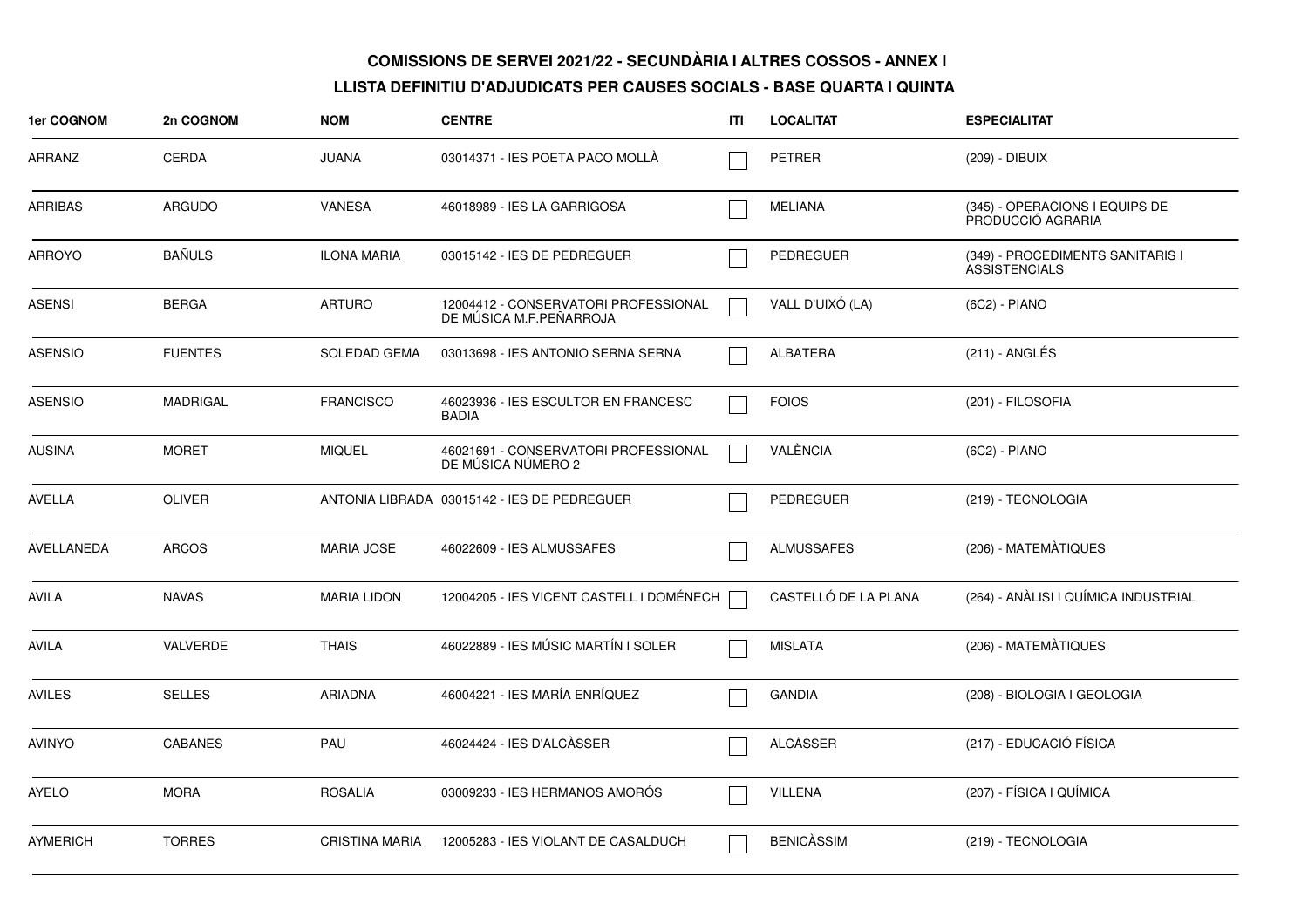| 1er COGNOM       | 2n COGNOM        | <b>NOM</b>           | <b>CENTRE</b>                                                         | <b>ITI</b>                      | <b>LOCALITAT</b>     | <b>ESPECIALITAT</b>                                 |
|------------------|------------------|----------------------|-----------------------------------------------------------------------|---------------------------------|----------------------|-----------------------------------------------------|
| AZNAR            | <b>FAUS</b>      | <b>LOURDES</b>       | 46019261 - CENTRE PÚBLIC FPA JAUME I                                  |                                 | <b>GANDIA</b>        | (292) - FPA CIENTÍFIC/TECNOLÒGIC                    |
| <b>AZNAR</b>     | <b>QUIILIS</b>   | <b>NURIA</b>         | 46022233 - IES DE MASSAMAGRELL                                        |                                 | MASSAMAGRELL         | (217) - EDUCACIÓ FÍSICA                             |
| <b>BADAL</b>     | <b>JULIAN</b>    | <b>ROCIO</b>         | 12005659 - IES L'ALCALATÉN                                            |                                 | ALCORA (L')          | (206) - MATEMÀTIQUES                                |
| <b>BADAL</b>     | <b>MARTIN</b>    | <b>MANUEL</b>        | 46017687 - IES RAMON LLULL                                            |                                 | VALÈNCIA             | (205) - GEOGRAFIA I HISTÒRIA                        |
| <b>BADIA</b>     | <b>RUIZ</b>      | <b>DAVID VICENTE</b> | 46018199 - CONSERVATORI PROFESSIONAL<br>DE MÚSICA JOSÉ MANUEL IZQUIER | $\overline{\blacktriangledown}$ | CATARROJA            | (6A9) - FLAUTA TRAVESSERA                           |
| <b>BAENA</b>     | <b>CUARTERO</b>  | <b>JOSE MANUEL</b>   | 46014224 - IES FONT DE SANT LLUIS                                     |                                 | VALÈNCIA             | (218) - ORIENTACIÓ EDUCATIVA                        |
| <b>BAGAN</b>     | <b>FONOLLOSA</b> | <b>ESTEBAN</b>       | 46000213 - IES JOSEP SEGRELLES                                        |                                 | ALBAIDA              | (345) - OPERACIONS I EQUIPS DE<br>PRODUCCIÓ AGRARIA |
| <b>BAIXAULI</b>  | <b>MUÑOZ</b>     | <b>JOSE</b>          | 12004400 - IES MAESTRAT                                               |                                 | <b>SANT MATEU</b>    | (209) - DIBUIX                                      |
| <b>BALAGUER</b>  | <b>FERRER</b>    | <b>CLAUDIA</b>       | 12005660 - IES PROFESSOR BROCH I LLOP                                 |                                 | <b>VILA-REAL</b>     | (261) - ECONOMIA                                    |
| <b>BALAGUER</b>  | SANJUAN          | <b>JOSE LUIS</b>     | 03000400 - IES COTES BAIXES                                           |                                 | <b>ALCOI</b>         | (207) - FÍSICA I QUÍMICA                            |
| <b>BALDOVI</b>   | <b>ANAYA</b>     | <b>NURIA</b>         | 46021617 - IES JOAN FUSTER                                            |                                 | <b>SUECA</b>         | (205) - GEOGRAFIA I HISTÒRIA                        |
| <b>BALDOVI</b>   | ANAYA            | <b>ROSER</b>         | 46021617 - IES JOAN FUSTER                                            |                                 | <b>SUECA</b>         | (205) - GEOGRAFIA I HISTÒRIA                        |
| <b>BALLESTER</b> | <b>CAMPOS</b>    | ANA                  | 12001231 - IES PENYAGOLOSA                                            |                                 | CASTELLÓ DE LA PLANA | $(211)$ - ANGLÉS                                    |
| <b>BALLESTER</b> | <b>CORBI</b>     | <b>ANTONIO</b>       | 03010739 - CONSERVATORI SUPERIOR DE<br>MÚSICA ÓSCAR ESPLÁ             |                                 | <b>ALACANT</b>       | (6D2) - VIOLONCEL                                   |
| <b>BALLESTER</b> | <b>FERRANDIS</b> | <b>MARIA JOSE</b>    | 12005261 - IES MATILDE SALVADOR                                       |                                 | CASTELLÓ DE LA PLANA | (254) - INFORMÀTICA                                 |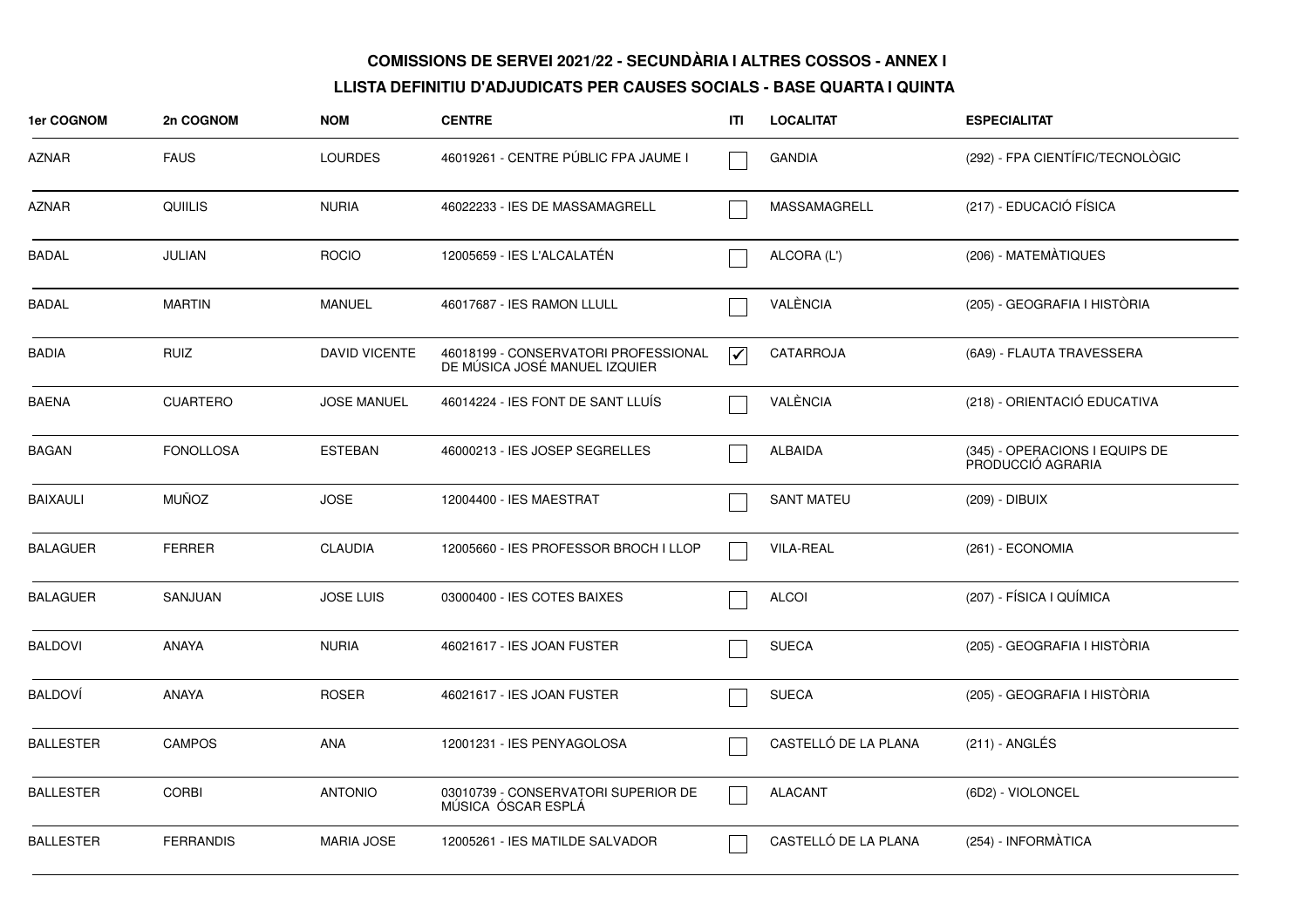| 1er COGNOM       | 2n COGNOM        | <b>NOM</b>                       | <b>CENTRE</b>                                                     | ITI | <b>LOCALITAT</b>        | <b>ESPECIALITAT</b>                            |
|------------------|------------------|----------------------------------|-------------------------------------------------------------------|-----|-------------------------|------------------------------------------------|
| <b>BALLESTER</b> | <b>MARTINEZ</b>  | MARIA JOSE                       | 46018035 - CIPFP MISERICÒRDIA                                     |     | VALÈNCIA                | (263) - ADMINISTRACIÓ D'EMPRESES               |
| <b>BALLESTER</b> | <b>MARTINEZ</b>  | <b>ROSARIO</b><br><b>LOURDES</b> | 46006112 - IES POU CLAR                                           |     | ONTINYENT               | (341) - OFICINA DE PROJECTES DE<br>CONSTRUCCIÓ |
| <b>BALLESTER</b> | <b>NORTES</b>    | <b>LETICIA</b>                   | 03011124 - ESCOLA D'ART I SUPERIOR DE<br><b>DISSENY D'ALACANT</b> |     | <b>ALACANT</b>          | (7A8) - DISSENY D'INTERIORS                    |
| <b>BALLESTER</b> | <b>PEREZ</b>     | Mª ELISA                         | 46019416 - CENTRE PÚBLIC FPA MALVARROSA                           |     | VALÈNCIA                | (292) - FPA CIENTÍFIC/TECNOLÒGIC               |
| BALLESTER        | <b>VICENTE</b>   | <b>GUILLEM</b>                   | 46023547 - IES BENICALAP                                          |     | VALÈNCIA                | (206) - MATEMÀTIQUES                           |
| <b>BALLESTER</b> | <b>VILLAR</b>    | <b>JAVIER</b>                    | 12003997 - IES MIQUEL PERIS I SEGARRA                             |     | <b>GRAU DE CASTELLÓ</b> | (217) - EDUCACIÓ FÍSICA                        |
| <b>BAÑON</b>     | <b>HERNANDEZ</b> | <b>MARIA PILAR</b>               | 03015491 - CENTRO PÚBLICO FPA                                     |     | <b>TORREVIEJA</b>       | (292) - FPA CIENTÍFIC/TECNOLÒGIC               |
| <b>BAÑULS</b>    | <b>MORANT</b>    | <b>PAULA</b>                     | 46020479 - IES JOAN FUSTER                                        |     | BELLREGUARD             | (208) - BIOLOGIA I GEOLOGIA                    |
| BARAHONA         | <b>ALBIOL</b>    | SONIA                            | 12005374 - IES JUAN BAUTISTA PORCAR                               |     | CASTELLÓ DE LA PLANA    | (206) - MATEMATIQUES                           |
| BARBARROJA       | SANZ             | <b>NURIA</b>                     | 46002787 - IES 9 D'OCTUBRE                                        |     | CARLET                  | (219) - TECNOLOGIA                             |
| <b>BARBER</b>    | <b>AUSINA</b>    | <b>RUBEN</b>                     | 46005946 - IES GABRIEL CÍSCAR                                     |     | <b>OLIVA</b>            | (219) - TECNOLOGIA                             |
| <b>BARBERA</b>   | <b>PASCUAL</b>   | <b>NOELIA</b>                    | 03010821 - IES AZUD DE ALFEITAMI                                  |     | <b>ALMORADI</b>         | (204) - LLENGUA CASTELLANA I<br>LITERATURA     |
| <b>BARBERA</b>   | <b>SANCHIS</b>   | <b>CRISTINA</b>                  | 46019301 - CENTRE PÚBLIC FPA MENICIL                              |     | <b>MANISES</b>          | (294) - FPA COMUNICACIÓ (ANGLÉS)               |
| <b>BARCELO</b>   | TAMAYO           | ANTONIO JAVIER                   | 03005719 - IES AZORÍN                                             |     | <b>PETRER</b>           | (219) - TECNOLOGIA                             |
| <b>BARDISA</b>   | <b>GALIANA</b>   | RAFAEL                           | 46017912 - CONSERVATORI PROFESSIONAL<br>DE MÚSICA                 |     | <b>TORRENT</b>          | (6F8) - LLENGUATGE MUSICAL                     |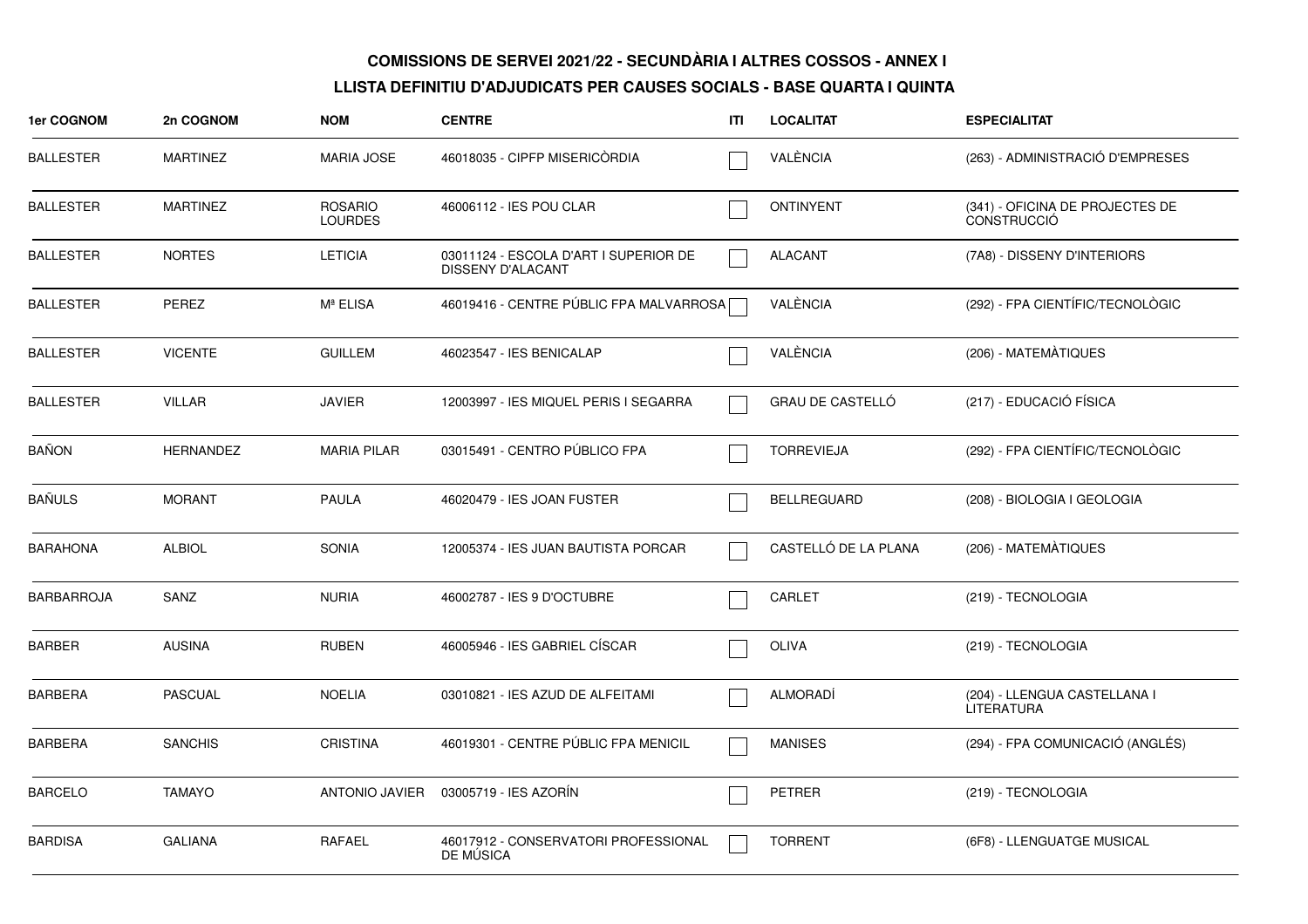| 1er COGNOM       | 2n COGNOM       | <b>NOM</b>          | <b>CENTRE</b>                                             | ITI | <b>LOCALITAT</b>                        | <b>ESPECIALITAT</b>                               |
|------------------|-----------------|---------------------|-----------------------------------------------------------|-----|-----------------------------------------|---------------------------------------------------|
| <b>BARDON</b>    | <b>MARTIN</b>   | <b>MONTSERRAT</b>   | 12003651 - CENTRE PÚBLIC FPA ANTIGA<br>PANDEROLA          |     | <b>VILA-REAL</b>                        | (292) - FPA CIENTÍFIC/TECNOLÒGIC                  |
| <b>BAREA</b>     | <b>PEREZ</b>    | <b>JULIAN</b>       | 46022831 - IES D'ALBAL                                    |     | <b>ALBAL</b>                            | (335) - INSTAL·LACIONS<br><b>ELECTROTÈCNIQUES</b> |
| BAREA            | <b>ROBLEDO</b>  | <b>SUSANA</b>       | 12007188 - ESCOLA OFICIAL D'IDIOMES PLANA<br><b>BAIXA</b> |     | <b>VILA-REAL</b>                        | $(411)$ - ANGLÉS                                  |
| <b>BARGUES</b>   | <b>PONCE</b>    | <b>SERGIO</b>       | 46013050 - IES EL CABANYAL                                |     | VALÈNCIA                                | (208) - BIOLOGIA I GEOLOGIA                       |
| <b>BARQUERO</b>  | <b>GREGORI</b>  | <b>AIDA</b>         | 46015587 - IES TIRANT LO BLANC                            |     | <b>GANDIA</b>                           | (222) - FORMACIÓ I ORIENTACIÓ LABORAL             |
| <b>BARRERA</b>   | <b>RAMIREZ</b>  | <b>RUBEN</b>        | 46026779 - IES ANDREU ALFARO                              |     | <b>PAIPORTA</b>                         | (209) - DIBUIX                                    |
| <b>BARRES</b>    | <b>ARTOLA</b>   | <b>MAGDALENA</b>    | 46029586 - IES DE SAN ANTONIO DE<br><b>BENAGEBER</b>      |     | SAN ANTONIO DE BENAGÉBER (211) - ANGLÉS |                                                   |
| <b>BARTOLOME</b> | <b>IGLESIAS</b> | <b>ROBERTO</b>      | 46025040 - IES ABASTOS                                    |     | VALÈNCIA                                | $(211)$ - ANGLÉS                                  |
| <b>BARTOLOME</b> | <b>MARTINEZ</b> | <b>MARIA ISABEL</b> | 46022245 - IES L'OM                                       |     | <b>PICASSENT</b>                        | (256) - LLENGUA I LITERATURA<br>VALENCIANA        |
| BAS              | <b>IBAÑEZ</b>   | <b>MARIA</b>        | 46018761 - CIPFP COMPLEJO EDUCATIVO DE<br><b>CHESTE</b>   |     | <b>CHESTE</b>                           | (330) - CUINA I PASTISSERIA                       |
| <b>BASELGA</b>   | LAZARO          | ANA BELEN           | 46016038 - IES SALVADOR GADEA                             |     | <b>ALDAIA</b>                           | (347) - PERRUQUERIA                               |
| <b>BATALLER</b>  | <b>BAUTISTA</b> | ANA                 | 46022865 - IES COMARCAL                                   |     | <b>BURJASSOT</b>                        | (206) - MATEMATIQUES                              |
| <b>BATALLER</b>  | <b>CASTELLA</b> | <b>XAVIER</b>       | 46021319 - IES VALL DE LA SAFOR                           |     | VILALLONGA                              | (256) - LLENGUA I LITERATURA<br>VALENCIANA        |
| <b>BATALLER</b>  | <b>CEBRIAN</b>  | <b>JOAQUIM</b>      | 46016385 - IES LA VALLDIGNA                               |     | TAVERNES DE LA VALLDIGNA                | (205) - GEOGRAFIA I HISTÒRIA                      |
| <b>BATISTA</b>   | <b>BARRIOS</b>  | <b>JOSE EMILIO</b>  | 46019416 - CENTRE PÚBLIC FPA MALVARROSA                   |     | VALÈNCIA                                | (293) - FPA CIENCIES SOCIALS                      |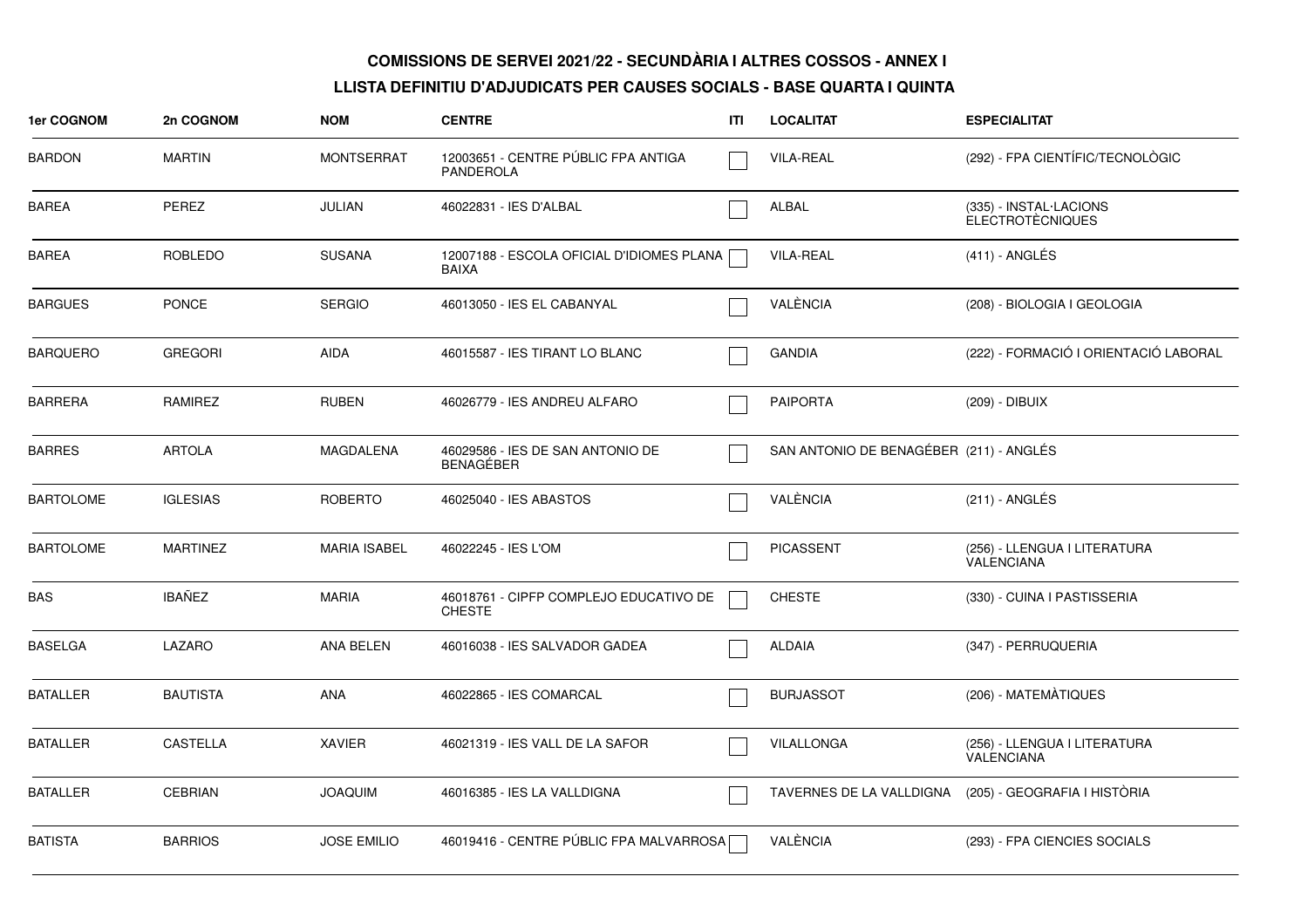| 1er COGNOM       | 2n COGNOM        | <b>NOM</b>                 | <b>CENTRE</b>                                           | ITL | <b>LOCALITAT</b>     | <b>ESPECIALITAT</b>                                    |
|------------------|------------------|----------------------------|---------------------------------------------------------|-----|----------------------|--------------------------------------------------------|
| BATLLE           | <b>VERTIZ</b>    | <b>JUAN ANTONIO</b>        | 46022257 - IES CONSELLERIA                              |     | VALÈNCIA             | (351) - PROCESSOS DE GESTIÓ<br><b>ADMINISTRATIVA</b>   |
| <b>BAUTISTA</b>  | QUEROL           | <b>JESUS</b>               | 46022257 - IES CONSELLERIA                              |     | VALÈNCIA             | (356) - SISTEMES I APLICACIONS<br><b>INFORMATIQUES</b> |
| BAY              | MIALARET         | <b>JOAN MARC</b>           | 46019431 - CENTRE PÚBLIC FPA ESCUELA<br>POPULAR NAZARET |     | VALÈNCIA             | (294) - FPA COMUNICACIÓ (ANGLÉS)                       |
| <b>BAYARRI</b>   | <b>CAMPS</b>     | <b>EVA</b>                 | 46018692 - IES DOCTOR LLUIS SIMARRO<br><b>LACABRA</b>   |     | XÁTIVA               | (218) - ORIENTACIÓ EDUCATIVA                           |
| <b>BAYO</b>      | <b>ESLAVA</b>    | ANGEL                      | 46022932 - IES EL SALER                                 |     | SALER (EL)           | $(216) - MÚSICA$                                       |
| <b>BAZAL</b>     | CHACÓN           | <b>MARIA</b>               | 46013220 - ESCOLA OFICIAL D'IDIOMES<br>VALÈNCIA-SAÏDIA  |     | VALÈNCIA             | $(411)$ - ANGLÉS                                       |
| <b>BAZATAQUI</b> | <b>GOMEZ</b>     | <b>BORJA</b>               | 46017687 - IES RAMON LLULL                              |     | VALÈNCIA             | (204) - LLENGUA CASTELLANA I<br><b>LITERATURA</b>      |
| <b>BEDOYA</b>    | <b>SANCHIS</b>   | ANA                        | 12003523 - IES VICENT SOS BAYNAT                        |     | CASTELLÓ DE LA PLANA | (207) - FÍSICA I QUÍMICA                               |
| <b>BEFERULL</b>  | <b>CALABUIG</b>  | <b>MARIA DEL</b><br>CARMEN | 46020421 - IES HORT DE FELIU                            |     | <b>ALGINET</b>       | (207) - FÍSICA I QUÍMICA                               |
| <b>BEJAR</b>     | <b>GALERA</b>    |                            | FRANCISCO JOSE 03015634 - IES DE RAFAL                  |     | <b>RAFAL</b>         | (201) - FILOSOFIA                                      |
| <b>BEJARANO</b>  | <b>HERNANDEZ</b> | <b>ISABEL</b>              | 46001606 - CEIP GREGORI MAYANS I CISCAR                 |     | <b>BELLREGUARD</b>   | (218) - ORIENTACIÓ EDUCATIVA                           |
| BELDA            | <b>ALVENTOSA</b> | <b>ANA ISABEL</b>          | 46020431 - IES DE MOIXENT                               |     | <b>MOIXENT</b>       | (209) - DIBUIX                                         |
| <b>BELDA</b>     | <b>ANAYA</b>     | <b>SUSANA</b>              | 03012165 - CIPFP BATOI                                  |     | <b>ALCOI</b>         | (263) - ADMINISTRACIÓ D'EMPRESES                       |
| <b>BELDA</b>     | <b>BENAVIDES</b> | <b>FREIA</b>               | 46023225 - IES CLARA CAMPOAMOR                          |     | <b>ALAQUÀS</b>       | (217) - EDUCACIÓ FÍSICA                                |
| <b>BELDA</b>     | <b>MOLINA</b>    | <b>ROSA MARIA</b>          | 03014848 - IES DE BIAR                                  |     | <b>BIAR</b>          | (204) - LLENGUA CASTELLANA I<br>LITERATURA             |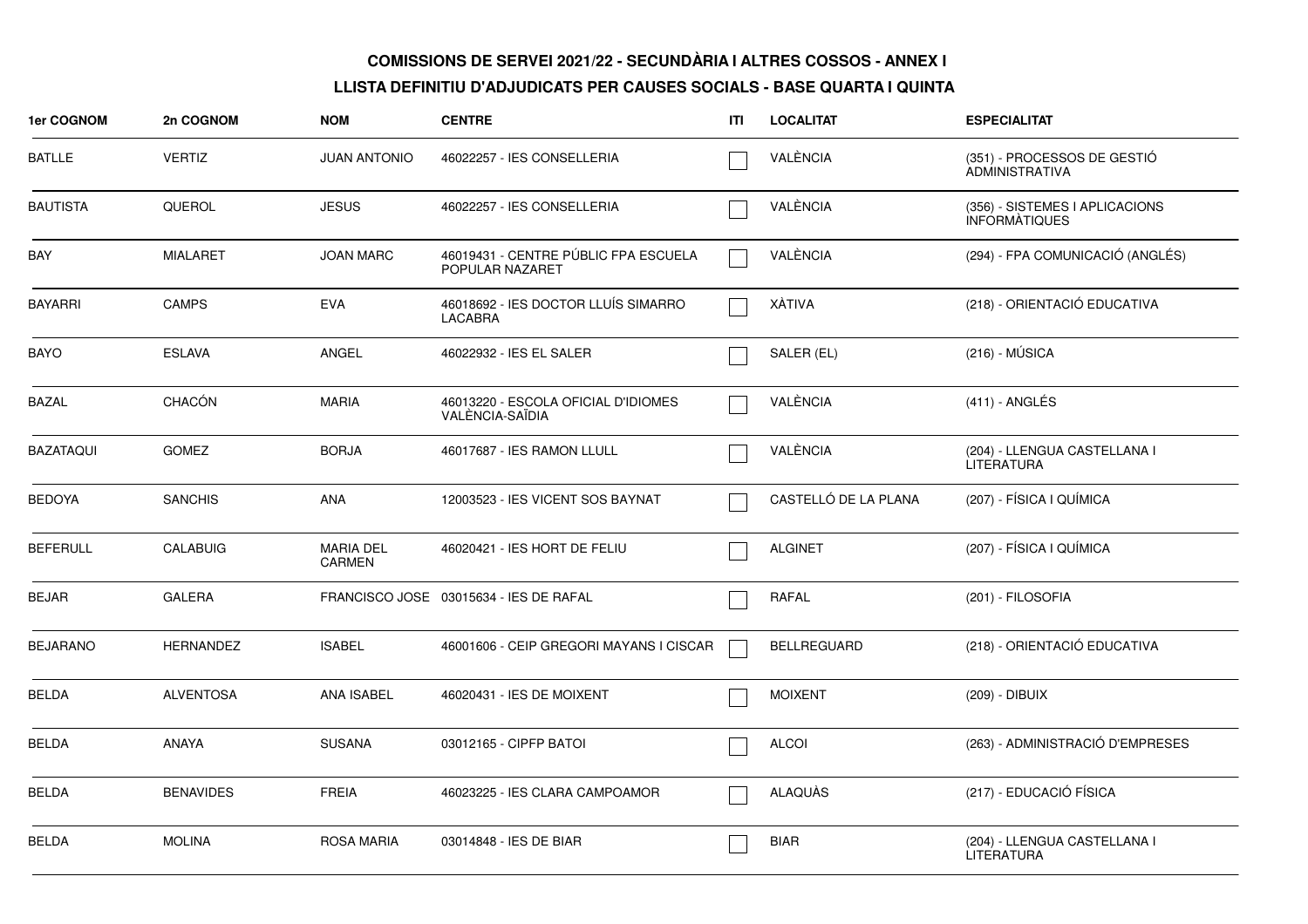| 1er COGNOM      | 2n COGNOM       | <b>NOM</b>        | <b>CENTRE</b>                                           | ITI | <b>LOCALITAT</b>     | <b>ESPECIALITAT</b>                                  |
|-----------------|-----------------|-------------------|---------------------------------------------------------|-----|----------------------|------------------------------------------------------|
| <b>BELDA</b>    | VALERO          | <b>JORGE</b>      | 46020285 - IES DE BOCAIRENT                             |     | <b>BOCAIRENT</b>     | $(211)$ - ANGLÉS                                     |
| <b>BELLA</b>    | CATALA          | <b>RUBEN</b>      | 03004223 - IES HISTORIADOR CHABAS                       |     | DÉNIA                | (205) - GEOGRAFIA I HISTÒRIA                         |
| <b>BELLES</b>   | <b>PITARCH</b>  | <b>INMACULADA</b> | 12000704 - IES JAUME I                                  |     | <b>BORRIANA</b>      | (218) - ORIENTACIÓ EDUCATIVA                         |
| <b>BELLIURE</b> | GARCIA          | <b>DIANA</b>      | 12003651 - CENTRE PUBLIC FPA ANTIGA<br><b>PANDEROLA</b> |     | <b>VILA-REAL</b>     | (297) - FPA COMUNICACIO (VALENCIÀ)                   |
| <b>BELLOD</b>   | LOPEZ           | <b>ROXANA</b>     | 03013145 - IES CLOT DE L'ILLOT                          |     | CAMPELLO (EL)        | $(211)$ - ANGLÉS                                     |
| <b>BELLVER</b>  | <b>MARTIN</b>   | <b>PABLO</b>      | 46007748 - IES CAMP DE MORVEDRE                         |     | PUERTO SAGUNTO (EL)  | (245) - PROCESSOS I MITJANS DE<br><b>COMUNICACIÓ</b> |
| <b>BELLVIS</b>  | <b>PEREZ</b>    | Mª LARA           | 03010727 - IES ANDREU SEMPERE                           |     | <b>ALCOI</b>         | $(216) - MÚSICA$                                     |
| <b>BELMONTE</b> | <b>GARCIA</b>   | <b>MARIA</b>      | 12003663 - IES ALTO PALANCIA                            |     | <b>SEGORBE</b>       | (218) - ORIENTACIÓ EDUCATIVA                         |
| <b>BELTRAN</b>  | <b>BELTRAN</b>  | <b>ALICIA</b>     | 12004205 - IES VICENT CASTELL I DOMÉNECH                |     | CASTELLÓ DE LA PLANA | (207) - FÍSICA I QUÍMICA                             |
| <b>BELTRAN</b>  | <b>CHIVA</b>    | <b>ROCIO</b>      | 12003080 - IES LEOPOLDO QUEROL                          |     | <b>VINARÒS</b>       | (204) - LLENGUA CASTELLANA I<br><b>LITERATURA</b>    |
| <b>BELTRAN</b>  | <b>ESCRIG</b>   | <b>MARTA</b>      | 12004242 - CEIP GAETA HUGUET                            |     | CASTELLÓ DE LA PLANA | (218) - ORIENTACIÓ EDUCATIVA                         |
| <b>BELTRAN</b>  | <b>LLODRA</b>   |                   | VICENTE JOAQUIN 46004221 - IES MARÍA ENRÍQUEZ           |     | <b>GANDIA</b>        | (222) - FORMACIÓ I ORIENTACIÓ LABORAL                |
| <b>BELTRAN</b>  | PEREZ           | Mª LARA           | 12002661 - IES HONORI GARCIA                            |     | VALL D'UIXÓ (LA)     | (219) - TECNOLOGIA                                   |
| <b>BELTRAN</b>  | <b>PORTALES</b> | <b>FRANCESC</b>   | 12001228 - IES FRANCESC RIBALTA                         |     | CASTELLÓ DE LA PLANA | (206) - MATEMÀTIQUES                                 |
| <b>BELVIS</b>   | <b>MARTINEZ</b> | <b>MARIA</b>      | 03014836 - IES SERRA MARIOLA                            |     | MURO DE ALCOY        | (243) - HOSTALERIA I TURISME                         |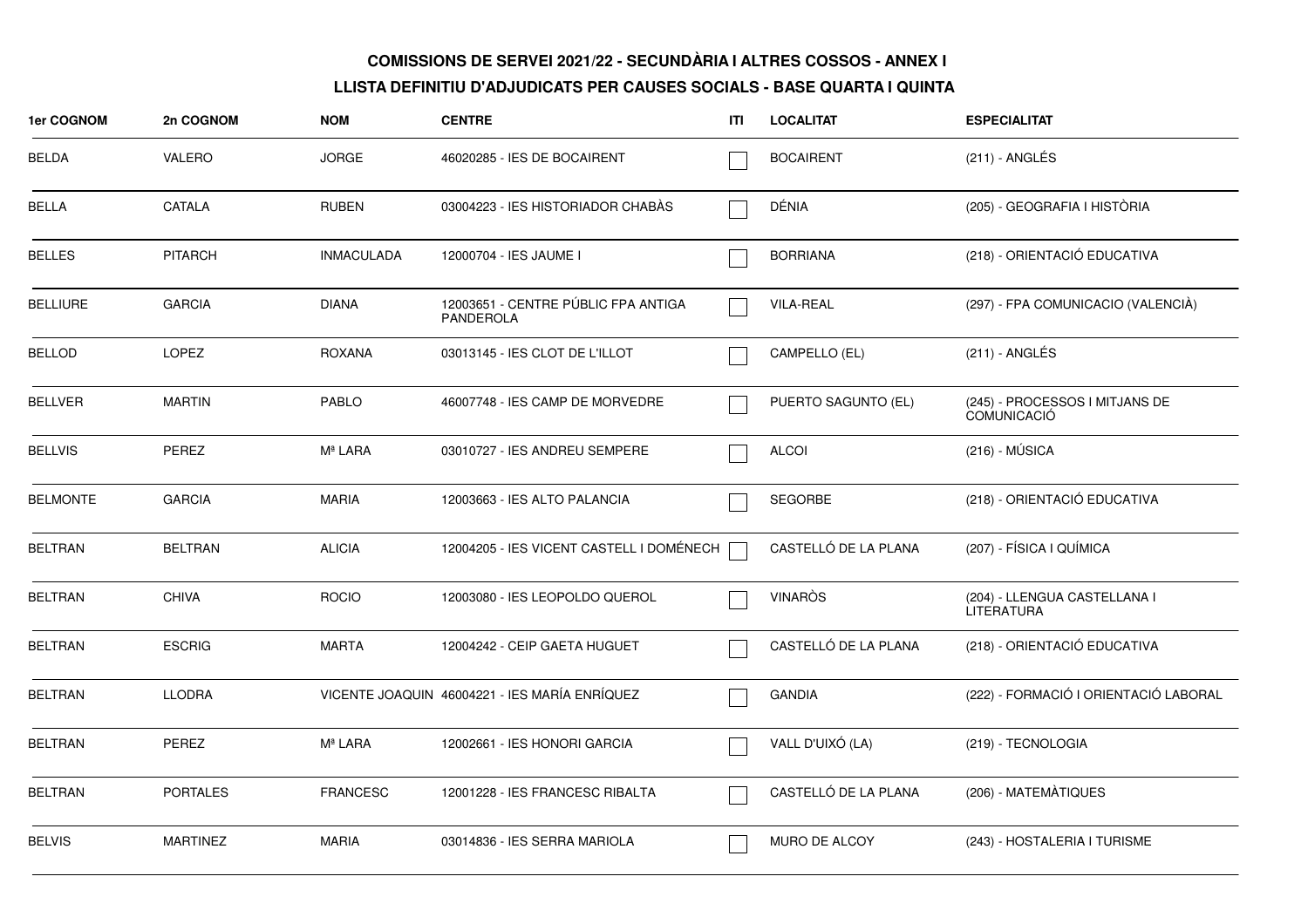| 1er COGNOM       | 2n COGNOM        | <b>NOM</b>                          | <b>CENTRE</b>                                             | ITL | <b>LOCALITAT</b>     | <b>ESPECIALITAT</b>                                    |
|------------------|------------------|-------------------------------------|-----------------------------------------------------------|-----|----------------------|--------------------------------------------------------|
| <b>BENAVENT</b>  | <b>BENAVENT</b>  | <b>SUSANA</b>                       | 46022208 - IES DE VALLADA                                 |     | VALLADA              | (205) - GEOGRAFIA I HISTÒRIA                           |
| <b>BENAVENT</b>  | <b>BENAVENT</b>  | <b>TERESA</b>                       | 46017535 - IES PERE BOIL                                  |     | <b>MANISES</b>       | (222) - FORMACIÓ I ORIENTACIÓ LABORAL                  |
| <b>BENAVENT</b>  | <b>COLOMER</b>   | <b>CRISTINA</b>                     | 46018692 - IES DOCTOR LLUÍS SIMARRO<br>LACABRA            |     | XÀTIVA               | (256) - LLENGUA I LITERATURA<br>VALENCIANA             |
| <b>BENAVENT</b>  | <b>GANDIA</b>    | <b>VICENTA</b><br><b>INMACULADA</b> | 46001217 - IES BERNAT GUINOVART                           |     | ALGEMESÍ             | $(216) - MÚSICA$                                       |
| <b>BENAVENT</b>  | <b>GAVIDIA</b>   | <b>CONSUELO</b>                     | 46019763 - IES JOSÉ BALLESTER GOZALVO                     |     | VALÈNCIA             | (254) - INFORMÀTICA                                    |
| <b>BENAVENT</b>  | <b>ROVIRA</b>    |                                     | SAMUEL ANTONIO 46022831 - IES D'ALBAL                     |     | ALBAL                | (208) - BIOLOGIA I GEOLOGIA                            |
| <b>BENAVENT</b>  | <b>SEMPERE</b>   | RAFAEL                              | 46021290 - IES CONSUELO ARANDA                            |     | <b>ALBERIC</b>       | (219) - TECNOLOGIA                                     |
| <b>BENDALA</b>   | <b>TUFANISCO</b> | <b>SYLVIA</b>                       | 12002270 - IES NUESTRA SEÑORA DE LA<br><b>CUEVA SANTA</b> |     | <b>SEGORBE</b>       | (206) - MATEMÀTIQUES                                   |
| <b>BENDICHO</b>  | <b>CLIMENTE</b>  | <b>MARIA</b>                        | 46024151 - IES MOLÍ DEL SOL                               |     | <b>MISLATA</b>       | (205) - GEOGRAFIA I HISTÒRIA                           |
| <b>BENEDICTO</b> | <b>BALDONADO</b> | <b>CLARA</b>                        | 46015711 - IES CAMPANAR                                   |     | VALÈNCIA             | (206) - MATEMÀTIQUES                                   |
| <b>BENEIT</b>    | <b>BLASCO</b>    | <b>DAVID</b>                        | 46018761 - CIPFP COMPLEJO EDUCATIVO DE<br><b>CHESTE</b>   |     | <b>CHESTE</b>        | (356) - SISTEMES I APLICACIONS<br>INFORMÀTIQUES        |
| <b>BENEYTO</b>   | <b>BENEYTO</b>   | <b>MARIA SALUD</b>                  | 46020285 - IES DE BOCAIRENT                               |     | <b>BOCAIRENT</b>     | (351) - PROCESSOS DE GESTIO<br><b>ADMINISTRATIVA</b>   |
| <b>BENEYTO</b>   | <b>GONZALVEZ</b> | <b>ROSA</b>                         | 03010867 - CENTRE PÚBLIC FPA MERCÈ<br><b>RODOREDA</b>     |     | <b>ELX</b>           | (356) - SISTEMES I APLICACIONS<br><b>INFORMATIQUES</b> |
| <b>BENEYTO</b>   | <b>SEGUI</b>     | <b>ANA</b>                          | 46005934 - IES GREGORI MAIANS                             |     | OLIVA                | (256) - LLENGUA I LITERATURA<br>VALENCIANA             |
| <b>BENITEZ</b>   | LAZA             | <b>ANA ISABEL</b>                   | 46014066 - IES LA SERRANÍA                                |     | VILLAR DEL ARZOBISPO | (207) - FÍSICA I QUÍMICA                               |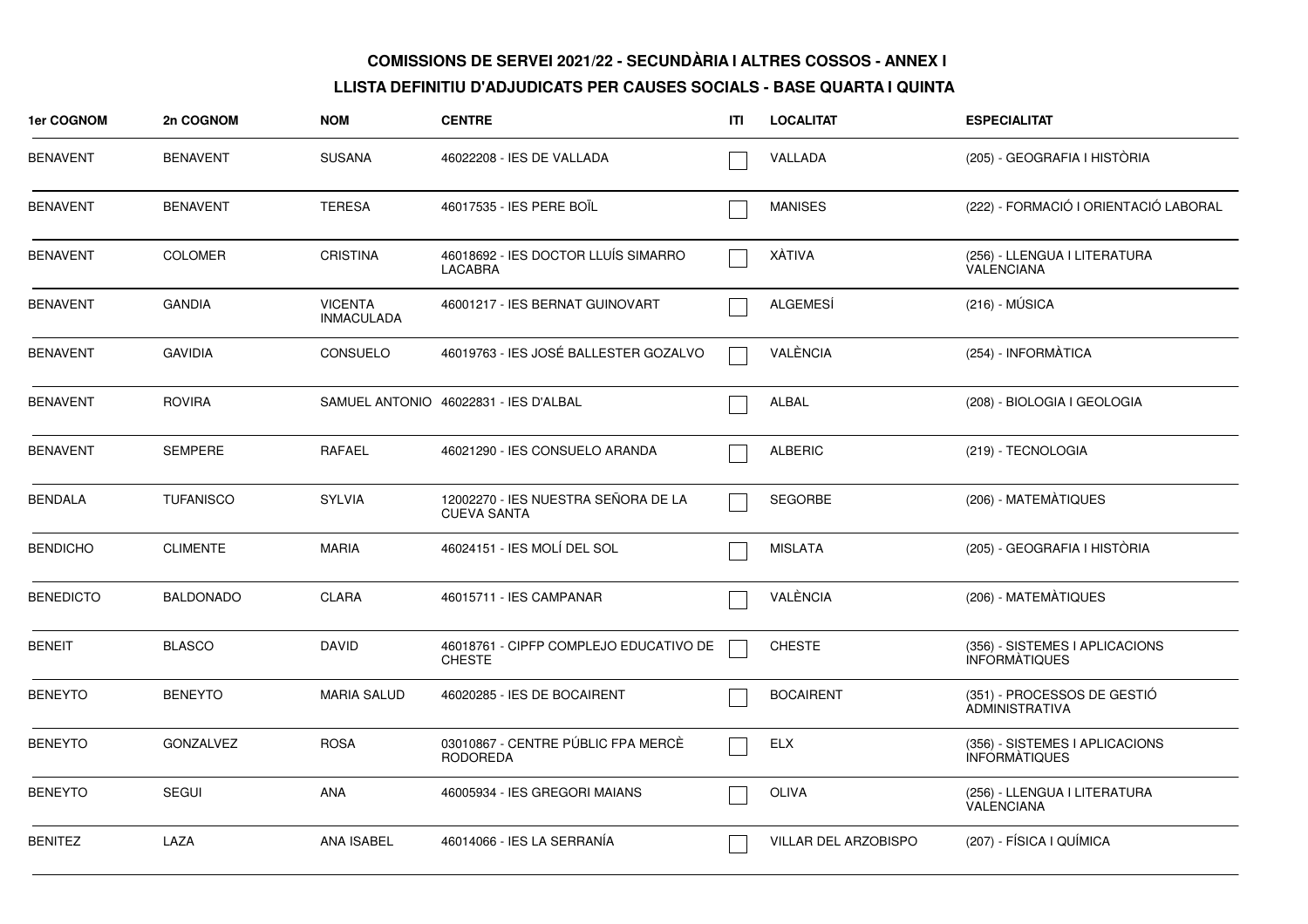| 1er COGNOM       | 2n COGNOM        | <b>NOM</b>           | <b>CENTRE</b>                                                         | ITI | <b>LOCALITAT</b>       | <b>ESPECIALITAT</b>                                    |
|------------------|------------------|----------------------|-----------------------------------------------------------------------|-----|------------------------|--------------------------------------------------------|
| <b>BENLLOCH</b>  | <b>NAVARRO</b>   | <b>MARIA SOLEDAD</b> | 12001231 - IES PENYAGOLOSA                                            |     | CASTELLÓ DE LA PLANA   | (208) - BIOLOGIA I GEOLOGIA                            |
| <b>BERDUGO</b>   | <b>OBON</b>      | <b>MONICA</b>        | 46007190 - IES NÚMERO 1                                               |     | <b>REQUENA</b>         | $(211)$ - ANGLÉS                                       |
| <b>BERENGUER</b> | <b>DOMENECH</b>  | <b>ELENA</b>         | 46021861 - CONSERVATORI PROFESSIONAL<br>DE MÚSICA JOSEP MELCIOR GOMIS |     | <b>ONTINYENT</b>       | $(6D1) - VIOLÍ$                                        |
| BERLANAS         | <b>VICENTE</b>   | ANGEL                | 46017675 - IES LA SÈNIA                                               |     | <b>PAIPORTA</b>        | (356) - SISTEMES I APLICACIONS<br><b>INFORMATIQUES</b> |
| <b>BERMUDEZ</b>  | <b>GOMEZ</b>     | <b>CAROLINA</b>      | 46018059 - IES NUMERO 26                                              |     | VALÈNCIA               | (206) - MATEMATIQUES                                   |
| <b>BERNABE</b>   | <b>LLOPIS</b>    | <b>REIS</b>          | 03013819 - IES DOCTOR BALMIS                                          |     | <b>ALACANT</b>         | (254) - INFORMÀTICA                                    |
| <b>BERNABEU</b>  | LLEDO            | <b>MARIA LUISA</b>   | 46013232 - ESCOLA D'ART I SUPERIOR DE<br><b>DISSENY DE VALENCIA</b>   |     | VALÈNCIA               | (7C1) - MITJANS INFORMATICS                            |
| <b>BERNAT</b>    | ANDREU           | <b>PAULA</b>         | 12005532 - IES EL PRAT                                                |     | <b>TORREBLANCA</b>     | (206) - MATEMATIQUES                                   |
| <b>BERNET</b>    | CATALA           | <b>MAYTE</b>         | 46014200 - CEIP JOAN FUSTER                                           |     | <b>MANISES</b>         | (218) - ORIENTACIÓ EDUCATIVA                           |
| <b>BESER</b>     | <b>HERNANDEZ</b> | <b>JAVIER</b>        | 12008296 - SECCIÓ DE L'IES BOVALAR A<br><b>BORRIOL</b>                |     | <b>BORRIOL</b>         | (254) - INFORMÀTICA                                    |
| <b>BESTARD</b>   | <b>MOURIÑO</b>   | <b>RICARDO</b>       | 46022567 - IES DE TURÍS                                               |     | <b>TURÍS</b>           | (206) - MATEMÀTIQUES                                   |
| <b>BETORET</b>   | <b>CORTES</b>    | <b>DAVID</b>         | 12005532 - IES EL PRAT                                                |     | <b>TORREBLANCA</b>     | (254) - INFORMATICA                                    |
| <b>BEZARES</b>   | <b>GARRIDO</b>   | <b>JAVIER</b>        | 46019684 - IES LA SENDA                                               |     | <b>QUART DE POBLET</b> | $(216) - MÚSICA$                                       |
| <b>BIGORRA</b>   | <b>GUAITA</b>    | <b>JOSE</b>          | 03014496 - IES RODOLFO LLOPIS                                         |     | CALLOSA D'EN SARRIÀ    | (256) - LLENGUA I LITERATURA<br><b>VALENCIANA</b>      |
| <b>BIOSCA</b>    | <b>ANGEL</b>     | <b>MARÍA ROSARIO</b> | 46000213 - IES JOSEP SEGRELLES                                        |     | <b>ALBAIDA</b>         | (242) - INTERVENCIÓ SOCIOCOMUNITÀRIA                   |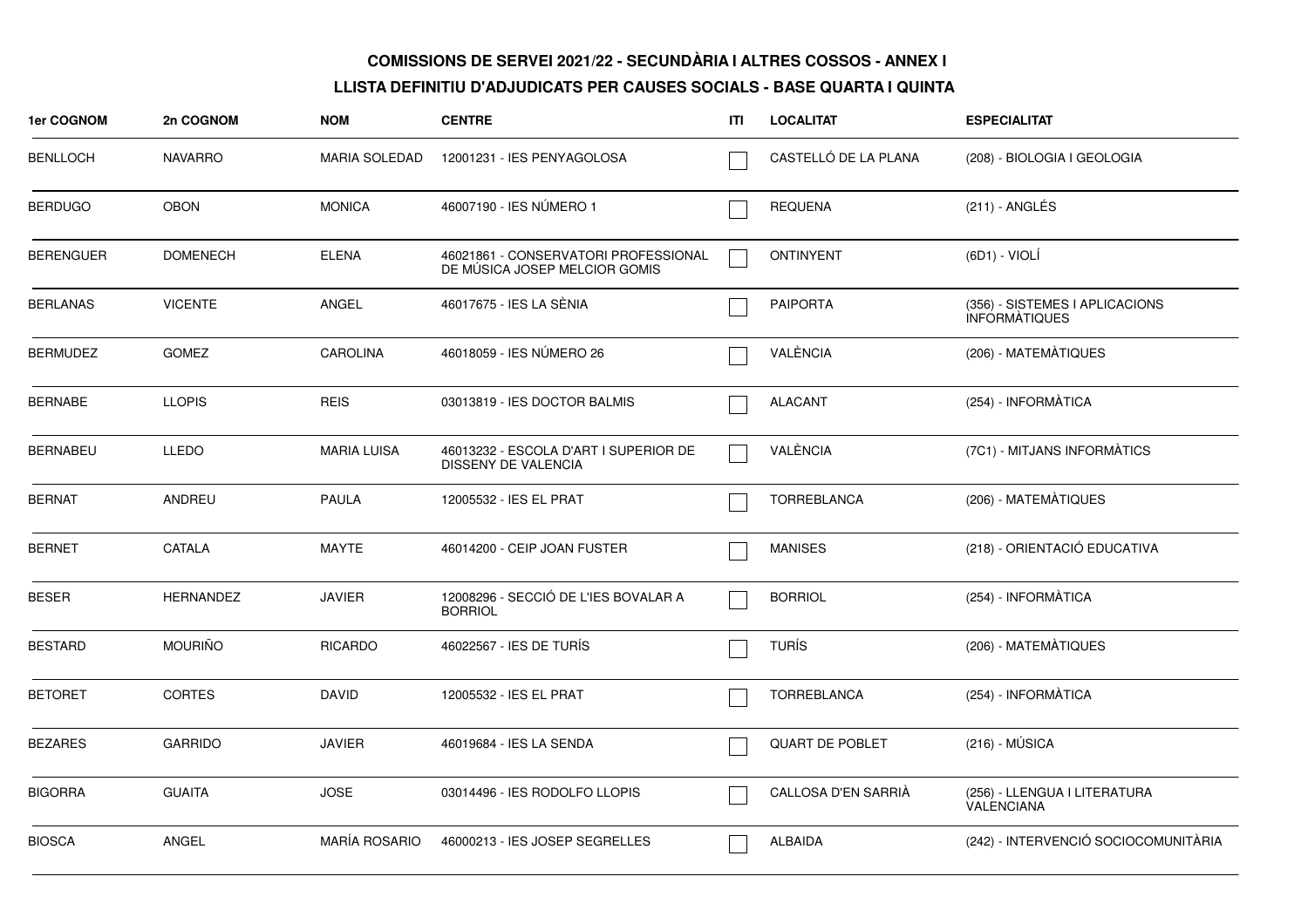| 1er COGNOM          | 2n COGNOM     | <b>NOM</b>          | <b>CENTRE</b>                                                         | ITI | <b>LOCALITAT</b>       | <b>ESPECIALITAT</b>                                  |
|---------------------|---------------|---------------------|-----------------------------------------------------------------------|-----|------------------------|------------------------------------------------------|
| <b>BIRIOUTCHEVA</b> |               | <b>ELENA</b>        | 46018199 - CONSERVATORI PROFESSIONAL<br>DE MUSICA JOSÉ MANUEL IZQUIER |     | <b>CATARROJA</b>       | (6C2) - PIANO                                        |
| <b>BLANCH</b>       | RAGA          | <b>JOAN MIQUEL</b>  | 46015290 - IES EL GRAO                                                |     | VALÈNCIA               | $(216) - MÚSICA$                                     |
| <b>BLANCO</b>       | <b>ARNEJO</b> | <b>MARÍA ISABEL</b> | 03009661 - IES LA TORRETA                                             |     | <b>ELX</b>             | (219) - TECNOLOGIA                                   |
| <b>BLANCO</b>       | CARRANZA      | <b>JAVIER</b>       | 03014484 - IES PACO RUIZ                                              |     | <b>BIGASTRO</b>        | (219) - TECNOLOGIA                                   |
| <b>BLANCO</b>       | <b>PARDO</b>  | <b>ALICIA</b>       | 46017501 - IES FEDERICA MONTSENY                                      |     | <b>BURJASSOT</b>       | (271) - PROCESSOS SANITARIS                          |
| <b>BLANES</b>       | <b>SEGURA</b> | <b>SONIA</b>        | 03000400 - IES COTES BAIXES                                           |     | <b>ALCOI</b>           | (208) - BIOLOGIA I GEOLOGIA                          |
| <b>BLASCO</b>       | AGULLO        | <b>AGUSTIN</b>      | 03012967 - CENTRE PÚBLIC FPA LA LLOTJA                                |     | ELX                    | (292) - FPA CIENTÍFIC/TECNOLÒGIC                     |
| <b>BLASCO</b>       | <b>ARACIL</b> | <b>ELENA</b>        | 46014893 - IES LA PATACONA                                            |     | <b>ALBORAIA</b>        | (218) - ORIENTACIÓ EDUCATIVA                         |
| <b>BLASCO</b>       | <b>BLASCO</b> |                     | MARIA ARANTZAZU 46020273 - IES LA VALL DE SEGÓ                        |     | BENIFAIRÓ DE LES VALLS | (209) - DIBUIX                                       |
| <b>BLASCO</b>       | <b>BRINES</b> | ANGELES             | 46027127 - ESCOLA OFICIAL D'IDIOMES<br>VALÈNCIA-QUATRE CARRERES       |     | VALÈNCIA               | $(411) - ANGLÉS$                                     |
| <b>BLASCO</b>       | <b>ESPADA</b> | <b>DANIEL</b>       | 03010430 - IES SANTA POLA                                             |     | <b>SANTA POLA</b>      | (208) - BIOLOGIA I GEOLOGIA                          |
| <b>BLASCO</b>       | <b>FRAGA</b>  | Mª CARMEN           | 46007554 - IES JORGE JUAN                                             |     | PUERTO SAGUNTO (EL)    | (351) - PROCESSOS DE GESTIÓ<br><b>ADMINISTRATIVA</b> |
| <b>BLASCO</b>       | <b>GARCIA</b> | <b>OFELIA</b>       | 46002571 - IES FRANCESC GIL                                           |     | <b>CANALS</b>          | (256) - LLENGUA I LITERATURA<br>VALENCIANA           |
| <b>BLASCO</b>       | <b>GRAU</b>   | <b>MIGUEL</b>       | 46020492 - IES JOAN LLOPIS MARI                                       |     | <b>CULLERA</b>         | (217) - EDUCACIÓ FÍSICA                              |
| <b>BLASCO</b>       | JUAN          | <b>MARIA CARMEN</b> | 03004235 - IES MARIA IBARS                                            |     | DÉNIA                  | (351) - PROCESSOS DE GESTIÓ<br><b>ADMINISTRATIVA</b> |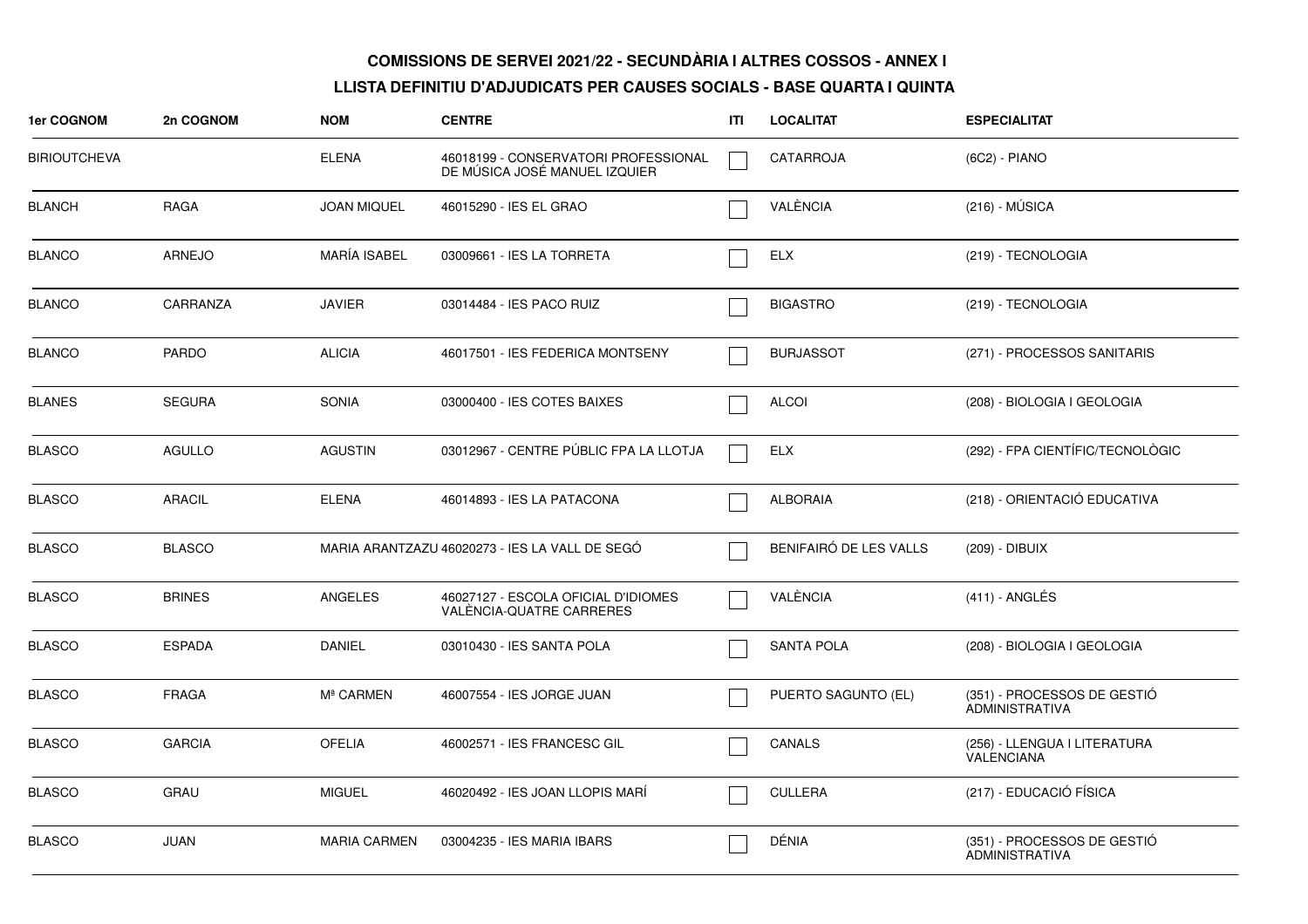| 1er COGNOM      | 2n COGNOM       | <b>NOM</b>            | <b>CENTRE</b>                            | ITI                     | <b>LOCALITAT</b>        | <b>ESPECIALITAT</b>                                           |
|-----------------|-----------------|-----------------------|------------------------------------------|-------------------------|-------------------------|---------------------------------------------------------------|
| <b>BLASCO</b>   | LUJAN           | <b>ESTER</b>          | 46002775 - IES EDUARDO PRIMO MARQUÉS     | $\overline{\mathbf{v}}$ | CARLET                  | (209) - DIBUIX                                                |
| <b>BLASCO</b>   | <b>MARTINEZ</b> | <b>JOAN VICENT</b>    | 46012872 - IES LUIS VIVES                |                         | VALÈNCIA                | (206) - MATEMATIQUES                                          |
| <b>BLASCO</b>   | <b>MORENO</b>   | <b>JOSE LUIS</b>      | 46023924 - IES ALCALANS                  |                         | <b>MONTSERRAT</b>       | (219) - TECNOLOGIA                                            |
| <b>BLASCO</b>   | <b>MUÑOZ</b>    | <b>ALFONS</b>         | 12000704 - IES JAUME I                   |                         | <b>BORRIANA</b>         | (254) - INFORMATICA                                           |
| <b>BLASCO</b>   | <b>RODRIGO</b>  | <b>FRANCESC</b>       | 46007748 - IES CAMP DE MORVEDRE          |                         | PUERTO SAGUNTO (EL)     | (206) - MATEMÀTIQUES                                          |
| <b>BLASCO</b>   | <b>ROYO</b>     | <b>JAIME EMILIANO</b> | 03012566 - IES BAHÍA DE BABEL            |                         | <b>ALACANT</b>          | (211) - ANGLÉS                                                |
| <b>BLASCO</b>   | <b>SORIANO</b>  | <b>NICOLAS SAUL</b>   | 03000394 - IES PARE VITÒRIA              |                         | <b>ALCOI</b>            | (261) - ECONOMIA                                              |
| <b>BLAZQUEZ</b> | LOZANO          | <b>MARIA CRISTINA</b> | 03016559 - IES MARÍA BLASCO              |                         | SANT VICENT DEL RASPEIG | (207) - FÍSICA I QUÍMICA                                      |
| <b>BLEDA</b>    | <b>MARTINEZ</b> | <b>MARIA JESUS</b>    | 03013297 - IES 8 DE MARZO                |                         | <b>ALACANT</b>          | (207) - FÍSICA I QUÍMICA                                      |
| <b>BOHIGUES</b> | <b>BORRAS</b>   | <b>CAROLINA</b>       | 46019571 - IES FRANCESC FERRER I GUÀRDIA |                         | VALÈNCIA                | (204) - LLENGUA CASTELLANA I<br><b>LITERATURA</b>             |
| <b>BOILS</b>    | <b>GIMENO</b>   | <b>MOISES</b>         | 46021290 - IES CONSUELO ARANDA           |                         | <b>ALBERIC</b>          | $(216) - MÚSICA$                                              |
| <b>BOIX</b>     | <b>CREMADES</b> | <b>BRU</b>            | 46020479 - IES JOAN FUSTER               |                         | <b>BELLREGUARD</b>      | (256) - LLENGUA I LITERATURA<br>VALENCIANA                    |
| <b>BOIX</b>     | <b>MARTINEZ</b> | CARLOS                | 46002775 - IES EDUARDO PRIMO MARQUÉS     |                         | <b>CARLET</b>           | (206) - MATEMÀTIQUES                                          |
| <b>BOLAÑOS</b>  | <b>VELASCO</b>  | <b>ANA MARIA</b>      | 46013050 - IES EL CABANYAL               |                         | VALÈNCIA                | (334) - INSTAL·LACIONS I MANT D'EQUIPS<br>TÈRMICS I DE FLUIDS |
| <b>BOLDO</b>    | <b>NAVARRO</b>  | <b>JULIO</b>          | 46018552 - IES BALEARES                  |                         | VALÈNCIA                | (206) - MATEMATIQUES                                          |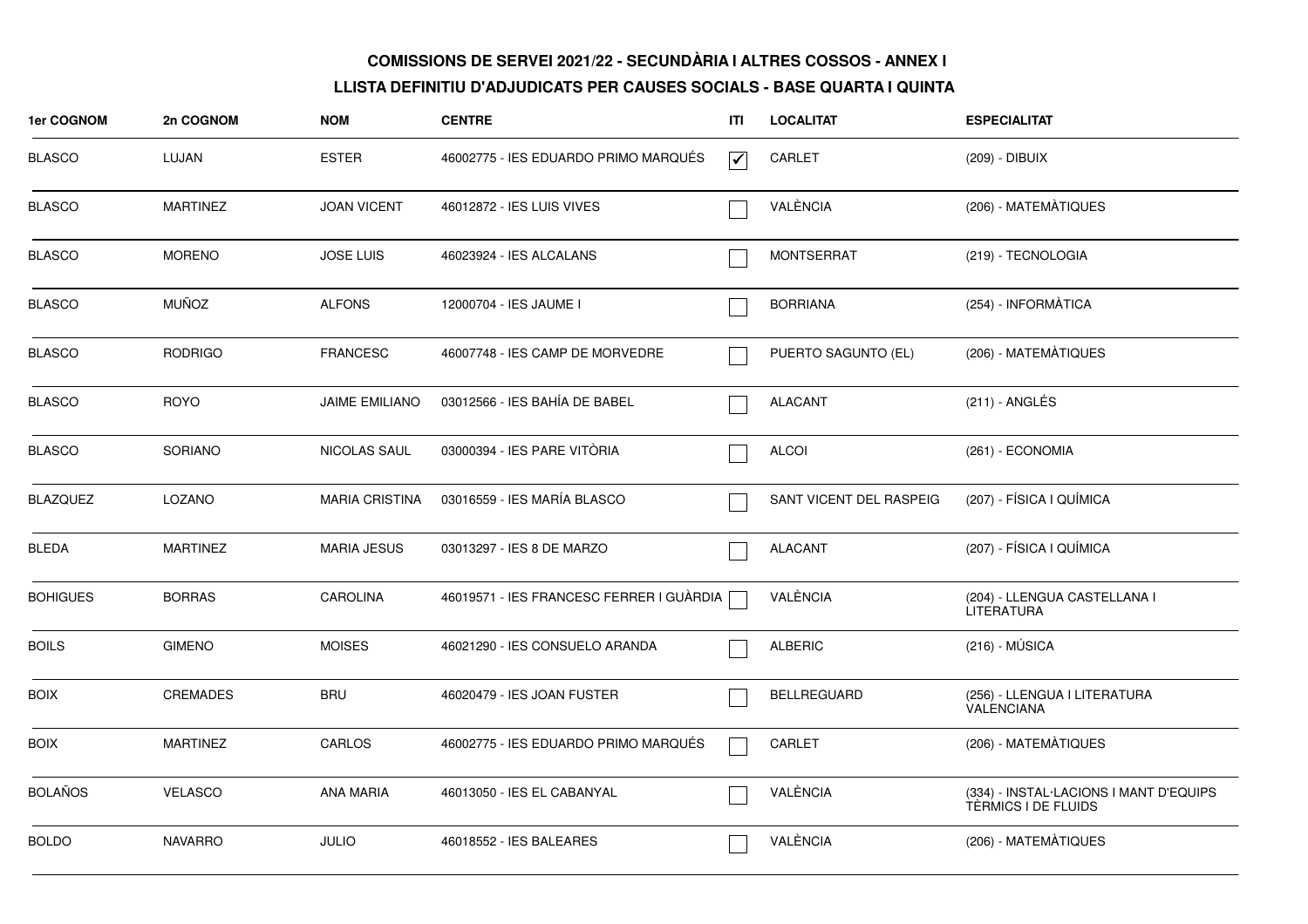| 1er COGNOM       | 2n COGNOM       | <b>NOM</b>         | <b>CENTRE</b>                                             | ITI | <b>LOCALITAT</b>       | <b>ESPECIALITAT</b>                                  |
|------------------|-----------------|--------------------|-----------------------------------------------------------|-----|------------------------|------------------------------------------------------|
| <b>BOLEA</b>     | CATALA          | <b>ANA</b>         | 46030001 - CEIP ROSA SERRANO                              |     | <b>PAIPORTA</b>        | (218) - ORIENTACIÓ EDUCATIVA                         |
| <b>BOLINCHES</b> | <b>MESTRE</b>   | <b>INMACULADA</b>  | 12002270 - IES NUESTRA SEÑORA DE LA<br><b>CUEVA SANTA</b> |     | <b>SEGORBE</b>         | (218) - ORIENTACIÓ EDUCATIVA                         |
| <b>BOLOS</b>     | <b>BORREGO</b>  | <b>MANUEL</b>      | 46024229 - IES GUILLEM D'ALCALA                           |     | POBLA DE FARNALS (LA)  | (330) - CUINA I PASTISSERIA                          |
| <b>BOLUDA</b>    | <b>MARTINEZ</b> | <b>NURIA</b>       | 46022555 - IES VERMELLAR                                  |     | OLLERIA (L')           | $(211)$ - ANGLÉS                                     |
| <b>BOLUDA</b>    | <b>POBLET</b>   | <b>ANA</b>         | 46020285 - IES DE BOCAIRENT                               |     | <b>BOCAIRENT</b>       | (351) - PROCESSOS DE GESTIÓ<br><b>ADMINISTRATIVA</b> |
| <b>BONED</b>     | <b>BAUTISTA</b> | <b>JOSE MARIA</b>  | 12002889 - IES FRANCESC TÀRREGA                           |     | VILA-REAL              | (205) - GEOGRAFIA I HISTÒRIA                         |
| <b>BONED</b>     | <b>REYES</b>    | <b>JOSE MARIA</b>  | 46012963 - IES JUAN DE GARAY                              |     | VALÈNCIA               | (217) - EDUCACIÓ FÍSICA                              |
| <b>BONET</b>     | <b>BONFILL</b>  | ESTHER ANGELA      | 12004400 - IES MAESTRAT                                   |     | <b>SANT MATEU</b>      | $(211)$ - ANGLÉS                                     |
| <b>BONILLA</b>   | CASTILLO        | <b>TANIA LLEDO</b> | 12003997 - IES MIQUEL PERIS I SEGARRA                     |     | GRAU DE CASTELLÓ       | (207) - FÍSICA I QUÍMICA                             |
| <b>BONO</b>      | <b>BALAGUER</b> | <b>SOFIA</b>       | 46012902 - IES SAN VICENTE FERRER                         |     | VALÈNCIA               | $(216) - MÚSICA$                                     |
| <b>BONO</b>      | <b>BUCH</b>     | <b>ROSA</b>        | 46021630 - IES NÚMERO 1                                   |     | <b>CHESTE</b>          | $(211)$ - ANGLÉS                                     |
| <b>BONO</b>      | <b>MARTINEZ</b> | <b>BLANCA</b>      | 46000754 - CIPFP LUIS SUÑER SANCHIS                       |     | <b>ALZIRA</b>          | (222) - FORMACIÓ I ORIENTACIÓ LABORAL                |
| <b>BONO</b>      | <b>ORTS</b>     | <b>SARA</b>        | 46002787 - IES 9 D'OCTUBRE                                |     | CARLET                 | (263) - ADMINISTRACIÓ D'EMPRESES                     |
| <b>BONO</b>      | <b>ORTS</b>     | <b>VICENTE</b>     | 46015538 - CIPFP FAITANAR                                 |     | <b>QUART DE POBLET</b> | (335) - INSTAL·LACIONS<br><b>ELECTROTÈCNIQUES</b>    |
| <b>BONO</b>      | <b>PENALBA</b>  | <b>RICARDO</b>     | 46004772 - IES JOSÉ DE RIBERA                             |     | XÀTIVA                 | (261) - ECONOMIA                                     |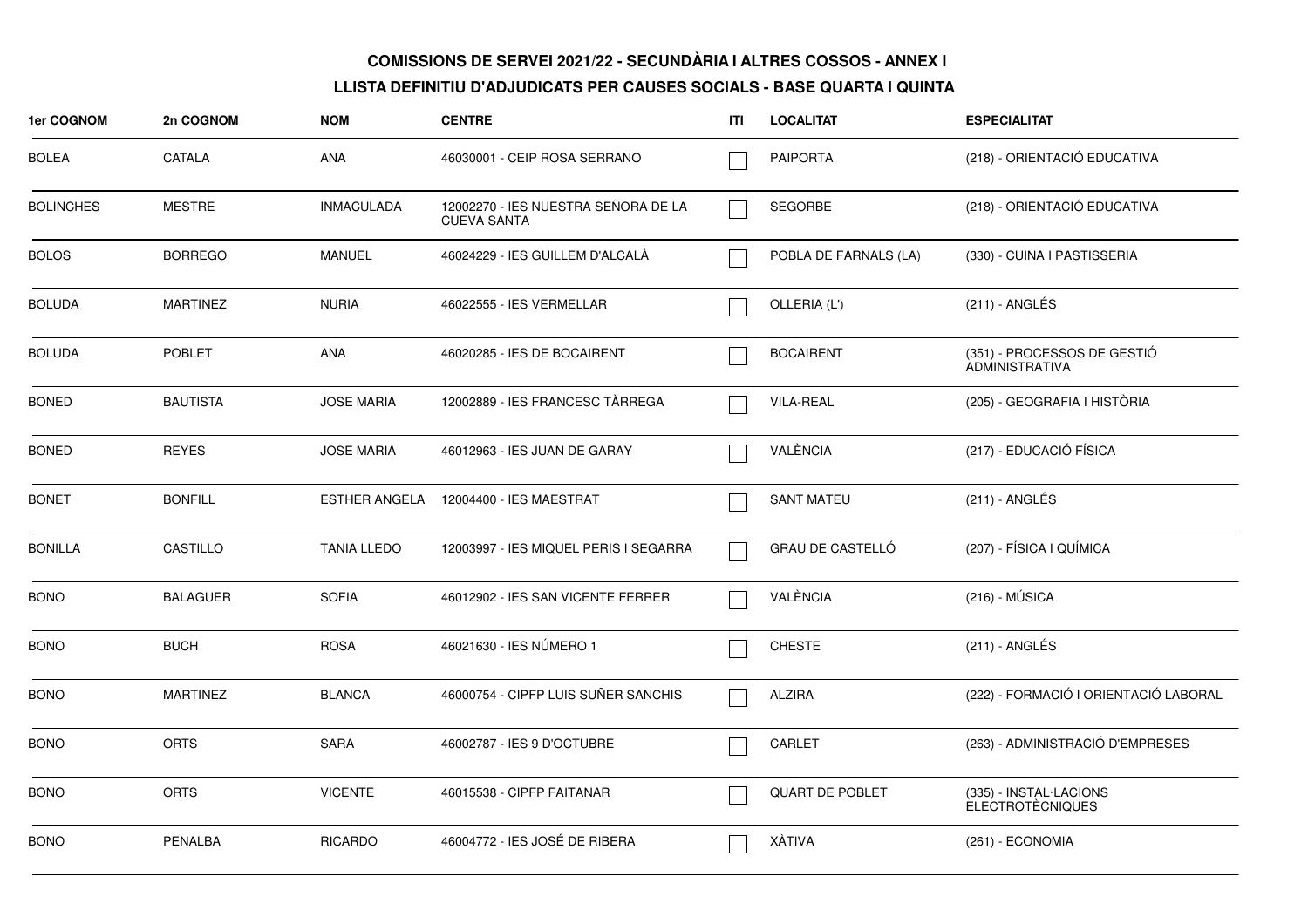| 1er COGNOM     | 2n COGNOM         | <b>NOM</b>          | <b>CENTRE</b>                                                        | ITI | <b>LOCALITAT</b>    | <b>ESPECIALITAT</b>                                      |
|----------------|-------------------|---------------------|----------------------------------------------------------------------|-----|---------------------|----------------------------------------------------------|
| <b>BONONAD</b> | <b>TOMAS</b>      | <b>JUAN VICENTE</b> | 46018631 - IES ENRIQUE TIERNO GALVAN                                 |     | <b>MONCADA</b>      | (206) - MATEMÀTIQUES                                     |
| <b>BORDES</b>  | <b>CASTELLOTE</b> | ANGELA CARMEN       | 46022877 - SECCIÓ DE L'IES DR. LUIS SIMARRO<br>LACABRA A LA LLOSA DE |     | LLOSA DE RANES (LA) | (218) - ORIENTACIÓ EDUCATIVA                             |
| <b>BORDES</b>  | <b>SANXO</b>      | <b>MARINA</b>       | 03004223 - IES HISTORIADOR CHABAS                                    |     | DÉNIA               | (256) - LLENGUA I LITERATURA<br><b>VALENCIANA</b>        |
| <b>BORNAY</b>  | <b>GARCIA</b>     | <b>ROSA</b>         | 46012872 - IES LUIS VIVES                                            |     | VALÈNCIA            | (204) - LLENGUA CASTELLANA I<br><b>LITERATURA</b>        |
| <b>BORNAY</b>  | <b>GIMENO</b>     | <b>CRISTINA</b>     | 03012098 - CEE PÚB. SANCHIS BANÚS                                    |     | IBI                 | (218) - ORIENTACIÓ EDUCATIVA                             |
| <b>BORRAS</b>  | <b>BENEYTO</b>    | <b>SILVIA</b>       | 46024953 - IES LA MURTA                                              |     | <b>ALZIRA</b>       | (204) - LLENGUA CASTELLANA I<br><b>LITERATURA</b>        |
| <b>BORRAS</b>  | CATALA            | <b>VICENTE</b>      | 46022671 - IES DE RAFELBUNYOL                                        |     | RAFELBUNYOL         | (205) - GEOGRAFIA I HISTÒRIA                             |
| <b>BORRAS</b>  | <b>FERRER</b>     | <b>MARIA TERESA</b> | 46015587 - IES TIRANT LO BLANC                                       |     | <b>GANDIA</b>       | (349) - PROCEDIMENTS SANITARIS I<br><b>ASSISTENCIALS</b> |
| <b>BORRAS</b>  | <b>LLOPIS</b>     | <b>BENJAMIN</b>     | 46014893 - IES LA PATACONA                                           |     | <b>ALBORAIA</b>     | (256) - LLENGUA I LITERATURA<br>VALENCIANA               |
| <b>BORRAS</b>  | <b>PASTOR</b>     | <b>MARIA</b>        | 46003408 - IES BLASCO IBÁÑEZ                                         |     | <b>CULLERA</b>      | (256) - LLENGUA I LITERATURA<br><b>VALENCIANA</b>        |
| <b>BORRAS</b>  | SAPIÑA            | <b>MARTA</b>        | 46022609 - IES ALMUSSAFES                                            |     | <b>ALMUSSAFES</b>   | (256) - LLENGUA I LITERATURA<br>VALENCIANA               |
| <b>BORRAS</b>  | <b>SOLER</b>      | <b>MANUEL</b>       | 03004223 - IES HISTORIADOR CHABAS                                    |     | DÉNIA               | (256) - LLENGUA I LITERATURA<br>VALENCIANA               |
| <b>BOTELLA</b> | <b>HERNANDEZ</b>  | PAULA               | 46013062 - IES BENLLIURE                                             |     | VALÈNCIA            | (211) - ANGLÉS                                           |
| <b>BOTELLA</b> | <b>PARREÑO</b>    | MARIA LLUÏSA        | 46023948 - IES PERE D'ESPLUGUES                                      |     | POBLA LLARGA (LA)   | (256) - LLENGUA I LITERATURA<br>VALENCIANA               |
| <b>BOTELLA</b> | PEREZ             | <b>HUGO</b>         | 03010843 - IES L'ALMADRAVA                                           |     | <b>BENIDORM</b>     | (208) - BIOLOGIA I GEOLOGIA                              |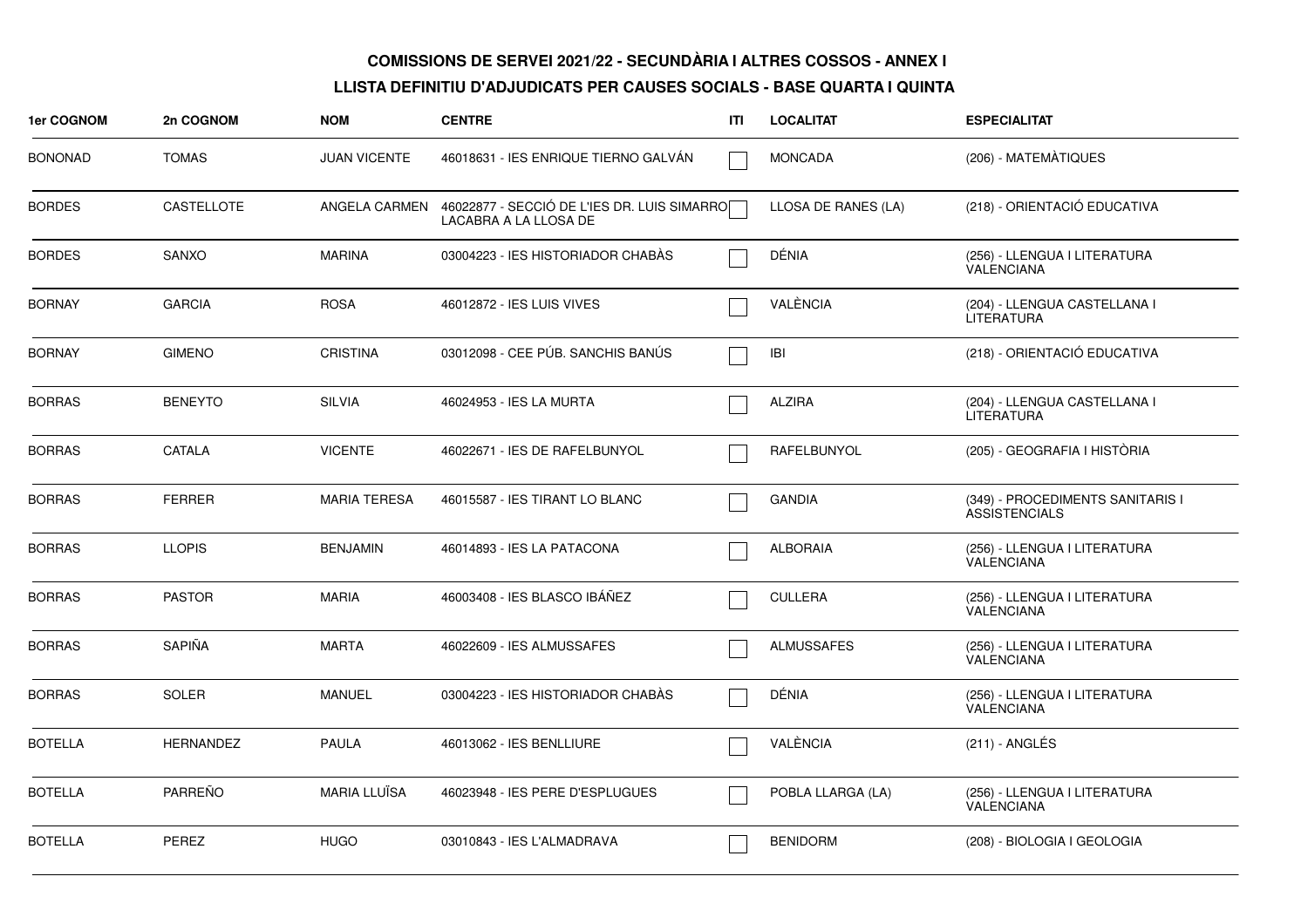| 1er COGNOM      | 2n COGNOM       | <b>NOM</b>            | <b>CENTRE</b>                                               | ITL | <b>LOCALITAT</b>       | <b>ESPECIALITAT</b>                                    |
|-----------------|-----------------|-----------------------|-------------------------------------------------------------|-----|------------------------|--------------------------------------------------------|
| <b>BOU</b>      | BAS             | <b>VICTOR IVAN</b>    | 46021617 - IES JOAN FUSTER                                  |     | <b>SUECA</b>           | (338) - MANTENIMENT DE VEHICLES                        |
| <b>BOU</b>      | GRAU            | <b>MARIA TRINIDAD</b> | 46022567 - IES DE TURÍS                                     |     | <b>TURÍS</b>           | (256) - LLENGUA I LITERATURA<br>VALENCIANA             |
| <b>BRESO</b>    | <b>GARCIA</b>   | <b>JORGE</b>          | 46023419 - CIPFP CIUTAT DE L'APRENENT                       |     | VALÈNCIA               | (330) - CUINA I PASTISSERIA                            |
| <b>BRIASCO</b>  | <b>GARCIA</b>   | <b>JAVIER</b>         | 46025507 - IES RASCANYA-ANTONIO CAÑUELO [                   |     | VALÈNCIA               | (209) - DIBUIX                                         |
| <b>BRIONES</b>  | <b>MARTINEZ</b> | <b>JOSE MANUEL</b>    | 46007189 - IES OLEANA                                       |     | <b>REQUENA</b>         | (205) - GEOGRAFIA I HISTÒRIA                           |
| <b>BRIONES</b>  | <b>BAS</b>      | <b>DAVID</b>          | 46015708 - IES DISTRICTE MARÍTIM                            |     | VALÈNCIA               | (206) - MATEMÀTIQUES                                   |
| <b>BRISA</b>    | CALVO           | CONSUELO              | 46024801 - SECCIÓ DE L'IES FEDERICA<br>MONTSENY A BURJASSOT |     | <b>BURJASSOT</b>       | $(216) - MÚSICA$                                       |
| <b>BRISA</b>    | <b>VALERO</b>   | <b>RAQUEL</b>         | 46024114 - IES LES RODANES                                  |     | VILAMARXANT            | (219) - TECNOLOGIA                                     |
| <b>BRISA</b>    | VALERO          | <b>SERGIO</b>         | 46001217 - IES BERNAT GUINOVART                             |     | <b>ALGEMESÍ</b>        | (274) - SISTEMES ELECTROTÈCNICS I<br><b>AUTOMATICS</b> |
| <b>BRIVA</b>    | <b>LLODRA</b>   | <b>GERMAN</b>         | 46013062 - IES BENLLIURE                                    |     | VALÈNCIA               | (207) - FÍSICA I QUÍMICA                               |
| <b>BROCH</b>    | <b>MARTIN</b>   | <b>SILVIA</b>         | 46020273 - IES LA VALL DE SEGO                              |     | BENIFAIRÓ DE LES VALLS | (256) - LLENGUA I LITERATURA<br><b>VALENCIANA</b>      |
| <b>BROTONS</b>  | AGUILAR         | <b>MARIA JOSE</b>     | 03012359 - ESCOLA OFICIAL D'IDIOMES                         |     | ELX                    | $(411) - ANGLÉS$                                       |
| <b>BROTONS</b>  | <b>DURBAN</b>   | <b>MARIA ISABEL</b>   | 46019465 - CENTRE PÚBLIC FPA SANT<br>MARCEL-LÍ              |     | VALÈNCIA               | (294) - FPA COMUNICACIÓ (ANGLÉS)                       |
| <b>BRUIXOLA</b> | <b>GONZALEZ</b> | <b>RAFAEL</b>         | 46022890 - SECCIÓ DE L'IES DE<br>MASSAMAGRELL A MUSEROS     |     | <b>MUSEROS</b>         | (211) - ANGLÉS                                         |
| <b>BUENACHE</b> | <b>DELGADO</b>  | <b>ISABEL</b>         | 46022622 - IES HENRI MATISSE                                |     | <b>PATERNA</b>         | (204) - LLENGUA CASTELLANA I<br><b>LITERATURA</b>      |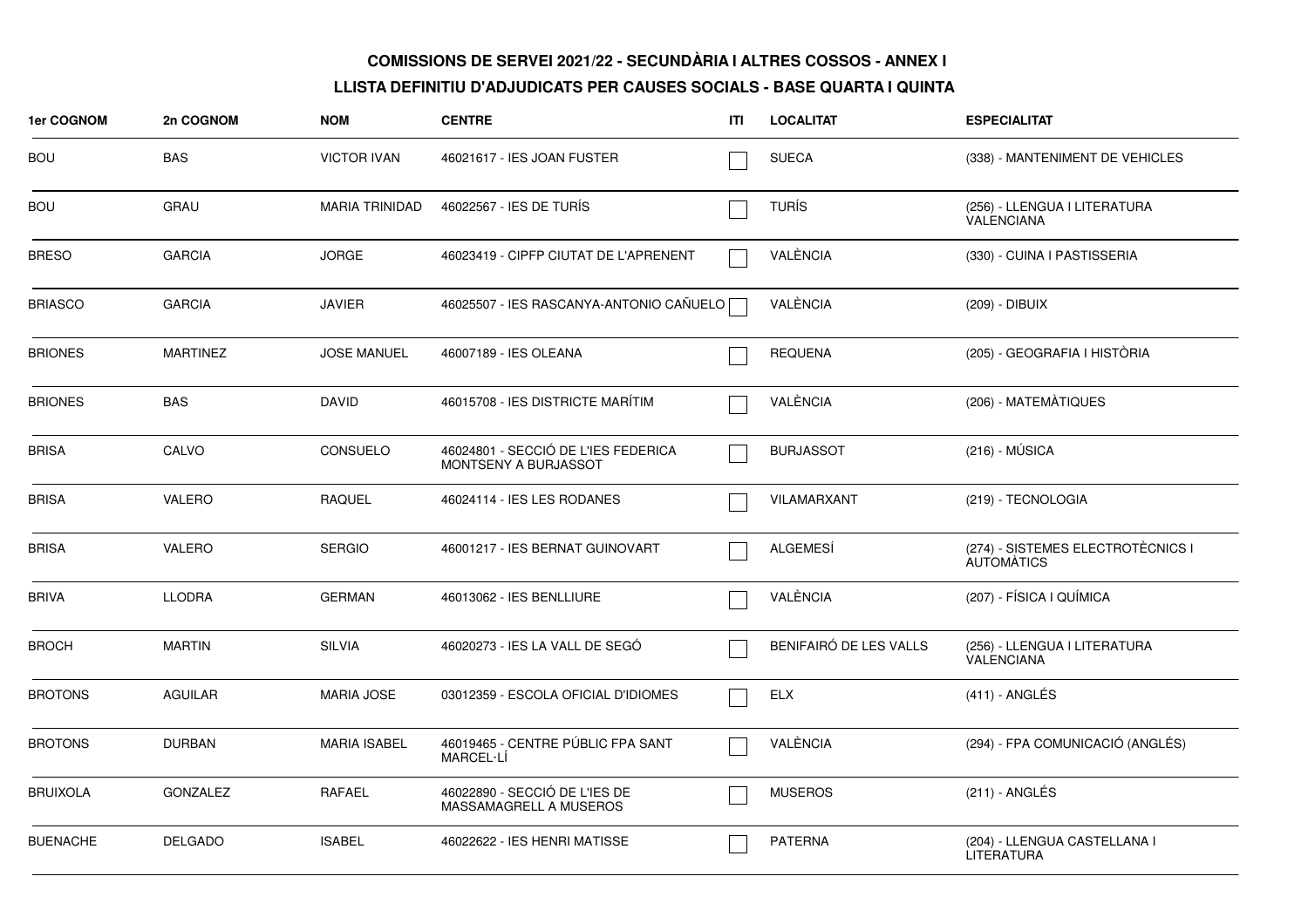| 1er COGNOM       | 2n COGNOM       | <b>NOM</b>          | <b>CENTRE</b>                                                | ITI                             | <b>LOCALITAT</b>          | <b>ESPECIALITAT</b>                               |
|------------------|-----------------|---------------------|--------------------------------------------------------------|---------------------------------|---------------------------|---------------------------------------------------|
| <b>BUENO</b>     | <b>MIRALLES</b> | RAUL                | 46001217 - IES BERNAT GUINOVART                              |                                 | <b>ALGEMESI</b>           | (335) - INSTAL·LACIONS<br><b>ELECTROTÈCNIQUES</b> |
| <b>BUESO</b>     | <b>CASASUS</b>  | <b>ADOLFO</b>       | 12005635 - CONSERVATORI SUPERIOR DE<br>MÚSICA SALVADOR SEGUÍ |                                 | CASTELLÓ DE LA PLANA      | (5F0) - PIANO                                     |
| <b>BUIL</b>      | <b>BOIX</b>     | <b>ROGELIO</b>      | 03013765 - IES PLAYA SAN JUAN                                |                                 | <b>ALACANT</b>            | (207) - FÍSICA I QUÍMICA                          |
| <b>BUJALANCE</b> | <b>TERRADES</b> | <b>JOSE MANUEL</b>  | 46023924 - IES ALCALANS                                      |                                 | <b>MONTSERRAT</b>         | $(216) - MÚSICA$                                  |
| <b>BUÑUEL</b>    | ARNAU           | <b>ENRIC MANUEL</b> | 46021691 - CONSERVATORI PROFESSIONAL<br>DE MÚSICA NÚMERO 2   | $\overline{\blacktriangledown}$ | VALÈNCIA                  | (6D1) - VIOLÍ                                     |
| <b>BURGUERA</b>  | <b>DURA</b>     | <b>LUCIA</b>        | 46024953 - IES LA MURTA                                      |                                 | <b>ALZIRA</b>             | (204) - LLENGUA CASTELLANA I<br><b>LITERATURA</b> |
| <b>BURGUETE</b>  | <b>MONFORT</b>  | <b>ANGELA</b>       | 46007736 - IES CLOT DEL MORO                                 |                                 | <b>SAGUNT</b>             | (206) - MATEMÀTIQUES                              |
| <b>BUSTOS</b>    | <b>FRESNEDA</b> | <b>ALICIA</b>       | 03013819 - IES DOCTOR BALMIS                                 |                                 | ALACANT                   | (219) - TECNOLOGIA                                |
| <b>BUTOIU</b>    | <b>BUTOIU</b>   | <b>ANDA</b>         | 46023547 - IES BENICALAP                                     |                                 | VALÈNCIA                  | (201) - FILOSOFIA                                 |
| CABALLER         | <b>BOIX</b>     | <b>RAQUEL</b>       | 46023419 - CIPFP CIUTAT DE L'APRENENT                        |                                 | VALÈNCIA                  | (271) - PROCESSOS SANITARIS                       |
| <b>CABALLER</b>  | <b>PONCE</b>    | Mª JESUS            | 46003135 - CONSTANTINO RODENAS                               | $\overline{\mathbf{v}}$         | <b>QUART DE LES VALLS</b> | (218) - ORIENTACIÓ EDUCATIVA                      |
| CABALLERO        | <b>CUENCA</b>   | <b>CAROLINA</b>     | 46025507 - IES RASCANYA-ANTONIO CAÑUELO                      |                                 | VALÈNCIA                  | (219) - TECNOLOGIA                                |
| CABALLERO        | <b>ROSELL</b>   | <b>MARIA TERESA</b> | 46000717 - IES JOSÉ MARÍA PARRA                              |                                 | <b>ALZIRA</b>             | (206) - MATEMÀTIQUES                              |
| CABALLERO        | <b>TORO</b>     | <b>RUBEN</b>        | 03005094 - IES ASUNCIÓN DE NUESTRA<br>SEÑORA                 |                                 | <b>ELX</b>                | (206) - MATEMÀTIQUES                              |
| CABANELL         | CABALLER        | <b>MARIA TERESA</b> | 12005601 - IES GILABERT DE CENTELLES                         |                                 | <b>NULES</b>              | (263) - ADMINISTRACIÓ D'EMPRESES                  |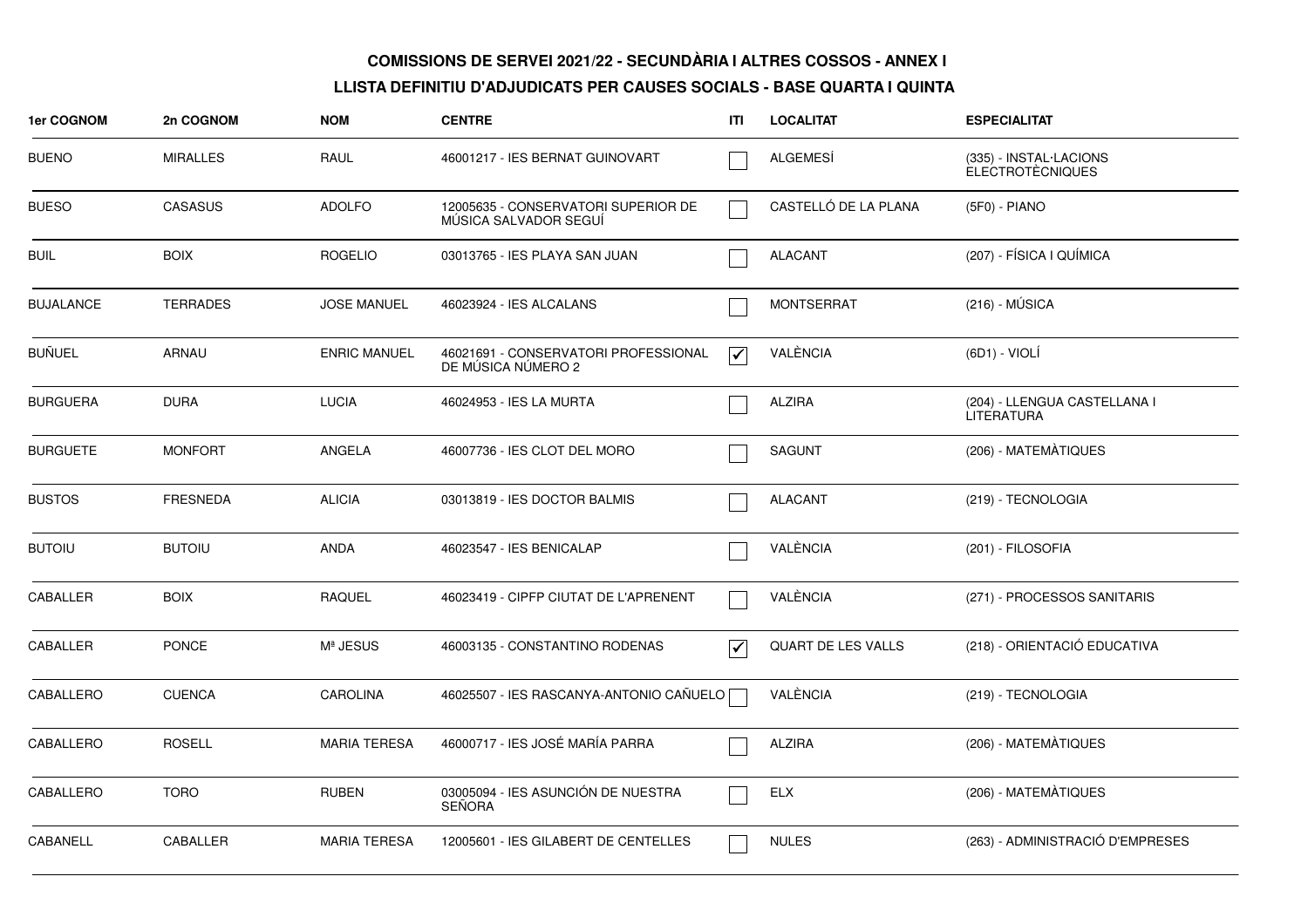| 1er COGNOM        | 2n COGNOM      | <b>NOM</b>                            | <b>CENTRE</b>                                                         | ITI | <b>LOCALITAT</b>     | <b>ESPECIALITAT</b>                               |
|-------------------|----------------|---------------------------------------|-----------------------------------------------------------------------|-----|----------------------|---------------------------------------------------|
| <b>CABANES</b>    | <b>FABRA</b>   | <b>PATRICIA</b>                       | 46004841 - IES CAMP DE TÚRIA                                          |     | LLÍRIA               | $(216) - MÚSICA$                                  |
| <b>CABANES</b>    | <b>MORALES</b> | <b>ALVARO</b>                         | 46006100 - IES L'ESTACIÓ                                              |     | <b>ONTINYENT</b>     | $(211)$ - ANGLÉS                                  |
| <b>CABAÑAS</b>    | <b>IBAÑEZ</b>  | <b>PABLO</b>                          | 03010843 - IES L'ALMADRAVA                                            |     | <b>BENIDORM</b>      | (217) - EDUCACIÓ FÍSICA                           |
| CABAÑERO          | <b>CAMPOS</b>  | <b>CARMEN</b>                         | 12005374 - IES JUAN BAUTISTA PORCAR                                   |     | CASTELLÓ DE LA PLANA | (204) - LLENGUA CASTELLANA I<br><b>LITERATURA</b> |
| CABEDO            | <b>CERCOS</b>  | SANTIAGO JOSE                         | 12002889 - IES FRANCESC TÀRREGA                                       |     | <b>VILA-REAL</b>     | (201) - FILOSOFIA                                 |
| CABEZAS           | <b>SAEZ</b>    | RAUL                                  | 03015907 - IES MEDITERRÁNEO                                           |     | <b>TORREVIEJA</b>    | (205) - GEOGRAFIA I HISTÒRIA                      |
| <b>CABRERA</b>    | <b>SENDRA</b>  | <b>INES</b>                           | 46005946 - IES GABRIEL CÍSCAR                                         |     | <b>OLIVA</b>         | (205) - GEOGRAFIA I HISTÒRIA                      |
| <b>CABRIA</b>     | <b>DIEZ</b>    | <b>MERCEDES</b>                       | 46012999 - IES JOANOT MARTORELL                                       |     | VALÈNCIA             | (207) - FÍSICA I QUÍMICA                          |
| <b>CACERES</b>    | <b>CARRION</b> | <b>LOURDES</b>                        | 03012906 - CENTRO PÚBLICO FPA RÍO TARAFA [                            |     | <b>ASPE</b>          | (293) - FPA CIENCIES SOCIALS                      |
| <b>CACERES</b>    | <b>MILLAN</b>  | <b>SANDRA</b>                         | 46022944 - IES PATRAIX, VICENTA FERRER<br><b>ESCRIVA</b>              |     | VALÈNCIA             | (205) - GEOGRAFIA I HISTÒRIA                      |
| <b>CACHAFEIRO</b> | <b>FAS</b>     | <b>AINARA</b>                         | 12006974 - EXTENSIÓN DEL CFPA JORDI DE<br>SANT JORDI DE LA VALL D'UIX |     | VALL D'UIXÓ (LA)     | (295) - FPA COMUNICACIÓ<br>(VALENCIÀ/ANGLÉS)      |
| <b>CALABUIG</b>   | <b>MECHO</b>   | <b>LAURA</b>                          | 12002889 - IES FRANCESC TÀRREGA                                       |     | <b>VILA-REAL</b>     | (211) - ANGLÉS                                    |
| <b>CALABUIG</b>   | <b>NAVARRO</b> | <b>MARIA DE LOS</b><br><b>ANGELES</b> | 46013050 - IES EL CABANYAL                                            |     | VALÈNCIA             | (254) - INFORMÀTICA                               |
| CALATAYUD         | <b>BLAS</b>    | <b>VANESA</b>                         | 12005635 - CONSERVATORI SUPERIOR DE<br>MÚSICA SALVADOR SEGUÍ          |     | CASTELLÓ DE LA PLANA | $(6C2) - PIANO$                                   |
| CALATAYUD         | CALERO         | <b>VERONICA</b>                       | 46018692 - IES DOCTOR LLUÍS SIMARRO<br><b>LACABRA</b>                 |     | XÀTIVA               | (256) - LLENGUA I LITERATURA<br><b>VALENCIANA</b> |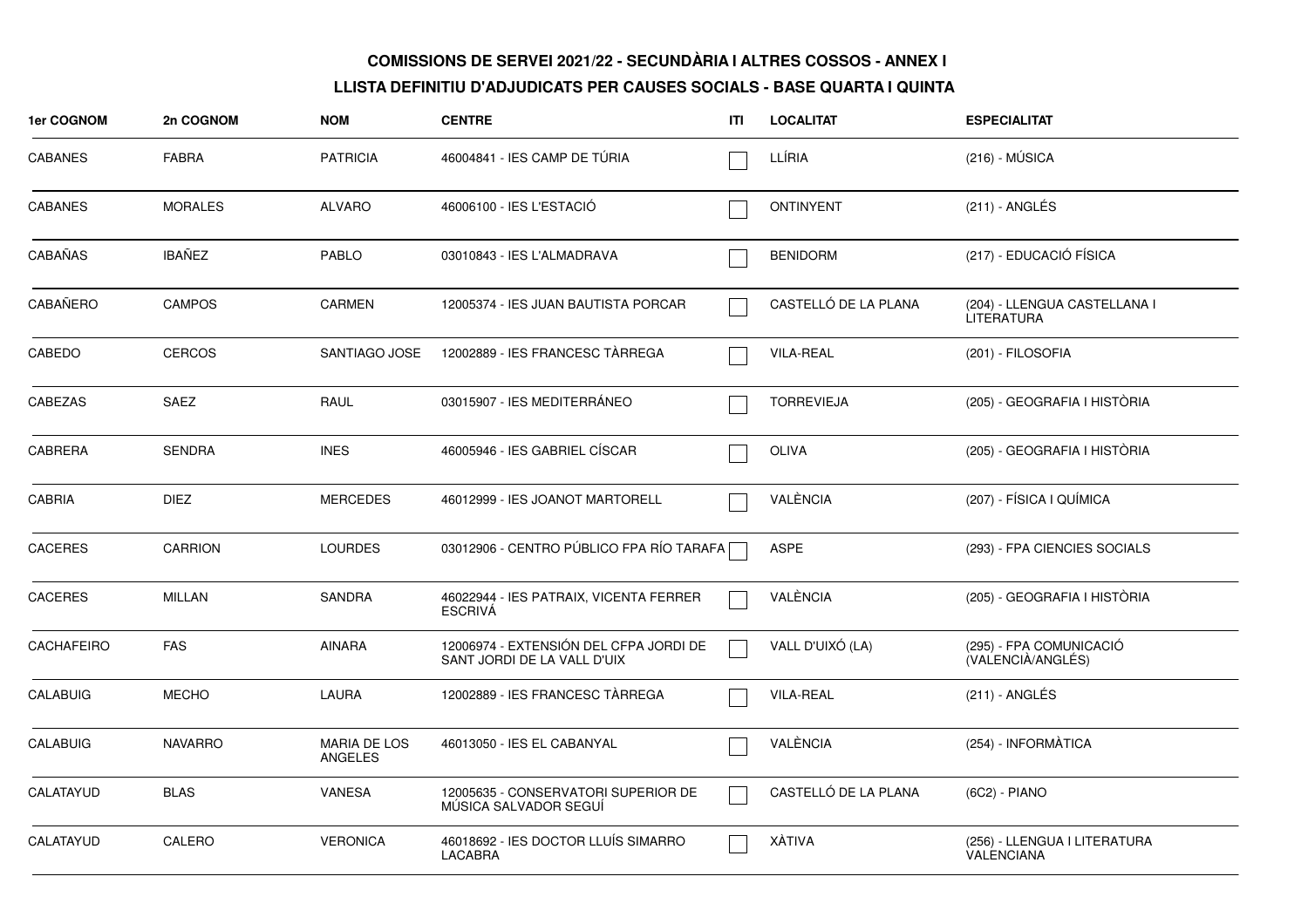| 1er COGNOM     | 2n COGNOM        | <b>NOM</b>                        | <b>CENTRE</b>                                                  | ITI | <b>LOCALITAT</b>        | <b>ESPECIALITAT</b>                                      |
|----------------|------------------|-----------------------------------|----------------------------------------------------------------|-----|-------------------------|----------------------------------------------------------|
| CALDERON       | <b>PEREZ</b>     | <b>NURIA</b>                      | 46007189 - IES OLEANA                                          |     | <b>REQUENA</b>          | (206) - MATEMATIQUES                                     |
| <b>CALDES</b>  | <b>GARRIDO</b>   | <b>ANTONIO</b>                    | 46018692 - IES DOCTOR LLUÍS SIMARRO<br><b>LACABRA</b>          |     | XÀTIVA                  | $(216) - MÚSICA$                                         |
| CALLE          | <b>BELLIDO</b>   | <b>MARIA DEL</b><br><b>CARMEN</b> | 03008423 - IES SAN VICENTE                                     |     | SANT VICENT DEL RASPEIG | (254) - INFORMÀTICA                                      |
| CALONGE        | <b>SEGOVIA</b>   | <b>IVAN</b>                       | 46002775 - IES EDUARDO PRIMO MARQUÉS                           |     | CARLET                  | (217) - EDUCACIÓ FÍSICA                                  |
| CALVO          | <b>CALABUIG</b>  | <b>JUAN LUIS</b>                  | 46019283 - CENTRE PÚBLIC FPA FRANCESC<br><b>BOSCH I MORATA</b> |     | <b>XÀTIVA</b>           | (292) - FPA CIENTÍFIC/TECNOLÒGIC                         |
| CALVO          | CASTELLANO       | <b>VALENTIN</b>                   | 46016038 - IES SALVADOR GADEA                                  |     | <b>ALDAIA</b>           | $(216) - MÚSICA$                                         |
| CALVO          | <b>GIMENEZ</b>   | <b>INMACULADA</b>                 | 46018631 - IES ENRIQUE TIERNO GALVÁN                           |     | <b>MONCADA</b>          | (204) - LLENGUA CASTELLANA I<br><b>LITERATURA</b>        |
| CALVO          | <b>MONTAHUD</b>  | <b>DIANA</b>                      | 03015038 - IES RADIO EXTERIOR                                  |     | <b>ALACANT</b>          | (211) - ANGLÉS                                           |
| CALVO          | <b>PALOMARES</b> | <b>MARIA</b>                      | 46024953 - IES LA MURTA                                        |     | <b>ALZIRA</b>           | (256) - LLENGUA I LITERATURA<br><b>VALENCIANA</b>        |
| CALVO          | <b>RUIZ</b>      | <b>SANTIAGO</b>                   | 46024229 - IES GUILLEM D'ALCALA                                |     | POBLA DE FARNALS (LA)   | (330) - CUINA I PASTISSERIA                              |
| CALVO          | SANZ             | <b>VICENTA</b>                    | 46004760 - CIPFP LA COSTERA                                    |     | XÀTIVA                  | (222) - FORMACIÓ I ORIENTACIÓ LABORAL                    |
| CAMARA         | VALERO           | <b>SOFIA</b>                      | 03009661 - IES LA TORRETA                                      |     | <b>ELX</b>              | (347) - PERRUQUERIA                                      |
| <b>CAMARGO</b> | <b>I PEREZ</b>   | <b>JOSEP MARIA</b>                | 46021617 - IES JOAN FUSTER                                     |     | <b>SUECA</b>            | (338) - MANTENIMENT DE VEHICLES                          |
| <b>CAMARO</b>  | <b>NOGUES</b>    | <b>INES LUCIA</b>                 | 46015587 - IES TIRANT LO BLANC                                 |     | <b>GANDIA</b>           | (349) - PROCEDIMENTS SANITARIS I<br><b>ASSISTENCIALS</b> |
| <b>CAMBRA</b>  | <b>MARTINEZ</b>  | <b>YOLANDA</b>                    | 03000400 - IES COTES BAIXES                                    |     | <b>ALCOI</b>            | (209) - DIBUIX                                           |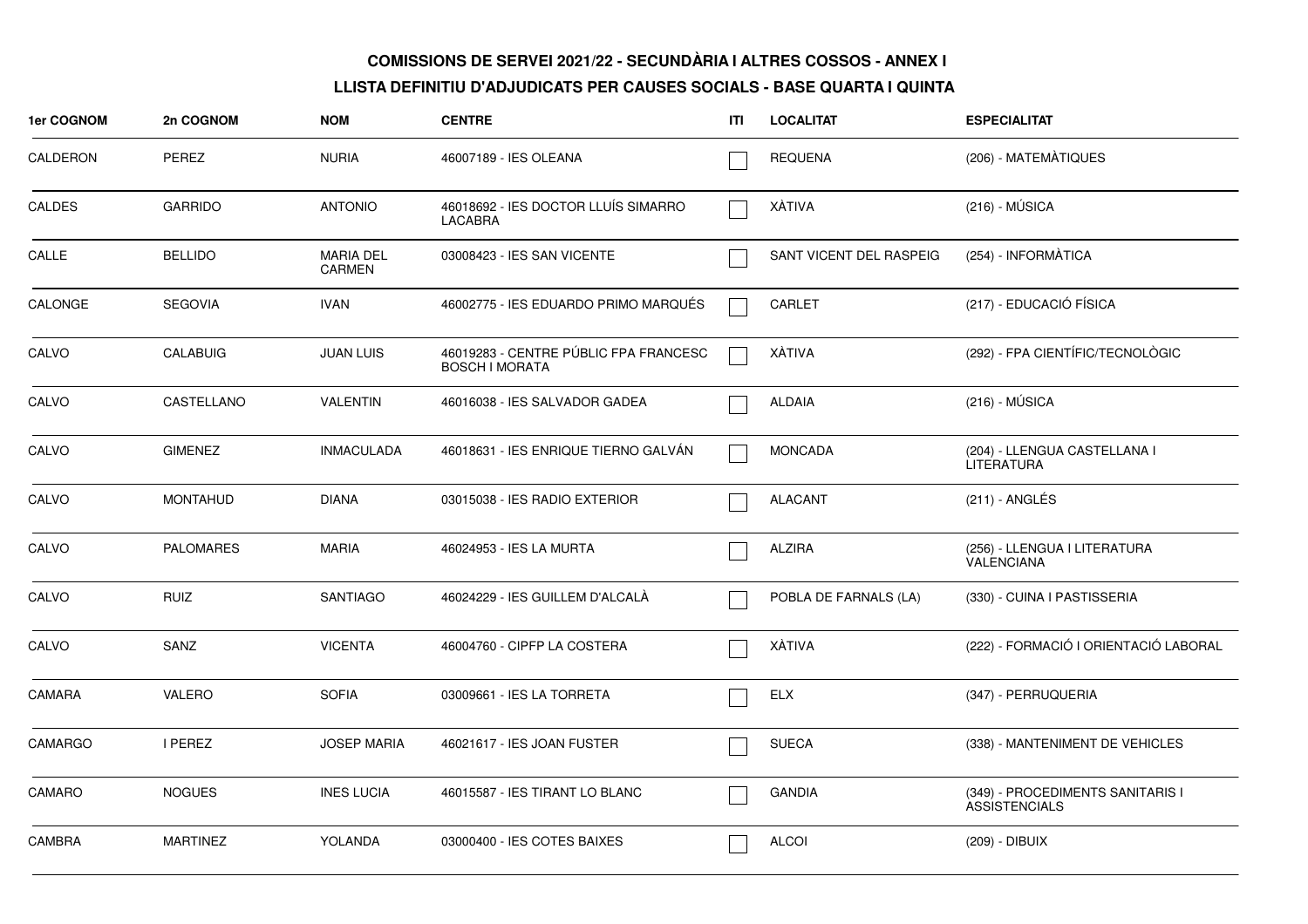| 1er COGNOM     | 2n COGNOM        | <b>NOM</b>                       | <b>CENTRE</b>                                                       | ITI | <b>LOCALITAT</b>            | <b>ESPECIALITAT</b>                               |
|----------------|------------------|----------------------------------|---------------------------------------------------------------------|-----|-----------------------------|---------------------------------------------------|
| <b>CAMPAYO</b> | <b>LOPEZ</b>     | <b>GIOVANNA</b>                  | 46022543 - IES LA VEREDA                                            |     | POBLA DE VALLBONA (LA)      | (332) - ESTÈTICA                                  |
| CAMPELLO       | <b>MAS</b>       | <b>JUAN CARLOS</b>               | 03005082 - IES SIXTO MARCO                                          |     | <b>ELX</b>                  | (256) - LLENGUA I LITERATURA<br>VALENCIANA        |
| <b>CAMPOS</b>  | <b>BLASCO</b>    | <b>NURIA</b>                     | 46013062 - IES BENLLIURE                                            |     | VALÈNCIA                    | (256) - LLENGUA I LITERATURA<br><b>VALENCIANA</b> |
| <b>CAMPOS</b>  | CAÑAS            | RAUL                             | 03013212 - CEIP RAMÓN CUESTA                                        |     | <b>SANTA POLA</b>           | (218) - ORIENTACIÓ EDUCATIVA                      |
| <b>CAMPOS</b>  | COLL             | <b>JOSE MARIA</b>                | 46015708 - IES DISTRICTE MARÍTIM                                    |     | VALÈNCIA                    | (217) - EDUCACIÓ FÍSICA                           |
| <b>CAMPOS</b>  | <b>VIDAL</b>     | ANA ISABEL                       | 03014836 - IES SERRA MARIOLA                                        |     | <b>MURO DE ALCOY</b>        | (256) - LLENGUA I LITERATURA<br><b>VALENCIANA</b> |
| CAMPS          | <b>BADIA</b>     |                                  | REMEI DEL CARME 46023936 - IES ESCULTOR EN FRANCESC<br><b>BADIA</b> |     | <b>FOIOS</b>                | (201) - FILOSOFIA                                 |
| <b>CAMPS</b>   | <b>HERNANDIS</b> | <b>MARGARITA</b><br><b>GEMMA</b> | 46000754 - CIPFP LUIS SUÑER SANCHIS                                 |     | <b>ALZIRA</b>               | (265) - ORGANITZACIÓ I GESTIÓ<br><b>COMERCIAL</b> |
| CAMPUZANO      | <b>MIRA</b>      | <b>CELIA</b>                     | 03006761 - IES LA MOLA                                              |     | <b>NOVELDA</b>              | (204) - LLENGUA CASTELLANA I<br>LITERATURA        |
| <b>CAMUS</b>   | <b>CASANOVA</b>  | <b>MARIA ANGELES</b>             | 46023948 - IES PERE D'ESPLUGUES                                     |     | POBLA LLARGA (LA)           | (209) - DIBUIX                                    |
| CANDELA        | <b>ALEMAN</b>    | <b>MARIA ELENA</b>               | 03013327 - IES LES DUNES                                            |     | <b>GUARDAMAR DEL SEGURA</b> | (208) - BIOLOGIA I GEOLOGIA                       |
| CANET          | <b>BENAVENT</b>  | <b>JUAN VICENTE</b>              | 46023523 - IES DE CÀRCER                                            |     | CÀRCER                      | (219) - TECNOLOGIA                                |
| CANET          | <b>CLIMENT</b>   | <b>INMACULADA</b>                | 46004206 - IES AUSIÀS MARCH                                         |     | <b>GANDIA</b>               | (206) - MATEMÀTIQUES                              |
| CANET          | GIL              |                                  | MARIA ALMUDENA 46020479 - IES JOAN FUSTER                           |     | <b>BELLREGUARD</b>          | (209) - DIBUIX                                    |
| CANET          | <b>GRANERO</b>   | <b>MARIA JOSEP</b>               | 46019261 - CENTRE PÚBLIC FPA JAUME I                                |     | <b>GANDIA</b>               | (297) - FPA COMUNICACIO (VALENCIÀ)                |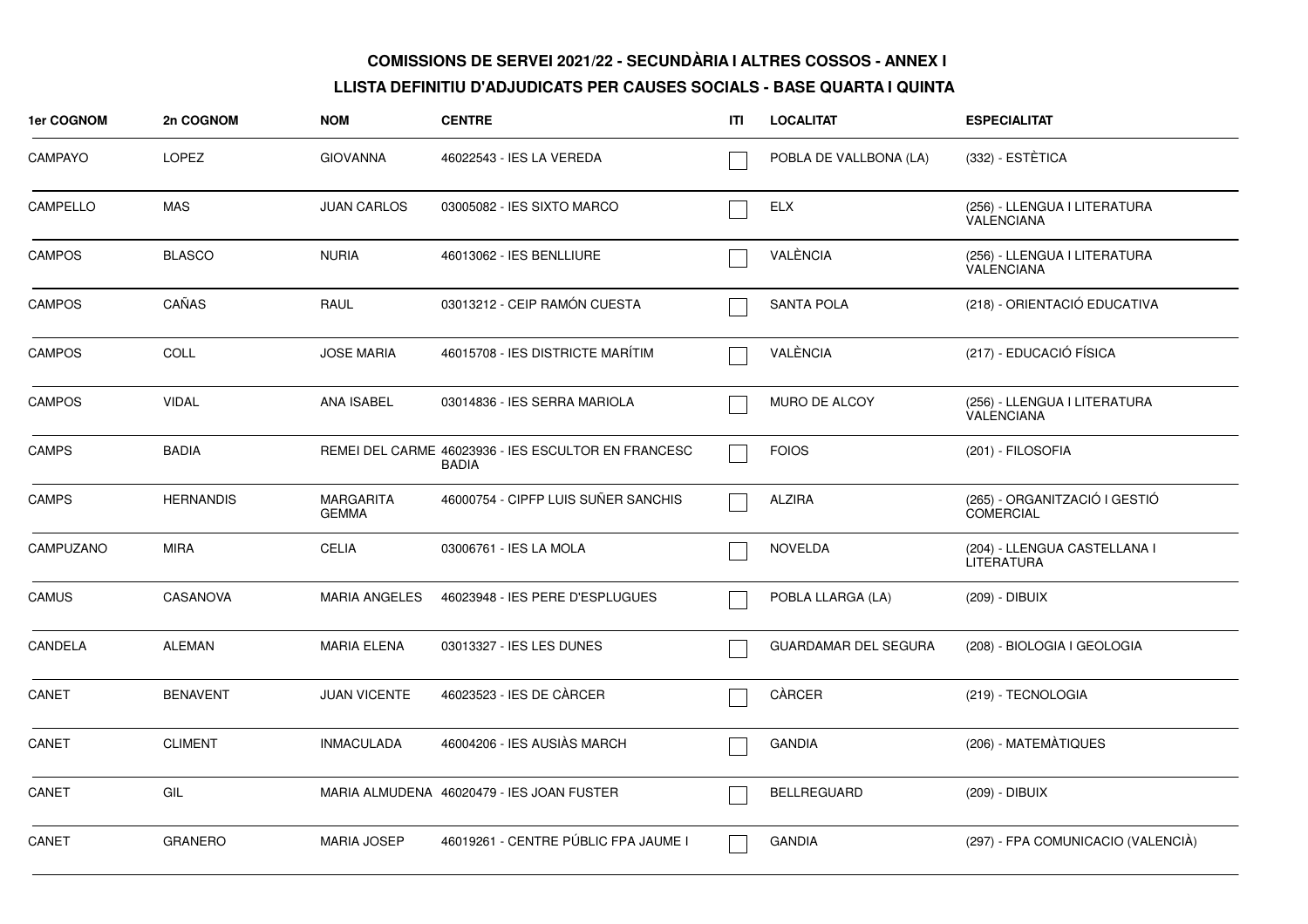| 1er COGNOM    | 2n COGNOM        | <b>NOM</b>                          | <b>CENTRE</b>                                                    | ITI | <b>LOCALITAT</b>     | <b>ESPECIALITAT</b>                               |
|---------------|------------------|-------------------------------------|------------------------------------------------------------------|-----|----------------------|---------------------------------------------------|
| CANET         | <b>MARTI</b>     | <b>MARIA TRINIDAD</b>               | 46021290 - IES CONSUELO ARANDA                                   |     | <b>ALBERIC</b>       | (222) - FORMACIÓ I ORIENTACIÓ LABORAL             |
| CANET         | <b>RIBELLES</b>  | <b>LORENA</b>                       | 46020479 - IES JOAN FUSTER                                       |     | <b>BELLREGUARD</b>   | (256) - LLENGUA I LITERATURA<br><b>VALENCIANA</b> |
| CANO          | <b>DUEÑAS</b>    | <b>SEBASTIAN</b>                    | 12000480 - IES RAMÓN CID                                         |     | <b>BENICARLÓ</b>     | (217) - EDUCACIÓ FÍSICA                           |
| CANO          | <b>ESCRIBANO</b> | <b>MARIA CARMEN</b>                 | 46018035 - CIPFP MISERICÒRDIA                                    |     | VALÈNCIA             | (242) - INTERVENCIÓ SOCIOCOMUNITÀRIA              |
| CANO          | <b>PEIRO</b>     | CARLOS                              | 46017663 - CENTRE PÚBLIC FPA                                     |     | <b>TORRENT</b>       | (297) - FPA COMUNICACIO (VALENCIA)                |
| CANO COLOMA   | <b>VARO</b>      | <b>BEATRIZ</b>                      | 46024990 - IES EL QUINT                                          |     | RIBA-ROJA DE TÚRIA   | (206) - MATEMATIQUES                              |
| CANOS         | CANOS            | <b>RAIMUNDO</b>                     | 12005568 - IES D'ALMENARA                                        |     | <b>ALMENARA</b>      | (217) - EDUCACIÓ FÍSICA                           |
| CANOS         | <b>PUERTO</b>    | <b>MARIA AMPARO</b>                 | 46016312 - IES ENRIC SOLER I GODES                               |     | <b>BENIFAIÓ</b>      | (219) - TECNOLOGIA                                |
| CANTO         | <b>SEGURA</b>    | <b>MIGUEL</b>                       | 03007418 - IES EL PALMERAL                                       |     | <b>ORIHUELA</b>      | (338) - MANTENIMENT DE VEHICLES                   |
| <b>CANTOS</b> | <b>GOMEZ</b>     | <b>ROBERTO</b>                      | 46018047 - IES ENRIC VALOR                                       |     | <b>PICANYA</b>       | (205) - GEOGRAFIA I HISTÒRIA                      |
| <b>CANTOS</b> | VALVERDE         |                                     | FRANCISCO JOSE 46019167 - CENTRE PÚBLIC FPA ENRIC VALOR          |     | ALAQUÀS              | (293) - FPA CIENCIES SOCIALS                      |
| CAÑADAS       | <b>ROMERA</b>    | <b>SERGIO</b>                       | 12003857 - CONSERVATORI PROFESSIONAL<br>DE MÚSICA MESTRE TÁRREGA |     | CASTELLÓ DE LA PLANA | (6C2) - PIANO                                     |
| CAÑAS         | <b>MARTI</b>     | <b>GUILLEM</b>                      | 46004772 - IES JOSÉ DE RIBERA                                    |     | <b>XÀTIVA</b>        | (205) - GEOGRAFIA I HISTÒRIA                      |
| CAÑAS         | <b>MONTOLIU</b>  | <b>SARA</b>                         | 46014066 - IES LA SERRANÍA                                       |     | VILLAR DEL ARZOBISPO | (204) - LLENGUA CASTELLANA I<br>LITERATURA        |
| CAÑAS         | <b>VIVO</b>      | <b>MARIA DEL</b><br><b>CONSUELO</b> | 46015711 - IES CAMPANAR                                          |     | VALÈNCIA             | (205) - GEOGRAFIA I HISTÒRIA                      |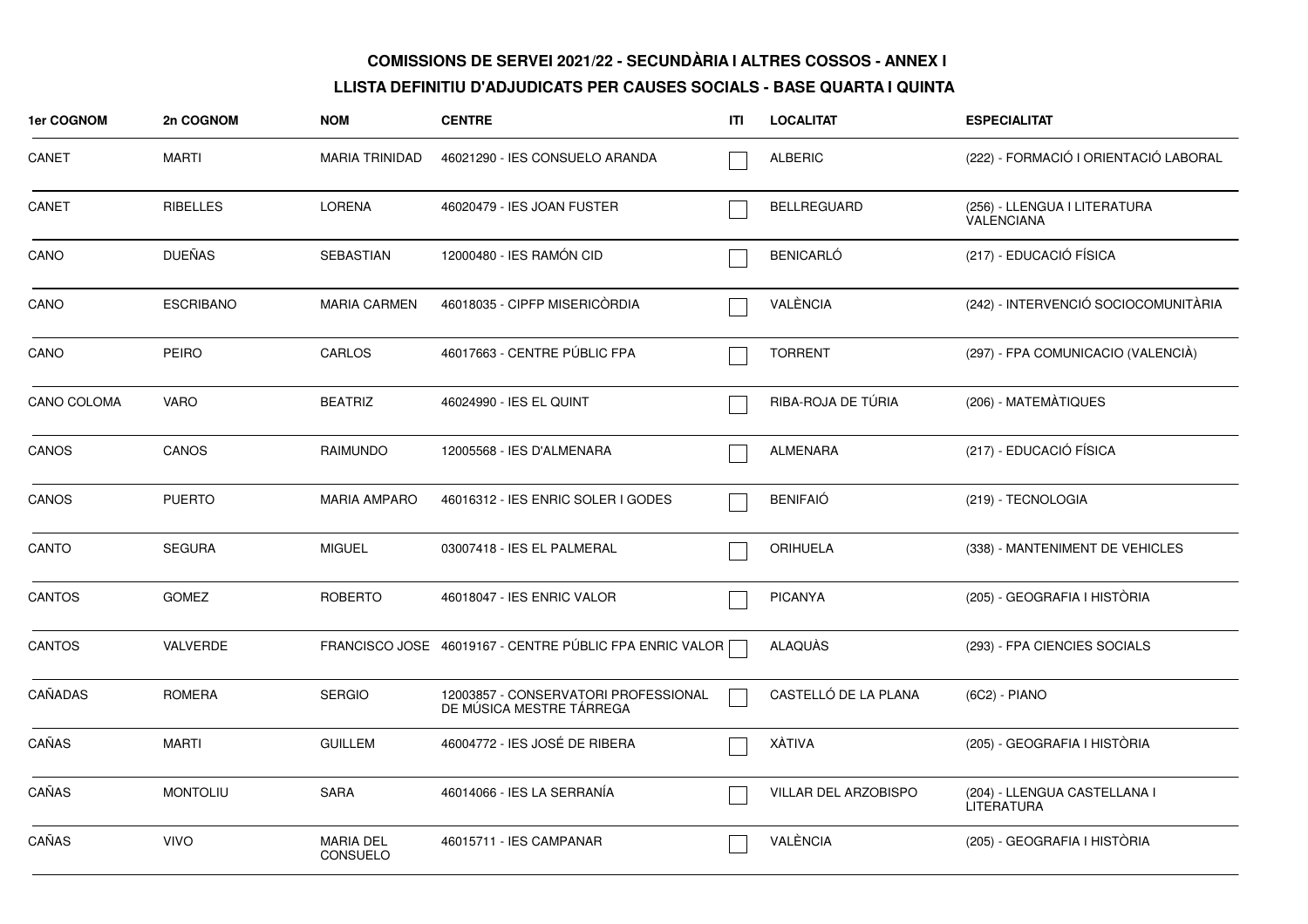| <b>1er COGNOM</b> | 2n COGNOM       | <b>NOM</b>                         | <b>CENTRE</b>                                                         | ITI | <b>LOCALITAT</b>        | <b>ESPECIALITAT</b>                                      |
|-------------------|-----------------|------------------------------------|-----------------------------------------------------------------------|-----|-------------------------|----------------------------------------------------------|
| CAÑES             | <b>SOLER</b>    | <b>MARIA DEL</b><br><b>ROSARIO</b> | 46022841 - IES SUCRO                                                  |     | ALBALAT DE LA RIBERA    | (205) - GEOGRAFIA I HISTÓRIA                             |
| CAÑETE            | <b>AMOROS</b>   | RAUL                               | 46019258 - CENTRO PÚBLICO FPA SIMÓN<br><b>MONERRIS</b>                |     | <b>ENGUERA</b>          | (292) - FPA CIENTÍFIC/TECNOLÒGIC                         |
| CAÑIZARES         | <b>MURCIA</b>   |                                    | MANUEL ANTONIO 03013716 - IES IFACH                                   |     | CALP                    | (217) - EDUCACIÓ FÍSICA                                  |
| <b>CAPDEVILA</b>  | <b>GARCIA</b>   | <b>ESTELA</b>                      | 12005799 - IES BOVALAR                                                |     | CASTELLÓ DE LA PLANA    | (219) - TECNOLOGIA                                       |
| CAPELLINO         | <b>CARLOS</b>   | <b>RICARDO</b>                     | 46017894 - CONSERVATORI PROFESSIONAL<br>DE MÚSICA RAFAEL TALENS PELLO |     | <b>CULLERA</b>          | (6C3) - SAXÒFON                                          |
| <b>CAPILLA</b>    | <b>FUENTES</b>  | <b>JULI</b>                        | 46015587 - IES TIRANT LO BLANC                                        |     | <b>GANDIA</b>           | (256) - LLENGUA I LITERATURA<br><b>VALENCIANA</b>        |
| <b>CAPILLA</b>    | ROMERO          | <b>ENRIQUE JAVIER</b>              | 46022257 - IES CONSELLERIA                                            |     | VALÈNCIA                | (217) - EDUCACIÓ FÍSICA                                  |
| CARAVACA          | <b>MORENO</b>   | <b>TERESA</b>                      | 46032721 - SECCIÓ DE L'IES CONSELLERIA A<br><b>VALENCIA</b>           |     | VALÈNCIA                | (218) - ORIENTACIÓ EDUCATIVA                             |
| CARBONELL         | <b>FRESQUET</b> | <b>DANIEL</b>                      | 46019660 - CIPFP MISLATA                                              |     | <b>MISLATA</b>          | (265) - ORGANITZACIÓ I GESTIÓ<br><b>COMERCIAL</b>        |
| CARBONELL         | <b>JUAN</b>     | <b>JORGE</b>                       | 03013352 - IES HAYGÓN                                                 |     | SANT VICENT DEL RASPEIG | (219) - TECNOLOGIA                                       |
| CARBONELL         | <b>RICO</b>     | <b>ALFREDO</b>                     | 46017195 - IES EL CLOT                                                |     | VALÈNCIA                | (211) - ANGLÉS                                           |
| CARCELEN          | CABALLERO       | <b>MIGUEL</b>                      | 46016877 - CONSERVATORI PROFESSIONAL<br>DE MUSICA MESTRE VERT         |     | CARCAIXENT              | (6C2) - PIANO                                            |
| <b>CARCELES</b>   | SAEZ            | <b>CONSTANCIA</b>                  | 46025040 - IES ABASTOS                                                |     | VALÈNCIA                | (207) - FÍSICA I QUÍMICA                                 |
| CARCELLER         | <b>MESTRE</b>   | <b>SHEILA</b>                      | 12005775 - IES DE VILAFRANCA                                          |     | <b>VILAFRANCA</b>       | (349) - PROCEDIMENTS SANITARIS I<br><b>ASSISTENCIALS</b> |
| CARCELLER         | <b>PEREZ</b>    | <b>JOSE MARIA</b>                  | 46025040 - IES ABASTOS                                                |     | VALÈNCIA                | (356) - SISTEMES I APLICACIONS<br><b>INFORMATIQUES</b>   |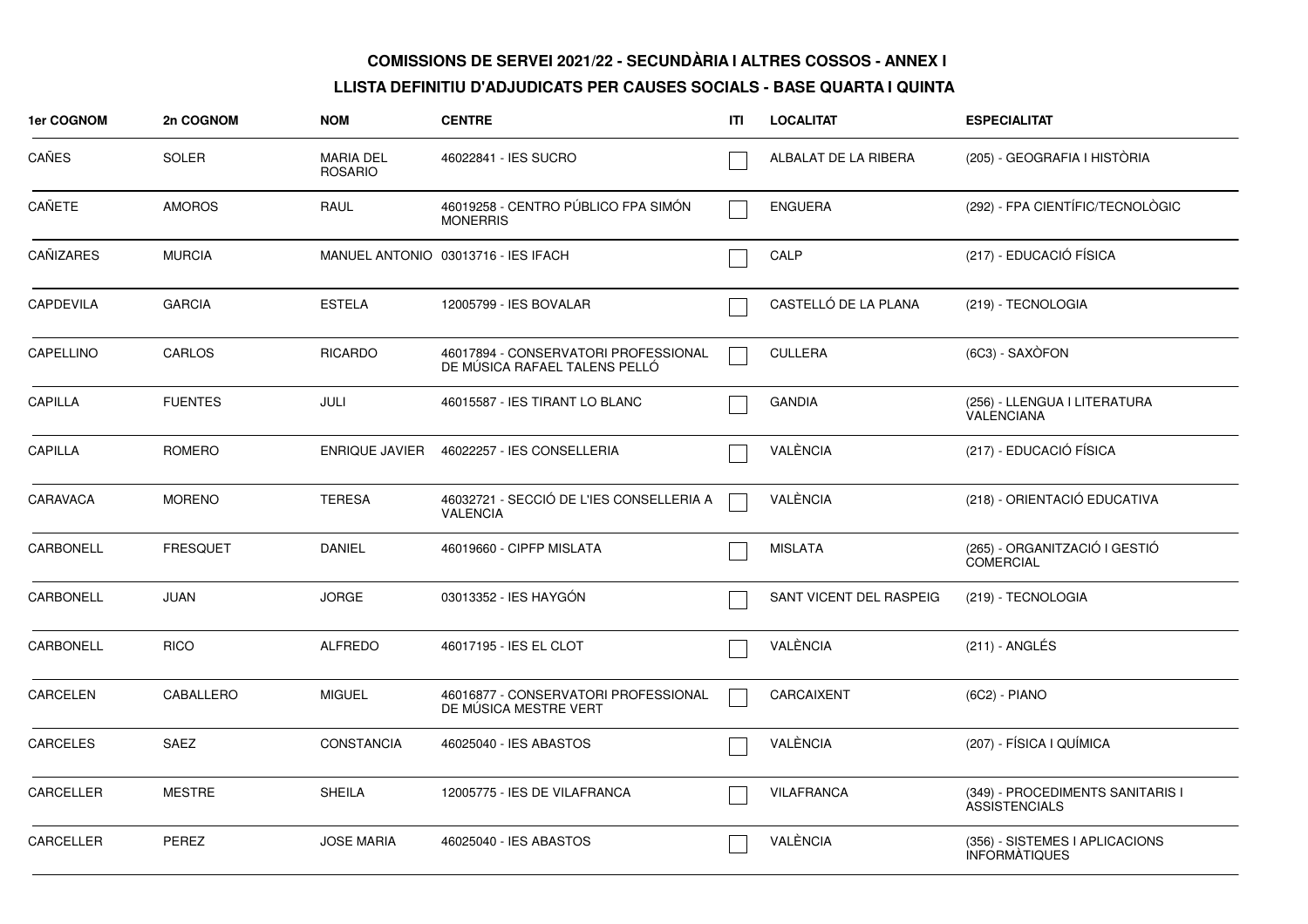| 1er COGNOM      | 2n COGNOM       | <b>NOM</b>                        | <b>CENTRE</b>                                                    | ITI | <b>LOCALITAT</b>     | <b>ESPECIALITAT</b>                                        |
|-----------------|-----------------|-----------------------------------|------------------------------------------------------------------|-----|----------------------|------------------------------------------------------------|
| <b>CARDELLS</b> | <b>CIFRE</b>    | Mª DOLORES                        | 46015290 - IES EL GRAO                                           |     | VALÈNCIA             | (254) - INFORMÀTICA                                        |
| CARDONA         | <b>BARTUAL</b>  | CARME                             | 46020261 - IES DE BENAGUASIL                                     |     | <b>BENAGUASIL</b>    | (256) - LLENGUA I LITERATURA<br><b>VALENCIANA</b>          |
| CARDONA         | <b>PRATS</b>    | <b>SUSICA</b>                     | 46002969 - IES BERENGUER DALMAU                                  |     | CATARROJA            | (256) - LLENGUA I LITERATURA<br><b>VALENCIANA</b>          |
| CARIÑENA        | <b>SANTOS</b>   | <b>MIGUEL</b>                     | 12003857 - CONSERVATORI PROFESSIONAL<br>DE MÚSICA MESTRE TÁRREGA |     | CASTELLÓ DE LA PLANA | (6D2) - VIOLONCEL                                          |
| <b>CARMONA</b>  | <b>MORAL</b>    | <b>ANTONIO</b>                    | 46007542 - IES EDUARDO MERELLO                                   |     | PUERTO SAGUNTO (EL)  | (224) - ORGANITZACIÓ I PROJECTES DE<br>FABRICACIÓ MECÀNICA |
| <b>CARMONA</b>  | <b>TEJADO</b>   | <b>PAULA</b>                      | 46022142 - IES DE GUADASSUAR                                     |     | <b>GUADASSUAR</b>    | (207) - FÍSICA I QUÍMICA                                   |
| <b>CARQUES</b>  | VALERA          | <b>MARIA LARA</b>                 | 12004217 - IES EL CAMINÀS                                        |     | CASTELLÓ DE LA PLANA | (217) - EDUCACIÓ FÍSICA                                    |
| CARRASCO        | <b>ALVAREZ</b>  | <b>JULIO JOSE</b>                 | 46018631 - IES ENRIQUE TIERNO GALVAN                             |     | <b>MONCADA</b>       | (219) - TECNOLOGIA                                         |
| CARRASCO        | <b>LLORCA</b>   | <b>LUIS MIGUEL</b>                | 03008915 - IES MARCOS ZARAGOZA                                   |     | VILA JOIOSA (LA)     | (201) - FILOSOFIA                                          |
| CARRASCOSA      | <b>MARTINEZ</b> | <b>JORGE</b>                      | 46013050 - IES EL CABANYAL                                       |     | VALÈNCIA             | (204) - LLENGUA CASTELLANA I<br><b>LITERATURA</b>          |
| CARRASCOSA      | <b>ONOFRE</b>   | <b>INMACULADA</b>                 | 12000406 - IES DE BETXÍ                                          |     | <b>BETXÍ</b>         | (217) - EDUCACIÓ FÍSICA                                    |
| CARRASCOSA      | <b>PASTOR</b>   | <b>VICENTE</b>                    | 46001217 - IES BERNAT GUINOVART                                  |     | <b>ALGEMESÍ</b>      | (340) - MECANITZAT I MANTENIMENT DE<br><b>MAQUINES</b>     |
| CARRASCOSA      | <b>SANCHEZ</b>  | <b>CRISTINA</b>                   | 03010120 - IES LEONARDO DA VINCI                                 |     | <b>ALACANT</b>       | (351) - PROCESSOS DE GESTIÓ<br><b>ADMINISTRATIVA</b>       |
| CARRASQUER      | <b>BURGUERA</b> |                                   | FRANCISCO JAVIER12000406 - IES DE BETXÍ                          |     | <b>BETXI</b>         | (209) - DIBUIX                                             |
| CARRATALA       | <b>HURTADO</b>  | <b>MARIA DEL</b><br><b>CARMEN</b> | 03015038 - IES RADIO EXTERIOR                                    |     | <b>ALACANT</b>       | (205) - GEOGRAFIA I HISTÒRIA                               |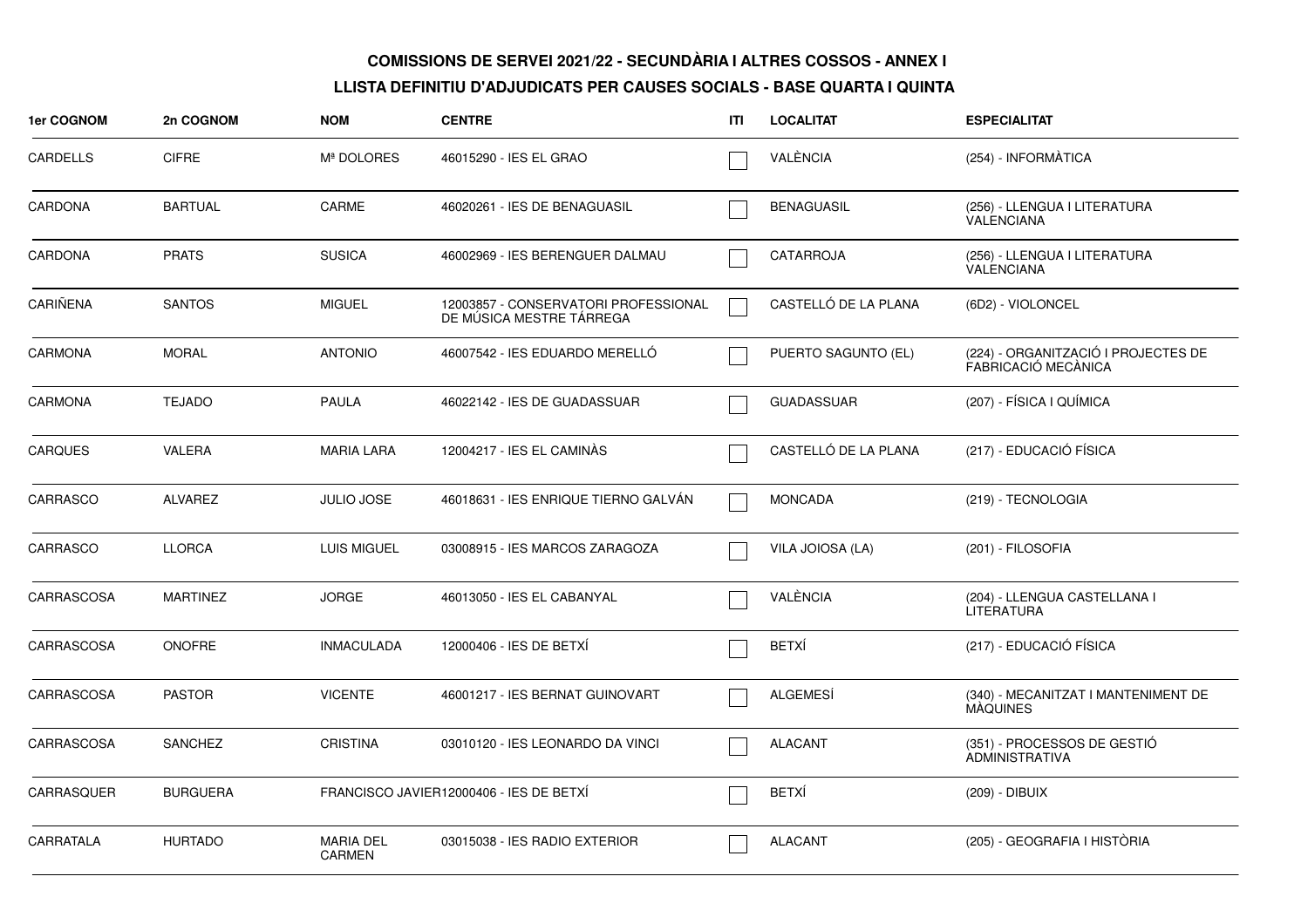| 1er COGNOM       | 2n COGNOM       | <b>NOM</b>         | <b>CENTRE</b>                                     | ITI | <b>LOCALITAT</b>  | <b>ESPECIALITAT</b>                                 |
|------------------|-----------------|--------------------|---------------------------------------------------|-----|-------------------|-----------------------------------------------------|
| <b>CARREGUI</b>  | <b>GALLEGO</b>  | <b>ANGELS</b>      | 12002661 - IES HONORI GARCIA                      |     | VALL D'UIXÓ (LA)  | (211) - ANGLÉS                                      |
| CARRETERO        | <b>RUIZ</b>     | <b>NATALIA</b>     | 46023936 - IES ESCULTOR EN FRANCESC<br>BADIA      |     | <b>FOIOS</b>      | (256) - LLENGUA I LITERATURA<br><b>VALENCIANA</b>   |
| CARRIO           | <b>SALA</b>     | <b>CRISTINA</b>    | 03011768 - IES JOSEP IBORRA                       |     | <b>BENISSA</b>    | (256) - LLENGUA I LITERATURA<br><b>VALENCIANA</b>   |
| <b>CARRION</b>   | <b>FERRIS</b>   | RAUL               | 46017912 - CONSERVATORI PROFESSIONAL<br>DE MUSICA |     | <b>TORRENT</b>    | (6B1) - FONAMENTS DE COMPOSICIÓ                     |
| <b>CARRION</b>   | <b>GARCIA</b>   | <b>AMPARO</b>      | 46014893 - IES LA PATACONA                        |     | <b>ALBORAIA</b>   | (219) - TECNOLOGIA                                  |
| <b>CARRION</b>   | <b>MONLLOR</b>  | <b>SUSANA</b>      | 03013157 - IES ENRIC VALOR                        |     | CASTALLA          | (206) - MATEMÀTIQUES                                |
| <b>CARRION</b>   | <b>SEMPERE</b>  | <b>RAQUEL</b>      | 46005946 - IES GABRIEL CÍSCAR                     |     | <b>OLIVA</b>      | (204) - LLENGUA CASTELLANA I<br><b>LITERATURA</b>   |
| CASABAN          | <b>GARCIA</b>   | <b>AINA</b>        | 46006495 - IES DOCTOR PESET ALEIXANDRE            |     | <b>PATERNA</b>    | (264) - ANÀLISI I QUÍMICA INDUSTRIAL                |
| CASABO           | <b>ESCRIG</b>   | JUAN               | 46022932 - IES EL SALER                           |     | SALER (EL)        | (345) - OPERACIONS I EQUIPS DE<br>PRODUCCIÓ AGRARIA |
| <b>CASANOVA</b>  | <b>BARQUERO</b> | <b>ELISA</b>       | 46018138 - IES ORRIOLS                            |     | VALÈNCIA          | (204) - LLENGUA CASTELLANA I<br><b>LITERATURA</b>   |
| CASANOVA         | I SANZ          | <b>BEATRIU</b>     | 46013098 - IES SOROLLA                            |     | VALÈNCIA          | (211) - ANGLÉS                                      |
| <b>CASANOVA</b>  | PEREZ           | ANDREA             | 03000400 - IES COTES BAIXES                       |     | <b>ALCOI</b>      | (222) - FORMACIÓ I ORIENTACIÓ LABORAL               |
| <b>CASANOVA</b>  | PEREZ           | <b>ROSER</b>       | 46022609 - IES ALMUSSAFES                         |     | <b>ALMUSSAFES</b> | (222) - FORMACIÓ I ORIENTACIÓ LABORAL               |
| <b>CASANOVA</b>  | <b>PLANA</b>    | <b>LOURDES</b>     | 46013050 - IES EL CABANYAL                        |     | VALÈNCIA          | (206) - MATEMATIQUES                                |
| <b>CASANOVES</b> | <b>VALLES</b>   | <b>MARIA ORETO</b> | 46002775 - IES EDUARDO PRIMO MARQUÉS              |     | CARLET            | (217) - EDUCACIÓ FÍSICA                             |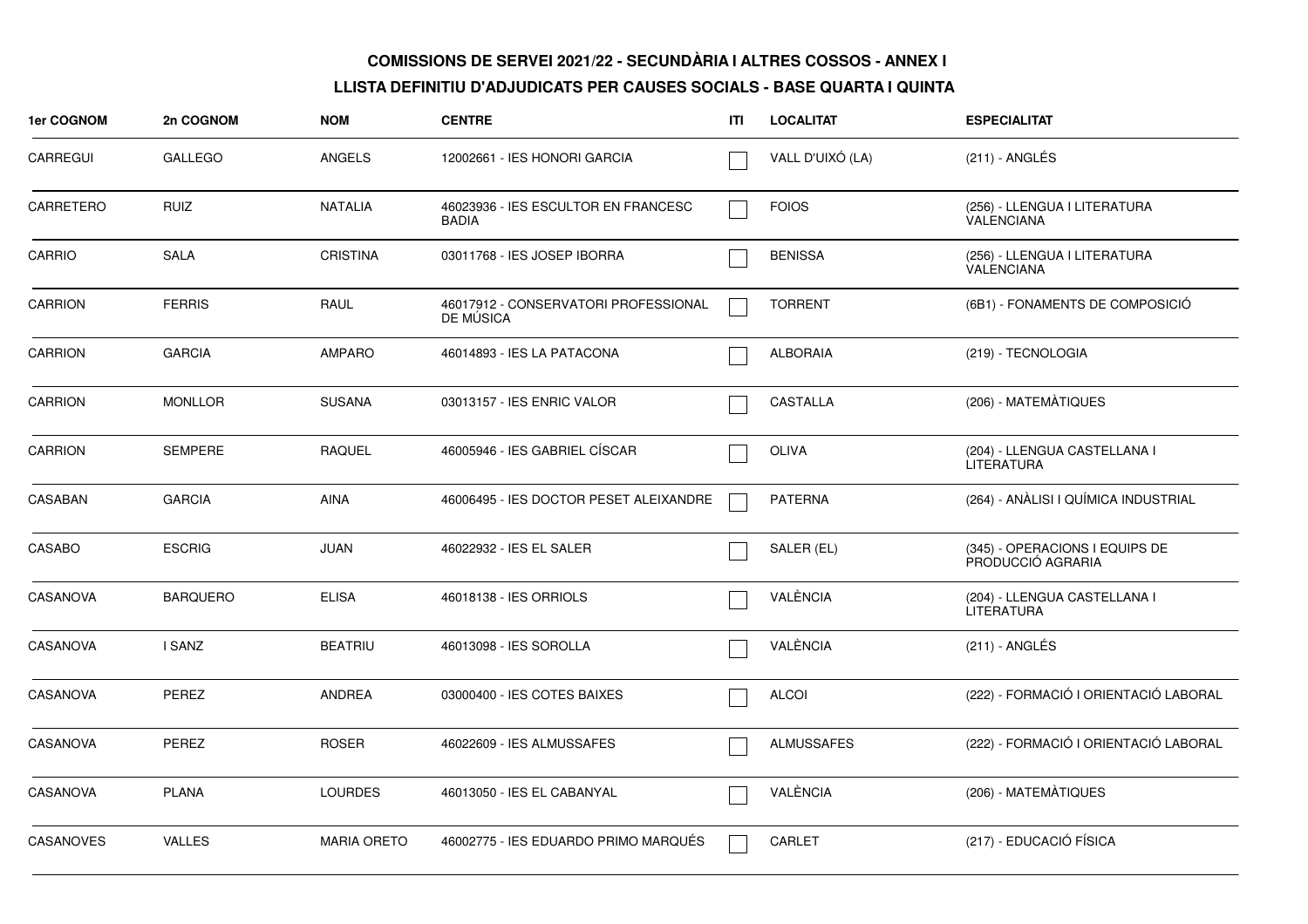| 1er COGNOM      | 2n COGNOM         | <b>NOM</b>           | <b>CENTRE</b>                                           | ITI | <b>LOCALITAT</b>  | <b>ESPECIALITAT</b>                                  |
|-----------------|-------------------|----------------------|---------------------------------------------------------|-----|-------------------|------------------------------------------------------|
| CASAÑ           | <b>SOLDADO</b>    | <b>JORGE PASCUAL</b> | 46002969 - IES BERENGUER DALMAU                         |     | CATARROJA         | $(211)$ - ANGLÉS                                     |
| CASAS           | <b>ESQUIU</b>     | <b>ENRIQUE</b>       | 46022932 - IES EL SALER                                 |     | SALER (EL)        | (205) - GEOGRAFIA I HISTÒRIA                         |
| CASAS           | <b>HIGUERAS</b>   | <b>RUBEN</b>         | 46002179 - IES LA HOYA DE BUÑOL                         |     | <b>BUÑOL</b>      | (204) - LLENGUA CASTELLANA I<br>LITERATURA           |
| <b>CASELLES</b> | <b>FORNES</b>     | <b>ENCARNACION</b>   | 03004223 - IES HISTORIADOR CHABAS                       |     | DÉNIA             | (209) - DIBUIX                                       |
| CASERO          | <b>VIGUER</b>     | <b>MARIA JOSE</b>    | 46012446 - CEIP TORREFIEL                               |     | VALÈNCIA          | (218) - ORIENTACIÓ EDUCATIVA                         |
| CASINO          | <b>JIMENEZ</b>    |                      | VICENTE MANUEL 12005593 - IES SERRA D'ESPADÀ            |     | <b>ONDA</b>       | (335) - INSTAL·LACIONS<br><b>ELECTROTÈCNIQUES</b>    |
| CASO            | <b>GREGORI</b>    | <b>VICTOR</b>        | 12002671 - IES BOTÀNIC CAVANILLES                       |     | VALL D'UIXÓ (LA)  | (208) - BIOLOGIA I GEOLOGIA                          |
| CASTAÑEDA       | <b>SAN MIGUEL</b> | <b>MARTA</b>         | 46013050 - IES EL CABANYAL                              |     | VALÈNCIA          | (347) - PERRUQUERIA                                  |
| CASTAÑO         | <b>INZA</b>       |                      | ANGELA-ERMERIND03018295 - ESCUELA OFICIAL DE IDIOMAS    |     | <b>ELDA</b>       | $(411)$ - ANGLÉS                                     |
| CASTAÑO         | <b>SANSANO</b>    | <b>AURORA</b>        | 46018989 - IES LA GARRIGOSA                             |     | <b>MELIANA</b>    | (345) - OPERACIONS I EQUIPS DE<br>PRODUCCIÓ AGRARIA  |
| <b>CASTEJON</b> | <b>CARNEIRO</b>   |                      | MARIA MERCEDES 46015708 - IES DISTRICTE MARITIM         |     | VALÉNCIA          | (204) - LLENGUA CASTELLANA I<br><b>LITERATURA</b>    |
| <b>CASTELL</b>  | <b>LLACER</b>     | LAURA                | 46022609 - IES ALMUSSAFES                               |     | <b>ALMUSSAFES</b> | (351) - PROCESSOS DE GESTIÓ<br><b>ADMINISTRATIVA</b> |
| <b>CASTELLA</b> | CANET             | <b>INMACULADA</b>    | 03012979 - CENTRE PÚBLIC FPA JOAN LLUÍS<br><b>VIVES</b> |     | IBI               | (297) - FPA COMUNICACIO (VALENCIA)                   |
| CASTELLANO      | CASTELLANOS       | <b>TOMAS</b>         | 46007943 - IES MANUEL SANCHIS GUARNER                   |     | <b>SILLA</b>      | (217) - EDUCACIÓ FÍSICA                              |
| CASTELLANO      | <b>PRUÑONOSA</b>  | <b>JOSEFA</b>        | 12006949 - EXTENSIÓN DEL CFPA MARQUES<br>DE BENICARLO   |     | <b>BENICARLÓ</b>  | (293) - FPA CIENCIES SOCIALS                         |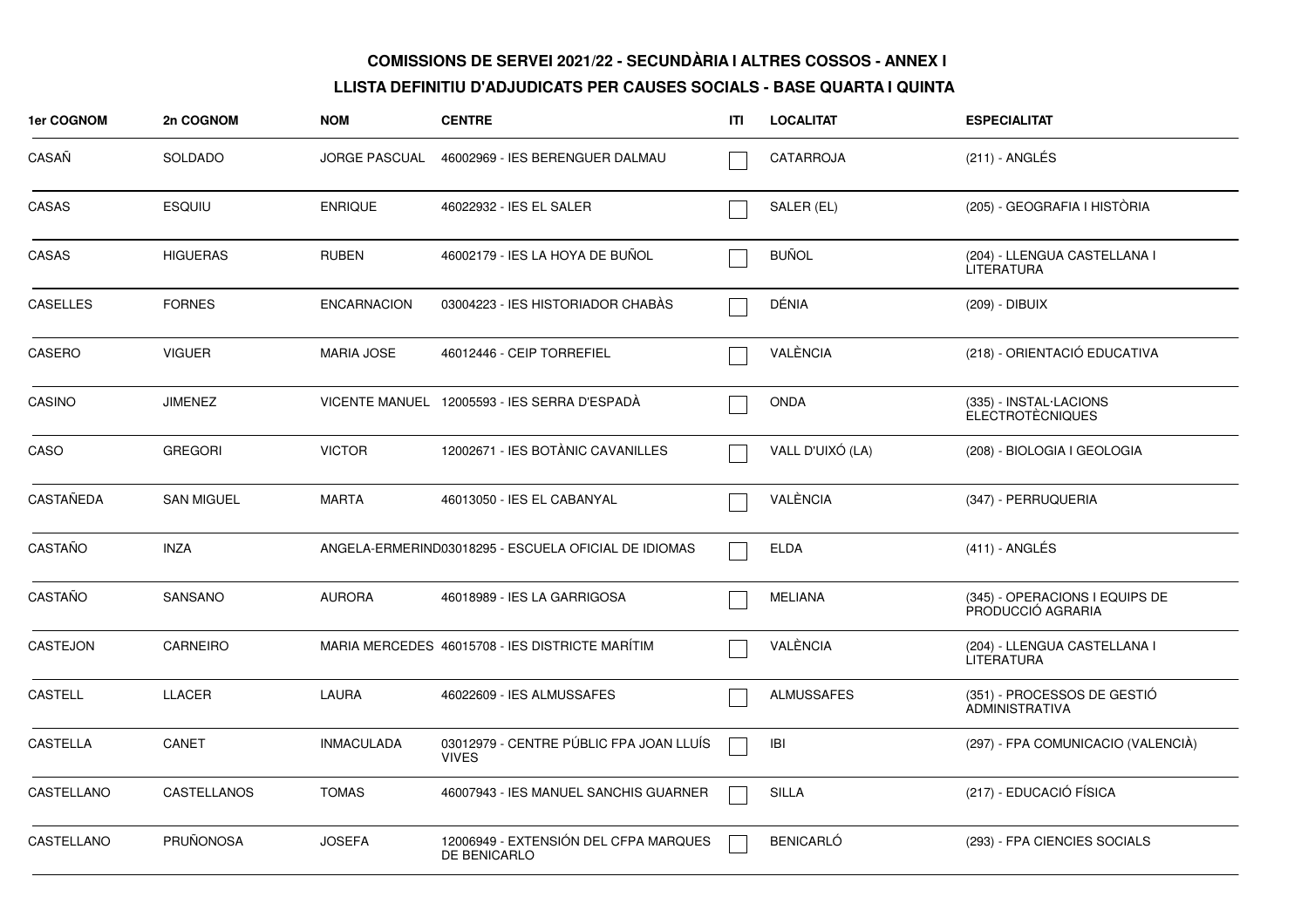| 1er COGNOM          | 2n COGNOM        | <b>NOM</b>                 | <b>CENTRE</b>                                      | ITI | <b>LOCALITAT</b>     | <b>ESPECIALITAT</b>                                  |
|---------------------|------------------|----------------------------|----------------------------------------------------|-----|----------------------|------------------------------------------------------|
| CASTELLANOS         | <b>ORTEGA</b>    | <b>JESUS</b>               | 46003512 - IES RICARDO MARÍN IBÁNEZ                |     | <b>CHESTE</b>        | (219) - TECNOLOGIA                                   |
| CASTELLO            | ALBIÑANA         | <b>VIRGINIA</b>            | 46022555 - IES VERMELLAR                           |     | OLLERIA (L')         | (206) - MATEMÀTIQUES                                 |
| CASTELLO            | <b>BARCELO</b>   | <b>ENRIQUE</b>             | 46015290 - IES EL GRAO                             |     | VALÈNCIA             | (351) - PROCESSOS DE GESTIÓ<br><b>ADMINISTRATIVA</b> |
| CASTELLO            | <b>BORJA</b>     |                            | FRANCISCO JOSE 46022889 - IES MÚSIC MARTÍN I SOLER |     | MISLATA              | $(216) - MÚSICA$                                     |
| CASTELLO            | <b>ESCOLANO</b>  | ANA                        | 46012872 - IES LUIS VIVES                          |     | VALÈNCIA             | (205) - GEOGRAFIA I HISTÒRIA                         |
| CASTELLO            | <b>GARCIA</b>    | ANA MARIA                  | 46012732 - CEIP LES ARTS                           |     | VALÈNCIA             | (218) - ORIENTACIÓ EDUCATIVA                         |
| CASTELLO            | <b>GONZALEZ</b>  | <b>RAMON</b>               | 12005601 - IES GILABERT DE CENTELLES               |     | <b>NULES</b>         | (201) - FILOSOFIA                                    |
| CASTELLO            | <b>JATIVA</b>    | <b>ASCENSION</b>           | 12004281 - CEIP SANT VICENT FERRER                 |     | VALL D'UIXÓ (LA)     | (218) - ORIENTACIÓ EDUCATIVA                         |
| CASTELLO            | LOZAR            | <b>CAROLINA</b>            | 46022646 - IES SERPIS                              |     | VALÈNCIA             | (261) - ECONOMIA                                     |
| CASTELLO            | <b>SABATER</b>   | LAURA                      | 03015154 - IES LA CANAL                            |     | PETRER               | (204) - LLENGUA CASTELLANA I<br><b>LITERATURA</b>    |
| CASTELLO            | <b>SIRVENT</b>   | <b>MILAGRO</b><br>ARANZAZU | 03013157 - IES ENRIC VALOR                         |     | CASTALLA             | (219) - TECNOLOGIA                                   |
| <b>CASTELLS</b>     | <b>FERRER</b>    | <b>SUSANA</b>              | 46015782 - CEIP ANGELINA CARNICER                  |     | VALÈNCIA             | (218) - ORIENTACIÓ EDUCATIVA                         |
| <b>CASTELLS</b>     | PRENAFETA        | <b>MARINA</b>              | 46015708 - IES DISTRICTE MARÍTIM                   |     | VALÈNCIA             | (256) - LLENGUA I LITERATURA<br><b>VALENCIANA</b>    |
| <b>CASTIBLANQUE</b> | <b>FERNANDEZ</b> | ILIA                       | 46022831 - IES D'ALBAL                             |     | ALBAL                | (217) - EDUCACIÓ FÍSICA                              |
| CASTILLO            | <b>BENITEZ</b>   | ANA                        | 46014066 - IES LA SERRANÍA                         |     | VILLAR DEL ARZOBISPO | (208) - BIOLOGIA I GEOLOGIA                          |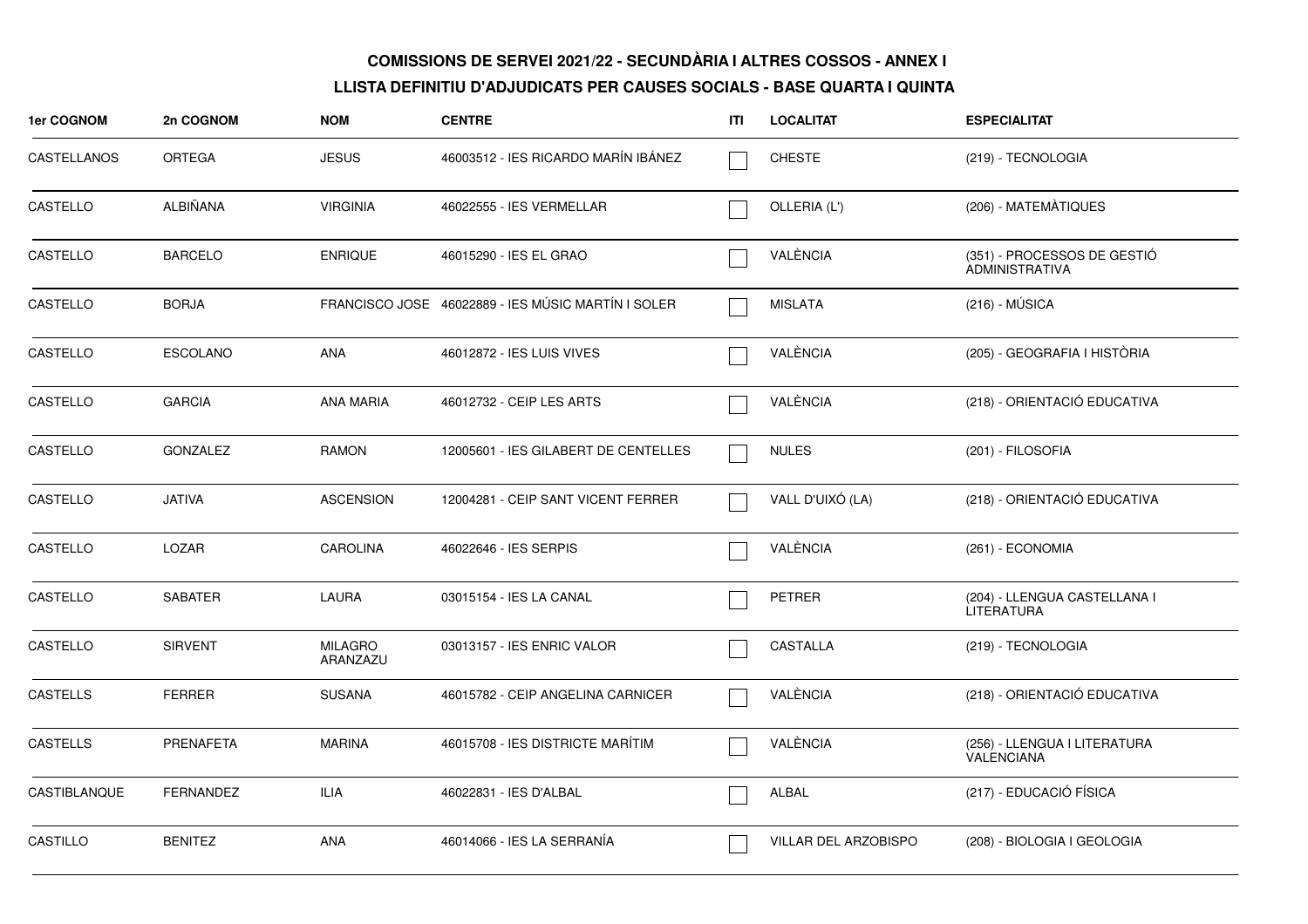| 1er COGNOM    | 2n COGNOM       | <b>NOM</b>              | <b>CENTRE</b>                                                   | ITI | <b>LOCALITAT</b>     | <b>ESPECIALITAT</b>                               |
|---------------|-----------------|-------------------------|-----------------------------------------------------------------|-----|----------------------|---------------------------------------------------|
| CASTILLO      | <b>CALIXTO</b>  | <b>VICTORIA</b>         | 46012872 - IES LUIS VIVES                                       |     | VALÈNCIA             | (205) - GEOGRAFIA I HISTÒRIA                      |
| CASTILLO      | CASTILLO        | <b>MARIA LIDON</b>      | 12008296 - SECCIÓ DE L'IES BOVALAR A<br><b>BORRIOL</b>          |     | <b>BORRIOL</b>       | (204) - LLENGUA CASTELLANA I<br><b>LITERATURA</b> |
| CASTILLO      | <b>FUENTES</b>  | <b>LINA CARMEN</b>      | 46016397 - IES LA MARXADELLA                                    |     | <b>TORRENT</b>       | (256) - LLENGUA I LITERATURA<br><b>VALENCIANA</b> |
| CASTILLO      | <b>GALVEZ</b>   | <b>NATALIA</b>          | 12004205 - IES VICENT CASTELL I DOMÉNECH                        |     | CASTELLÓ DE LA PLANA | (204) - LLENGUA CASTELLANA I<br><b>LITERATURA</b> |
| CASTILLO      | <b>LUIS</b>     | <b>JAVIER</b>           | 12004217 - IES EL CAMINAS                                       |     | CASTELLÓ DE LA PLANA | (254) - INFORMÀTICA                               |
| CASTILLO      | <b>MUÑOZ</b>    | <b>CRISTINA</b>         | 46016312 - IES ENRIC SOLER I GODES                              |     | <b>BENIFAIÓ</b>      | (256) - LLENGUA I LITERATURA<br>VALENCIANA        |
| CASTILLO      | <b>PAVON</b>    | <b>MARTA</b>            | 03012645 - IES CABO DE LA HUERTA                                |     | <b>ALACANT</b>       | (204) - LLENGUA CASTELLANA I<br><b>LITERATURA</b> |
| CATALA        | <b>ARTES</b>    | M <sup>ª</sup> TRINIDAD | 46005946 - IES GABRIEL CÍSCAR                                   |     | <b>OLIVA</b>         | (263) - ADMINISTRACIÓ D'EMPRESES                  |
| <b>CATALA</b> | <b>BORREDA</b>  | <b>IVAN</b>             | 03014836 - IES SERRA MARIOLA                                    |     | <b>MURO DE ALCOY</b> | (205) - GEOGRAFIA I HISTÒRIA                      |
| CATALA        | <b>CONCA</b>    | Mª DEL CARMEN           | 46018552 - IES BALEARES                                         |     | VALÈNCIA             | (219) - TECNOLOGIA                                |
| CATALA        | <b>SENDRA</b>   | <b>RAMON</b>            | 46018631 - IES ENRIQUE TIERNO GALVÁN                            |     | <b>MONCADA</b>       | (222) - FORMACIÓ I ORIENTACIÓ LABORAL             |
| CATALAN       | ANDUJAR         | <b>MARIA ANGELES</b>    | 46003408 - IES BLASCO IBÁÑEZ                                    |     | <b>CULLERA</b>       | $(210)$ - FRANCÉS                                 |
| CATALAN       | <b>CLIMENT</b>  | <b>CESAR</b>            | 12005283 - IES VIOLANT DE CASALDUCH                             |     | <b>BENICÀSSIM</b>    | (217) - EDUCACIÓ FÍSICA                           |
| CATALAN       | <b>MARTINEZ</b> | LAURA                   | 46022403 - SECCIÓ DE L'IES DOCTOR PESET<br>ALEIXANDRE A PATERNA |     | <b>PATERNA</b>       | (332) - ESTÈTICA                                  |
| CATALUÑA      | <b>PEYDRO</b>   | <b>ALBA</b>             | 46022671 - IES DE RAFELBUNYOL                                   |     | RAFELBUNYOL          | (209) - DIBUIX                                    |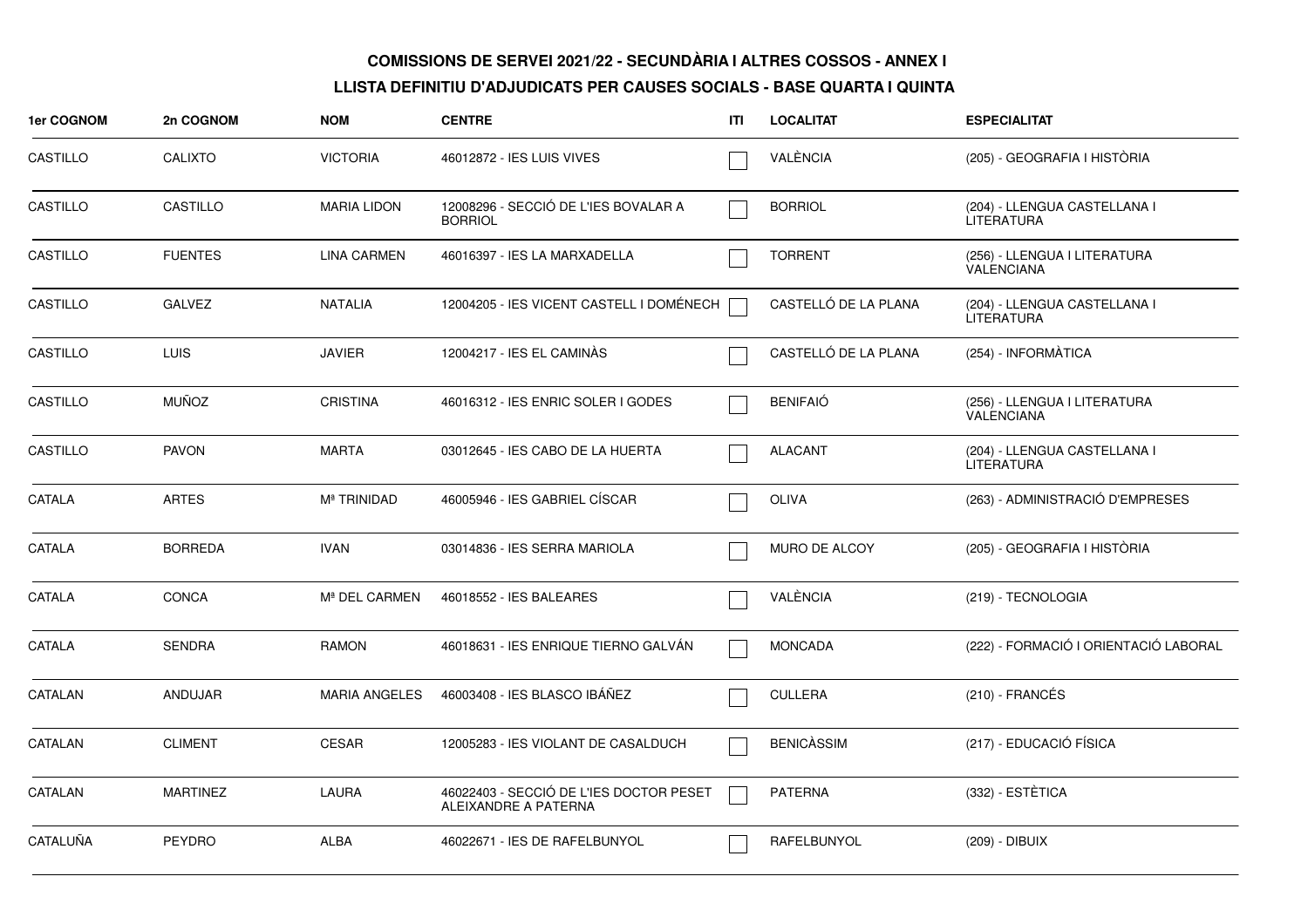| 1er COGNOM       | 2n COGNOM      | <b>NOM</b>           | <b>CENTRE</b>                           | ITI | <b>LOCALITAT</b>         | <b>ESPECIALITAT</b>                                      |
|------------------|----------------|----------------------|-----------------------------------------|-----|--------------------------|----------------------------------------------------------|
| CAZAURANG        | MARTI          | <b>ENRIQUE</b>       | 46004760 - CIPFP LA COSTERA             |     | XÁTIVA                   | (222) - FORMACIÓ I ORIENTACIÓ LABORAL                    |
| CAZORLA          | <b>MARIN</b>   | <b>CRISTINA</b>      | 46024151 - IES MOLÍ DEL SOL             |     | <b>MISLATA</b>           | (209) - DIBUIX                                           |
| CEBOLLA          | <b>GARCIA</b>  | <b>INMACULADA</b>    | 46016713 - IES 25 D'ABRIL               |     | ALFAFAR                  | (219) - TECNOLOGIA                                       |
| <b>CEBOLLA</b>   | <b>TORMOS</b>  | <b>MARIA</b>         | 46023894 - IES D'EL PUIG DE SANTA MARIA |     | PUIG DE SANTA MARIA [EL] | (256) - LLENGUA I LITERATURA<br><b>VALENCIANA</b>        |
| <b>CEBRIAN</b>   | <b>COLOMER</b> | <b>IGNACIO</b>       | 46018552 - IES BALEARES                 |     | VALÈNCIA                 | (204) - LLENGUA CASTELLANA I<br><b>LITERATURA</b>        |
| <b>CEBRIAN</b>   | <b>GALLEGO</b> | <b>LORENA</b>        | 46008972 - IES MIGUEL BALLESTEROS VIANA |     | <b>UTIEL</b>             | (349) - PROCEDIMENTS SANITARIS I<br><b>ASSISTENCIALS</b> |
| <b>CELMA</b>     | <b>GARCIA</b>  | <b>MARTA</b>         | 46020315 - IES DE PUCOL                 |     | <b>PUÇOL</b>             | (208) - BIOLOGIA I GEOLOGIA                              |
| <b>CENTELLES</b> | <b>ROMERO</b>  | <b>JOAN</b>          | 12005283 - IES VIOLANT DE CASALDUCH     |     | <b>BENICASSIM</b>        | (205) - GEOGRAFIA I HISTÒRIA                             |
| CERDA            | <b>DIEZ</b>    | LAURA                | 03005720 - IES LA MELVA                 |     | <b>ELDA</b>              | (351) - PROCESSOS DE GESTIÓ<br><b>ADMINISTRATIVA</b>     |
| <b>CERDA</b>     | <b>MICO</b>    | <b>BENJAMIN</b>      | 46022178 - IES LA CANAL DE NAVARRES     |     | <b>NAVARRÉS</b>          | (219) - TECNOLOGIA                                       |
| CERDA            | <b>MICO</b>    | <b>SERGIO</b>        | 12005799 - IES BOVALAR                  |     | CASTELLÓ DE LA PLANA     | (345) - OPERACIONS I EQUIPS DE<br>PRODUCCIÓ AGRARIA      |
| <b>CERDA</b>     | <b>VIDAL</b>   | <b>OSCAR</b>         | 46016385 - IES LA VALLDIGNA             |     | TAVERNES DE LA VALLDIGNA | (335) - INSTAL·LACIONS<br><b>ELECTROTÈCNIQUES</b>        |
| CEREZO           | GIL            | <b>GEMMA</b>         | 46022543 - IES LA VEREDA                |     | POBLA DE VALLBONA (LA)   | (332) - ESTÈTICA                                         |
| CEREZO           | <b>GIMENEZ</b> | <b>VICTOR MANUEL</b> | 03015324 - CEE PÚB. LO MORANT           |     | <b>ALACANT</b>           | (354) - SERVEIS A LA COMUNITAT                           |
| <b>CERVANTES</b> | CORAZZINA      | JULIA                | 03001908 - IES FIGUERAS PACHECO         |     | <b>ALACANT</b>           | (209) - DIBUIX                                           |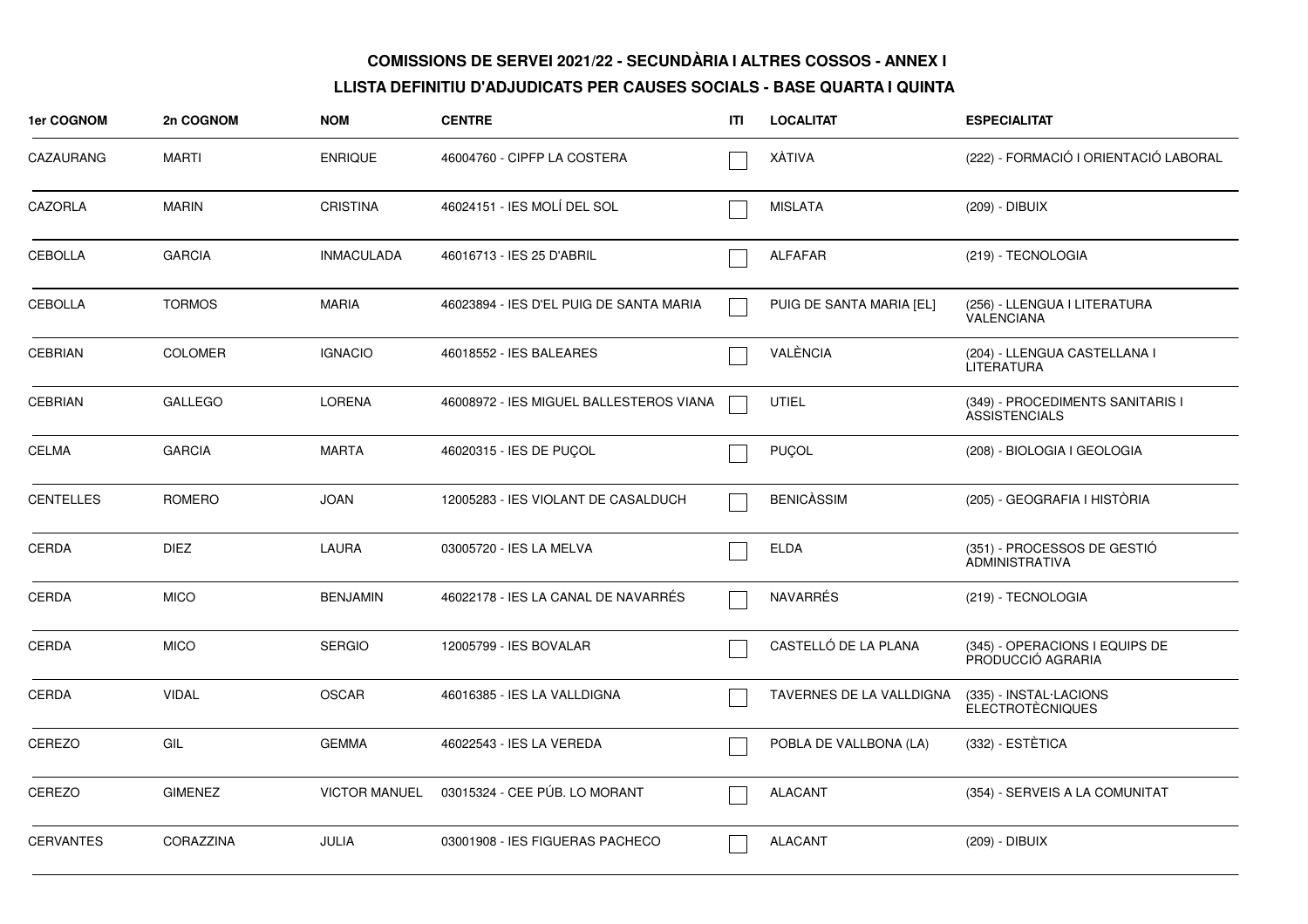| 1er COGNOM       | 2n COGNOM         | <b>NOM</b>           | <b>CENTRE</b>                                                                | ITI | <b>LOCALITAT</b>       | <b>ESPECIALITAT</b>                                   |
|------------------|-------------------|----------------------|------------------------------------------------------------------------------|-----|------------------------|-------------------------------------------------------|
| <b>CERVERA</b>   | <b>BONDIA</b>     | RAFAEL PABLO         | 46018692 - IES DOCTOR LLUÍS SIMARRO<br><b>LACABRA</b>                        |     | XÀTIVA                 | (238) - CONSTRUCCIONS CIVILS I<br><b>EDIFICACIONS</b> |
| <b>CERVERA</b>   | <b>FONFRIA</b>    | <b>FRANCISCO</b>     | 12001228 - IES FRANCESC RIBALTA                                              |     | CASTELLÓ DE LA PLANA   | (261) - ECONOMIA                                      |
| <b>CERVERA</b>   | <b>JUBANY</b>     | LAURA                | 03011768 - IES JOSEP IBORRA                                                  |     | <b>BENISSA</b>         | (256) - LLENGUA I LITERATURA<br><b>VALENCIANA</b>     |
| <b>CERVERA</b>   | <b>LLAVADOR</b>   | <b>MARIA PILAR</b>   | 46004841 - IES CAMP DE TÚRIA                                                 |     | LLÍRIA                 | (209) - DIBUIX                                        |
| <b>CERVERA</b>   | <b>REY</b>        | CARLOS               | 46016877 - CONSERVATORI PROFESSIONAL<br>DE MUSICA MESTRE VERT                |     | CARCAIXENT             | (6C2) - PIANO                                         |
| <b>CERVERA</b>   | <b>SALOMON</b>    | <b>MARIA ANTONIA</b> | 46022221 - IES L'ELIANA                                                      |     | ELIANA (L')            | (354) - SERVEIS A LA COMUNITAT                        |
| <b>CERVERA</b>   | <b>SOSA</b>       | <b>MARIA</b>         | 46013050 - IES EL CABANYAL                                                   |     | VALÈNCIA               | (206) - MATEMATIQUES                                  |
| <b>CERVERA</b>   | <b>VAZQUEZ</b>    | <b>JAVIER</b>        | 46020406 - IES CARLES SALVADOR                                               |     | <b>ALDAIA</b>          | (219) - TECNOLOGIA                                    |
| <b>CERVERA</b>   | <b>MONTESINOS</b> | <b>JOAN</b>          | 46024114 - IES LES RODANES                                                   |     | VILAMARXANT            | (216) - MÚSICA                                        |
| <b>CERVERO</b>   | <b>SANCHEZ</b>    | <b>SABRINA</b>       | 46016361 - IES LA MORERIA                                                    |     | <b>MISLATA</b>         | (206) - MATEMÀTIQUES                                  |
| CHAGUACEDA       | CAMPO             | <b>CESAR</b>         | 12005568 - IES D'ALMENARA                                                    |     | <b>ALMENARA</b>        | (277) - AMBIT SOCIOLINGÜÍSTIC                         |
| <b>CHAQUES</b>   | <b>OLIVER</b>     | <b>MARIA VICENTA</b> | 46016312 - IES ENRIC SOLER I GODES                                           |     | <b>BENIFAIÓ</b>        | (211) - ANGLÉS                                        |
| <b>CHAVELI</b>   | <b>BERTO</b>      | <b>CARMEN</b>        | 46015587 - IES TIRANT LO BLANC                                               |     | <b>GANDIA</b>          | (351) - PROCESSOS DE GESTIÓ<br>ADMINISTRATIVA         |
| <b>CHAVELI</b>   | <b>SERRA</b>      |                      | LUCAS ESTEFANO 46016877 - CONSERVATORI PROFESSIONAL<br>DE MÚSICA MESTRE VERT |     | CARCAIXENT             | $(6B8) - OBOÉ$                                        |
| <b>CHICHARRO</b> | <b>LOPEZ</b>      | <b>ESTER</b>         | 46020273 - IES LA VALL DE SEGÓ                                               |     | BENIFAIRÓ DE LES VALLS | (217) - EDUCACIÓ FÍSICA                               |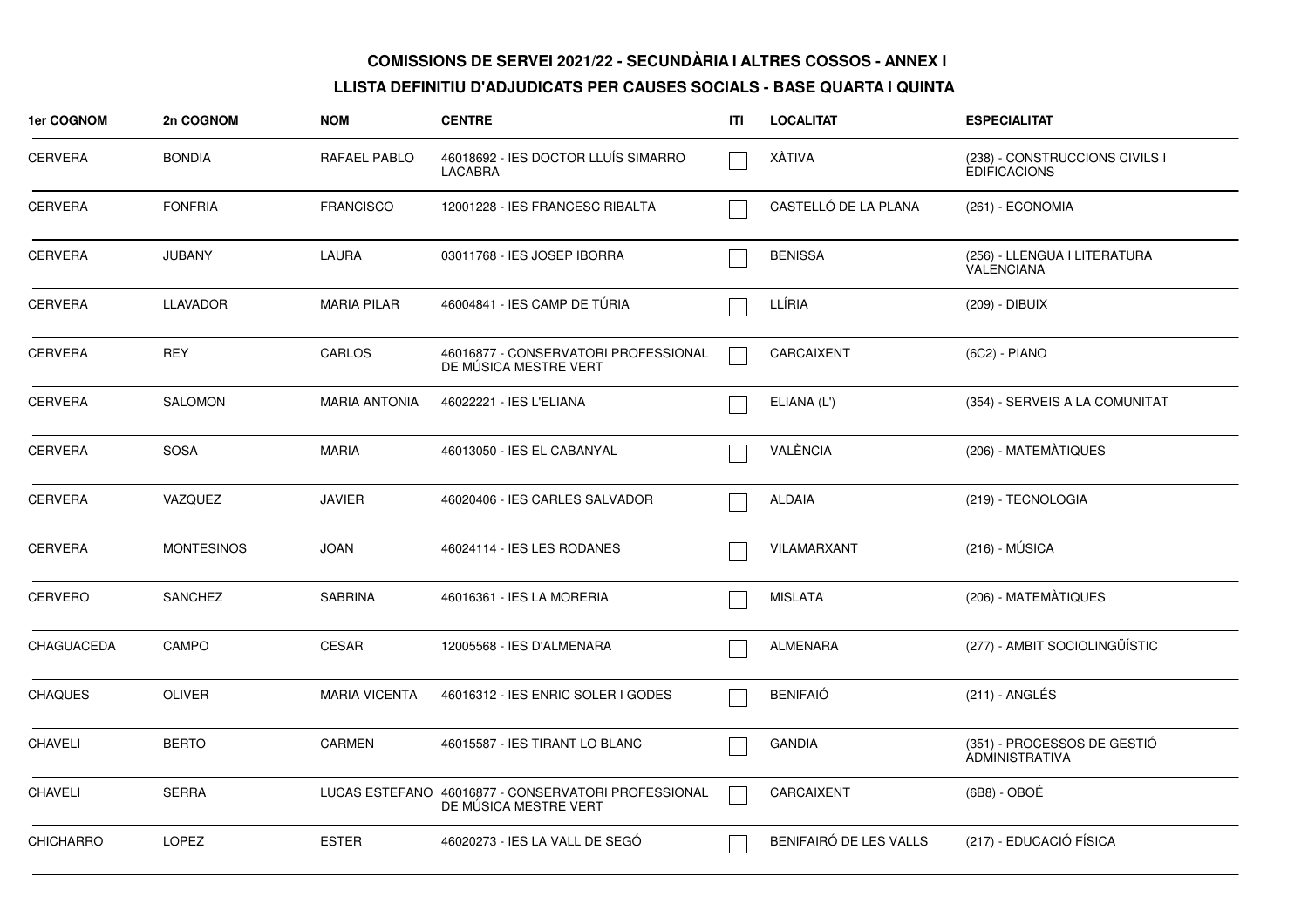| 1er COGNOM        | 2n COGNOM        | <b>NOM</b>                 | <b>CENTRE</b>                                | ΙTΙ                             | <b>LOCALITAT</b>     | <b>ESPECIALITAT</b>                                           |
|-------------------|------------------|----------------------------|----------------------------------------------|---------------------------------|----------------------|---------------------------------------------------------------|
| <b>CHILLIDA</b>   | ZARAGOZA         | <b>NEUS</b>                | 12005799 - IES BOVALAR                       |                                 | CASTELLÓ DE LA PLANA | (201) - FILOSOFIA                                             |
| <b>CHIRALT</b>    | <b>SANCHEZ</b>   | <b>DIANA</b>               | 12002385 - MONTI                             | $\overline{\blacktriangledown}$ | <b>TALES</b>         | (218) - ORIENTACIÓ EDUCATIVA                                  |
| <b>CHIRIVELLA</b> | <b>FERNANDEZ</b> | <b>FRANCISCA</b>           | 46012951 - IES JORDI DE SANT JORDI           |                                 | VALÈNCIA             | (242) - INTERVENCIÓ SOCIOCOMUNITÀRIA                          |
| <b>CHISMOL</b>    | MUÑOZ-CARAVACA   | <b>GUILLERMO</b><br>RAFAEL | 46023547 - IES BENICALAP                     |                                 | VALÈNCIA             | (205) - GEOGRAFIA I HISTÒRIA                                  |
| <b>CHIVA</b>      | <b>MORENO</b>    |                            | JOSE FRANCISCO 12005593 - IES SERRA D'ESPADÀ |                                 | <b>ONDA</b>          | (205) - GEOGRAFIA I HISTÒRIA                                  |
| <b>CHIVA</b>      | ROVIRA           | Mª TERESA                  | 12002853 - CEIP CERVANTES                    |                                 | <b>VILA-REAL</b>     | (218) - ORIENTACIÓ EDUCATIVA                                  |
| <b>CHIVA</b>      | <b>MIRALLES</b>  | <b>LORENA</b>              | 03014861 - IES GRAN VIA                      |                                 | <b>ALACANT</b>       | (334) - INSTAL·LACIONS I MANT D'EQUIPS<br>TÉRMICS I DE FLUIDS |
| <b>CHORRO</b>     | <b>POMARES</b>   | <b>XAVIER</b>              | 46021290 - IES CONSUELO ARANDA               |                                 | <b>ALBERIC</b>       | (209) - DIBUIX                                                |
| <b>CHULIA</b>     | <b>FORT</b>      | ADELAIDA                   | 46015587 - IES TIRANT LO BLANC               |                                 | <b>GANDIA</b>        | (265) - ORGANITZACIÓ I GESTIÓ<br><b>COMERCIAL</b>             |
| <b>CIFRE</b>      | <b>SANTOS</b>    | <b>JOSEP</b>               | 46014111 - CEIP PINTOR SOROLLA               |                                 | YÁTOVA               | (218) - ORIENTACIÓ EDUCATIVA                                  |
| <b>CIFUENTES</b>  | <b>BELLES</b>    | PEDRO JOSE                 | 12000704 - IES JAUME I                       |                                 | <b>BORRIANA</b>      | (205) - GEOGRAFIA I HISTÒRIA                                  |
| <b>CILVETI</b>    | <b>SOLA</b>      | ANGEL                      | 03014551 - IES MUTXAMEL                      |                                 | <b>MUTXAMEL</b>      | (205) - GEOGRAFIA I HISTÒRIA                                  |
| <b>CISCAR</b>     | <b>PASTOR</b>    | ANDREU                     | 46000213 - IES JOSEP SEGRELLES               |                                 | <b>ALBAIDA</b>       | (211) - ANGLÉS                                                |
| CLAR              | CASTELLO         | <b>BORJA</b>               | 46020479 - IES JOAN FUSTER                   |                                 | <b>BELLREGUARD</b>   | (205) - GEOGRAFIA I HISTÒRIA                                  |
| <b>CLARAMONTE</b> | <b>FORTUÑO</b>   |                            | JOSE ALEJANDRO 12000704 - IES JAUME I        |                                 | <b>BORRIANA</b>      | (206) - MATEMÀTIQUES                                          |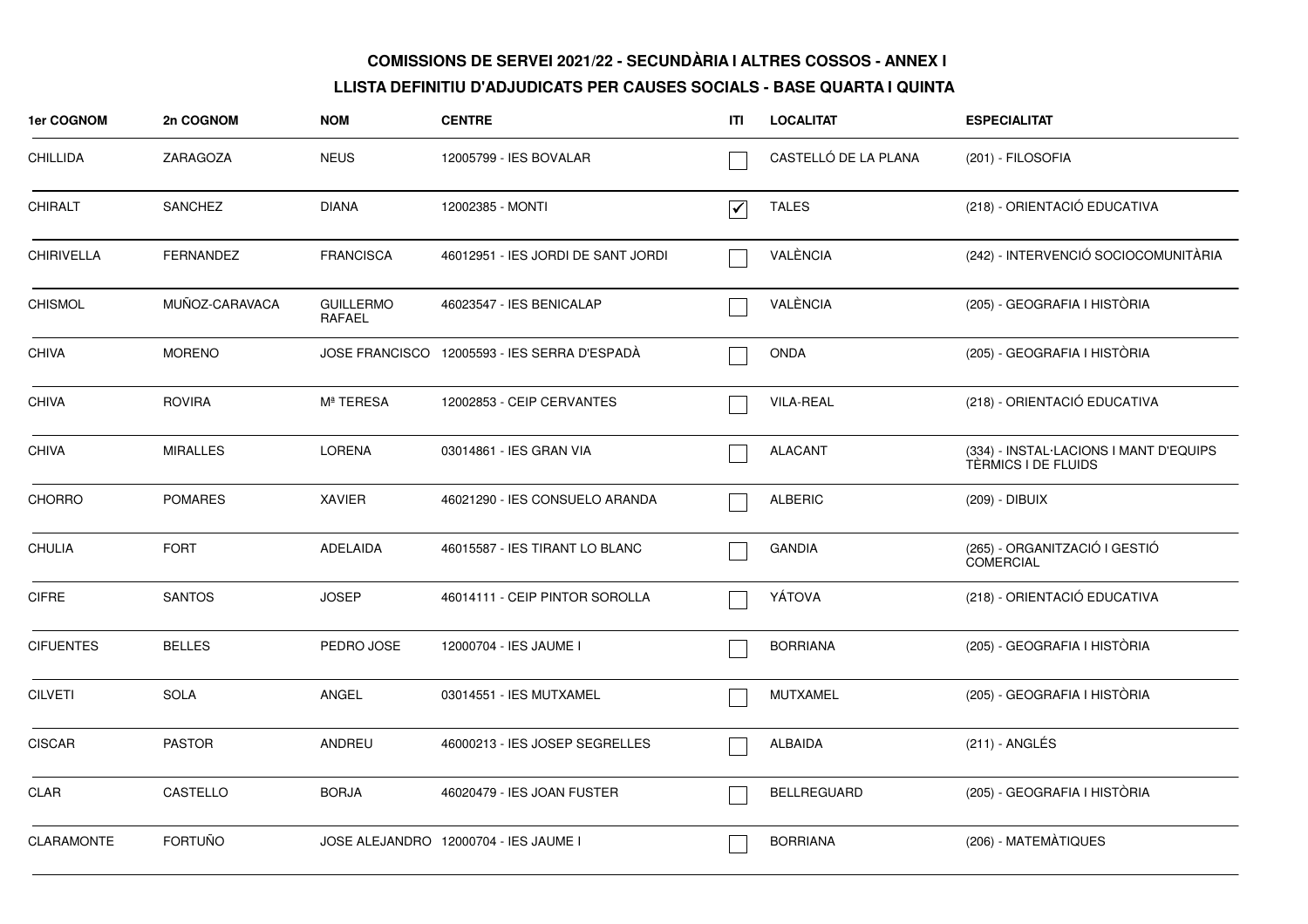| <b>1er COGNOM</b> | 2n COGNOM        | <b>NOM</b>           | <b>CENTRE</b>                                         | ITI | <b>LOCALITAT</b>       | <b>ESPECIALITAT</b>                                      |
|-------------------|------------------|----------------------|-------------------------------------------------------|-----|------------------------|----------------------------------------------------------|
| <b>CLARAMONTE</b> | <b>GRANERO</b>   |                      | FRANCESC JOSEP 46020273 - IES LA VALL DE SEGO         |     | BENIFAIRÓ DE LES VALLS | (256) - LLENGUA I LITERATURA<br><b>VALENCIANA</b>        |
| <b>CLARAMUNT</b>  | <b>BURGOS</b>    | <b>ANA</b>           | 46023936 - IES ESCULTOR EN FRANCESC<br><b>BADIA</b>   |     | <b>FOIOS</b>           | (219) - TECNOLOGIA                                       |
| <b>CLARAMUNT</b>  | <b>CLIMENT</b>   | Mª JOSE              | 46020315 - IES DE PUCOL                               |     | PUÇOL                  | (216) - MÚSICA                                           |
| <b>CLARAMUNT</b>  | <b>ESTEVE</b>    | <b>GEMA</b>          | 46013505 - CEIP VIVERS                                |     | VALÈNCIA               | (218) - ORIENTACIÓ EDUCATIVA                             |
| <b>CLEMENTE</b>   | <b>PUCHOL</b>    | MANUEL               | 46025507 - IES RASCANYA-ANTONIO CAÑUELO               |     | VALÈNCIA               | (274) - SISTEMES ELECTROTÈCNICS I<br><b>AUTOMATICS</b>   |
| <b>CLERIGUES</b>  | <b>PEIRO</b>     | <b>BLANCA</b>        | 46022646 - IES SERPIS                                 |     | VALÈNCIA               | $(210)$ - FRANCÉS                                        |
| <b>CLIMENT</b>    | <b>BARBER</b>    | <b>MARIA DOLORES</b> | 46015587 - IES TIRANT LO BLANC                        |     | <b>GANDIA</b>          | (349) - PROCEDIMENTS SANITARIS I<br><b>ASSISTENCIALS</b> |
| <b>CLIMENT</b>    | <b>CASTAÑEDA</b> | <b>JOAN RAMON</b>    | 46004760 - CIPFP LA COSTERA                           |     | <b>XÁTIVA</b>          | (338) - MANTENIMENT DE VEHICLES                          |
| <b>CLIMENT</b>    | <b>DONAT</b>     | <b>DIEGO</b>         | 46004760 - CIPFP LA COSTERA                           |     | <b>XÁTIVA</b>          | (338) - MANTENIMENT DE VEHICLES                          |
| <b>CLIMENT</b>    | <b>KELLER</b>    | <b>ELENA</b>         | 46022257 - IES CONSELLERIA                            |     | VALÈNCIA               | (265) - ORGANITZACIÓ I GESTIÓ<br><b>COMERCIAL</b>        |
| <b>CLIMENT</b>    | <b>MARTINEZ</b>  | <b>AROA</b>          | 46006112 - IES POU CLAR                               |     | <b>ONTINYENT</b>       | (349) - PROCEDIMENTS SANITARIS I<br><b>ASSISTENCIALS</b> |
| <b>CLIMENT</b>    | <b>MARTINEZ</b>  | <b>MARIA CARMEN</b>  | 12000480 - IES RAMÓN CID                              |     | <b>BENICARLÓ</b>       | (242) - INTERVENCIÓ SOCIOCOMUNITÀRIA                     |
| <b>CLIMENT</b>    | NADAL            | <b>MONICA</b>        | 46021711 - CIPFP AUSIÀS MARCH                         |     | VALÈNCIA               | (349) - PROCEDIMENTS SANITARIS I<br><b>ASSISTENCIALS</b> |
| <b>CLIMENT</b>    | <b>PELLICER</b>  | <b>SALVADOR</b>      | 46019386 - CENTRE PÚBLIC FPA MIQUEL<br><b>ROSANES</b> |     | <b>SUECA</b>           | (297) - FPA COMUNICACIO (VALENCIA)                       |
| <b>CLIMENT</b>    | <b>RUBIOLS</b>   | <b>HELENA</b>        | 46015587 - IES TIRANT LO BLANC                        |     | <b>GANDIA</b>          | $(210)$ - FRANCÉS                                        |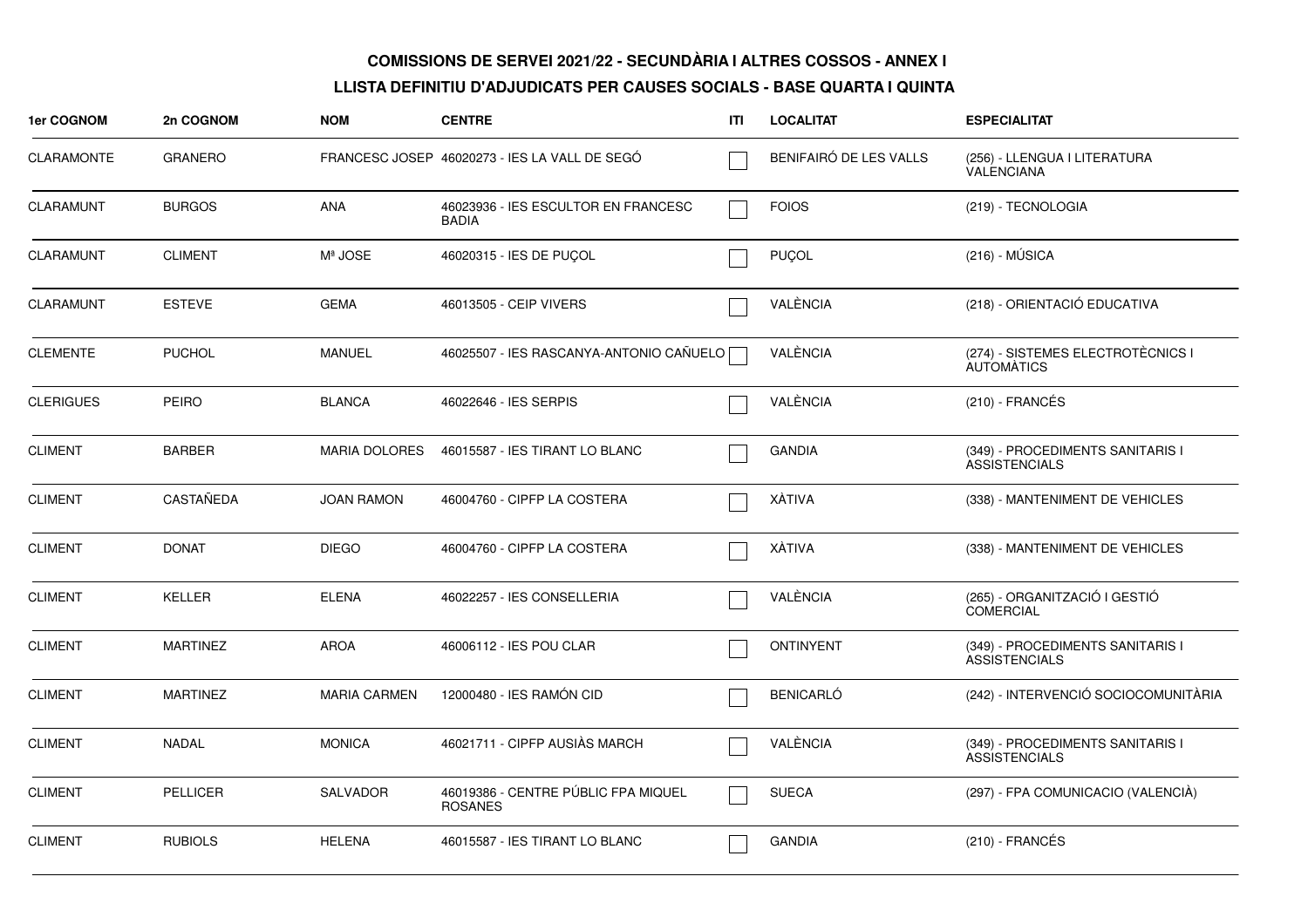| 1er COGNOM       | 2n COGNOM       | <b>NOM</b>                        | <b>CENTRE</b>                                                | ITI | <b>LOCALITAT</b>        | <b>ESPECIALITAT</b>                        |
|------------------|-----------------|-----------------------------------|--------------------------------------------------------------|-----|-------------------------|--------------------------------------------|
| <b>CLIMENT</b>   | <b>TEROL</b>    | <b>GUILLEM</b>                    | 46018692 - IES DOCTOR LLUÍS SIMARRO<br>LACABRA               |     | XÀTIVA                  | (217) - EDUCACIÓ FÍSICA                    |
| <b>CLOQUELL</b>  | <b>BAÑULS</b>   | <b>JORDI</b>                      | 03004223 - IES HISTORIADOR CHABAS                            |     | DÉNIA                   | (217) - EDUCACIÓ FÍSICA                    |
| <b>CLOQUELL</b>  | <b>FONS</b>     | <b>JORDI</b>                      | 46022181 - IES VELES E VENTS                                 |     | GRAU I PLATJA           | (205) - GEOGRAFIA I HISTÒRIA               |
| <b>CODONYER</b>  | <b>SÒRIA</b>    | PILAR                             | 46036426 - ESCOLA OFICIAL D'IDIOMES DE<br><b>PATERNA</b>     |     | <b>PATERNA</b>          | (412) - ITALIÀ                             |
| CODOÑER          | <b>GARCIA</b>   | <b>GASPAR</b>                     | 46007955 - IES ENRIC VALOR                                   |     | <b>SILLA</b>            | (207) - FÍSICA I QUÍMICA                   |
| <b>COGOLLOS</b>  | <b>ALABOR</b>   | LARA                              | 46023948 - IES PERE D'ESPLUGUES                              |     | POBLA LLARGA (LA)       | (204) - LLENGUA CASTELLANA I<br>LITERATURA |
| COLE             |                 |                                   | REBECCA ELAINE 03014551 - IES MUTXAMEL                       |     | <b>MUTXAMEL</b>         | $(211)$ - ANGLÉS                           |
| <b>COLINAS</b>   | <b>SALVADOR</b> | <b>JOSE MIGUEL</b>                | 46022154 - SECCIÓN DEL IES FERNANDO III EN<br><b>JALANCE</b> |     | <b>JALANCE</b>          | (209) - DIBUIX                             |
| COLLADO          | <b>ALIÑO</b>    | <b>MARIA DEL MAR</b>              | 46023948 - IES PERE D'ESPLUGUES                              |     | POBLA LLARGA (LA)       | (256) - LLENGUA I LITERATURA<br>VALENCIANA |
| COLLADO          | <b>AUDIVERT</b> | <b>RUTH</b>                       | 46016713 - IES 25 D'ABRIL                                    |     | <b>ALFAFAR</b>          | (256) - LLENGUA I LITERATURA<br>VALENCIANA |
| <b>COLMENERO</b> | <b>PASTOR</b>   | <b>SILVIA</b>                     | 03016559 - IES MARÍA BLASCO                                  |     | SANT VICENT DEL RASPEIG | (208) - BIOLOGIA I GEOLOGIA                |
| <b>COLOM</b>     | <b>FONT</b>     |                                   | FRANCISCO JOSE 46021617 - IES JOAN FUSTER                    |     | <b>SUECA</b>            | $(216) - MÚSICA$                           |
| <b>COLOMA</b>    | <b>GISBERT</b>  | ALEXANDRE                         | 03012165 - CIPFP BATOI                                       |     | <b>ALCOI</b>            | (254) - INFORMÀTICA                        |
| <b>COLOMA</b>    | ROMERO          | <b>MONICA</b><br><b>ALEJANDRA</b> | 46015538 - CIPFP FAITANAR                                    |     | <b>QUART DE POBLET</b>  | (222) - FORMACIÓ I ORIENTACIÓ LABORAL      |
| <b>COLOMAR</b>   | <b>BORONAT</b>  | <b>CLARA</b>                      | 46023547 - IES BENICALAP                                     |     | VALÈNCIA                | (208) - BIOLOGIA I GEOLOGIA                |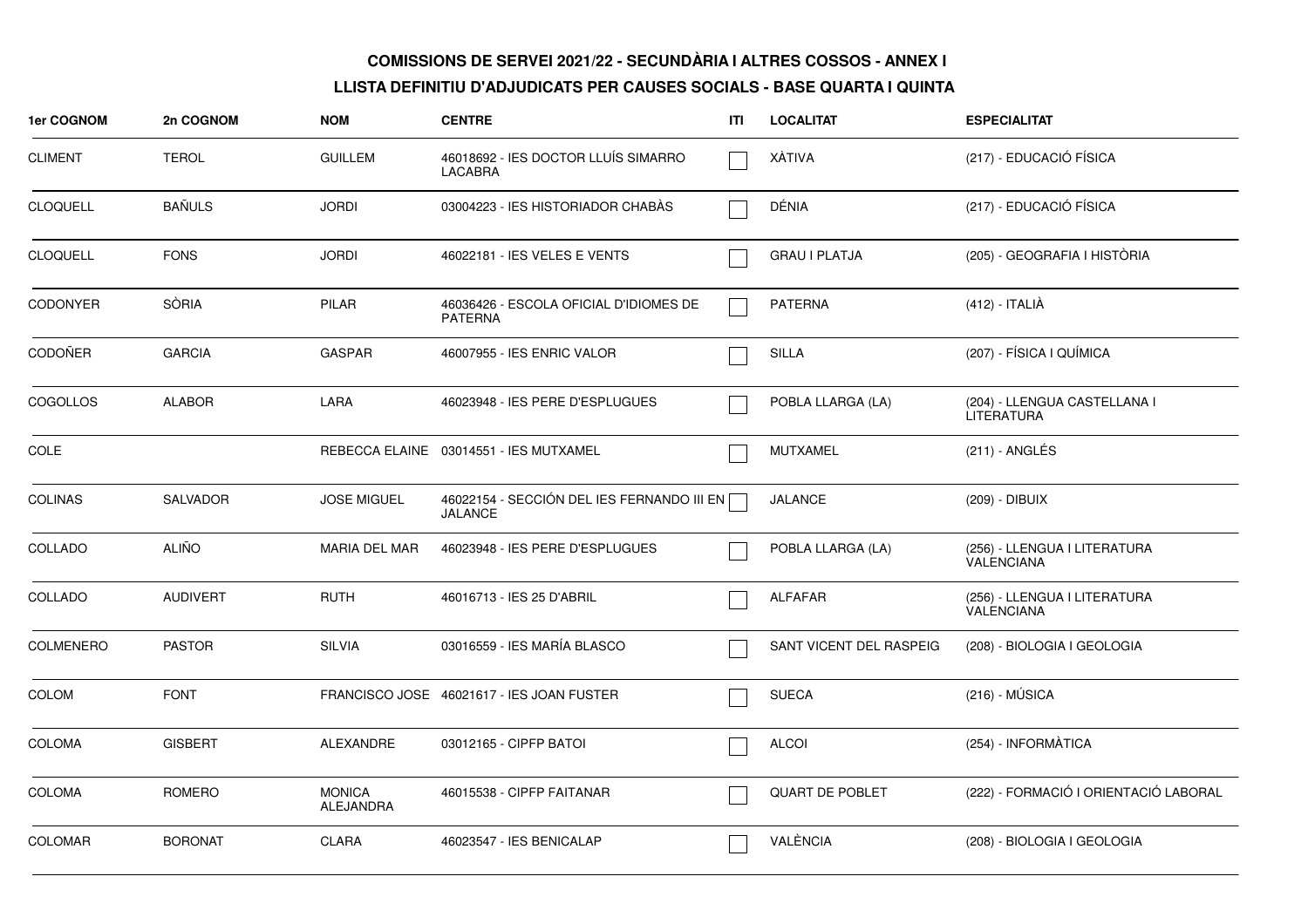| 1er COGNOM        | 2n COGNOM         | <b>NOM</b>          | <b>CENTRE</b>                                         | ITI | <b>LOCALITAT</b>     | <b>ESPECIALITAT</b>                                 |
|-------------------|-------------------|---------------------|-------------------------------------------------------|-----|----------------------|-----------------------------------------------------|
| <b>COLOMER</b>    | <b>PERPIÑA</b>    | <b>NEUS</b>         | 46021629 - IES ARABISTA RIBERA                        |     | CARCAIXENT           | (205) - GEOGRAFIA I HISTÒRIA                        |
| <b>COLOMER</b>    | <b>PUCHADES</b>   | <b>JESUS</b>        | 12005751 - IES BENIGASLÓ                              |     | VALL D'UIXÓ (LA)     | $(216) - MÚSICA$                                    |
| <b>COLOMINA</b>   | <b>ALEMANY</b>    | <b>EFREN</b>        | 46022853 - IES BEATRIU CIVERA                         |     | <b>ALDAIA</b>        | (208) - BIOLOGIA I GEOLOGIA                         |
| <b>COLOMINA</b>   | <b>GIMENEZ</b>    | <b>PALOMA</b>       | 46021290 - IES CONSUELO ARANDA                        |     | <b>ALBERIC</b>       | (261) - ECONOMIA                                    |
| <b>COLONQUES</b>  | <b>ROCA</b>       | ROSARIO-ANA         | 12005660 - IES PROFESSOR BROCH I LLOP                 |     | <b>VILA-REAL</b>     | (218) - ORIENTACIÓ EDUCATIVA                        |
| <b>COMENDADOR</b> | <b>GONZALEZ</b>   | RAFAEL              | 46020406 - IES CARLES SALVADOR                        |     | <b>ALDAIA</b>        | (208) - BIOLOGIA I GEOLOGIA                         |
| <b>COMES</b>      | <b>CUARTIELLA</b> |                     | VICENTE MIGUEL 12003523 - IES VICENT SOS BAYNAT       |     | CASTELLÓ DE LA PLANA | (206) - MATEMÀTIQUES                                |
| <b>COMES</b>      | VELAZQUEZ         | <b>ESTHER</b>       | 46026779 - IES ANDREU ALFARO                          |     | <b>PAIPORTA</b>      | (209) - DIBUIX                                      |
| <b>COMIN</b>      | <b>GARCIA</b>     | <b>ALEJANDRO</b>    | 12005283 - IES VIOLANT DE CASALDUCH                   |     | <b>BENICASSIM</b>    | (206) - MATEMÀTIQUES                                |
| <b>COMPANY</b>    | SANCHO            | <b>VICENT</b>       | 46002775 - IES EDUARDO PRIMO MARQUÉS                  |     | CARLET               | (256) - LLENGUA I LITERATURA<br><b>VALENCIANA</b>   |
| <b>CONCA</b>      | <b>COLOMA</b>     | <b>CONSOL</b>       | 03010867 - CENTRE PÚBLIC FPA MERCÈ<br><b>RODOREDA</b> |     | ELX                  | (297) - FPA COMUNICACIO (VALENCIÀ)                  |
| CONESA            | <b>BATISTE</b>    | <b>MARTA</b>        | 12004400 - IES MAESTRAT                               |     | <b>SANT MATEU</b>    | (205) - GEOGRAFIA I HISTÒRIA                        |
| <b>CONESA</b>     | <b>DELGADO</b>    | <b>MARIA TERESA</b> | 46020421 - IES HORT DE FELIU                          |     | <b>ALGINET</b>       | (256) - LLENGUA I LITERATURA<br><b>VALENCIANA</b>   |
| <b>CONTELL</b>    | <b>CORTELL</b>    | <b>MARIA PILAR</b>  | 46018631 - IES ENRIQUE TIERNO GALVÁN                  |     | <b>MONCADA</b>       | $(211)$ - ANGLÉS                                    |
| <b>CONTRERAS</b>  | <b>BADIA</b>      | <b>MARIA</b>        | 03014496 - IES RODOLFO LLOPIS                         |     | CALLOSA D'EN SARRIÀ  | (345) - OPERACIONS I EQUIPS DE<br>PRODUCCIÓ AGRARIA |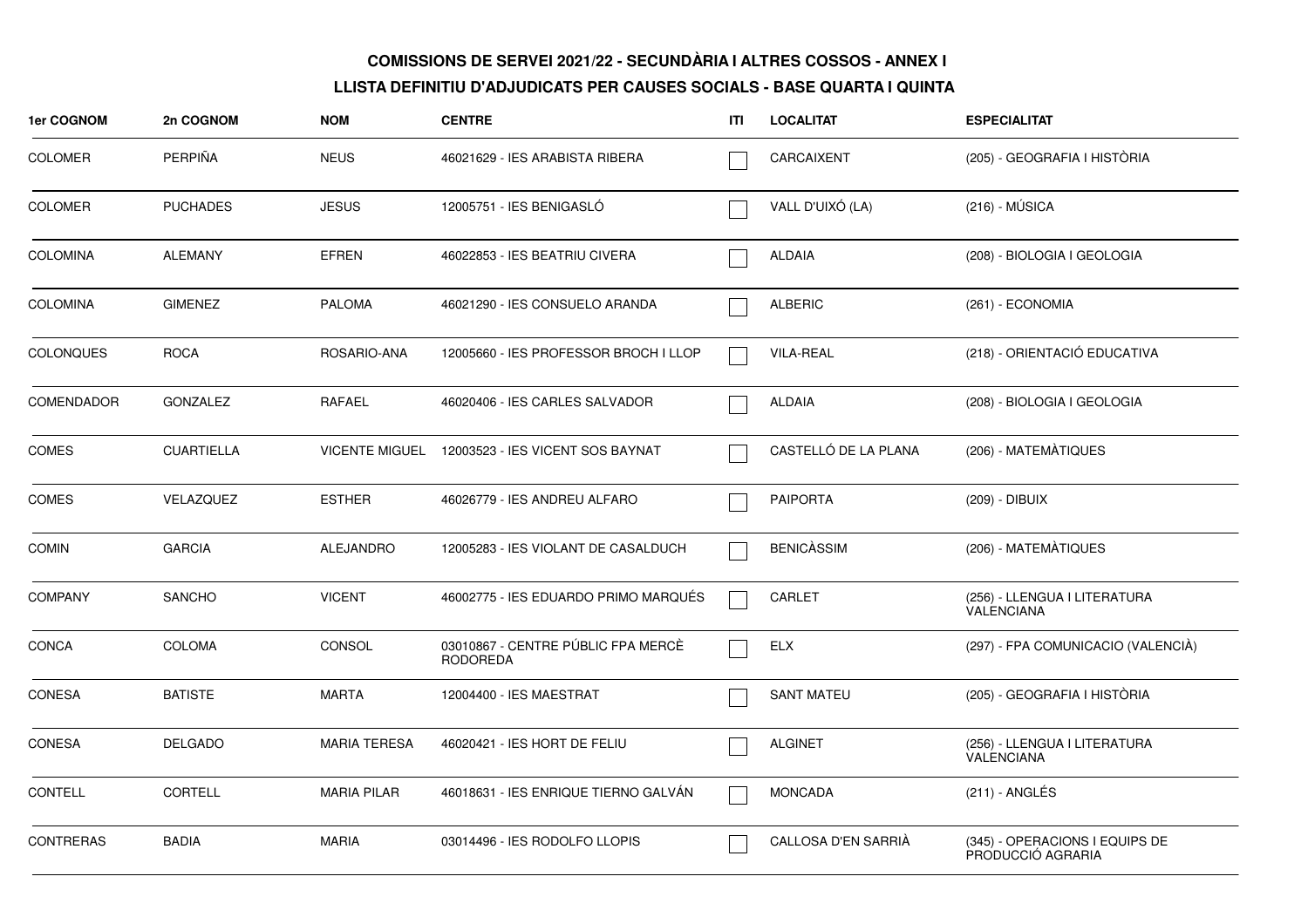| 1er COGNOM       | 2n COGNOM        | <b>NOM</b>         | <b>CENTRE</b>                                                         | ITI | <b>LOCALITAT</b>     | <b>ESPECIALITAT</b>                                          |
|------------------|------------------|--------------------|-----------------------------------------------------------------------|-----|----------------------|--------------------------------------------------------------|
| <b>CONTRERAS</b> | LARA             | RAFAEL             | 12005374 - IES JUAN BAUTISTA PORCAR                                   |     | CASTELLÓ DE LA PLANA | (206) - MATEMÀTIQUES                                         |
| CORDELLAT        | <b>BOTELLA</b>   | <b>NATALIA</b>     | 46024424 - IES D'ALCÀSSER                                             |     | <b>ALCÀSSER</b>      | (206) - MATEMÀTIQUES                                         |
| <b>CORET</b>     | <b>FURIO</b>     | <b>JOSEP RAMON</b> | 46022865 - IES COMARCAL                                               |     | <b>BURJASSOT</b>     | (205) - GEOGRAFIA I HISTÓRIA                                 |
| CORRAL           | <b>FUENTES</b>   | <b>INMACULADA</b>  | 46023419 - CIPFP CIUTAT DE L'APRENENT                                 |     | VALÈNCIA             | (332) - ESTÈTICA                                             |
| <b>CORREDOR</b>  | <b>BLANCO</b>    | <b>BEATRIZ</b>     | 46021691 - CONSERVATORI PROFESSIONAL<br>DE MUSICA NUMERO 2            |     | VALÈNCIA             | (6C2) - PIANO                                                |
| <b>CORTELLS</b>  | <b>RODRIGUEZ</b> | <b>SANTIAGO</b>    | 12003651 - CENTRE PÚBLIC FPA ANTIGA<br>PANDEROLA                      |     | <b>VILA-REAL</b>     | (295) - FPA COMUNICACIÓ<br>(VALENCIÀ/ANGLÉS)                 |
| <b>CORTES</b>    | <b>BEA</b>       | <b>ELENA</b>       | 46022671 - IES DE RAFELBUNYOL                                         |     | RAFELBUNYOL          | (261) - ECONOMIA                                             |
| <b>CORTES</b>    | <b>BERGANZA</b>  | <b>JOSE MANUEL</b> | 12005571 - SECCIÓN DEL IES NTRA. SRA. DE<br>LA CUEVA SANTA EN MONTANE |     | <b>MONTANEJOS</b>    | (219) - TECNOLOGIA                                           |
| <b>CORTES</b>    | <b>CORTES</b>    | <b>SILVIA</b>      | 46007189 - IES OLEANA                                                 |     | <b>REQUENA</b>       | (222) - FORMACIÓ I ORIENTACIÓ LABORAL                        |
| <b>CORTES</b>    | <b>GARCIA</b>    | <b>SAMUEL</b>      | 46007736 - IES CLOT DEL MORO                                          |     | SAGUNT               | (206) - MATEMÀTIQUES                                         |
| <b>CORTES</b>    | <b>JULIO</b>     | <b>SONIA</b>       | 46019660 - CIPFP MISLATA                                              |     | <b>MISLATA</b>       | (351) - PROCESSOS DE GESTIÓ<br><b>ADMINISTRATIVA</b>         |
| <b>CORTES</b>    | <b>MARTINEZ</b>  | <b>CRISTINA</b>    | 46002969 - IES BERENGUER DALMAU                                       |     | CATARROJA            | (242) - INTERVENCIÓ SOCIOCOMUNITÀRIA                         |
| <b>CORTINA</b>   | <b>CONTELLES</b> | JUAN JOSE          | 46017501 - IES FEDERICA MONTSENY                                      |     | <b>BURJASSOT</b>     | (340) - MECANITZAT I MANTENIMENT DE<br>MAQUINES              |
| <b>CORTINA</b>   | <b>GARCIA</b>    | <b>ISIDRO</b>      | 46021629 - IES ARABISTA RIBERA                                        |     | CARCAIXENT           | (227) - ORGANITZACIÓ I PROCESSOS DE<br><b>MANT. VEHICLES</b> |
| <b>COS</b>       | <b>CORCOLES</b>  | <b>MARIA</b>       | 03015907 - IES MEDITERRÁNEO                                           |     | <b>TORREVIEJA</b>    | (219) - TECNOLOGIA                                           |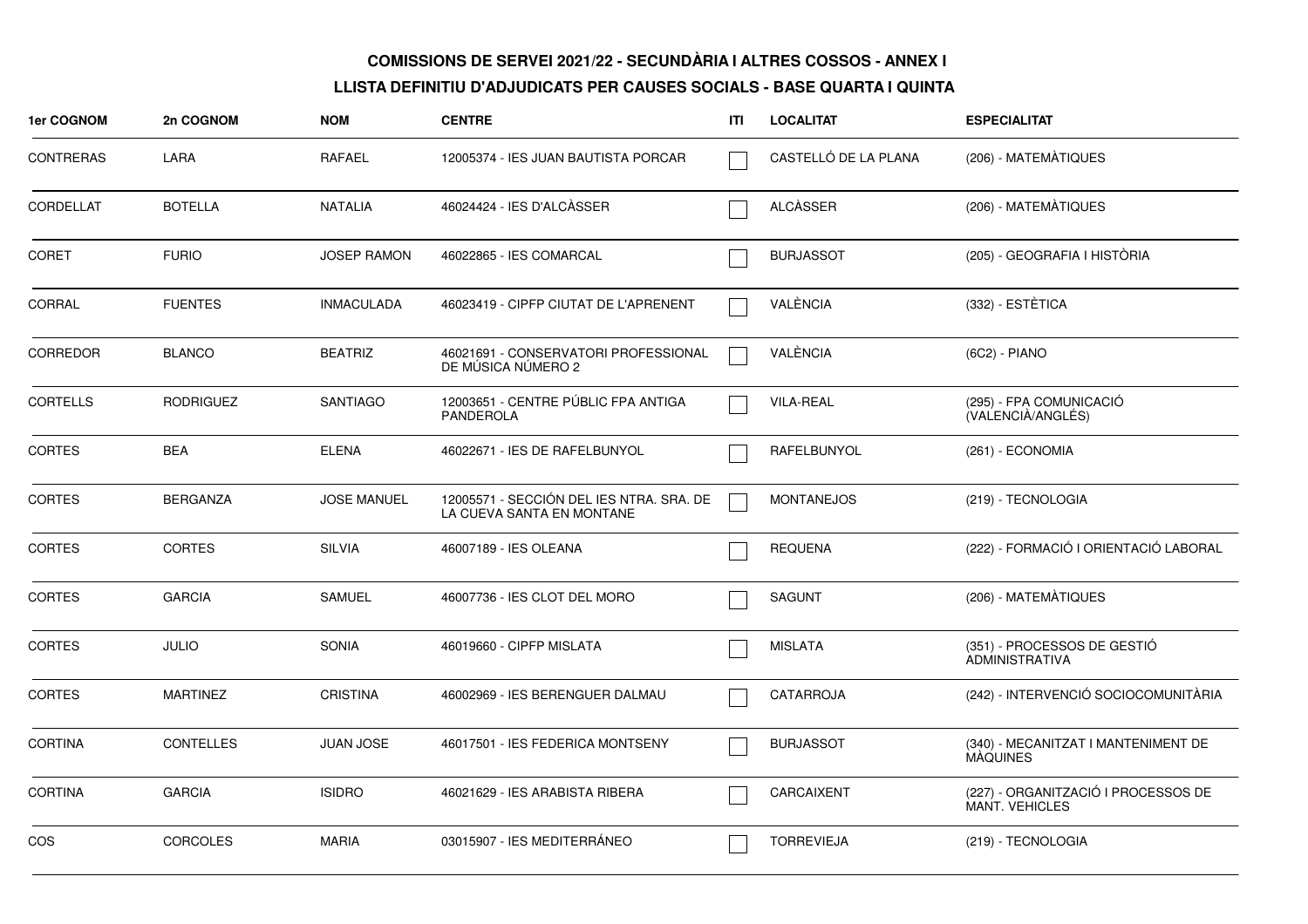| 1er COGNOM      | 2n COGNOM        | <b>NOM</b>          | <b>CENTRE</b>                                            | ITI | <b>LOCALITAT</b>           | <b>ESPECIALITAT</b>                                  |
|-----------------|------------------|---------------------|----------------------------------------------------------|-----|----------------------------|------------------------------------------------------|
| <b>COSTA</b>    | <b>ALEGRE</b>    | <b>ESTHER</b>       | 46019571 - IES FRANCESC FERRER I GUÀRDIA                 |     | VALÈNCIA                   | (204) - LLENGUA CASTELLANA I<br><b>LITERATURA</b>    |
| <b>COSTA</b>    | ALEGRE           | <b>LORETO</b>       | 46022944 - IES PATRAIX, VICENTA FERRER<br><b>ESCRIVA</b> |     | VALÈNCIA                   | (219) - TECNOLOGIA                                   |
| <b>COSTA</b>    | <b>ALEMANY</b>   | <b>ROSA</b>         | 46005946 - IES GABRIEL CÍSCAR                            |     | OLIVA                      | (256) - LLENGUA I LITERATURA<br><b>VALENCIANA</b>    |
| <b>COSTA</b>    | <b>BURGUERA</b>  | <b>SALVADOR</b>     | 03015932 - IES SORTS DE LA MAR                           |     | DÉNIA                      | (219) - TECNOLOGIA                                   |
| <b>COSTA</b>    | <b>ESCRIVA</b>   | <b>GEMA MARIA</b>   | 46012872 - IES LUIS VIVES                                |     | VALÈNCIA                   | (261) - ECONOMIA                                     |
| <b>COSTA</b>    | <b>GARCIA</b>    | <b>ELENA</b>        | 46021629 - IES ARABISTA RIBERA                           |     | CARCAIXENT                 | (206) - MATEMÀTIQUES                                 |
| COVES           | <b>LOPEZ</b>     | <b>LAURA</b>        | 03010429 - IES LLOIXA                                    |     | <b>SANT JOAN D'ALACANT</b> | (205) - GEOGRAFIA I HISTÒRIA                         |
| COZAR           | <b>BLANCA</b>    | <b>ANA</b>          | 12003523 - IES VICENT SOS BAYNAT                         |     | CASTELLÓ DE LA PLANA       | $(211)$ - ANGLÉS                                     |
| <b>CREMADES</b> | <b>GARCIA</b>    | <b>PATRICIA</b>     | 46022191 - IES DE TAVERNES BLANQUES                      |     | <b>TAVERNES BLANQUES</b>   | (209) - DIBUIX                                       |
| <b>CREMADES</b> | <b>MAÑO</b>      | <b>ANA MARIA</b>    | 46005946 - IES GABRIEL CÍSCAR                            |     | <b>OLIVA</b>               | (351) - PROCESSOS DE GESTIÓ<br><b>ADMINISTRATIVA</b> |
| <b>CREMADES</b> | <b>MIRA</b>      | <b>DAMIAN</b>       | 03008423 - IES SAN VICENTE                               |     | SANT VICENT DEL RASPEIG    | (254) - INFORMÀTICA                                  |
| <b>CREMADES</b> | <b>MORAGUES</b>  | <b>ANA MARIA</b>    | 46015587 - IES TIRANT LO BLANC                           |     | <b>GANDIA</b>              | (351) - PROCESSOS DE GESTIÓ<br>ADMINISTRATIVA        |
| <b>CRESPO</b>   | <b>CONTELLES</b> | <b>MARIA AMPARO</b> | 46024990 - IES EL QUINT                                  |     | RIBA-ROJA DE TÚRIA         | (261) - ECONOMIA                                     |
| <b>CRESPO</b>   | <b>FERRIS</b>    | <b>JAVIER</b>       | 46022221 - IES L'ELIANA                                  |     | ELIANA (L')                | (261) - ECONOMIA                                     |
| <b>CRESPO</b>   | <b>MORENA</b>    | <b>LIA</b>          | 12003523 - IES VICENT SOS BAYNAT                         |     | CASTELLÓ DE LA PLANA       | (201) - FILOSOFIA                                    |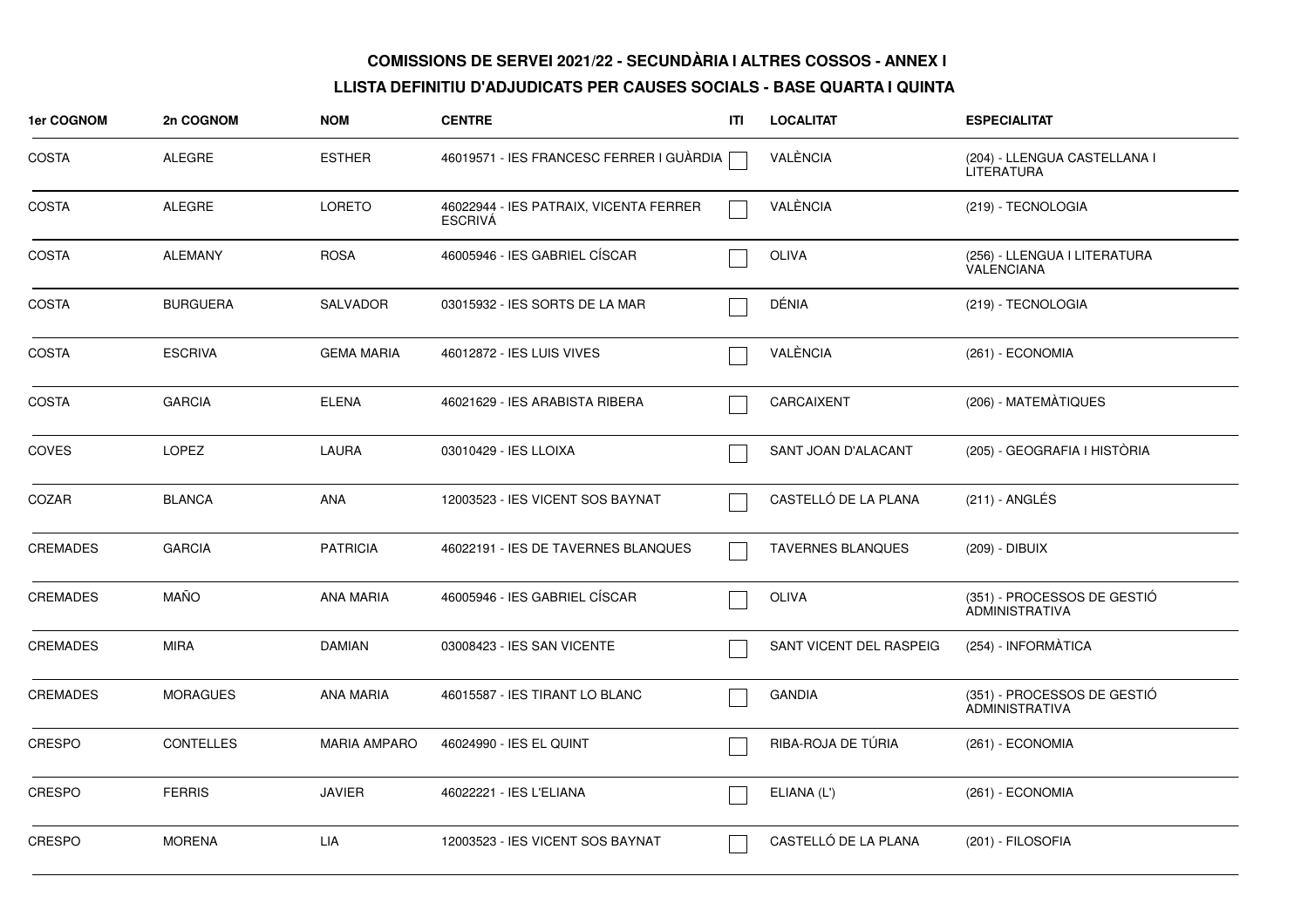| 1er COGNOM       | 2n COGNOM        | <b>NOM</b>          | <b>CENTRE</b>                                                    | ITI | <b>LOCALITAT</b>     | <b>ESPECIALITAT</b>                                    |
|------------------|------------------|---------------------|------------------------------------------------------------------|-----|----------------------|--------------------------------------------------------|
| <b>CRESPO</b>    | VILLALBA         | PAU                 | 46014224 - IES FONT DE SANT LLUIS                                |     | VALÈNCIA             | (201) - FILOSOFIA                                      |
| <b>CREUS</b>     | <b>MARTI</b>     | <b>IRENE</b>        | 46015711 - IES CAMPANAR                                          |     | VALÈNCIA             | (206) - MATEMÀTIQUES                                   |
| <b>CREVILLEN</b> | <b>GARCIA</b>    | <b>ANTONIO JOSE</b> | 03005082 - IES SIXTO MARCO                                       |     | <b>ELX</b>           | (209) - DIBUIX                                         |
| CRIADO           |                  | <b>NATHALIE</b>     | 46003512 - IES RICARDO MARÍN IBÁNEZ                              |     | <b>CHESTE</b>        | (208) - BIOLOGIA I GEOLOGIA                            |
| CRIADO           | <b>MAS</b>       | <b>FERNANDO</b>     | 12003857 - CONSERVATORI PROFESSIONAL<br>DE MÚSICA MESTRE TÁRREGA |     | CASTELLÓ DE LA PLANA | (6A3) - CLARINET                                       |
| CROS             | CASTELLO         | M. JOSE             | 46022221 - IES L'ELIANA                                          |     | ELIANA (L')          | (242) - INTERVENCIÓ SOCIOCOMUNITÀRIA                   |
| CRUZ             | PEREZ            | <b>SERGIO</b>       | 03015932 - IES SORTS DE LA MAR                                   |     | DÉNIA                | (261) - ECONOMIA                                       |
| CRUZ             | <b>VIVES</b>     | <b>ADRIANA</b>      | 46012963 - IES JUAN DE GARAY                                     |     | VALÈNCIA             | $(210)$ - FRANCÉS                                      |
| <b>CUALLADO</b>  | <b>MARTORELL</b> | <b>ANA</b>          | 46025507 - IES RASCANYA-ANTONIO CAÑUELO                          |     | VALÈNCIA             | (274) - SISTEMES ELECTROTÈCNICS I<br><b>AUTOMATICS</b> |
| <b>CUBEDO</b>    | <b>BORT</b>      | <b>ALBANO</b>       | 12002889 - IES FRANCESC TÀRREGA                                  |     | <b>VILA-REAL</b>     | (254) - INFORMÀTICA                                    |
| <b>CUBEL</b>     | <b>NACHER</b>    | <b>OLGA ISABEL</b>  | 46013098 - IES SOROLLA                                           |     | VALÈNCIA             | (204) - LLENGUA CASTELLANA I<br>LITERATURA             |
| <b>CUBELLS</b>   | <b>REVERT</b>    | <b>SUSANA</b>       | 46021630 - IES NUMERO 1                                          |     | <b>CHESTE</b>        | (206) - MATEMATIQUES                                   |
| <b>CUENCA</b>    | ABIZANDA         | <b>PAULA</b>        | 46002571 - IES FRANCESC GIL                                      |     | CANALS               | (256) - LLENGUA I LITERATURA<br><b>VALENCIANA</b>      |
| <b>CUENCA</b>    | <b>DOLS</b>      | <b>SARA</b>         | 12005799 - IES BOVALAR                                           |     | CASTELLÓ DE LA PLANA | (208) - BIOLOGIA I GEOLOGIA                            |
| <b>CUENCA</b>    | <b>GALIANO</b>   | ANA BELEN           | 03014800 - IES VILLA DE ASPE                                     |     | <b>ASPE</b>          | $(211)$ - ANGLÉS                                       |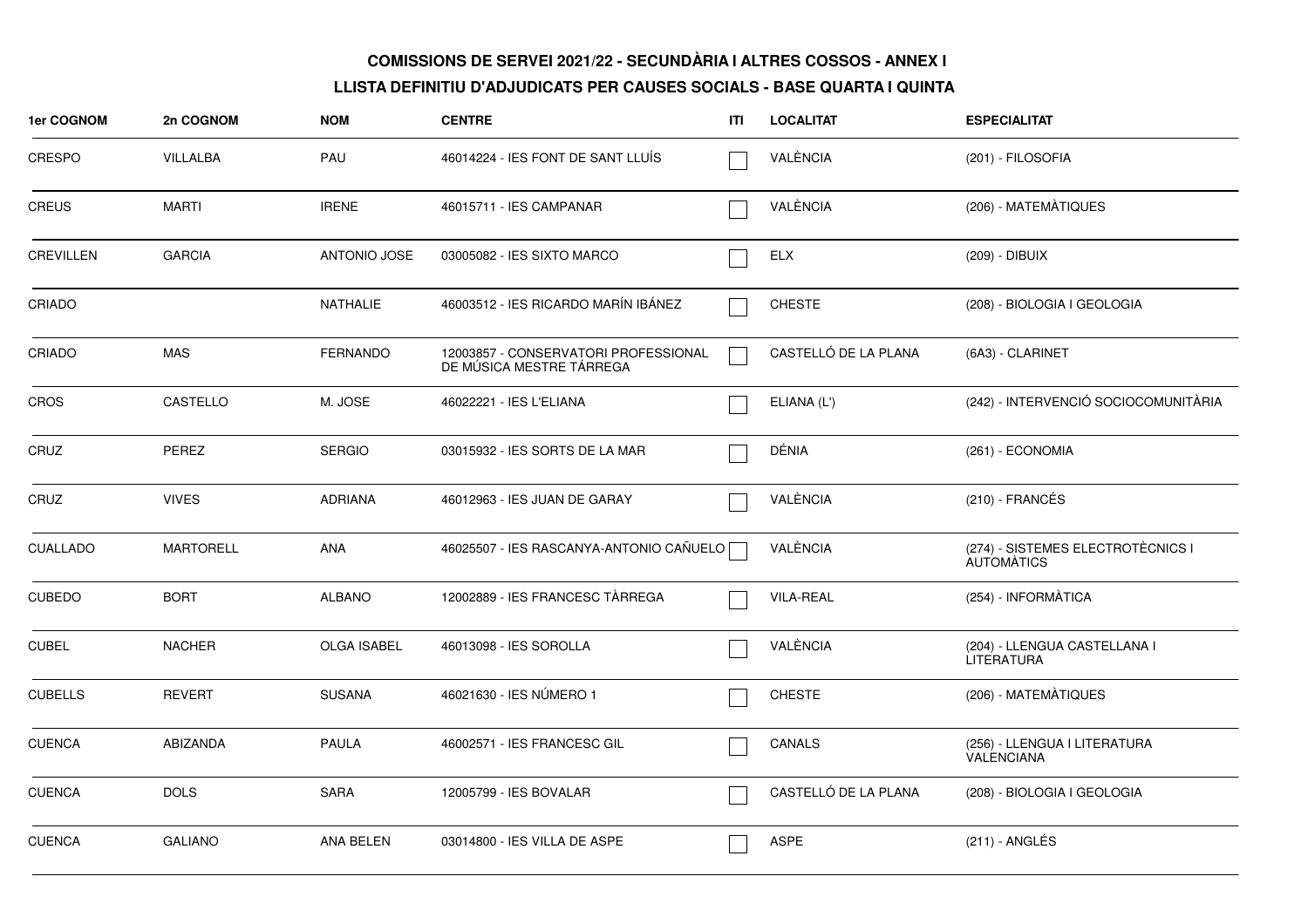| 1er COGNOM        | 2n COGNOM        | <b>NOM</b>                 | <b>CENTRE</b>                                                         | ITI | <b>LOCALITAT</b>         | <b>ESPECIALITAT</b>                                    |
|-------------------|------------------|----------------------------|-----------------------------------------------------------------------|-----|--------------------------|--------------------------------------------------------|
| <b>CUENCA</b>     | <b>GARCIA</b>    | <b>MARIA TERESA</b>        | 46007153 - CEIP SERRANO CLAVERO                                       |     | <b>REQUENA</b>           | (218) - ORIENTACIÓ EDUCATIVA                           |
| <b>CUENCA</b>     | <b>HERNANDEZ</b> | <b>ALBA MARIA</b>          | 46004772 - IES JOSÉ DE RIBERA                                         |     | XÀTIVA                   | (217) - EDUCACIÓ FÍSICA                                |
| <b>CUENCA</b>     | <b>HUESO</b>     | LAIA                       | 46018035 - CIPFP MISERICORDIA                                         |     | VALÈNCIA                 | (354) - SERVEIS A LA COMUNITAT                         |
| <b>CUENCA</b>     | <b>LLORENTE</b>  | <b>MARIA SANDRA</b>        | 46007189 - IES OLEANA                                                 |     | <b>REQUENA</b>           | (209) - DIBUIX                                         |
| <b>CUENCA</b>     | RAMON            | LORENA AMALIA              | 12004308 - ESCOLA D'ART I SUPERIOR DE<br>DISSENY DE CASTELLO DE LA PL |     | CASTELLÓ DE LA PLANA     | (7A6) - DIBUIX ARTÍSTIC I COLOR                        |
| <b>CUENCA</b>     | <b>YXERES</b>    | <b>ENRIC</b>               | 46017675 - IES LA SÈNIA                                               |     | <b>PAIPORTA</b>          | (205) - GEOGRAFIA I HISTÒRIA                           |
| <b>CUESTA</b>     | <b>ARENAS</b>    | <b>JUAN MANUEL</b>         | 46007189 - IES OLEANA                                                 |     | <b>REQUENA</b>           | (219) - TECNOLOGIA                                     |
| <b>CUESTA</b>     | <b>MOLINA</b>    | <b>EVA</b>                 | 03000394 - IES PARE VITÒRIA                                           |     | <b>ALCOI</b>             | (217) - EDUCACIÓ FÍSICA                                |
| <b>CUESTA</b>     | <b>REQUENA</b>   | <b>EVA</b>                 | 03010727 - IES ANDREU SEMPERE                                         |     | <b>ALCOI</b>             | (209) - DIBUIX                                         |
| <b>CUESTA</b>     | <b>SOTO</b>      | <b>FRANCISCO</b>           | 46021711 - CIPFP AUSIÀS MARCH                                         |     | VALÈNCIA                 | (254) - INFORMÀTICA                                    |
| <b>CUEVAS</b>     | <b>MARI</b>      | <b>LIDIA</b>               | 46022610 - IES DE MASSANASSA                                          |     | MASSANASSA               | (206) - MATEMÀTIQUES                                   |
| <b>CUEVAS</b>     | <b>MUÑOZ</b>     | <b>MARIA DEL</b><br>CARMEN | 03005768 - IES LA TORRETA                                             |     | <b>ELDA</b>              | (209) - DIBUIX                                         |
| <b>CUMBA</b>      | <b>CABANES</b>   | <b>MARISA</b>              | 46022889 - IES MÚSIC MARTÍN I SOLER                                   |     | <b>MISLATA</b>           | (207) - FÍSICA I QUÍMICA                               |
| <b>CUÑAT</b>      | <b>PELLICER</b>  | <b>FERRAN</b>              | 46008340 - IES JAUME II EL JUST                                       |     | TAVERNES DE LA VALLDIGNA | (356) - SISTEMES I APLICACIONS<br><b>INFORMATIQUES</b> |
| <b>CUQUERELLA</b> | <b>TORMO</b>     | <b>SUSANA</b>              | 03003760 - IES PARE ARQUES                                            |     | <b>COCENTAINA</b>        | $(216) - MÚSICA$                                       |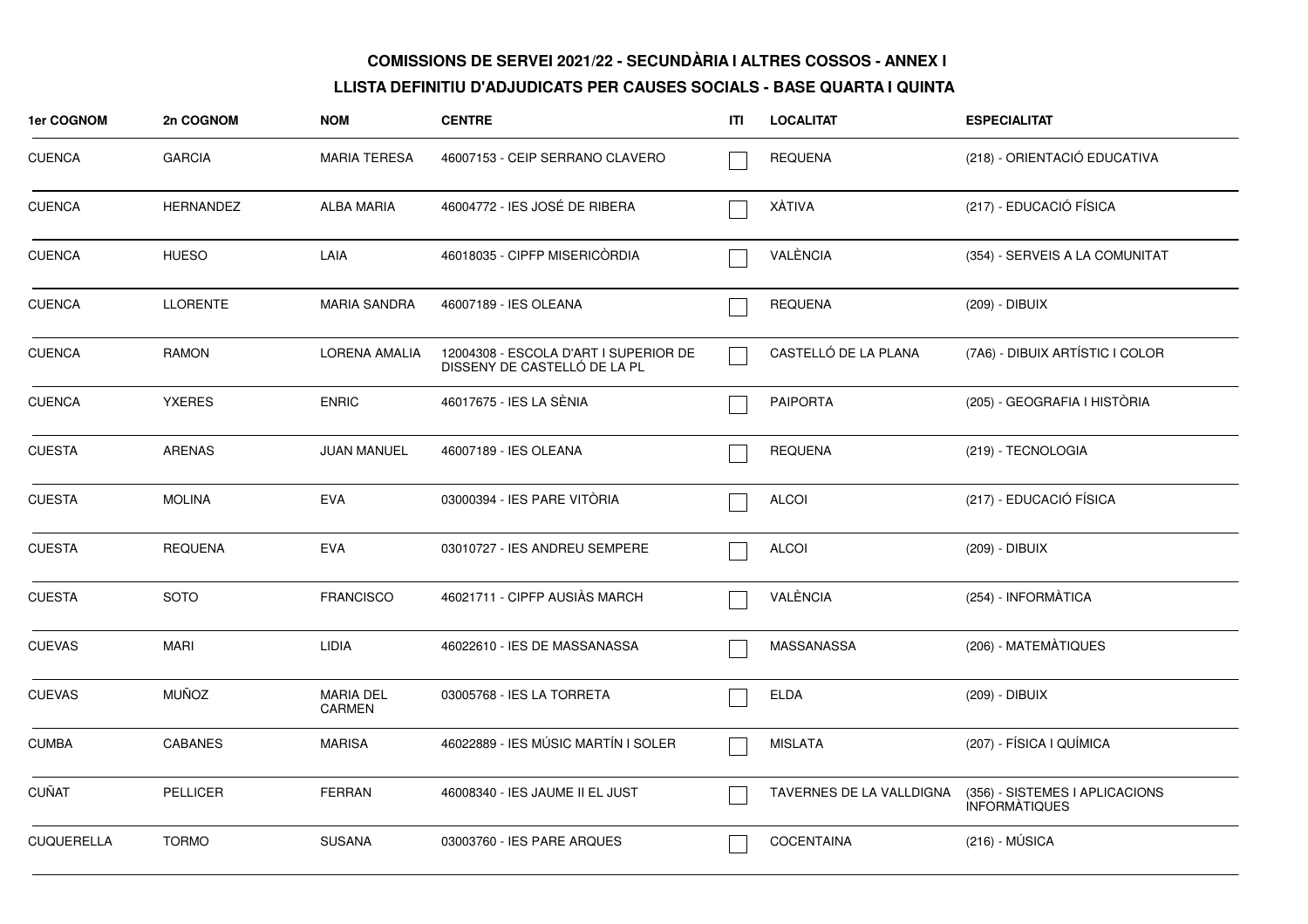| 1er COGNOM       | 2n COGNOM          | <b>NOM</b>                            | <b>CENTRE</b>                                           | ITI | <b>LOCALITAT</b>     | <b>ESPECIALITAT</b>                                  |
|------------------|--------------------|---------------------------------------|---------------------------------------------------------|-----|----------------------|------------------------------------------------------|
| <b>CUTANDA</b>   | <b>BELENGUER</b>   | <b>ANA</b>                            | 46019660 - CIPFP MISLATA                                |     | <b>MISLATA</b>       | (243) - HOSTALERIA I TURISME                         |
| DAROS            | <b>PALLARES</b>    | SALVADOR                              | 46019374 - CENTRE PÚBLIC FPA MIGUEL<br><b>HERNÁNDEZ</b> |     | PUERTO SAGUNTO (EL)  | (292) - FPA CIENTÍFIC/TECNOLÒGIC                     |
| <b>DARSA</b>     | <b>MESEGUER</b>    | <b>DAVINIA</b>                        | 12001903 - IES ELS PORTS                                |     | <b>MORELLA</b>       | (218) - ORIENTACIÓ EDUCATIVA                         |
| DASI             | <b>BLAY</b>        | <b>MARIA AMPARO</b>                   | 46022841 - IES SUCRO                                    |     | ALBALAT DE LA RIBERA | (208) - BIOLOGIA I GEOLOGIA                          |
| <b>DAUDEN</b>    | <b>CAUSANILLES</b> | <b>MIREIA</b>                         | 12005799 - IES BOVALAR                                  |     | CASTELLÓ DE LA PLANA | $(216) - MÚSICA$                                     |
| DAVO             | <b>RUBI</b>        | <b>CRISTINA</b>                       | 03013157 - IES ENRIC VALOR                              |     | <b>CASTALLA</b>      | (204) - LLENGUA CASTELLANA I<br><b>LITERATURA</b>    |
| <b>DE CARLOS</b> | <b>FERRER</b>      | <b>MARIA TERESA</b>                   | 46012872 - IES LUIS VIVES                               |     | VALÈNCIA             | (201) - FILOSOFIA                                    |
| DE FEZ           | <b>SOLAZ</b>       | <b>MARIA CARMEN</b>                   | 46021711 - CIPFP AUSIAS MARCH                           |     | VALÈNCIA             | (222) - FORMACIÓ I ORIENTACIÓ LABORAL                |
| DE HERAS         | CALVO              | <b>AITANA</b>                         | 03014526 - IES NIT DE L'ALBÀ                            |     | ELX                  | (204) - LLENGUA CASTELLANA I<br><b>LITERATURA</b>    |
| DE LA ASUNCION   | ROMERO             | CARLOS                                | 46026160 - IES MARÍA CARBONELL I SÁNCHEZ                |     | <b>BENETÚSSER</b>    | (204) - LLENGUA CASTELLANA I<br><b>LITERATURA</b>    |
| DE LA FUENTE     | <b>PEREZ</b>       | <b>VIOLETA</b>                        | 12005261 - IES MATILDE SALVADOR                         |     | CASTELLÓ DE LA PLANA | (206) - MATEMATIQUES                                 |
| DE LA TORRE      | <b>CARRION</b>     | <b>PATRICIA</b>                       | 03016468 - IES L'ALLUSSER                               |     | <b>MUTXAMEL</b>      | (205) - GEOGRAFIA I HISTÒRIA                         |
| DE LAS HERAS     | <b>GARCIA</b>      | <b>CARMEN</b>                         | 03005768 - IES LA TORRETA                               |     | <b>ELDA</b>          | (204) - LLENGUA CASTELLANA I<br><b>LITERATURA</b>    |
| DE LOS ROSALES   | <b>SIMO</b>        | <b>NADIA</b>                          | 12003444 - IES MIRALCAMP                                |     | <b>VILA-REAL</b>     | (256) - LLENGUA I LITERATURA<br>VALENCIANA           |
| DE PABLO         | <b>GADEA</b>       | <b>MANUELA</b><br><b>DESAMPARADOS</b> | 46025040 - IES ABASTOS                                  |     | VALÈNCIA             | (351) - PROCESSOS DE GESTIÓ<br><b>ADMINISTRATIVA</b> |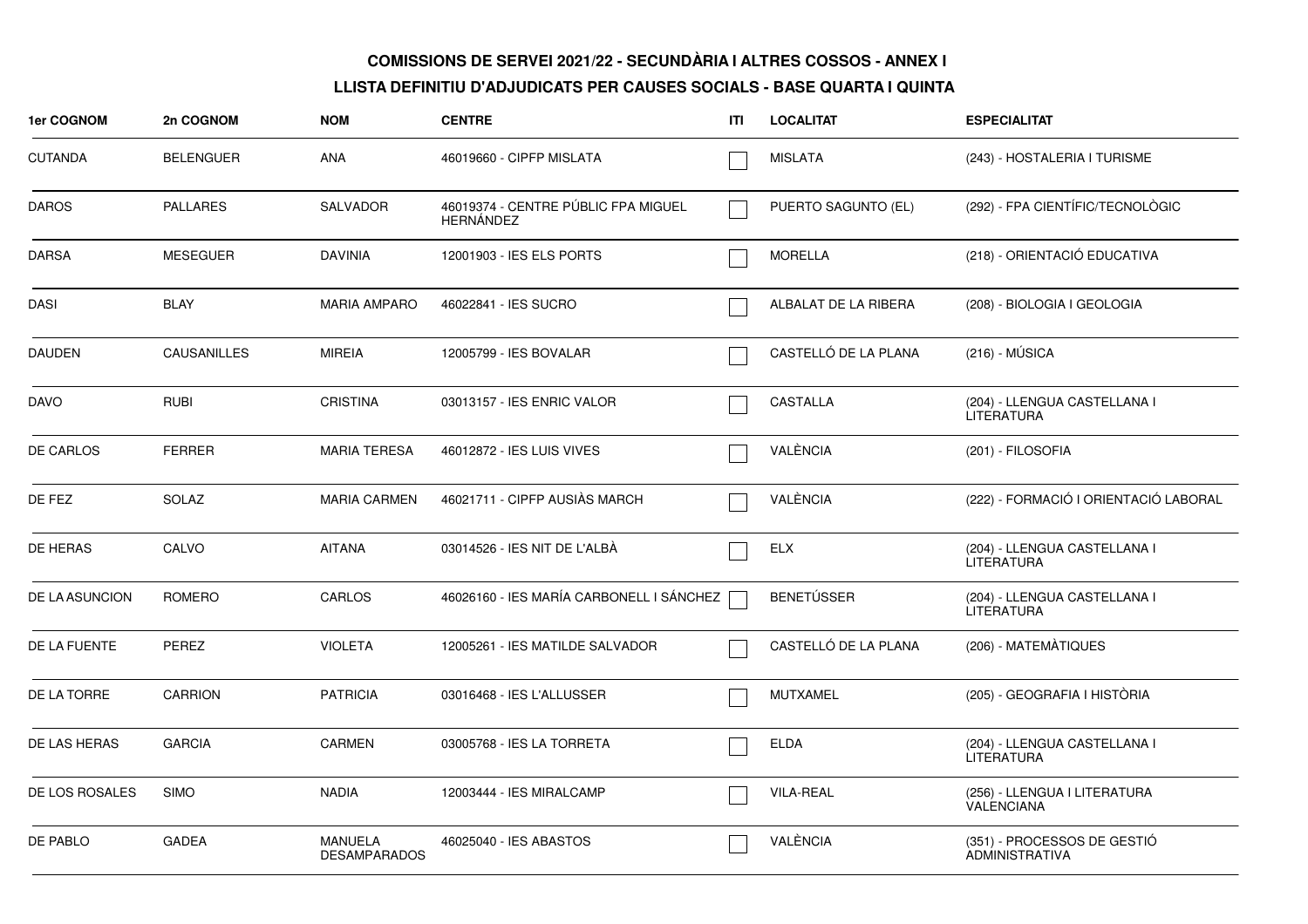| 1er COGNOM      | 2n COGNOM        | <b>NOM</b>                     | <b>CENTRE</b>                                                                         | ITI | <b>LOCALITAT</b>       | <b>ESPECIALITAT</b>                                    |
|-----------------|------------------|--------------------------------|---------------------------------------------------------------------------------------|-----|------------------------|--------------------------------------------------------|
| DE TORO         | <b>MICO</b>      | <b>AITANA</b>                  | 03015038 - IES RADIO EXTERIOR                                                         |     | ALACANT                | $(211)$ - ANGLÉS                                       |
| DEL OLMO        | <b>HERRANZ</b>   | <b>CRISTINA</b>                | 46022257 - IES CONSELLERIA                                                            |     | VALÈNCIA               | (222) - FORMACIÓ I ORIENTACIÓ LABORAL                  |
| DEL OLMO        | <b>SORIA</b>     | <b>CLARA</b>                   | 46031301 - SECCIÓ EDUCACIÓ SECUNDÀRIA<br>JAUME I                                      |     | <b>PICASSENT</b>       | $(211)$ - ANGLÉS                                       |
| <b>DELGADO</b>  | <b>ARTES</b>     | <b>ROSA</b>                    | 46022634 - IES RIU TÚRIA                                                              |     | <b>QUART DE POBLET</b> | (219) - TECNOLOGIA                                     |
| <b>DELGADO</b>  | <b>FAUSTO</b>    | <b>HECTOR</b>                  | 12003444 - IES MIRALCAMP                                                              |     | <b>VILA-REAL</b>       | $(216) - MÚSICA$                                       |
| <b>DELGADO</b>  | <b>FERNANDEZ</b> | MARIA DE LOS<br><b>ANGELES</b> | 03014599 - IES LAS FUENTES                                                            |     | <b>VILLENA</b>         | $(211)$ - ANGLÉS                                       |
| <b>DELGADO</b>  | <b>MASANET</b>   |                                | FERNANDO JOSE 46007736 - IES CLOT DEL MORO                                            |     | <b>SAGUNT</b>          | (219) - TECNOLOGIA                                     |
| <b>DELGADO</b>  | SANZ             | <b>CRISTINA</b>                | 46018761 - CIPFP COMPLEJO EDUCATIVO DE<br><b>CHESTE</b>                               |     | <b>CHESTE</b>          | (217) - EDUCACIÓ FÍSICA                                |
| <b>DESCALS</b>  | <b>COMPANY</b>   | <b>MARIA</b>                   | 46000213 - IES JOSEP SEGRELLES                                                        |     | <b>ALBAIDA</b>         | $(211)$ - ANGLÉS                                       |
| <b>DESCALS</b>  | <b>TORMO</b>     | <b>JOSE MANUEL</b>             | 46001217 - IES BERNAT GUINOVART                                                       |     | ALGEMESÍ               | (274) - SISTEMES ELECTROTÈCNICS I<br><b>AUTOMATICS</b> |
| <b>DESCALZO</b> | <b>JORRO</b>     |                                | MARIA DEL PILAR 46018199 - CONSERVATORI PROFESSIONAL<br>DE MÚSICA JOSÉ MANUEL IZQUIER |     | <b>CATARROJA</b>       | (6C2) - PIANO                                          |
| <b>DEVESA</b>   | <b>GARCIA</b>    | <b>JOSE</b>                    | 03015038 - IES RADIO EXTERIOR                                                         |     | ALACANT                | (207) - FÍSICA I QUÍMICA                               |
| <b>DEVIS</b>    | <b>ESTEVE</b>    | <b>ISABEL</b>                  | 12003328 - IES LLOMBAI                                                                |     | <b>BORRIANA</b>        | (204) - LLENGUA CASTELLANA I<br><b>LITERATURA</b>      |
| <b>DIAZ</b>     | <b>IGLESIAS</b>  | <b>ANA LAURA</b>               | 46022671 - IES DE RAFELBUNYOL                                                         |     | RAFELBUNYOL            | (256) - LLENGUA I LITERATURA<br><b>VALENCIANA</b>      |
| <b>DIAZ</b>     | <b>MARTINEZ</b>  | ALEJANDRO                      | 03008630 - IES NÚMERO 1 - LIBERTAS                                                    |     | <b>TORREVIEJA</b>      | (211) - ANGLÉS                                         |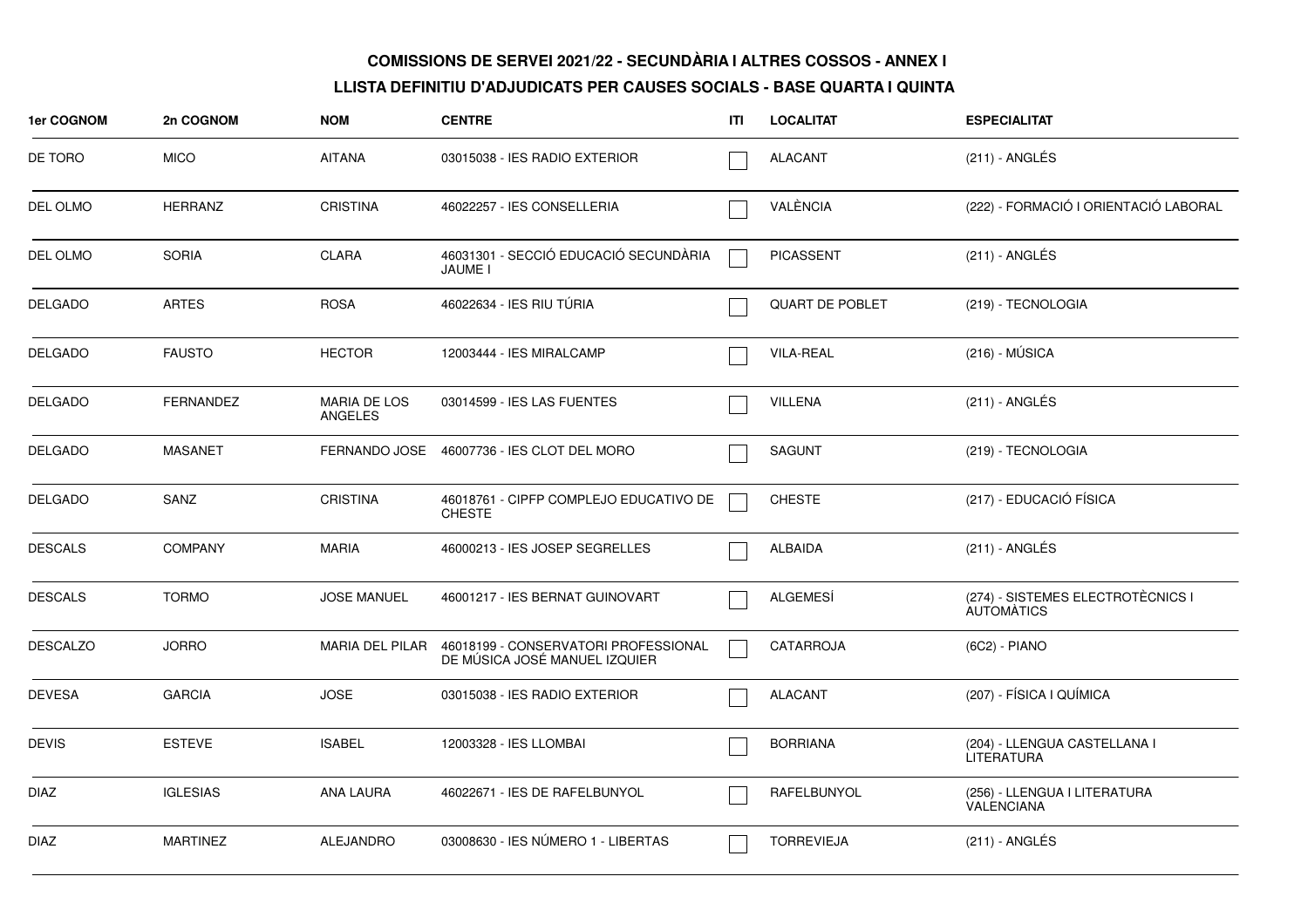| 1er COGNOM     | 2n COGNOM          | <b>NOM</b>      | <b>CENTRE</b>                                          | ITI | <b>LOCALITAT</b>     | <b>ESPECIALITAT</b>                                 |
|----------------|--------------------|-----------------|--------------------------------------------------------|-----|----------------------|-----------------------------------------------------|
| <b>DIAZ</b>    | <b>MONLEON</b>     | <b>TOMAS</b>    | 46014224 - IES FONT DE SANT LLUÍS                      |     | VALÈNCIA             | (209) - DIBUIX                                      |
| <b>DIAZ</b>    | <b>RODRIGUEZ</b>   | <b>LUCRECIA</b> | 46013220 - ESCOLA OFICIAL D'IDIOMES<br>VALÈNCIA-SAÏDIA |     | VALÈNCIA             | (412) - ITALIÀ                                      |
| <b>DIAZ</b>    | SANZ               | <b>CRISTIAN</b> | 46002775 - IES EDUARDO PRIMO MARQUÉS                   |     | CARLET               | (219) - TECNOLOGIA                                  |
| <b>DIAZ</b>    | SANZ               | <b>SALVADOR</b> | 46024965 - IES LA CANYADA                              |     | CAÑADA (LA)          | (351) - PROCESSOS DE GESTIÓ<br>ADMINISTRATIVA       |
| <b>DIAZ</b>    | <b>URREA</b>       | <b>ALEJO</b>    | 03011070 - IES LAS ESPEÑETAS                           |     | <b>ORIHUELA</b>      | (206) - MATEMÀTIQUES                                |
| <b>DIAZ</b>    | <b>VALERO</b>      | <b>OSCAR</b>    | 46013062 - IES BENLLIURE                               |     | VALÈNCIA             | $(211)$ - ANGLÉS                                    |
| DIAZ-MADROÑERO | <b>GARCIA</b>      | <b>NOELIA</b>   | 03015181 - IES MARINA BAIXA                            |     | VILA JOIOSA (LA)     | (218) - ORIENTACIÓ EDUCATIVA                        |
| <b>DIEGO</b>   | <b>GALLARDO</b>    | <b>RAQUEL</b>   | 03012050 - IES MONTSERRAT ROIG                         |     | <b>ELX</b>           | (219) - TECNOLOGIA                                  |
| <b>DIERT</b>   | <b>SANCHO</b>      | <b>SUSANA</b>   | 46024953 - IES LA MURTA                                |     | <b>ALZIRA</b>        | (256) - LLENGUA I LITERATURA<br><b>VALENCIANA</b>   |
| <b>DIEZ</b>    | <b>MEMBRIVES</b>   | <b>SILVIA</b>   | 46012641 - CEIP CAVITE-ISLA DE HIERRO                  |     | VALÈNCIA             | (218) - ORIENTACIÓ EDUCATIVA                        |
| <b>DIEZ</b>    | <b>SARRIUGARTE</b> | <b>LOREA</b>    | 46017687 - IES RAMON LLULL                             |     | VALÈNCIA             | (206) - MATEMÀTIQUES                                |
| <b>DIEZ</b>    | <b>TUR</b>         |                 | BRUNO PASCUAL 46021629 - IES ARABISTA RIBERA           |     | CARCAIXENT           | (256) - LLENGUA I LITERATURA<br><b>VALENCIANA</b>   |
| <b>DOBOS</b>   |                    |                 | SILVIA GABRIELA 12003080 - IES LEOPOLDO QUEROL         |     | <b>VINARÒS</b>       | $(211)$ - ANGLÉS                                    |
| <b>DOCAVO</b>  | <b>FERRAN</b>      | <b>IGNACIO</b>  | 46013062 - IES BENLLIURE                               |     | VALÈNCIA             | (206) - MATEMÀTIQUES                                |
| <b>DOLS</b>    | <b>ALBALAT</b>     | LAURA           | 12005799 - IES BOVALAR                                 |     | CASTELLÓ DE LA PLANA | (345) - OPERACIONS I EQUIPS DE<br>PRODUCCIÓ AGRARIA |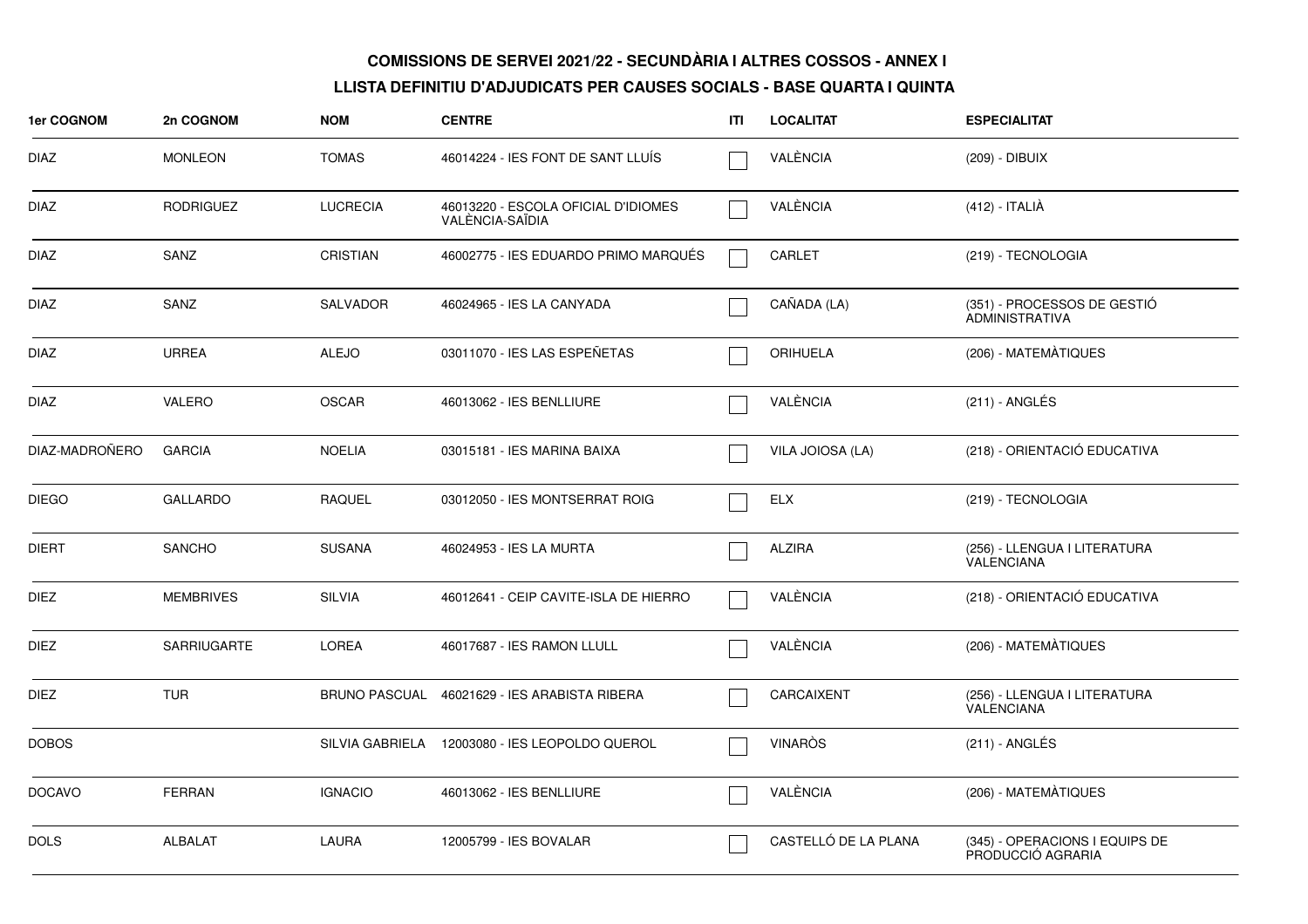| 1er COGNOM       | 2n COGNOM       | <b>NOM</b>          | <b>CENTRE</b>                                                | ITI | <b>LOCALITAT</b>        | <b>ESPECIALITAT</b>                                  |
|------------------|-----------------|---------------------|--------------------------------------------------------------|-----|-------------------------|------------------------------------------------------|
| <b>DOLZ</b>      | <b>JULIAN</b>   | <b>LLEDO</b>        | 12005660 - IES PROFESSOR BROCH I LLOP                        |     | <b>VILA-REAL</b>        | (217) - EDUCACIÓ FÍSICA                              |
| <b>DOMENE</b>    | <b>ESPINOSA</b> | ROSA ANA            | 03013753 - IES PASCUAL CARRION                               |     | <b>SAX</b>              | $(211)$ - ANGLÉS                                     |
| <b>DOMENECH</b>  | <b>CABRIADA</b> | <b>PABLO</b>        | 46017687 - IES RAMON LLULL                                   |     | VALÈNCIA                | $(216) - MÚSICA$                                     |
| <b>DOMENECH</b>  | <b>FERRI</b>    | <b>VICENTE</b>      | 03006086 - IES FRAY IGNACIO BARRACHINA                       |     | <b>IBI</b>              | (219) - TECNOLOGIA                                   |
| <b>DOMENECH</b>  | <b>LOPEZ</b>    | <b>LAURA</b>        | 03018313 - ESCOLA OFICIAL D'IDIOMES<br>L'ALACANTI            |     | SANT VICENT DEL RASPEIG | $(411)$ - ANGLÉS                                     |
| <b>DOMENECH</b>  | <b>NAVARRO</b>  | LUIS RICARDO        | 46012902 - IES SAN VICENTE FERRER                            |     | VALÈNCIA                | (219) - TECNOLOGIA                                   |
| <b>DOMENECH</b>  | <b>PARREÑO</b>  | <b>MARIA JULIA</b>  | 46000705 - IES REI EN JAUME                                  |     | <b>ALZIRA</b>           | (256) - LLENGUA I LITERATURA<br>VALENCIANA           |
| <b>DOMENECH</b>  | <b>PINAR</b>    | <b>VICENTE JOSE</b> | 46017687 - IES RAMON LLULL                                   |     | VALÈNCIA                | (205) - GEOGRAFIA I HISTÒRIA                         |
| <b>DOMENECH</b>  | <b>ROYO</b>     | <b>CRISTINA</b>     | 46013232 - ESCOLA D'ART I SUPERIOR DE<br>DISSENY DE VALENCIA |     | VALÈNCIA                | (7B5) - HISTÒRIA DE L'ART                            |
| <b>DOMENECH</b>  | <b>SIGALAT</b>  | LAURA               | 46002969 - IES BERENGUER DALMAU                              |     | CATARROJA               | (206) - MATEMÀTIQUES                                 |
| <b>DOMENECH</b>  | <b>VALOR</b>    |                     | MARIO FERNANDO 03009233 - IES HERMANOS AMORÓS                |     | <b>VILLENA</b>          | (219) - TECNOLOGIA                                   |
| <b>DOMINGO</b>   | CABO            | <b>VICENTE</b>      | 46017882 - IES LES ALFÀBEGUES                                |     | <b>BÉTERA</b>           | $(216) - MÚSICA$                                     |
| <b>DOMINGO</b>   | CORRAL          | <b>RAQUEL</b>       | 46023936 - IES ESCULTOR EN FRANCESC<br><b>BADIA</b>          |     | <b>FOIOS</b>            | (208) - BIOLOGIA I GEOLOGIA                          |
| <b>DOMINGUEZ</b> | COZAR           | <b>ELISA</b>        | 46021629 - IES ARABISTA RIBERA                               |     | CARCAIXENT              | (351) - PROCESSOS DE GESTIÓ<br><b>ADMINISTRATIVA</b> |
| <b>DOMINGUEZ</b> | SANGÜESA        | <b>ANA</b>          | 46007736 - IES CLOT DEL MORO                                 |     | <b>SAGUNT</b>           | (209) - DIBUIX                                       |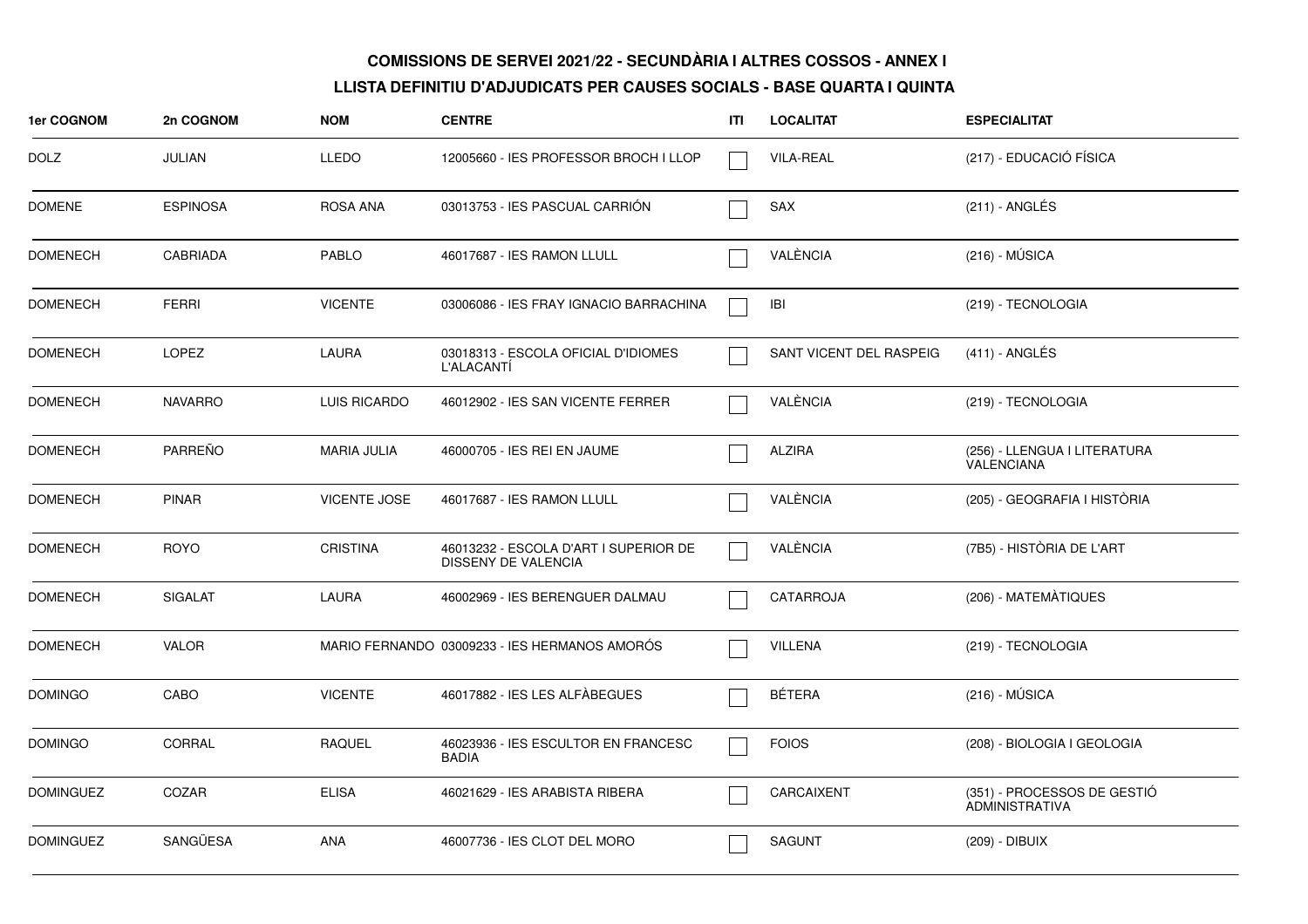| <b>1er COGNOM</b> | 2n COGNOM       | <b>NOM</b>          | <b>CENTRE</b>                                              | ITI | <b>LOCALITAT</b>      | <b>ESPECIALITAT</b>                                  |
|-------------------|-----------------|---------------------|------------------------------------------------------------|-----|-----------------------|------------------------------------------------------|
| <b>DOMINGUEZ</b>  | <b>VAQUERO</b>  | <b>PABLO</b>        | 03001908 - IES FIGUERAS PACHECO                            |     | <b>ALACANT</b>        | (242) - INTERVENCIÓ SOCIOCOMUNITÀRIA                 |
| <b>DONDERIS</b>   | <b>MARTINEZ</b> | <b>JORGE</b>        | 46003512 - IES RICARDO MARÍN IBÁNEZ                        |     | <b>CHESTE</b>         | (208) - BIOLOGIA I GEOLOGIA                          |
| <b>DONET</b>      | <b>CLIMENT</b>  | <b>RAQUEL</b>       | 46022919 - SECCIÓ DE L'IES JOAN FUSTER A<br><b>SOLLANA</b> |     | <b>SOLLANA</b>        | (256) - LLENGUA I LITERATURA<br><b>VALENCIANA</b>    |
| <b>DONET</b>      | <b>MAHIQUES</b> | <b>BEATRIU</b>      | 46021708 - IES MONTDÚVER                                   |     | <b>XERACO</b>         | (256) - LLENGUA I LITERATURA<br><b>VALENCIANA</b>    |
| <b>DOÑATE</b>     | <b>GARCIA</b>   | <b>CARMEN MARIA</b> | 46022865 - IES COMARCAL                                    |     | <b>BURJASSOT</b>      | (208) - BIOLOGIA I GEOLOGIA                          |
| <b>DOÑATE</b>     | <b>GARCIA</b>   | <b>JOAQUIN</b>      | 03011070 - IES LAS ESPEÑETAS                               |     | <b>ORIHUELA</b>       | (219) - TECNOLOGIA                                   |
| <b>DOÑATE</b>     | LARA            | <b>PILAR</b>        | 46021617 - IES JOAN FUSTER                                 |     | <b>SUECA</b>          | (222) - FORMACIÓ I ORIENTACIÓ LABORAL                |
| <b>DOÑATE</b>     | <b>VIVANCOS</b> | <b>EMILIO</b>       | 46031672 - CIPFP CATARROJA                                 |     | <b>CATARROJA</b>      | (335) - INSTAL·LACIONS<br><b>ELECTROTÈCNIQUES</b>    |
| <b>DURA</b>       | <b>BOU</b>      | <b>SONIA</b>        | 46016440 - IES GONZALO ANAYA                               |     | <b>XIRIVELLA</b>      | (222) - FORMACIÓ I ORIENTACIÓ LABORAL                |
| <b>DURÁ</b>       | <b>ALIAGA</b>   | <b>RAQUEL</b>       | 03012736 - IES MARE NOSTRUM                                |     | <b>ALACANT</b>        | (205) - GEOGRAFIA I HISTÒRIA                         |
| <b>DURAN</b>      | RAMAJO          | <b>JUAN RAMON</b>   | 46018035 - CIPFP MISERICORDIA                              |     | VALÈNCIA              | (331) - EQUIPS ELECTRÒNICS                           |
| EBRI              | <b>EBRI</b>     | <b>GEMA</b>         | 12004394 - IES SERRA D'IRTA                                |     | ALCALÀ DE XIVERT      | (351) - PROCESSOS DE GESTIÓ<br><b>ADMINISTRATIVA</b> |
| <b>ECHEVARRIA</b> | <b>ALONSO</b>   | <b>VERONICA</b>     | 12004011 - IES XIMÉN D'URREA                               |     | ALCORA (L')           | (263) - ADMINISTRACIÓ D'EMPRESES                     |
| <b>EDO</b>        | <b>PALLARES</b> | <b>SERGIO</b>       | 46024229 - IES GUILLEM D'ALCALÀ                            |     | POBLA DE FARNALS (LA) | (355) - SERVEIS DE RESTAURACIÓ                       |
| <b>EDO</b>        | <b>RIOS</b>     | RAUL                | 12003328 - IES LLOMBAI                                     |     | <b>BORRIANA</b>       | (275) - CULTURA CLÀSSICA                             |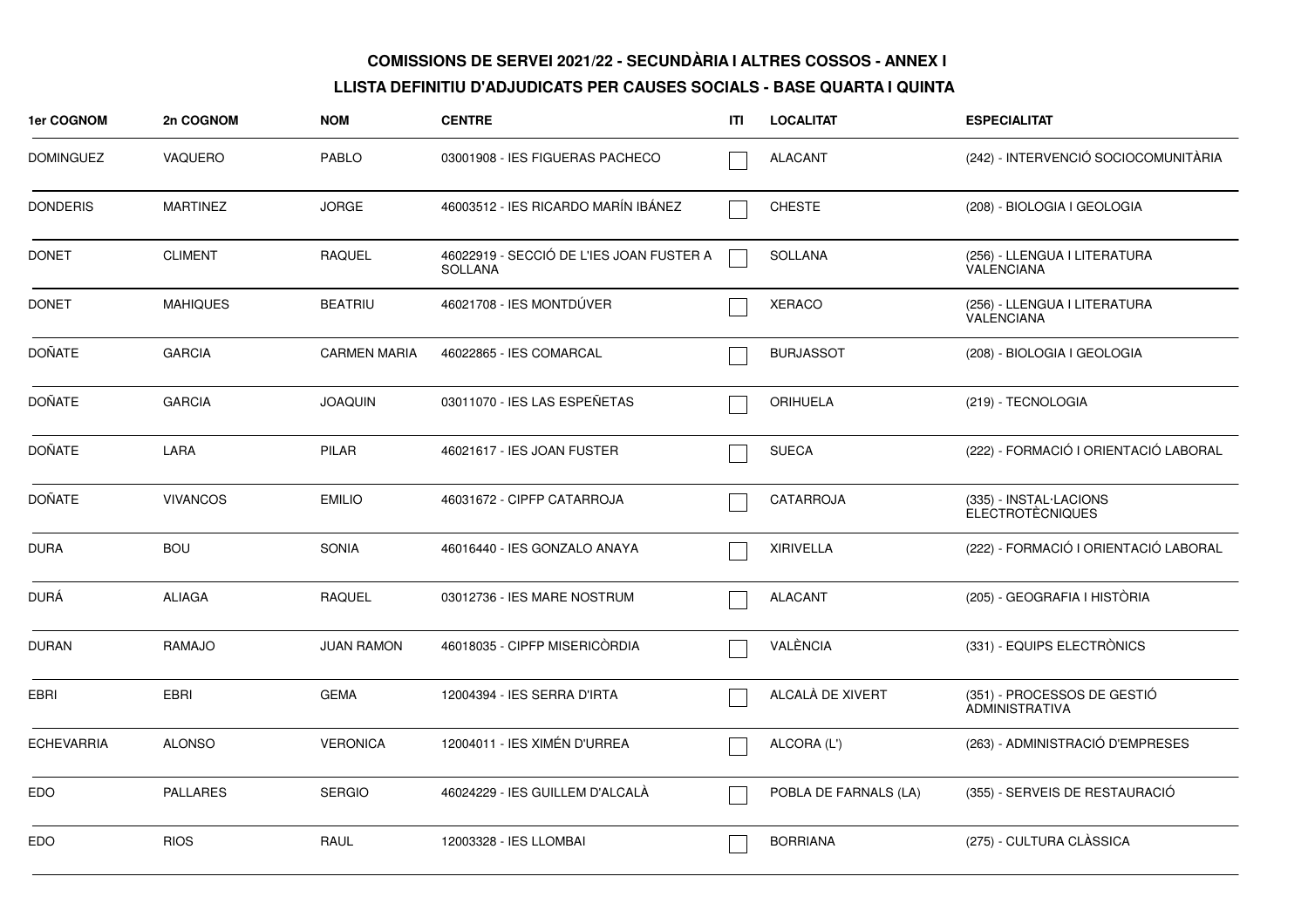| 1er COGNOM       | 2n COGNOM        | <b>NOM</b>          | <b>CENTRE</b>                                            | ITI | <b>LOCALITAT</b>         | <b>ESPECIALITAT</b>                                          |
|------------------|------------------|---------------------|----------------------------------------------------------|-----|--------------------------|--------------------------------------------------------------|
| EDO              | <b>SELMA</b>     | <b>JOSE VICENTE</b> | 12001307 - IES POLITÈCNIC                                |     | CASTELLÓ DE LA PLANA     | (338) - MANTENIMENT DE VEHICLES                              |
| <b>ELSON</b>     | <b>LORO</b>      | <b>JOSE LUIS</b>    | 46021617 - IES JOAN FUSTER                               |     | <b>SUECA</b>             | (227) - ORGANITZACIÓ I PROCESSOS DE<br><b>MANT. VEHICLES</b> |
| <b>ELVIRA</b>    | <b>SORIA</b>     | <b>JAVIER</b>       | 46019660 - CIPFP MISLATA                                 |     | <b>MISLATA</b>           | (351) - PROCESSOS DE GESTIÓ<br><b>ADMINISTRATIVA</b>         |
| <b>EMETERIO</b>  | <b>VICENTE</b>   | <b>SILVIA MARIA</b> | 46013062 - IES BENLLIURE                                 |     | VALÈNCIA                 | (208) - BIOLOGIA I GEOLOGIA                                  |
| <b>ESCALANTE</b> | <b>MIRALLES</b>  |                     | DAVID SALVADOR 46018631 - IES ENRIQUE TIERNO GALVÁN      |     | <b>MONCADA</b>           | (261) - ECONOMIA                                             |
| ESCARTI          | CARRASCO         | LUIS.               | 46018394 - ESCOLA OFICIAL D'IDIOMES                      |     | <b>GANDIA</b>            | (418) - VALENCIÀ                                             |
| ESCOIN           | <b>PEREZ</b>     | <b>VERONICA</b>     | 46019763 - IES JOSÉ BALLESTER GOZALVO                    |     | VALÈNCIA                 | (256) - LLENGUA I LITERATURA<br>VALENCIANA                   |
| <b>ESCOLANO</b>  | <b>MAÑO</b>      | <b>LIDIA</b>        | 46023894 - IES D'EL PUIG DE SANTA MARIA                  |     | PUIG DE SANTA MARIA [EL] | (211) - ANGLÉS                                               |
| <b>ESCOMS</b>    | <b>DONATE</b>    | <b>ISABEL</b>       | 46000705 - IES REI EN JAUME                              |     | <b>ALZIRA</b>            | (208) - BIOLOGIA I GEOLOGIA                                  |
| <b>ESCOTO</b>    | <b>FERRAIRO</b>  | <b>ANTONIO</b>      | 03004235 - IES MARIA IBARS                               |     | DÉNIA                    | (263) - ADMINISTRACIÓ D'EMPRESES                             |
| ESCOTO           | <b>MARCO</b>     | AMANDA              | 03018313 - ESCOLA OFICIAL D'IDIOMES<br><b>L'ALACANTÍ</b> |     | SANT VICENT DEL RASPEIG  | $(411)$ - ANGLÉS                                             |
| <b>ESCRIBANO</b> | <b>NAVARRO</b>   | <b>SILVIA</b>       | 03014551 - IES MUTXAMEL                                  |     | <b>MUTXAMEL</b>          | (204) - LLENGUA CASTELLANA I<br>LITERATURA                   |
| ESCRIBANO        | <b>TEROL</b>     | <b>MARIO</b>        | 46020261 - IES DE BENAGUASIL                             |     | <b>BENAGUASIL</b>        | (209) - DIBUIX                                               |
| <b>ESCRIG</b>    | <b>MONFERRER</b> | ANA ESTER           | 12006445 - CEIP EL PINAR                                 |     | <b>GRAU DE CASTELLO</b>  | (218) - ORIENTACIÓ EDUCATIVA                                 |
| <b>ESCRIVA</b>   | <b>BERNABEU</b>  | <b>GEMMA</b>        | 46021319 - IES VALL DE LA SAFOR                          |     | VILALLONGA               | (207) - FÍSICA I QUÍMICA                                     |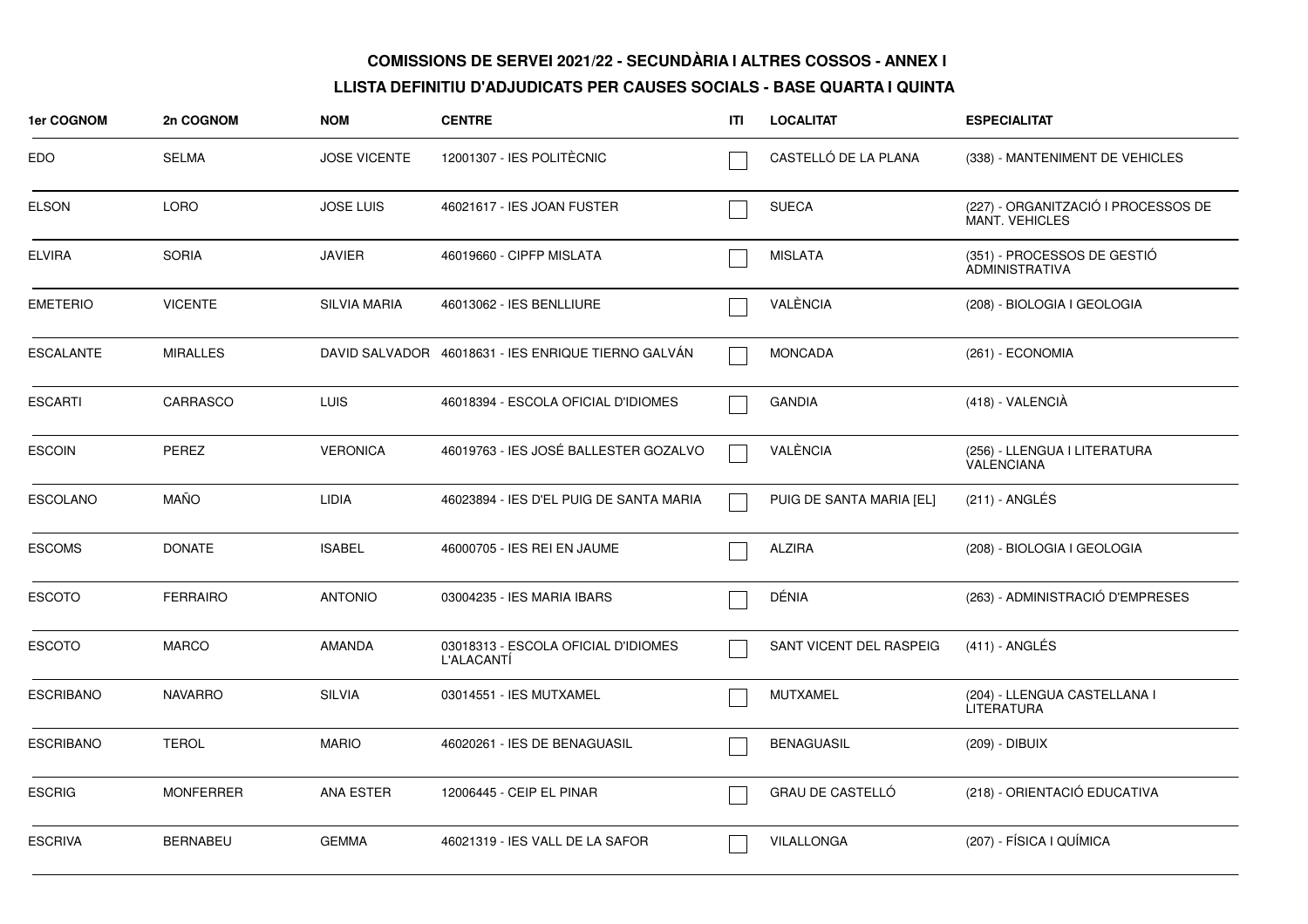| <b>1er COGNOM</b>  | 2n COGNOM       | <b>NOM</b>         | <b>CENTRE</b>                                       | ITI | <b>LOCALITAT</b>     | <b>ESPECIALITAT</b>                                    |
|--------------------|-----------------|--------------------|-----------------------------------------------------|-----|----------------------|--------------------------------------------------------|
| <b>ESCRIVA</b>     | <b>ESCRIVA</b>  | <b>ENCARNACION</b> | 46028429 - CEIP LES FOIES                           |     | <b>GRAU I PLATJA</b> | (218) - ORIENTACIÓ EDUCATIVA                           |
| <b>ESCRIVA</b>     | <b>FERRER</b>   | <b>ANDREA</b>      | 46002741 - CEIP PARE GUMILLA                        |     | CÀRCER               | (218) - ORIENTACIÓ EDUCATIVA                           |
| <b>ESCRIVA</b>     | <b>FUSTER</b>   | <b>FRANCISCO</b>   | 46005946 - IES GABRIEL CÍSCAR                       |     | OLIVA                | $(216) - MÚSICA$                                       |
| <b>ESCRIVA</b>     | <b>GILABERT</b> | ADELA              | 46015587 - IES TIRANT LO BLANC                      |     | <b>GANDIA</b>        | (263) - ADMINISTRACIÓ D'EMPRESES                       |
| <b>ESCRIVA</b>     | <b>GILABERT</b> | <b>JOSE</b>        | 46005934 - IES GREGORI MAIANS                       |     | <b>OLIVA</b>         | (345) - OPERACIONS I EQUIPS DE<br>PRODUCCIÓ AGRARIA    |
| <b>ESCRIVA</b>     | <b>GOMIS</b>    | Mª JOSE            | 46021617 - IES JOAN FUSTER                          |     | <b>SUECA</b>         | (351) - PROCESSOS DE GESTIO<br><b>ADMINISTRATIVA</b>   |
| <b>ESCRIVA</b>     | <b>MASIA</b>    | <b>ELISA</b>       | 46018059 - IES NÚMERO 26                            |     | VALÈNCIA             | (256) - LLENGUA I LITERATURA<br>VALENCIANA             |
| <b>ESCRIVA</b>     | <b>NUÑEZ</b>    | <b>NATALIA</b>     | 46019015 - IES SERRA PERENXISA                      |     | <b>TORRENT</b>       | (356) - SISTEMES I APLICACIONS<br><b>INFORMATIQUES</b> |
| <b>ESCUIN</b>      | <b>RUIZ</b>     | <b>VICENT</b>      | 46022233 - IES DE MASSAMAGRELL                      |     | MASSAMAGRELL         | (256) - LLENGUA I LITERATURA<br><b>VALENCIANA</b>      |
| <b>ESCURIOLA</b>   | <b>JOVANÍ</b>   | <b>ALEIX</b>       | 12005283 - IES VIOLANT DE CASALDUCH                 |     | <b>BENICÀSSIM</b>    | (211) - ANGLÉS                                         |
| <b>ESCUTIA</b>     | <b>AYUSO</b>    | <b>JOSEP</b>       | 46017675 - IES LA SÈNIA                             |     | <b>PAIPORTA</b>      | (256) - LLENGUA I LITERATURA<br>VALENCIANA             |
| <b>ESCUTIA</b>     | PIÑANA          | PATRICIA MARIA     | 46001217 - IES BERNAT GUINOVART                     |     | <b>ALGEMESÍ</b>      | (209) - DIBUIX                                         |
| <b>ESPALLARGAS</b> | <b>AJADO</b>    |                    | MARIA FRANCISCA 46003512 - IES RICARDO MARÍN IBÁNEZ |     | <b>CHESTE</b>        | (261) - ECONOMIA                                       |
| <b>ESPAÑA</b>      | ALBELDA         | ANA                | 46021629 - IES ARABISTA RIBERA                      |     | CARCAIXENT           | (209) - DIBUIX                                         |
| <b>ESPARZA</b>     | <b>PARRA</b>    | <b>VIOLETA</b>     | 46000161 - IES DOCTOR FAUSTÍ BARBERÁ                |     | <b>ALAQUÀS</b>       | (209) - DIBUIX                                         |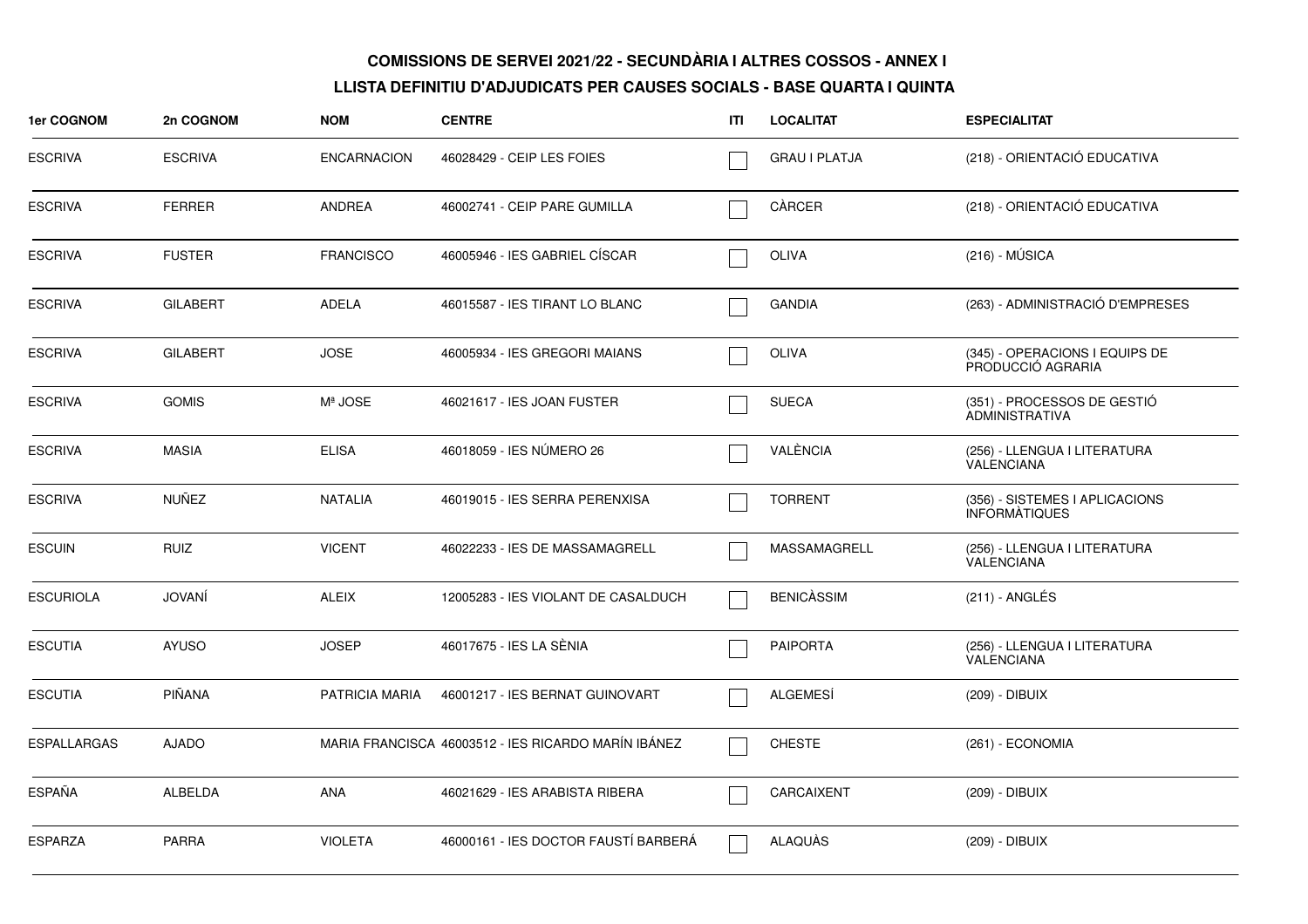| 1er COGNOM       | 2n COGNOM        | <b>NOM</b>        | <b>CENTRE</b>                                                   | ITI                             | <b>LOCALITAT</b>     | <b>ESPECIALITAT</b>                                      |
|------------------|------------------|-------------------|-----------------------------------------------------------------|---------------------------------|----------------------|----------------------------------------------------------|
| <b>ESPERT</b>    | <b>ARBONA</b>    | <b>ROSA MARIA</b> | 46002787 - IES 9 D'OCTUBRE                                      |                                 | CARLET               | (256) - LLENGUA I LITERATURA<br><b>VALENCIANA</b>        |
| <b>ESPI</b>      | <b>MARTINEZ</b>  | <b>ANNA MARIA</b> | 46002775 - IES EDUARDO PRIMO MARQUÉS                            |                                 | CARLET               | (349) - PROCEDIMENTS SANITARIS I<br><b>ASSISTENCIALS</b> |
| <b>ESPI</b>      | <b>ROJAS</b>     | <b>ELISABET</b>   | 03001911 - IES ANTONIO JOSÉ CAVANILLES                          |                                 | <b>ALACANT</b>       | (211) - ANGLÉS                                           |
| <b>ESPIN</b>     | ORTIZ            | <b>LAURA</b>      | 46002775 - IES EDUARDO PRIMO MARQUÉS                            |                                 | CARLET               | (206) - MATEMÀTIQUES                                     |
| <b>ESPINA</b>    | <b>MOLINA</b>    | <b>MONICA</b>     | 46006100 - IES L'ESTACIÓ                                        |                                 | <b>ONTINYENT</b>     | (204) - LLENGUA CASTELLANA I<br><b>LITERATURA</b>        |
| <b>ESPINOSA</b>  | <b>ALOY</b>      | <b>MARIA</b>      | 46022221 - IES L'ELIANA                                         |                                 | ELIANA (L')          | (206) - MATEMÀTIQUES                                     |
| <b>ESPINOSA</b>  | <b>ASENSIO</b>   | <b>GEMA</b>       | 46024801 - SECCIÓ DE L'IES FEDERICA<br>MONTSENY A BURJASSOT     |                                 | <b>BURJASSOT</b>     | (208) - BIOLOGIA I GEOLOGIA                              |
| <b>ESPINOSA</b>  | <b>CALABUIG</b>  | JULIAN            | 46027127 - ESCOLA OFICIAL D'IDIOMES<br>VALÉNCIA-QUATRE CARRERES | $\overline{\blacktriangledown}$ | VALÈNCIA             | (401) - ALEMANY                                          |
| <b>ESPINOSA</b>  | <b>CENTELLES</b> | <b>EMILIA</b>     | 46007554 - IES JORGE JUAN                                       |                                 | PUERTO SAGUNTO (EL)  | (271) - PROCESSOS SANITARIS                              |
| <b>ESPLUGUES</b> | <b>SISTERNES</b> | <b>INMACULADA</b> | 12005635 - CONSERVATORI SUPERIOR DE<br>MÚSICA SALVADOR SEGUÍ    |                                 | CASTELLÓ DE LA PLANA | (6C2) - PIANO                                            |
| <b>ESQUERDO</b>  | <b>GALIANA</b>   | <b>TOMAS</b>      | 03012888 - CENTRE PÚBLIC FPA F. GINER DE<br>LOS RIOS            |                                 | <b>ALACANT</b>       | (297) - FPA COMUNICACIO (VALENCIÀ)                       |
| <b>ESTEBAN</b>   | CASTILLO         | <b>CARMEN</b>     | 46023419 - CIPFP CIUTAT DE L'APRENENT                           |                                 | VALÈNCIA             | (271) - PROCESSOS SANITARIS                              |
| <b>ESTELLER</b>  | CANO             | <b>MARC</b>       | 12004400 - IES MAESTRAT                                         |                                 | <b>SANT MATEU</b>    | (219) - TECNOLOGIA                                       |
| <b>ESTELLES</b>  | <b>AROLAS</b>    | <b>CRISTINA</b>   | 46024801 - SECCIÓ DE L'IES FEDERICA<br>MONTSENY A BURJASSOT     |                                 | <b>BURJASSOT</b>     | (205) - GEOGRAFIA I HISTÒRIA                             |
| <b>ESTELLES</b>  | <b>DASI</b>      |                   | FRANCISCO JAVIER46017882 - IES LES ALFÀBEGUES                   |                                 | <b>BÉTERA</b>        | (254) - INFORMÀTICA                                      |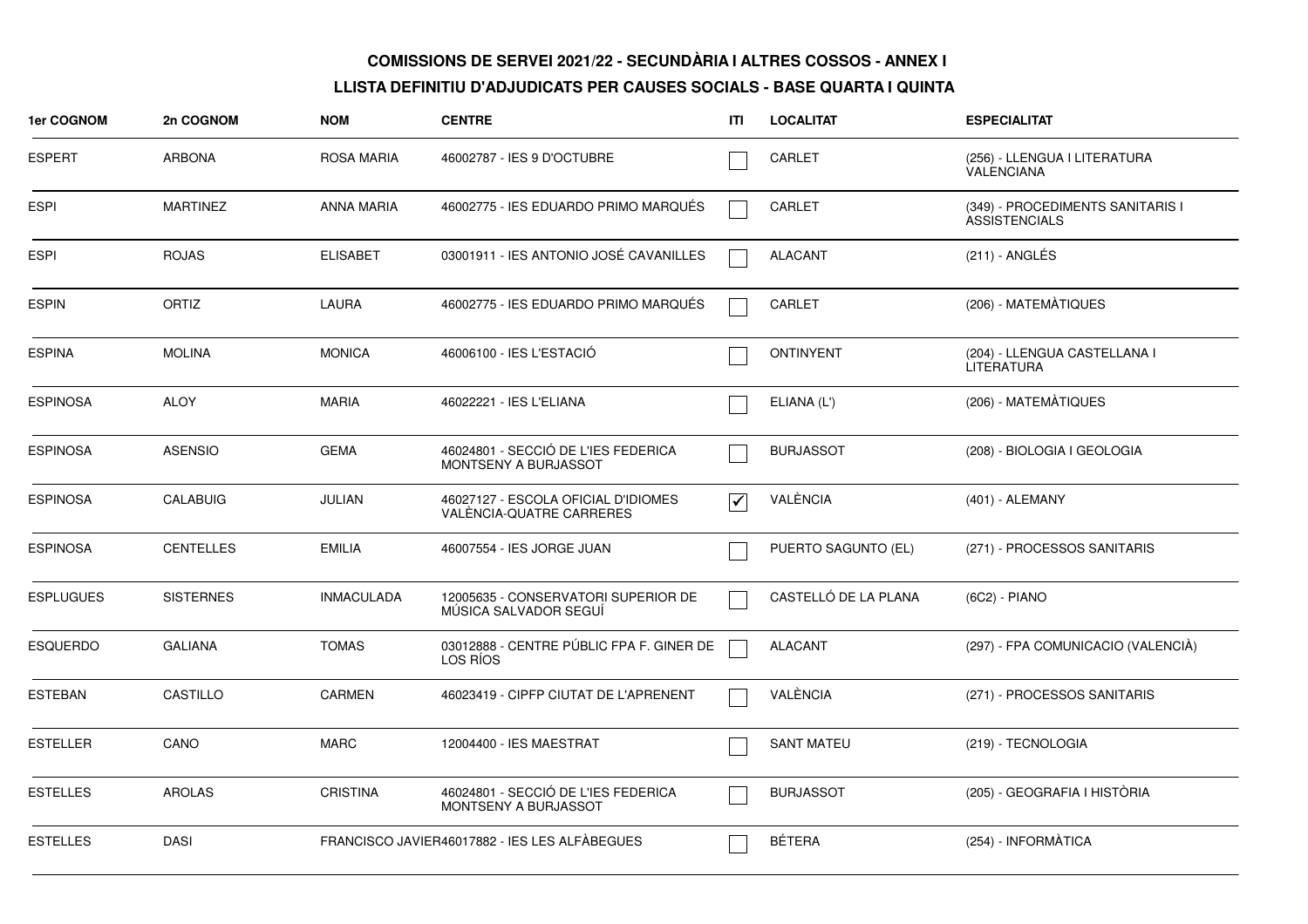| 1er COGNOM       | 2n COGNOM        | <b>NOM</b>                       | <b>CENTRE</b>                                          | ITI | <b>LOCALITAT</b>        | <b>ESPECIALITAT</b>                        |
|------------------|------------------|----------------------------------|--------------------------------------------------------|-----|-------------------------|--------------------------------------------|
| <b>ESTELLES</b>  | <b>NOGUERAS</b>  | Mª CRUZ                          | 46013104 - CIPFP VICENTE BLASCO IBAÑEZ                 |     | VALÈNCIA                | (218) - ORIENTACIÓ EDUCATIVA               |
| <b>ESTEVE</b>    | <b>ANDRES</b>    | <b>VICENTE JAVIER</b>            | 46022233 - IES DE MASSAMAGRELL                         |     | MASSAMAGRELL            | (207) - FÍSICA I QUÍMICA                   |
| <b>ESTEVE</b>    | <b>BONO</b>      | <b>LORENA</b>                    | 46022211 - IES MARJANA                                 |     | <b>CHIVA</b>            | (218) - ORIENTACIÓ EDUCATIVA               |
| <b>ESTEVE</b>    | <b>BORDERIA</b>  | <b>MARIA ANGELES</b>             | 46013220 - ESCOLA OFICIAL D'IDIOMES<br>VALÈNCIA-SAÏDIA |     | VALÈNCIA                | $(411) - ANGLÉS$                           |
| <b>ESTEVE</b>    | <b>LLORET</b>    | <b>MARIA</b>                     | 46019571 - IES FRANCESC FERRER I GUÀRDIA               |     | VALÈNCIA                | (254) - INFORMÀTICA                        |
| <b>ESTEVE</b>    | MIL              | <b>CRISTINA</b>                  | 46002969 - IES BERENGUER DALMAU                        |     | CATARROJA               | (206) - MATEMÀTIQUES                       |
| <b>ESTEVE</b>    | <b>MORA</b>      | <b>MARC</b>                      | 46020315 - IES DE PUÇOL                                |     | <b>PUÇOL</b>            | (205) - GEOGRAFIA I HISTÒRIA               |
| <b>ESTEVE</b>    | <b>RAMOS</b>     | <b>GLORIA</b>                    | 46012872 - IES LUIS VIVES                              |     | VALÈNCIA                | (212) - ALEMANY                            |
| ESTEVE           | <b>RICO</b>      | <b>SERGIO</b>                    | 03016559 - IES MARÍA BLASCO                            |     | SANT VICENT DEL RASPEIG | (205) - GEOGRAFIA I HISTÒRIA               |
| <b>ESTEVE</b>    | <b>TORTAJADA</b> | <b>GEMMA</b>                     | 46004841 - IES CAMP DE TÚRIA                           |     | LLÍRIA                  | (208) - BIOLOGIA I GEOLOGIA                |
| ESTEVEZ          | <b>CAMACHO</b>   | <b>ROCIO</b>                     | 03003486 - IES VEGA BAJA                               |     | CALLOSA DE SEGURA       | (219) - TECNOLOGIA                         |
| <b>ESTORNELL</b> | CATALA           | <b>CARMEN</b>                    | 46021319 - IES VALL DE LA SAFOR                        |     | VILALLONGA              | (208) - BIOLOGIA I GEOLOGIA                |
| <b>ESTRELA</b>   | LOZANO           | <b>HELENA</b>                    | 46019763 - IES JOSÉ BALLESTER GOZALVO                  |     | VALÈNCIA                | $(210)$ - FRANCÉS                          |
| ESTRELLES        | <b>MUNUERA</b>   | <b>MARTA</b>                     | 46024953 - IES LA MURTA                                |     | <b>ALZIRA</b>           | (256) - LLENGUA I LITERATURA<br>VALENCIANA |
| <b>ESTREMS</b>   | <b>AMESTOY</b>   | <b>INMACULADA</b><br><b>GEMA</b> | 46025507 - IES RASCANYA-ANTONIO CAÑUELO                |     | VALÈNCIA                | (254) - INFORMÀTICA                        |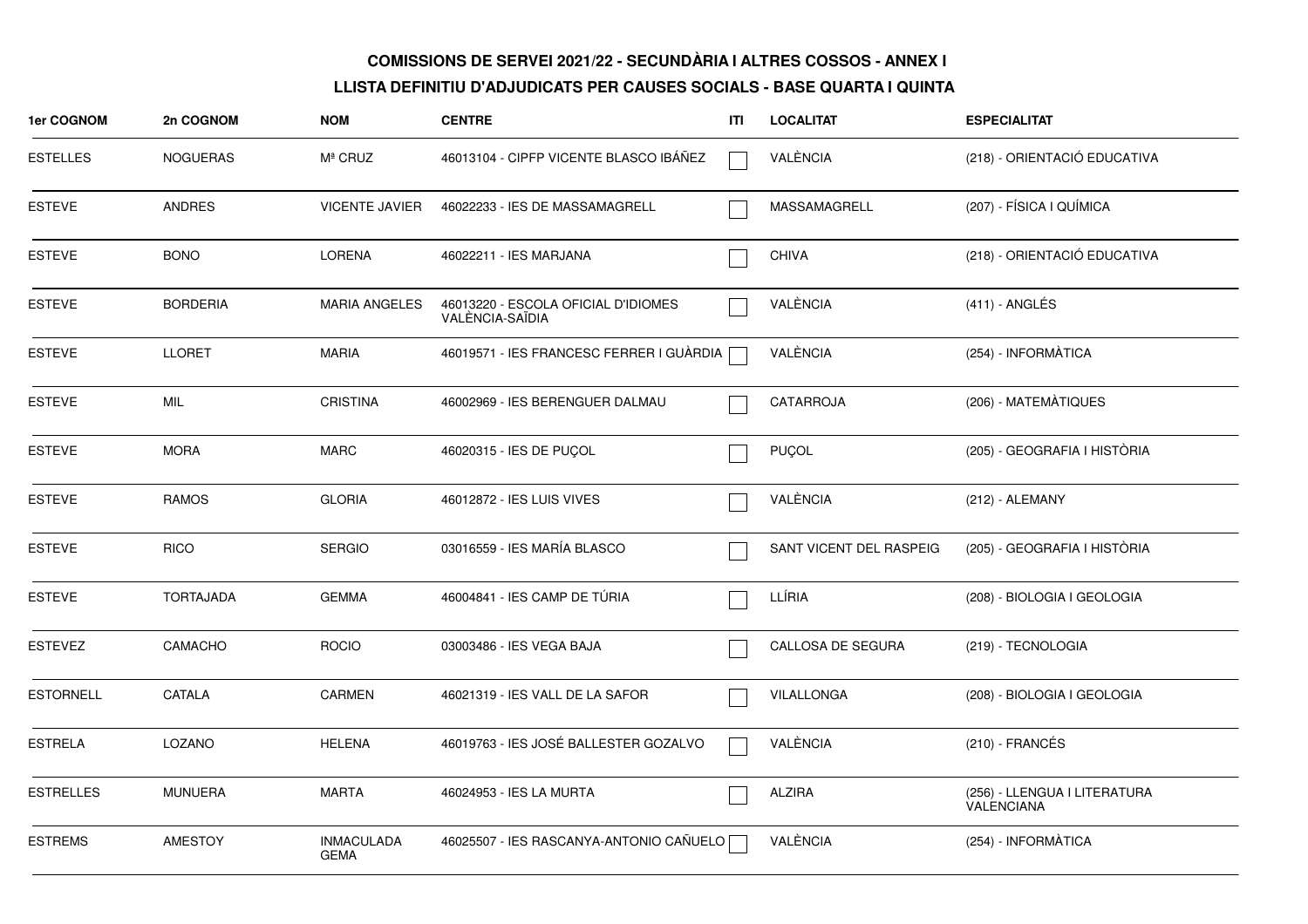| 1er COGNOM     | 2n COGNOM       | <b>NOM</b>                          | <b>CENTRE</b>                                                              | ITI                             | <b>LOCALITAT</b>   | <b>ESPECIALITAT</b>                               |
|----------------|-----------------|-------------------------------------|----------------------------------------------------------------------------|---------------------------------|--------------------|---------------------------------------------------|
| <b>ESTRUCH</b> | <b>GINER</b>    | <b>ENRIQUE</b>                      | 46020479 - IES JOAN FUSTER                                                 |                                 | <b>BELLREGUARD</b> | (261) - ECONOMIA                                  |
| <b>FABRA</b>   | <b>FERRER</b>   | <b>SONIA</b>                        | 46002775 - IES EDUARDO PRIMO MARQUÉS                                       |                                 | <b>CARLET</b>      | $(216) - MÚSICA$                                  |
| <b>FABRA</b>   | <b>PALACIO</b>  | <b>REMEDIO DEL</b><br><b>CARMEN</b> | 46019350 - CONSERVATORIO PROFESIONAL<br>DE MÚSICA M. PÉREZ SÁNCHEZ         |                                 | <b>REQUENA</b>     | $(6D1) - VIOLI$                                   |
| <b>FABRA</b>   | <b>RIBELLES</b> | <b>JUNCAL</b>                       | 46015587 - IES TIRANT LO BLANC                                             |                                 | <b>GANDIA</b>      | $(211)$ - ANGLÉS                                  |
| <b>FABRA</b>   | <b>SALA</b>     | <b>VIOLETA</b>                      | 46015587 - IES TIRANT LO BLANC                                             |                                 | <b>GANDIA</b>      | (265) - ORGANITZACIÓ I GESTIÓ<br><b>COMERCIAL</b> |
| <b>FACHINA</b> | <b>RIVERA</b>   | <b>ANDREA</b>                       | 46022889 - IES MÚSIC MARTÍN I SOLER                                        |                                 | <b>MISLATA</b>     | $(211)$ - ANGLÉS                                  |
| <b>FALCO</b>   | <b>CORONEL</b>  | <b>MARIA DEL MAR</b>                | 46012987 - IES CID CAMPEADOR                                               |                                 | VALÈNCIA           | (205) - GEOGRAFIA I HISTÒRIA                      |
| <b>FALCO</b>   | <b>GONZALEZ</b> | <b>MARIA DELS</b><br><b>ANGELS</b>  | 46020492 - IES JOAN LLOPIS MARI                                            |                                 | <b>CULLERA</b>     | (256) - LLENGUA I LITERATURA<br><b>VALENCIANA</b> |
| <b>FALCO</b>   | <b>SAEZ</b>     | <b>ANA</b>                          | 12003468 - IES JOSÉ VILAPLANA                                              |                                 | <b>VINAROS</b>     | $(216) - MÚSICA$                                  |
| <b>FALGAS</b>  | <b>MORELL</b>   | <b>ALBA</b>                         | 46015587 - IES TIRANT LO BLANC                                             | $\overline{\blacktriangledown}$ | <b>GANDIA</b>      | (222) - FORMACIÓ I ORIENTACIÓ LABORAL             |
| <b>FALOMIR</b> | PEREZ           |                                     | FRANCISCO JAVIER46021691 - CONSERVATORI PROFESSIONAL<br>DE MÚSICA NÚMERO 2 |                                 | VALÈNCIA           | (6C6) - TROMPA                                    |
| <b>FARINOS</b> | <b>VIÑAS</b>    | <b>JAVIER</b>                       | 46013050 - IES EL CABANYAL                                                 |                                 | VALÈNCIA           | (206) - MATEMATIQUES                              |
| <b>FAUBEL</b>  | <b>PORTOLES</b> | <b>MARIA</b><br>CONCEPCION          | 46002969 - IES BERENGUER DALMAU                                            |                                 | <b>CATARROJA</b>   | $(216) - MÚSICA$                                  |
| <b>FAUS</b>    | <b>MOLTO</b>    | <b>IRENE</b>                        | 46013098 - IES SOROLLA                                                     |                                 | VALÈNCIA           | (256) - LLENGUA I LITERATURA<br>VALENCIANA        |
| <b>FAUS</b>    | <b>PERCHA</b>   | <b>FELIX</b>                        | 46004841 - IES CAMP DE TÚRIA                                               |                                 | LLÍRIA             | (208) - BIOLOGIA I GEOLOGIA                       |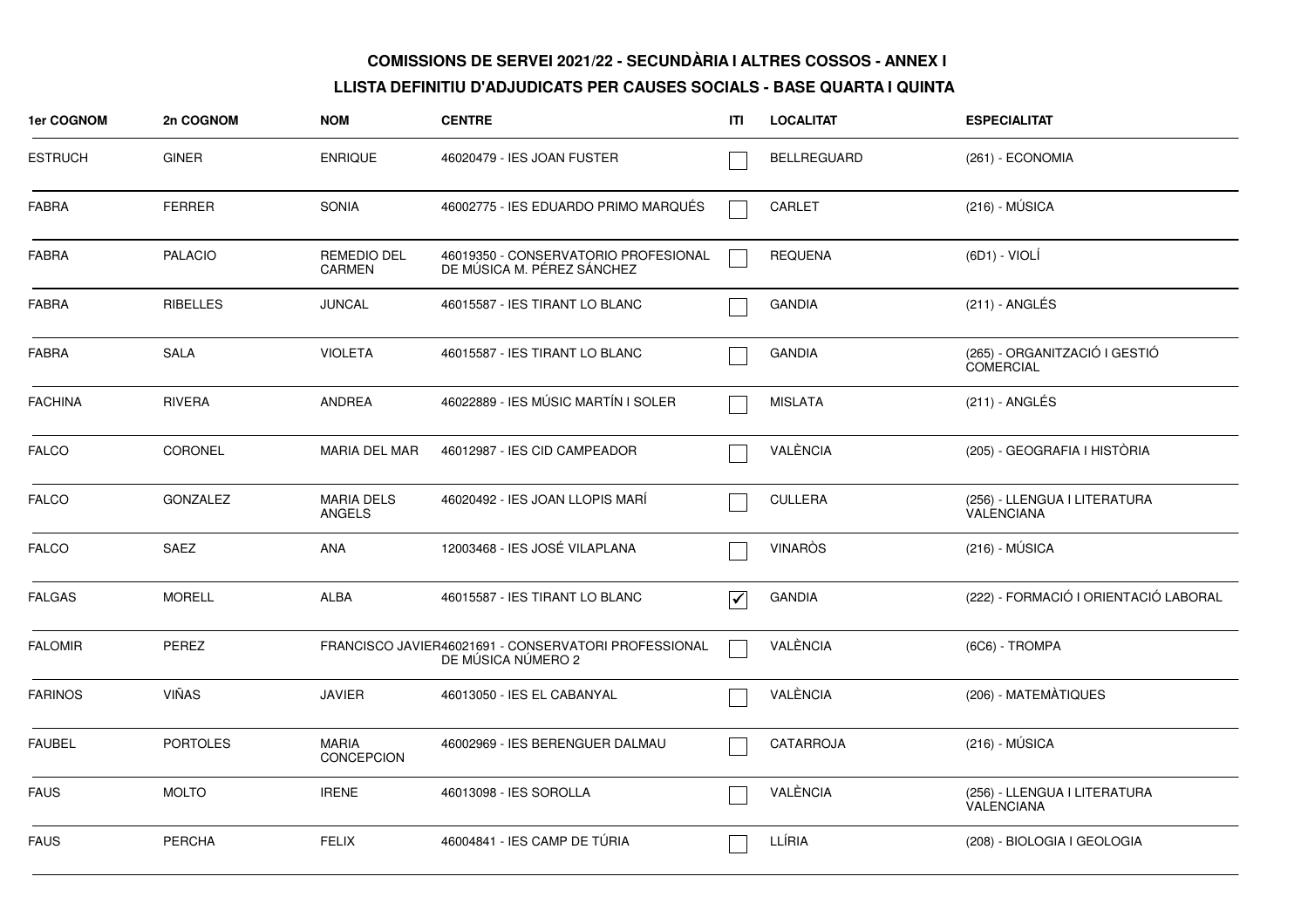| 1er COGNOM       | 2n COGNOM        | <b>NOM</b>          | <b>CENTRE</b>                                           | ITI | <b>LOCALITAT</b>       | <b>ESPECIALITAT</b>                               |
|------------------|------------------|---------------------|---------------------------------------------------------|-----|------------------------|---------------------------------------------------|
| <b>FAUS</b>      | <b>RODRIGUEZ</b> | ELISA MARIA         | 46004221 - IES MARÍA ENRÍQUEZ                           |     | <b>GANDIA</b>          | (256) - LLENGUA I LITERATURA<br><b>VALENCIANA</b> |
| <b>FEBRE</b>     | <b>DICIENA</b>   | LAURA               | 46026160 - IES MARÍA CARBONELL I SÁNCHEZ                |     | <b>BENETÚSSER</b>      | (201) - FILOSOFIA                                 |
| FEBRE            | VALERO           | <b>RICARDO</b>      | 46008972 - IES MIGUEL BALLESTEROS VIANA                 |     | <b>UTIEL</b>           | (217) - EDUCACIÓ FÍSICA                           |
| <b>FEBRER</b>    | <b>GRAMAGE</b>   | <b>MARIA LUISA</b>  | 46013487 - CEIP VICENTE BLASCO IBÁÑEZ                   |     | VALÈNCIA               | (218) - ORIENTACIÓ EDUCATIVA                      |
| <b>FEBRER</b>    | <b>SENAR</b>     | <b>JUAN IGNACIO</b> | 46022646 - IES SERPIS                                   |     | VALÈNCIA               | (254) - INFORMÀTICA                               |
| <b>FELICI</b>    | <b>LLOPIS</b>    | <b>FRANCESC</b>     | 46021617 - IES JOAN FUSTER                              |     | <b>SUECA</b>           | (209) - DIBUIX                                    |
| <b>FELIPE</b>    | SAEZ             | <b>PABLO</b>        | 46017201 - IES JAUME I                                  |     | <b>ONTINYENT</b>       | (338) - MANTENIMENT DE VEHICLES                   |
| <b>FELIPO</b>    | SANJUAN          | <b>VICTOR</b>       | 46020546 - ESCOLA OFICIAL D'IDIOMES                     |     | <b>QUART DE POBLET</b> | $(411)$ - ANGLÉS                                  |
| <b>FELIS</b>     | <b>ANAYA</b>     | <b>MERCE</b>        | 03015130 - SECCIÓ DE L'IES ENRIC VALOR A<br><b>ORBA</b> |     | <b>ORBA</b>            | (217) - EDUCACIÓ FÍSICA                           |
| <b>FELIS</b>     | <b>ORTEGA</b>    | <b>MARIA AINHOA</b> | 12005601 - IES GILABERT DE CENTELLES                    |     | <b>NULES</b>           | (261) - ECONOMIA                                  |
| <b>FELTRER</b>   | <b>ALBERT</b>    | <b>IRENE</b>        | 46022221 - IES L'ELIANA                                 |     | ELIANA (L')            | (206) - MATEMÀTIQUES                              |
| <b>FENOLL</b>    | <b>RAMIREZ</b>   | <b>ANA MARIA</b>    | 46023924 - IES ALCALANS                                 |     | <b>MONTSERRAT</b>      | (206) - MATEMÀTIQUES                              |
| <b>FENOLLAR</b>  | <b>CALABUIG</b>  | SILVIA              | 46022555 - IES VERMELLAR                                |     | OLLERIA (L')           | (256) - LLENGUA I LITERATURA<br><b>VALENCIANA</b> |
| <b>FENOLLOSA</b> | <b>ALCAINA</b>   | <b>PABLO</b>        | 46019571 - IES FRANCESC FERRER I GUÀRDIA                |     | VALÈNCIA               | (207) - FÍSICA I QUÍMICA                          |
| <b>FERNANDES</b> | <b>MORENO</b>    | RAUL                | 03009051 - IES LA MALLADETA                             |     | VILA JOIOSA (LA)       | (256) - LLENGUA I LITERATURA<br><b>VALENCIANA</b> |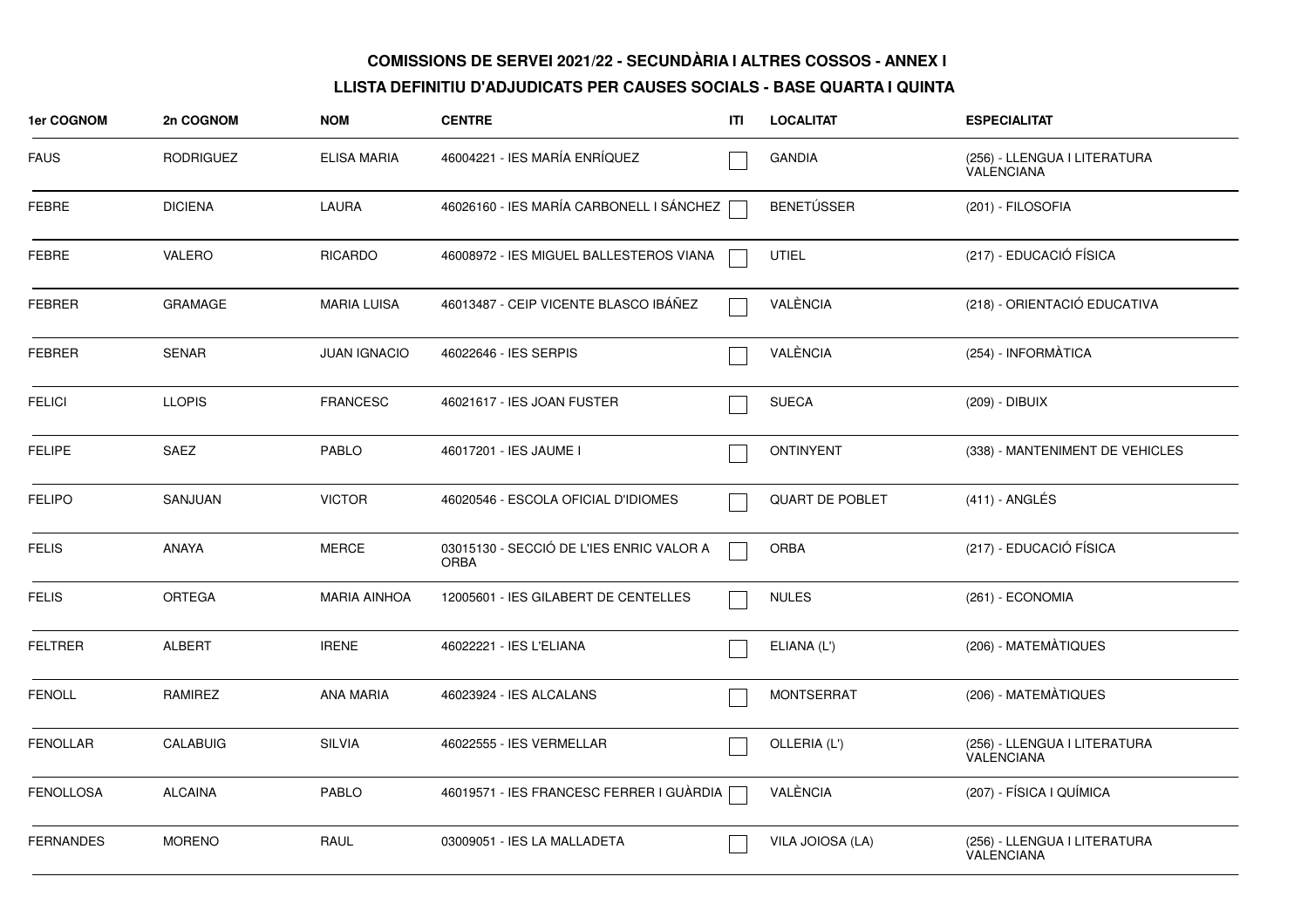| 1er COGNOM       | 2n COGNOM        | <b>NOM</b>          | <b>CENTRE</b>                        | ITI                             | <b>LOCALITAT</b>        | <b>ESPECIALITAT</b>                                           |
|------------------|------------------|---------------------|--------------------------------------|---------------------------------|-------------------------|---------------------------------------------------------------|
| <b>FERNANDEZ</b> | <b>ALMANSA</b>   | M. JESUS            | 46022233 - IES DE MASSAMAGRELL       |                                 | MASSAMAGRELL            | (209) - DIBUIX                                                |
| <b>FERNANDEZ</b> | <b>BADENES</b>   | <b>FABIOLA</b>      | 12002671 - IES BOTÀNIC CAVANILLES    |                                 | VALL D'UIXÓ (LA)        | (218) - ORIENTACIÓ EDUCATIVA                                  |
| <b>FERNANDEZ</b> | <b>BARBERA</b>   | <b>VICENT</b>       | 12001231 - IES PENYAGOLOSA           |                                 | CASTELLÓ DE LA PLANA    | (209) - DIBUIX                                                |
| FERNANDEZ        | <b>BELTRAN</b>   | <b>ESMERALDA</b>    | 12005601 - IES GILABERT DE CENTELLES |                                 | <b>NULES</b>            | (206) - MATEMÀTIQUES                                          |
| FERNANDEZ        | COCO             | <b>ESTER</b>        | 46022543 - IES LA VEREDA             |                                 | POBLA DE VALLBONA (LA)  | (222) - FORMACIÓ I ORIENTACIÓ LABORAL                         |
| <b>FERNANDEZ</b> | <b>CORRECHER</b> | ARANZAZU            | 46024114 - IES LES RODANES           |                                 | VILAMARXANT             | (205) - GEOGRAFIA I HISTÒRIA                                  |
| <b>FERNANDEZ</b> | <b>DIAZ</b>      | <b>MARIA ISABEL</b> | 12005738 - IES LA PLANA              |                                 | CASTELLÓ DE LA PLANA    | (219) - TECNOLOGIA                                            |
| <b>FERNANDEZ</b> | <b>FEIJOO</b>    | <b>MARIA NIEVES</b> | 03001881 - IES JORGE JUAN            |                                 | <b>ALACANT</b>          | (207) - FÍSICA I QUÍMICA                                      |
| <b>FERNANDEZ</b> | <b>FERNANDEZ</b> | RAUL                | 03015117 - IES L'ARABÍ               |                                 | ALFÀS DEL PI (L')       | (208) - BIOLOGIA I GEOLOGIA                                   |
| <b>FERNANDEZ</b> | <b>LLOPIS</b>    | <b>CARMEN</b>       | 46022245 - IES L'OM                  |                                 | <b>PICASSENT</b>        | (208) - BIOLOGIA I GEOLOGIA                                   |
| <b>FERNANDEZ</b> | <b>MANZANO</b>   | <b>LUCIA</b>        | 46015708 - IES DISTRICTE MARÍTIM     |                                 | VALÈNCIA                | (208) - BIOLOGIA I GEOLOGIA                                   |
| FERNANDEZ        | <b>MOLLA</b>     | ANA LORENA          | 03015154 - IES LA CANAL              |                                 | <b>PETRER</b>           | (219) - TECNOLOGIA                                            |
| <b>FERNANDEZ</b> | <b>PASTOR</b>    | <b>ARTEMIO</b>      | 03010442 - CIPFP CANASTELL           |                                 | SANT VICENT DEL RASPEIG | (334) - INSTAL·LACIONS I MANT D'EQUIPS<br>TÈRMICS I DE FLUIDS |
| <b>FERNANDEZ</b> | RAMIREZ          | RAFAEL              | 46015587 - IES TIRANT LO BLANC       |                                 | <b>GANDIA</b>           | (274) - SISTEMES ELECTROTÈCNICS I<br>AUTOMÀTICS               |
| <b>FERNANDEZ</b> | <b>SEVILLANO</b> | <b>CAROLINA</b>     | 12005261 - IES MATILDE SALVADOR      | $\overline{\blacktriangledown}$ | CASTELLÓ DE LA PLANA    | (207) - FÍSICA I QUÍMICA                                      |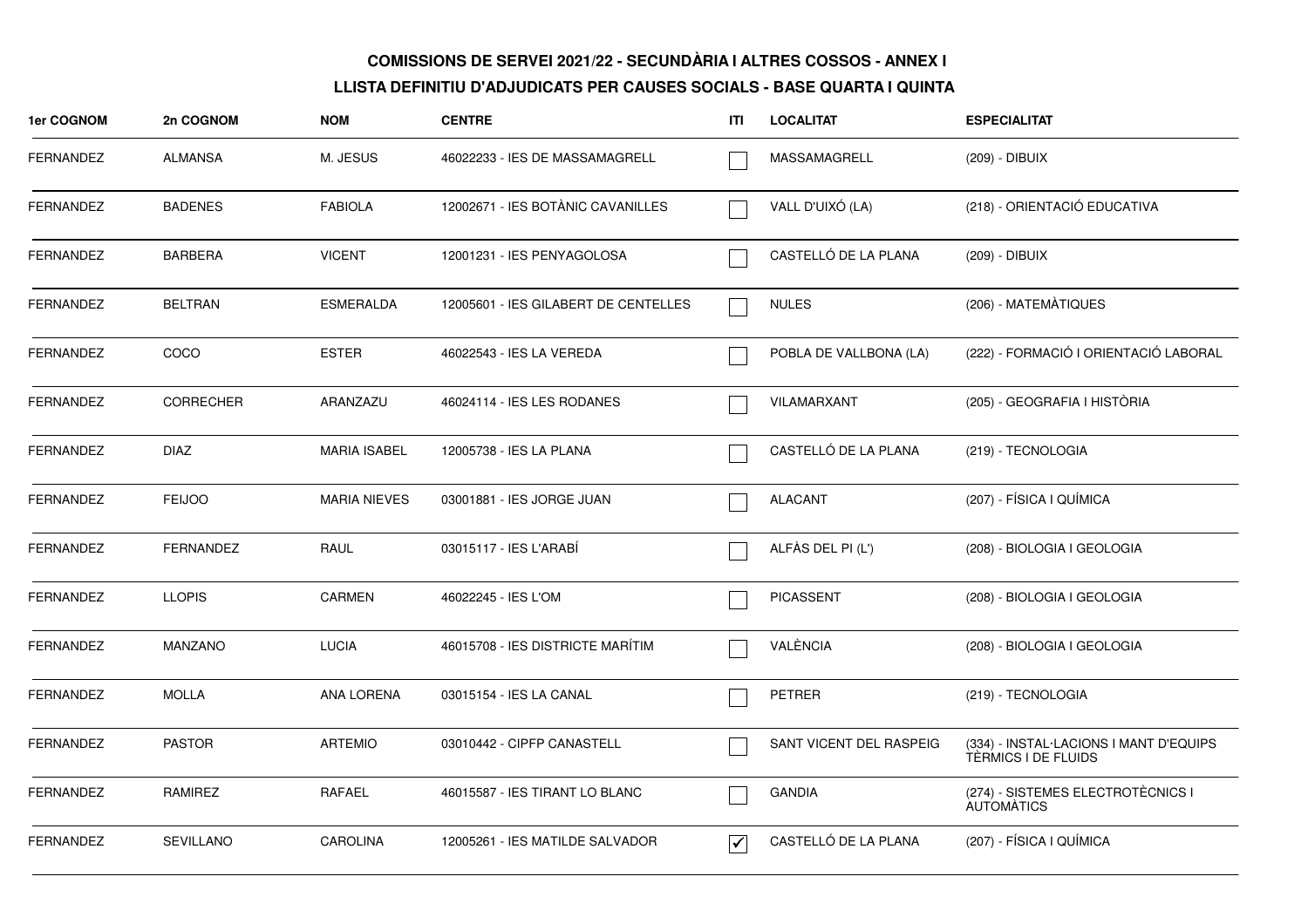| 1er COGNOM               | 2n COGNOM       | <b>NOM</b>                         | <b>CENTRE</b>                          | ITL | <b>LOCALITAT</b>         | <b>ESPECIALITAT</b>                                           |
|--------------------------|-----------------|------------------------------------|----------------------------------------|-----|--------------------------|---------------------------------------------------------------|
| FERRA I                  | <b>ROIS</b>     | <b>MARC</b>                        | 46020421 - IES HORT DE FELIU           |     | <b>ALGINET</b>           | (256) - LLENGUA I LITERATURA<br><b>VALENCIANA</b>             |
| <b>FERRAGUD</b>          | <b>ESTRUGO</b>  | LAURA                              | 46016385 - IES LA VALLDIGNA            |     | TAVERNES DE LA VALLDIGNA | (263) - ADMINISTRACIÓ D'EMPRESES                              |
| <b>FERRAGUT</b>          | <b>SOLER</b>    | <b>JOSEP</b>                       | 46022567 - IES DE TURÍS                |     | <b>TURÍS</b>             | (209) - DIBUIX                                                |
| <b>FERRANDEZ</b>         | <b>SERRANO</b>  | Mª ANGELES                         | 03010442 - CIPFP CANASTELL             |     | SANT VICENT DEL RASPEIG  | (334) - INSTAL·LACIONS I MANT D'EQUIPS<br>TÈRMICS I DE FLUIDS |
| <b>FERRANDIS</b>         | <b>MICO</b>     | <b>DAVID</b>                       | 03007789 - IES MARHUENDA PRATS         |     | PINÓS (EL)               | (205) - GEOGRAFIA I HISTÒRIA                                  |
| <b>FERRANDIS</b>         | <b>MONTAGUD</b> | <b>EDGAR</b>                       | 46013104 - CIPFP VICENTE BLASCO IBÁÑEZ |     | VALÈNCIA                 | (222) - FORMACIÓ I ORIENTACIÓ LABORAL                         |
| FERRANDIS GARCIA APARISI |                 | <b>MARIA AMPARO</b>                | 46004221 - IES MARÍA ENRÍQUEZ          |     | <b>GANDIA</b>            | (219) - TECNOLOGIA                                            |
| <b>FERRANDIZ</b>         | <b>MARTI</b>    | <b>VERONICA</b>                    | 03012566 - IES BAHÍA DE BABEL          |     | <b>ALACANT</b>           | (256) - LLENGUA I LITERATURA<br>VALENCIANA                    |
| FERRANDIZ                | VAÑO            | <b>JUAN IGNACIO</b>                | 03014824 - IES ENRIC VALOR             |     | CAMPELLO (EL)            | (206) - MATEMÀTIQUES                                          |
| <b>FERRANDO</b>          | ARMENGOT        | <b>ESTHER</b>                      | 46022181 - IES VELES E VENTS           |     | <b>GRAU I PLATJA</b>     | (354) - SERVEIS A LA COMUNITAT                                |
| <b>FERRANDO</b>          | <b>BRINES</b>   | <b>JULIA</b>                       | 46008340 - IES JAUME II EL JUST        |     | TAVERNES DE LA VALLDIGNA | (256) - LLENGUA I LITERATURA<br><b>VALENCIANA</b>             |
| <b>FERRANDO</b>          | <b>DUET</b>     | <b>DIOSDADO</b><br><b>FABRICIO</b> | 46026779 - IES ANDREU ALFARO           |     | <b>PAIPORTA</b>          | $(216) - MÚSICA$                                              |
| <b>FERRANDO</b>          | <b>JUAN</b>     | <b>MARIA DOLORS</b>                | 46016312 - IES ENRIC SOLER I GODES     |     | <b>BENIFAIO</b>          | (256) - LLENGUA I LITERATURA<br><b>VALENCIANA</b>             |
| <b>FERRANDO</b>          | <b>OLTRA</b>    | <b>SALVADOR</b><br><b>VICENTE</b>  | 46008340 - IES JAUME II EL JUST        |     | TAVERNES DE LA VALLDIGNA | (206) - MATEMÀTIQUES                                          |
| <b>FERRANDO</b>          | <b>SIMON</b>    | <b>MIREIA</b>                      | 46013086 - IES ISABEL DE VILLENA       |     | VALÈNCIA                 | (256) - LLENGUA I LITERATURA<br>VALENCIANA                    |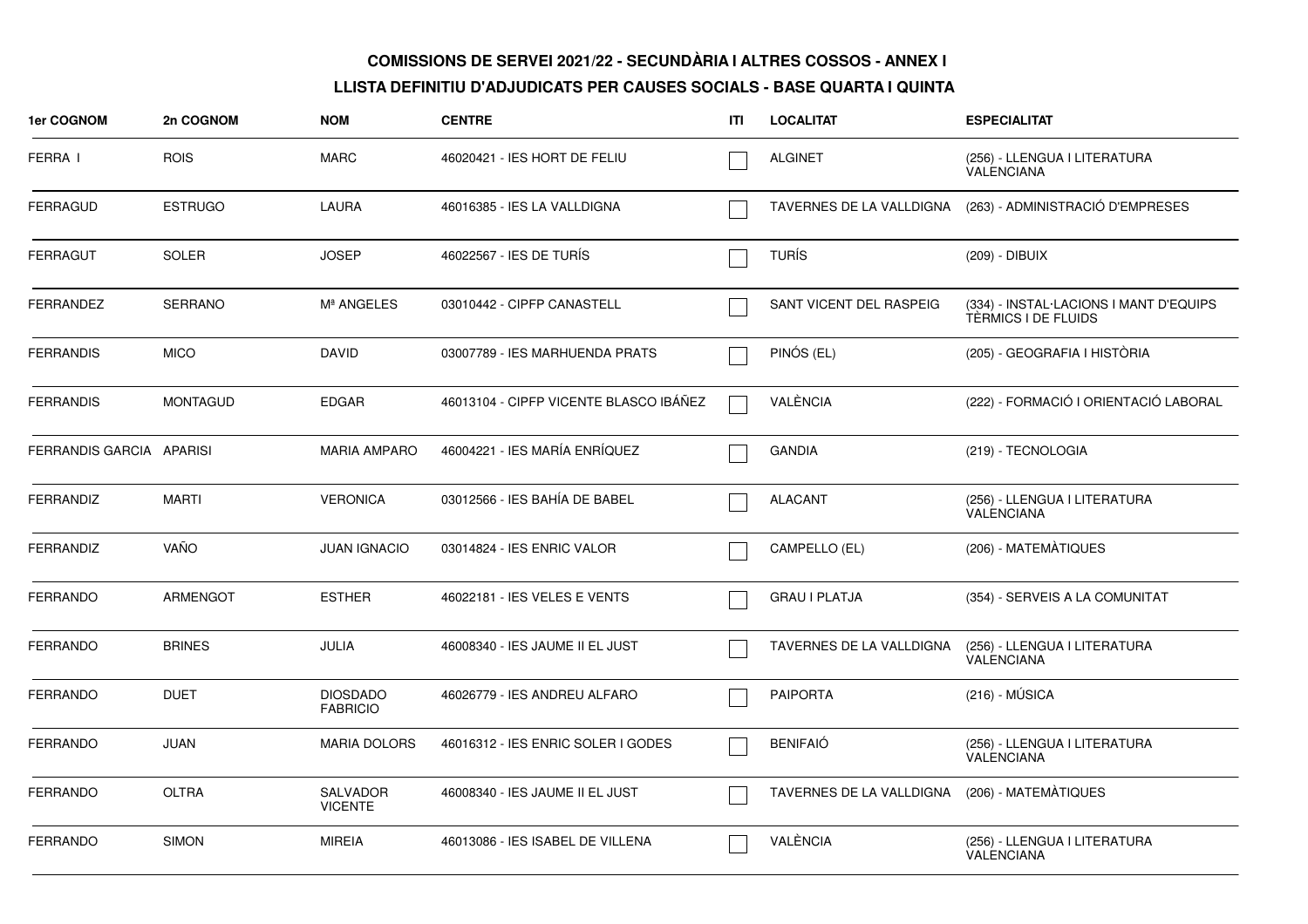| 1er COGNOM      | 2n COGNOM         | <b>NOM</b>           | <b>CENTRE</b>                           | ITI | <b>LOCALITAT</b>           | <b>ESPECIALITAT</b>                                  |
|-----------------|-------------------|----------------------|-----------------------------------------|-----|----------------------------|------------------------------------------------------|
| <b>FERRANDO</b> | <b>YUSTE</b>      | <b>LOURDES</b>       | 46021290 - IES CONSUELO ARANDA          |     | <b>ALBERIC</b>             | $(211)$ - ANGLÉS                                     |
| <b>FERRE</b>    | <b>BERENGUER</b>  | <b>PURIFICACION</b>  | 03013704 - IES PROFESSOR MANUEL BROSETA |     | <b>BANYERES DE MARIOLA</b> | (206) - MATEMÀTIQUES                                 |
| <b>FERRE</b>    | <b>GARCIA</b>     | <b>LAURA</b>         | 46000213 - IES JOSEP SEGRELLES          |     | <b>ALBAIDA</b>             | (354) - SERVEIS A LA COMUNITAT                       |
| <b>FERRE</b>    | <b>LOPEZ</b>      | <b>JOAQUIN</b>       | 46022634 - IES RIU TÜRIA                |     | <b>QUART DE POBLET</b>     | (345) - OPERACIONS I EQUIPS DE<br>PRODUCCIÓ AGRARIA  |
| <b>FERRER</b>   | <b>BELTRAN</b>    | <b>MARIA DOLORES</b> | 12005601 - IES GILABERT DE CENTELLES    |     | <b>NULES</b>               | (345) - OPERACIONS I EQUIPS DE<br>PRODUCCIÓ AGRARIA  |
| FERRER          | <b>CLARAMONTE</b> | <b>VICTOR</b>        | 46007748 - IES CAMP DE MORVEDRE         |     | PUERTO SAGUNTO (EL)        | (204) - LLENGUA CASTELLANA I<br><b>LITERATURA</b>    |
| <b>FERRER</b>   | <b>FERNANDEZ</b>  | ANGELA               | 46022257 - IES CONSELLERIA              |     | VALÈNCIA                   | (208) - BIOLOGIA I GEOLOGIA                          |
| <b>FERRER</b>   | <b>MORENO</b>     | <b>JAVIER</b>        | 46015708 - IES DISTRICTE MARÍTIM        |     | VALÈNCIA                   | (206) - MATEMÀTIQUES                                 |
| <b>FERRER</b>   | PEREZ             | <b>BEGOÑA</b>        | 46015587 - IES TIRANT LO BLANC          |     | <b>GANDIA</b>              | (204) - LLENGUA CASTELLANA I<br><b>LITERATURA</b>    |
| <b>FERRER</b>   | <b>RICOS</b>      | CARLA                | 46016397 - IES LA MARXADELLA            |     | <b>TORRENT</b>             | (219) - TECNOLOGIA                                   |
| <b>FERRER</b>   | <b>ROGLAN</b>     | <b>MARIA LUISA</b>   | 46019003 - IES DE SEDAVÍ                |     | SEDAVÍ                     | (219) - TECNOLOGIA                                   |
| <b>FERRER</b>   | <b>ROIG</b>       | <b>ZAIDA MARIA</b>   | 46021319 - IES VALL DE LA SAFOR         |     | VILALLONGA                 | (351) - PROCESSOS DE GESTIÓ<br><b>ADMINISTRATIVA</b> |
| <b>FERRER</b>   | <b>SALVADOR</b>   | <b>MARIA</b>         | 46021708 - IES MONTDÚVER                |     | <b>XERACO</b>              | (204) - LLENGUA CASTELLANA I<br><b>LITERATURA</b>    |
| <b>FERRER</b>   | <b>SANTOS</b>     | <b>MARTA</b>         | 46005934 - IES GREGORI MAIANS           |     | <b>OLIVA</b>               | (206) - MATEMÀTIQUES                                 |
| <b>FERRERO</b>  | <b>DOLADER</b>    | <b>AGUSTIN</b>       | 03006244 - IES ANTONI LLIDÓ             |     | XÀBIA                      | (206) - MATEMÀTIQUES                                 |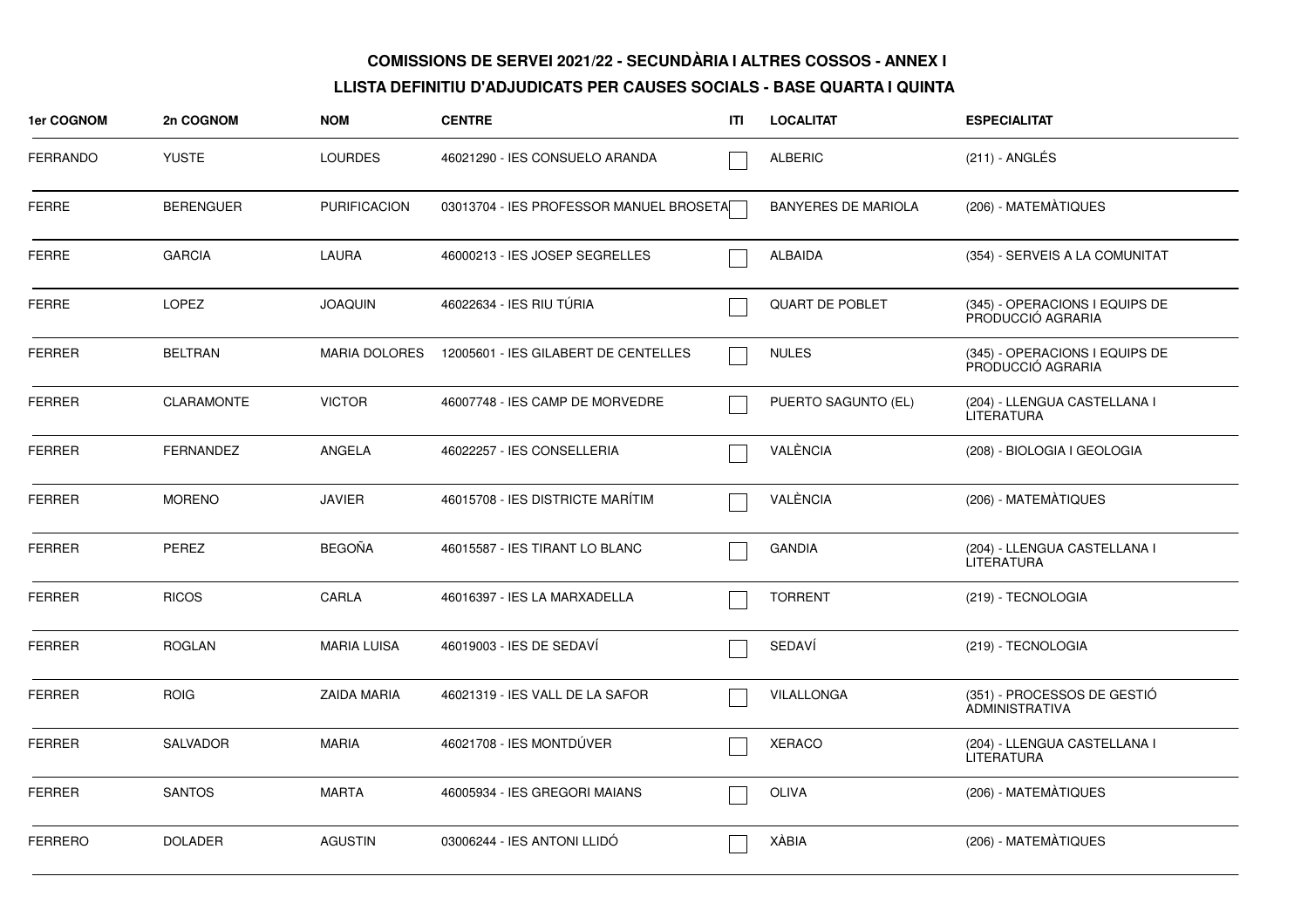| 1er COGNOM       | 2n COGNOM        | <b>NOM</b>          | <b>CENTRE</b>                                                   | ITI | <b>LOCALITAT</b>     | <b>ESPECIALITAT</b>             |
|------------------|------------------|---------------------|-----------------------------------------------------------------|-----|----------------------|---------------------------------|
| <b>FERRERO</b>   | <b>MARTINEZ</b>  | <b>VICENTE</b>      | 46006100 - IES L'ESTACIÓ                                        |     | <b>ONTINYENT</b>     | (205) - GEOGRAFIA I HISTÒRIA    |
| <b>FERRI</b>     | <b>FRANCES</b>   | <b>ALICIA</b>       | 46013062 - IES BENLLIURE                                        |     | VALÈNCIA             | (243) - HOSTALERIA I TURISME    |
| <b>FERRI</b>     | <b>HARO</b>      | <b>MARIA</b>        | 46018035 - CIPFP MISERICORDIA                                   |     | VALÈNCIA             | (211) - ANGLÉS                  |
| <b>FERRI</b>     | <b>LLINARES</b>  | <b>JUAN JAVIER</b>  | 03013716 - IES IFACH                                            |     | CALP                 | (205) - GEOGRAFIA I HISTÒRIA    |
| <b>FERRI</b>     | <b>PASTOR</b>    | <b>MARIA SALUD</b>  | 46004760 - CIPFP LA COSTERA                                     |     | XÀTIVA               | (218) - ORIENTACIÓ EDUCATIVA    |
| <b>FERRI</b>     | <b>ROCA</b>      | <b>MARIA GRACIA</b> | 03014861 - IES GRAN VIA                                         |     | <b>ALACANT</b>       | (354) - SERVEIS A LA COMUNITAT  |
| <b>FERRIS</b>    | <b>AGUT</b>      | <b>DAVID</b>        | 12001231 - IES PENYAGOLOSA                                      |     | CASTELLÓ DE LA PLANA | (206) - MATEMÀTIQUES            |
| <b>FERRIS</b>    | CARBONELL        | CARMELO             | 46019283 - CENTRE PÚBLIC FPA FRANCESC<br><b>BOSCH I MORATA</b>  |     | XÀTIVA               | (293) - FPA CIENCIES SOCIALS    |
| <b>FERRIS</b>    | CARBONELL        | <b>LLUIS</b>        | 46021290 - IES CONSUELO ARANDA                                  |     | <b>ALBERIC</b>       | (209) - DIBUIX                  |
| <b>FERRIZ</b>    | <b>SOLER</b>     |                     | MARIA VIRTUDES 03009786 - IES ANTONIO NAVARRO SANTAFÉ           |     | <b>VILLENA</b>       | (218) - ORIENTACIÓ EDUCATIVA    |
| FEZ              | <b>CONTRERAS</b> | <b>INES</b>         | 46018989 - IES LA GARRIGOSA                                     |     | <b>MELIANA</b>       | (207) - FÍSICA I QUÍMICA        |
| <b>FIGUERES</b>  | <b>MARTI</b>     | <b>ISABEL</b>       | 46022181 - IES VELES E VENTS                                    |     | <b>GRAU I PLATJA</b> | (219) - TECNOLOGIA              |
| <b>FIGUEREZ</b>  | <b>BENITO</b>    | <b>ROSARIO</b>      | 46013232 - ESCOLA D'ART I SUPERIOR DE<br>DISSENY DE VALENCIA    |     | VALÈNCIA             | (7A6) - DIBUIX ARTÍSTIC I COLOR |
| <b>FIGUEROLA</b> | <b>COMPTE</b>    | DAMIAN              | 46022403 - SECCIÓ DE L'IES DOCTOR PESET<br>ALEIXANDRE A PATERNA |     | <b>PATERNA</b>       | (205) - GEOGRAFIA I HISTÒRIA    |
| <b>FITER</b>     | <b>CIRERA</b>    | <b>MIREIA</b>       | 46005946 - IES GABRIEL CÍSCAR                                   |     | OLIVA                | (208) - BIOLOGIA I GEOLOGIA     |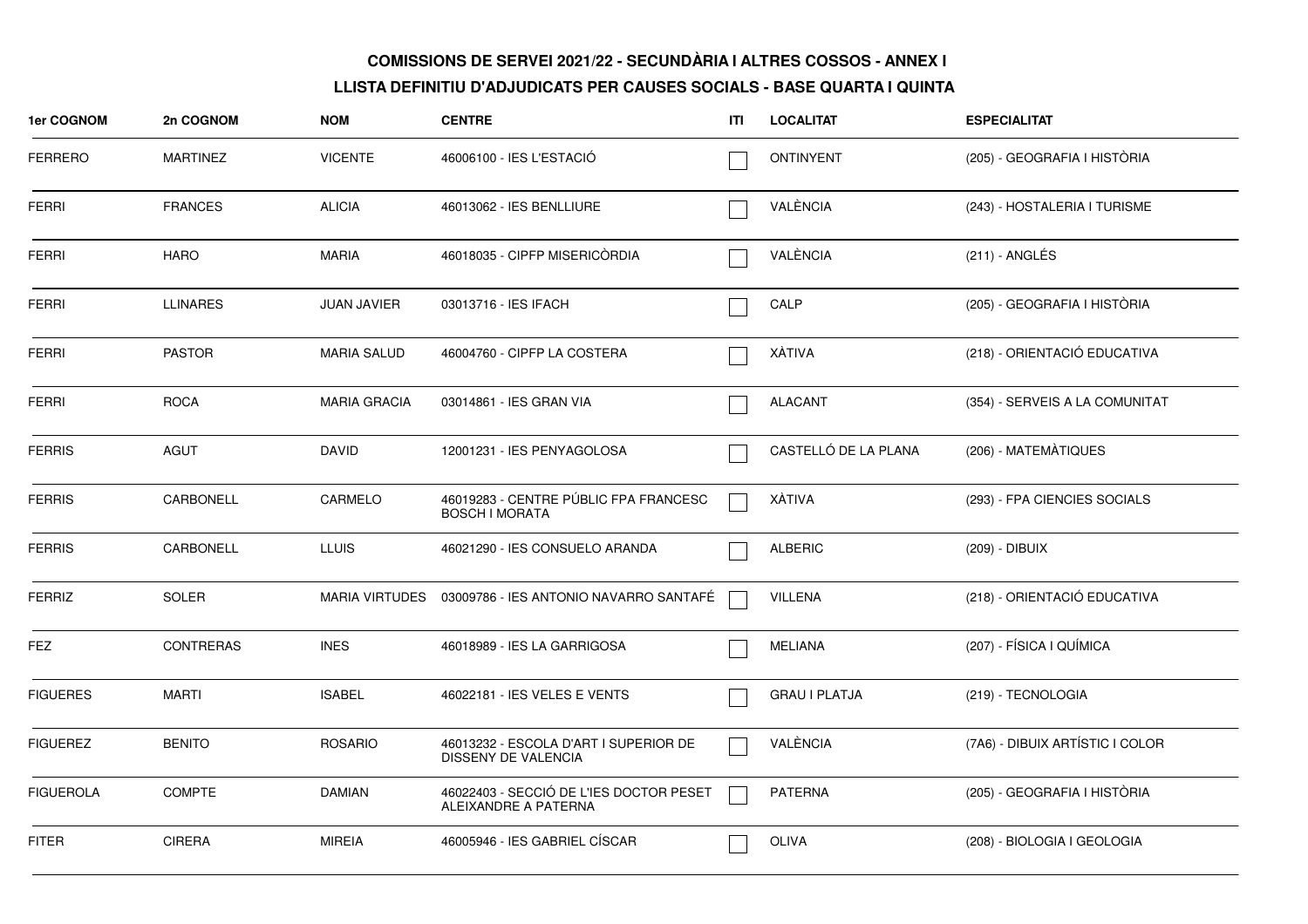| 1er COGNOM       | 2n COGNOM         | <b>NOM</b>            | <b>CENTRE</b>                                                           | ITI | <b>LOCALITAT</b>         | <b>ESPECIALITAT</b>                                      |
|------------------|-------------------|-----------------------|-------------------------------------------------------------------------|-----|--------------------------|----------------------------------------------------------|
| <b>FITO</b>      | <b>ALONSO</b>     | MARIA                 | 46016440 - IES GONZALO ANAYA                                            |     | <b>XIRIVELLA</b>         | (222) - FORMACIÓ I ORIENTACIÓ LABORAL                    |
| <b>FLICH</b>     | <b>CUTANDA</b>    | Mª PILAR              | 12005601 - IES GILABERT DE CENTELLES                                    |     | <b>NULES</b>             | $(211)$ - ANGLÉS                                         |
| <b>FLORDELIS</b> | <b>LLORENS</b>    | <b>ANA</b>            | 46023419 - CIPFP CIUTAT DE L'APRENENT                                   |     | VALÈNCIA                 | (349) - PROCEDIMENTS SANITARIS I<br><b>ASSISTENCIALS</b> |
| <b>FLORDELIS</b> | <b>PONS</b>       | <b>VICENTE MIGUEL</b> | 46002787 - IES 9 D'OCTUBRE                                              |     | CARLET                   | $(216) - MÚSICA$                                         |
| <b>FLORES</b>    | <b>CASTAÑEDA</b>  | <b>LLUIS ANTONI</b>   | 46020479 - IES JOAN FUSTER                                              |     | <b>BELLREGUARD</b>       | (256) - LLENGUA I LITERATURA<br>VALENCIANA               |
| <b>FLORES</b>    | <b>CUBEL</b>      |                       | MARIA DE LA PAZ 46018761 - CIPFP COMPLEJO EDUCATIVO DE<br><b>CHESTE</b> |     | <b>CHESTE</b>            | (271) - PROCESSOS SANITARIS                              |
| <b>FLORES</b>    | <b>NAVARRO</b>    | <b>RAQUEL</b>         | 46023547 - IES BENICALAP                                                |     | VALÈNCIA                 | (205) - GEOGRAFIA I HISTÒRIA                             |
| <b>FLORES</b>    | <b>VICEDO</b>     | <b>MANUEL ANGEL</b>   | 03016468 - IES L'ALLUSSER                                               |     | <b>MUTXAMEL</b>          | $(216) - MÚSICA$                                         |
| <b>FOLCH</b>     | <b>MARIN</b>      | PAU                   | 12004217 - IES EL CAMINÀS                                               |     | CASTELLÓ DE LA PLANA     | (219) - TECNOLOGIA                                       |
| <b>FOLCH</b>     | <b>SALES</b>      | FERNANDO              | 12004217 - IES EL CAMINÀS                                               |     | CASTELLÓ DE LA PLANA     | (254) - INFORMÀTICA                                      |
| <b>FOLLANA</b>   | <b>RAMON</b>      | <b>LUCIA DOLORES</b>  | 03013133 - IES SANTIAGO GRISOLIA                                        |     | CALLOSA DE SEGURA        | (222) - FORMACIÓ I ORIENTACIÓ LABORAL                    |
| <b>FONS</b>      | <b>ESCRIHUELA</b> | <b>LOURDES</b>        | 46008340 - IES JAUME II EL JUST                                         |     | TAVERNES DE LA VALLDIGNA | (256) - LLENGUA I LITERATURA<br>VALENCIANA               |
| <b>FONS</b>      | <b>IVARS</b>      | <b>VICTORIA</b>       | 46022543 - IES LA VEREDA                                                |     | POBLA DE VALLBONA (LA)   | (347) - PERRUQUERIA                                      |
| <b>FONS</b>      | <b>MOROS</b>      | FERRAN                | 46019003 - IES DE SEDAVÍ                                                |     | SEDAVÍ                   | (208) - BIOLOGIA I GEOLOGIA                              |
| <b>FONS</b>      | ORDIÑANA          | <b>ELENA</b>          | 46008340 - IES JAUME II EL JUST                                         |     | TAVERNES DE LA VALLDIGNA | (204) - LLENGUA CASTELLANA I<br><b>LITERATURA</b>        |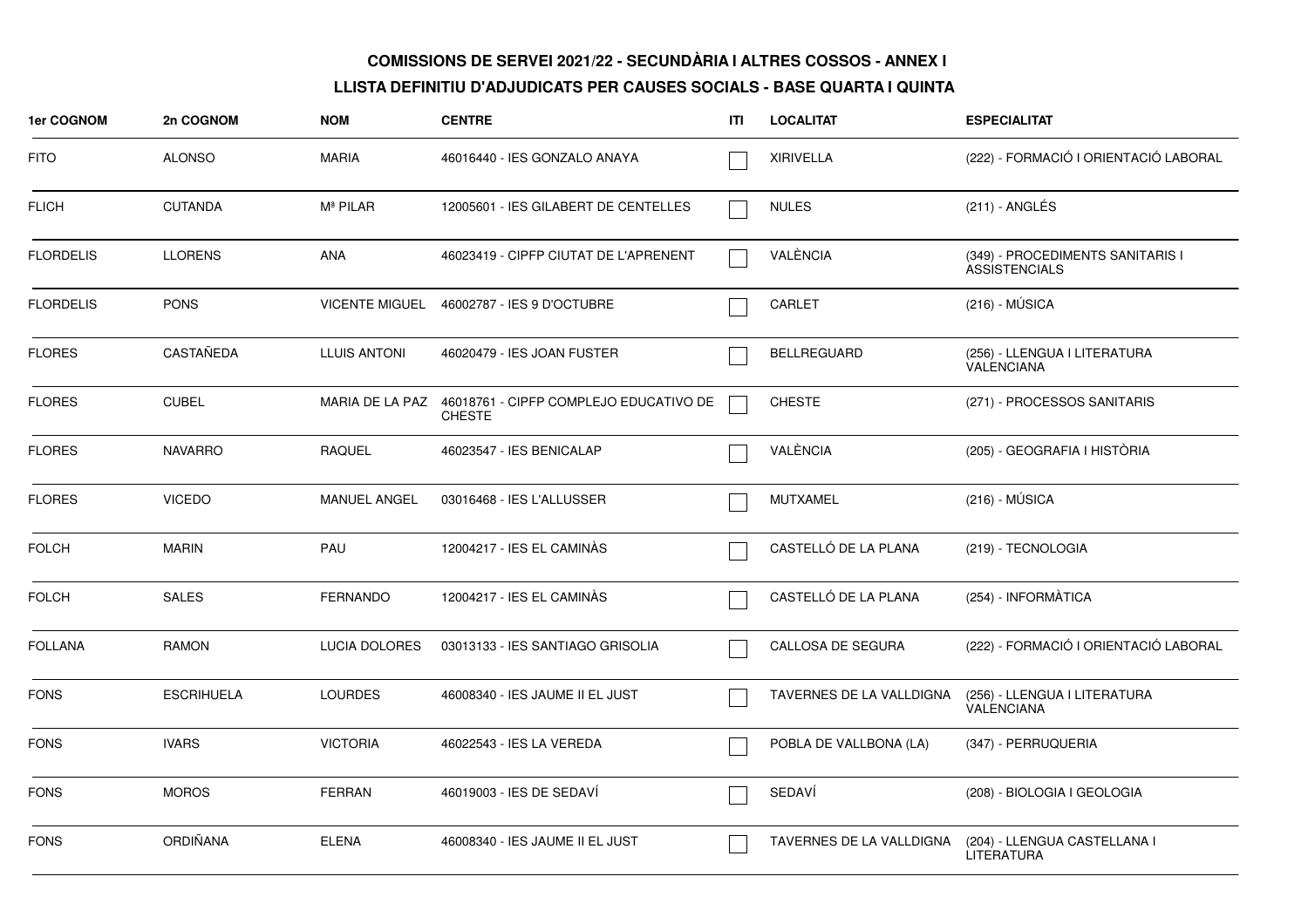| <b>1er COGNOM</b>  | 2n COGNOM         | <b>NOM</b>                            | <b>CENTRE</b>                                                         | ITI | <b>LOCALITAT</b>        | <b>ESPECIALITAT</b>                          |
|--------------------|-------------------|---------------------------------------|-----------------------------------------------------------------------|-----|-------------------------|----------------------------------------------|
| <b>FONT</b>        | <b>LLOP</b>       | <b>ALBA</b>                           | 12005660 - IES PROFESSOR BROCH I LLOP                                 |     | <b>VILA-REAL</b>        | (205) - GEOGRAFIA I HISTÒRIA                 |
| <b>FONTCUBERTA</b> | <b>LLAVATA</b>    | <b>ALEJANDRO</b>                      | 46012963 - IES JUAN DE GARAY                                          |     | VALÈNCIA                | (201) - FILOSOFIA                            |
| <b>FONTECHA</b>    | <b>GARCIA</b>     | <b>IRENE</b>                          | 12001307 - IES POLITÈCNIC                                             |     | CASTELLÓ DE LA PLANA    | (207) - FÍSICA I QUÍMICA                     |
| <b>FORES</b>       | <b>TOMAS</b>      | <b>CARMEN</b>                         | 12004308 - ESCOLA D'ART I SUPERIOR DE<br>DISSENY DE CASTELLÓ DE LA PL |     | CASTELLÓ DE LA PLANA    | (7B0) - DISSENY DE PRODUCTE                  |
| <b>FORNAS</b>      | <b>MARTINEZ</b>   | <b>SARA</b>                           | 03004223 - IES HISTORIADOR CHABAS                                     |     | DÉNIA                   | (211) - ANGLÉS                               |
| <b>FORNER</b>      | <b>ALEIXANDRE</b> | <b>PATRICIA</b>                       | 46020273 - IES LA VALL DE SEGÓ                                        |     | BENIFAIRÓ DE LES VALLS  | (201) - FILOSOFIA                            |
| <b>FORNER</b>      | <b>ROGLA</b>      | <b>VICENTE</b>                        | 12000406 - IES DE BETXI                                               |     | <b>BETXI</b>            | (254) - INFORMÀTICA                          |
| <b>FORNES</b>      | <b>TRUNCON</b>    | <b>LUCIA</b>                          | 46019374 - CENTRE PÚBLIC FPA MIGUEL<br><b>HERNANDEZ</b>               |     | PUERTO SAGUNTO (EL)     | (295) - FPA COMUNICACIÓ<br>(VALENCIÀ/ANGLÉS) |
| <b>FORNIER</b>     | <b>LLORENS</b>    | M. CARMEN                             | 03015105 - IES LA NUCIA                                               |     | NUCIA (LA)              | (254) - INFORMÀTICA                          |
| <b>FORT</b>        | <b>ESCRIVA</b>    | <b>VICTOR JAVIER</b>                  | 46017882 - IES LES ALFÀBEGUES                                         |     | <b>BÉTERA</b>           | (205) - GEOGRAFIA I HISTÒRIA                 |
| <b>FOS</b>         | <b>TOMAS</b>      | <b>MARIA DE LOS</b><br><b>ANGELES</b> | 12005751 - IES BENIGASLÓ                                              |     | VALL D'UIXÓ (LA)        | (209) - DIBUIX                               |
| <b>FRAILE</b>      | PEÑA              |                                       | MARIA GUADALUPE03010144 - IES PEDRO IBARRA RUIZ                       |     | <b>ELX</b>              | (332) - ESTÈTICA                             |
| FRAJ               | <b>FUERTES</b>    |                                       | FERNANDO JOSE 46007748 - IES CAMP DE MORVEDRE                         |     | PUERTO SAGUNTO (EL)     | (209) - DIBUIX                               |
| <b>FRANCES</b>     | <b>ALVAREZ</b>    | <b>MOIRA</b>                          | 03008423 - IES SAN VICENTE                                            |     | SANT VICENT DEL RASPEIG | (256) - LLENGUA I LITERATURA<br>VALENCIANA   |
| <b>FRANCES</b>     | <b>BENEYTO</b>    | <b>MARIA ANGELES</b>                  | 46017201 - IES JAUME I                                                |     | <b>ONTINYENT</b>        | (205) - GEOGRAFIA I HISTÒRIA                 |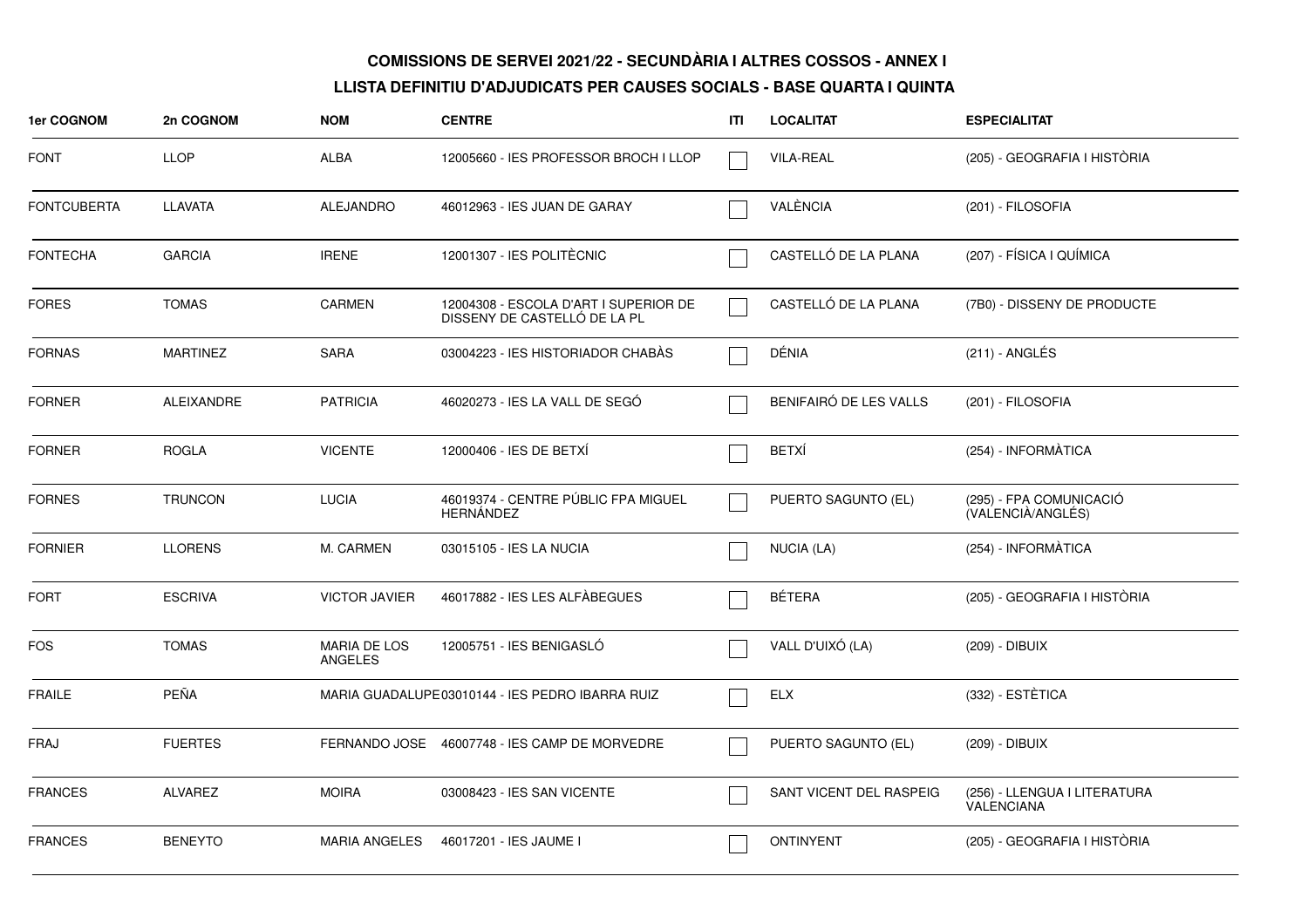| 1er COGNOM      | 2n COGNOM                     | <b>NOM</b>         | <b>CENTRE</b>                                          | ΙTΙ | <b>LOCALITAT</b>    | <b>ESPECIALITAT</b>                                  |
|-----------------|-------------------------------|--------------------|--------------------------------------------------------|-----|---------------------|------------------------------------------------------|
| <b>FRANCES</b>  | <b>DIEZ</b>                   | <b>ANA ISABEL</b>  | 03010867 - CENTRE PÚBLIC FPA MERCÈ<br><b>RODOREDA</b>  |     | <b>ELX</b>          | (297) - FPA COMUNICACIO (VALENCIA)                   |
| <b>FRANCES</b>  | LIÑANA                        | <b>ROCIO</b>       | 46002571 - IES FRANCESC GIL                            |     | <b>CANALS</b>       | (351) - PROCESSOS DE GESTIÓ<br><b>ADMINISTRATIVA</b> |
| <b>FRANCES</b>  | <b>MIRA</b>                   | <b>MARIA JESUS</b> | 46006112 - IES POU CLAR                                |     | <b>ONTINYENT</b>    | (256) - LLENGUA I LITERATURA<br>VALENCIANA           |
| <b>FRANCÉS</b>  | ARNAU                         | <b>JOSE</b>        | 46002571 - IES FRANCESC GIL                            |     | CANALS              | (205) - GEOGRAFIA I HISTÒRIA                         |
| <b>FRANCÈS</b>  | <b>COMES</b>                  | <b>ESTELA</b>      | 03013716 - IES IFACH                                   |     | CALP                | (219) - TECNOLOGIA                                   |
| <b>FRANCO</b>   | PEDRO                         | <b>MARIA JOSEP</b> | 46003408 - IES BLASCO IBÁÑEZ                           |     | <b>CULLERA</b>      | (256) - LLENGUA I LITERATURA<br>VALENCIANA           |
| <b>FRANCO</b>   | <b>SALA</b>                   | ANA                | 46021617 - IES JOAN FUSTER                             |     | <b>SUECA</b>        | (256) - LLENGUA I LITERATURA<br>VALENCIANA           |
| FRASQUET        | <b>PORTA</b>                  | <b>LOURDES</b>     | 46013220 - ESCOLA OFICIAL D'IDIOMES<br>VALENCIA-SAÏDIA |     | VALÈNCIA            | $(418) - VALENCIA$                                   |
| <b>FRESNEDA</b> | <b>MARUGAN</b>                | <b>JUAN</b>        | 46012999 - IES JOANOT MARTORELL                        |     | VALÈNCIA            | (206) - MATEMÀTIQUES                                 |
| <b>FUENTE</b>   | <b>HERRAIZ</b>                | <b>FERNANDO</b>    | 46020261 - IES DE BENAGUASIL                           |     | <b>BENAGUASIL</b>   | (206) - MATEMÀTIQUES                                 |
| <b>FUENTES</b>  | FERNANDEZ DE MENDIOLALEJANDRO | <b>ALFONSO</b>     | 46024965 - IES LA CANYADA                              |     | CAÑADA (LA)         | (219) - TECNOLOGIA                                   |
| <b>FUENTES</b>  | <b>MARTINEZ</b>               | <b>JUAN PEDRO</b>  | 03015981 - IES PLAYA FLAMENCA                          |     | DEHESA DE CAMPOAMOR | (275) - CULTURA CLÀSSICA                             |
| <b>FUERTES</b>  | <b>PEDRON</b>                 | <b>BEATRIZ</b>     | 46002969 - IES BERENGUER DALMAU                        |     | CATARROJA           | (242) - INTERVENCIÓ SOCIOCOMUNITÀRIA                 |
| <b>FUSTER</b>   | <b>COSTA</b>                  | ANA                | 12003328 - IES LLOMBAI                                 |     | <b>BORRIANA</b>     | (207) - FÍSICA I QUÍMICA                             |
| <b>FUSTER</b>   | <b>GOMEZ</b>                  | <b>DANIEL</b>      | 46004772 - IES JOSÉ DE RIBERA                          |     | XÀTIVA              | (335) - INSTAL·LACIONS<br><b>ELECTROTÈCNIQUES</b>    |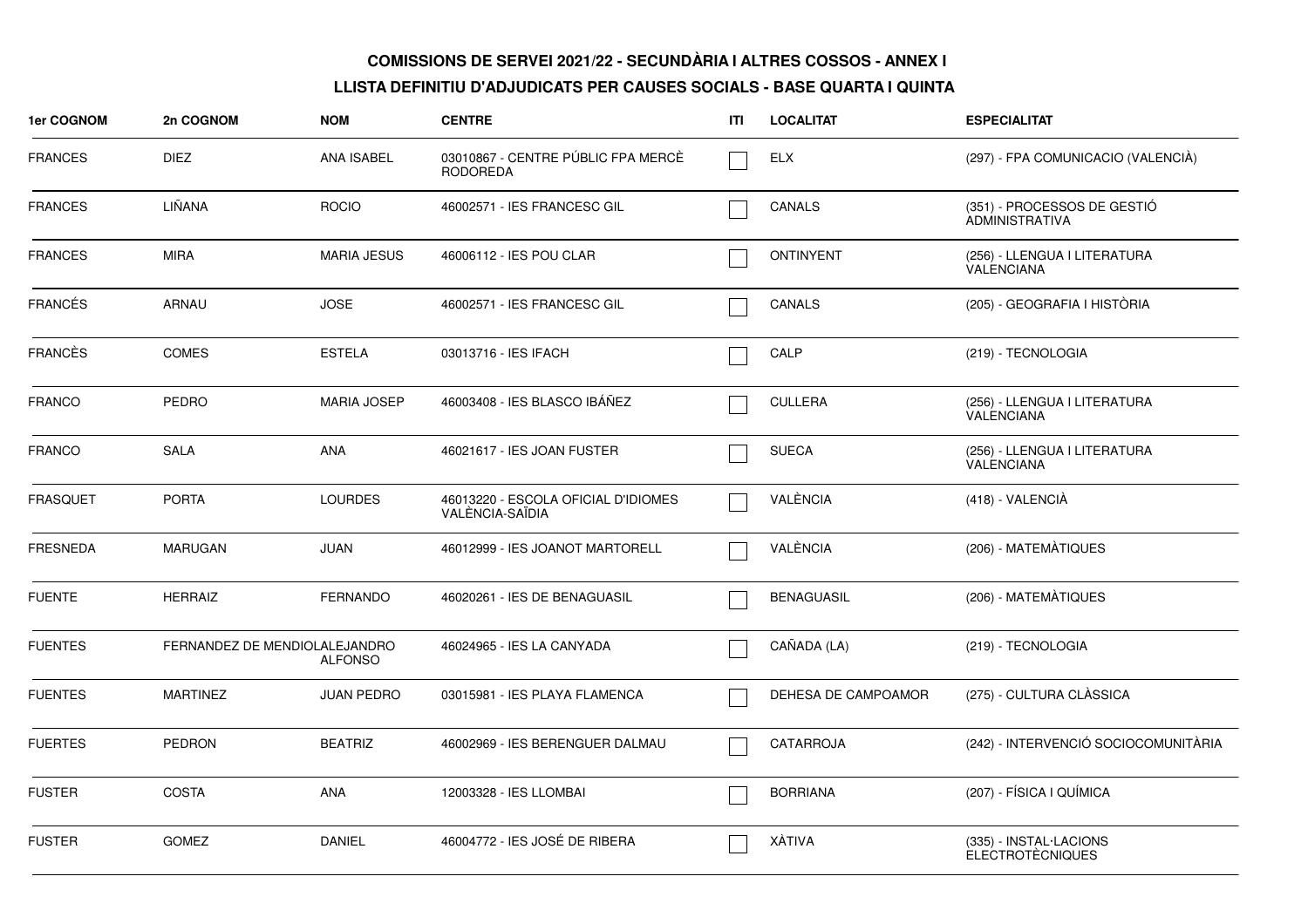| 1er COGNOM      | 2n COGNOM        | <b>NOM</b>           | <b>CENTRE</b>                                                         | ITI | <b>LOCALITAT</b>     | <b>ESPECIALITAT</b>                                           |
|-----------------|------------------|----------------------|-----------------------------------------------------------------------|-----|----------------------|---------------------------------------------------------------|
| <b>FUSTER</b>   | <b>INIESTA</b>   | <b>ANA</b>           | 46000161 - IES DOCTOR FAUSTÍ BARBERÁ                                  |     | ALAQUAS              | (217) - EDUCACIÓ FÍSICA                                       |
| <b>FUSTER</b>   | <b>ORTELLS</b>   | <b>RICARDO</b>       | 12005660 - IES PROFESSOR BROCH I LLOP                                 |     | <b>VILA-REAL</b>     | (351) - PROCESSOS DE GESTIÓ<br><b>ADMINISTRATIVA</b>          |
| <b>GABALDON</b> | <b>MOYA</b>      | <b>REYES</b>         | 12005738 - IES LA PLANA                                               |     | CASTELLÓ DE LA PLANA | (206) - MATEMÀTIQUES                                          |
| <b>GABALDON</b> | PEÑARANDA        | <b>ENRIQUE</b>       | 46014893 - IES LA PATACONA                                            |     | <b>ALBORAIA</b>      | (204) - LLENGUA CASTELLANA I<br>LITERATURA                    |
| <b>GABARDA</b>  | <b>ALEGRE</b>    | <b>SARA</b>          | 12001228 - IES FRANCESC RIBALTA                                       |     | CASTELLÓ DE LA PLANA | (354) - SERVEIS A LA COMUNITAT                                |
| <b>GADEA</b>    | <b>GADEA</b>     | <b>INMACULADA</b>    | 03014836 - IES SERRA MARIOLA                                          |     | MURO DE ALCOY        | (219) - TECNOLOGIA                                            |
| <b>GADEA</b>    | <b>MORANT</b>    | <b>ELENA</b>         | 46012902 - IES SAN VICENTE FERRER                                     |     | VALÈNCIA             | (206) - MATEMÀTIQUES                                          |
| GALAN           | <b>ESTACIO</b>   | <b>MARIA ANGELES</b> | 03010739 - CONSERVATORI SUPERIOR DE<br>MÚSICA ÓSCAR ESPLÁ             |     | <b>ALACANT</b>       | (6A3) - CLARINET                                              |
| <b>GALAN</b>    | <b>GARCIA</b>    | <b>MARIA</b>         | 46015711 - IES CAMPANAR                                               |     | VALÈNCIA             | (204) - LLENGUA CASTELLANA I<br>LITERATURA                    |
| GALAN           | <b>HERNANDEZ</b> | <b>ANGEL</b>         | 46020388 - CONSERVATORI PROFESSIONAL<br>DE DANSA                      |     | VALÈNCIA             | $(6C2) - PIANO$                                               |
| GALAN           | <b>PARRA</b>     | <b>TRINIDAD</b>      | 46017894 - CONSERVATORI PROFESSIONAL<br>DE MÚSICA RAFAEL TALENS PELLÓ |     | <b>CULLERA</b>       | (6D1) - VIOLI                                                 |
| <b>GALARZA</b>  | <b>TEVAR</b>     | <b>CAROLINA</b>      | 46012902 - IES SAN VICENTE FERRER                                     |     | VALÈNCIA             | (216) - MÚSICA                                                |
| <b>GALBIS</b>   | <b>ALBERT</b>    | <b>ANA</b>           | 46022129 - IES MANUEL SANCHIS GUARNER                                 |     | CASTELLÓ DE RUGAT    | $(211)$ - ANGLÉS                                              |
| <b>GALDAMES</b> | <b>BRAVO</b>     | <b>ORLANDO</b>       | 46022257 - IES CONSELLERIA                                            |     | VALÈNCIA             | (206) - MATEMÀTIQUES                                          |
| <b>GALIANA</b>  | <b>GANDIA</b>    | <b>JOSE MANUEL</b>   | 46006112 - IES POU CLAR                                               |     | <b>ONTINYENT</b>     | (334) - INSTAL·LACIONS I MANT D'EQUIPS<br>TÉRMICS I DE FLUIDS |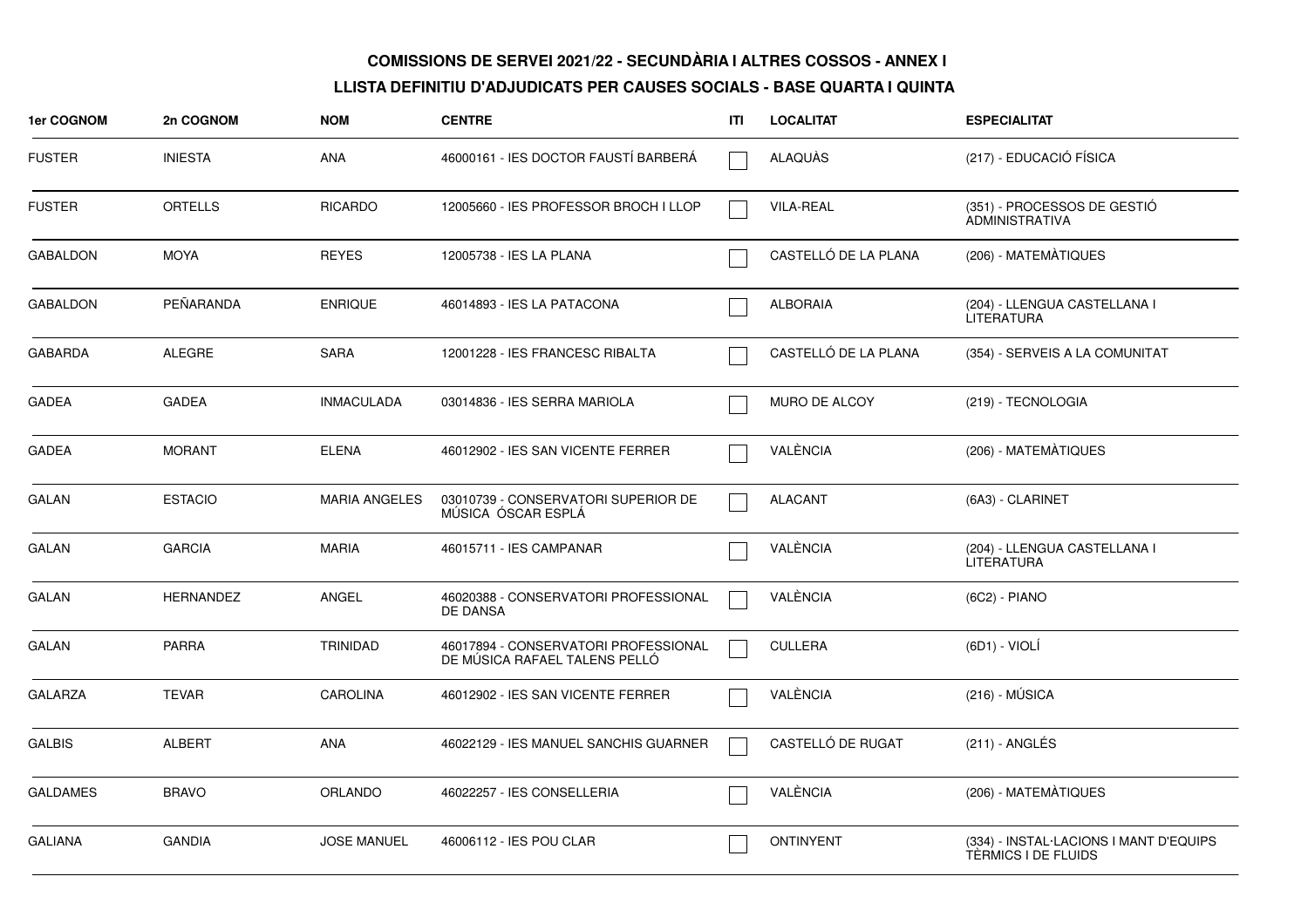| 1er COGNOM         | 2n COGNOM        | <b>NOM</b>           | <b>CENTRE</b>                                                       | ITI | <b>LOCALITAT</b>       | <b>ESPECIALITAT</b>                               |
|--------------------|------------------|----------------------|---------------------------------------------------------------------|-----|------------------------|---------------------------------------------------|
| <b>GALIANA</b>     | <b>VILA</b>      | Mª TERESA            | 46020480 - IES SIVERA FONT                                          |     | <b>CANALS</b>          | (207) - FÍSICA I QUÍMICA                          |
| <b>GALINDO</b>     | <b>SUAREZ</b>    | DOMINGO JOSE         | 46000754 - CIPFP LUIS SUÑER SANCHIS                                 |     | <b>ALZIRA</b>          | (263) - ADMINISTRACIÓ D'EMPRESES                  |
| <b>GALLACH</b>     | PEREZ            | <b>MARCOS</b>        | 46015290 - IES EL GRAO                                              |     | VALÈNCIA               | (254) - INFORMÀTICA                               |
| <b>GALLACH</b>     | <b>VILA</b>      | Mª EVA               | 46015733 - IES FERNANDO III                                         |     | <b>AYORA</b>           | (256) - LLENGUA I LITERATURA<br><b>VALENCIANA</b> |
| <b>GALLARDO</b>    | <b>FLUIXA</b>    | ANGELA               | 46013232 - ESCOLA D'ART I SUPERIOR DE<br>DISSENY DE VALENCIA        |     | VALÈNCIA               | (7B1) - DISSENY GRÀFIC                            |
| <b>GALLASTEGUI</b> | <b>GONZALEZ</b>  | <b>SAMUEL</b>        | 46022865 - IES COMARCAL                                             |     | <b>BURJASSOT</b>       | (209) - DIBUIX                                    |
| <b>GALLEGO</b>     | <b>GARCIA</b>    | PEDRO RAMON          | 03005082 - IES SIXTO MARCO                                          |     | <b>ELX</b>             | (219) - TECNOLOGIA                                |
| <b>GALLEGO</b>     | <b>GRAU</b>      | <b>JOSEP</b>         | 46015708 - IES DISTRICTE MARÍTIM                                    |     | VALÈNCIA               | (207) - FÍSICA I QUÍMICA                          |
| <b>GALLEN</b>      | <b>MARTINEZ</b>  | LIDIA                | 12005799 - IES BOVALAR                                              |     | CASTELLÓ DE LA PLANA   | $(211)$ - ANGLÉS                                  |
| <b>GALLENT</b>     | <b>FALCO</b>     | <b>MIREIA AURORA</b> | 12005374 - IES JUAN BAUTISTA PORCAR                                 |     | CASTELLÓ DE LA PLANA   | (204) - LLENGUA CASTELLANA I<br>LITERATURA        |
| <b>GALVEZ</b>      | <b>HERNANDEZ</b> | ROSA MARIA           | 46022211 - IES MARJANA                                              |     | <b>CHIVA</b>           | (205) - GEOGRAFIA I HISTÒRIA                      |
| <b>GALVEZ</b>      | <b>MARI</b>      | <b>JUAN JOSE</b>     | 46015538 - CIPFP FAITANAR                                           |     | <b>QUART DE POBLET</b> | (242) - INTERVENCIÓ SOCIOCOMUNITÀRIA              |
| <b>GALVEZ</b>      | <b>SALES</b>     | <b>JORGE</b>         | 46018138 - IES ORRIOLS                                              |     | VALÈNCIA               | (261) - ECONOMIA                                  |
| <b>GAMIR</b>       | <b>CONILL</b>    | <b>TOMAS</b>         | 12001228 - IES FRANCESC RIBALTA                                     |     | CASTELLÓ DE LA PLANA   | (206) - MATEMATIQUES                              |
| <b>GAMON</b>       | <b>BLANCH</b>    | <b>JORDI</b>         | 46013232 - ESCOLA D'ART I SUPERIOR DE<br><b>DISSENY DE VALENCIA</b> |     | VALÈNCIA               | (7A6) - DIBUIX ARTÍSTIC I COLOR                   |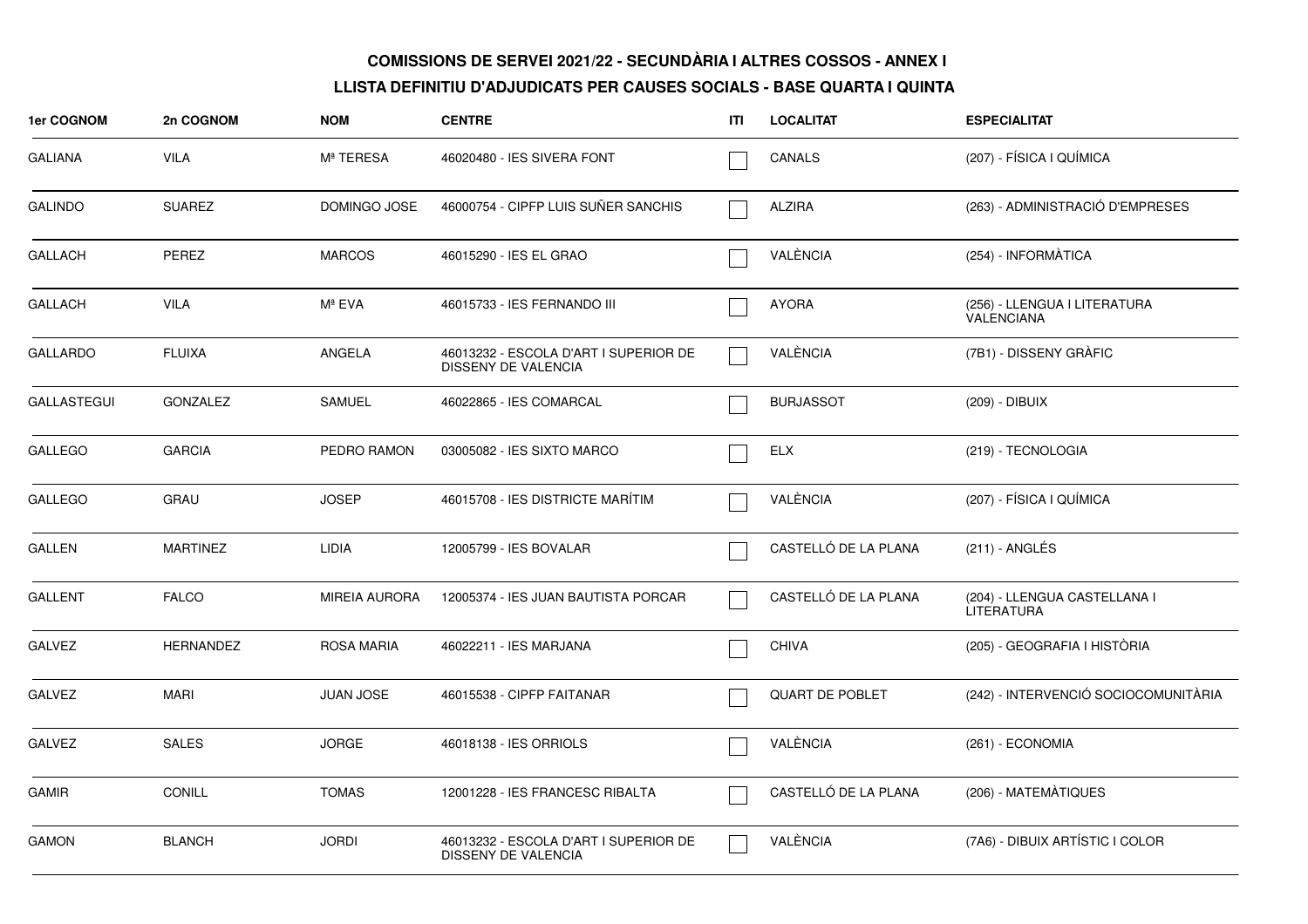| 1er COGNOM    | 2n COGNOM       | <b>NOM</b>                 | <b>CENTRE</b>                            | ITI | <b>LOCALITAT</b>    | <b>ESPECIALITAT</b>                               |
|---------------|-----------------|----------------------------|------------------------------------------|-----|---------------------|---------------------------------------------------|
| <b>GAMON</b>  | MENA            | <b>MARIA DEL</b><br>CARMEN | 12005556 - IES JÉRICA - VIVER            |     | JERICA - VIVER      | (219) - TECNOLOGIA                                |
| <b>GAMON</b>  | <b>SAMPER</b>   | SALVADOR                   | 46007554 - IES JORGE JUAN                |     | PUERTO SAGUNTO (EL) | (338) - MANTENIMENT DE VEHICLES                   |
| <b>GANDIA</b> | <b>ESTEVE</b>   | M <sup>ª</sup> PILAR       | 46019179 - CENTRE PÚBLIC FPA ENRIC VALOR |     | <b>ALZIRA</b>       | (292) - FPA CIENTÍFIC/TECNOLÒGIC                  |
| <b>GANDIA</b> | <b>MARTINEZ</b> | <b>IVAN</b>                | 46022555 - IES VERMELLAR                 |     | OLLERIA (L')        | (217) - EDUCACIÓ FÍSICA                           |
| <b>GARAY</b>  | ZABAL           | <b>ALBERTO</b>             | 46013050 - IES EL CABANYAL               |     | VALÈNCIA            | (201) - FILOSOFIA                                 |
| <b>GARCES</b> | <b>ROSELL</b>   | MANUEL                     | 46023547 - IES BENICALAP                 |     | VALÈNCIA            | (204) - LLENGUA CASTELLANA I<br><b>LITERATURA</b> |
| <b>GARCIA</b> | ABRIL           | <b>MARINA</b>              | 03000679 - IES JAIME II                  |     | <b>ALACANT</b>      | (207) - FÍSICA I QUÍMICA                          |
| <b>GARCIA</b> | <b>AGUILAR</b>  | <b>JENNIFER</b>            | 46013098 - IES SOROLLA                   |     | VALÈNCIA            | (201) - FILOSOFIA                                 |
| <b>GARCIA</b> | ANDREU          | <b>REBECA</b>              | 12003328 - IES LLOMBAI                   |     | <b>BORRIANA</b>     | (206) - MATEMÀTIQUES                              |
| <b>GARCIA</b> | <b>ANTONI</b>   | <b>IVAN</b>                | 12005532 - IES EL PRAT                   |     | TORREBLANCA         | (217) - EDUCACIÓ FÍSICA                           |
| <b>GARCIA</b> | <b>ARANA</b>    | <b>MARIA JOSEFA</b>        | 03004223 - IES HISTORIADOR CHABÀS        |     | DÉNIA               | (209) - DIBUIX                                    |
| <b>GARCIA</b> | ARNAU           | LORENA                     | 12005751 - IES BENIGASLÓ                 |     | VALL D'UIXÓ (LA)    | (254) - INFORMÀTICA                               |
| <b>GARCIA</b> | <b>ASENSI</b>   | ANA                        | 46021320 - IES ELS ÉVOLS                 |     | ALCÚDIA (L')        | (206) - MATEMÀTIQUES                              |
| <b>GARCIA</b> | <b>BALDOVI</b>  | CARLOS                     | 46015708 - IES DISTRICTE MARÍTIM         |     | VALÈNCIA            | (217) - EDUCACIÓ FÍSICA                           |
| <b>GARCIA</b> | <b>BARCELO</b>  | <b>MARIA CRISTINA</b>      | 46015711 - IES CAMPANAR                  |     | VALÈNCIA            | (219) - TECNOLOGIA                                |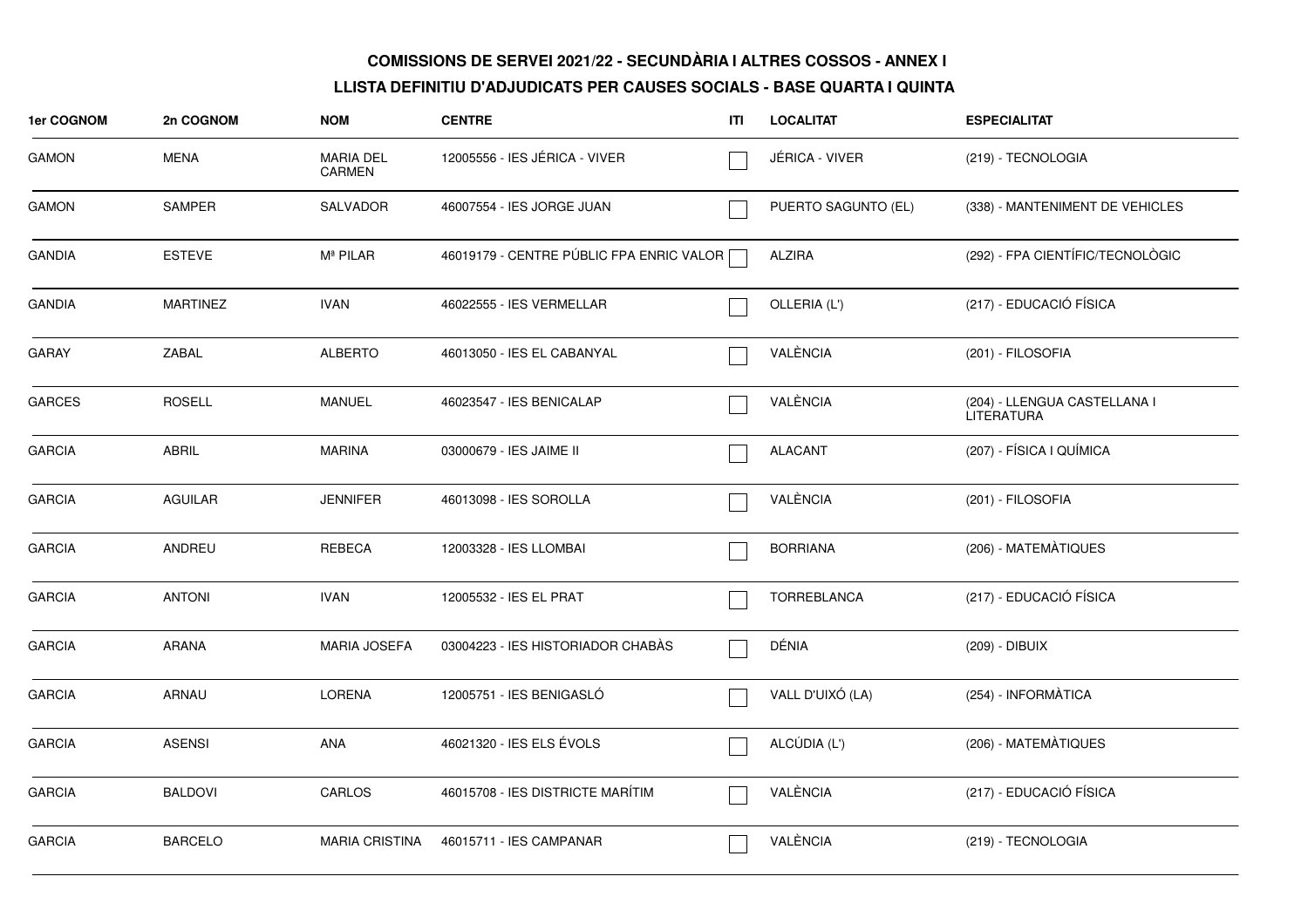| <b>1er COGNOM</b> | 2n COGNOM          | <b>NOM</b>                          | <b>CENTRE</b>                                             | ITL | <b>LOCALITAT</b>                        | <b>ESPECIALITAT</b>              |
|-------------------|--------------------|-------------------------------------|-----------------------------------------------------------|-----|-----------------------------------------|----------------------------------|
| <b>GARCIA</b>     | <b>BELENGUER</b>   | <b>CLAUDIA</b>                      | 46013050 - IES EL CABANYAL                                |     | VALÈNCIA                                | (219) - TECNOLOGIA               |
| <b>GARCIA</b>     | <b>BERNA</b>       | <b>VICENTE</b>                      | 03007418 - IES EL PALMERAL                                |     | <b>ORIHUELA</b>                         | (338) - MANTENIMENT DE VEHICLES  |
| <b>GARCIA</b>     | <b>BETORET</b>     | <b>FRANCISCA</b>                    | 46016521 - CEIP LA CONSTITUCIÓN                           |     | QUART DE POBLET                         | (218) - ORIENTACIÓ EDUCATIVA     |
| <b>GARCIA</b>     | <b>BIELSA</b>      | <b>SARA</b>                         | 12001231 - IES PENYAGOLOSA                                |     | CASTELLÓ DE LA PLANA                    | $(211)$ - ANGLÉS                 |
| <b>GARCIA</b>     | <b>BLASCO</b>      | <b>SILVIA</b>                       | 03004235 - IES MARIA IBARS                                |     | DÉNIA                                   | (263) - ADMINISTRACIÓ D'EMPRESES |
| GARCIA            | <b>BOIXADER</b>    | <b>SALVADOR</b><br><b>FRANCISCO</b> | 46018692 - IES DOCTOR LLUÍS SIMARRO<br><b>LACABRA</b>     |     | <b>XÀTIVA</b>                           | (206) - MATEMÀTIQUES             |
| <b>GARCIA</b>     | <b>BOLOS</b>       | <b>RAFAEL</b>                       | 03006256 - IES DE XIXONA                                  |     | <b>XIXONA</b>                           | $(211)$ - ANGLÉS                 |
| <b>GARCIA</b>     | <b>BORNAY</b>      | <b>OSCAR</b>                        | 46013098 - IES SOROLLA                                    |     | VALÈNCIA                                | (211) - ANGLÉS                   |
| <b>GARCIA</b>     | <b>BORRAZ</b>      | <b>ANA MARIA</b>                    | 46036414 - ESCOLA OFICIAL D'IDIOMES<br>VALÉNCIA-BENICALAP |     | VALÈNCIA                                | $(411)$ - ANGLÉS                 |
| <b>GARCIA</b>     | <b>BOSCA</b>       | <b>MONICA</b>                       | 46023225 - IES CLARA CAMPOAMOR                            |     | <b>ALAQUÀS</b>                          | (205) - GEOGRAFIA I HISTÒRIA     |
| <b>GARCIA</b>     | CABALLER           | <b>MARIA</b>                        | 46018631 - IES ENRIQUE TIERNO GALVÁN                      |     | <b>MONCADA</b>                          | (271) - PROCESSOS SANITARIS      |
| <b>GARCIA</b>     | CASTELLO           | <b>AMANDA</b>                       | 46020327 - IES PLA DE NADAL                               |     | RIBA-ROJA DE TÚRIA                      | (216) - MÚSICA                   |
| <b>GARCIA</b>     | <b>CASTIGLIONI</b> | <b>BELEN</b>                        | 46029586 - IES DE SAN ANTONIO DE<br><b>BENAGÉBER</b>      |     | SAN ANTONIO DE BENAGÉBER (211) - ANGLÉS |                                  |
| <b>GARCIA</b>     | <b>CASTILLO</b>    | <b>ANTONIO</b>                      | 12006214 - IES TORRE DEL REI                              |     | ORPESA                                  | (217) - EDUCACIÓ FÍSICA          |
| <b>GARCIA</b>     | <b>CASTILLO</b>    | <b>MARIA ALICIA</b>                 | 46006495 - IES DOCTOR PESET ALEIXANDRE                    |     | <b>PATERNA</b>                          | (219) - TECNOLOGIA               |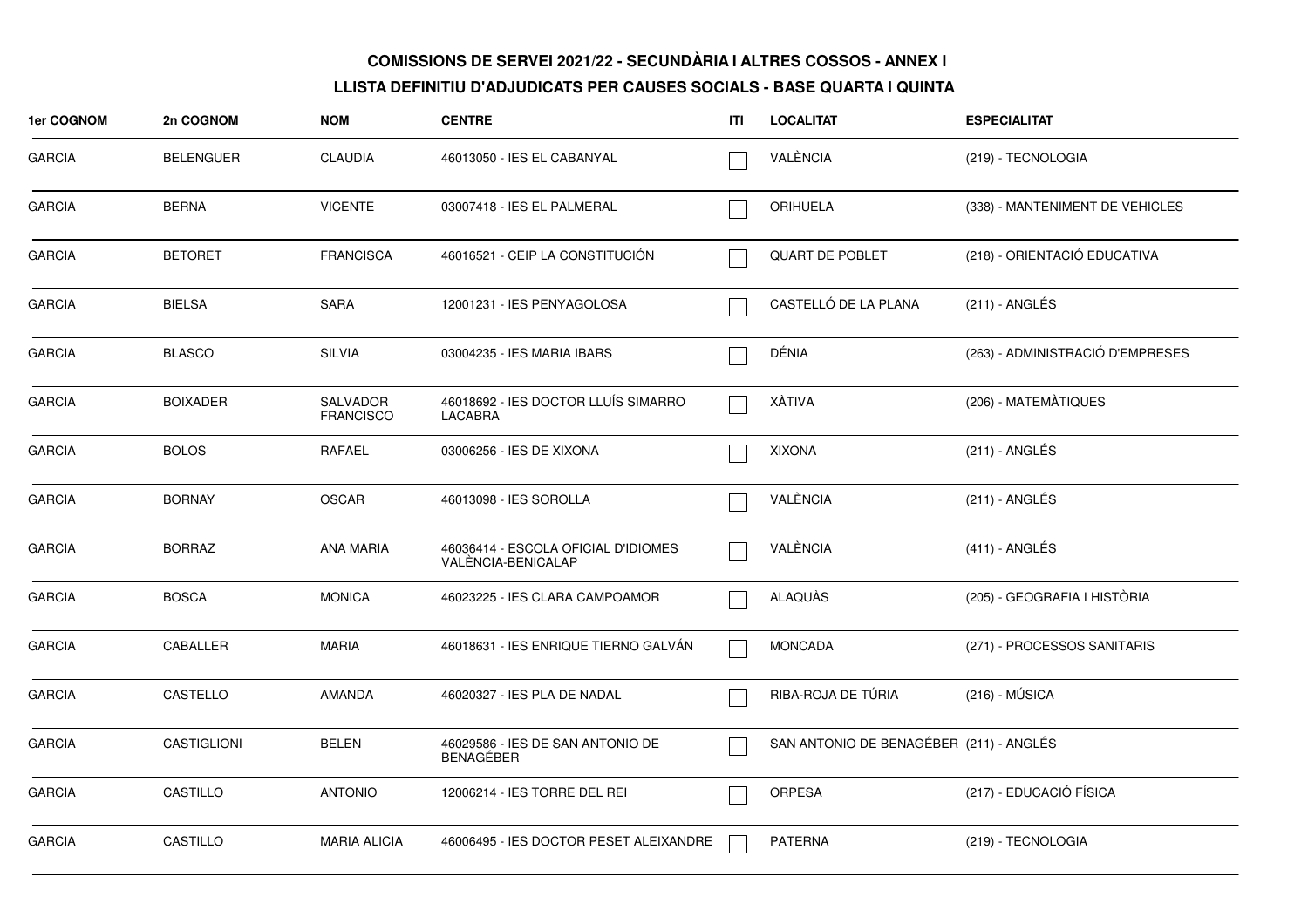| 1er COGNOM    | 2n COGNOM         | <b>NOM</b>                        | <b>CENTRE</b>                                            | <b>ITI</b> | <b>LOCALITAT</b>        | <b>ESPECIALITAT</b>                                        |
|---------------|-------------------|-----------------------------------|----------------------------------------------------------|------------|-------------------------|------------------------------------------------------------|
| <b>GARCIA</b> | <b>CUENCA</b>     | <b>MARIA VICTORIA</b>             | 46008790 - CEE PÚB. LA ENCARNACIÓN                       |            | <b>TORRENT</b>          | (218) - ORIENTACIÓ EDUCATIVA                               |
| <b>GARCIA</b> | <b>DIEZ</b>       | <b>MARIA DEL</b><br><b>CARMEN</b> | 46013104 - CIPFP VICENTE BLASCO IBÁÑEZ                   |            | VALÈNCIA                | (341) - OFICINA DE PROJECTES DE<br><b>CONSTRUCCIÓ</b>      |
| <b>GARCIA</b> | <b>EJOME</b>      | <b>ESTHER</b>                     | 46014893 - IES LA PATACONA                               |            | <b>ALBORAIA</b>         | (209) - DIBUIX                                             |
| <b>GARCIA</b> | <b>FERNANDEZ</b>  | MARIA GEMA                        | 12005799 - IES BOVALAR                                   |            | CASTELLÓ DE LA PLANA    | (207) - FÍSICA I QUÍMICA                                   |
| <b>GARCIA</b> | <b>FERRANDO</b>   |                                   | CARLOS ALBERTO 46015538 - CIPFP FAITANAR                 |            | <b>QUART DE POBLET</b>  | (335) - INSTAL·LACIONS<br><b>ELECTROTÈCNIQUES</b>          |
| <b>GARCIA</b> | <b>FIGUERUELO</b> | <b>BEATRIZ</b>                    | 46017687 - IES RAMON LLULL                               |            | VALÈNCIA                | (209) - DIBUIX                                             |
| <b>GARCIA</b> | <b>GABALDON</b>   | RAFAEL                            | 46023419 - CIPFP CIUTAT DE L'APRENENT                    |            | VALÈNCIA                | (224) - ORGANITZACIÓ I PROJECTES DE<br>FABRICACIÓ MECÀNICA |
| <b>GARCIA</b> | <b>GALDON</b>     | <b>NURIA</b>                      | 46022178 - IES LA CANAL DE NAVARRES                      |            | <b>NAVARRÉS</b>         | (219) - TECNOLOGIA                                         |
| <b>GARCIA</b> | <b>GALLEGO</b>    | <b>MANUEL</b>                     | 46024229 - IES GUILLEM D'ALCALÀ                          |            | POBLA DE FARNALS (LA)   | (355) - SERVEIS DE RESTAURACIÓ                             |
| <b>GARCIA</b> | <b>GARCIA</b>     | ABEL                              | 46007736 - IES CLOT DEL MORO                             |            | <b>SAGUNT</b>           | $(216) - MÚSICA$                                           |
| <b>GARCIA</b> | <b>GARCIA</b>     | <b>DANIEL</b><br><b>FRANCISCO</b> | 03014897 - IES LOS MONTESINOS - REMEDIOS<br><b>MUÑOZ</b> |            | <b>MONTESINOS (LOS)</b> | (356) - SISTEMES I APLICACIONS<br><b>INFORMATIQUES</b>     |
| <b>GARCIA</b> | <b>GARCIA</b>     | <b>DAVID</b>                      | 12003080 - IES LEOPOLDO QUEROL                           |            | <b>VINARÒS</b>          | (219) - TECNOLOGIA                                         |
| <b>GARCIA</b> | <b>GARCIA</b>     | <b>FELICIDAD</b>                  | 03012736 - IES MARE NOSTRUM                              |            | <b>ALACANT</b>          | (254) - INFORMÀTICA                                        |
| <b>GARCIA</b> | <b>GARCIA</b>     | <b>SANTIAGO</b>                   | 46007244 - CEIP MANUEL GARCÍA IZQUIERDO                  |            | <b>SAN ANTONIO</b>      | (218) - ORIENTACIÓ EDUCATIVA                               |
| <b>GARCIA</b> | <b>GARRIDO</b>    | MARÍA                             | 03000679 - IES JAIME II                                  |            | <b>ALACANT</b>          | (261) - ECONOMIA                                           |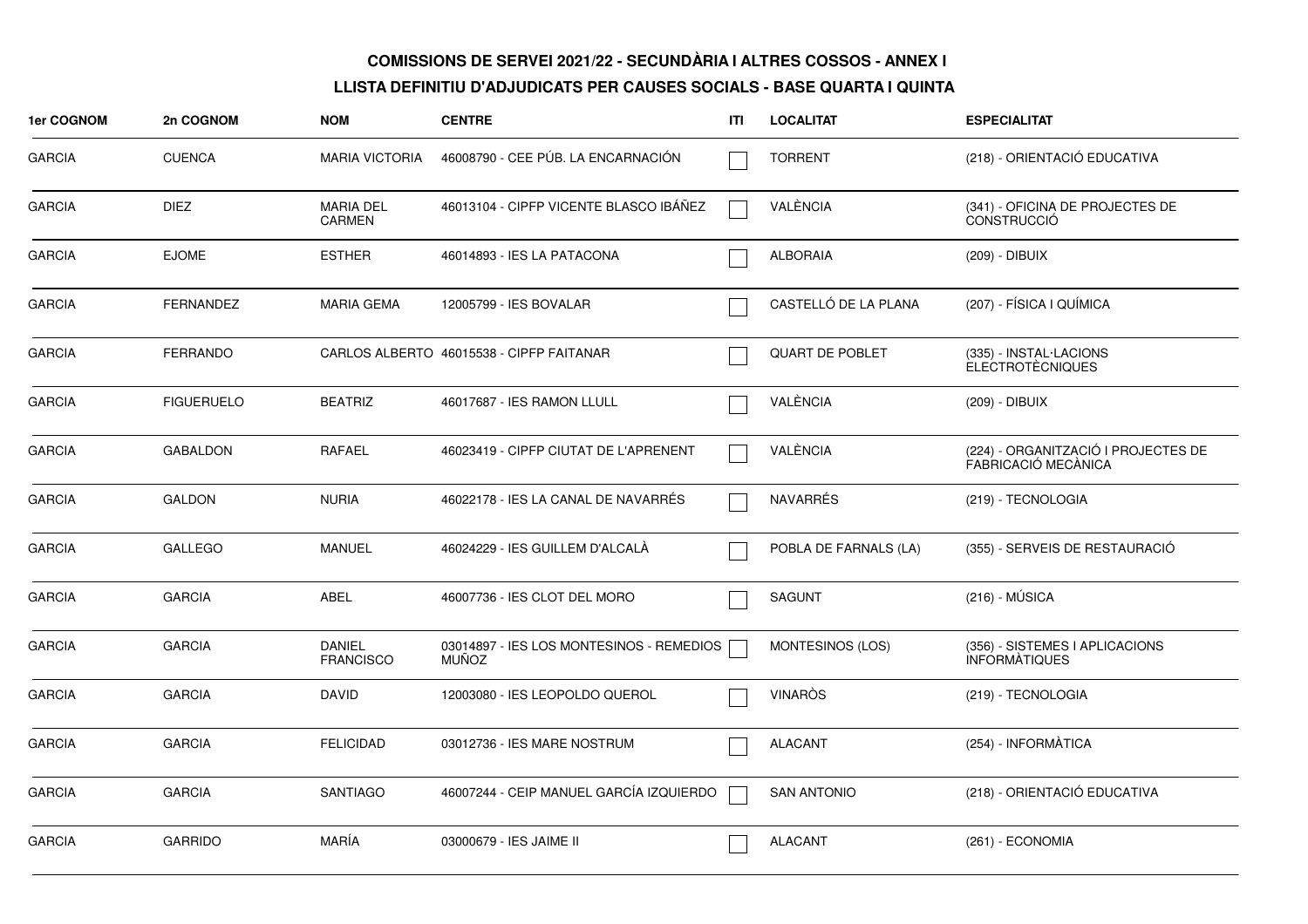| 1er COGNOM    | 2n COGNOM        | <b>NOM</b>                  | <b>CENTRE</b>                                           | ITI | <b>LOCALITAT</b>     | <b>ESPECIALITAT</b>                                  |
|---------------|------------------|-----------------------------|---------------------------------------------------------|-----|----------------------|------------------------------------------------------|
| <b>GARCIA</b> | <b>GIMENEZ</b>   | <b>MONTSERRAT</b>           | 46031301 - SECCIÓ EDUCACIÓ SECUNDÀRIA<br><b>JAUME I</b> |     | <b>PICASSENT</b>     | (219) - TECNOLOGIA                                   |
| <b>GARCIA</b> | <b>GIRONES</b>   | <b>MARIA DOLORES</b>        | 46013104 - CIPFP VICENTE BLASCO IBÁÑEZ                  |     | VALÈNCIA             | (351) - PROCESSOS DE GESTIÓ<br><b>ADMINISTRATIVA</b> |
| <b>GARCIA</b> | <b>GOMEZ</b>     | <b>MARIA DOLORES</b>        | 12003444 - IES MIRALCAMP                                |     | <b>VILA-REAL</b>     | (211) - ANGLÉS                                       |
| <b>GARCIA</b> | <b>GRANELL</b>   | <b>ROSA MARIA</b>           | 46022233 - IES DE MASSAMAGRELL                          |     | MASSAMAGRELL         | (261) - ECONOMIA                                     |
| <b>GARCIA</b> | <b>GRIJALBO</b>  | <b>IGOR</b>                 | 46015711 - IES CAMPANAR                                 |     | VALÈNCIA             | (275) - CULTURA CLÀSSICA                             |
| <b>GARCIA</b> | <b>GUIJARRO</b>  | <b>VERONICA</b>             | 03010478 - IES LUIS GARCÍA BERLANGA                     |     | SANT JOAN D'ALACANT  | (276) - AMBIT CIENTIFIC                              |
| <b>GARCIA</b> | <b>HERNANDEZ</b> | <b>ALVARO</b>               | 46013062 - IES BENLLIURE                                |     | VALÈNCIA             | (204) - LLENGUA CASTELLANA I<br><b>LITERATURA</b>    |
| <b>GARCIA</b> | <b>HERRERO</b>   | <b>JOSE IGNACIO</b>         | 46017882 - IES LES ALFÀBEGUES                           |     | BÉTERA               | (217) - EDUCACIÓ FÍSICA                              |
| <b>GARCIA</b> | <b>IBAÑEZ</b>    | <b>JUAN CARLOS</b>          | 12005738 - IES LA PLANA                                 |     | CASTELLÓ DE LA PLANA | (206) - MATEMÀTIQUES                                 |
| <b>GARCIA</b> | <b>LLORIS</b>    | <b>MARIA CRISTINA</b>       | 46012987 - IES CID CAMPEADOR                            |     | VALÈNCIA             | (208) - BIOLOGIA I GEOLOGIA                          |
| <b>GARCIA</b> | <b>LLUESMA</b>   | <b>MARIA ISABEL</b>         | 46007554 - IES JORGE JUAN                               |     | PUERTO SAGUNTO (EL)  | (256) - LLENGUA I LITERATURA<br><b>VALENCIANA</b>    |
| <b>GARCIA</b> | <b>MALO</b>      | <b>SARA</b>                 | 12005601 - IES GILABERT DE CENTELLES                    |     | <b>NULES</b>         | (218) - ORIENTACIÓ EDUCATIVA                         |
| <b>GARCIA</b> | <b>MARCOS</b>    |                             | CRISTIAN JORGE 46021711 - CIPFP AUSIÀS MARCH            |     | VALÈNCIA             | (254) - INFORMÀTICA                                  |
| <b>GARCIA</b> | <b>MARTINEZ</b>  | <b>ANA MARIA</b>            | 46022865 - IES COMARCAL                                 |     | <b>BURJASSOT</b>     | (209) - DIBUIX                                       |
| <b>GARCIA</b> | <b>MARTINEZ</b>  | CARMEN Mª DE<br>LOS DOLORES | 03015907 - IES MEDITERRÁNEO                             |     | <b>TORREVIEJA</b>    | (211) - ANGLÉS                                       |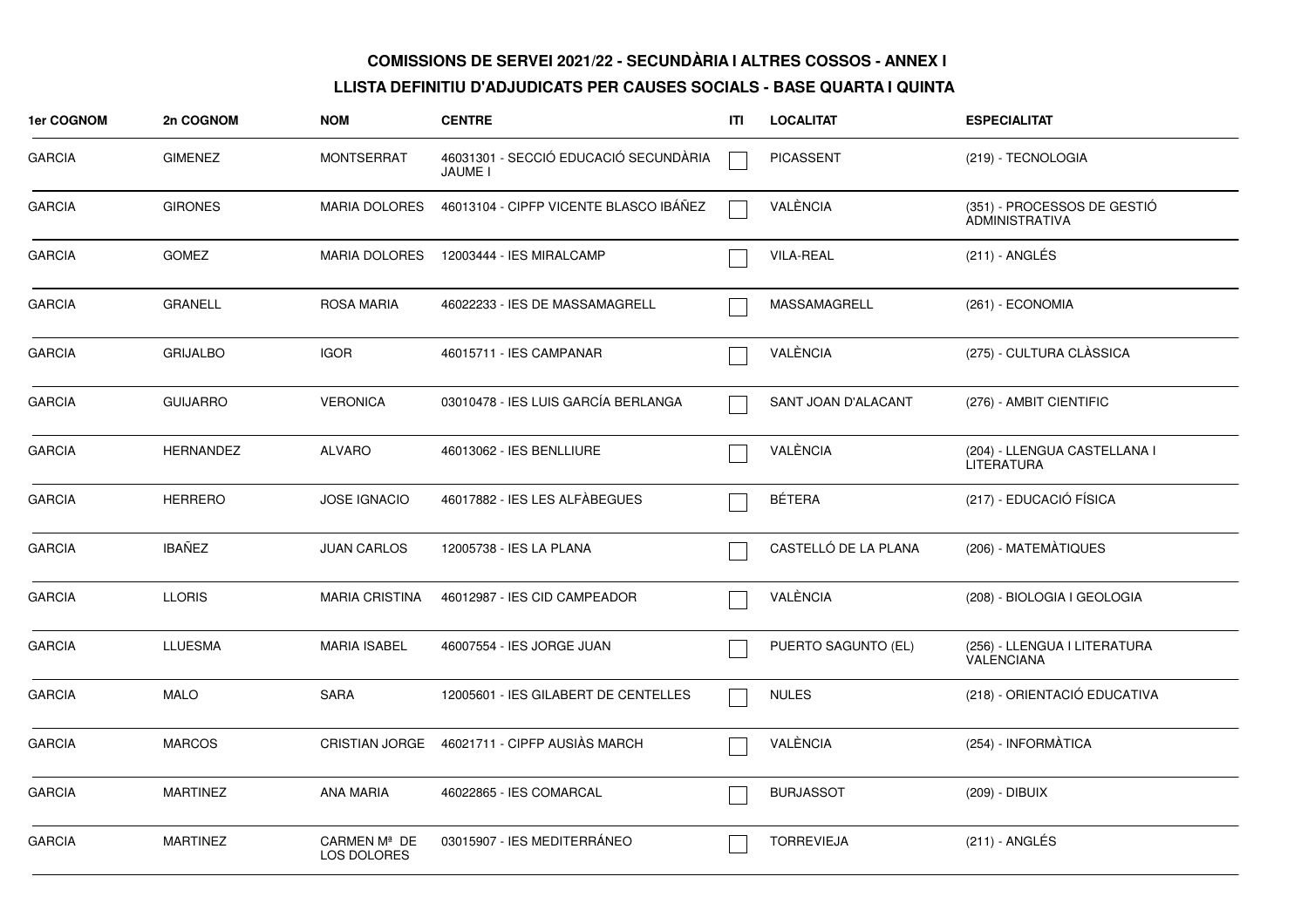| 1er COGNOM    | 2n COGNOM        | <b>NOM</b>                   | <b>CENTRE</b>                                                    | ITI | <b>LOCALITAT</b>     | <b>ESPECIALITAT</b>                                 |
|---------------|------------------|------------------------------|------------------------------------------------------------------|-----|----------------------|-----------------------------------------------------|
| <b>GARCIA</b> | MARTINEZ         |                              | FRANCISCO JOSE 12005601 - IES GILABERT DE CENTELLES              |     | <b>NULES</b>         | (345) - OPERACIONS I EQUIPS DE<br>PRODUCCIÓ AGRARIA |
| <b>GARCIA</b> | <b>MARTINEZ</b>  | <b>LAURA</b>                 | 03003668 - CEIP RICO SAPENA                                      |     | <b>CASTALLA</b>      | (218) - ORIENTACIÓ EDUCATIVA                        |
| <b>GARCIA</b> | <b>MARTINEZ</b>  | <b>MARTA</b>                 | 46002969 - IES BERENGUER DALMAU                                  |     | CATARROJA            | (219) - TECNOLOGIA                                  |
| <b>GARCIA</b> | <b>MARTINEZ</b>  | <b>NOELIA</b>                | 03011070 - IES LAS ESPEÑETAS                                     |     | <b>ORIHUELA</b>      | (218) - ORIENTACIÓ EDUCATIVA                        |
| <b>GARCIA</b> | <b>MAS</b>       | <b>JUANA</b>                 | 46023870 - IES MALILLA                                           |     | VALÈNCIA             | (209) - DIBUIX                                      |
| <b>GARCIA</b> | <b>MENA</b>      | <b>TERESA</b>                | 46004221 - IES MARÍA ENRÍQUEZ                                    |     | <b>GANDIA</b>        | (256) - LLENGUA I LITERATURA<br><b>VALENCIANA</b>   |
| <b>GARCIA</b> | <b>MOMPO</b>     | <b>SORAYA</b>                | 03000394 - IES PARE VITORIA                                      |     | <b>ALCOI</b>         | (216) - MUSICA                                      |
| <b>GARCIA</b> | <b>MONAGO</b>    | <b>MARIA LILAYA</b>          | 03000400 - IES COTES BAIXES                                      |     | <b>ALCOI</b>         | (206) - MATEMÀTIQUES                                |
| <b>GARCIA</b> | <b>MONFORT</b>   | <b>ARACELI</b>               | 12004400 - IES MAESTRAT                                          |     | <b>SANT MATEU</b>    | (256) - LLENGUA I LITERATURA<br>VALENCIANA          |
| <b>GARCIA</b> | <b>MONSALVEZ</b> | <b>JOSE CARLOS</b>           | 46022221 - IES L'ELIANA                                          |     | ELIANA (L')          | (254) - INFORMÀTICA                                 |
| <b>GARCIA</b> | <b>MORENO</b>    | <b>HELENA</b>                | 12003857 - CONSERVATORI PROFESSIONAL<br>DE MÚSICA MESTRE TÁRREGA |     | CASTELLÓ DE LA PLANA | (6C2) - PIANO                                       |
| <b>GARCIA</b> | <b>NAVARRETE</b> | <b>JUANA DOLORES</b>         | 46018059 - IES NÚMERO 26                                         |     | VALÈNCIA             | (206) - MATEMÀTIQUES                                |
| <b>GARCIA</b> | <b>NEBOT</b>     | <b>MARIA JOSE</b>            | 46012999 - IES JOANOT MARTORELL                                  |     | VALÈNCIA             | (207) - FÍSICA I QUÍMICA                            |
| <b>GARCIA</b> | ORDIÑANA         | ANDREA                       | 46022889 - IES MÚSIC MARTÍN I SOLER                              |     | <b>MISLATA</b>       | (204) - LLENGUA CASTELLANA I<br>LITERATURA          |
| <b>GARCIA</b> | ORTUÑO           | MARIA<br><b>DESAMPARADOS</b> | 46017501 - IES FEDERICA MONTSENY                                 |     | <b>BURJASSOT</b>     | (222) - FORMACIÓ I ORIENTACIÓ LABORAL               |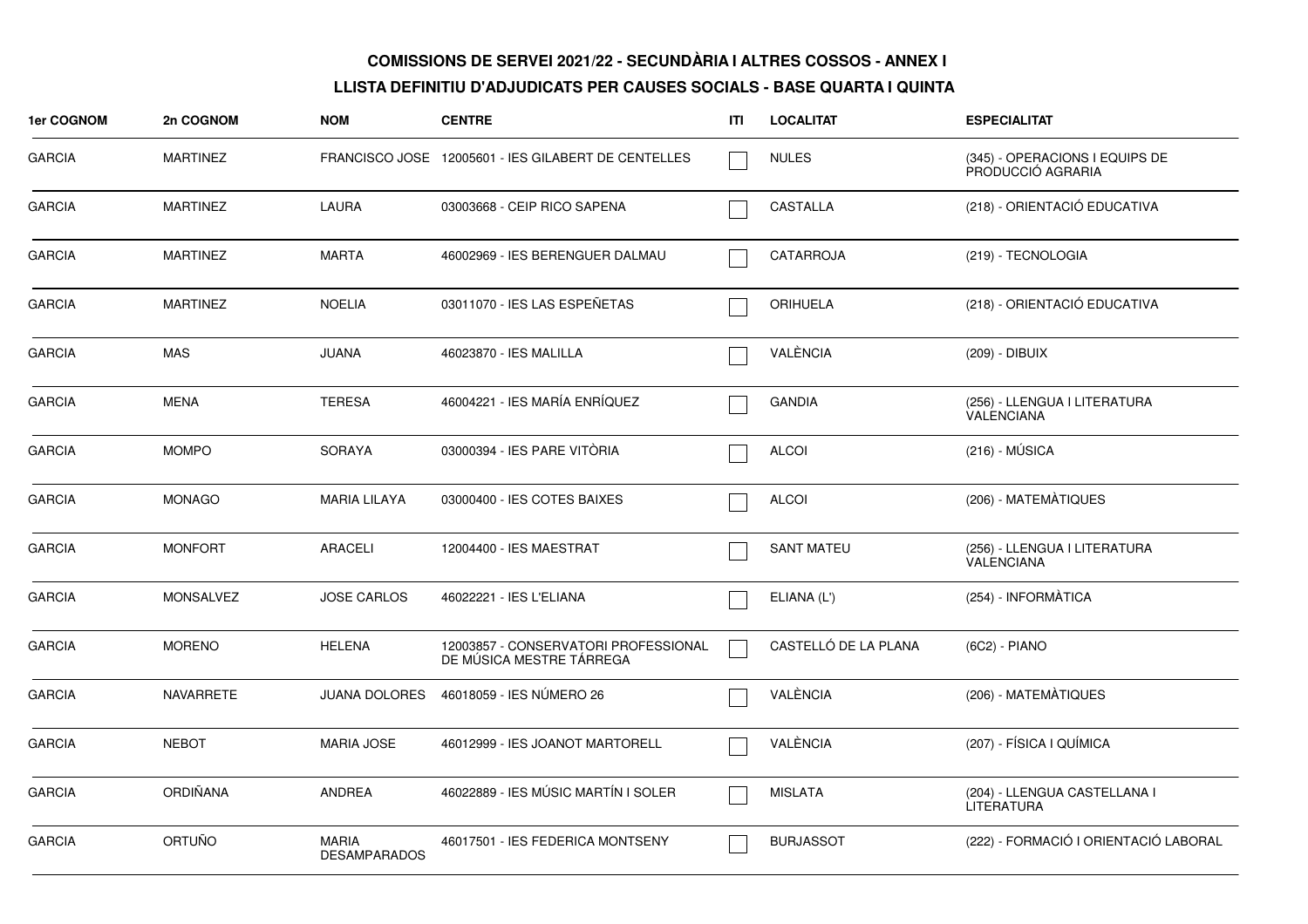| 1er COGNOM    | 2n COGNOM        | <b>NOM</b>                          | <b>CENTRE</b>                                                         | ITI | <b>LOCALITAT</b>                              | <b>ESPECIALITAT</b>                                    |
|---------------|------------------|-------------------------------------|-----------------------------------------------------------------------|-----|-----------------------------------------------|--------------------------------------------------------|
| <b>GARCIA</b> | <b>PASTOR</b>    | CLARA                               | 46022579 - IES EL RAVATXOL                                            |     | CASTELLAR-OLIVERAL                            | $(210)$ - FRANCÉS                                      |
| <b>GARCIA</b> | <b>PASTOR</b>    |                                     | MATILDE TERESA 03013352 - IES HAYGÓN                                  |     | SANT VICENT DEL RASPEIG                       | (211) - ANGLÉS                                         |
| <b>GARCIA</b> | PEREZ            | <b>PAULA</b>                        | 46026160 - IES MARÍA CARBONELL I SÁNCHEZ                              |     | <b>BENETÚSSER</b>                             | (218) - ORIENTACIÓ EDUCATIVA                           |
| <b>GARCIA</b> | <b>PEREZ</b>     | REBECA                              | 12005799 - IES BOVALAR                                                |     | CASTELLÓ DE LA PLANA                          | (345) - OPERACIONS I EQUIPS DE<br>PRODUCCIÓ AGRARIA    |
| <b>GARCIA</b> | <b>PIÑON</b>     | <b>ROSER</b>                        | 12001228 - IES FRANCESC RIBALTA                                       |     | CASTELLÓ DE LA PLANA                          | (256) - LLENGUA I LITERATURA<br>VALENCIANA             |
| <b>GARCIA</b> | <b>PIQUER</b>    | <b>ANA MARIA</b>                    | 12004308 - ESCOLA D'ART I SUPERIOR DE<br>DISSENY DE CASTELLO DE LA PL |     | CASTELLÓ DE LA PLANA                          | $(211)$ - ANGLÉS                                       |
| <b>GARCIA</b> | <b>POLANCO</b>   | PILAR EUGENIA                       | 46029586 - IES DE SAN ANTONIO DE<br><b>BENAGEBER</b>                  |     | SAN ANTONIO DE BENAGÉBER (206) - MATEMÀTIQUES |                                                        |
| <b>GARCIA</b> | <b>RELLAN</b>    | <b>DAVID</b>                        | 46013062 - IES BENLLIURE                                              |     | VALÈNCIA                                      | (206) - MATEMATIQUES                                   |
| <b>GARCIA</b> | <b>RUIZ</b>      | <b>ANTONIO</b>                      | 03010867 - CENTRE PÚBLIC FPA MERCÈ<br><b>RODOREDA</b>                 |     | <b>ELX</b>                                    | (292) - FPA CIENTÍFIC/TECNOLÒGIC                       |
| <b>GARCIA</b> | <b>SALIDO</b>    | LAURA                               | 46019763 - IES JOSÉ BALLESTER GOZALVO                                 |     | VALÈNCIA                                      | (201) - FILOSOFIA                                      |
| <b>GARCIA</b> | <b>SERRA</b>     | <b>NEUS</b>                         | 03000394 - IES PARE VITÒRIA                                           |     | <b>ALCOI</b>                                  | (211) - ANGLÉS                                         |
| <b>GARCIA</b> | <b>SILVESTRE</b> | <b>MARIA DE LOS</b><br><b>REYES</b> | 46022221 - IES L'ELIANA                                               |     | ELIANA (L')                                   | (254) - INFORMÀTICA                                    |
| <b>GARCIA</b> | <b>SOLE</b>      | <b>SALVADOR</b>                     | 46022142 - IES DE GUADASSUAR                                          |     | <b>GUADASSUAR</b>                             | (219) - TECNOLOGIA                                     |
| <b>GARCIA</b> | <b>SOSPEDRA</b>  | <b>ELISA</b>                        | 46000705 - IES REI EN JAUME                                           |     | <b>ALZIRA</b>                                 | (209) - DIBUIX                                         |
| <b>GARCIA</b> | <b>TARIN</b>     | <b>DIEGO</b>                        | 46017675 - IES LA SÈNIA                                               |     | <b>PAIPORTA</b>                               | (356) - SISTEMES I APLICACIONS<br><b>INFORMATIQUES</b> |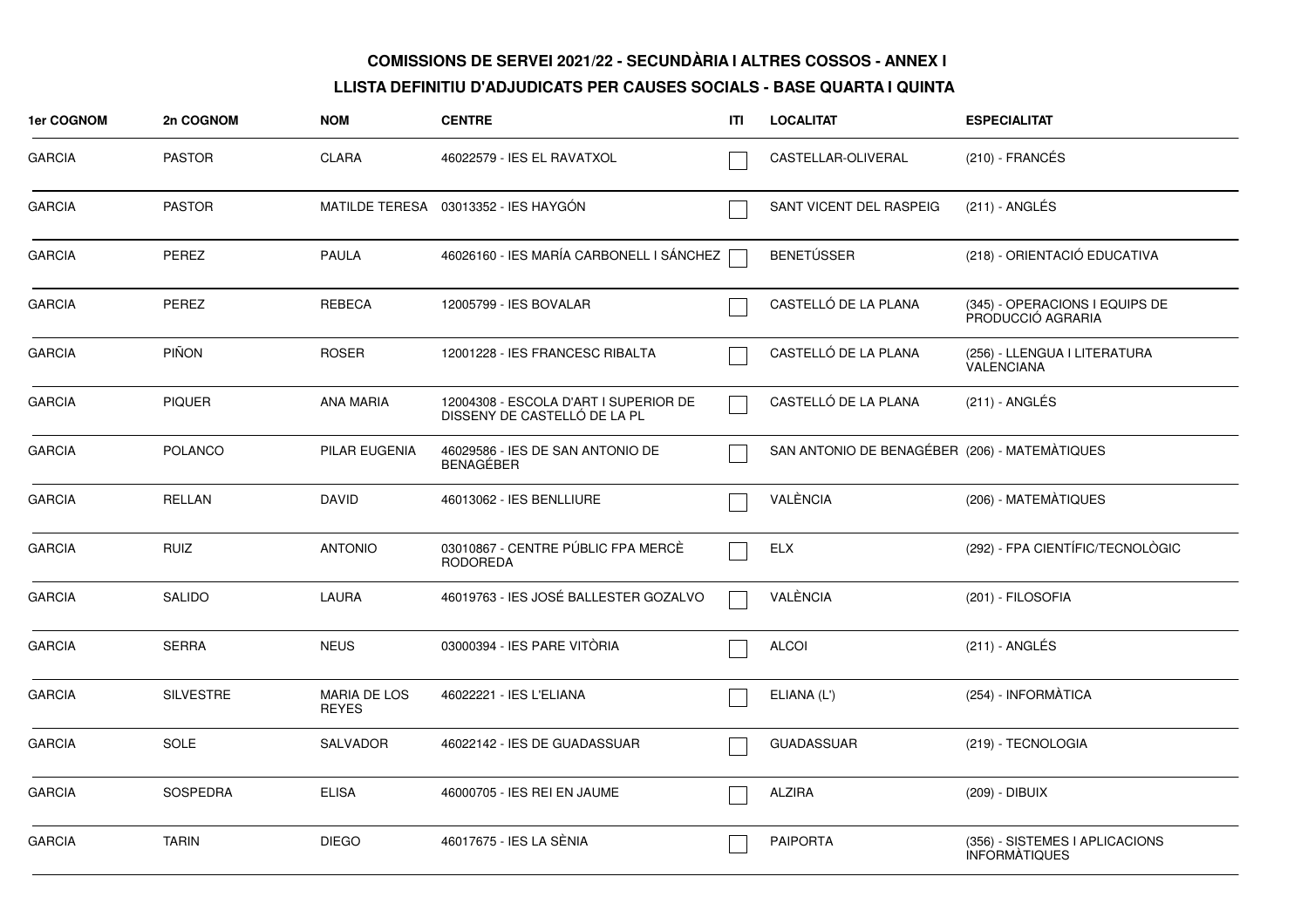| 1er COGNOM                       | 2n COGNOM       | <b>NOM</b>                         | <b>CENTRE</b>                                       | ITL | <b>LOCALITAT</b>     | <b>ESPECIALITAT</b>                                      |
|----------------------------------|-----------------|------------------------------------|-----------------------------------------------------|-----|----------------------|----------------------------------------------------------|
| <b>GARCIA</b>                    | <b>TORRES</b>   | <b>MARTA</b>                       | 03015105 - IES LA NUCIA                             |     | NUCIA (LA)           | (219) - TECNOLOGIA                                       |
| <b>GARCIA</b>                    | <b>TRENCO</b>   | <b>EMILIO</b>                      | 46015708 - IES DISTRICTE MARÍTIM                    |     | VALÈNCIA             | (217) - EDUCACIÓ FÍSICA                                  |
| <b>GARCIA</b>                    | VALERO          | <b>MARTA</b>                       | 46020315 - IES DE PUÇOL                             |     | <b>PUÇOL</b>         | (211) - ANGLÉS                                           |
| <b>GARCIA</b>                    | <b>VICENT</b>   | <b>MARIA AMPARO</b>                | 46002969 - IES BERENGUER DALMAU                     |     | CATARROJA            | (349) - PROCEDIMENTS SANITARIS I<br><b>ASSISTENCIALS</b> |
| <b>GARCIA</b>                    | <b>VIDAGANY</b> | <b>VIRGINIA</b>                    | 46022233 - IES DE MASSAMAGRELL                      |     | MASSAMAGRELL         | (218) - ORIENTACIÓ EDUCATIVA                             |
| <b>GARCIA</b>                    | <b>VIDAL</b>    | <b>ESTHER</b><br><b>INMACULADA</b> | 03014939 - IES NOU DERRAMADOR                       |     | IBI                  | $(210)$ - FRANCÉS                                        |
| GARCÍA                           | <b>ALBERT</b>   | <b>RUBEN</b>                       | 03006761 - IES LA MOLA                              |     | <b>NOVELDA</b>       | (217) - EDUCACIÓ FÍSICA                                  |
| <b>GARCIA DE LAS BAYOIPIÑANA</b> |                 | <b>MARIA ISABEL</b>                | 03013765 - IES PLAYA SAN JUAN                       |     | <b>ALACANT</b>       | (219) - TECNOLOGIA                                       |
| GARCIA-ESPAÑA                    | <b>SORIANO</b>  | LAURA                              | 03012724 - IES BERNAT DE SARRIA                     |     | <b>BENIDORM</b>      | (208) - BIOLOGIA I GEOLOGIA                              |
| <b>GARGALLO</b>                  | <b>MARTI</b>    | <b>PATRICIA</b>                    | 46012999 - IES JOANOT MARTORELL                     |     | VALÈNCIA             | (206) - MATEMÀTIQUES                                     |
| <b>GARNELO</b>                   | <b>MERAYO</b>   | ANA ISABEL                         | 03018301 - ESCUELA OFICIAL DE IDIOMAS               |     | <b>ORIHUELA</b>      | $(411)$ - ANGLÉS                                         |
| <b>GARRIDO</b>                   | <b>CAMPOS</b>   | <b>VICTORIA</b>                    | 12005261 - IES MATILDE SALVADOR                     |     | CASTELLÓ DE LA PLANA | (211) - ANGLÉS                                           |
| <b>GARRIDO</b>                   | <b>PERALTA</b>  | <b>LORENA</b>                      | 12003468 - IES JOSÉ VILAPLANA                       |     | <b>VINARÒS</b>       | (217) - EDUCACIÓ FÍSICA                                  |
| <b>GARRIDO</b>                   | ROMERO          | <b>CRISTINA</b>                    | 12003663 - IES ALTO PALANCIA                        |     | <b>SEGORBE</b>       | (209) - DIBUIX                                           |
| <b>GARRIDO</b>                   | <b>TORRES</b>   | <b>ARACELI</b>                     | 03005094 - IES ASUNCIÓN DE NUESTRA<br><b>SEÑORA</b> |     | ELX                  | $(211)$ - ANGLÉS                                         |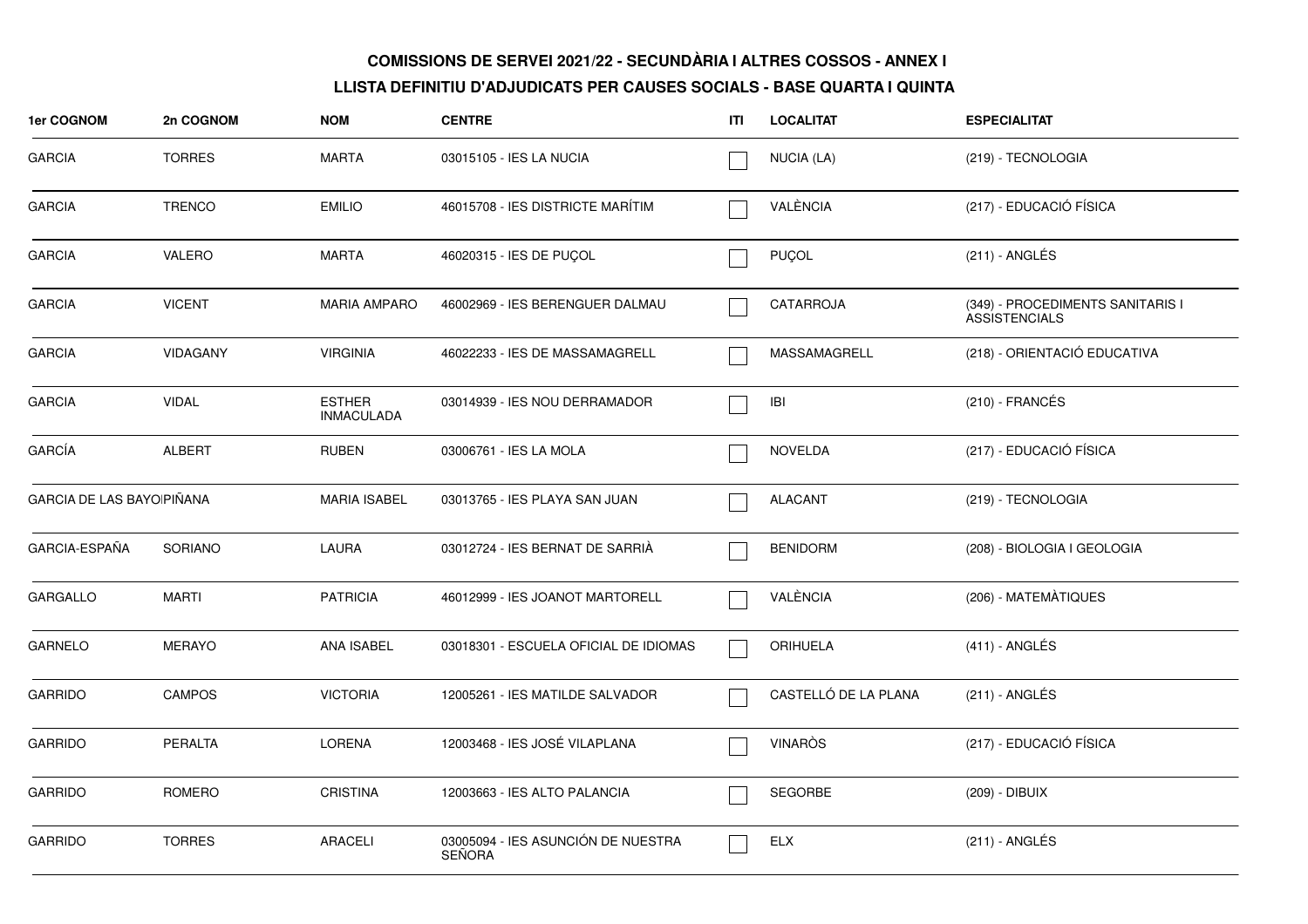| <b>1er COGNOM</b> | 2n COGNOM       | <b>NOM</b>                     | <b>CENTRE</b>                                                         | ITI | <b>LOCALITAT</b> | <b>ESPECIALITAT</b>                        |
|-------------------|-----------------|--------------------------------|-----------------------------------------------------------------------|-----|------------------|--------------------------------------------|
| <b>GARRIGA</b>    | <b>LLORENS</b>  | <b>BEATRIZ</b>                 | 12006214 - IES TORRE DEL REI                                          |     | <b>ORPESA</b>    | (205) - GEOGRAFIA I HISTÓRIA               |
| <b>GARRIGOS</b>   | <b>REVERT</b>   | <b>LEANDRO</b>                 | 46006461 - CEIP TORRE DE PATERNA                                      |     | <b>PATERNA</b>   | (218) - ORIENTACIÓ EDUCATIVA               |
| <b>GARRIGUES</b>  | <b>COMES</b>    | RAMON                          | 46023419 - CIPFP CIUTAT DE L'APRENENT                                 |     | VALÈNCIA         | (357) - SOLDADURA                          |
| <b>GASCO</b>      | <b>GONZALEZ</b> | <b>BERNARDO</b>                | 46007955 - IES ENRIC VALOR                                            |     | <b>SILLA</b>     | $(216) - MÚSICA$                           |
| <b>GASCON</b>     | <b>GIMENO</b>   | <b>MIREIA</b>                  | 46012951 - IES JORDI DE SANT JORDI                                    |     | VALÈNCIA         | (242) - INTERVENCIÓ SOCIOCOMUNITÀRIA       |
| <b>GASCON</b>     | <b>ORTEGA</b>   | <b>EMILIO JESUS</b>            | 46002969 - IES BERENGUER DALMAU                                       |     | <b>CATARROJA</b> | (209) - DIBUIX                             |
| GASO              | <b>CLIMENT</b>  | <b>ANA</b>                     | 46004221 - IES MARÍA ENRÍQUEZ                                         |     | <b>GANDIA</b>    | (207) - FÍSICA I QUÍMICA                   |
| <b>GASPAR</b>     | ARNAU           |                                | VICENTE PASCUAL 12002671 - IES BOTÀNIC CAVANILLES                     |     | VALL D'UIXÓ (LA) | (338) - MANTENIMENT DE VEHICLES            |
| GASSÓ             | <b>BIOSCA</b>   | <b>ROMUALD</b>                 | 46021861 - CONSERVATORI PROFESSIONAL<br>DE MÚSICA JOSEP MELCIOR GOMIS |     | <b>ONTINYENT</b> | (6C1) - PERCUSIÓ                           |
| <b>GASTALDO</b>   | <b>SANTOS</b>   | <b>CESAR</b>                   | 46016397 - IES LA MARXADELLA                                          |     | <b>TORRENT</b>   | (338) - MANTENIMENT DE VEHICLES            |
| <b>GASTALDO</b>   | <b>VIDAL</b>    | CONRADO                        | 46021691 - CONSERVATORI PROFESSIONAL<br>DE MUSICA NÚMERO 2            |     | VALÈNCIA         | (6C7) - TROMPETA                           |
| <b>GAVARA</b>     | <b>IBAÑEZ</b>   | <b>MARIA DE LOS</b><br>ANGELES | 12007218 - CEIP NOU PEDRO ALCÁZAR                                     |     | <b>NULES</b>     | (218) - ORIENTACIÓ EDUCATIVA               |
| <b>GAVARA</b>     | <b>VICIEDO</b>  | <b>JAVIER</b>                  | 46016312 - IES ENRIC SOLER I GODES                                    |     | <b>BENIFAIÓ</b>  | (219) - TECNOLOGIA                         |
| <b>GAYA</b>       | <b>FONTS</b>    | <b>FRANCESC ASIS</b>           | 46013219 - CONSERVATORI SUPERIOR DE<br>MÚSICA JOAQUÍN RODRIGO         |     | VALÈNCIA         | (5F5) - VIOLA                              |
| <b>GENIS</b>      | <b>PERUCHO</b>  | <b>JOSEP</b>                   | 46026779 - IES ANDREU ALFARO                                          |     | <b>PAIPORTA</b>  | (256) - LLENGUA I LITERATURA<br>VALENCIANA |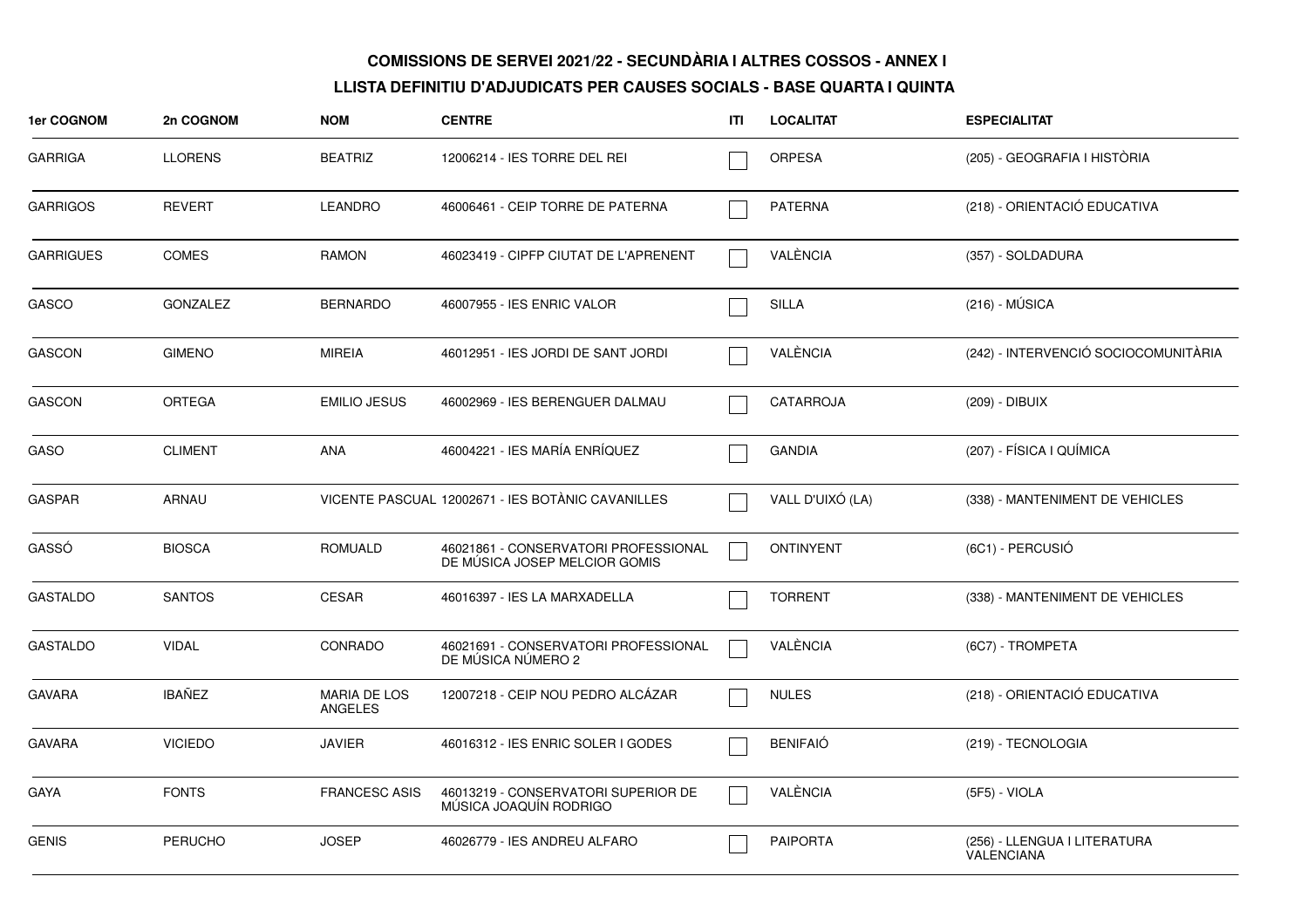| 1er COGNOM | 2n COGNOM        | <b>NOM</b>          | <b>CENTRE</b>                                                   | ITI | <b>LOCALITAT</b>     | <b>ESPECIALITAT</b>                                        |
|------------|------------------|---------------------|-----------------------------------------------------------------|-----|----------------------|------------------------------------------------------------|
| GIL        | <b>ANDRES</b>    | J. RAFAEL           | 03012888 - CENTRE PÚBLIC FPA F. GINER DE<br>LOS RÍOS            |     | <b>ALACANT</b>       | (292) - FPA CIENTÍFIC/TECNOLÒGIC                           |
| GIL        | <b>ASENSIO</b>   | <b>VICENT</b>       | 46025507 - IES RASCANYA-ANTONIO CAÑUELO                         |     | VALÈNCIA             | $(216) - MÚSICA$                                           |
| GIL        | <b>BERENGUER</b> | <b>ANTONIO</b>      | 46027127 - ESCOLA OFICIAL D'IDIOMES<br>VALÈNCIA-QUATRE CARRERES |     | VALÈNCIA             | (408) - FRANCÉS                                            |
| GIL        | <b>DOMINGUEZ</b> | <b>CONCEPCION</b>   | 46007554 - IES JORGE JUAN                                       |     | PUERTO SAGUNTO (EL)  | (351) - PROCESSOS DE GESTIÓ<br><b>ADMINISTRATIVA</b>       |
| GIL        | <b>MARTIN</b>    | <b>AUSIAS</b>       | 46024151 - IES MOLÍ DEL SOL                                     |     | <b>MISLATA</b>       | (224) - ORGANITZACIÓ I PROJECTES DE<br>FABRICACIÓ MECÀNICA |
| GIL        | <b>MARTINEZ</b>  | <b>BALMA</b>        | 46012963 - IES JUAN DE GARAY                                    |     | VALÈNCIA             | (261) - ECONOMIA                                           |
| GIL        | <b>MARTINEZ</b>  | Mª DOLORES          | 12003080 - IES LEOPOLDO QUEROL                                  |     | <b>VINARÒS</b>       | $(211)$ - ANGLÉS                                           |
| GIL        | <b>MORENO</b>    |                     | MARIA LEONARDA 03013753 - IES PASCUAL CARRION                   |     | <b>SAX</b>           | (207) - FÍSICA I QUÍMICA                                   |
| GIL        | <b>MUÑOZ</b>     | <b>ENRIC</b>        | 46022932 - IES EL SALER                                         |     | SALER (EL)           | (256) - LLENGUA I LITERATURA<br>VALENCIANA                 |
| GIL        | <b>MUÑOZ</b>     | <b>INMACULADA</b>   | 46022841 - IES SUCRO                                            |     | ALBALAT DE LA RIBERA | (256) - LLENGUA I LITERATURA<br><b>VALENCIANA</b>          |
| GIL        | <b>PASCUAL</b>   | <b>MARIA JOSE</b>   | 46021629 - IES ARABISTA RIBERA                                  |     | CARCAIXENT           | (218) - ORIENTACIÓ EDUCATIVA                               |
| GIL        | <b>PASTOR</b>    | <b>ENRIQUE JOSE</b> | 46017201 - IES JAUME I                                          |     | <b>ONTINYENT</b>     | (338) - MANTENIMENT DE VEHICLES                            |
| GIL        | <b>PEREZ</b>     | <b>MANUEL ANGEL</b> | 12002671 - IES BOTÀNIC CAVANILLES                               |     | VALL D'UIXÓ (LA)     | (338) - MANTENIMENT DE VEHICLES                            |
| GIL        | <b>PEREZ</b>     | <b>MARIA JOSE</b>   | 46015721 - IES VICENTE GANDIA                                   |     | CASTELLÓ             | (345) - OPERACIONS I EQUIPS DE<br>PRODUCCIÓ AGRARIA        |
| GIL        | <b>RUBIO</b>     | <b>MARTA</b>        | 46007748 - IES CAMP DE MORVEDRE                                 |     | PUERTO SAGUNTO (EL)  | (222) - FORMACIÓ I ORIENTACIÓ LABORAL                      |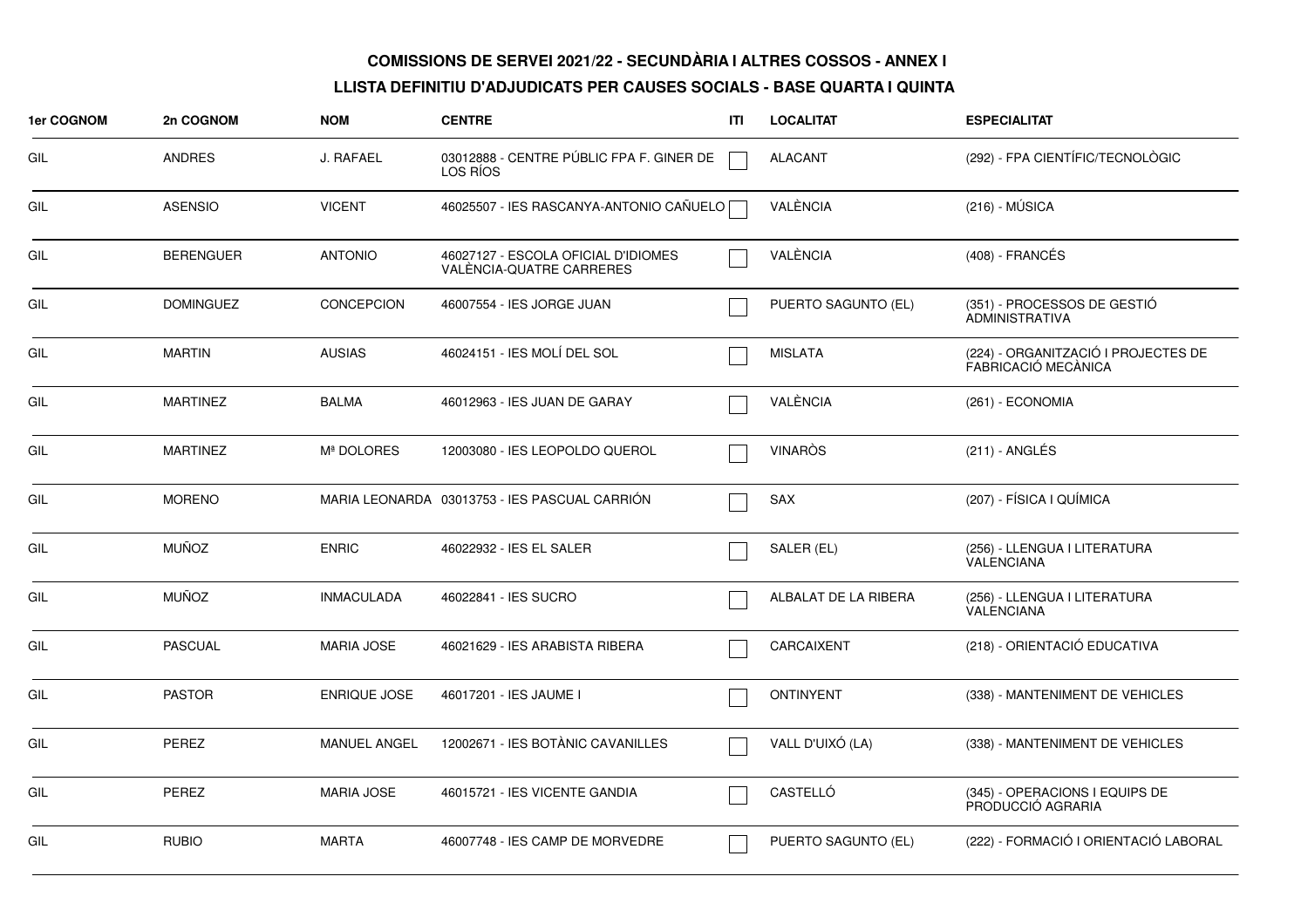| <b>1er COGNOM</b> | 2n COGNOM       | <b>NOM</b>           | <b>CENTRE</b>                                             | ITI | <b>LOCALITAT</b>       | <b>ESPECIALITAT</b>                                    |
|-------------------|-----------------|----------------------|-----------------------------------------------------------|-----|------------------------|--------------------------------------------------------|
| GIL               | <b>RUIZ</b>     | <b>CARMINA</b>       | 46018138 - IES ORRIOLS                                    |     | VALÈNCIA               | (345) - OPERACIONS I EQUIPS DE<br>PRODUCCIÓ AGRARIA    |
| GIL               | <b>RUMI</b>     | <b>SONIA</b>         | 46013098 - IES SOROLLA                                    |     | VALÈNCIA               | (204) - LLENGUA CASTELLANA I<br><b>LITERATURA</b>      |
| GIL               | <b>TOMAS</b>    | <b>JOSE IGNACIO</b>  | 46017687 - IES RAMON LLULL                                |     | VALÈNCIA               | (201) - FILOSOFIA                                      |
| <b>GILABERT</b>   | <b>MONCHO</b>   | <b>ROSA MARIA</b>    | 03014940 - IES XEBIC                                      |     | ONDARA                 | (211) - ANGLÉS                                         |
| <b>GILLY</b>      | LÓPEZ           | <b>SONYA</b>         | 46022622 - IES HENRI MATISSE                              |     | <b>PATERNA</b>         | (356) - SISTEMES I APLICACIONS<br><b>INFORMATIQUES</b> |
| <b>GIMENEZ</b>    | <b>ALFONSO</b>  | <b>MARIA TERESA</b>  | 46020431 - IES DE MOIXENT                                 |     | <b>MOIXENT</b>         | (219) - TECNOLOGIA                                     |
| <b>GIMENEZ</b>    | <b>CHAFER</b>   | <b>MARIA NIEVES</b>  | 46018692 - IES DOCTOR LLUÍS SIMARRO<br><b>LACABRA</b>     |     | XÀTIVA                 | (256) - LLENGUA I LITERATURA<br>VALENCIANA             |
| <b>GIMENEZ</b>    | <b>ESQUER</b>   | <b>SALVADOR</b>      | 46024424 - IES D'ALCÀSSER                                 |     | <b>ALCASSER</b>        | (209) - DIBUIX                                         |
| <b>GIMENEZ</b>    | <b>MAS</b>      | <b>SARA ISABEL</b>   | 03012888 - CENTRE PÚBLIC FPA F. GINER DE<br>LOS RÍOS      |     | <b>ALACANT</b>         | (293) - FPA CIENCIES SOCIALS                           |
| <b>GIMENEZ</b>    | VALERA          | <b>FRANCISCA</b>     | 46019684 - IES LA SENDA                                   |     | <b>QUART DE POBLET</b> | (209) - DIBUIX                                         |
| <b>GIMENO</b>     | <b>CLIMENT</b>  | <b>NURIA CARMEN</b>  | 46023250 - IES MESTRE RAMÓN ESTEVE                        |     | CATADAU                | (201) - FILOSOFIA                                      |
| <b>GIMENO</b>     | <b>CODOÑER</b>  | <b>JUAN BAUTISTA</b> | 46022579 - IES EL RAVATXOL                                |     | CASTELLAR-OLIVERAL     | (330) - CUINA I PASTISSERIA                            |
| <b>GIMENO</b>     | <b>GARCIA</b>   | <b>CRISTINA</b>      | 46005132 - IES JOSÉ RODRIGO BOTET                         |     | <b>MANISES</b>         | (204) - LLENGUA CASTELLANA I<br><b>LITERATURA</b>      |
| <b>GIMENO</b>     | LAZARO          | <b>PAULA</b>         | 46019660 - CIPFP MISLATA                                  |     | <b>MISLATA</b>         | (211) - ANGLÉS                                         |
| <b>GIMENO</b>     | <b>MARTINEZ</b> | <b>MARIA</b>         | 12002270 - IES NUESTRA SEÑORA DE LA<br><b>CUEVA SANTA</b> |     | SEGORBE                | $(216) - MÚSICA$                                       |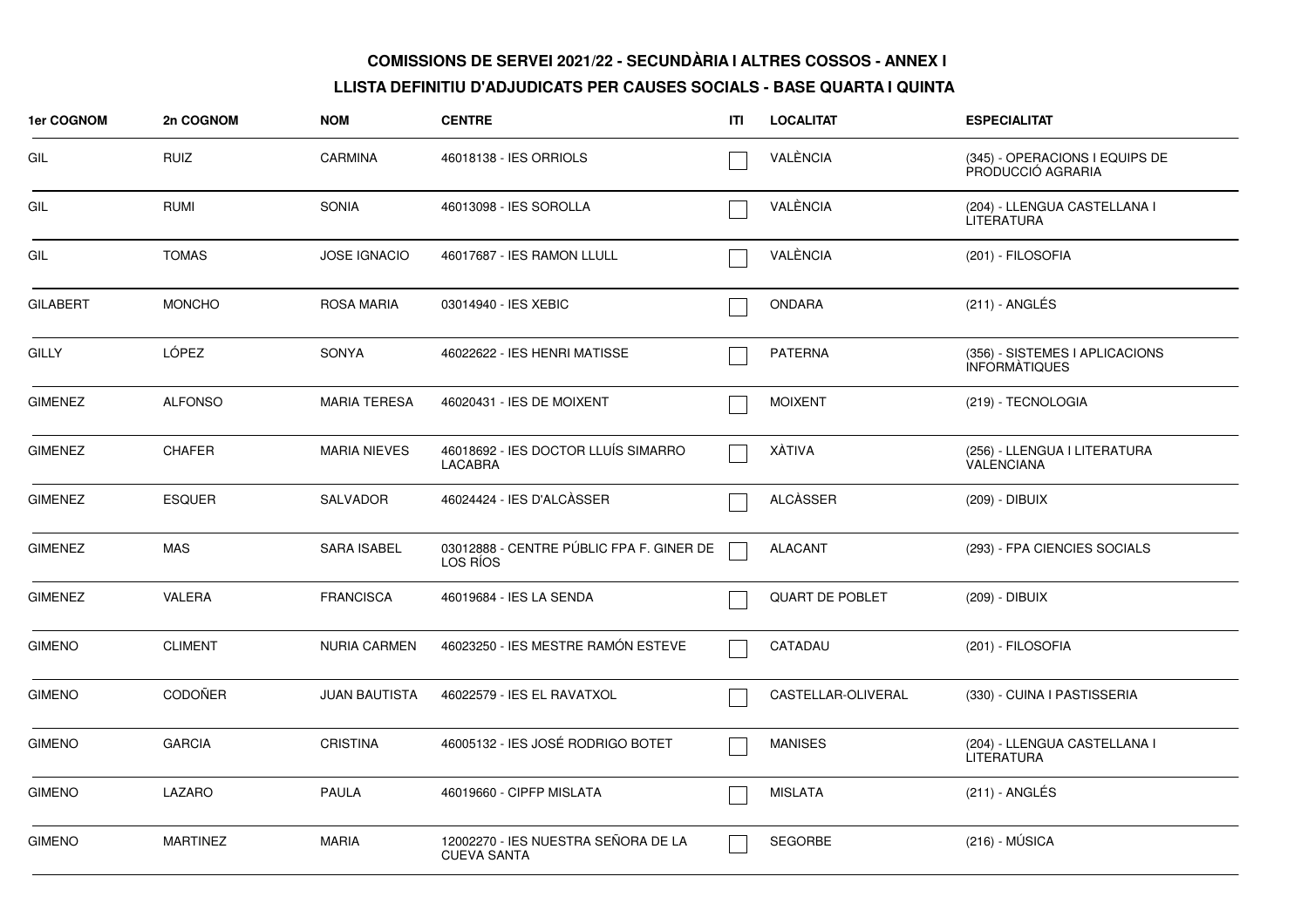| 1er COGNOM         | 2n COGNOM        | <b>NOM</b>            | <b>CENTRE</b>                                                 | ITI | <b>LOCALITAT</b>            | <b>ESPECIALITAT</b>                               |
|--------------------|------------------|-----------------------|---------------------------------------------------------------|-----|-----------------------------|---------------------------------------------------|
| <b>GIMENO</b>      | <b>MARTINEZ</b>  | <b>PASCUAL</b>        | 46024990 - IES EL QUINT                                       |     | RIBA-ROJA DE TÚRIA          | (205) - GEOGRAFIA I HISTÒRIA                      |
| <b>GIMENO</b>      | <b>PEREZ</b>     | <b>JORGE</b>          | 03018313 - ESCOLA OFICIAL D'IDIOMES<br>L'ALACANTI             |     | SANT VICENT DEL RASPEIG     | $(411)$ - ANGLÉS                                  |
| <b>GINER</b>       | <b>ALMIÑANA</b>  | <b>JUAN FRANCISCO</b> | 03015130 - SECCIÓ DE L'IES ENRIC VALOR A<br><b>ORBA</b>       |     | <b>ORBA</b>                 | (219) - TECNOLOGIA                                |
| <b>GINER</b>       | <b>CAMPOS</b>    | <b>NEUS</b>           | 46000705 - IES REI EN JAUME                                   |     | <b>ALZIRA</b>               | (206) - MATEMÀTIQUES                              |
| <b>GINER</b>       | <b>LATORRE</b>   | <b>ANDRES</b>         | 46014224 - IES FONT DE SANT LLUIS                             |     | VALÈNCIA                    | (204) - LLENGUA CASTELLANA I<br><b>LITERATURA</b> |
| <b>GIRON</b>       | <b>GINER</b>     | <b>SONSOLES</b>       | 46024801 - SECCIÓ DE L'IES FEDERICA<br>MONTSENY A BURJASSOT   |     | <b>BURJASSOT</b>            | (218) - ORIENTACIÓ EDUCATIVA                      |
| <b>GIRONES</b>     | <b>CERVERA</b>   | <b>MIGUEL</b>         | 46013219 - CONSERVATORI SUPERIOR DE<br>MÚSICA JOAQUÍN RODRIGO |     | VALÈNCIA                    | (6B1) - FONAMENTS DE COMPOSICIÓ                   |
| <b>GIRONES</b>     | <b>VILAPLANA</b> | <b>IGNACIO</b>        | 46000213 - IES JOSEP SEGRELLES                                |     | ALBAIDA                     | (205) - GEOGRAFIA I HISTÒRIA                      |
| <b>GISBERT</b>     | <b>GARRIDO</b>   | <b>RAFAEL</b>         | 46019684 - IES LA SENDA                                       |     | <b>QUART DE POBLET</b>      | (206) - MATEMÀTIQUES                              |
| <b>GISBERT</b>     | <b>GIMENEZ</b>   | CARLOS                | 46016361 - IES LA MORERIA                                     |     | <b>MISLATA</b>              | (204) - LLENGUA CASTELLANA I<br><b>LITERATURA</b> |
| <b>GISBERT</b>     | <b>MARTINEZ</b>  | <b>JAIME</b>          | 03000400 - IES COTES BAIXES                                   |     | <b>ALCOI</b>                | (219) - TECNOLOGIA                                |
| <b>GISBERT</b>     | <b>PINAZO</b>    | Mª LUISA              | 46022622 - IES HENRI MATISSE                                  |     | <b>PATERNA</b>              | (207) - FÍSICA I QUÍMICA                          |
| <b>GISBERT</b>     | <b>VIVES</b>     | <b>CELESTE</b>        | 03015154 - IES LA CANAL                                       |     | <b>PETRER</b>               | (256) - LLENGUA I LITERATURA<br><b>VALENCIANA</b> |
| <b>GOLOVCHENKO</b> | <b>NESENENKO</b> | YURI ALEJO            | 46020558 - ESCOLA OFICIAL D'IDIOMES                           |     | <b>SAGUNT</b>               | (401) - ALEMANY                                   |
| <b>GOMEZ</b>       | <b>ALBENTOSA</b> | <b>FERRAN</b>         | 03013327 - IES LES DUNES                                      |     | <b>GUARDAMAR DEL SEGURA</b> | (205) - GEOGRAFIA I HISTÒRIA                      |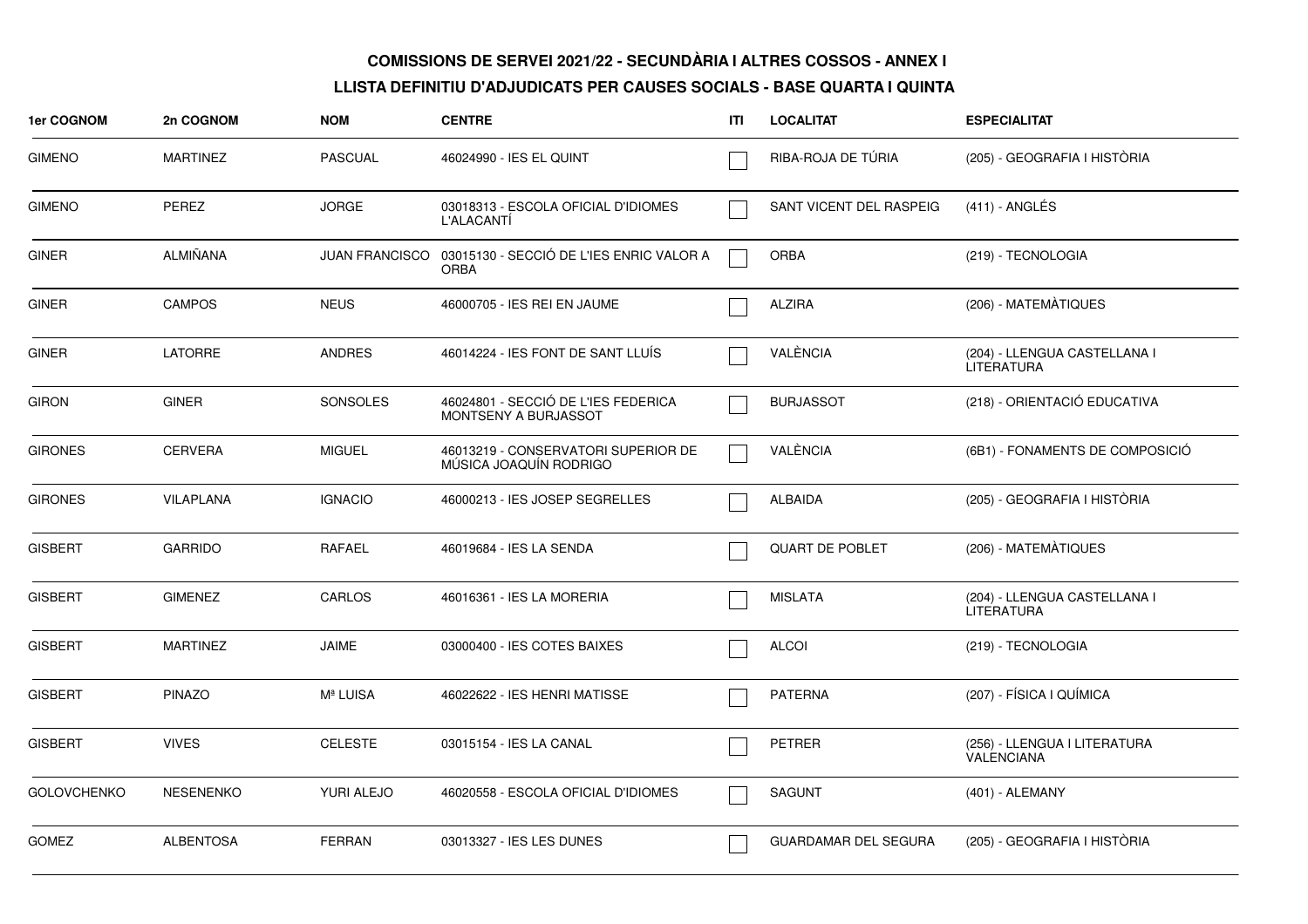| <b>1er COGNOM</b> | 2n COGNOM        | <b>NOM</b>          | <b>CENTRE</b>                                                         | ITI | <b>LOCALITAT</b>     | <b>ESPECIALITAT</b>                               |
|-------------------|------------------|---------------------|-----------------------------------------------------------------------|-----|----------------------|---------------------------------------------------|
| <b>GOMEZ</b>      | <b>ANRUBIA</b>   | <b>MARIA PALOMA</b> | 46021290 - IES CONSUELO ARANDA                                        |     | <b>ALBERIC</b>       | $(216) - MÚSICA$                                  |
| <b>GOMEZ</b>      | <b>ARIGITA</b>   | <b>ANDRES</b>       | 46022257 - IES CONSELLERIA                                            |     | VALÈNCIA             | (204) - LLENGUA CASTELLANA I<br>LITERATURA        |
| <b>GOMEZ</b>      | CABALLERO        | <b>ISABEL</b>       | 46017195 - IES EL CLOT                                                |     | VALÈNCIA             | (218) - ORIENTACIÓ EDUCATIVA                      |
| <b>GOMEZ</b>      | <b>CARPENA</b>   | <b>ISABEL</b>       | 46023936 - IES ESCULTOR EN FRANCESC<br><b>BADIA</b>                   |     | <b>FOIOS</b>         | (218) - ORIENTACIÓ EDUCATIVA                      |
| <b>GOMEZ</b>      | <b>ESTORNELL</b> | <b>MARINA</b>       | 46013463 - CEIP SARA FERNANDEZ                                        |     | VALÈNCIA             | (218) - ORIENTACIÓ EDUCATIVA                      |
| GOMEZ             | <b>FAUBEL</b>    | <b>BEATRIZ</b>      | 12003857 - CONSERVATORI PROFESSIONAL<br>DE MÚSICA MESTRE TÁRREGA      |     | CASTELLÓ DE LA PLANA | (6D1) - VIOLÍ                                     |
| <b>GOMEZ</b>      | <b>FERNANDEZ</b> | <b>ENCARNACION</b>  | 03015932 - IES SORTS DE LA MAR                                        |     | DÉNIA                | (219) - TECNOLOGIA                                |
| <b>GOMEZ</b>      | <b>GANDIA</b>    | <b>OSCAR</b>        | 46000717 - IES JOSÉ MARÍA PARRA                                       |     | <b>ALZIRA</b>        | $(216) - MÚSICA$                                  |
| <b>GOMEZ</b>      | <b>GARCIA</b>    | <b>JOSE RAMON</b>   | 03003966 - IES CANÓNIGO MANCHÓN                                       |     | CREVILLENT           | (254) - INFORMÀTICA                               |
| <b>GOMEZ</b>      | <b>GARCIA</b>    | LAURA               | 03014678 - CONSERVATORI PROFESSIONAL<br>DE MÚSICA GUITARRISTA J.TOMÁS |     | <b>ALACANT</b>       | (6D2) - VIOLONCEL                                 |
| <b>GOMEZ</b>      | <b>GOMEZ</b>     | <b>CRISTINA</b>     | 46018035 - CIPFP MISERICÒRDIA                                         |     | VALÈNCIA             | (242) - INTERVENCIÓ SOCIOCOMUNITÀRIA              |
| <b>GOMEZ</b>      | <b>JARQUE</b>    | <b>NOELIA</b>       | 46022944 - IES PATRAIX, VICENTA FERRER<br><b>ESCRIVA</b>              |     | VALÈNCIA             | (204) - LLENGUA CASTELLANA I<br><b>LITERATURA</b> |
| <b>GOMEZ</b>      | <b>LLOMBART</b>  | <b>VICTOR</b>       | 46024965 - IES LA CANYADA                                             |     | CAÑADA (LA)          | (208) - BIOLOGIA I GEOLOGIA                       |
| <b>GOMEZ</b>      | <b>MOSCARDO</b>  | <b>ELENA</b>        | 03013716 - IES IFACH                                                  |     | CALP                 | (208) - BIOLOGIA I GEOLOGIA                       |
| <b>GOMEZ</b>      | <b>RIPOLLES</b>  | <b>NEREIDA</b>      | 12006214 - IES TORRE DEL REI                                          |     | ORPESA               | (211) - ANGLÉS                                    |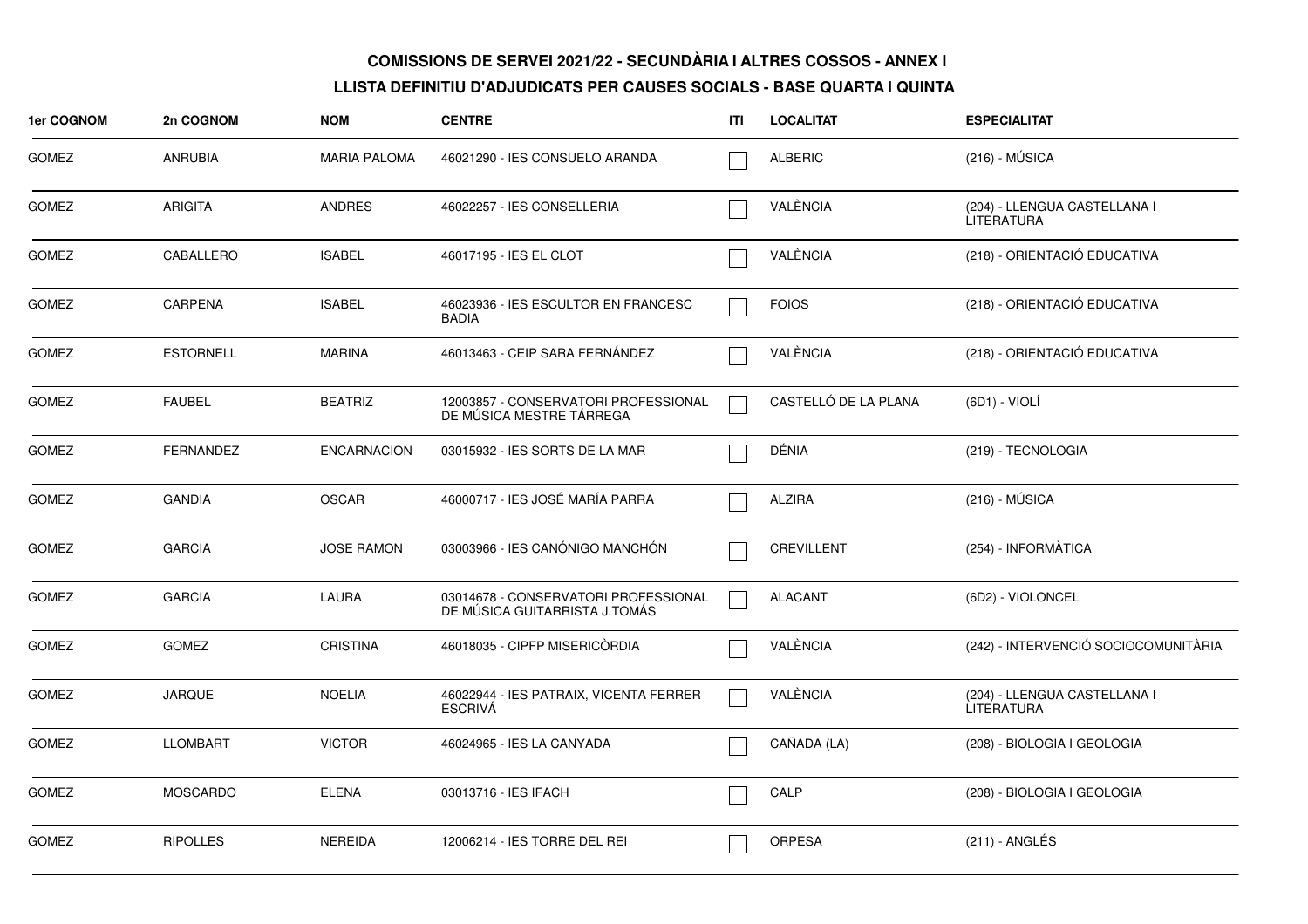| <b>1er COGNOM</b> | 2n COGNOM       | <b>NOM</b>                         | <b>CENTRE</b>                          | ITI | <b>LOCALITAT</b>         | <b>ESPECIALITAT</b>                                    |
|-------------------|-----------------|------------------------------------|----------------------------------------|-----|--------------------------|--------------------------------------------------------|
| <b>GOMEZ</b>      | <b>SANCHEZ</b>  | <b>INMACULADA</b>                  | 46022932 - IES EL SALER                |     | SALER (EL)               | (204) - LLENGUA CASTELLANA I<br>LITERATURA             |
| <b>GOMEZ</b>      | <b>SELMA</b>    | <b>JORGE</b>                       | 46018059 - IES NUMERO 26               |     | VALÈNCIA                 | (201) - FILOSOFIA                                      |
| <b>GOMEZ</b>      | <b>SERRA</b>    | <b>CELIA</b>                       | 46008340 - IES JAUME II EL JUST        |     | TAVERNES DE LA VALLDIGNA | (356) - SISTEMES I APLICACIONS<br><b>INFORMATIQUES</b> |
| <b>GOMEZ</b>      | <b>TEROL</b>    | <b>JOSEP CARLES</b>                | 46023948 - IES PERE D'ESPLUGUES        |     | POBLA LLARGA (LA)        | (217) - EDUCACIÓ FÍSICA                                |
| <b>GOMEZ</b>      | <b>TOMILLO</b>  | <b>AITANA</b>                      | 46024424 - IES D'ALCÀSSER              |     | <b>ALCÀSSER</b>          | $(211)$ - ANGLÉS                                       |
| <b>GOMEZ</b>      | <b>VADILLO</b>  | <b>HECTOR</b>                      | 03006086 - IES FRAY IGNACIO BARRACHINA |     | <b>IBI</b>               | $(216) - MÚSICA$                                       |
| <b>GOMEZ</b>      | <b>ZABALA</b>   | <b>ISABEL</b>                      | 46024151 - IES MOLÍ DEL SOL            |     | <b>MISLATA</b>           | (206) - MATEMÀTIQUES                                   |
| <b>GOMIS</b>      | <b>BALDOVI</b>  | <b>MONICA</b>                      | 46021617 - IES JOAN FUSTER             |     | <b>SUECA</b>             | (351) - PROCESSOS DE GESTIÓ<br><b>ADMINISTRATIVA</b>   |
| <b>GOMIS</b>      | <b>SEGLERS</b>  | <b>VICENTE</b>                     | 46022221 - IES L'ELIANA                |     | ELIANA (L')              | (201) - FILOSOFIA                                      |
| <b>GONELL</b>     | DE JESUS        | <b>MARIA LIDÓN</b>                 | 03012645 - IES CABO DE LA HUERTA       |     | <b>ALACANT</b>           | $(216) - MÚSICA$                                       |
| <b>GONZALEZ</b>   | <b>ALVAREZ</b>  | <b>VICENT</b>                      | 46002571 - IES FRANCESC GIL            |     | <b>CANALS</b>            | (217) - EDUCACIÓ FÍSICA                                |
| <b>GONZALEZ</b>   | <b>APARICIO</b> | <b>ANTONIO</b>                     | 12002889 - IES FRANCESC TÀRREGA        |     | <b>VILA-REAL</b>         | (219) - TECNOLOGIA                                     |
| <b>GONZALEZ</b>   | <b>ARACIL</b>   | <b>JOSE</b>                        | 03013224 - IES SEVERO OCHOA            |     | <b>ELX</b>               | (356) - SISTEMES I APLICACIONS<br>INFORMÀTIQUES        |
| <b>GONZALEZ</b>   | CASTELLO        | <b>JOSE MARIA</b>                  | 46022841 - IES SUCRO                   |     | ALBALAT DE LA RIBERA     | (211) - ANGLÉS                                         |
| <b>GONZALEZ</b>   | CAVERO          | <b>FRANCISCO DE</b><br><b>ASIS</b> | 46007748 - IES CAMP DE MORVEDRE        |     | PUERTO SAGUNTO (EL)      | (356) - SISTEMES I APLICACIONS<br><b>INFORMATIQUES</b> |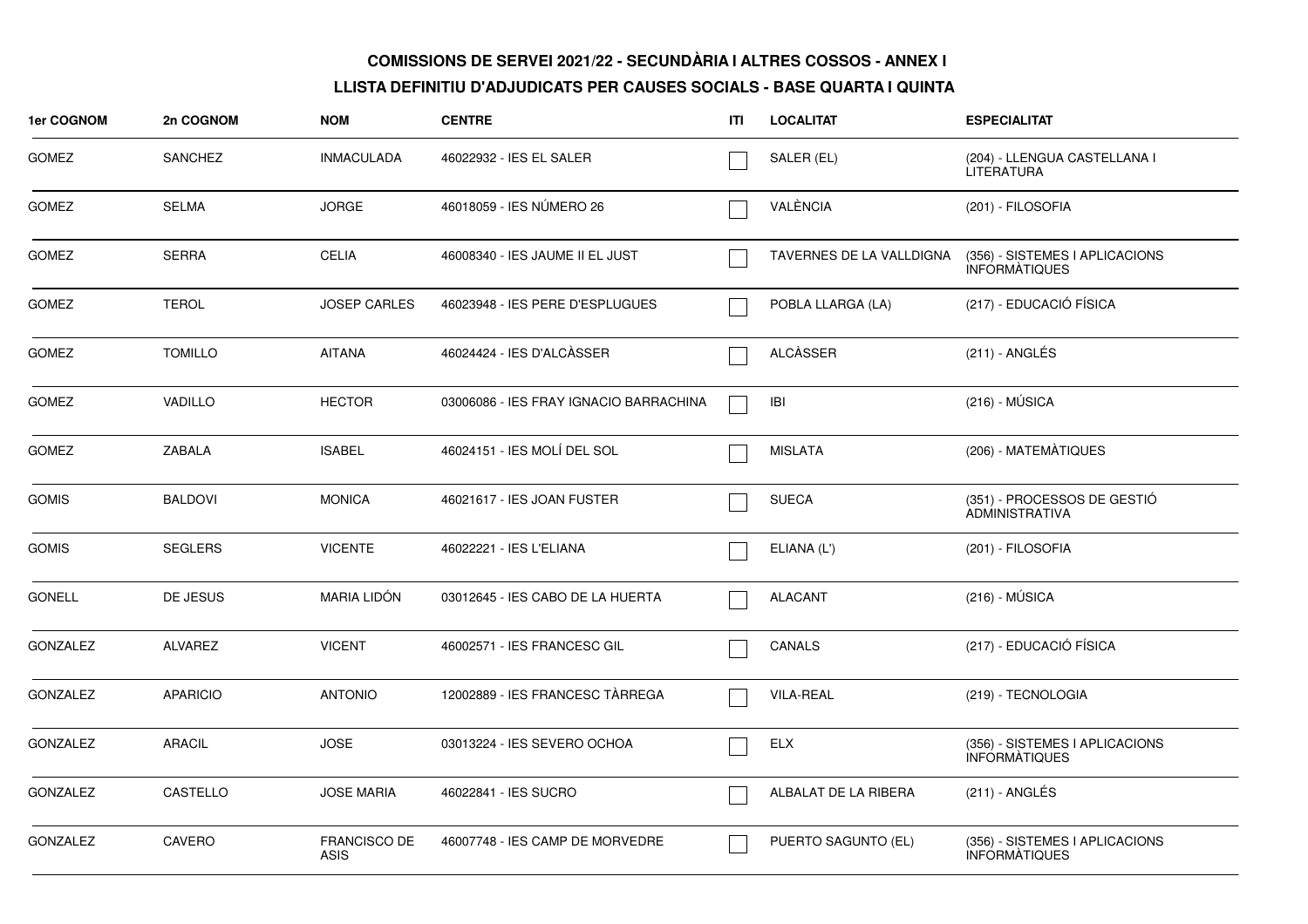| 1er COGNOM      | 2n COGNOM        | <b>NOM</b>            | <b>CENTRE</b>                                                        | ITI | <b>LOCALITAT</b>                        | <b>ESPECIALITAT</b>                        |
|-----------------|------------------|-----------------------|----------------------------------------------------------------------|-----|-----------------------------------------|--------------------------------------------|
| <b>GONZALEZ</b> | <b>DOMENECH</b>  | <b>MARIA REIS</b>     | 46005934 - IES GREGORI MAIANS                                        |     | <b>OLIVA</b>                            | (218) - ORIENTACIÓ EDUCATIVA               |
| <b>GONZALEZ</b> | <b>ECHARRI</b>   | <b>SILVIA</b>         | 12002661 - IES HONORI GARCIA                                         |     | VALL D'UIXÓ (LA)                        | (209) - DIBUIX                             |
| <b>GONZALEZ</b> | <b>FAUBEL</b>    | PAULA MARIA           | 46022920 - IES VELES E VENTS                                         |     | <b>TORRENT</b>                          | (261) - ECONOMIA                           |
| GONZALEZ        | <b>FERNANDEZ</b> | MIGUEL ANGEL          | 46020315 - IES DE PUÇOL                                              |     | <b>PUÇOL</b>                            | (207) - FÍSICA I QUÍMICA                   |
| <b>GONZALEZ</b> | <b>FUENTES</b>   | <b>ESTEFANIA</b>      | 03012566 - IES BAHÍA DE BABEL                                        |     | <b>ALACANT</b>                          | (204) - LLENGUA CASTELLANA I<br>LITERATURA |
| <b>GONZALEZ</b> | <b>GONZALEZ</b>  | <b>ANA MARIA</b>      | 46015708 - IES DISTRICTE MARÍTIM                                     |     | VALÈNCIA                                | (218) - ORIENTACIÓ EDUCATIVA               |
| <b>GONZALEZ</b> | <b>GONZALEZ</b>  | <b>NURIA</b>          | 46012963 - IES JUAN DE GARAY                                         |     | VALÈNCIA                                | $(211)$ - ANGLÉS                           |
| <b>GONZALEZ</b> | <b>GUTIERREZ</b> | <b>RAQUEL</b>         | 46024229 - IES GUILLEM D'ALCALÀ                                      |     | POBLA DE FARNALS (LA)                   | (222) - FORMACIÓ I ORIENTACIÓ LABORAL      |
| <b>GONZALEZ</b> | <b>JORGE</b>     | <b>JAVIER IGNACIO</b> | 46012951 - IES JORDI DE SANT JORDI                                   |     | VALÈNCIA                                | (354) - SERVEIS A LA COMUNITAT             |
| <b>GONZALEZ</b> | <b>LOPEZ</b>     |                       | FRANCISCO JAVIER46029586 - IES DE SAN ANTONIO DE<br><b>BENAGEBER</b> |     | SAN ANTONIO DE BENAGÉBER (211) - ANGLÉS |                                            |
| <b>GONZALEZ</b> | <b>LOPEZ</b>     | <b>JOSEP EDUARD</b>   | 46018621 - IES LAURONA                                               |     | LLÍRIA                                  | (263) - ADMINISTRACIÓ D'EMPRESES           |
| <b>GONZALEZ</b> | <b>MOLINA</b>    | <b>LUCIA</b>          | 12005283 - IES VIOLANT DE CASALDUCH                                  |     | <b>BENICASSIM</b>                       | (211) - ANGLÉS                             |
| <b>GONZALEZ</b> | <b>MORILLAS</b>  | <b>BEATRIZ</b>        | 46007748 - IES CAMP DE MORVEDRE                                      |     | PUERTO SAGUNTO (EL)                     | (201) - FILOSOFIA                          |
| <b>GONZALEZ</b> | <b>PENELLA</b>   | ANGEL                 | 46008984 - IES ALAMEDA                                               |     | <b>UTIEL</b>                            | (254) - INFORMÀTICA                        |
| <b>GONZALEZ</b> | <b>RODRIGUEZ</b> | ANA LAURA             | 46025040 - IES ABASTOS                                               |     | VALÈNCIA                                | (204) - LLENGUA CASTELLANA I<br>LITERATURA |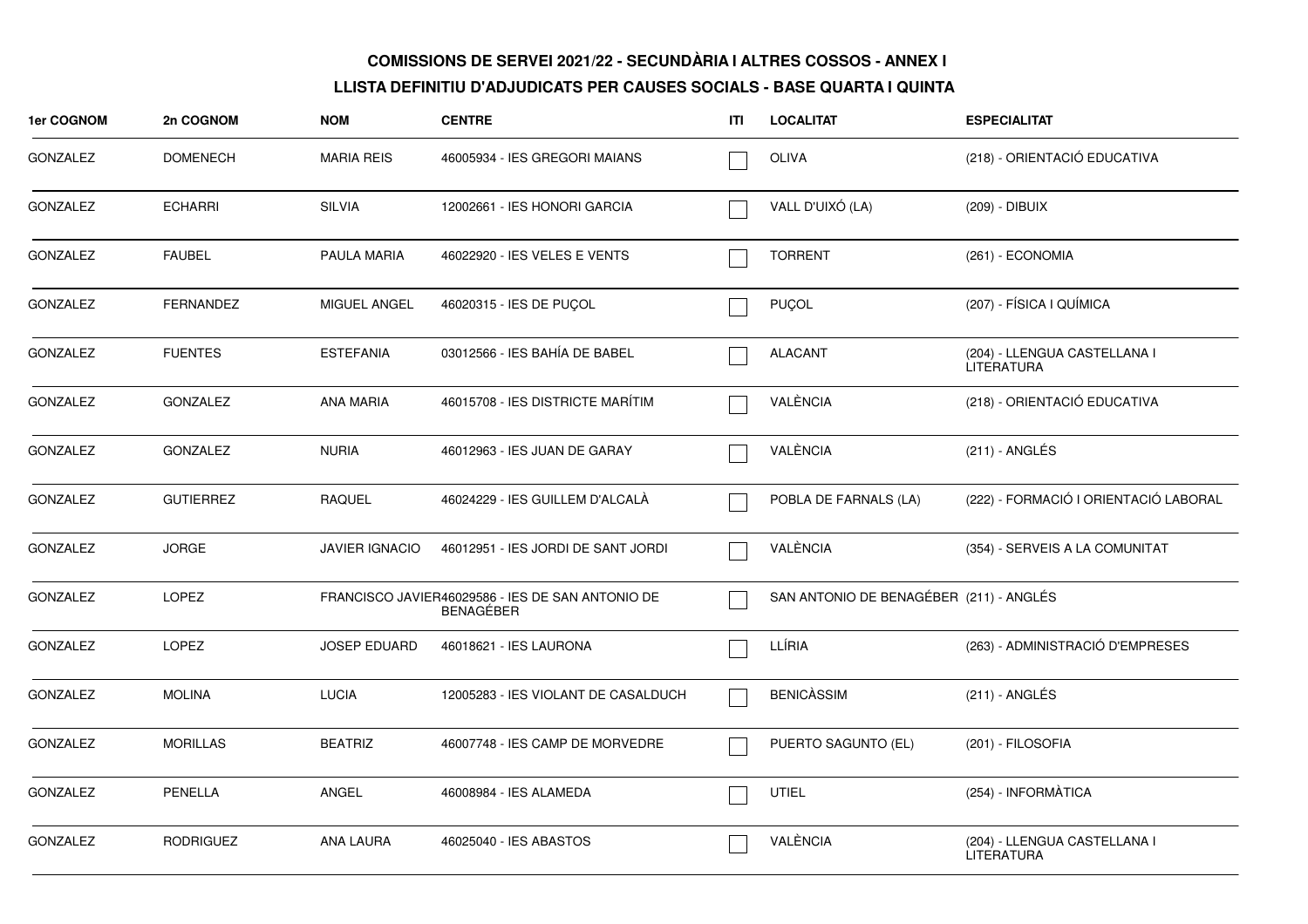| 1er COGNOM       | 2n COGNOM        | <b>NOM</b>                 | <b>CENTRE</b>                                                | ΙTΙ | <b>LOCALITAT</b>     | <b>ESPECIALITAT</b>                                  |
|------------------|------------------|----------------------------|--------------------------------------------------------------|-----|----------------------|------------------------------------------------------|
| <b>GONZALEZ</b>  | <b>SANCHEZ</b>   | <b>MARIA</b>               | 46018047 - IES ENRIC VALOR                                   |     | <b>PICANYA</b>       | (204) - LLENGUA CASTELLANA I<br><b>LITERATURA</b>    |
| <b>GONZALEZ</b>  | <b>VIDAL</b>     | <b>MARIA DEL</b><br>CARMEN | 46014066 - IES LA SERRANÍA                                   |     | VILLAR DEL ARZOBISPO | (222) - FORMACIÓ I ORIENTACIÓ LABORAL                |
| <b>GONZALVEZ</b> | <b>GARCIA</b>    | <b>ANTONIO</b>             | 46024151 - IES MOLÍ DEL SOL                                  |     | <b>MISLATA</b>       | (217) - EDUCACIÓ FÍSICA                              |
| <b>GORBE</b>     | <b>TAMAJON</b>   | <b>LUIS</b>                | 46022853 - IES BEATRIU CIVERA                                |     | <b>ALDAIA</b>        | (205) - GEOGRAFIA I HISTÒRIA                         |
| <b>GORDERO</b>   | <b>MORENO</b>    | <b>LAURA</b>               | 46016440 - IES GONZALO ANAYA                                 |     | <b>XIRIVELLA</b>     | (222) - FORMACIÓ I ORIENTACIÓ LABORAL                |
| <b>GORRIS</b>    | <b>FLICH</b>     | ANA                        | 12005660 - IES PROFESSOR BROCH I LLOP                        |     | <b>VILA-REAL</b>     | (209) - DIBUIX                                       |
| <b>GORRIZ</b>    | <b>MIFSUD</b>    | <b>LUIS</b>                | 46025040 - IES ABASTOS                                       |     | VALÈNCIA             | (265) - ORGANITZACIÓ I GESTIÓ<br><b>COMERCIAL</b>    |
| <b>GORRIZ</b>    | <b>ORIA</b>      | <b>KATIA</b>               | 12000406 - IES DE BETXÍ                                      |     | <b>BETXÍ</b>         | (256) - LLENGUA I LITERATURA<br>VALENCIANA           |
| <b>GOSALBEZ</b>  | <b>SARRIO</b>    | <b>SARA</b>                | 03009786 - IES ANTONIO NAVARRO SANTAFÉ                       |     | <b>VILLENA</b>       | (205) - GEOGRAFIA I HISTÒRIA                         |
| <b>GOTERRIS</b>  | CARRATALA        | <b>CARMINA</b>             | 12003444 - IES MIRALCAMP                                     |     | <b>VILA-REAL</b>     | (206) - MATEMÀTIQUES                                 |
| <b>GOZALBO</b>   | <b>MOLINER</b>   | <b>PEDRO</b>               | 12001231 - IES PENYAGOLOSA                                   |     | CASTELLÓ DE LA PLANA | (261) - ECONOMIA                                     |
| <b>GOZALVEZ</b>  | <b>VILA</b>      | <b>EMPAR</b>               | 46022154 - SECCIÓN DEL IES FERNANDO III EN<br><b>JALANCE</b> |     | <b>JALANCE</b>       | (218) - ORIENTACIÓ EDUCATIVA                         |
| <b>GRACIA</b>    | <b>FERNANDEZ</b> | ANA                        | 46022622 - IES HENRI MATISSE                                 |     | <b>PATERNA</b>       | (245) - PROCESSOS I MITJANS DE<br><b>COMUNICACIÓ</b> |
| <b>GRACIA</b>    | <b>FRANCES</b>   | <b>JUAN</b>                | 03014551 - IES MUTXAMEL                                      |     | <b>MUTXAMEL</b>      | (219) - TECNOLOGIA                                   |
| <b>GRACIA</b>    | <b>MARTIN</b>    | <b>MARIA ISABEL</b>        | 46013062 - IES BENLLIURE                                     |     | VALÈNCIA             | (243) - HOSTALERIA I TURISME                         |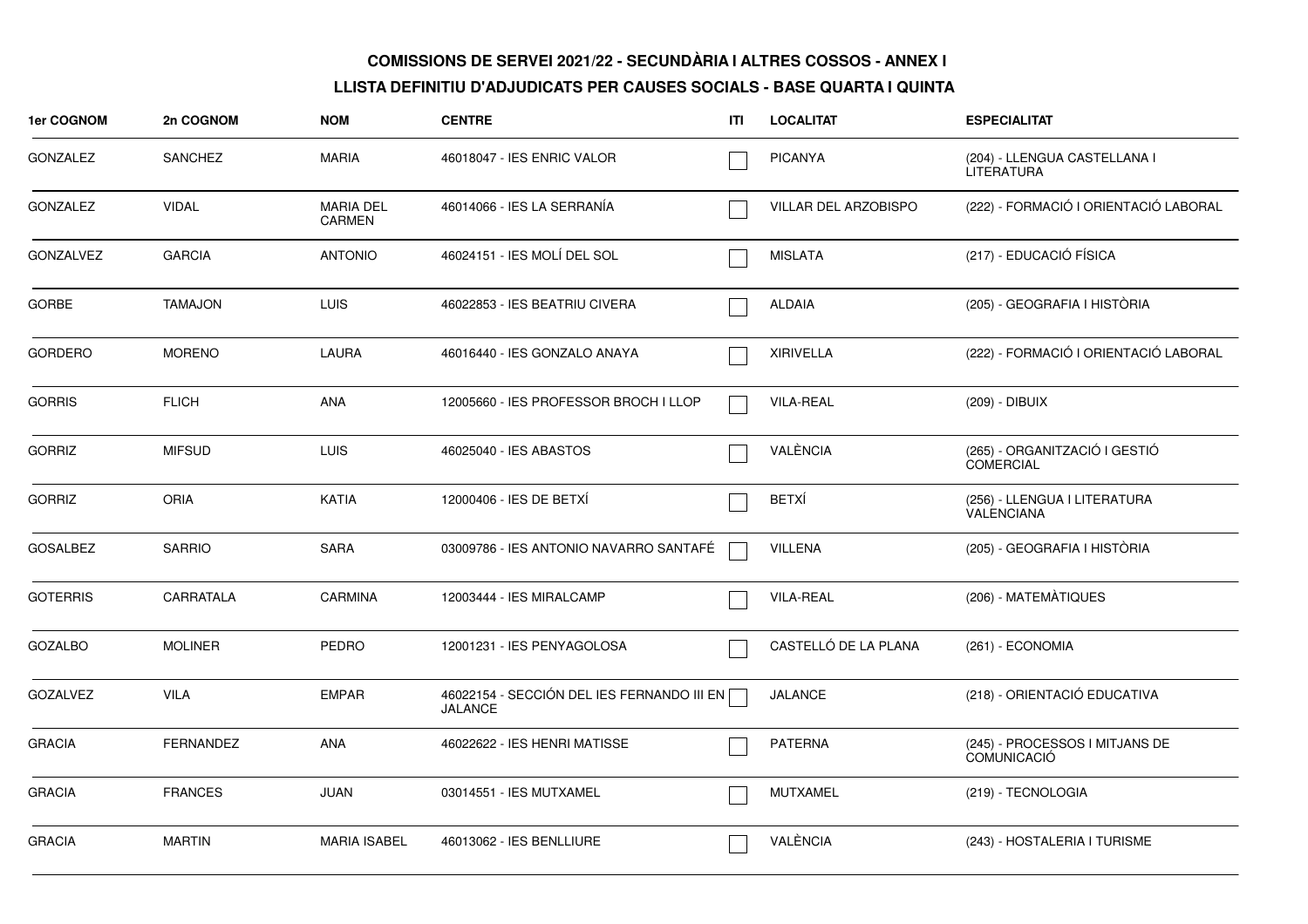| <b>1er COGNOM</b> | 2n COGNOM         | <b>NOM</b>         | <b>CENTRE</b>                                                         | ITI | <b>LOCALITAT</b>         | <b>ESPECIALITAT</b>                                  |
|-------------------|-------------------|--------------------|-----------------------------------------------------------------------|-----|--------------------------|------------------------------------------------------|
| <b>GRACIA</b>     | <b>MONTE</b>      | <b>RUBEN</b>       | 46017882 - IES LES ALFÀBEGUES                                         |     | <b>BÉTERA</b>            | (208) - BIOLOGIA I GEOLOGIA                          |
| <b>GRACIA</b>     | SANZ              | MARGARITA          | 46018035 - CIPFP MISERICÒRDIA                                         |     | VALÈNCIA                 | $(211)$ - ANGLÉS                                     |
| <b>GRANDES</b>    | <b>LOPEZ</b>      | <b>LUCIA</b>       | 46020391 - IES BARRI DEL CARME                                        |     | VALÈNCIA                 | (205) - GEOGRAFIA I HISTÒRIA                         |
| <b>GRANELL</b>    | <b>CISCAR</b>     | <b>BORJA JOSEP</b> | 46018199 - CONSERVATORI PROFESSIONAL<br>DE MÚSICA JOSÉ MANUEL IZQUIER |     | CATARROJA                | (6B1) - FONAMENTS DE COMPOSICIÓ                      |
| <b>GRAU</b>       | <b>BISBAL</b>     | <b>ALANA</b>       | 12008296 - SECCIÓ DE L'IES BOVALAR A<br><b>BORRIOL</b>                |     | <b>BORRIOL</b>           | (277) - AMBIT SOCIOLINGÜÍSTIC                        |
| GRAU              | <b>BLAYA</b>      | <b>NEUS</b>        | 46018138 - IES ORRIOLS                                                |     | VALÈNCIA                 | (354) - SERVEIS A LA COMUNITAT                       |
| <b>GRAU</b>       | <b>ESTRELLES</b>  | <b>JESSICA</b>     | 46022245 - IES L'OM                                                   |     | <b>PICASSENT</b>         | (256) - LLENGUA I LITERATURA<br>VALENCIANA           |
| <b>GRAU</b>       | <b>GARCIA</b>     | PEDRO ANTONIO      | 46017894 - CONSERVATORI PROFESSIONAL<br>DE MÚSICA RAFAEL TALENS PELLÓ |     | <b>CULLERA</b>           | (6C2) - PIANO                                        |
| <b>GRAU</b>       | <b>GRAU</b>       | <b>MARIA JOSE</b>  | 46016385 - IES LA VALLDIGNA                                           |     | TAVERNES DE LA VALLDIGNA | (351) - PROCESSOS DE GESTIÓ<br><b>ADMINISTRATIVA</b> |
| <b>GRAU</b>       | <b>MONTESINOS</b> | <b>CAROLINA</b>    | 46020492 - IES JOAN LLOPIS MARI                                       |     | <b>CULLERA</b>           | (211) - ANGLÉS                                       |
| <b>GRAU</b>       | <b>MUÑOZ</b>      | <b>BEGOÑA</b>      | 46022181 - IES VELES E VENTS                                          |     | <b>GRAU I PLATJA</b>     | (245) - PROCESSOS I MITJANS DE<br><b>COMUNICACIÓ</b> |
| <b>GRAU</b>       | <b>PACHECO</b>    | LEILA              | 46022208 - IES DE VALLADA                                             |     | VALLADA                  | (217) - EDUCACIÓ FÍSICA                              |
| <b>GRAU</b>       | <b>PACHECO</b>    | <b>ROQUE</b>       | 03015634 - IES DE RAFAL                                               |     | <b>RAFAL</b>             | (211) - ANGLÉS                                       |
| <b>GRAU</b>       | <b>VERCHER</b>    | <b>MIREIA</b>      | 46004221 - IES MARÍA ENRÍQUEZ                                         |     | <b>GANDIA</b>            | (206) - MATEMÀTIQUES                                 |
| <b>GREGORI</b>    | <b>ESCRIVA</b>    | <b>MIQUEL</b>      | 46005934 - IES GREGORI MAIANS                                         |     | <b>OLIVA</b>             | (205) - GEOGRAFIA I HISTÒRIA                         |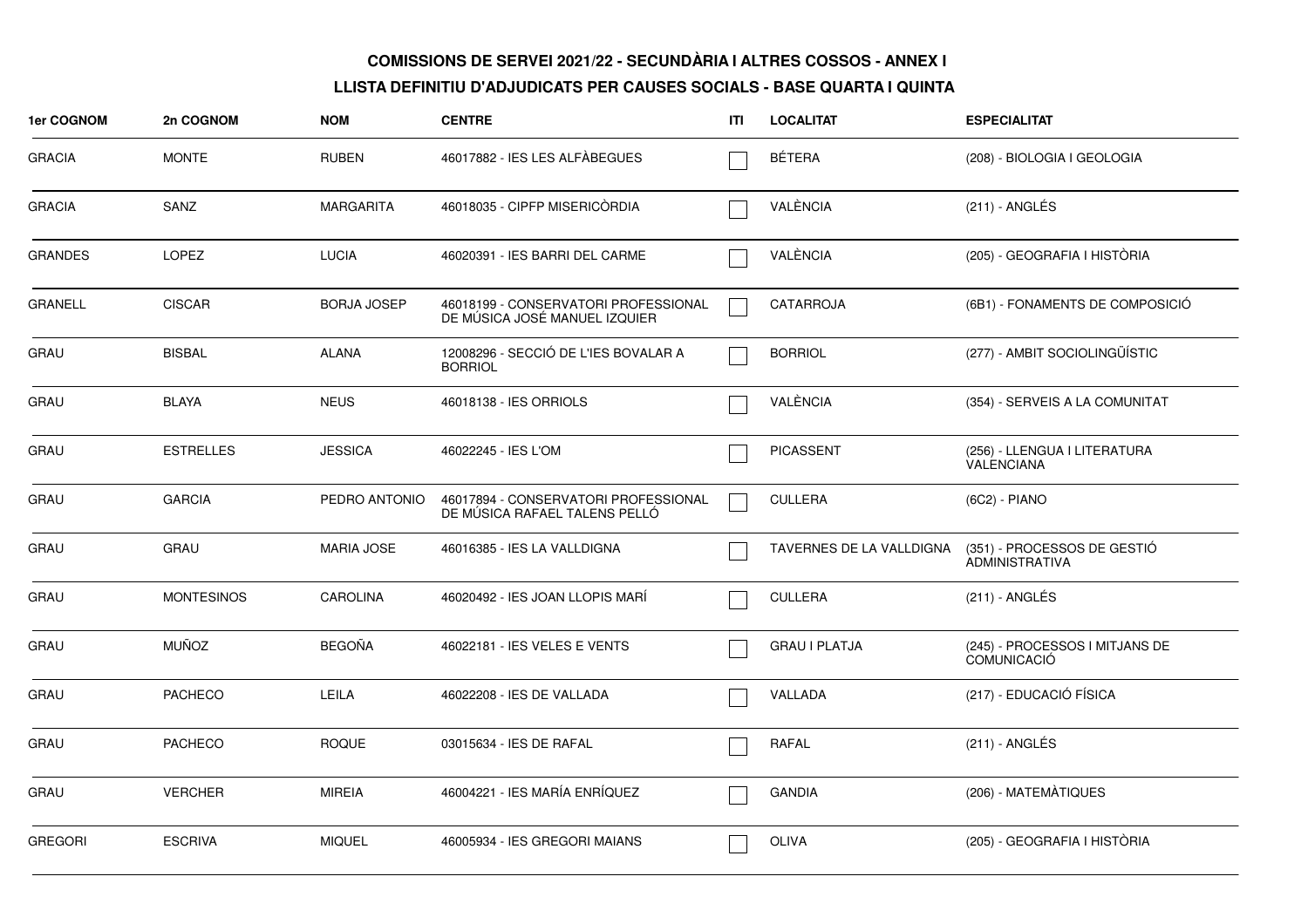| 1er COGNOM       | 2n COGNOM          | <b>NOM</b>         | <b>CENTRE</b>                                                   | ITI | <b>LOCALITAT</b>     | <b>ESPECIALITAT</b>                                   |
|------------------|--------------------|--------------------|-----------------------------------------------------------------|-----|----------------------|-------------------------------------------------------|
| <b>GREGORI</b>   | IBAÑEZ             |                    | VANESSA EMPAR 03012165 - CIPFP BATOI                            |     | <b>ALCOI</b>         | (271) - PROCESSOS SANITARIS                           |
| <b>GRIMA</b>     | <b>GUTIERREZ</b>   | <b>JOSE</b>        | 46021290 - IES CONSUELO ARANDA                                  |     | <b>ALBERIC</b>       | (217) - EDUCACIÓ FÍSICA                               |
| <b>GUAITA</b>    | <b>GUAITA</b>      | <b>BEGOÑA</b>      | 46022944 - IES PATRAIX, VICENTA FERRER<br><b>ESCRIVA</b>        |     | VALÈNCIA             | (201) - FILOSOFIA                                     |
| <b>GUARDIOLA</b> | <b>PECHOBIERTO</b> |                    | FRANCISCO JAVIER12005520 - IES ALFRED AYZA                      |     | PENÍSCOLA            | (355) - SERVEIS DE RESTAURACIÓ                        |
| <b>GUARDIOLA</b> | <b>RUBIO</b>       | <b>ESTHER</b>      | 03001908 - IES FIGUERAS PACHECO                                 |     | <b>ALACANT</b>       | (354) - SERVEIS A LA COMUNITAT                        |
| <b>GUARINOS</b>  | <b>PIQUERES</b>    | MERCÉ              | 03006670 - CEIP JORGE JUAN                                      |     | <b>NOVELDA</b>       | (218) - ORIENTACIÓ EDUCATIVA                          |
| <b>GUEROLA</b>   | <b>MUÑOZ</b>       | <b>CRISTINA</b>    | 46006112 - IES POU CLAR                                         |     | <b>ONTINYENT</b>     | (242) - INTERVENCIÓ SOCIOCOMUNITÀRIA                  |
| <b>GUERRERO</b>  | <b>LOPEZ</b>       | PEDRO              | 12005261 - IES MATILDE SALVADOR                                 |     | CASTELLÓ DE LA PLANA | (341) - OFICINA DE PROJECTES DE<br><b>CONSTRUCCIÓ</b> |
| <b>GUERRERO</b>  | MANZANO            | <b>OVIDIO</b>      | 46013050 - IES EL CABANYAL                                      |     | VALÈNCIA             | (217) - EDUCACIÓ FÍSICA                               |
| <b>GUERRERO</b>  | <b>RUIZ</b>        | <b>JUAN CARLOS</b> | 46029173 - EXTENSIÓN DEL CFPA DE<br><b>PICASSENT</b>            |     | <b>SILLA</b>         | (292) - FPA CIENTÍFIC/TECNOLÒGIC                      |
| <b>GUIA</b>      | <b>ARCHILES</b>    | <b>ALEJANDRO</b>   | 12004369 - CEIP GERMANS OCHANDO                                 |     | ALMASSORA            | (218) - ORIENTACIÓ EDUCATIVA                          |
| <b>GUIDOTTI</b>  | <b>BELTRAN</b>     |                    | MARIA RIANSARES 12005647 - IES VILA-ROJA                        |     | <b>ALMASSORA</b>     | (209) - DIBUIX                                        |
| <b>GUIJARRO</b>  | SAIZ               | <b>VANESA</b>      | 03014824 - IES ENRIC VALOR                                      |     | CAMPELLO (EL)        | (254) - INFORMÀTICA                                   |
| <b>GUILLAMON</b> | <b>NAVARRO</b>     | <b>DAVID</b>       | 46022831 - IES D'ALBAL                                          |     | ALBAL                | (217) - EDUCACIÓ FÍSICA                               |
| <b>GUILLEN</b>   | <b>BARBERA</b>     | <b>SOFIA</b>       | 46022403 - SECCIÓ DE L'IES DOCTOR PESET<br>ALEIXANDRE A PATERNA |     | PATERNA              | (347) - PERRUQUERIA                                   |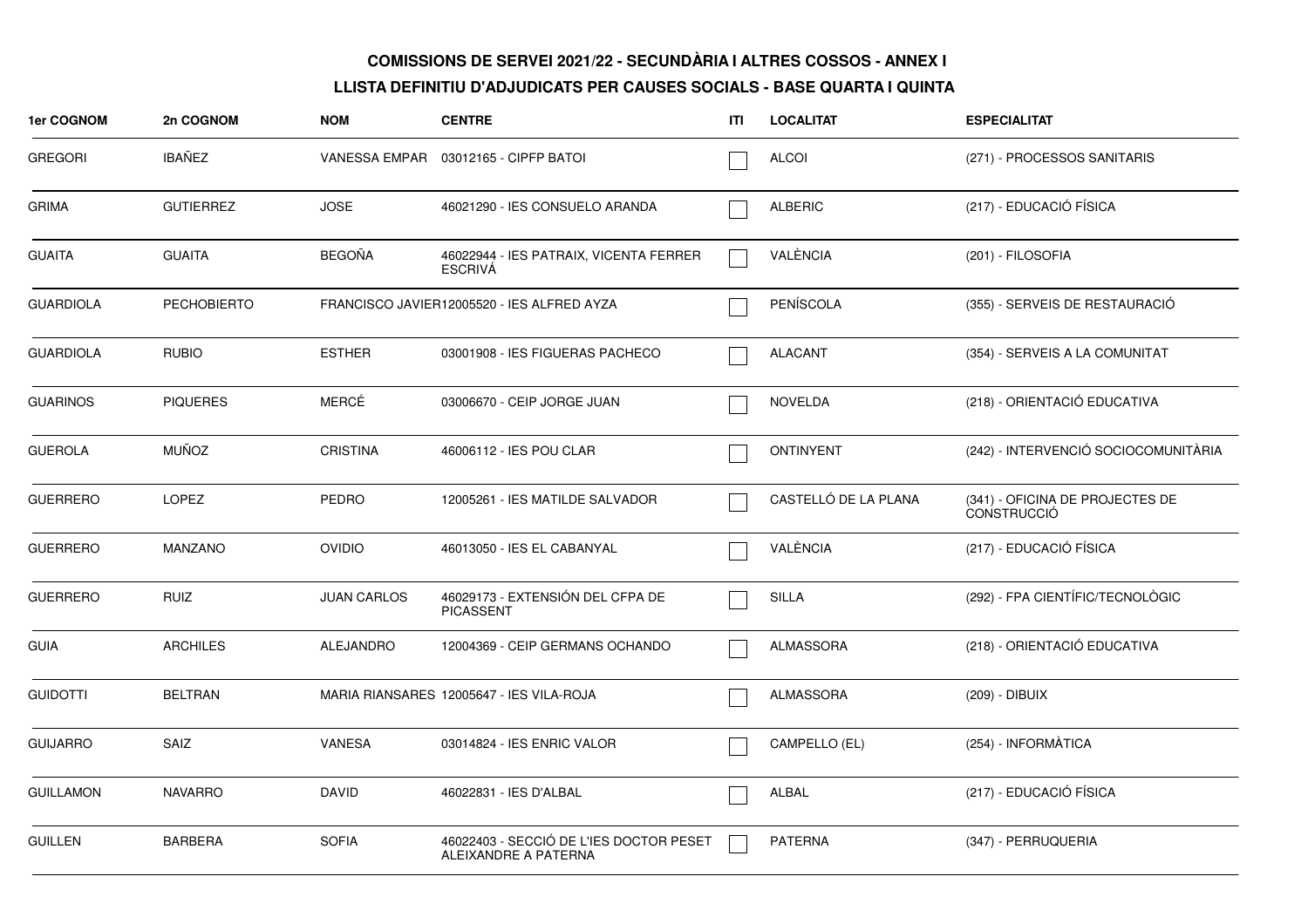| 1er COGNOM       | 2n COGNOM        | <b>NOM</b>           | <b>CENTRE</b>                                                  | ITI | <b>LOCALITAT</b>       | <b>ESPECIALITAT</b>                                      |
|------------------|------------------|----------------------|----------------------------------------------------------------|-----|------------------------|----------------------------------------------------------|
| <b>GUILLEN</b>   | <b>ROMAN</b>     | <b>ISABEL MARIA</b>  | 03012566 - IES BAHÍA DE BABEL                                  |     | <b>ALACANT</b>         | (254) - INFORMATICA                                      |
| <b>GUILLO</b>    | <b>DOMINGUEZ</b> | <b>MARIA DOLORES</b> | 03009385 - IES CARRÚS                                          |     | ELX                    | $(216) - MÚSICA$                                         |
| <b>GUIRADO</b>   | CALVO            | <b>MARIA PILAR</b>   | 12002521 - CEIP L'ALBEA                                        |     | VALL D'ALBA            | (218) - ORIENTACIÓ EDUCATIVA                             |
| <b>GUNA</b>      | <b>RODRIGUEZ</b> | Mª CONSUELO          | 46020421 - IES HORT DE FELIU                                   |     | <b>ALGINET</b>         | (205) - GEOGRAFIA I HISTÒRIA                             |
| <b>GUTIERREZ</b> | MAJADA           | YOLANDA              | 12004898 - CENTRO PÚBLICO FPA E.C.DE L'ALT√<br><b>PALÀNCIA</b> |     | <b>SEGORBE</b>         | (292) - FPA CIENTÍFIC/TECNOLÒGIC                         |
| <b>GUTIERREZ</b> | <b>PACHECO</b>   | <b>SARA</b>          | 03016468 - IES L'ALLUSSER                                      |     | MUTXAMEL               | $(211)$ - ANGLÉS                                         |
| <b>GUTIERREZ</b> | <b>PAREDES</b>   | <b>ELOY</b>          | 46020479 - IES JOAN FUSTER                                     |     | <b>BELLREGUARD</b>     | (254) - INFORMÀTICA                                      |
| <b>GUTIERREZ</b> | <b>RUBIO</b>     | Mª AURORA            | 03013698 - IES ANTONIO SERNA SERNA                             |     | ALBATERA               | (206) - MATEMÀTIQUES                                     |
| <b>GUZMAN</b>    | <b>GARCIA</b>    | <b>MARIA VALETTA</b> | 46014066 - IES LA SERRANÍA                                     |     | VILLAR DEL ARZOBISPO   | (347) - PERRUQUERIA                                      |
| <b>HAMANN</b>    |                  | <b>JULIA RUTH</b>    | 46020546 - ESCOLA OFICIAL D'IDIOMES                            |     | <b>QUART DE POBLET</b> | (401) - ALEMANY                                          |
| HARO             | <b>INIESTA</b>   | <b>BEATRIZ</b>       | 46021711 - CIPFP AUSIÀS MARCH                                  |     | VALÈNCIA               | (349) - PROCEDIMENTS SANITARIS I<br><b>ASSISTENCIALS</b> |
| <b>HEDO</b>      | <b>GONZALO</b>   | <b>PEDRO</b>         | 46007554 - IES JORGE JUAN                                      |     | PUERTO SAGUNTO (EL)    | (350) - PROCESSOS COMERCIALS                             |
| <b>HENRIQUES</b> | LOPEZ            | <b>ELISABETH</b>     | 46003512 - IES RICARDO MARÍN IBÁNEZ                            |     | <b>CHESTE</b>          | $(210)$ - FRANCÉS                                        |
| <b>HERAS</b>     | <b>ALMERICH</b>  | <b>CRISTINA</b>      | 46016397 - IES LA MARXADELLA                                   |     | <b>TORRENT</b>         | (205) - GEOGRAFIA I HISTÒRIA                             |
| <b>HERGUETA</b>  | <b>MOYA</b>      | <b>ALICIA</b>        | 03011124 - ESCOLA D'ART I SUPERIOR DE<br>DISSENY D'ALACANT     |     | <b>ALACANT</b>         | (211) - ANGLÉS                                           |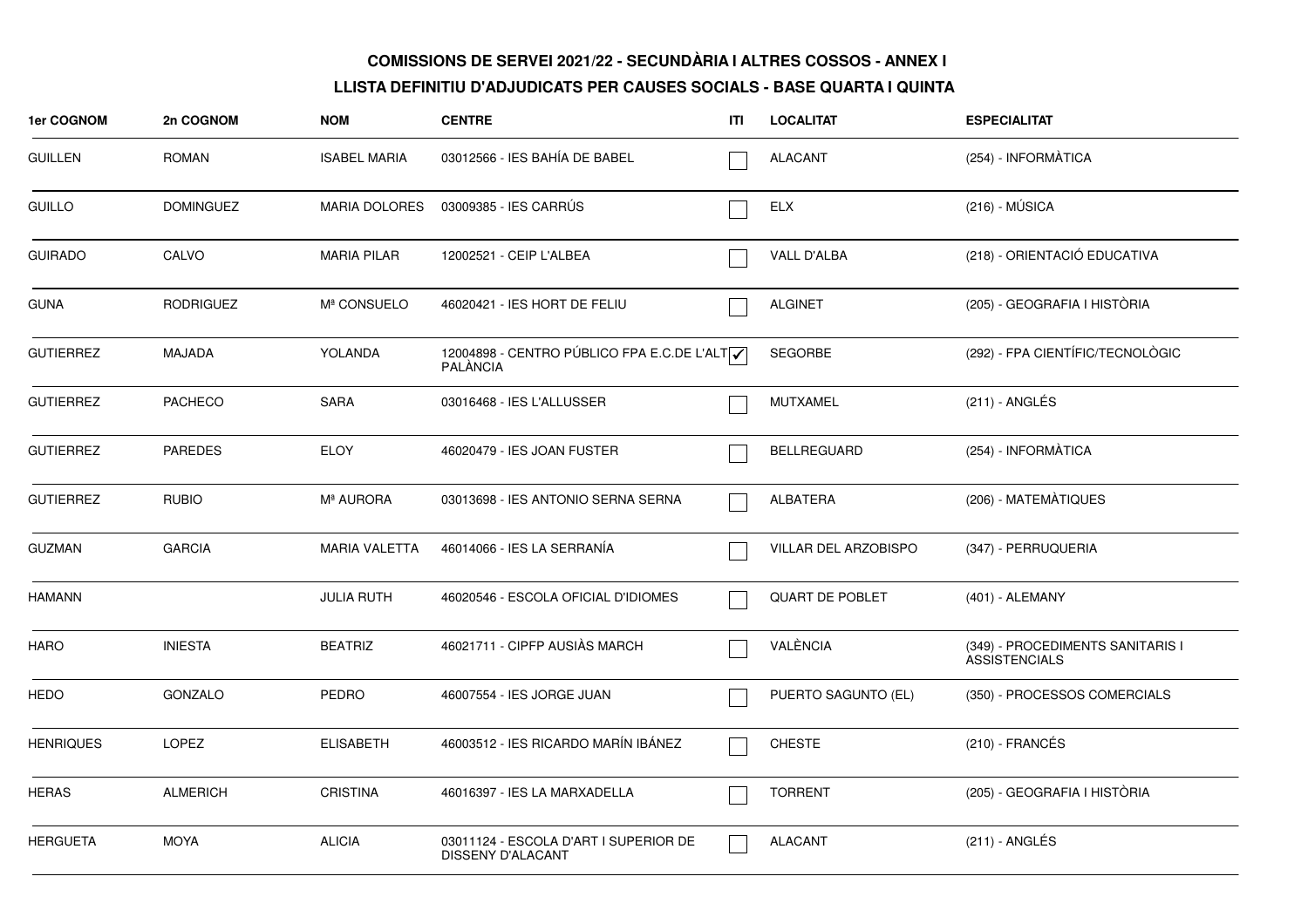| 1er COGNOM       | 2n COGNOM       | <b>NOM</b>           | <b>CENTRE</b>                           | ITI | <b>LOCALITAT</b> | <b>ESPECIALITAT</b>                                            |
|------------------|-----------------|----------------------|-----------------------------------------|-----|------------------|----------------------------------------------------------------|
| <b>HERNAN</b>    | DE SALES        | <b>ADRIAN</b>        | 46022221 - IES L'ELIANA                 |     | ELIANA (L')      | (204) - LLENGUA CASTELLANA I<br>LITERATURA                     |
| <b>HERNANDEZ</b> | <b>ALAPONT</b>  | <b>EMPAR</b>         | 46022831 - IES D'ALBAL                  |     | ALBAL            | (256) - LLENGUA I LITERATURA<br>VALENCIANA                     |
| <b>HERNANDEZ</b> | CANET           |                      | FRANCISCO JOSE 46019660 - CIPFP MISLATA |     | <b>MISLATA</b>   | (270) - PROCESSOS DIAGN. CLÍNIC I<br>PROCED. ORTOPROTÈTIC      |
| <b>HERNANDEZ</b> | <b>DOMENECH</b> | <b>ERUNDINA</b>      | 46004221 - IES MARÍA ENRÍQUEZ           |     | <b>GANDIA</b>    | (254) - INFORMÀTICA                                            |
| <b>HERNANDEZ</b> | <b>ESCRIVA</b>  | <b>MARIA JOSE</b>    | 46008340 - IES JAUME II EL JUST         |     |                  | TAVERNES DE LA VALLDIGNA (222) - FORMACIÓ I ORIENTACIÓ LABORAL |
| <b>HERNANDEZ</b> | <b>ESTEVE</b>   | PAULA VICTORIA       | 03012359 - ESCOLA OFICIAL D'IDIOMES     |     | <b>ELX</b>       | $(411)$ - ANGLÉS                                               |
| HERNANDEZ        | <b>HERRERO</b>  | PABLO                | 12000406 - IES DE BETXÍ                 |     | <b>BETXÍ</b>     | (201) - FILOSOFIA                                              |
| <b>HERNANDEZ</b> | LOPEZ           | <b>MARIA JOSE</b>    | 46017535 - IES PERE BOIL                |     | <b>MANISES</b>   | (208) - BIOLOGIA I GEOLOGIA                                    |
| <b>HERNANDEZ</b> | <b>LOPEZ</b>    | <b>MARINA ISABEL</b> | 03009786 - IES ANTONIO NAVARRO SANTAFÉ  |     | <b>VILLENA</b>   | (207) - FÍSICA I QUÍMICA                                       |
| <b>HERNANDEZ</b> | <b>MARTINEZ</b> | <b>ADRIAN</b>        | 03014137 - IES LA CREUETA               |     | <b>ONIL</b>      | (217) - EDUCACIÓ FÍSICA                                        |
| HERNANDEZ        | <b>MUÑOZ</b>    | <b>ANA</b>           | 03012645 - IES CABO DE LA HUERTA        |     | <b>ALACANT</b>   | (211) - ANGLÉS                                                 |
| <b>HERNANDEZ</b> | PEREZ           | <b>JUANA MARIA</b>   | 03002573 - IES BELLAGUARDA              |     | <b>ALTEA</b>     | (218) - ORIENTACIÓ EDUCATIVA                                   |
| HERNANDEZ        | SAEZ            | <b>PABLO</b>         | 46022671 - IES DE RAFELBUNYOL           |     | RAFELBUNYOL      | (219) - TECNOLOGIA                                             |
| HERNANDEZ        | <b>SENTI</b>    | <b>IMMACULADA</b>    | 46019003 - IES DE SEDAVÍ                |     | SEDAVÍ           | (201) - FILOSOFIA                                              |
| <b>HERNANDEZ</b> | <b>STABILE</b>  | <b>MARIA DOLORES</b> | 46017195 - IES EL CLOT                  |     | VALÈNCIA         | $(216) - MÚSICA$                                               |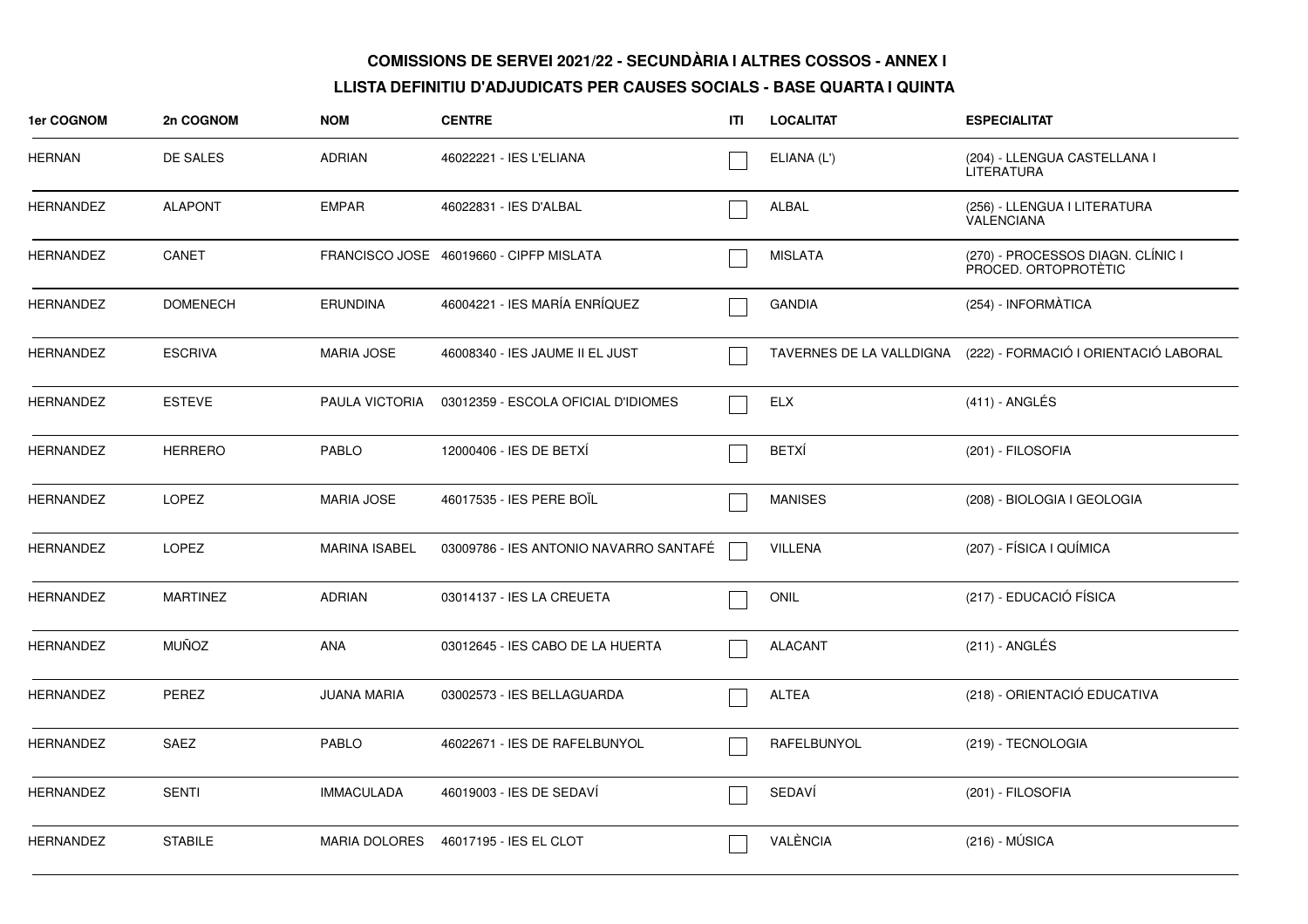| 1er COGNOM       | 2n COGNOM            | <b>NOM</b>         | <b>CENTRE</b>                                           | ITL | <b>LOCALITAT</b>     | <b>ESPECIALITAT</b>                                      |
|------------------|----------------------|--------------------|---------------------------------------------------------|-----|----------------------|----------------------------------------------------------|
| <b>HERNANDEZ</b> | <b>VALERO</b>        | <b>BARTOLOME</b>   | 12005374 - IES JUAN BAUTISTA PORCAR                     |     | CASTELLÓ DE LA PLANA | (219) - TECNOLOGIA                                       |
| HERRADOR         | <b>BRAVO DE SOTO</b> | <b>TERESA</b>      | 46018631 - IES ENRIQUE TIERNO GALVAN                    |     | <b>MONCADA</b>       | (209) - DIBUIX                                           |
| <b>HERRANDO</b>  | <b>MONFORT</b>       | SANDRA             | 12000480 - IES RAMÓN CID                                |     | <b>BENICARLÓ</b>     | (354) - SERVEIS A LA COMUNITAT                           |
| <b>HERRANZ</b>   | CALERO               | CARLA              | 12002671 - IES BOTÀNIC CAVANILLES                       |     | VALL D'UIXÓ (LA)     | (209) - DIBUIX                                           |
| <b>HERRANZ</b>   | <b>IBAÑEZ</b>        | <b>BEATRIZ</b>     | 46013050 - IES EL CABANYAL                              |     | VALÈNCIA             | (219) - TECNOLOGIA                                       |
| <b>HERRANZ</b>   | <b>MERINO</b>        | <b>EVA</b>         | 12005556 - IES JÉRICA - VIVER                           |     | JÉRICA - VIVER       | (349) - PROCEDIMENTS SANITARIS I<br><b>ASSISTENCIALS</b> |
| <b>HERRER</b>    | <b>MAMBRONA</b>      | Mª ISABEL          | 46012902 - IES SAN VICENTE FERRER                       |     | VALÉNCIA             | (208) - BIOLOGIA I GEOLOGIA                              |
| <b>HERRERA</b>   | <b>LOPEZ</b>         | <b>JUAN MANUEL</b> | 03010119 - IES VIRGEN DEL REMEDIO                       |     | <b>ALACANT</b>       | (345) - OPERACIONS I EQUIPS DE<br>PRODUCCIÓ AGRARIA      |
| <b>HERRERA</b>   | <b>MOR</b>           | EMILIA-MARIA       | 12004011 - IES XIMÉN D'URREA                            |     | ALCORA (L')          | (217) - EDUCACIÓ FÍSICA                                  |
| HERRERIAS        | <b>PUIG</b>          | DIANA              | 03012736 - IES MARE NOSTRUM                             |     | <b>ALACANT</b>       | $(211)$ - ANGLÉS                                         |
| <b>HERRERO</b>   | <b>BOSCH</b>         | <b>PABLO</b>       | 46012872 - IES LUIS VIVES                               |     | VALÈNCIA             | (206) - MATEMATIQUES                                     |
| <b>HERRERO</b>   | <b>INGLES</b>        | Mª JOSE            | 46013086 - IES ISABEL DE VILLENA                        |     | VALÈNCIA             | (219) - TECNOLOGIA                                       |
| <b>HERRERO</b>   | <b>OLIVAS</b>        | <b>MONTSERRAT</b>  | 46022889 - IES MÚSIC MARTÍN I SOLER                     |     | <b>MISLATA</b>       | (206) - MATEMÀTIQUES                                     |
| <b>HERVAS</b>    | <b>BLASCO</b>        | <b>ESTEFANIA</b>   | 46022646 - IES SERPIS                                   |     | VALÈNCIA             | (206) - MATEMÀTIQUES                                     |
| <b>HERVAS</b>    | <b>GUILLEM</b>       | ALBERTO JAVIER     | 46018761 - CIPFP COMPLEJO EDUCATIVO DE<br><b>CHESTE</b> |     | <b>CHESTE</b>        | (238) - CONSTRUCCIONS CIVILS I<br><b>EDIFICACIONS</b>    |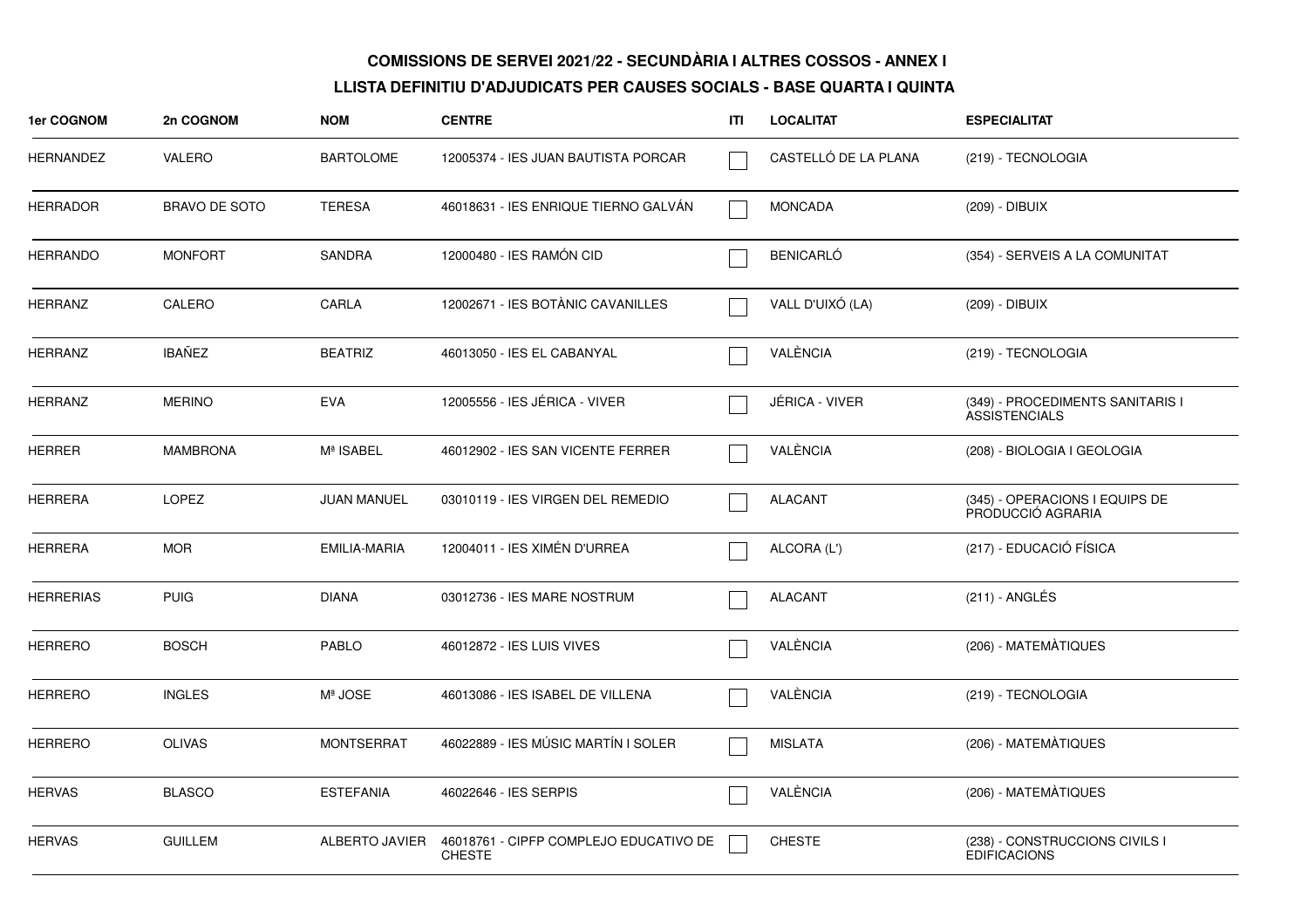| <b>1er COGNOM</b> | 2n COGNOM         | <b>NOM</b>                        | <b>CENTRE</b>                                                 | ITI                             | <b>LOCALITAT</b>    | <b>ESPECIALITAT</b>                        |
|-------------------|-------------------|-----------------------------------|---------------------------------------------------------------|---------------------------------|---------------------|--------------------------------------------|
| <b>HERVAS</b>     | <b>MARTINEZ</b>   | <b>AURORA</b><br><b>CONSTANZA</b> | 46021320 - IES ELS ÉVOLS                                      |                                 | ALCÚDIA (L')        | (256) - LLENGUA I LITERATURA<br>VALENCIANA |
| HERVAS            | <b>ZAFRA</b>      | <b>BLANCA</b>                     | 46013219 - CONSERVATORI SUPERIOR DE<br>MÚSICA JOAQUÍN RODRIGO |                                 | VALÈNCIA            | (5A4) - PEDAGOGIA                          |
| <b>HIDALGO</b>    | CRIADO            | ANGEL                             | 03012165 - CIPFP BATOI                                        |                                 | <b>ALCOI</b>        | (242) - INTERVENCIÓ SOCIOCOMUNITÀRIA       |
| <b>HIDALGO</b>    | <b>MARIN</b>      | <b>INES SOFIA</b>                 | 03012724 - IES BERNAT DE SARRIA                               |                                 | <b>BENIDORM</b>     | (205) - GEOGRAFIA I HISTÒRIA               |
| <b>HIGUERAS</b>   | <b>VILLAR</b>     | <b>NOEMI</b>                      | 46007748 - IES CAMP DE MORVEDRE                               |                                 | PUERTO SAGUNTO (EL) | (208) - BIOLOGIA I GEOLOGIA                |
| <b>HIJARRO</b>    | <b>VERCHER</b>    | <b>VICENTA</b>                    | 46020492 - IES JOAN LLOPIS MARÍ                               | $\overline{\blacktriangledown}$ | <b>CULLERA</b>      | $(216) - MÚSICA$                           |
| HITAR             | <b>SAHUQUILLO</b> | RAUL                              | 46002571 - IES FRANCESC GIL                                   |                                 | CANALS              | (219) - TECNOLOGIA                         |
| <b>HUERTA</b>     | <b>BIOSCA</b>     | <b>VICENTE JOSE</b>               | 46004772 - IES JOSÉ DE RIBERA                                 |                                 | XÀTIVA              | (208) - BIOLOGIA I GEOLOGIA                |
| <b>HUERTA</b>     | <b>GABARDA</b>    | <b>IRENE</b>                      | 46015711 - IES CAMPANAR                                       |                                 | VALÈNCIA            | (206) - MATEMÀTIQUES                       |
| <b>HUERTA</b>     | <b>MARTINEZ</b>   | <b>JOAQUIN</b>                    | 46024953 - IES LA MURTA                                       |                                 | <b>ALZIRA</b>       | (206) - MATEMÀTIQUES                       |
| <b>HUGUET</b>     | <b>BENAVENT</b>   | <b>HECTOR</b>                     | 46018692 - IES DOCTOR LLUÍS SIMARRO<br><b>LACABRA</b>         |                                 | XÀTIVA              | (219) - TECNOLOGIA                         |
| <b>HURTADO</b>    | <b>FERRANDEZ</b>  | <b>MANUEL</b>                     | 46013050 - IES EL CABANYAL                                    |                                 | VALÈNCIA            | $(211) - ANGLÉS$                           |
| <b>HURTADO</b>    | <b>JORDA</b>      |                                   | JULIAN ALBERTO  03012645 - IES CABO DE LA HUERTA              |                                 | <b>ALACANT</b>      | (205) - GEOGRAFIA I HISTÒRIA               |
| <b>HURTADO</b>    | <b>VICENTE</b>    | <b>MARIA ANGELES</b>              | 46025040 - IES ABASTOS                                        |                                 | VALÈNCIA            | (254) - INFORMATICA                        |
| <b>IBIZA</b>      | <b>TAMARIT</b>    | <b>PASCUAL</b>                    | 03004223 - IES HISTORIADOR CHABÀS                             |                                 | DÉNIA               | (217) - EDUCACIÓ FÍSICA                    |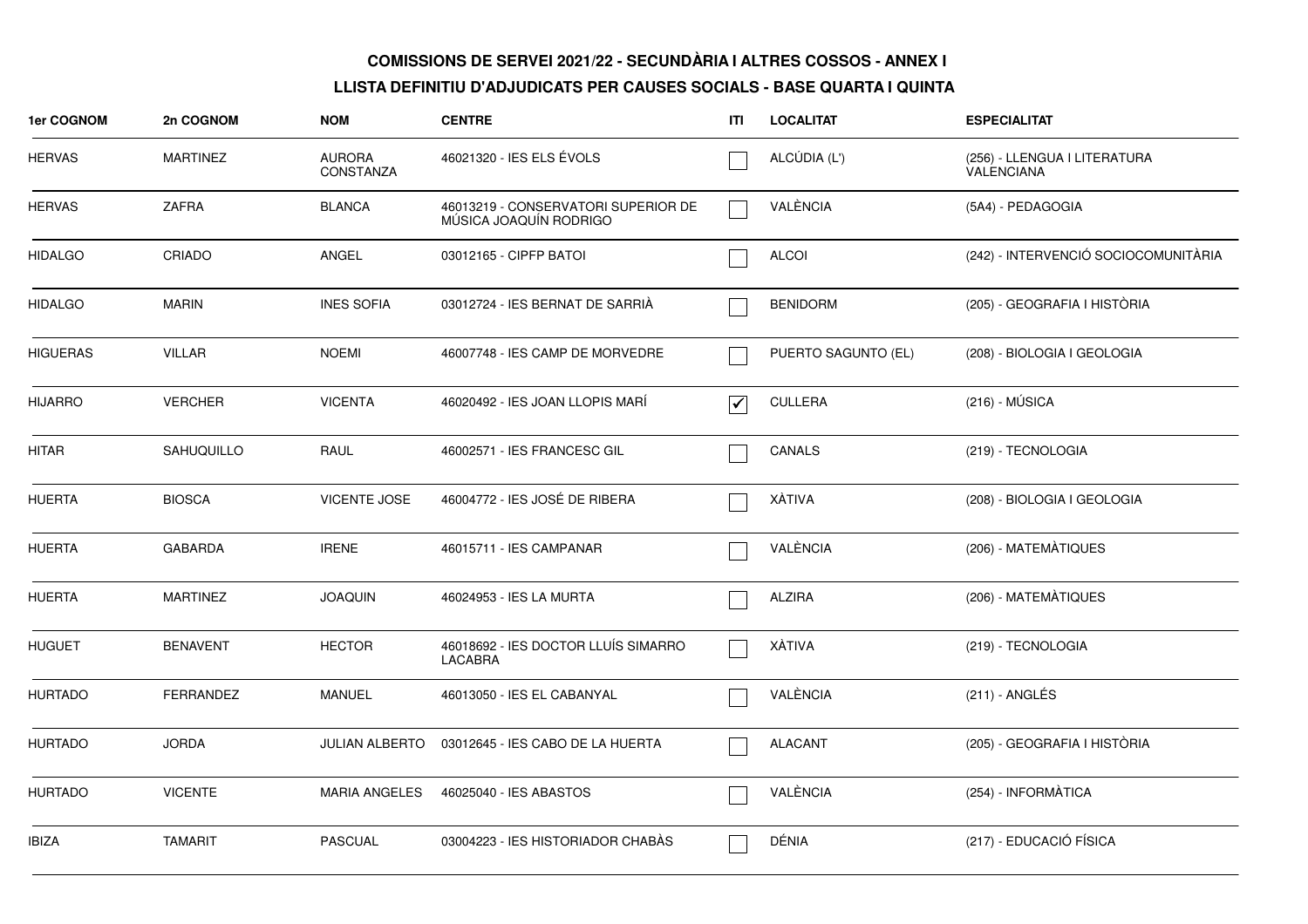| 1er COGNOM      | 2n COGNOM        | <b>NOM</b>          | <b>CENTRE</b>                                            | ITI | <b>LOCALITAT</b>         | <b>ESPECIALITAT</b>                               |
|-----------------|------------------|---------------------|----------------------------------------------------------|-----|--------------------------|---------------------------------------------------|
| <b>IBORRA</b>   | <b>CAMPOS</b>    | MANUELA             | 03013224 - IES SEVERO OCHOA                              |     | <b>ELX</b>               | (254) - INFORMATICA                               |
| <b>IBORRA</b>   | <b>TORRES</b>    | <b>SALVADOR</b>     | 46029239 - EXTENSIÓN DEL CFPA DE<br><b>PICASSENT</b>     |     | <b>PICASSENT</b>         | (292) - FPA CIENTÍFIC/TECNOLÒGIC                  |
| <b>IDARRAGA</b> | LAZARO           | <b>JORGE</b>        | 46007554 - IES JORGE JUAN                                |     | PUERTO SAGUNTO (EL)      | (207) - FÍSICA I QUÍMICA                          |
| <b>IGUALADA</b> | <b>PARREÑO</b>   | <b>JOSE ANDRES</b>  | 46023419 - CIPFP CIUTAT DE L'APRENENT                    |     | VALÈNCIA                 | (335) - INSTAL·LACIONS<br><b>ELECTROTÈCNIQUES</b> |
| <b>ILLAN</b>    | <b>PARRA</b>     | <b>PATRICIA</b>     | 46023894 - IES D'EL PUIG DE SANTA MARIA                  |     | PUIG DE SANTA MARIA [EL] | (209) - DIBUIX                                    |
| <b>INIESTA</b>  | <b>MARTINEZ</b>  | <b>GASPAR</b>       | 12004011 - IES XIMÉN D'URREA                             |     | ALCORA (L')              | (254) - INFORMÀTICA                               |
| <b>INIESTA</b>  | <b>SEGRELLES</b> | <b>PABLO</b>        | 46018692 - IES DOCTOR LLUIS SIMARRO<br><b>LACABRA</b>    |     | XÀTIVA                   | (206) - MATEMÀTIQUES                              |
| <b>INSA</b>     | LLUCH            | <b>ERIC</b>         | 03013340 - IES THÁDER                                    |     | <b>ORIHUELA</b>          | (201) - FILOSOFIA                                 |
| <b>INIGUEZ</b>  | <b>VILAPLANA</b> | ANGELA              | 03003760 - IES PARE ARQUES                               |     | <b>COCENTAINA</b>        | (261) - ECONOMIA                                  |
| <b>IRANZO</b>   | QUESADA          | <b>CARMEN MARIA</b> | 46000717 - IES JOSÉ MARÍA PARRA                          |     | <b>ALZIRA</b>            | (219) - TECNOLOGIA                                |
| <b>ISERT</b>    | <b>MIGUEL</b>    | ADELA MARIA         | 12005659 - IES L'ALCALATÉN                               |     | ALCORA (L')              | $(211)$ - ANGLÉS                                  |
| <b>ISERTE</b>   | <b>AZNAR</b>     | <b>BÀRBARA</b>      | 12005799 - IES BOVALAR                                   |     | CASTELLÓ DE LA PLANA     | (204) - LLENGUA CASTELLANA I<br>LITERATURA        |
| <b>IUHASZ</b>   | <b>ROSIAN</b>    | <b>IULIA LAURA</b>  | 46007190 - IES NÚMERO 1                                  |     | <b>REQUENA</b>           | (201) - FILOSOFIA                                 |
| <b>IVAÑEZ</b>   | <b>CREMADES</b>  |                     | MONICA ESTRELLA 03013765 - IES PLAYA SAN JUAN            |     | <b>ALACANT</b>           | (204) - LLENGUA CASTELLANA I<br><b>LITERATURA</b> |
| <b>IVARS</b>    | <b>BERTOMEU</b>  | <b>NURIA</b>        | 03015087 - IES MATEMÀTIC VICENT CASELLES<br><b>COSTA</b> |     | <b>GATA DE GORGOS</b>    | (256) - LLENGUA I LITERATURA<br>VALENCIANA        |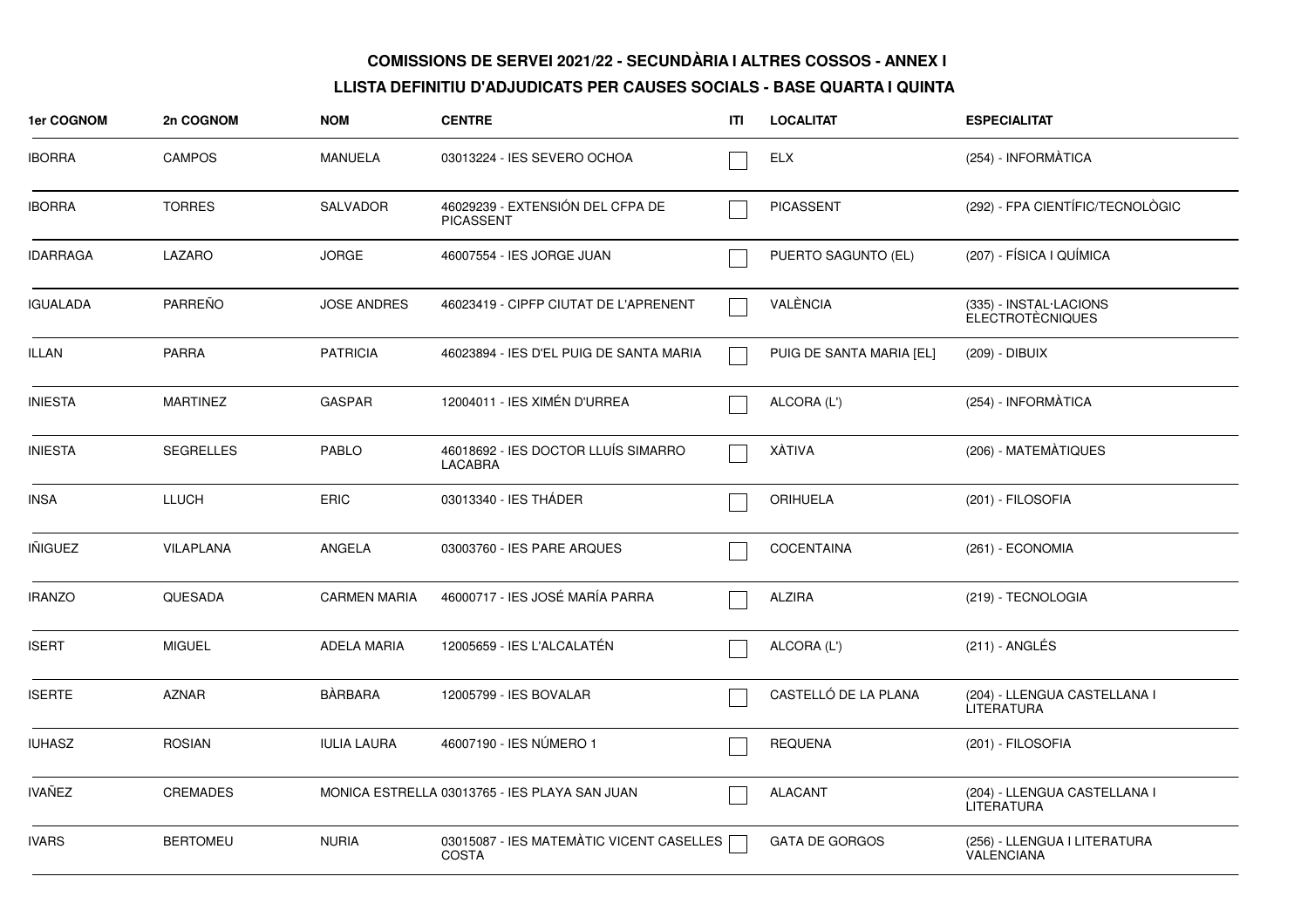| <b>1er COGNOM</b> | 2n COGNOM          | <b>NOM</b>                | <b>CENTRE</b>                                              | ITI | <b>LOCALITAT</b>    | <b>ESPECIALITAT</b>                                    |
|-------------------|--------------------|---------------------------|------------------------------------------------------------|-----|---------------------|--------------------------------------------------------|
| <b>IVORRA</b>     | <b>GORDEJUELA</b>  |                           | MARIA MILAGROS 46022622 - IES HENRI MATISSE                |     | <b>PATERNA</b>      | (204) - LLENGUA CASTELLANA I<br><b>LITERATURA</b>      |
| <b>IZQUIERDO</b>  | <b>FORCADA</b>     | <b>MARIA LUISA</b>        | 12005660 - IES PROFESSOR BROCH I LLOP                      |     | <b>VILA-REAL</b>    | (211) - ANGLÉS                                         |
| <b>IZQUIERDO</b>  | <b>MARTINEZ</b>    | <b>INES</b>               | 46013062 - IES BENLLIURE                                   |     | VALÈNCIA            | (261) - ECONOMIA                                       |
| <b>IZQUIERDO</b>  | <b>VALENCIA</b>    | <b>ALICIA</b>             | 46023870 - IES MALILLA                                     |     | VALÈNCIA            | (206) - MATEMATIQUES                                   |
| JANÇA             | <b>MARI</b>        | LAURA                     | 46023250 - IES MESTRE RAMÓN ESTEVE                         |     | CATADAU             | (256) - LLENGUA I LITERATURA<br>VALENCIANA             |
| JARA              | <b>TOMAS</b>       | <b>IGNASI</b>             | 46023547 - IES BENICALAP                                   |     | VALÈNCIA            | (256) - LLENGUA I LITERATURA<br><b>VALENCIANA</b>      |
| <b>JAVALOYES</b>  | <b>TORRECILLAS</b> | <b>FUENSANTA</b>          | 03001881 - IES JORGE JUAN                                  |     | <b>ALACANT</b>      | $(211)$ - ANGLÉS                                       |
| <b>JERICO</b>     | <b>CISCAR</b>      | <b>SILVIA</b>             | 46022257 - IES CONSELLERIA                                 |     | VALÈNCIA            | (208) - BIOLOGIA I GEOLOGIA                            |
| JIMENEZ           | ABIA               | <b>MARIO</b>              | 03012645 - IES CABO DE LA HUERTA                           |     | <b>ALACANT</b>      | (217) - EDUCACIÓ FÍSICA                                |
| JIMENEZ           | <b>BALLESTEROS</b> | M <sup>ª</sup> CONCEPCIÓN | 03014484 - IES PACO RUIZ                                   |     | <b>BIGASTRO</b>     | (345) - OPERACIONS I EQUIPS DE<br>PRODUCCIÓ AGRARIA    |
| JIMENEZ           | <b>CLIMENT</b>     | ANA                       | 46007013 - CEIP BEATO CARMELO                              |     | REAL DE GANDIA (EL) | (218) - ORIENTACIÓ EDUCATIVA                           |
| <b>JIMENEZ</b>    | <b>DIAZ</b>        | <b>ELVIRA</b>             | 03011136 - ESCOLA OFICIAL D'IDIOMES                        |     | <b>ALACANT</b>      | $(411)$ - ANGLÉS                                       |
| JIMENEZ           | <b>DIAZ</b>        | <b>TANIA</b>              | 46014224 - IES FONT DE SANT LLUIS                          |     | VALÈNCIA            | (211) - ANGLÉS                                         |
| <b>JIMENEZ</b>    | <b>GALVAN</b>      | <b>MARIA ISABEL</b>       | 46021691 - CONSERVATORI PROFESSIONAL<br>DE MÚSICA NÚMERO 2 |     | VALÈNCIA            | (6F8) - LLENGUATGE MUSICAL                             |
| <b>JIMENEZ</b>    | <b>GARCIA</b>      | <b>OSCAR</b>              | 46019015 - IES SERRA PERENXISA                             |     | <b>TORRENT</b>      | (356) - SISTEMES I APLICACIONS<br><b>INFORMATIQUES</b> |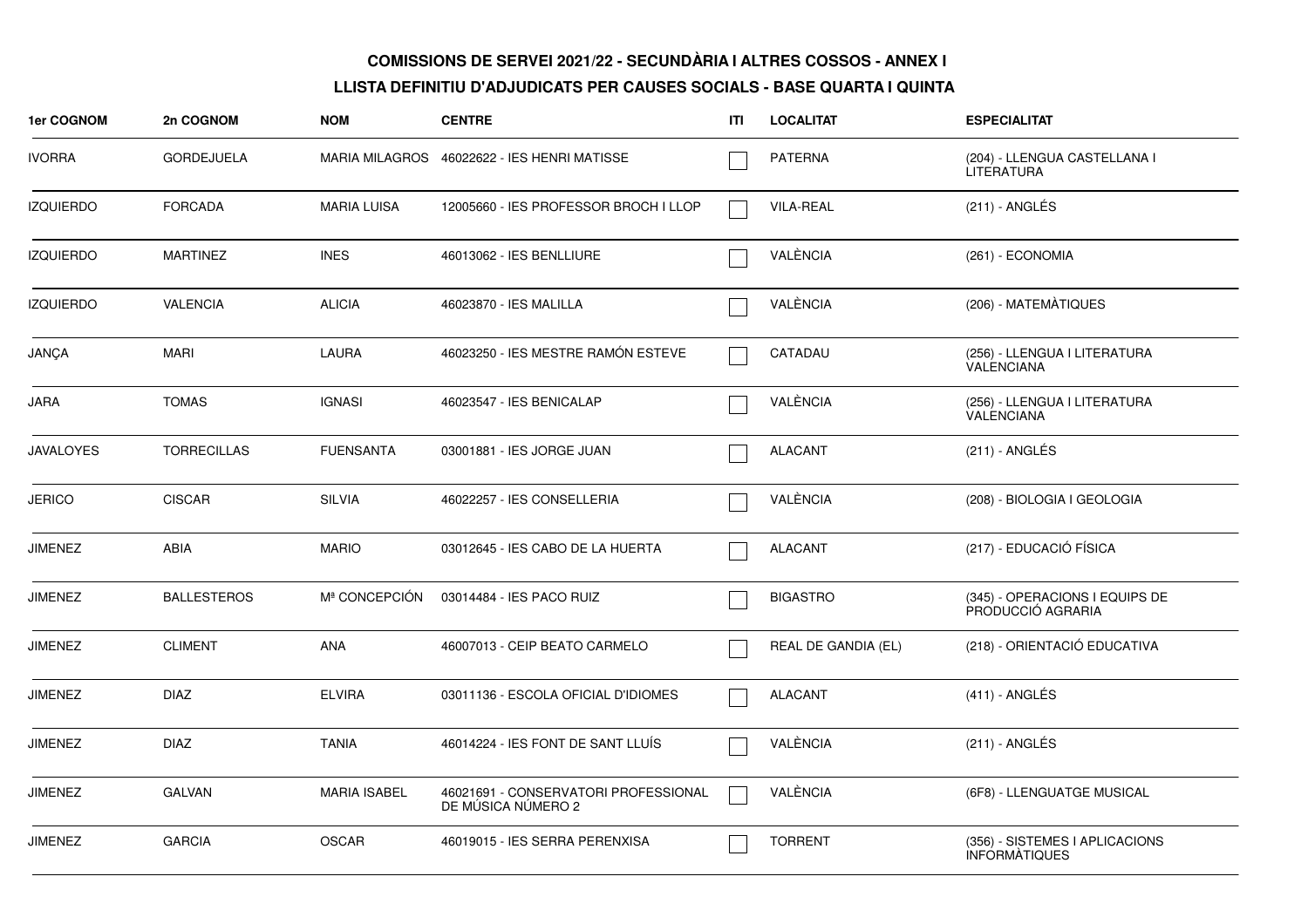| 1er COGNOM     | 2n COGNOM        | <b>NOM</b>          | <b>CENTRE</b>                                                       | ITI | <b>LOCALITAT</b>        | <b>ESPECIALITAT</b>                                      |
|----------------|------------------|---------------------|---------------------------------------------------------------------|-----|-------------------------|----------------------------------------------------------|
| <b>JIMENEZ</b> | <b>HERNANDEZ</b> | RAUL                | 12007188 - ESCOLA OFICIAL D'IDIOMES PLANA<br><b>BAIXA</b>           |     | <b>VILA-REAL</b>        | (401) - ALEMANY                                          |
| <b>JIMENEZ</b> | <b>HORTELANO</b> | <b>DAVID</b>        | 03002573 - IES BELLAGUARDA                                          |     | <b>ALTEA</b>            | (205) - GEOGRAFIA I HISTÒRIA                             |
| <b>JIMENEZ</b> | <b>NEIRA</b>     | <b>INMACULADA</b>   | 46005144 - ESCOLA D'ART I SUPERIOR DE<br><b>CERAMICA DE MANISES</b> |     | <b>MANISES</b>          | (7A6) - DIBUIX ARTÍSTIC I COLOR                          |
| <b>JIMENEZ</b> | <b>RUIZ</b>      | ANA                 | 46026779 - IES ANDREU ALFARO                                        |     | <b>PAIPORTA</b>         | (204) - LLENGUA CASTELLANA I<br>LITERATURA               |
| <b>JIMENEZ</b> | <b>SANCHEZ</b>   | <b>MARIA</b>        | 46005132 - IES JOSÉ RODRIGO BOTET                                   |     | <b>MANISES</b>          | (211) - ANGLÉS                                           |
| <b>JIMENEZ</b> | <b>TARREGA</b>   | <b>IRENE</b>        | 46018035 - CIPFP MISERICÒRDIA                                       |     | VALÈNCIA                | (349) - PROCEDIMENTS SANITARIS I<br><b>ASSISTENCIALS</b> |
| <b>JOFRE</b>   | <b>RECHE</b>     | <b>JOSE ANTONIO</b> | 03010442 - CIPFP CANASTELL                                          |     | SANT VICENT DEL RASPEIG | (207) - FÍSICA I QUÍMICA                                 |
| <b>JORDA</b>   | <b>SANCHIS</b>   | CARLOS              | 46000705 - IES REI EN JAUME                                         |     | <b>ALZIRA</b>           | $(216) - MÚSICA$                                         |
| <b>JORDA</b>   | <b>SERRANO</b>   | <b>PEDRO</b>        | 46015708 - IES DISTRICTE MARÍTIM                                    |     | VALÈNCIA                | (205) - GEOGRAFIA I HISTÒRIA                             |
| <b>JORDAN</b>  | SORO             | <b>JAVIER</b>       | 46023523 - IES DE CÀRCER                                            |     | CÀRCER                  | (211) - ANGLÉS                                           |
| <b>JORDAN</b>  | <b>TORTAJADA</b> | <b>AMPARO</b>       | 46019763 - IES JOSÉ BALLESTER GOZALVO                               |     | VALÈNCIA                | (209) - DIBUIX                                           |
| <b>JORNET</b>  | <b>ESTEVE</b>    | JOSE LUIS           | 46021290 - IES CONSUELO ARANDA                                      |     | <b>ALBERIC</b>          | (217) - EDUCACIÓ FÍSICA                                  |
| <b>JORQUES</b> | <b>ESTEVE</b>    | YESENIA MARIA       | 46020431 - IES DE MOIXENT                                           |     | <b>MOIXENT</b>          | (217) - EDUCACIÓ FÍSICA                                  |
| <b>JORQUES</b> | <b>REVERT</b>    | <b>GUILLERMO</b>    | 46002969 - IES BERENGUER DALMAU                                     |     | CATARROJA               | (222) - FORMACIÓ I ORIENTACIÓ LABORAL                    |
| <b>JOVER</b>   | <b>BERNUS</b>    | Mª JOSE             | 12005751 - IES BENIGASLÓ                                            |     | VALL D'UIXÓ (LA)        | (206) - MATEMATIQUES                                     |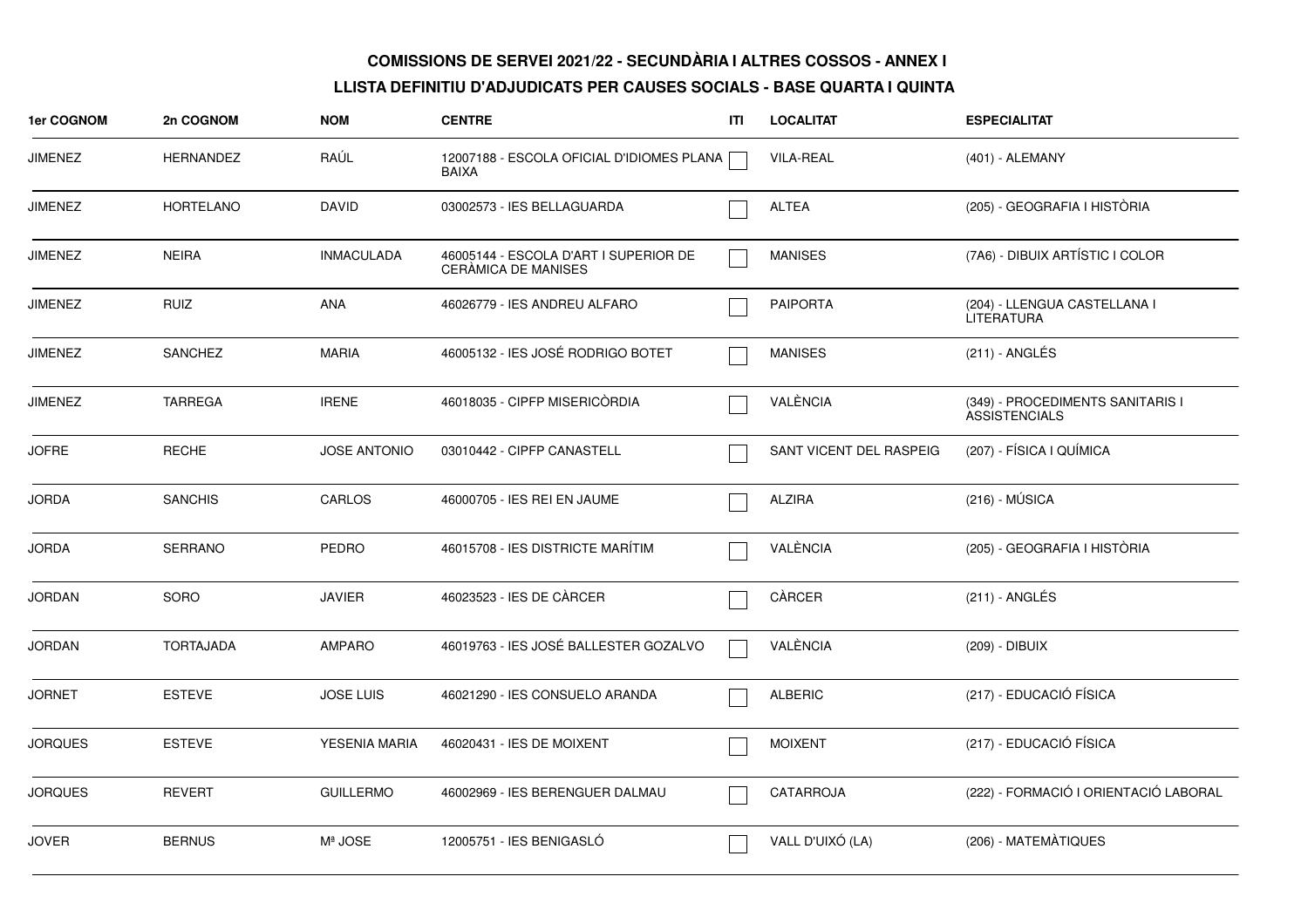| 1er COGNOM        | 2n COGNOM         | <b>NOM</b>          | <b>CENTRE</b>                                                   | ITI | <b>LOCALITAT</b>            | <b>ESPECIALITAT</b>                                      |
|-------------------|-------------------|---------------------|-----------------------------------------------------------------|-----|-----------------------------|----------------------------------------------------------|
| JUAN              | <b>CHECA</b>      | <b>FRANCISCA</b>    | 03009786 - IES ANTONIO NAVARRO SANTAFÉ                          |     | VILLENA                     | (263) - ADMINISTRACIÓ D'EMPRESES                         |
| JUAN              | <b>MIRA</b>       | <b>JOSE MANUEL</b>  | 03010855 - CENTRE PÚBLIC FPA OROSIA<br><b>SILVESTRE</b>         |     | <b>ALCOI</b>                | (292) - FPA CIENTÍFIC/TECNOLÒGIC                         |
| JUAN              | <b>MOLINA</b>     | <b>MARIA</b>        | 46024801 - SECCIÓ DE L'IES FEDERICA<br>MONTSENY A BURJASSOT     |     | <b>BURJASSOT</b>            | (209) - DIBUIX                                           |
| JUAN              | <b>PUIG</b>       | <b>MARIA JOSE</b>   | 46021629 - IES ARABISTA RIBERA                                  |     | CARCAIXENT                  | (256) - LLENGUA I LITERATURA<br><b>VALENCIANA</b>        |
| JUAN              | <b>SIRERA</b>     | <b>NURIA</b>        | 46019660 - CIPFP MISLATA                                        |     | <b>MISLATA</b>              | (211) - ANGLÉS                                           |
| <b>JUANES</b>     | <b>BISBAL</b>     | <b>JOSEP VICENT</b> | 46022245 - IES L'OM                                             |     | <b>PICASSENT</b>            | $(216) - MÚSICA$                                         |
| JULIAN            | <b>CASTELLOTE</b> | <b>ESTEFANIA</b>    | 46018631 - IES ENRIQUE TIERNO GALVÁN                            |     | <b>MONCADA</b>              | (349) - PROCEDIMENTS SANITARIS I<br><b>ASSISTENCIALS</b> |
| <b>JULIO</b>      | <b>GARCIA</b>     | CARLOS              | 46012902 - IES SAN VICENTE FERRER                               |     | VALÈNCIA                    | (211) - ANGLÉS                                           |
| <b>JULIO</b>      | <b>MONTAGUD</b>   | <b>EZEQUIEL</b>     | 46012951 - IES JORDI DE SANT JORDI                              |     | VALÈNCIA                    | (242) - INTERVENCIÓ SOCIOCOMUNITÀRIA                     |
| <b>JURADO</b>     | <b>GIMENEZ</b>    | <b>EVA MARIA</b>    | 46028417 - CEIP LES PALMERES                                    |     | <b>CANET D'EN BERENGUER</b> | (218) - ORIENTACIÓ EDUCATIVA                             |
| <b>JURADO</b>     | PEREZ             | <b>DAMIAN</b>       | 46029215 - EXTENSIÓN DEL CFPA JAUME I DE<br><b>ALGEMESI</b>     |     | <b>ALGEMESÍ</b>             | (292) - FPA CIENTÍFIC/TECNOLÒGIC                         |
| <b>JUSTAMANTE</b> | <b>GARCIA</b>     | <b>LAURA</b>        | 03010156 - IES MONASTIL                                         |     | <b>ELDA</b>                 | (219) - TECNOLOGIA                                       |
| KANAAN            | <b>IZQUIERDO</b>  | <b>NATALIA</b>      | 12004217 - IES EL CAMINÀS                                       |     | CASTELLÓ DE LA PLANA        | (207) - FÍSICA I QUÍMICA                                 |
| <b>KONINCKX</b>   | <b>FRASQUET</b>   | <b>REYES</b>        | 46013451 - CEIP JOSÉ SOTO MICÓ                                  |     | VALÈNCIA                    | (218) - ORIENTACIÓ EDUCATIVA                             |
| <b>KOROLEVYCH</b> | <b>ZIMOVETS</b>   | <b>VITA</b>         | 46027127 - ESCOLA OFICIAL D'IDIOMES<br>VALENCIA-QUATRE CARRERES |     | VALÈNCIA                    | $(411)$ - ANGLÉS                                         |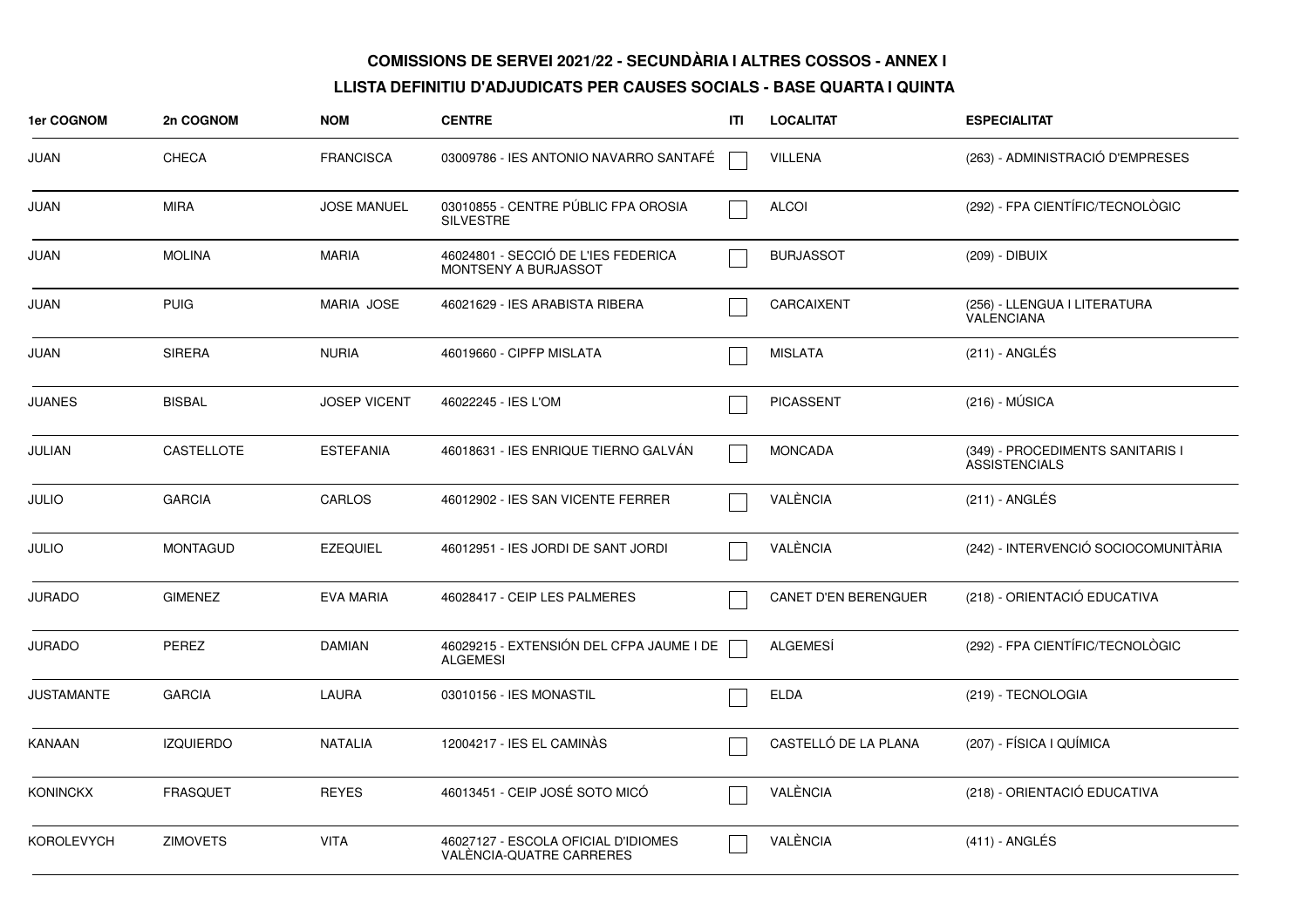| 1er COGNOM      | 2n COGNOM        | <b>NOM</b>           | <b>CENTRE</b>                                             | ITI | <b>LOCALITAT</b> | <b>ESPECIALITAT</b>                               |
|-----------------|------------------|----------------------|-----------------------------------------------------------|-----|------------------|---------------------------------------------------|
| <b>LA CASTA</b> | <b>VILAR</b>     | ANA                  | 46012951 - IES JORDI DE SANT JORDI                        |     | VALÈNCIA         | (242) - INTERVENCIÓ SOCIOCOMUNITÀRIA              |
| <b>LACRUZ</b>   | <b>BALLESTER</b> | <b>MARIA CARMEN</b>  | 46025040 - IES ABASTOS                                    |     | VALÈNCIA         | $(211)$ - ANGLÉS                                  |
| LAFARGA         | <b>SANCHIS</b>   | <b>JUAN CARLOS</b>   | 46000705 - IES REI EN JAUME                               |     | <b>ALZIRA</b>    | (206) - MATEMÀTIQUES                              |
| <b>LAFONT</b>   | SALVADO          | <b>JACINTO</b>       | 46020431 - IES DE MOIXENT                                 |     | <b>MOIXENT</b>   | (219) - TECNOLOGIA                                |
| <b>LAFUENTE</b> | <b>BOLUFER</b>   | <b>MARIA EUGENIA</b> | 46022221 - IES L'ELIANA                                   |     | ELIANA (L')      | (354) - SERVEIS A LA COMUNITAT                    |
| <b>LAFUENTE</b> | <b>SANCHIS</b>   | ARANZAZU             | 46014893 - IES LA PATACONA                                |     | <b>ALBORAIA</b>  | (208) - BIOLOGIA I GEOLOGIA                       |
| LAGAR           | <b>PONCE</b>     | <b>MIREIA</b>        | 46017675 - IES LA SÈNIA                                   |     | <b>PAIPORTA</b>  | (219) - TECNOLOGIA                                |
| <b>LAHOSA</b>   | <b>ENGUIX</b>    | ANGELA               | 03015464 - IES DE TEULADA                                 |     | <b>TEULADA</b>   | (256) - LLENGUA I LITERATURA<br>VALENCIANA        |
| <b>LAHUERTA</b> | <b>LOPEZ</b>     |                      | JOAQUIN ANTONIO 46022211 - IES MARJANA                    |     | <b>CHIVA</b>     | (219) - TECNOLOGIA                                |
| LANAQUERA       | <b>TABERNER</b>  | <b>DIEGO</b>         | 46025507 - IES RASCANYA-ANTONIO CAÑUELO [                 |     | VALÈNCIA         | (335) - INSTAL·LACIONS<br><b>ELECTROTÈCNIQUES</b> |
| <b>LANDETE</b>  | CASAS            | <b>VICTOR</b>        | 46022622 - IES HENRI MATISSE                              |     | <b>PATERNA</b>   | (208) - BIOLOGIA I GEOLOGIA                       |
| <b>LAPUERTA</b> | Amigo            | Francisco            | 12003663 - IES ALTO PALANCIA                              |     | <b>SEGORBE</b>   | (201) - FILOSOFIA                                 |
| LARA            | <b>ALBIR</b>     | SANDRA EVA           | 46016397 - IES LA MARXADELLA                              |     | <b>TORRENT</b>   | (209) - DIBUIX                                    |
| LARA            | <b>ORTIN</b>     | <b>ANTONIO</b>       | 12002270 - IES NUESTRA SEÑORA DE LA<br><b>CUEVA SANTA</b> |     | <b>SEGORBE</b>   | $(216) - MÚSICA$                                  |
| LARA            | <b>PONS</b>      | <b>SERGIO</b>        | 03011768 - IES JOSEP IBORRA                               |     | <b>BENISSA</b>   | (254) - INFORMÀTICA                               |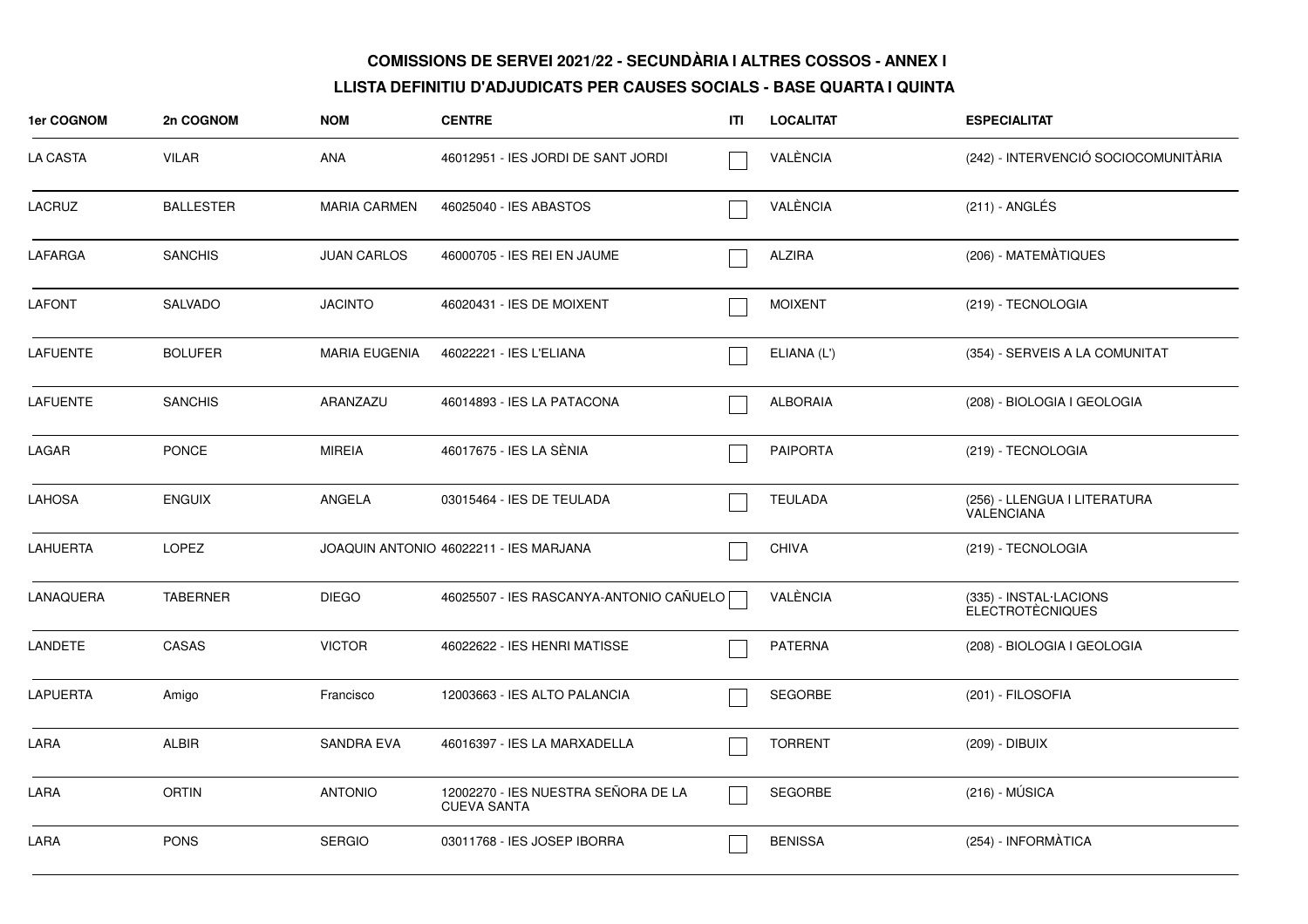| 1er COGNOM     | 2n COGNOM         | <b>NOM</b>            | <b>CENTRE</b>                                                         | ITI | <b>LOCALITAT</b>        | <b>ESPECIALITAT</b>                                           |
|----------------|-------------------|-----------------------|-----------------------------------------------------------------------|-----|-------------------------|---------------------------------------------------------------|
| LARA           | <b>RODRIGUEZ</b>  | <b>JUAN FRANCISCO</b> | 46018199 - CONSERVATORI PROFESSIONAL<br>DE MÚSICA JOSÉ MANUEL IZQUIER |     | CATARROJA               | (6A3) - CLARINET                                              |
| LARA           | <b>ROS</b>        | <b>MARIO RAMON</b>    | 03012888 - CENTRE PÚBLIC FPA F. GINER DE<br>LOS RIOS                  |     | <b>ALACANT</b>          | (293) - FPA CIENCIES SOCIALS                                  |
| <b>LARIOS</b>  | <b>MARTINEZ</b>   | <b>JUAN MIGUEL</b>    | 46031672 - CIPFP CATARROJA                                            |     | <b>CATARROJA</b>        | (334) - INSTAL·LACIONS I MANT D'EQUIPS<br>TÈRMICS I DE FLUIDS |
| <b>LATORRE</b> | <b>ESCRIVA</b>    | <b>MARTA</b>          | 46021629 - IES ARABISTA RIBERA                                        |     | CARCAIXENT              | (201) - FILOSOFIA                                             |
| LAVALE         | <b>NARCISO</b>    | <b>MARIA BEGOÑA</b>   | 03012359 - ESCOLA OFICIAL D'IDIOMES                                   |     | ELX                     | $(411)$ - ANGLES                                              |
| LAZARO         | <b>GARCIA</b>     | <b>PABLO</b>          | 46024965 - IES LA CANYADA                                             |     | CAÑADA (LA)             | (205) - GEOGRAFIA I HISTÒRIA                                  |
| LEAL           | <b>ROCA</b>       | <b>MARIA CARMEN</b>   | 46017501 - IES FEDERICA MONTSENY                                      |     | <b>BURJASSOT</b>        | (222) - FORMACIÓ I ORIENTACIÓ LABORAL                         |
| <b>LEO</b>     | <b>MANJAVACAS</b> | <b>MANUEL JESUS</b>   | 46020558 - ESCOLA OFICIAL D'IDIOMES                                   |     | <b>SAGUNT</b>           | $(411)$ - ANGLÉS                                              |
| <b>LEON</b>    | <b>ARCAS</b>      | <b>NOEMI</b>          | 03010442 - CIPFP CANASTELL                                            |     | SANT VICENT DEL RASPEIG | (349) - PROCEDIMENTS SANITARIS I<br><b>ASSISTENCIALS</b>      |
| <b>LEON</b>    | <b>BLASCO</b>     | ANGEL JOSE            | 46018138 - IES ORRIOLS                                                |     | VALÈNCIA                | (219) - TECNOLOGIA                                            |
| <b>LEON</b>    | <b>DIAZ</b>       | <b>MARCOS</b>         | 46018761 - CIPFP COMPLEJO EDUCATIVO DE<br><b>CHESTE</b>               |     | <b>CHESTE</b>           | (254) - INFORMÀTICA                                           |
| <b>LEON</b>    | <b>OLIVERT</b>    | <b>BENJAMI</b>        | 03015932 - IES SORTS DE LA MAR                                        |     | DÉNIA                   | (216) - MUSICA                                                |
| <b>LEON</b>    | <b>OLIVERT</b>    | <b>MARIA PILAR</b>    | 46021691 - CONSERVATORI PROFESSIONAL<br>DE MÚSICA NÚMERO 2            |     | VALÈNCIA                | (6D1) - VIOLÍ                                                 |
| <b>LEON</b>    | PEREZ             | CARLOS                | 46013104 - CIPFP VICENTE BLASCO IBÁÑEZ                                |     | VALÈNCIA                | (335) - INSTAL·LACIONS<br><b>ELECTROTÈCNIQUES</b>             |
| <b>LEON</b>    | PEREZ             | <b>JULIO JESUS</b>    | 12004217 - IES EL CAMINÀS                                             |     | CASTELLÓ DE LA PLANA    | (254) - INFORMÀTICA                                           |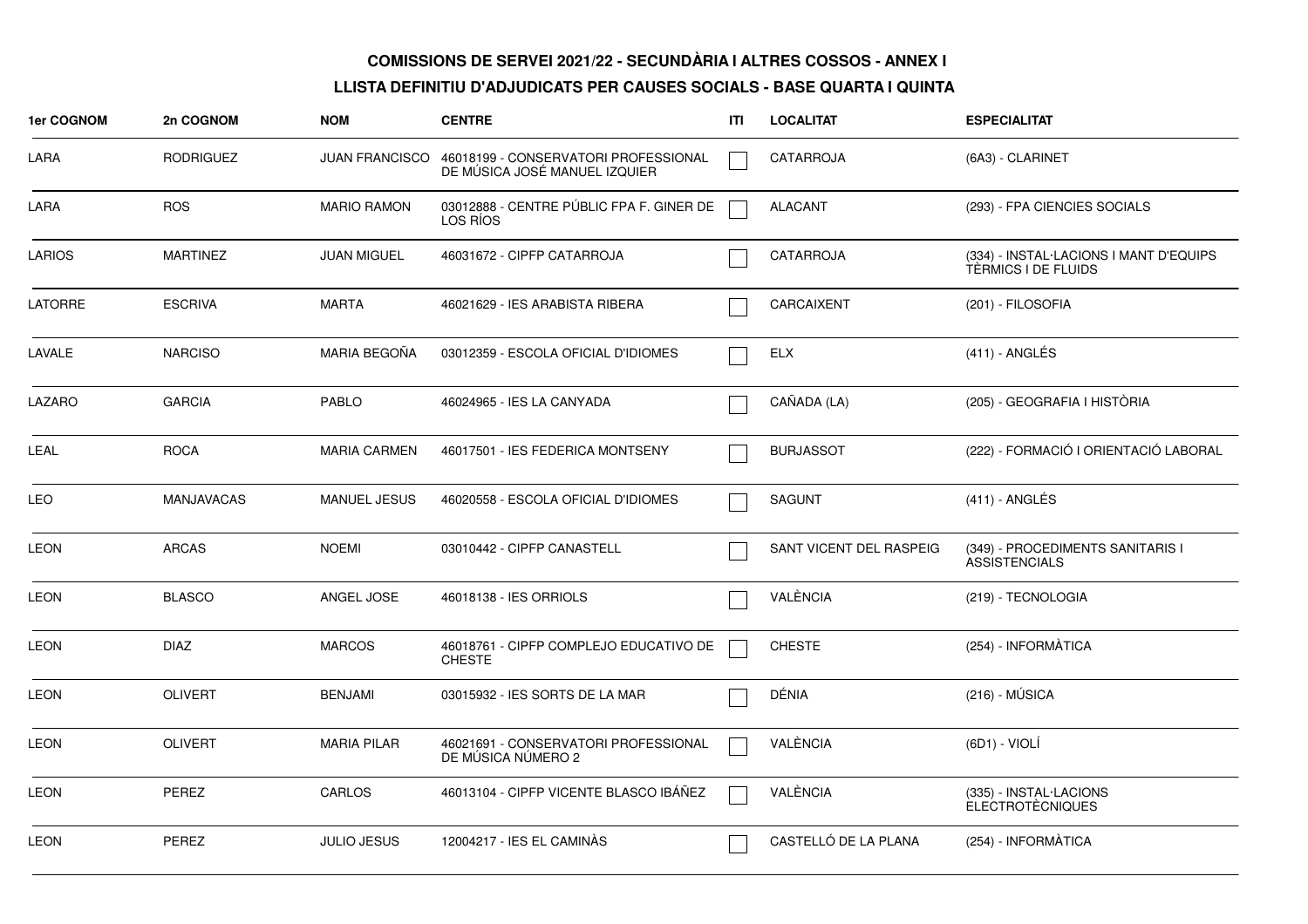| <b>1er COGNOM</b> | 2n COGNOM       | <b>NOM</b>                             | <b>CENTRE</b>                                         | ITI | <b>LOCALITAT</b>        | <b>ESPECIALITAT</b>                               |
|-------------------|-----------------|----------------------------------------|-------------------------------------------------------|-----|-------------------------|---------------------------------------------------|
| LEON              | <b>PEREZ</b>    | <b>JUSTINA</b>                         | 46012367 - CEIP TEODORO LLORENTE                      |     | VALÈNCIA                | (218) - ORIENTACIÓ EDUCATIVA                      |
| LERMA             | <b>BLASCO</b>   | <b>RAUL VICENT</b>                     | 46002775 - IES EDUARDO PRIMO MARQUÉS                  |     | <b>CARLET</b>           | (254) - INFORMÀTICA                               |
| LERMA             | <b>DUART</b>    | <b>FERNANDO</b>                        | 46019386 - CENTRE PÚBLIC FPA MIQUEL<br><b>ROSANES</b> |     | <b>SUECA</b>            | (292) - FPA CIENTÍFIC/TECNOLÒGIC                  |
| LERMA             | <b>GRANELL</b>  | <b>NOELIA</b>                          | 46023936 - IES ESCULTOR EN FRANCESC<br><b>BADIA</b>   |     | <b>FOIOS</b>            | $(216) - MÚSICA$                                  |
| LEYDET            |                 | PASCAL MICHEL<br><b>LEON</b>           | 46024229 - IES GUILLEM D'ALCALA                       |     | POBLA DE FARNALS (LA)   | (330) - CUINA I PASTISSERIA                       |
| LIDON             | <b>GARCIA</b>   | <b>SUSANA</b>                          | 46013086 - IES ISABEL DE VILLENA                      |     | VALÈNCIA                | (208) - BIOLOGIA I GEOLOGIA                       |
| <b>LIGER</b>      | <b>GONZALEZ</b> | <b>MONICA</b>                          | 03002731 - IES LA NÍA                                 |     | <b>ASPE</b>             | (218) - ORIENTACIÓ EDUCATIVA                      |
| <b>LILLO</b>      | <b>CERDA</b>    | <b>RAQUEL</b>                          | 03009725 - CEIP SAN NICOLÁS DE BARI                   |     | <b>ALACANT</b>          | (218) - ORIENTACIÓ EDUCATIVA                      |
| LILLO             | <b>LILLO</b>    | <b>DIANA</b>                           | 03016559 - IES MARÍA BLASCO                           |     | SANT VICENT DEL RASPEIG | (218) - ORIENTACIÓ EDUCATIVA                      |
| <b>LINARES</b>    | ROMERO          | <b>BARBARA</b><br><b>ASUNCIÓN</b>      | 03015038 - IES RADIO EXTERIOR                         |     | <b>ALACANT</b>          | (204) - LLENGUA CASTELLANA I<br><b>LITERATURA</b> |
| LINDO             | PERIAÑEZ        | CARLA                                  | 46023936 - IES ESCULTOR EN FRANCESC<br><b>BADIA</b>   |     | <b>FOIOS</b>            | (204) - LLENGUA CASTELLANA I<br><b>LITERATURA</b> |
| LIS.              | <b>BOADA</b>    | <b>MARIA DE LAS</b><br><b>MERCEDES</b> | 46020261 - IES DE BENAGUASIL                          |     | <b>BENAGUASIL</b>       | (207) - FÍSICA I QUÍMICA                          |
| LISART            | <b>TORIBIO</b>  | <b>IRIS</b>                            | 46019660 - CIPFP MISLATA                              |     | <b>MISLATA</b>          | $(210)$ - FRANCÉS                                 |
| LISON             | SAEZ            | <b>DESAMPARADOS</b>                    | 03005720 - IES LA MELVA                               |     | <b>ELDA</b>             | (205) - GEOGRAFIA I HISTÒRIA                      |
| LLACER            | <b>ALBERT</b>   | <b>DAVID</b>                           | 46002969 - IES BERENGUER DALMAU                       |     | CATARROJA               | (217) - EDUCACIÓ FÍSICA                           |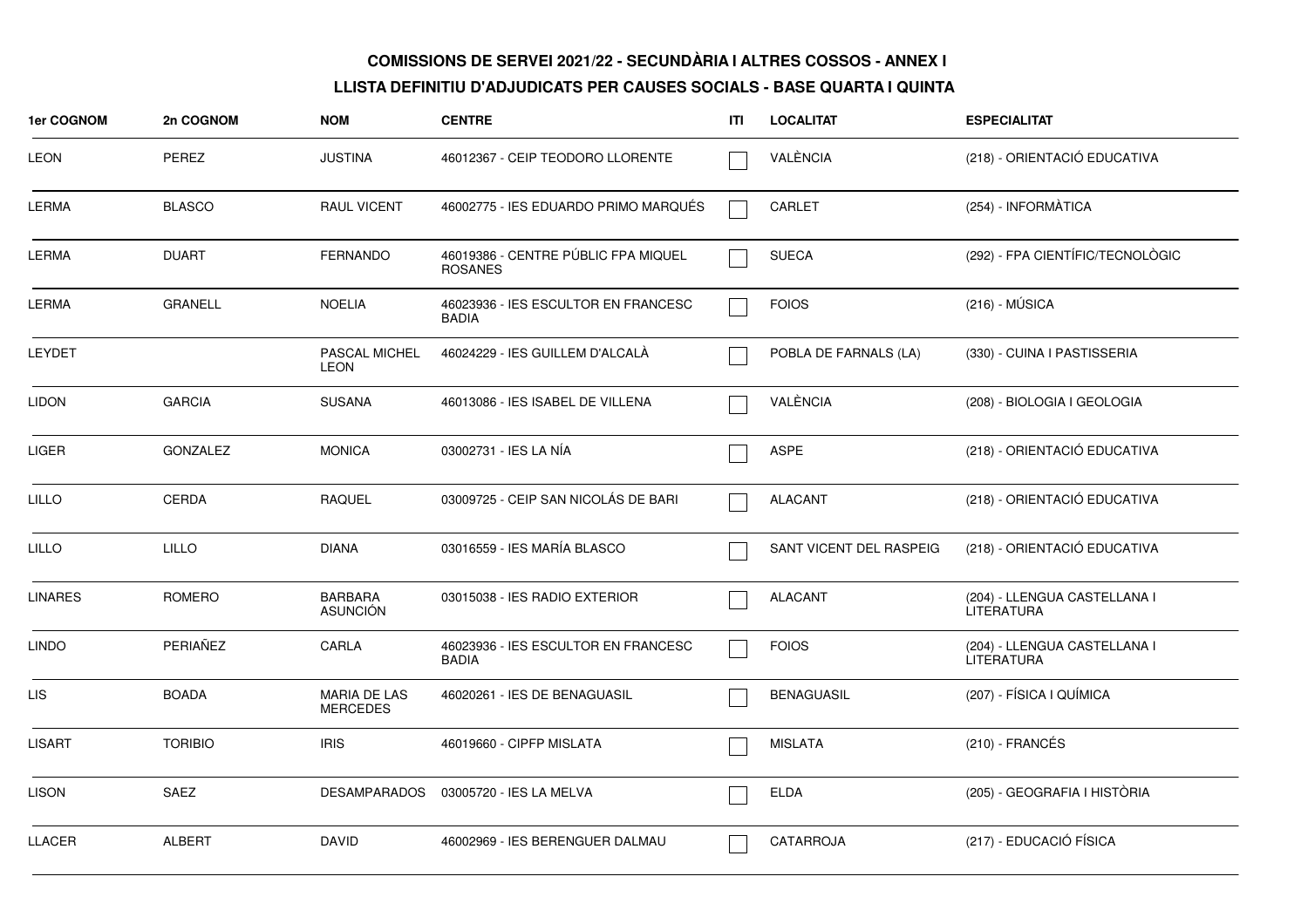| 1er COGNOM    | 2n COGNOM       | <b>NOM</b>          | <b>CENTRE</b>                                                         | ITI                             | <b>LOCALITAT</b>   | <b>ESPECIALITAT</b>             |
|---------------|-----------------|---------------------|-----------------------------------------------------------------------|---------------------------------|--------------------|---------------------------------|
| LLACER        | <b>ARTIGUES</b> | <b>LUIS</b>         | 03010739 - CONSERVATORI SUPERIOR DE<br>MÚSICA ÓSCAR ESPLÁ             |                                 | <b>ALACANT</b>     | (5F5) - VIOLA                   |
| <b>LLACER</b> | <b>BLASCO</b>   | <b>ARTURO</b>       | 46021861 - CONSERVATORI PROFESSIONAL<br>DE MÚSICA JOSEP MELCIOR GOMIS | $\overline{\blacktriangledown}$ | <b>ONTINYENT</b>   | (6A3) - CLARINET                |
| LLACER        | <b>CORCOLES</b> | <b>DAVID</b>        | 46022579 - IES EL RAVATXOL                                            |                                 | CASTELLAR-OLIVERAL | (261) - ECONOMIA                |
| LLACER        | <b>RAMIREZ</b>  | <b>MARIA NIEVES</b> | 46013050 - IES EL CABANYAL                                            |                                 | VALÈNCIA           | (347) - PERRUQUERIA             |
| <b>LLACER</b> | <b>ROSSELLO</b> | <b>RAQUEL</b>       | 46002571 - IES FRANCESC GIL                                           |                                 | CANALS             | (211) - ANGLÉS                  |
| LLAGARIA      | <b>FEMENIA</b>  | <b>CRISTINA</b>     | 46023523 - IES DE CÀRCER                                              |                                 | CÀRCER             | (206) - MATEMÀTIQUES            |
| <b>LLARIO</b> | <b>IBAÑEZ</b>   | Mª ISABEL           | 46022531 - IES LES FOIES                                              |                                 | <b>BENIGÀNIM</b>   | (211) - ANGLÉS                  |
| LLAVADOR      | <b>ANCHETA</b>  | ANA ISABEL          | 46012987 - IES CID CAMPEADOR                                          |                                 | VALÈNCIA           | (207) - FÍSICA I QUÍMICA        |
| <b>LLEDO</b>  | <b>GRAU</b>     | CARLES              | 46026160 - IES MARÍA CARBONELL I SÁNCHEZ                              |                                 | BENETÚSSER         | (219) - TECNOLOGIA              |
| LLETI         | <b>COLECHA</b>  | <b>FERNANDO</b>     | 46002969 - IES BERENGUER DALMAU                                       |                                 | CATARROJA          | $(216) - MÚSICA$                |
| LLETI         | <b>PAGES</b>    | <b>VICENTE</b>      | 46021617 - IES JOAN FUSTER                                            |                                 | <b>SUECA</b>       | (338) - MANTENIMENT DE VEHICLES |
| <b>LLIDO</b>  | LOPEZ           | <b>FRANCISCO</b>    | 03003760 - IES PARE ARQUES                                            |                                 | <b>COCENTAINA</b>  | (205) - GEOGRAFIA I HISTÒRIA    |
| LLINARES      | <b>SERRA</b>    | <b>ALBERTO</b>      | 46018394 - ESCOLA OFICIAL D'IDIOMES                                   |                                 | GANDIA             | $(411)$ - ANGLÉS                |
| <b>LLISO</b>  | <b>BISBAL</b>   | <b>FRANCISCO</b>    | 46002775 - IES EDUARDO PRIMO MARQUÉS                                  |                                 | CARLET             | (254) - INFORMÀTICA             |
| <b>LLISO</b>  | <b>ESTEVE</b>   | <b>SALVADOR</b>     | 46017882 - IES LES ALFÀBEGUES                                         |                                 | <b>BÉTERA</b>      | (217) - EDUCACIÓ FÍSICA         |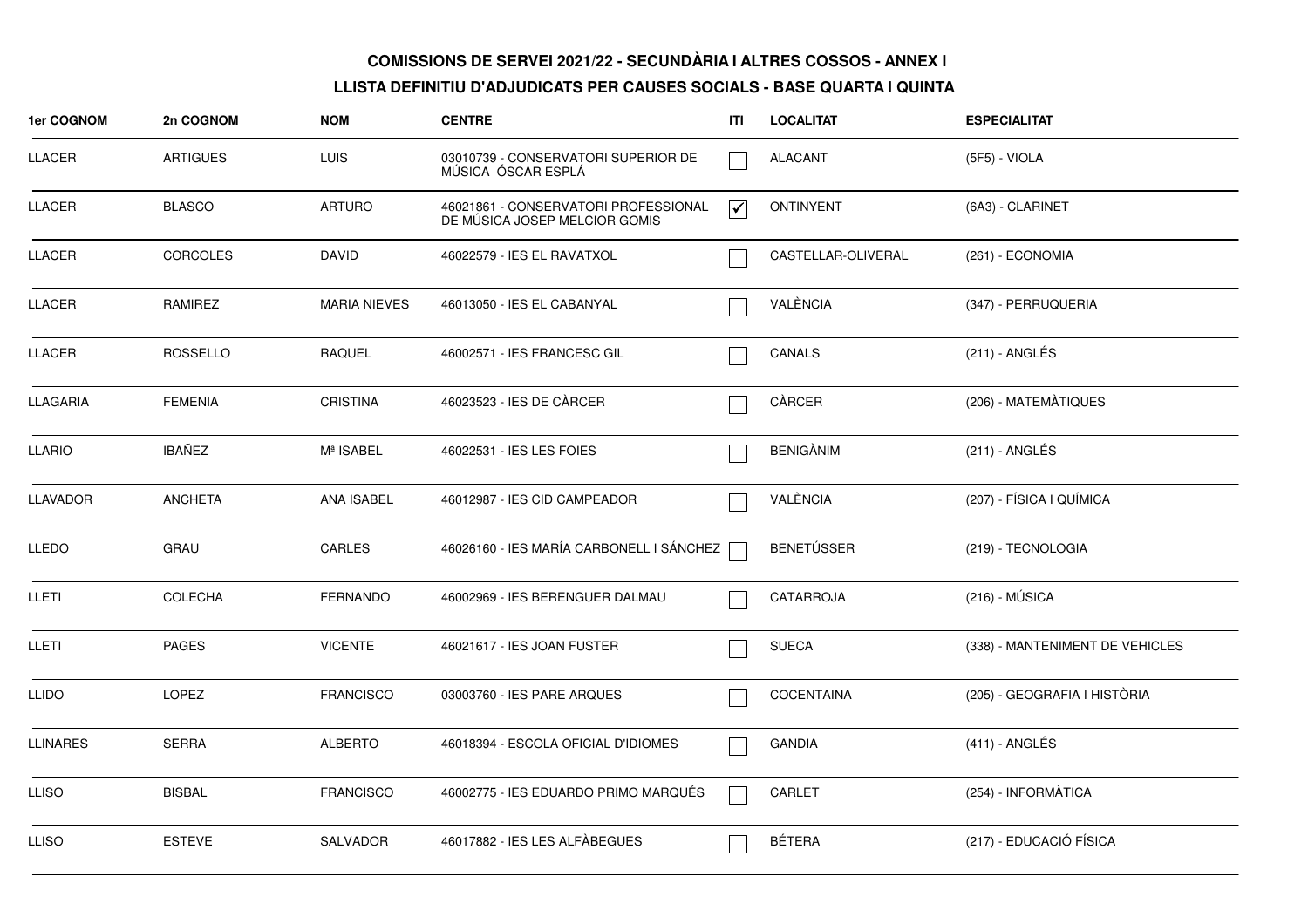| 1er COGNOM    | 2n COGNOM        | <b>NOM</b>          | <b>CENTRE</b>                                                                 | ITI | <b>LOCALITAT</b>     | <b>ESPECIALITAT</b>                                      |
|---------------|------------------|---------------------|-------------------------------------------------------------------------------|-----|----------------------|----------------------------------------------------------|
| <b>LLOP</b>   | <b>GAYAN</b>     | <b>INES</b>         | 46020315 - IES DE PUÇOL                                                       |     | PUÇOL                | (204) - LLENGUA CASTELLANA I<br>LITERATURA               |
| LLOPIS        | <b>AGUSTI</b>    |                     | FRANCISCO EMILIO 12005635 - CONSERVATORI SUPERIOR DE<br>MÜSICA SALVADOR SEGUI |     | CASTELLÓ DE LA PLANA | (5F5) - VIOLA                                            |
| <b>LLOPIS</b> | <b>ESPERT</b>    | <b>JOSE VICENTE</b> | 46016877 - CONSERVATORI PROFESSIONAL<br>DE MUSICA MESTRE VERT                 |     | CARCAIXENT           | (6C3) - SAXÒFON                                          |
| <b>LLOPIS</b> | <b>FLORS</b>     | <b>AITOR</b>        | 46021617 - IES JOAN FUSTER                                                    |     | <b>SUECA</b>         | (217) - EDUCACIÓ FÍSICA                                  |
| LLOPIS.       | <b>GILABERT</b>  | <b>CRISTINA</b>     | 46020340 - CEIP MIQUEL ADLERT I NOGUEROL                                      |     | VALÈNCIA             | (218) - ORIENTACIÓ EDUCATIVA                             |
| <b>LLOPIS</b> | <b>GIMENO</b>    | <b>CRISTINA</b>     | 46016877 - CONSERVATORI PROFESSIONAL<br>DE MUSICA MESTRE VERT                 |     | CARCAIXENT           | (6C3) - SAXÒFON                                          |
| <b>LLOPIS</b> | <b>GRACIA</b>    | <b>MARIA AMPARO</b> | 46021711 - CIPFP AUSIAS MARCH                                                 |     | VALÈNCIA             | (349) - PROCEDIMENTS SANITARIS I<br><b>ASSISTENCIALS</b> |
| <b>LLOPIS</b> | <b>LLOPIS</b>    | <b>MARIA AMPARO</b> | 46003408 - IES BLASCO IBÁÑEZ                                                  |     | <b>CULLERA</b>       | (209) - DIBUIX                                           |
| <b>LLOPIS</b> | <b>LOPEZ</b>     | <b>AMALIA</b>       | 46016038 - IES SALVADOR GADEA                                                 |     | <b>ALDAIA</b>        | (209) - DIBUIX                                           |
| <b>LLOPIS</b> | <b>MARAVILLA</b> | <b>MARCOS</b>       | 46022142 - IES DE GUADASSUAR                                                  |     | <b>GUADASSUAR</b>    | (219) - TECNOLOGIA                                       |
| <b>LLOPIS</b> | QUIRALTE         | <b>ESTHER</b>       | 46012631 - CEIP SAN PEDRO                                                     |     | VALÈNCIA             | (218) - ORIENTACIÓ EDUCATIVA                             |
| <b>LLOPIS</b> | <b>RODRIGUEZ</b> | <b>MARINA</b>       | 46018989 - IES LA GARRIGOSA                                                   |     | <b>MELIANA</b>       | (256) - LLENGUA I LITERATURA<br><b>VALENCIANA</b>        |
| <b>LLOPIS</b> | <b>SANCHO</b>    | <b>EVA</b>          | 46018989 - IES LA GARRIGOSA                                                   |     | <b>MELIANA</b>       | (219) - TECNOLOGIA                                       |
| LLOPIS        | <b>SIGNES</b>    | MIGUEL JOSE         | 03004235 - IES MARIA IBARS                                                    |     | DÉNIA                | (335) - INSTAL·LACIONS<br><b>ELECTROTÈCNIQUES</b>        |
| <b>LLORCA</b> | CANO             | <b>MIGUEL</b>       | 46008972 - IES MIGUEL BALLESTEROS VIANA                                       |     | UTIEL                | (217) - EDUCACIÓ FÍSICA                                  |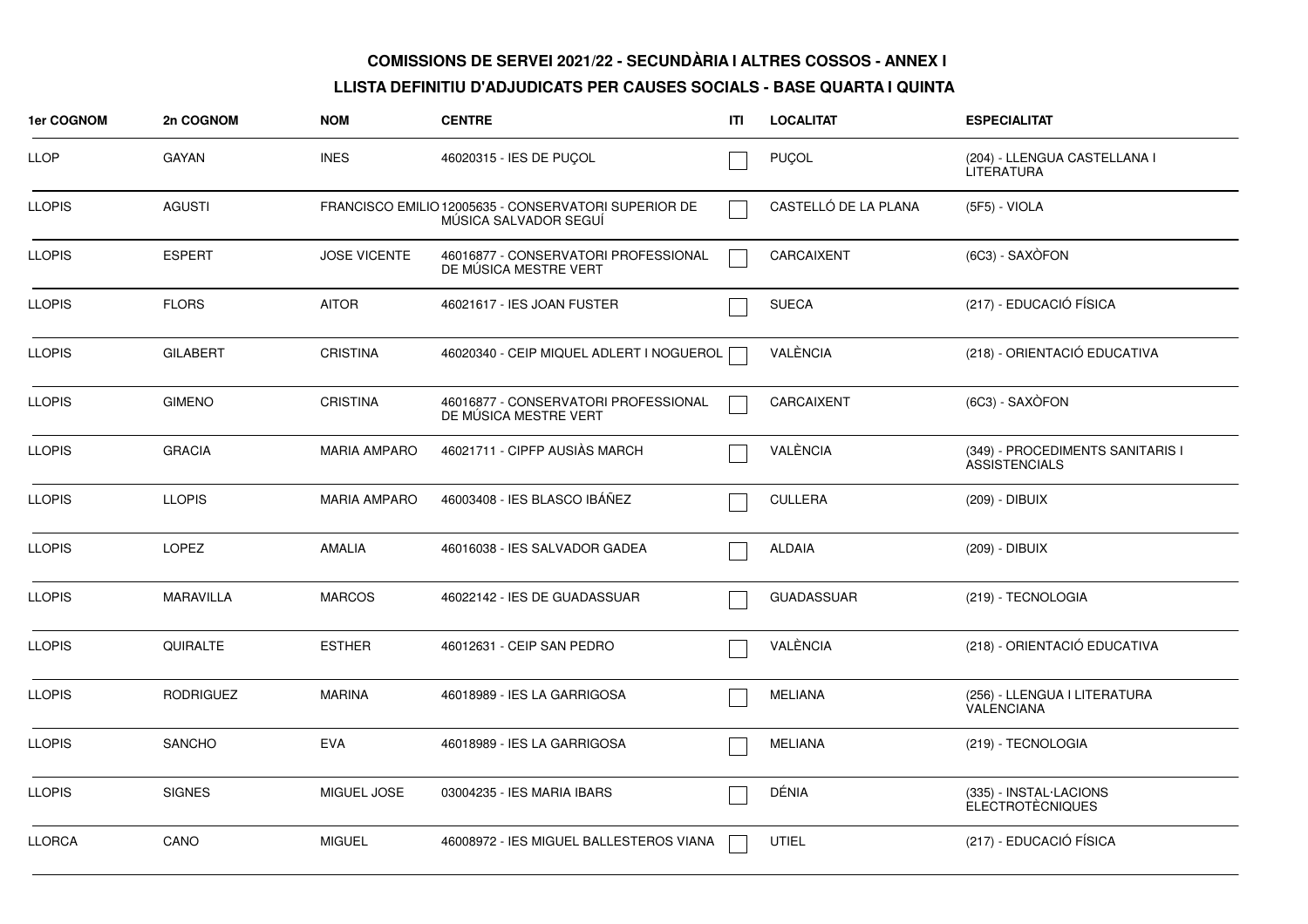| <b>1er COGNOM</b> | 2n COGNOM          | <b>NOM</b>          | <b>CENTRE</b>                                                         | ITI | <b>LOCALITAT</b>       | <b>ESPECIALITAT</b>                                      |
|-------------------|--------------------|---------------------|-----------------------------------------------------------------------|-----|------------------------|----------------------------------------------------------|
| <b>LLORCA</b>     | <b>LLEDO</b>       | <b>JOAQUIM</b>      | 03015105 - IES LA NUCIA                                               |     | NUCIA (LA)             | (256) - LLENGUA I LITERATURA<br>VALENCIANA               |
| <b>LLORENS</b>    | ABAD               | <b>SUSANA PILAR</b> | 46012902 - IES SAN VICENTE FERRER                                     |     | VALÈNCIA               | (204) - LLENGUA CASTELLANA I<br><b>LITERATURA</b>        |
| <b>LLORENS</b>    | <b>BELLES</b>      | <b>MARIA JOSE</b>   | 46019428 - CENTRE PÚBLIC FPA CENTRO<br>SOCIAL DEL GRAO                |     | VALÈNCIA               | (293) - FPA CIENCIES SOCIALS                             |
| <b>LLORENS</b>    | DE JAIME           | <b>JESUS MARIA</b>  | 46022181 - IES VELES E VENTS                                          |     | <b>GRAU I PLATJA</b>   | (242) - INTERVENCIÓ SOCIOCOMUNITÀRIA                     |
| <b>LLORET</b>     | <b>NAVARRO</b>     | <b>JOSEPA</b>       | 03009051 - IES LA MALLADETA                                           |     | VILA JOIOSA (LA)       | (349) - PROCEDIMENTS SANITARIS I<br><b>ASSISTENCIALS</b> |
| <b>LLORET</b>     | <b>QUILES</b>      | <b>VICENTE</b>      | 03015798 - CEIP EL FABRAQUER                                          |     | CAMPELLO (EL)          | (218) - ORIENTACIÓ EDUCATIVA                             |
| <b>LLUCH</b>      | <b>MURCIANO</b>    |                     | PABLO FRANCISCO 46007542 - IES EDUARDO MERELLÓ                        |     | PUERTO SAGUNTO (EL)    | (222) - FORMACIÓ I ORIENTACIÓ LABORAL                    |
| <b>LLUSAR</b>     | CAMARELLES         | LAURA               | 46020273 - IES LA VALL DE SEGÓ                                        |     | BENIFAIRÓ DE LES VALLS | $(211)$ - ANGLÉS                                         |
| <b>LODEIROS</b>   | <b>CLIMENT</b>     | <b>ANNA MARIA</b>   | 46025040 - IES ABASTOS                                                |     | VALÈNCIA               | (256) - LLENGUA I LITERATURA<br><b>VALENCIANA</b>        |
| <b>LOPEZ</b>      | <b>ALBEROLA</b>    | ZAIDA               | 46006495 - IES DOCTOR PESET ALEIXANDRE                                |     | <b>PATERNA</b>         | (204) - LLENGUA CASTELLANA I<br><b>LITERATURA</b>        |
| <b>LOPEZ</b>      | <b>BALLESTEROS</b> | <b>PAULA</b>        | 46007943 - IES MANUEL SANCHIS GUARNER                                 |     | <b>SILLA</b>           | (211) - ANGLÉS                                           |
| LOPEZ             | <b>BONO</b>        | <b>ALFONSO</b>      | 46002787 - IES 9 D'OCTUBRE                                            |     | CARLET                 | (338) - MANTENIMENT DE VEHICLES                          |
| <b>LOPEZ</b>      | <b>CLARAMUNT</b>   | <b>MONICA</b>       | 12003523 - IES VICENT SOS BAYNAT                                      |     | CASTELLÓ DE LA PLANA   | (209) - DIBUIX                                           |
| <b>LOPEZ</b>      | <b>GARCIA</b>      | <b>AROA</b>         | 46021861 - CONSERVATORI PROFESSIONAL<br>DE MUSICA JOSEP MELCIOR GOMIS |     | <b>ONTINYENT</b>       | (6C3) - SAXÒFON                                          |
| <b>LOPEZ</b>      | <b>GARCIA</b>      | <b>SANTIAGO</b>     | 03014836 - IES SERRA MARIOLA                                          |     | <b>MURO DE ALCOY</b>   | (208) - BIOLOGIA I GEOLOGIA                              |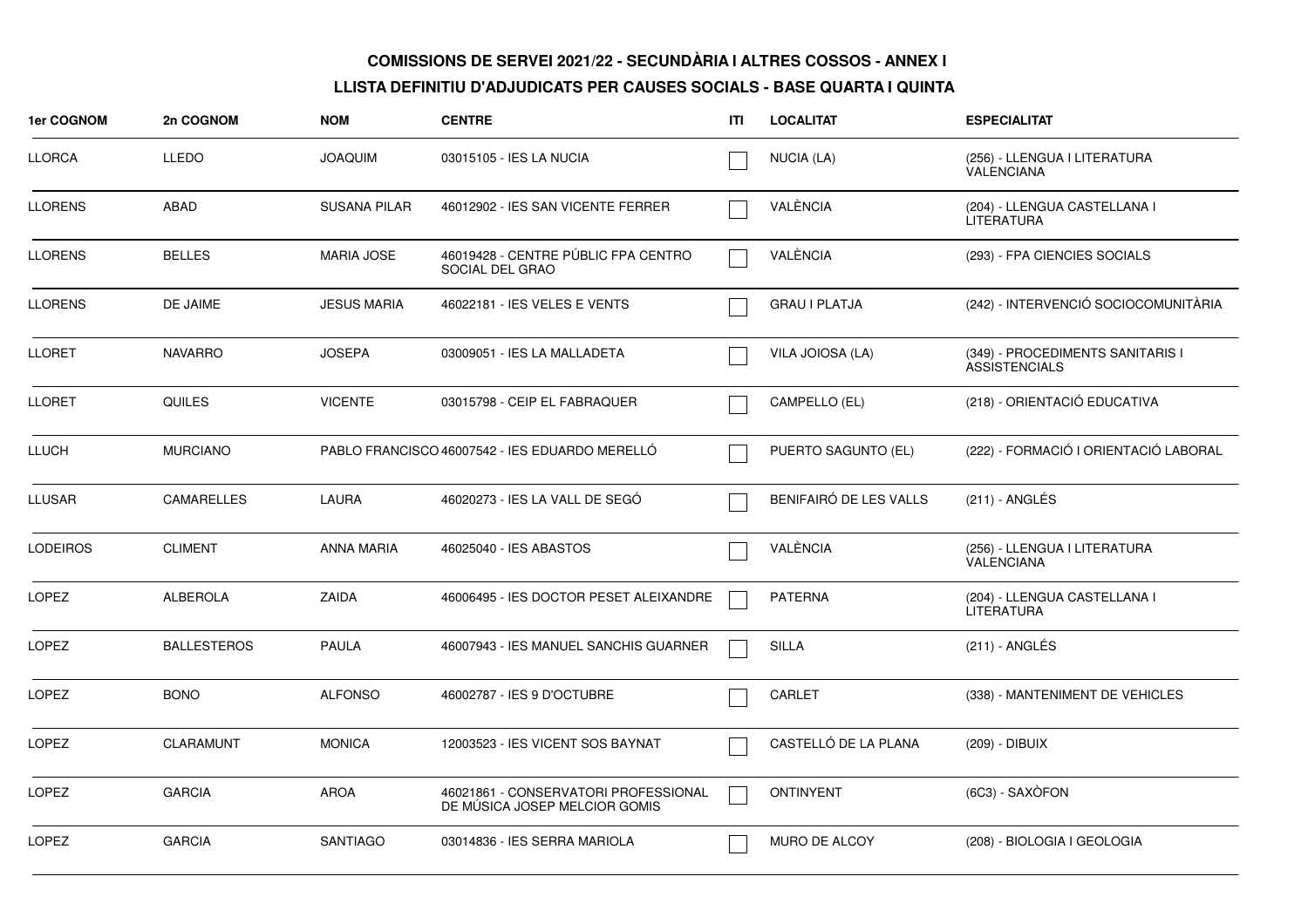| 1er COGNOM   | 2n COGNOM       | <b>NOM</b>           | <b>CENTRE</b>                                                | ITI | <b>LOCALITAT</b>     | <b>ESPECIALITAT</b>                               |
|--------------|-----------------|----------------------|--------------------------------------------------------------|-----|----------------------|---------------------------------------------------|
| <b>LOPEZ</b> | <b>GARRIDO</b>  | <b>IRENE</b>         | 46022671 - IES DE RAFELBUNYOL                                |     | RAFELBUNYOL          | $(216) - MÚSICA$                                  |
| <b>LOPEZ</b> | GIL             | MIGUEL JOSE          | 46013232 - ESCOLA D'ART I SUPERIOR DE<br>DISSENY DE VALENCIA |     | VALÈNCIA             | (7B0) - DISSENY DE PRODUCTE                       |
| <b>LOPEZ</b> | <b>GRACIA</b>   | <b>EDUARDO</b>       | 12005738 - IES LA PLANA                                      |     | CASTELLÓ DE LA PLANA | (217) - EDUCACIÓ FÍSICA                           |
| <b>LOPEZ</b> | <b>JUAN</b>     | <b>JESUS</b>         | 46022178 - IES LA CANAL DE NAVARRÉS                          |     | <b>NAVARRÉS</b>      | $(216) - MÚSICA$                                  |
| LOPEZ        | LAFFARGA        | <b>CAROLINA</b>      | 46018989 - IES LA GARRIGOSA                                  |     | <b>MELIANA</b>       | (219) - TECNOLOGIA                                |
| <b>LOPEZ</b> | LAVARA          | <b>MARIA ISABEL</b>  | 46016397 - IES LA MARXADELLA                                 |     | <b>TORRENT</b>       | (204) - LLENGUA CASTELLANA I<br><b>LITERATURA</b> |
| LOPEZ        | <b>LORENTE</b>  | <b>VICENTE</b>       | 46014893 - IES LA PATACONA                                   |     | <b>ALBORAIA</b>      | (219) - TECNOLOGIA                                |
| <b>LOPEZ</b> | <b>MARTINEZ</b> | <b>CHEYENE</b>       | 46022245 - IES L'OM                                          |     | <b>PICASSENT</b>     | (256) - LLENGUA I LITERATURA<br><b>VALENCIANA</b> |
| <b>LOPEZ</b> | <b>MAS</b>      | <b>CHRISTIAN</b>     | 46007190 - IES NÚMERO 1                                      |     | <b>REQUENA</b>       | (201) - FILOSOFIA                                 |
| <b>LOPEZ</b> | <b>MAXTELL</b>  | <b>MARIA DOLORES</b> | 46017687 - IES RAMON LLULL                                   |     | VALÈNCIA             | (204) - LLENGUA CASTELLANA I<br><b>LITERATURA</b> |
| <b>LOPEZ</b> | <b>MEDINA</b>   | <b>LAURA</b>         | 46018552 - IES BALEARES                                      |     | VALÈNCIA             | (205) - GEOGRAFIA I HISTÒRIA                      |
| LOPEZ        | <b>MICO</b>     | RAFAEL               | 03000394 - IES PARE VITÒRIA                                  |     | <b>ALCOI</b>         | (205) - GEOGRAFIA I HISTÒRIA                      |
| <b>LOPEZ</b> | <b>MICO</b>     | <b>SALVADOR</b>      | 46016713 - IES 25 D'ABRIL                                    |     | <b>ALFAFAR</b>       | $(216) - MÚSICA$                                  |
| LOPEZ        | <b>MIGUEZ</b>   | <b>JUAN MANUEL</b>   | 12005660 - IES PROFESSOR BROCH I LLOP                        |     | <b>VILA-REAL</b>     | (219) - TECNOLOGIA                                |
| <b>LOPEZ</b> | <b>MONTERO</b>  | <b>MANUEL</b>        | 03012785 - IES ENRIC VALOR                                   |     | <b>MONÒVER</b>       | (217) - EDUCACIÓ FÍSICA                           |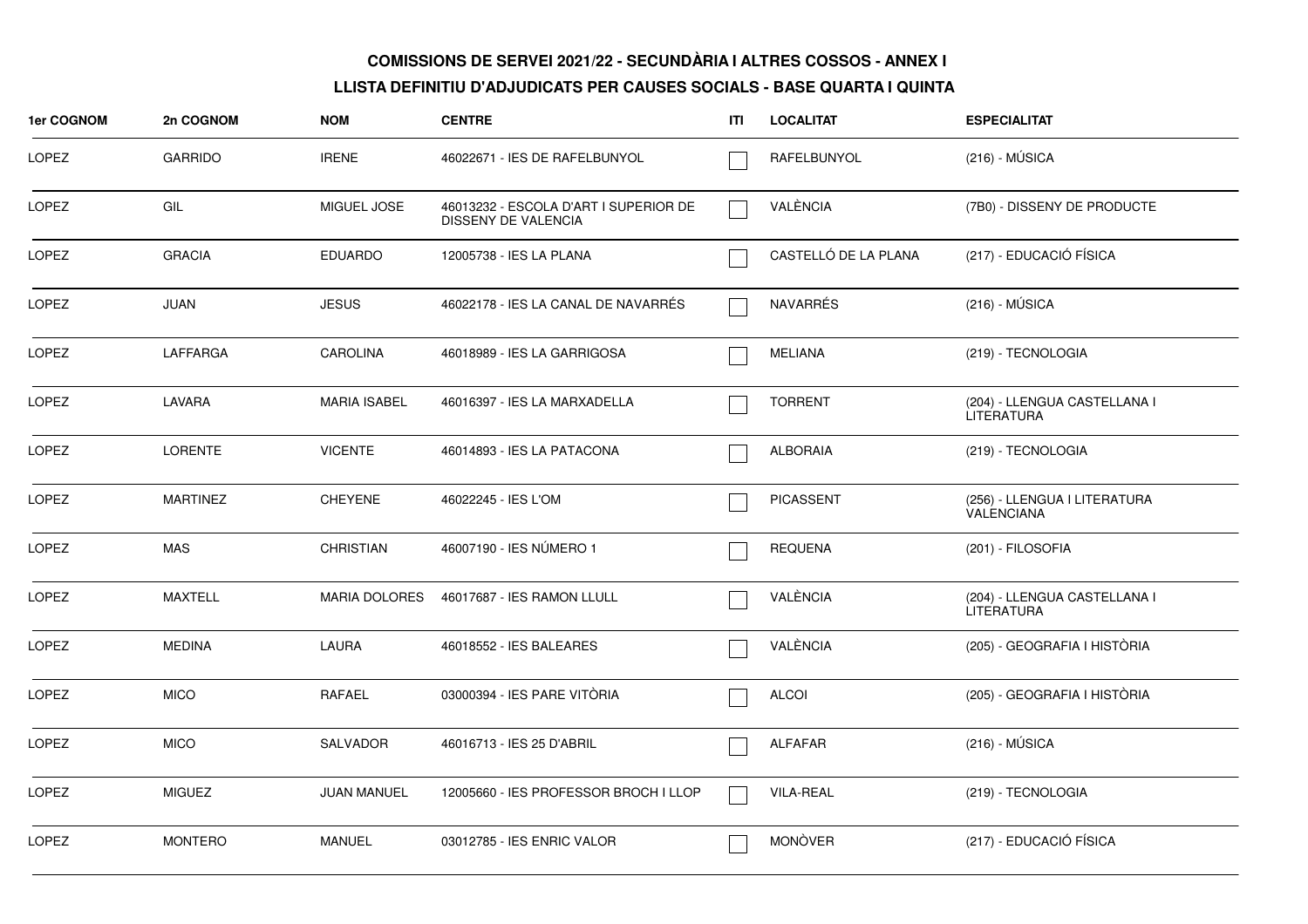| <b>1er COGNOM</b>  | 2n COGNOM       | <b>NOM</b>           | <b>CENTRE</b>                                            | ITI | <b>LOCALITAT</b>     | <b>ESPECIALITAT</b>                                      |
|--------------------|-----------------|----------------------|----------------------------------------------------------|-----|----------------------|----------------------------------------------------------|
| LOPEZ              | <b>NAVARRO</b>  | PEDRO ALBERTO        | 46017195 - IES EL CLOT                                   |     | VALÈNCIA             | (254) - INFORMÀTICA                                      |
| LOPEZ              | <b>PERIS</b>    | <b>JOSE ENRIQUE</b>  | 46016361 - IES LA MORERIA                                |     | <b>MISLATA</b>       | (205) - GEOGRAFIA I HISTÒRIA                             |
| LOPEZ              | <b>PINILLA</b>  | <b>ISABEL</b>        | 46022944 - IES PATRAIX, VICENTA FERRER<br><b>ESCRIVA</b> |     | VALÈNCIA             | $(211)$ - ANGLÉS                                         |
| LOPEZ              | QUEROL          | <b>JORGE</b>         | 46019015 - IES SERRA PERENXISA                           |     | <b>TORRENT</b>       | (254) - INFORMÀTICA                                      |
| LOPEZ              | <b>REQUENI</b>  | LAURA                | 46014066 - IES LA SERRANÍA                               |     | VILLAR DEL ARZOBISPO | (204) - LLENGUA CASTELLANA I<br>LITERATURA               |
| LOPEZ              | ROMERO          | <b>MARIA TERESA</b>  | 46022609 - IES ALMUSSAFES                                |     | ALMUSSAFES           | (351) - PROCESSOS DE GESTIÓ<br><b>ADMINISTRATIVA</b>     |
| LOPEZ              | <b>RUIZ</b>     | CARLA                | 46020315 - IES DE PUÇOL                                  |     | PUÇOL                | $(211)$ - ANGLÉS                                         |
| LOPEZ              | SANZ            | <b>DANIEL</b>        | 46004841 - IES CAMP DE TÚRIA                             |     | LLÍRIA               | (201) - FILOSOFIA                                        |
| LOPEZ              | <b>TEJEDOR</b>  | <b>MARIA DOLORES</b> | 46023900 - CEIP MARE NOSTRUM                             |     | VALÈNCIA             | (218) - ORIENTACIÓ EDUCATIVA                             |
| LOPEZ              | PIELLA          | <b>JUAN</b>          | 12005647 - IES VILA-ROJA                                 |     | ALMASSORA            | (206) - MATEMÀTIQUES                                     |
| <b>LOPEZ MALLA</b> | SORIANO         | <b>BLANCA ERENA</b>  | 46017501 - IES FEDERICA MONTSENY                         |     | <b>BURJASSOT</b>     | (349) - PROCEDIMENTS SANITARIS I<br><b>ASSISTENCIALS</b> |
| LOPEZ REINA        | <b>MOTA</b>     | <b>MARIA TERESA</b>  | 03001891 - IES MIGUEL HERNÁNDEZ                          |     | <b>ALACANT</b>       | (211) - ANGLÉS                                           |
| LORAQUE            | <b>PASTOR</b>   | Mª JOSE              | 12001241 - CIPFP COSTA DE AZAHAR                         |     | GRAU DE CASTELLÓ     | (243) - HOSTALERIA I TURISME                             |
| <b>LORENTE</b>     | <b>MARTINEZ</b> | <b>RAQUEL</b>        | 46026160 - IES MARÍA CARBONELL I SÁNCHEZ                 |     | <b>BENETÚSSER</b>    | (218) - ORIENTACIÓ EDUCATIVA                             |
| <b>LORENTE</b>     | <b>SIMO</b>     | <b>MONSERRAT</b>     | 46017195 - IES EL CLOT                                   |     | VALÈNCIA             | (205) - GEOGRAFIA I HISTÒRIA                             |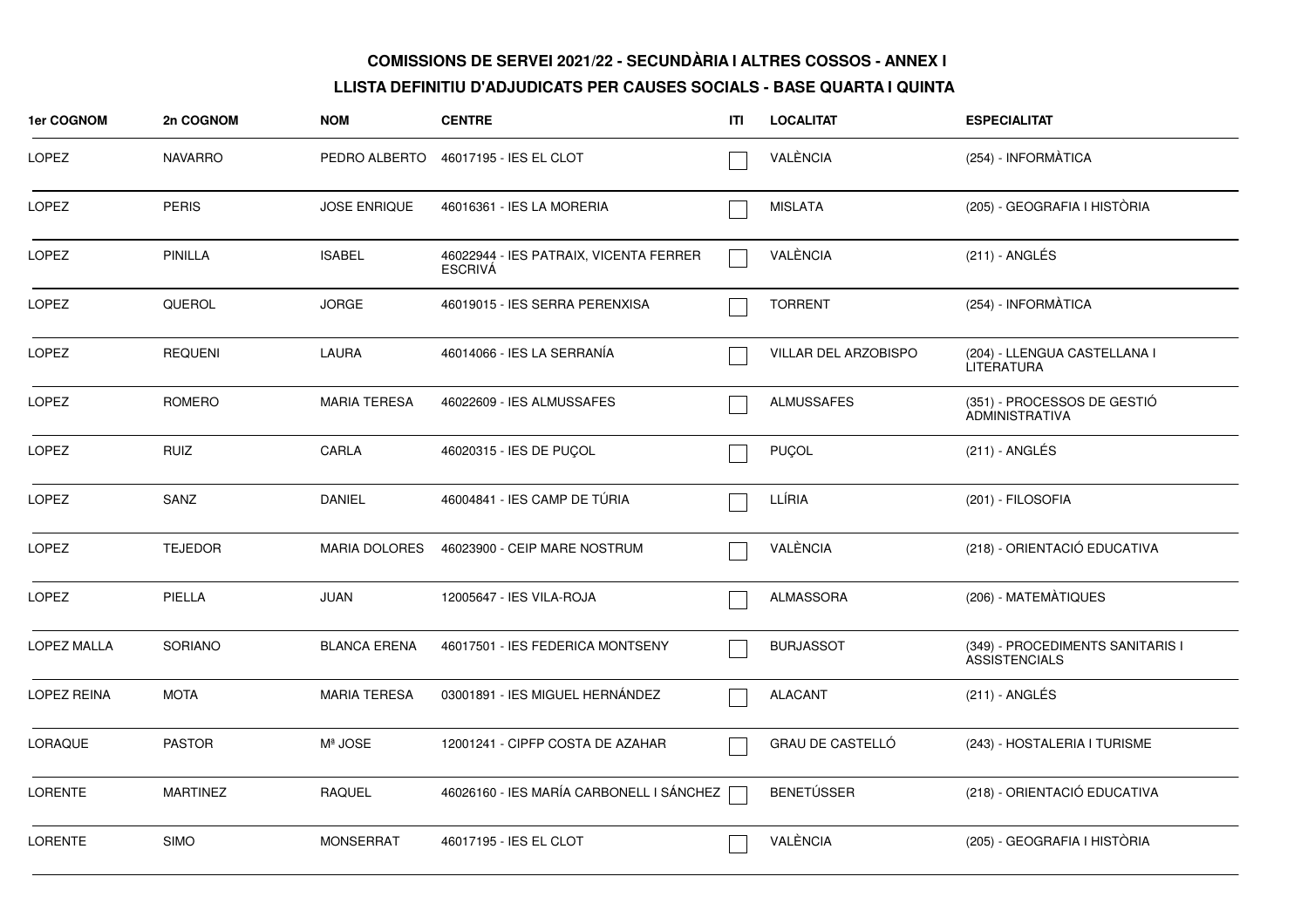| 1er COGNOM     | 2n COGNOM        | <b>NOM</b>         | <b>CENTRE</b>                                                            | ITI | <b>LOCALITAT</b>     | <b>ESPECIALITAT</b>                                    |
|----------------|------------------|--------------------|--------------------------------------------------------------------------|-----|----------------------|--------------------------------------------------------|
| <b>LORENZO</b> | <b>MARTI</b>     | <b>JOSE FELIPE</b> | 12004394 - IES SERRA D'IRTA                                              |     | ALCALA DE XIVERT     | (219) - TECNOLOGIA                                     |
| LOZANO         | <b>MATEU</b>     | <b>PATRICIA</b>    | 46018047 - IES ENRIC VALOR                                               |     | <b>PICANYA</b>       | (261) - ECONOMIA                                       |
| LOZANO         | <b>QUILES</b>    | <b>SOFIA</b>       | 03012785 - IES ENRIC VALOR                                               |     | <b>MONÒVER</b>       | (256) - LLENGUA I LITERATURA<br><b>VALENCIANA</b>      |
| LOZANO         | <b>ROMAN</b>     | <b>RICARDO</b>     | 03005094 - IES ASUNCIÓN DE NUESTRA<br><b>SEÑORA</b>                      |     | <b>ELX</b>           | (219) - TECNOLOGIA                                     |
| LOZANO         | <b>SALVADOR</b>  |                    | CARMEN DOLORES 12002270 - IES NUESTRA SEÑORA DE LA<br><b>CUEVA SANTA</b> |     | <b>SEGORBE</b>       | (330) - CUINA I PASTISSERIA                            |
| LOZANO         | <b>VILLA</b>     | <b>ANA</b>         | 46015708 - IES DISTRICTE MARÍTIM                                         |     | VALÈNCIA             | (204) - LLENGUA CASTELLANA I<br><b>LITERATURA</b>      |
| LOZOYA         | <b>DIEZ</b>      | <b>OTILIA</b>      | 03014526 - IES NIT DE L'ALBÀ                                             |     | <b>ELX</b>           | (206) - MATEMÀTIQUES                                   |
| <b>LUCAS</b>   | <b>MARTI</b>     | <b>FRANCESC</b>    | 12003523 - IES VICENT SOS BAYNAT                                         |     | CASTELLÓ DE LA PLANA | (256) - LLENGUA I LITERATURA<br><b>VALENCIANA</b>      |
| <b>LUIS</b>    | <b>VIDAL</b>     | <b>CELIA</b>       | 46007736 - IES CLOT DEL MORO                                             |     | <b>SAGUNT</b>        | (211) - ANGLÉS                                         |
| <b>LULL</b>    | <b>NOGUERA</b>   | <b>ROSA MARIA</b>  | 46002969 - IES BERENGUER DALMAU                                          |     | <b>CATARROJA</b>     | (207) - FÍSICA I QUÍMICA                               |
| LUNA           | <b>VICENTE</b>   | <b>CESAR</b>       | 12005593 - IES SERRA D'ESPADA                                            |     | <b>ONDA</b>          | (274) - SISTEMES ELECTROTÈCNICS I<br><b>AUTOMATICS</b> |
| LUTHI          |                  | <b>MARINA</b>      | 03002573 - IES BELLAGUARDA                                               |     | <b>ALTEA</b>         | (211) - ANGLÉS                                         |
| <b>MACHI</b>   | <b>SEBASTIAN</b> | <b>ROSA MARIA</b>  | 46023250 - IES MESTRE RAMÓN ESTEVE                                       |     | CATADAU              | (219) - TECNOLOGIA                                     |
| <b>MACHI</b>   | <b>TORRENT</b>   | <b>ISABEL</b>      | 03015981 - IES PLAYA FLAMENCA                                            |     | DEHESA DE CAMPOAMOR  | (218) - ORIENTACIÓ EDUCATIVA                           |
| <b>MACIAN</b>  | <b>GONZALEZ</b>  | <b>ROBERTO</b>     | 12003857 - CONSERVATORI PROFESSIONAL<br>DE MÚSICA MESTRE TÁRREGA         |     | CASTELLÓ DE LA PLANA | $(6D1) - VIOLI$                                        |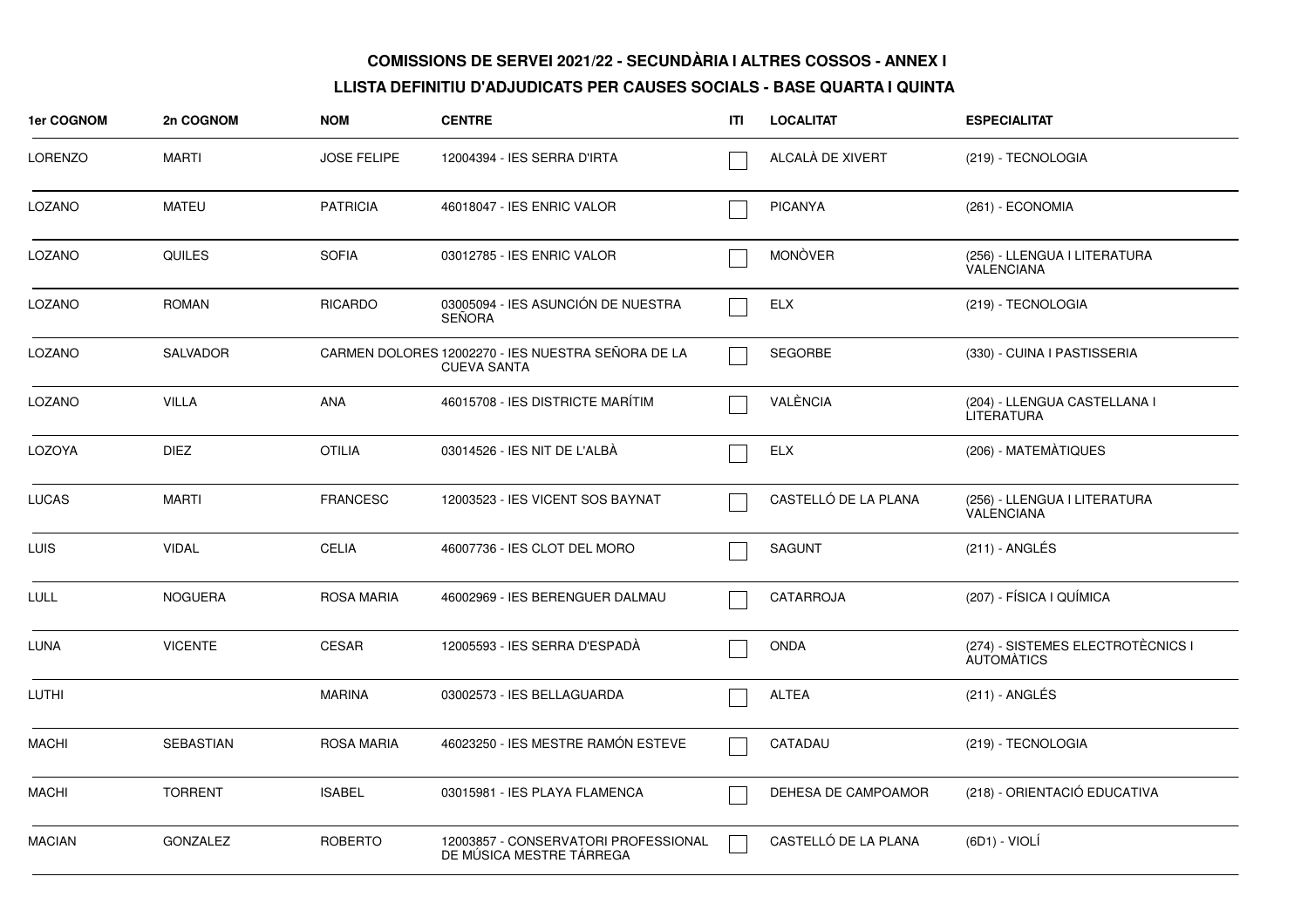| 1er COGNOM      | 2n COGNOM         | <b>NOM</b>         | <b>CENTRE</b>                                           | ITI | <b>LOCALITAT</b>      | <b>ESPECIALITAT</b>                                    |
|-----------------|-------------------|--------------------|---------------------------------------------------------|-----|-----------------------|--------------------------------------------------------|
| <b>MACIAN</b>   | <b>RIOS</b>       | <b>IRIS</b>        | 12005261 - IES MATILDE SALVADOR                         |     | CASTELLÓ DE LA PLANA  | (211) - ANGLÉS                                         |
| <b>MACIAN</b>   | <b>SANCHA</b>     | <b>MARTA</b>       | 12005374 - IES JUAN BAUTISTA PORCAR                     |     | CASTELLÓ DE LA PLANA  | (207) - FÍSICA I QUÍMICA                               |
| <b>MACIAS</b>   | <b>GAITAN</b>     | <b>JAVIER</b>      | 46018761 - CIPFP COMPLEJO EDUCATIVO DE<br><b>CHESTE</b> |     | <b>CHESTE</b>         | (330) - CUINA I PASTISSERIA                            |
| <b>MADRID</b>   | <b>ALCON</b>      | <b>ANA</b>         | 12004311 - ESCOLA OFICIAL D'IDIOMES                     |     | CASTELLÓ DE LA PLANA  | $(411)$ - ANGLÉS                                       |
| <b>MADRID</b>   | <b>MARQUES</b>    | Mª ESTELA          | 46024229 - IES GUILLEM D'ALCALA                         |     | POBLA DE FARNALS (LA) | (330) - CUINA I PASTISSERIA                            |
| <b>MADRID</b>   | <b>SESEN</b>      | <b>MARTA</b>       | 46017493 - IES VICENT ANDRÉS ESTELLÉS                   |     | <b>BURJASSOT</b>      | (204) - LLENGUA CASTELLANA I<br><b>LITERATURA</b>      |
| <b>MADRIGAL</b> | <b>LOSA</b>       | <b>MANUEL</b>      | 03013819 - IES DOCTOR BALMIS                            |     | <b>ALACANT</b>        | (356) - SISTEMES I APLICACIONS<br><b>INFORMATIQUES</b> |
| <b>MAGRANER</b> | <b>ESCRIHUELA</b> | <b>MARIA SONIA</b> | 46003408 - IES BLASCO IBÁÑEZ                            |     | <b>CULLERA</b>        | (219) - TECNOLOGIA                                     |
| <b>MAGRANER</b> | <b>ESCRIHUELA</b> | <b>ROSA MARIA</b>  | 46015587 - IES TIRANT LO BLANC                          |     | <b>GANDIA</b>         | (222) - FORMACIÓ I ORIENTACIÓ LABORAL                  |
| <b>MAHIQUES</b> | <b>BENAVENT</b>   | <b>JOSE MOISES</b> | 46016361 - IES LA MORERIA                               |     | <b>MISLATA</b>        | (209) - DIBUIX                                         |
| <b>MAICAS</b>   | <b>SANCHEZ</b>    | <b>LUCAS</b>       | 46012872 - IES LUIS VIVES                               |     | VALÈNCIA              | (206) - MATEMÀTIQUES                                   |
| <b>MALLOL</b>   | <b>PEREZ</b>      | <b>FRANCISCO</b>   | 03001881 - IES JORGE JUAN                               |     | <b>ALACANT</b>        | (256) - LLENGUA I LITERATURA<br>VALENCIANA             |
| MALO            | CARRASCO          | Mª JOSE            | 46007554 - IES JORGE JUAN                               |     | PUERTO SAGUNTO (EL)   | (208) - BIOLOGIA I GEOLOGIA                            |
| <b>MALONDA</b>  | <b>BARBER</b>     | ALFREDO JOSE       | 03007613 - IES ENRIC VALOR                              |     | <b>PEGO</b>           | (209) - DIBUIX                                         |
| <b>MALONDA</b>  | <b>FAUS</b>       | Mª TERESA          | 46022129 - IES MANUEL SANCHIS GUARNER                   |     | CASTELLÓ DE RUGAT     | (207) - FÍSICA I QUÍMICA                               |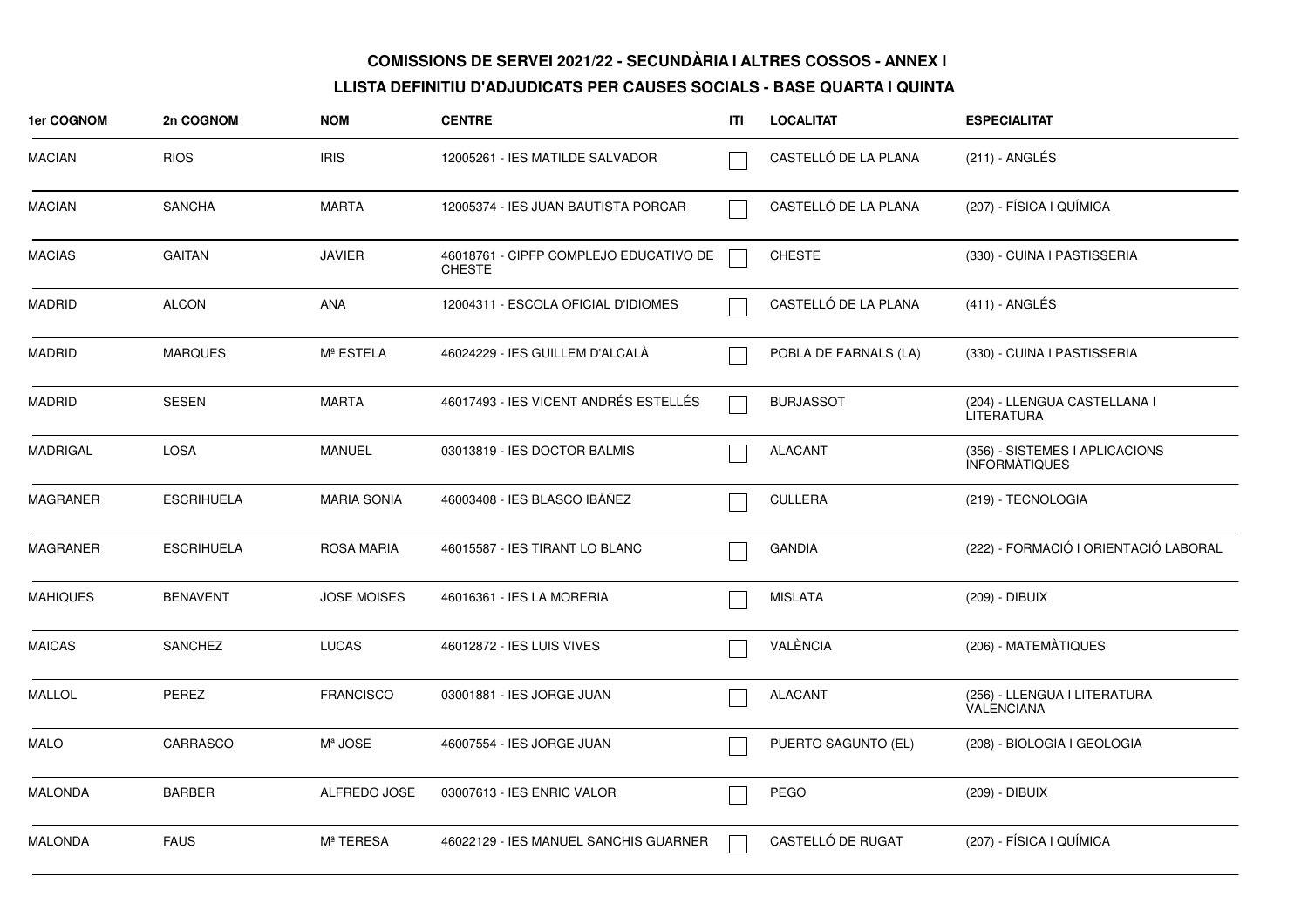| 1er COGNOM       | 2n COGNOM        | <b>NOM</b>        | <b>CENTRE</b>                                                | ITI | <b>LOCALITAT</b>   | <b>ESPECIALITAT</b>                                         |
|------------------|------------------|-------------------|--------------------------------------------------------------|-----|--------------------|-------------------------------------------------------------|
| <b>MANCERA</b>   | CASTELLO         | <b>ANTONIO</b>    | 03014800 - IES VILLA DE ASPE                                 |     | <b>ASPE</b>        | $(216) - MÚSICA$                                            |
| <b>MANCHANO</b>  | <b>VIÑUELAS</b>  | <b>ROSANNA</b>    | 46023924 - IES ALCALANS                                      |     | <b>MONTSERRAT</b>  | (209) - DIBUIX                                              |
| <b>MANCHON</b>   | PEREZ            | <b>LUCIA</b>      | 03012785 - IES ENRIC VALOR                                   |     | <b>MONÒVER</b>     | $(211)$ - ANGLÉS                                            |
| <b>MANRIQUE</b>  | SOLER            | <b>MONICA</b>     | 46022579 - IES EL RAVATXOL                                   |     | CASTELLAR-OLIVERAL | (256) - LLENGUA I LITERATURA<br><b>VALENCIANA</b>           |
| <b>MANYES</b>    | <b>RODRIGUEZ</b> | RAFAEL            | 46021617 - IES JOAN FUSTER                                   |     | <b>SUECA</b>       | (206) - MATEMÀTIQUES                                        |
| MANZANEDO        | <b>LLORENTE</b>  | <b>ESTEBAN</b>    | 46022440 - SECCIÓN DEL IES LA SERRANÍA EN<br><b>ALPUENTE</b> |     | <b>ALPUENTE</b>    | $(210)$ - FRANCÉS                                           |
| MANZANEQUE       | <b>JUAN</b>      | <b>LLUIS</b>      | 03012165 - CIPFP BATOI                                       |     | <b>ALCOI</b>       | (356) - SISTEMES I APLICACIONS<br><b>INFORMATIQUES</b>      |
| MANZANO          | <b>HOYO</b>      | <b>NURIA</b>      | 46012987 - IES CID CAMPEADOR                                 |     | VALÈNCIA           | (206) - MATEMÀTIQUES                                        |
| MAÑEZ            | <b>ASENSI</b>    | <b>MIRACLE</b>    | 46021617 - IES JOAN FUSTER                                   |     | <b>SUECA</b>       | (211) - ANGLÉS                                              |
| MAÑEZ            | <b>GONZALEZ</b>  | <b>CONCEPCION</b> | 46016440 - IES GONZALO ANAYA                                 |     | <b>XIRIVELLA</b>   | (205) - GEOGRAFIA I HISTÒRIA                                |
| MAÑEZ            | RAMON            | <b>VERA</b>       | 46021711 - CIPFP AUSIAS MARCH                                |     | VALÈNCIA           | (348) - PROCEDIMENTS DE DIAGNÒSTIC<br>CLÍNIC I ORTOPROTÈSIC |
| MAÑEZ            | ROBLEDO          | <b>ESTER</b>      | 46022211 - IES MARJANA                                       |     | <b>CHIVA</b>       | (261) - ECONOMIA                                            |
| <b>MARABELLA</b> | <b>HERVAS</b>    | <b>ELISABET</b>   | 46003512 - IES RICARDO MARÍN IBÁNEZ                          |     | <b>CHESTE</b>      | (211) - ANGLÉS                                              |
| <b>MARCELINO</b> | <b>ROS</b>       | <b>VICTOR</b>     | 46012902 - IES SAN VICENTE FERRER                            |     | VALÈNCIA           | (207) - FÍSICA I QUÍMICA                                    |
| <b>MARCILLA</b>  | <b>SILLA</b>     | ANA               | 46018035 - CIPFP MISERICÒRDIA                                |     | VALÈNCIA           | (222) - FORMACIÓ I ORIENTACIÓ LABORAL                       |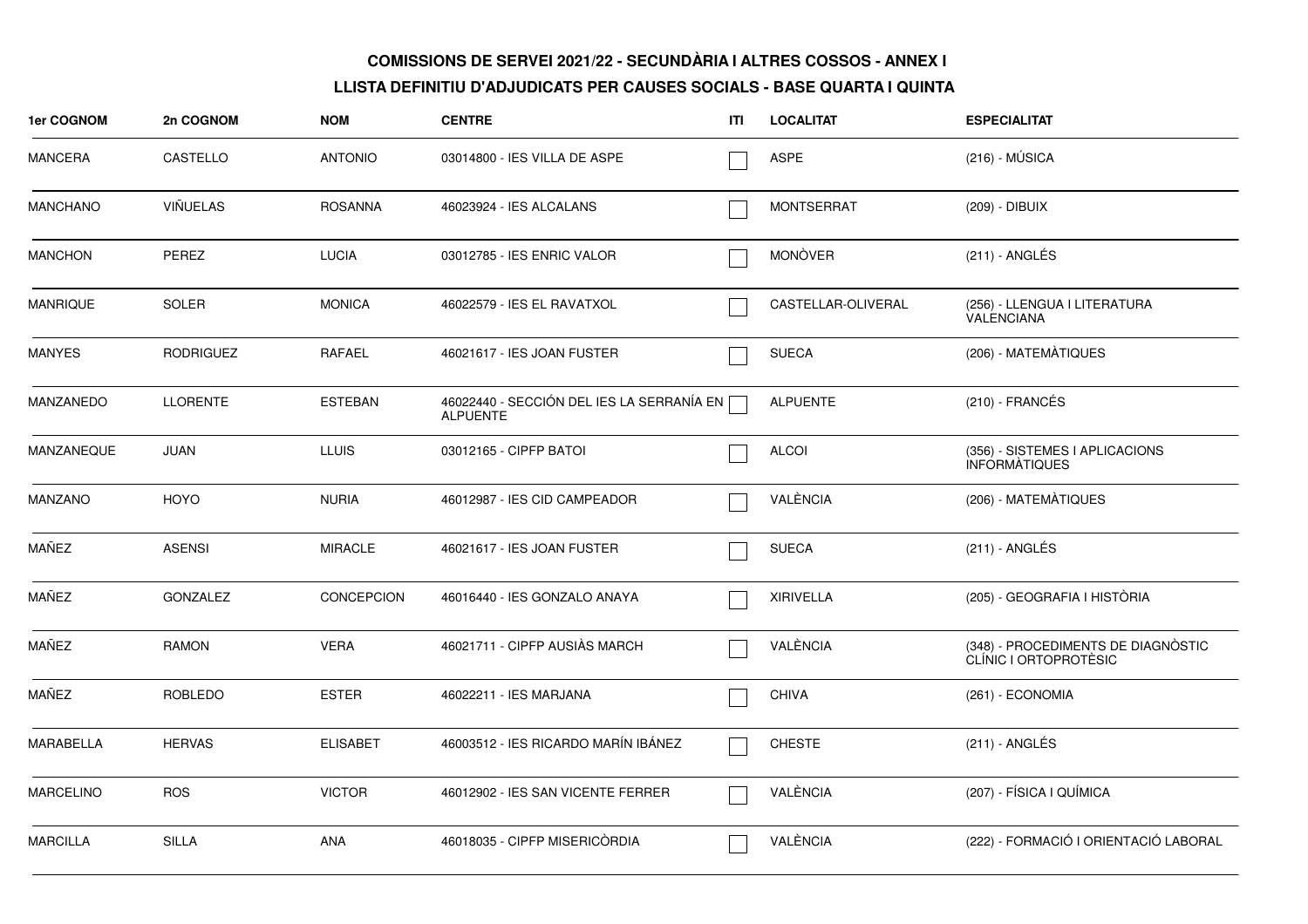| 1er COGNOM       | 2n COGNOM       | <b>NOM</b>       | <b>CENTRE</b>                                                          | ITI | <b>LOCALITAT</b>        | <b>ESPECIALITAT</b>                                    |
|------------------|-----------------|------------------|------------------------------------------------------------------------|-----|-------------------------|--------------------------------------------------------|
| <b>MARCO</b>     | <b>CELDRAN</b>  | <b>AURORA</b>    | 46016312 - IES ENRIC SOLER I GODES                                     |     | <b>BENIFAIÓ</b>         | (207) - FÍSICA I QUÍMICA                               |
| <b>MARCO</b>     | <b>GARCIA</b>   | <b>CRISTINA</b>  | 46018138 - IES ORRIOLS                                                 |     | VALÈNCIA                | (208) - BIOLOGIA I GEOLOGIA                            |
| <b>MARCO</b>     | <b>GARCIA</b>   | <b>VICTORIA</b>  | 46029586 - IES DE SAN ANTONIO DE<br><b>BENAGEBER</b>                   |     |                         | SAN ANTONIO DE BENAGÉBER (205) - GEOGRAFIA I HISTÒRIA  |
| <b>MARCO</b>     | PEREZ           | <b>REBECA DE</b> | 03015105 - IES LA NUCIA                                                |     | NUCIA (LA)              | (217) - EDUCACIÓ FÍSICA                                |
| <b>MARHUENDA</b> | <b>SERRANO</b>  | ANGEL            | 03010429 - IES LLOIXA                                                  |     | SANT JOAN D'ALACANT     | (209) - DIBUIX                                         |
| <b>MARI</b>      | <b>GREUS</b>    | <b>REGINA</b>    | 46003408 - IES BLASCO IBÁÑEZ                                           |     | <b>CULLERA</b>          | (345) - OPERACIONS I EQUIPS DE<br>PRODUCCIÓ AGRARIA    |
| <b>MARI</b>      | <b>LOPEZ</b>    | <b>FRANCESC</b>  | 46020492 - IES JOAN LLOPIS MARI                                        |     | <b>CULLERA</b>          | (330) - CUINA I PASTISSERIA                            |
| MARI             | <b>MEZQUITA</b> | <b>PILAR</b>     | 12003444 - IES MIRALCAMP                                               |     | <b>VILA-REAL</b>        | (207) - FÍSICA I QUÍMICA                               |
| <b>MARIN</b>     | <b>CARPIO</b>   | <b>IGNASI</b>    | 46012963 - IES JUAN DE GARAY                                           |     | VALÈNCIA                | (219) - TECNOLOGIA                                     |
| <b>MARIN</b>     | <b>CUEVAS</b>   | ANA BELEN        | 03001891 - IES MIGUEL HERNÁNDEZ                                        |     | <b>ALACANT</b>          | (204) - LLENGUA CASTELLANA I<br><b>LITERATURA</b>      |
| <b>MARIN</b>     | <b>MARTINEZ</b> | RAUL             | 03014371 - IES POETA PACO MOLLÀ                                        |     | <b>PETRER</b>           | (356) - SISTEMES I APLICACIONS<br><b>INFORMATIQUES</b> |
| <b>MARIN</b>     | <b>MATEOS</b>   | <b>JAVIER</b>    | 03015178 - IES GAIA                                                    |     | SANT VICENT DEL RASPEIG | $(211)$ - ANGLÉS                                       |
| <b>MARIN</b>     | <b>MELCHOR</b>  | <b>MIREIA</b>    | 12000406 - IES DE BETXÍ                                                |     | <b>BETXÍ</b>            | (207) - FÍSICA I QUÍMICA                               |
| <b>MARIN</b>     | <b>MONFORT</b>  | <b>JORDI</b>     | 12005775 - IES DE VILAFRANCA                                           |     | <b>VILAFRANCA</b>       | (207) - FÍSICA I QUÍMICA                               |
| MARINESCU        |                 |                  | ALEXANDRU-MADAL46022890 - SECCIÓ DE L'IES DE<br>MASSAMAGRELL A MUSEROS |     | <b>MUSEROS</b>          | (206) - MATEMÀTIQUES                                   |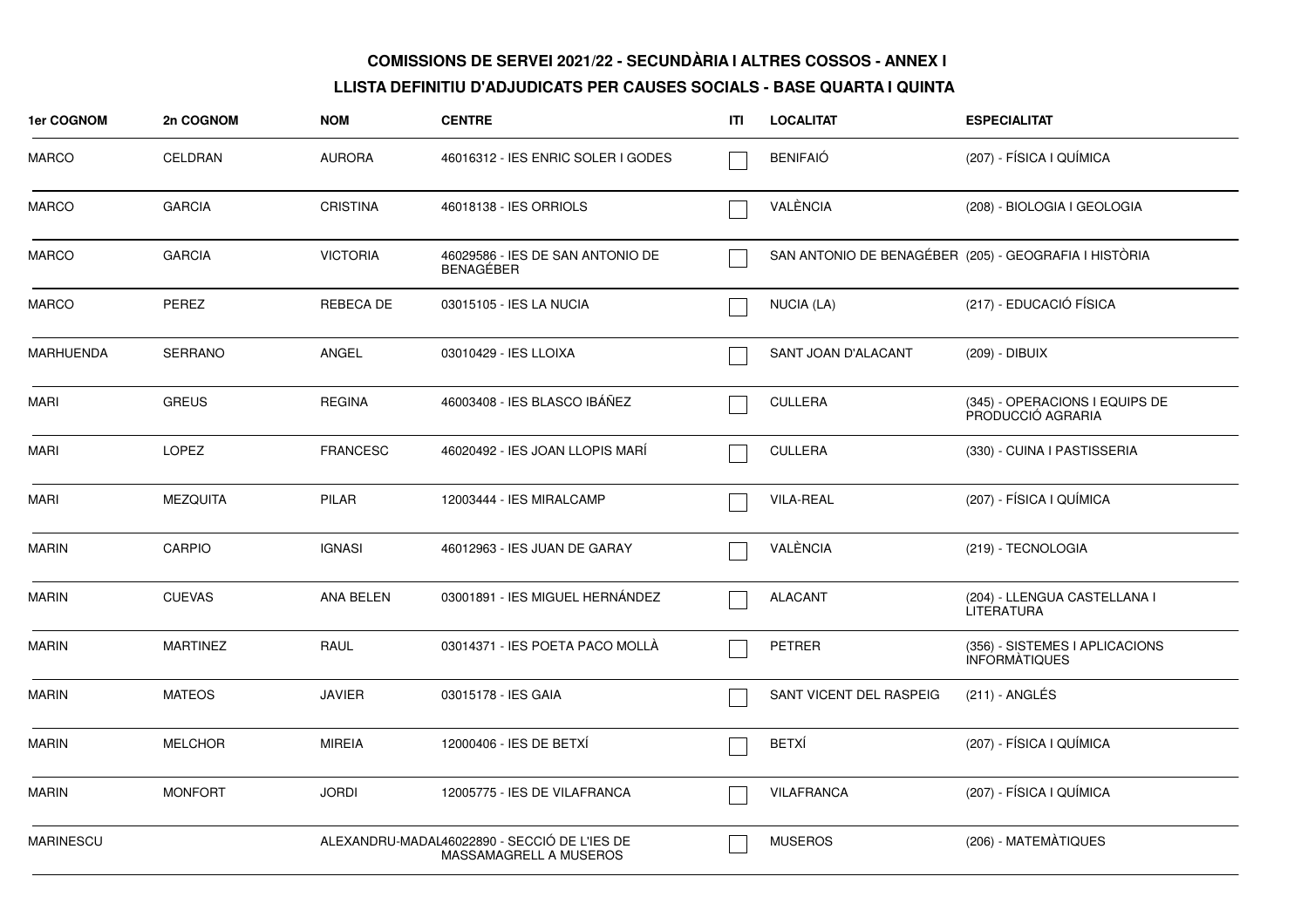| <b>1er COGNOM</b> | 2n COGNOM         | <b>NOM</b>          | <b>CENTRE</b>                                                         | ITI | <b>LOCALITAT</b>     | <b>ESPECIALITAT</b>                                    |
|-------------------|-------------------|---------------------|-----------------------------------------------------------------------|-----|----------------------|--------------------------------------------------------|
| <b>MARONDA</b>    | <b>ORDIÑANA</b>   | <b>MARIA CARMEN</b> | 03014836 - IES SERRA MARIOLA                                          |     | <b>MURO DE ALCOY</b> | (256) - LLENGUA I LITERATURA<br>VALENCIANA             |
| <b>MARQUES</b>    | <b>MESEGUER</b>   | <b>MARTA ESTER</b>  | 46007736 - IES CLOT DEL MORO                                          |     | <b>SAGUNT</b>        | (207) - FÍSICA I QUÍMICA                               |
| <b>MARQUES</b>    | <b>PIQUER</b>     | <b>LORENA</b>       | 03012888 - CENTRE PÚBLIC FPA F. GINER DE<br>LOS RIOS                  |     | <b>ALACANT</b>       | (292) - FPA CIENTÍFIC/TECNOLÒGIC                       |
| <b>MARQUES</b>    | <b>SANCHEZ</b>    | <b>OLMO</b>         | 46018989 - IES LA GARRIGOSA                                           |     | <b>MELIANA</b>       | (345) - OPERACIONS I EQUIPS DE<br>PRODUCCIÓ AGRARIA    |
| <b>MARQUES</b>    | <b>SERRA</b>      | <b>DAVID</b>        | 12004308 - ESCOLA D'ART I SUPERIOR DE<br>DISSENY DE CASTELLO DE LA PL |     | CASTELLÓ DE LA PLANA | (7A6) - DIBUIX ARTÍSTIC I COLOR                        |
| <b>MARQUÉS</b>    | <b>VILLARNOVO</b> | MARÍA ISABEL        | 46024953 - IES LA MURTA                                               |     | <b>ALZIRA</b>        | (204) - LLENGUA CASTELLANA I<br><b>LITERATURA</b>      |
| <b>MARQUES</b>    | <b>SANCHEZ</b>    | <b>BLANCA</b>       | 46017882 - IES LES ALFÀBEGUES                                         |     | <b>BÉTERA</b>        | (207) - FÍSICA I QUÍMICA                               |
| <b>MARQUEZ</b>    | <b>MARTI</b>      | <b>JOSE MANUEL</b>  | 46022622 - IES HENRI MATISSE                                          |     | <b>PATERNA</b>       | (217) - EDUCACIÓ FÍSICA                                |
| <b>MARRADES</b>   | <b>DOMENECH</b>   | ALEJANDRA           | 03011768 - IES JOSEP IBORRA                                           |     | <b>BENISSA</b>       | (209) - DIBUIX                                         |
| <b>MARRADES</b>   | <b>LOPEZ</b>      | <b>LETICIA</b>      | 46000717 - IES JOSÉ MARÍA PARRA                                       |     | <b>ALZIRA</b>        | (201) - FILOSOFIA                                      |
| <b>MARTI</b>      | <b>BARTUAL</b>    | <b>IGNACIO JOSE</b> | 46003512 - IES RICARDO MARÍN IBÁNEZ                                   |     | <b>CHESTE</b>        | (356) - SISTEMES I APLICACIONS<br><b>INFORMATIQUES</b> |
| <b>MARTI</b>      | <b>BENAVENT</b>   | <b>MARIA ISABEL</b> | 46023948 - IES PERE D'ESPLUGUES                                       |     | POBLA LLARGA (LA)    | (208) - BIOLOGIA I GEOLOGIA                            |
| <b>MARTI</b>      | <b>CASTELLAR</b>  | <b>CAROLINA</b>     | 46016038 - IES SALVADOR GADEA                                         |     | ALDAIA               | (347) - PERRUQUERIA                                    |
| <b>MARTI</b>      | <b>CLIMENT</b>    | <b>TERESA</b>       | 12004205 - IES VICENT CASTELL I DOMÉNECH                              |     | CASTELLÓ DE LA PLANA | (256) - LLENGUA I LITERATURA<br>VALENCIANA             |
| <b>MARTI</b>      | <b>ESCANDELL</b>  | <b>LORENA</b>       | 46022841 - IES SUCRO                                                  |     | ALBALAT DE LA RIBERA | (256) - LLENGUA I LITERATURA<br><b>VALENCIANA</b>      |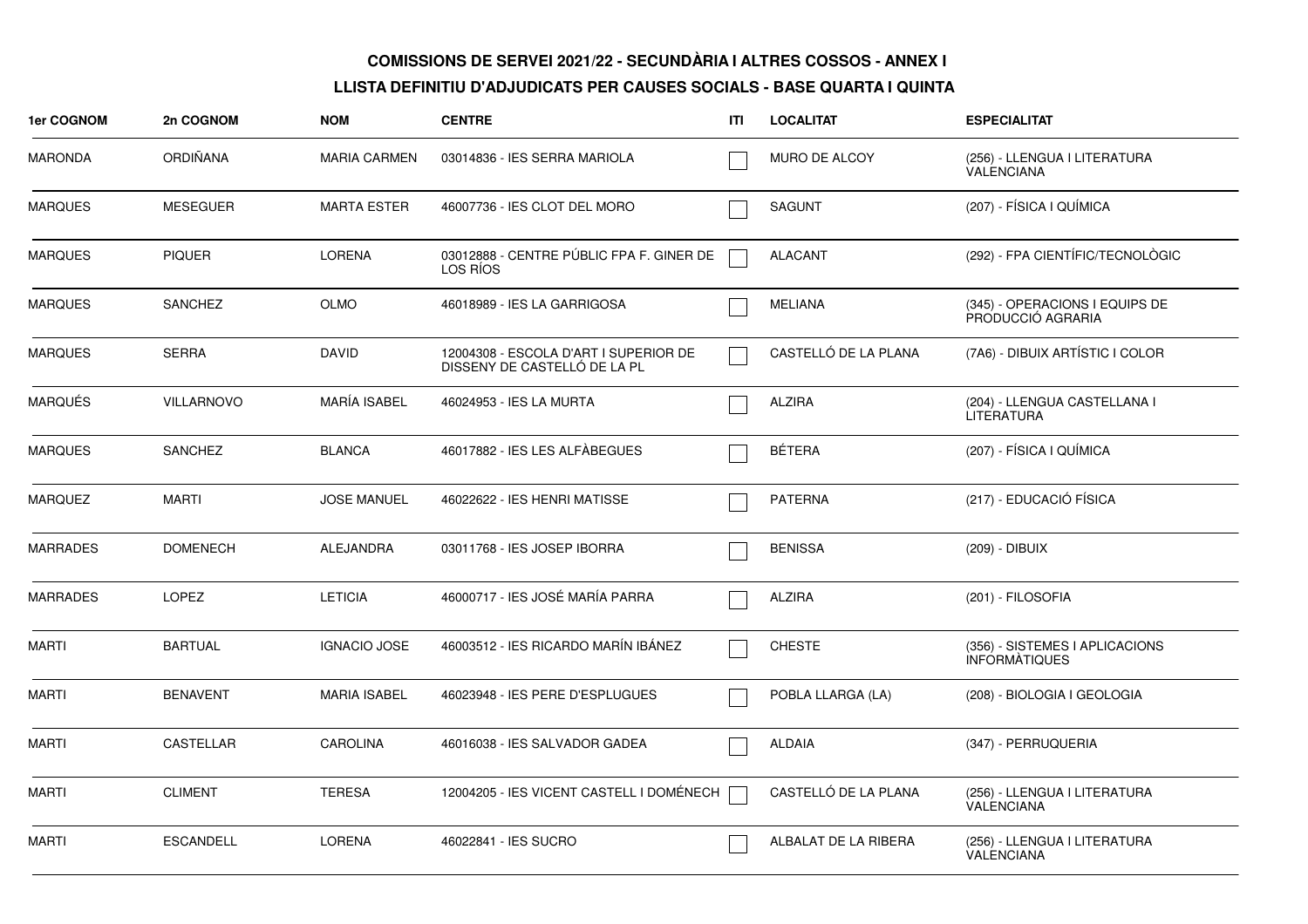| 1er COGNOM    | 2n COGNOM       | <b>NOM</b>           | <b>CENTRE</b>                       | <b>ITI</b> | <b>LOCALITAT</b>     | <b>ESPECIALITAT</b>                               |
|---------------|-----------------|----------------------|-------------------------------------|------------|----------------------|---------------------------------------------------|
| <b>MARTI</b>  | <b>FERRER</b>   | <b>MIGUEL ANGEL</b>  | 46019015 - IES SERRA PERENXISA      |            | <b>TORRENT</b>       | (254) - INFORMÀTICA                               |
| <b>MARTI</b>  | <b>FUSTER</b>   | <b>ARACELI</b>       | 46005934 - IES GREGORI MAIANS       |            | OLIVA                | (243) - HOSTALERIA I TURISME                      |
| <b>MARTI</b>  | <b>GARCIA</b>   | <b>MARIA BELEN</b>   | 12000406 - IES DE BETXI             |            | <b>BETXÍ</b>         | $(211)$ - ANGLÉS                                  |
| <b>MARTI</b>  | <b>GONZALVO</b> | <b>ANDREA</b>        | 46024151 - IES MOLÍ DEL SOL         |            | <b>MISLATA</b>       | (205) - GEOGRAFIA I HISTÒRIA                      |
| <b>MARTI</b>  | <b>LLORENS</b>  | <b>ALICIA SUSANA</b> | 46012902 - IES SAN VICENTE FERRER   |            | VALÈNCIA             | (217) - EDUCACIÓ FÍSICA                           |
| MARTI         | <b>MATEU</b>    | <b>Mª ANTONIA</b>    | 46022181 - IES VELES E VENTS        |            | <b>GRAU I PLATJA</b> | (242) - INTERVENCIÓ SOCIOCOMUNITÀRIA              |
| <b>MARTI</b>  | <b>ORENGO</b>   | LAIA                 | 46005946 - IES GABRIEL CÍSCAR       |            | <b>OLIVA</b>         | (209) - DIBUIX                                    |
| <b>MARTI</b>  | <b>PERUCHO</b>  | <b>ERNEST</b>        | 46017687 - IES RAMON LLULL          |            | VALÈNCIA             | (256) - LLENGUA I LITERATURA<br><b>VALENCIANA</b> |
| <b>MARTI</b>  | <b>ROS</b>      | <b>INMACULADA</b>    | 46018035 - CIPFP MISERICORDIA       |            | VALÈNCIA             | (242) - INTERVENCIÓ SOCIOCOMUNITÀRIA              |
| <b>MARTI</b>  | <b>SENDRA</b>   | <b>SUSANA</b>        | 03004235 - IES MARIA IBARS          |            | DÉNIA                | (338) - MANTENIMENT DE VEHICLES                   |
| <b>MARTI</b>  | <b>TESTON</b>   | <b>CRISTINA</b>      | 46022865 - IES COMARCAL             |            | <b>BURJASSOT</b>     | (204) - LLENGUA CASTELLANA I<br>LITERATURA        |
| <b>MARTI</b>  | <b>TUR</b>      | <b>JOSE</b>          | 46012902 - IES SAN VICENTE FERRER   |            | VALÈNCIA             | (208) - BIOLOGIA I GEOLOGIA                       |
| <b>MARTI</b>  | <b>VIDAL</b>    | <b>INES</b>          | 12001228 - IES FRANCESC RIBALTA     |            | CASTELLÓ DE LA PLANA | (207) - FÍSICA I QUÍMICA                          |
| <b>MARTI</b>  | GOMEZ           | <b>JAVIER</b>        | 46000717 - IES JOSÉ MARÍA PARRA     |            | <b>ALZIRA</b>        | (209) - DIBUIX                                    |
| <b>MARTIN</b> | <b>ATANCE</b>   | <b>MARIA JOSE</b>    | 03016161 - ESCOLA OFICIAL D'IDIOMES |            | <b>BENIDORM</b>      | (408) - FRANCÉS                                   |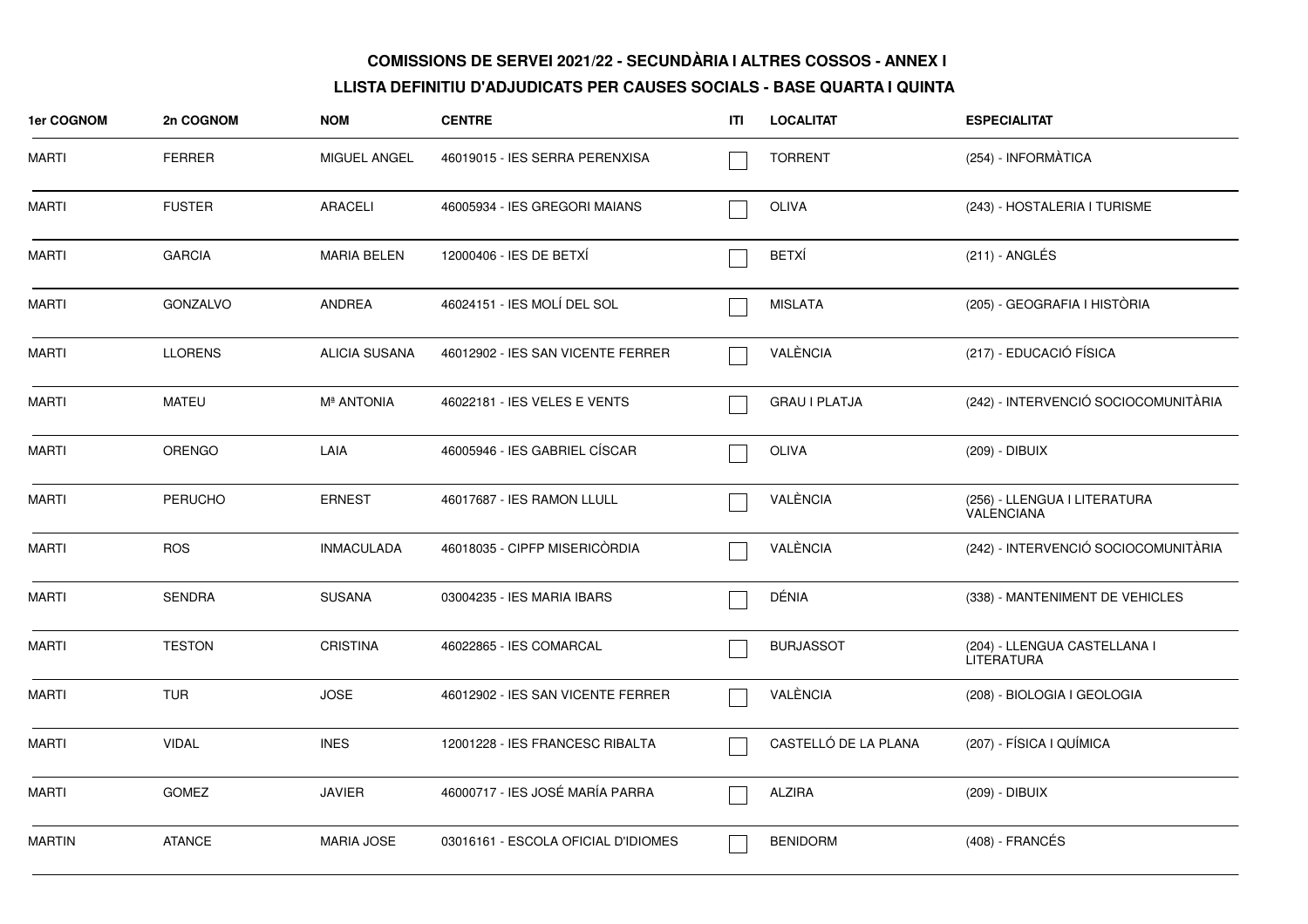| <b>1er COGNOM</b> | 2n COGNOM        | <b>NOM</b>          | <b>CENTRE</b>                                                                      | ITI | <b>LOCALITAT</b>   | <b>ESPECIALITAT</b>                                  |
|-------------------|------------------|---------------------|------------------------------------------------------------------------------------|-----|--------------------|------------------------------------------------------|
| <b>MARTIN</b>     | <b>CORRALES</b>  | <b>ENRIQUE</b>      | 46015708 - IES DISTRICTE MARÍTIM                                                   |     | VALÈNCIA           | (201) - FILOSOFIA                                    |
| <b>MARTIN</b>     | <b>ESCALANTE</b> | <b>MANUEL</b>       | 46029227 - EXTENSIÓN DEL CFPA DE CHIVA                                             |     | <b>CHIVA</b>       | (293) - FPA CIENCIES SOCIALS                         |
| <b>MARTIN</b>     | <b>GARCIA</b>    | <b>EVA</b>          | 46018761 - CIPFP COMPLEJO EDUCATIVO DE<br><b>CHESTE</b>                            |     | <b>CHESTE</b>      | $(211) - ANGLÉS$                                     |
| <b>MARTIN</b>     | <b>MAESTRE</b>   | <b>EMILIO JOSE</b>  | 46013050 - IES EL CABANYAL                                                         |     | VALÈNCIA           | (208) - BIOLOGIA I GEOLOGIA                          |
| <b>MARTIN</b>     | <b>MARTI</b>     | <b>JUAN JOSE</b>    | 46020479 - IES JOAN FUSTER                                                         |     | <b>BELLREGUARD</b> | $(216) - MÚSICA$                                     |
| <b>MARTIN</b>     | <b>MOLINER</b>   | <b>ADRIAN</b>       | 12005544 - IES LA VALL D'ALBA                                                      |     | VALL D'ALBA        | (254) - INFORMATICA                                  |
| <b>MARTIN</b>     | <b>RODRIGUEZ</b> | <b>SANDRA</b>       | 03012888 - CENTRE PÚBLIC FPA F. GINER DE<br>LOS RIOS                               |     | <b>ALACANT</b>     | (294) - FPA COMUNICACIÓ (ANGLÉS)                     |
| <b>MARTIN</b>     | <b>YESTE</b>     | <b>ANA MARIA</b>    | 46015587 - IES TIRANT LO BLANC                                                     |     | <b>GANDIA</b>      | (263) - ADMINISTRACIÓ D'EMPRESES                     |
| <b>MARTÍN</b>     | JIMÉNEZ          | <b>MARÍA AMPARO</b> | 46018047 - IES ENRIC VALOR                                                         |     | <b>PICANYA</b>     | (204) - LLENGUA CASTELLANA I<br><b>LITERATURA</b>    |
| <b>MARTINEZ</b>   | ABAD             |                     | FRANCESC XAVIER 46019350 - CONSERVATORIO PROFESIONAL<br>DE MÚSICA M. PÉREZ SÁNCHEZ |     | <b>REQUENA</b>     | (6A3) - CLARINET                                     |
| <b>MARTINEZ</b>   | ABELLA           | VALENTINA           | 46036426 - ESCOLA OFICIAL D'IDIOMES DE<br><b>PATERNA</b>                           |     | <b>PATERNA</b>     | (401) - ALEMANY                                      |
| <b>MARTINEZ</b>   | <b>ADELL</b>     | <b>MARIA</b>        | 46022622 - IES HENRI MATISSE                                                       |     | <b>PATERNA</b>     | (201) - FILOSOFIA                                    |
| <b>MARTINEZ</b>   | <b>ALBERO</b>    | <b>ANGELES</b>      | 03004235 - IES MARIA IBARS                                                         |     | DÉNIA              | (218) - ORIENTACIÓ EDUCATIVA                         |
| <b>MARTINEZ</b>   | <b>ALCOVER</b>   | <b>ROSA ANA</b>     | 46021691 - CONSERVATORI PROFESSIONAL<br>DE MUSICA NUMERO 2                         |     | VALÈNCIA           | (6C2) - PIANO                                        |
| <b>MARTINEZ</b>   | <b>ALFONSO</b>   | <b>JUAN</b>         | 46019015 - IES SERRA PERENXISA                                                     |     | <b>TORRENT</b>     | (351) - PROCESSOS DE GESTIÓ<br><b>ADMINISTRATIVA</b> |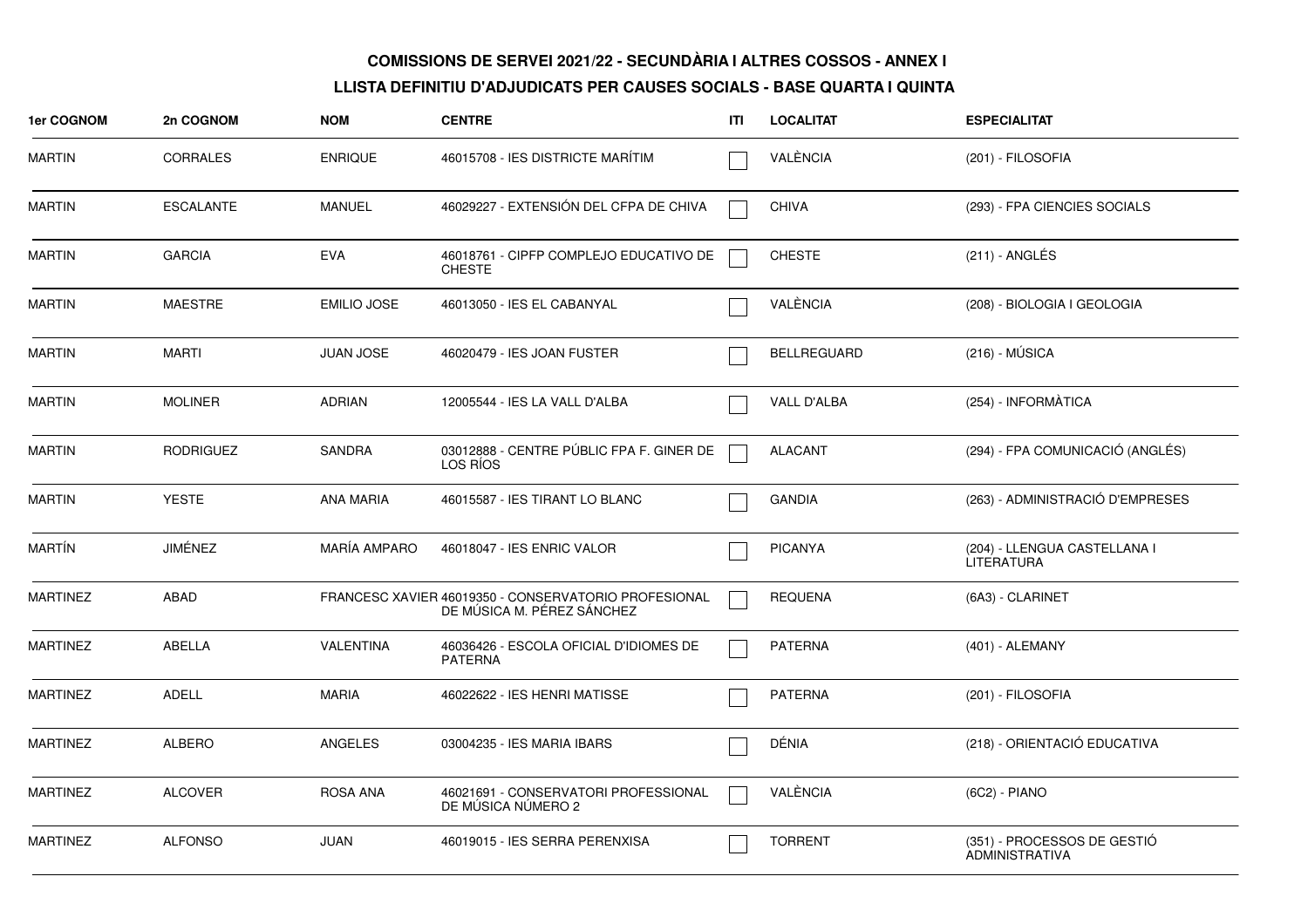| 1er COGNOM      | 2n COGNOM      | <b>NOM</b>                 | <b>CENTRE</b>                             | ITL | <b>LOCALITAT</b>       | <b>ESPECIALITAT</b>                        |
|-----------------|----------------|----------------------------|-------------------------------------------|-----|------------------------|--------------------------------------------|
| <b>MARTINEZ</b> | ALVAREZ        | <b>JAVIER</b>              | 46017675 - IES LA SÉNIA                   |     | <b>PAIPORTA</b>        | (205) - GEOGRAFIA I HISTÒRIA               |
| <b>MARTINEZ</b> | <b>AMAYA</b>   | SILVIA                     | 03000394 - IES PARE VITÒRIA               |     | <b>ALCOI</b>           | (204) - LLENGUA CASTELLANA I<br>LITERATURA |
| <b>MARTINEZ</b> | <b>APARISI</b> | <b>JAIME</b>               | 46021629 - IES ARABISTA RIBERA            |     | CARCAIXENT             | $(216) - MÚSICA$                           |
| <b>MARTINEZ</b> | <b>ASENCIO</b> | <b>ANA</b>                 | 03015038 - IES RADIO EXTERIOR             |     | <b>ALACANT</b>         | (207) - FÍSICA I QUÍMICA                   |
| <b>MARTINEZ</b> | <b>BARTUAL</b> | <b>MARIA</b>               | 46015538 - CIPFP FAITANAR                 |     | <b>QUART DE POBLET</b> | (354) - SERVEIS A LA COMUNITAT             |
| <b>MARTINEZ</b> | <b>BELLVER</b> | <b>ANA MARIA</b>           | 46024229 - IES GUILLEM D'ALCALÀ           |     | POBLA DE FARNALS (LA)  | (243) - HOSTALERIA I TURISME               |
| <b>MARTINEZ</b> | <b>BIOT</b>    | <b>BARBARA</b>             | 12005751 - IES BENIGASLÓ                  |     | VALL D'UIXÓ (LA)       | (209) - DIBUIX                             |
| <b>MARTINEZ</b> | <b>BOSCH</b>   | <b>MARIA JOSE</b>          | 46002787 - IES 9 D'OCTUBRE                |     | CARLET                 | (222) - FORMACIÓ I ORIENTACIÓ LABORAL      |
| <b>MARTINEZ</b> | CAICEDO        | <b>CLAUDIA SOFIA</b>       | 46022257 - IES CONSELLERIA                |     | VALÈNCIA               | (219) - TECNOLOGIA                         |
| <b>MARTINEZ</b> | CALDERON       | <b>MARIA DEL</b><br>CARMEN | 46013062 - IES BENLLIURE                  |     | VALÈNCIA               | (243) - HOSTALERIA I TURISME               |
| <b>MARTINEZ</b> | CARRASCO       |                            | RAFAEL DOMINGO 03002573 - IES BELLAGUARDA |     | <b>ALTEA</b>           | (263) - ADMINISTRACIÓ D'EMPRESES           |
| <b>MARTINEZ</b> | CARRILLO       | <b>ANDREA</b>              | 46017687 - IES RAMON LLULL                |     | VALÈNCIA               | (205) - GEOGRAFIA I HISTÒRIA               |
| <b>MARTINEZ</b> | CASTILLO       | <b>MONTSERRAT</b>          | 46002969 - IES BERENGUER DALMAU           |     | CATARROJA              | (201) - FILOSOFIA                          |
| <b>MARTINEZ</b> | <b>CEPA</b>    | CARMEN                     | 46022130 - IES ALTO TURIA                 |     | <b>CHELVA</b>          | (216) - MÚSICA                             |
| <b>MARTINEZ</b> | <b>CHORDI</b>  | <b>CRISTINA</b>            | 46024424 - IES D'ALCÀSSER                 |     | <b>ALCÀSSER</b>        | (256) - LLENGUA I LITERATURA<br>VALENCIANA |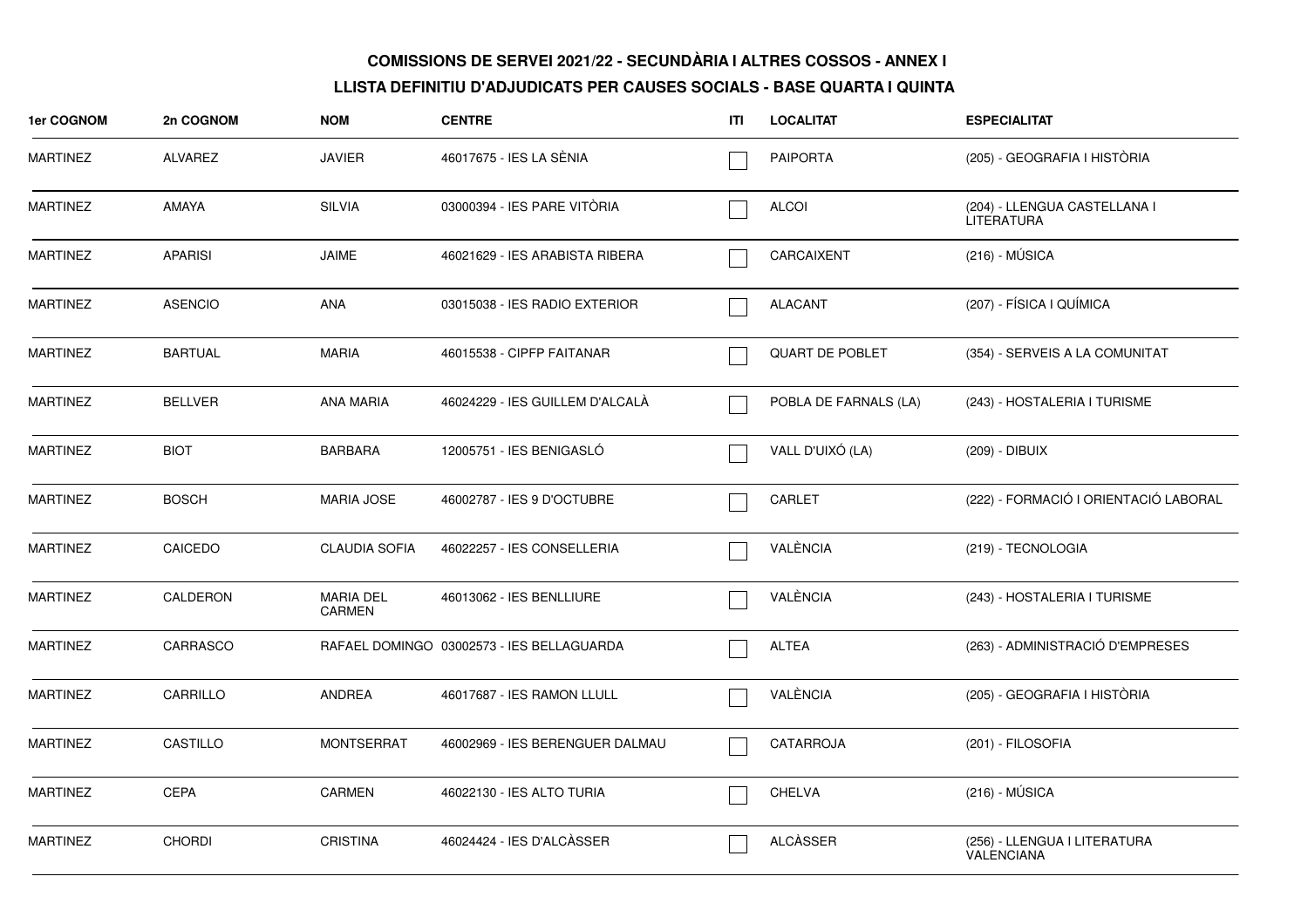| 1er COGNOM      | 2n COGNOM        | <b>NOM</b>          | <b>CENTRE</b>                                                 | ITI | <b>LOCALITAT</b>       | <b>ESPECIALITAT</b>                                    |
|-----------------|------------------|---------------------|---------------------------------------------------------------|-----|------------------------|--------------------------------------------------------|
| <b>MARTINEZ</b> | <b>CLAVERO</b>   | <b>RICARDO</b>      | 46007736 - IES CLOT DEL MORO                                  |     | <b>SAGUNT</b>          | $(216) - MÚSICA$                                       |
| <b>MARTINEZ</b> | <b>COLOMINA</b>  | <b>JOSE</b>         | 46013219 - CONSERVATORI SUPERIOR DE<br>MÚSICA JOAQUÍN RODRIGO |     | VALÈNCIA               | (5F3) - TROMPETA                                       |
| MARTINEZ        | <b>CONEJOS</b>   | <b>LUCIA</b>        | 46007190 - IES NÚMERO 1                                       |     | <b>REQUENA</b>         | (204) - LLENGUA CASTELLANA I<br><b>LITERATURA</b>      |
| <b>MARTINEZ</b> | <b>ESPASA</b>    | <b>MARIA AMPARO</b> | 46018761 - CIPFP COMPLEJO EDUCATIVO DE<br><b>CHESTE</b>       |     | <b>CHESTE</b>          | (222) - FORMACIÓ I ORIENTACIÓ LABORAL                  |
| <b>MARTINEZ</b> | <b>FERNANDEZ</b> | ANGEL               | 03012165 - CIPFP BATOI                                        |     | <b>ALCOI</b>           | (356) - SISTEMES I APLICACIONS<br><b>INFORMATIQUES</b> |
| MARTINEZ        | <b>FERNANDEZ</b> |                     | PALOMA DOLORES 46015711 - IES CAMPANAR                        |     | VALÈNCIA               | (208) - BIOLOGIA I GEOLOGIA                            |
| <b>MARTINEZ</b> | <b>FERRER</b>    | EUSEBIO JOSE        | 46015538 - CIPFP FAITANAR                                     |     | <b>QUART DE POBLET</b> | (338) - MANTENIMENT DE VEHICLES                        |
| <b>MARTINEZ</b> | <b>FLORES</b>    | <b>PASCUAL</b>      | 03012736 - IES MARE NOSTRUM                                   |     | <b>ALACANT</b>         | (254) - INFORMATICA                                    |
| <b>MARTINEZ</b> | <b>GARCIA</b>    | <b>ALICIA</b>       | 46004206 - IES AUSIÀS MARCH                                   |     | <b>GANDIA</b>          | (351) - PROCESSOS DE GESTIÓ<br><b>ADMINISTRATIVA</b>   |
| <b>MARTINEZ</b> | <b>GARCIA</b>    | <b>ELENA</b>        | 03012736 - IES MARE NOSTRUM                                   |     | <b>ALACANT</b>         | (208) - BIOLOGIA I GEOLOGIA                            |
| <b>MARTINEZ</b> | <b>GARCIA</b>    | <b>MISAEL</b>       | 46019660 - CIPFP MISLATA                                      |     | <b>MISLATA</b>         | (351) - PROCESSOS DE GESTIÓ<br><b>ADMINISTRATIVA</b>   |
| <b>MARTINEZ</b> | <b>GIMENEZ</b>   | <b>BERNARDO</b>     | 46022671 - IES DE RAFELBUNYOL                                 |     | <b>RAFELBUNYOL</b>     | (351) - PROCESSOS DE GESTIÓ<br><b>ADMINISTRATIVA</b>   |
| MARTINEZ        | <b>GIMENO</b>    | <b>MARIA ISABEL</b> | 46018035 - CIPFP MISERICORDIA                                 |     | VALÈNCIA               | (263) - ADMINISTRACIÓ D'EMPRESES                       |
| <b>MARTINEZ</b> | <b>GISBERT</b>   | <b>CARMINA</b>      | 03000394 - IES PARE VITÒRIA                                   |     | <b>ALCOI</b>           | (256) - LLENGUA I LITERATURA<br>VALENCIANA             |
| <b>MARTINEZ</b> | <b>GOMAR</b>     | <b>MIREIA</b>       | 46022181 - IES VELES E VENTS                                  |     | <b>GRAU I PLATJA</b>   | (219) - TECNOLOGIA                                     |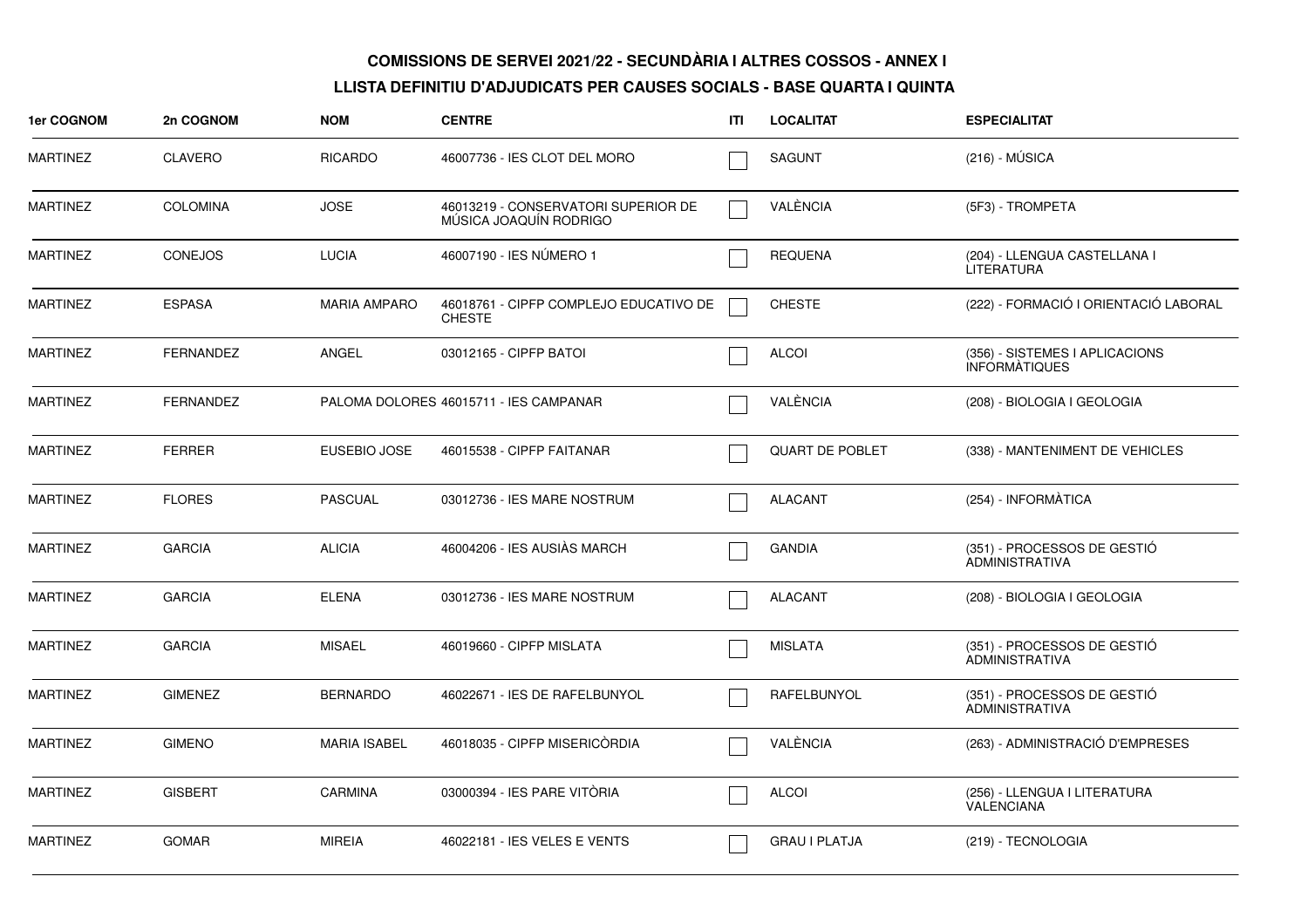| 1er COGNOM      | 2n COGNOM        | <b>NOM</b>                           | <b>CENTRE</b>                                                   | ITI | <b>LOCALITAT</b> | <b>ESPECIALITAT</b>                               |
|-----------------|------------------|--------------------------------------|-----------------------------------------------------------------|-----|------------------|---------------------------------------------------|
| <b>MARTINEZ</b> | <b>GOMEZ</b>     | SARAY                                | 12004412 - CONSERVATORI PROFESSIONAL<br>DE MUSICA M.F.PEÑARROJA |     | VALL D'UIXÓ (LA) | $(6C2) - PIANO$                                   |
| <b>MARTINEZ</b> | <b>GONZALO</b>   | <b>REBECA</b>                        | 46015708 - IES DISTRICTE MARÍTIM                                |     | VALÈNCIA         | (211) - ANGLÉS                                    |
| <b>MARTINEZ</b> | <b>GRANELL</b>   | <b>MARIA</b>                         | 12005593 - IES SERRA D'ESPADÀ                                   |     | <b>ONDA</b>      | (335) - INSTAL·LACIONS<br><b>ELECTROTÉCNIQUES</b> |
| <b>MARTINEZ</b> | <b>HAYA</b>      | <b>SARA</b>                          | 46022932 - IES EL SALER                                         |     | SALER (EL)       | (209) - DIBUIX                                    |
| <b>MARTINEZ</b> | <b>HERNANDEZ</b> | <b>ELOISA</b>                        | 46015708 - IES DISTRICTE MARÍTIM                                |     | VALÈNCIA         | (209) - DIBUIX                                    |
| <b>MARTINEZ</b> | <b>HERNANDEZ</b> | <b>VICTOR</b>                        | 46002179 - IES LA HOYA DE BUÑOL                                 |     | <b>BUÑOL</b>     | (217) - EDUCACIÓ FÍSICA                           |
| <b>MARTINEZ</b> | <b>HERVAS</b>    | <b>CUEVA SANTA</b><br><b>DOLORES</b> | 12003663 - IES ALTO PALANCIA                                    |     | <b>SEGORBE</b>   | (242) - INTERVENCIÓ SOCIOCOMUNITÀRIA              |
| <b>MARTINEZ</b> | <b>IBAÑEZ</b>    | LAURA                                | 46004772 - IES JOSÉ DE RIBERA                                   |     | XÀTIVA           | (204) - LLENGUA CASTELLANA I<br><b>LITERATURA</b> |
| <b>MARTINEZ</b> | <b>LEONARDO</b>  | <b>MARIA SOLEDAD</b>                 | 46002775 - IES EDUARDO PRIMO MARQUES                            |     | <b>CARLET</b>    | (256) - LLENGUA I LITERATURA<br><b>VALENCIANA</b> |
| <b>MARTINEZ</b> | <b>LLINARES</b>  | <b>BENJAMIN</b>                      | 46019234 - CENTRE PÚBLIC FPA ENRIC VALOR                        |     | <b>XIRIVELLA</b> | (292) - FPA CIENTÍFIC/TECNOLÒGIC                  |
| <b>MARTINEZ</b> | LOPEZ            | <b>DIANA</b>                         | 03011033 - ESCOLA D'ART I SUPERIOR DE<br><b>DISSENY D'ALCOI</b> |     | <b>ALCOI</b>     | $(211)$ - ANGLÉS                                  |
| <b>MARTINEZ</b> | LOPEZ            | VANESA                               | 46024151 - IES MOLÍ DEL SOL                                     |     | <b>MISLATA</b>   | (204) - LLENGUA CASTELLANA I<br><b>LITERATURA</b> |
| <b>MARTINEZ</b> | <b>LORENZO</b>   | ALFREDO JOSE                         | 03010821 - IES AZUD DE ALFEITAMI                                |     | <b>ALMORADI</b>  | (207) - FÍSICA I QUÍMICA                          |
| <b>MARTINEZ</b> | <b>LUCAS</b>     | <b>MARIA ISABEL</b>                  | 46023547 - IES BENICALAP                                        |     | VALÈNCIA         | (209) - DIBUIX                                    |
| <b>MARTINEZ</b> | <b>MARCO</b>     | <b>NURIA</b>                         | 46013220 - ESCOLA OFICIAL D'IDIOMES<br>VALENCIA-SAÏDIA          |     | VALÈNCIA         | (418) - VALENCIÀ                                  |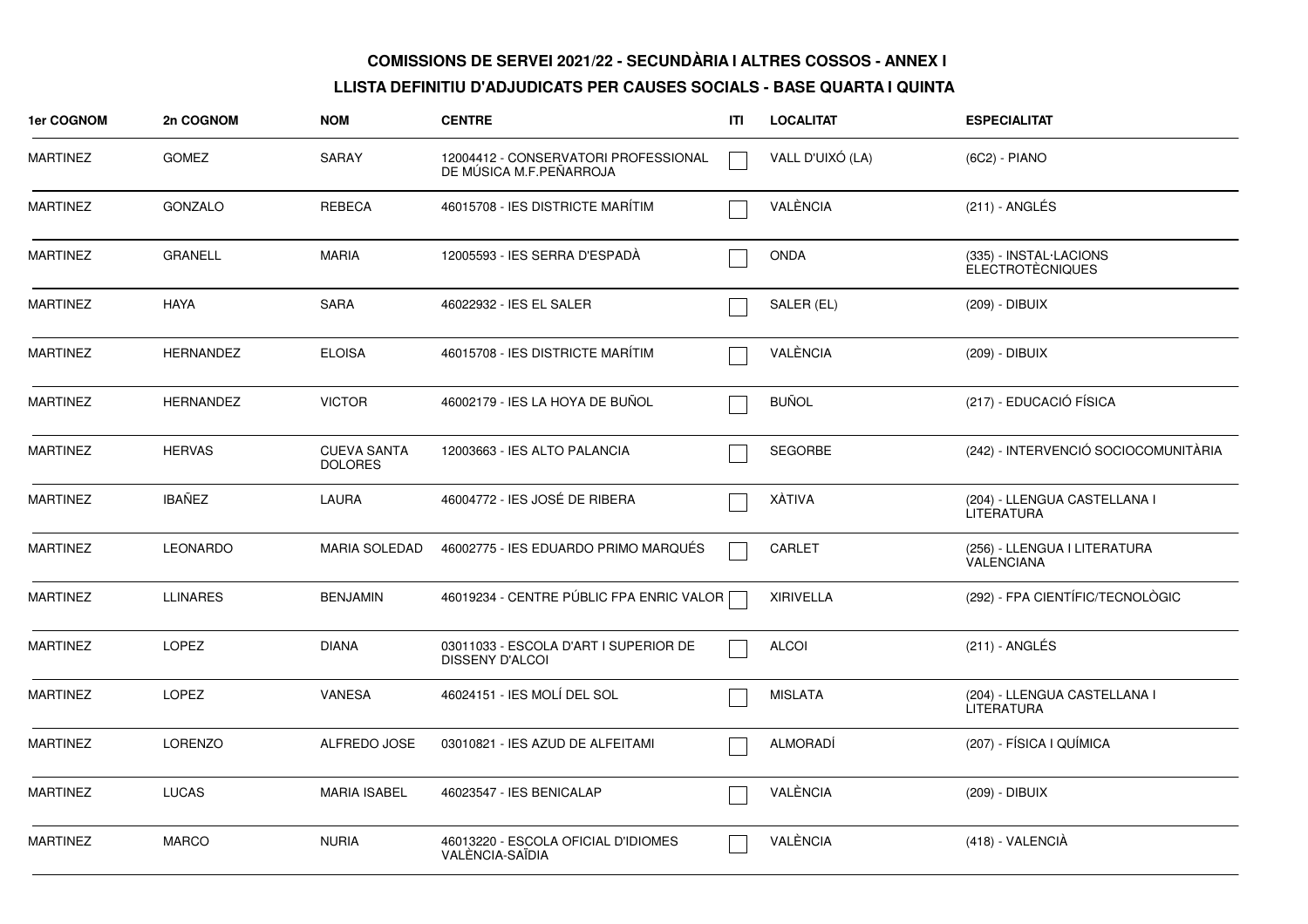| <b>1er COGNOM</b> | 2n COGNOM       | <b>NOM</b>           | <b>CENTRE</b>                                           | ITI | <b>LOCALITAT</b>    | <b>ESPECIALITAT</b>                                           |
|-------------------|-----------------|----------------------|---------------------------------------------------------|-----|---------------------|---------------------------------------------------------------|
| <b>MARTINEZ</b>   | MARTI           |                      | MARIA MERCEDES 46018138 - IES ORRIOLS                   |     | VALÈNCIA            | $(216) - MÚSICA$                                              |
| <b>MARTINEZ</b>   | <b>MARTINEZ</b> | <b>CARMEN</b>        | 12005556 - IES JÉRICA - VIVER                           |     | JÉRICA - VIVER      | (219) - TECNOLOGIA                                            |
| <b>MARTINEZ</b>   | <b>MARTINEZ</b> | <b>ESTEFANIA</b>     | 46022211 - IES MARJANA                                  |     | <b>CHIVA</b>        | (201) - FILOSOFIA                                             |
| <b>MARTINEZ</b>   | <b>MARTINEZ</b> | <b>GONZALO</b>       | 12007334 - CIPFP BENICARLÓ                              |     | <b>BENICARLÓ</b>    | (334) - INSTAL·LACIONS I MANT D'EQUIPS<br>TÈRMICS I DE FLUIDS |
| <b>MARTINEZ</b>   | <b>MARTINEZ</b> | <b>MIQUEL ANGEL</b>  | 46025507 - IES RASCANYA-ANTONIO CAÑUELO                 |     | VALÈNCIA            | (201) - FILOSOFIA                                             |
| <b>MARTINEZ</b>   | <b>MENDEZ</b>   | <b>JOAQUIN</b>       | 03011070 - IES LAS ESPEÑETAS                            |     | <b>ORIHUELA</b>     | (254) - INFORMATICA                                           |
| <b>MARTINEZ</b>   | <b>MOLINERO</b> | LOREA                | 46000754 - CIPFP LUIS SUÑER SANCHIS                     |     | <b>ALZIRA</b>       | (340) - MECANITZAT I MANTENIMENT DE<br>MÁQUINES               |
| <b>MARTINEZ</b>   | <b>MUÑOZ</b>    | <b>ELISEO</b>        | 46018035 - CIPFP MISERICORDIA                           |     | VALÈNCIA            | (242) - INTERVENCIÓ SOCIOCOMUNITÀRIA                          |
| <b>MARTINEZ</b>   | <b>NUÑEZ</b>    | <b>LAURA VALERIA</b> | 03007418 - IES EL PALMERAL                              |     | <b>ORIHUELA</b>     | (217) - EDUCACIÓ FÍSICA                                       |
| <b>MARTINEZ</b>   | <b>ONRUBIA</b>  | <b>ROSA ANA</b>      | 46023250 - IES MESTRE RAMÓN ESTEVE                      |     | CATADAU             | $(216) - MÚSICA$                                              |
| <b>MARTINEZ</b>   | ORDOÑEZ         | ANGELES              | 46000161 - IES DOCTOR FAUSTÍ BARBERÁ                    |     | ALAQUÀS             | (204) - LLENGUA CASTELLANA I<br><b>LITERATURA</b>             |
| <b>MARTINEZ</b>   | <b>ORTEGA</b>   | <b>ALBERTO</b>       | 46018761 - CIPFP COMPLEJO EDUCATIVO DE<br><b>CHESTE</b> |     | <b>CHESTE</b>       | (217) - EDUCACIÓ FÍSICA                                       |
| <b>MARTINEZ</b>   | <b>PARDO</b>    | <b>ESMERALDO</b>     | 03010478 - IES LUIS GARCÍA BERLANGA                     |     | SANT JOAN D'ALACANT | (217) - EDUCACIÓ FÍSICA                                       |
| <b>MARTINEZ</b>   | <b>PASTOR</b>   | <b>IRENE</b>         | 03014538 - IES MISTERI D'ELX                            |     | <b>ELX</b>          | (204) - LLENGUA CASTELLANA I<br><b>LITERATURA</b>             |
| <b>MARTINEZ</b>   | PEÑARROCHA      | <b>JOSEFINA</b>      | 46018621 - IES LAURONA                                  |     | LLÍRIA              | (218) - ORIENTACIÓ EDUCATIVA                                  |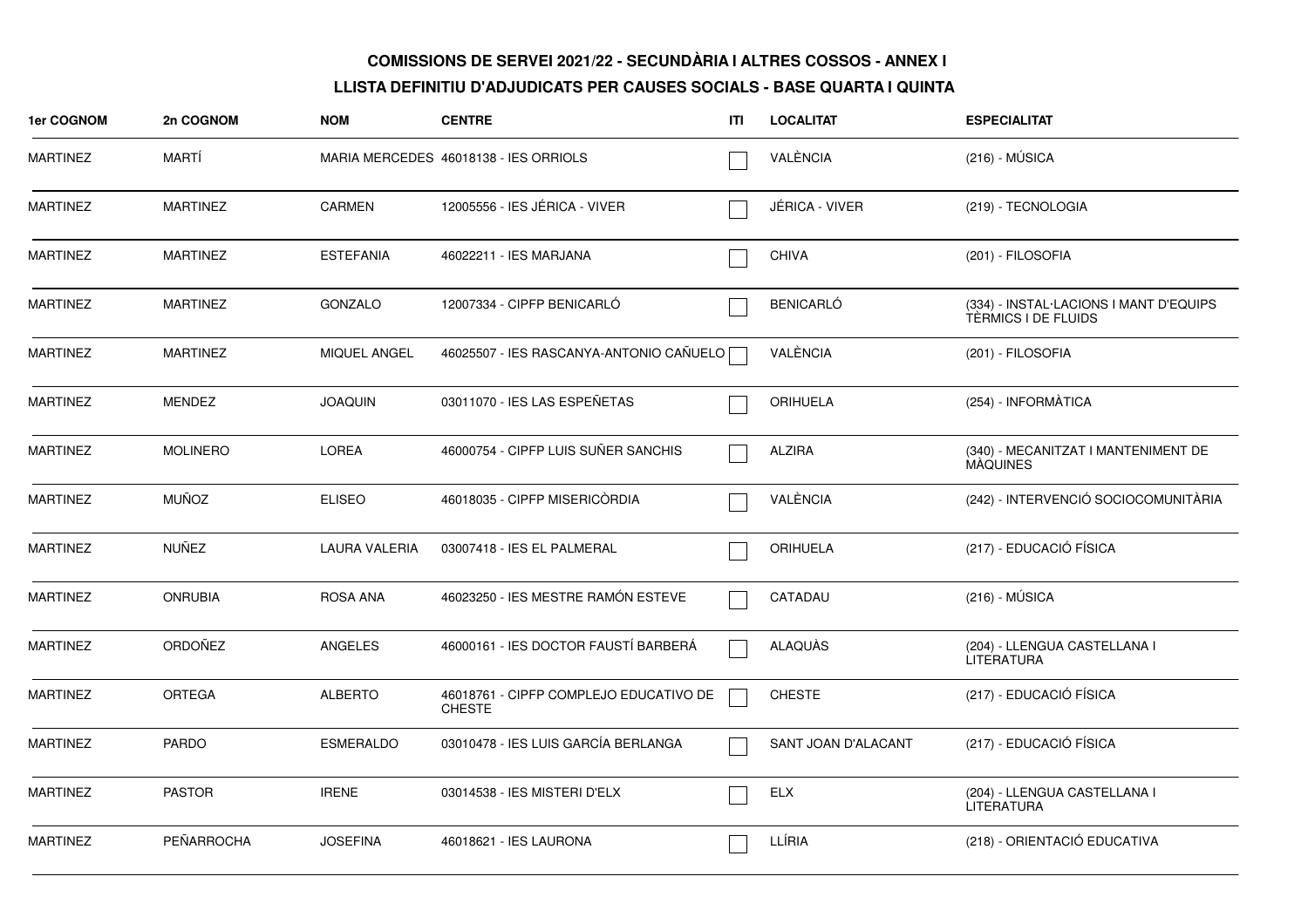| 1er COGNOM      | 2n COGNOM       | <b>NOM</b>           | <b>CENTRE</b>                                                            | ITI | <b>LOCALITAT</b>     | <b>ESPECIALITAT</b>                                  |
|-----------------|-----------------|----------------------|--------------------------------------------------------------------------|-----|----------------------|------------------------------------------------------|
| <b>MARTINEZ</b> | <b>PERIS</b>    | <b>ALVARO</b>        | 46025507 - IES RASCANYA-ANTONIO CAÑUELO                                  |     | VALÈNCIA             | (222) - FORMACIÓ I ORIENTACIÓ LABORAL                |
| <b>MARTINEZ</b> | <b>RAMOS</b>    | <b>OSCAR</b>         | 12005374 - IES JUAN BAUTISTA PORCAR                                      |     | CASTELLÓ DE LA PLANA | (219) - TECNOLOGIA                                   |
| MARTINEZ        | RIBERA          |                      | JUAN FERNANDO  03001908 - IES FIGUERAS PACHECO                           |     | <b>ALACANT</b>       | (265) - ORGANITZACIÓ I GESTIÓ<br><b>COMERCIAL</b>    |
| MARTINEZ        | <b>RODENES</b>  | MARIA BEGOÑA         | 46019763 - IES JOSÉ BALLESTER GOZALVO                                    |     | VALÈNCIA             | (219) - TECNOLOGIA                                   |
| <b>MARTINEZ</b> | ROMERO          | <b>MANUEL</b>        | 46020315 - IES DE PUÇOL                                                  |     | PUÇOL                | $(216) - MÚSICA$                                     |
| MARTINEZ        | <b>SANCHEZ</b>  | <b>ANTONIO</b>       | 46000754 - CIPFP LUIS SUÑER SANCHIS                                      |     | ALZIRA               | (335) - INSTAL·LACIONS<br><b>ELECTROTÈCNIQUES</b>    |
| <b>MARTINEZ</b> | <b>SANCHEZ</b>  | <b>BEATRIZ CELIA</b> | 46015058 - CEIP PINEDO                                                   |     | <b>PINEDO</b>        | (218) - ORIENTACIÓ EDUCATIVA                         |
| <b>MARTINEZ</b> | <b>SANCHEZ</b>  |                      | PATRICIA CRISTINA 46013220 - ESCOLA OFICIAL D'IDIOMES<br>VALENCIA-SAÏDIA |     | VALÈNCIA             | (401) - ALEMANY                                      |
| <b>MARTINEZ</b> | <b>SANCHEZ</b>  | REBECA               | 46025507 - IES RASCANYA-ANTONIO CAÑUELO                                  |     | VALÈNCIA             | (218) - ORIENTACIÓ EDUCATIVA                         |
| <b>MARTINEZ</b> | <b>SANTOS</b>   | <b>JUAN CARLOS</b>   | 03014812 - CIPFP VALLE DE ELDA                                           |     | <b>ELDA</b>          | (355) - SERVEIS DE RESTAURACIÓ                       |
| MARTINEZ        | <b>SARTI</b>    | <b>DAVID</b>         | 46020391 - IES BARRI DEL CARME                                           |     | VALÈNCIA             | (208) - BIOLOGIA I GEOLOGIA                          |
| <b>MARTINEZ</b> | <b>SEGUI</b>    | <b>ELIA</b>          | 46007736 - IES CLOT DEL MORO                                             |     | <b>SAGUNT</b>        | (219) - TECNOLOGIA                                   |
| MARTINEZ        | <b>SEGUI</b>    |                      | MARIA MERCEDES 46017201 - IES JAUME I                                    |     | <b>ONTINYENT</b>     | $(211)$ - ANGLÉS                                     |
| MARTINEZ        | SERRANO         | <b>VICTORIA</b>      | 46022609 - IES ALMUSSAFES                                                |     | <b>ALMUSSAFES</b>    | (351) - PROCESSOS DE GESTIÓ<br><b>ADMINISTRATIVA</b> |
| <b>MARTINEZ</b> | <b>TARAZONA</b> | MIGUEL ANGEL         | 46017687 - IES RAMON LLULL                                               |     | VALÈNCIA             | (206) - MATEMÀTIQUES                                 |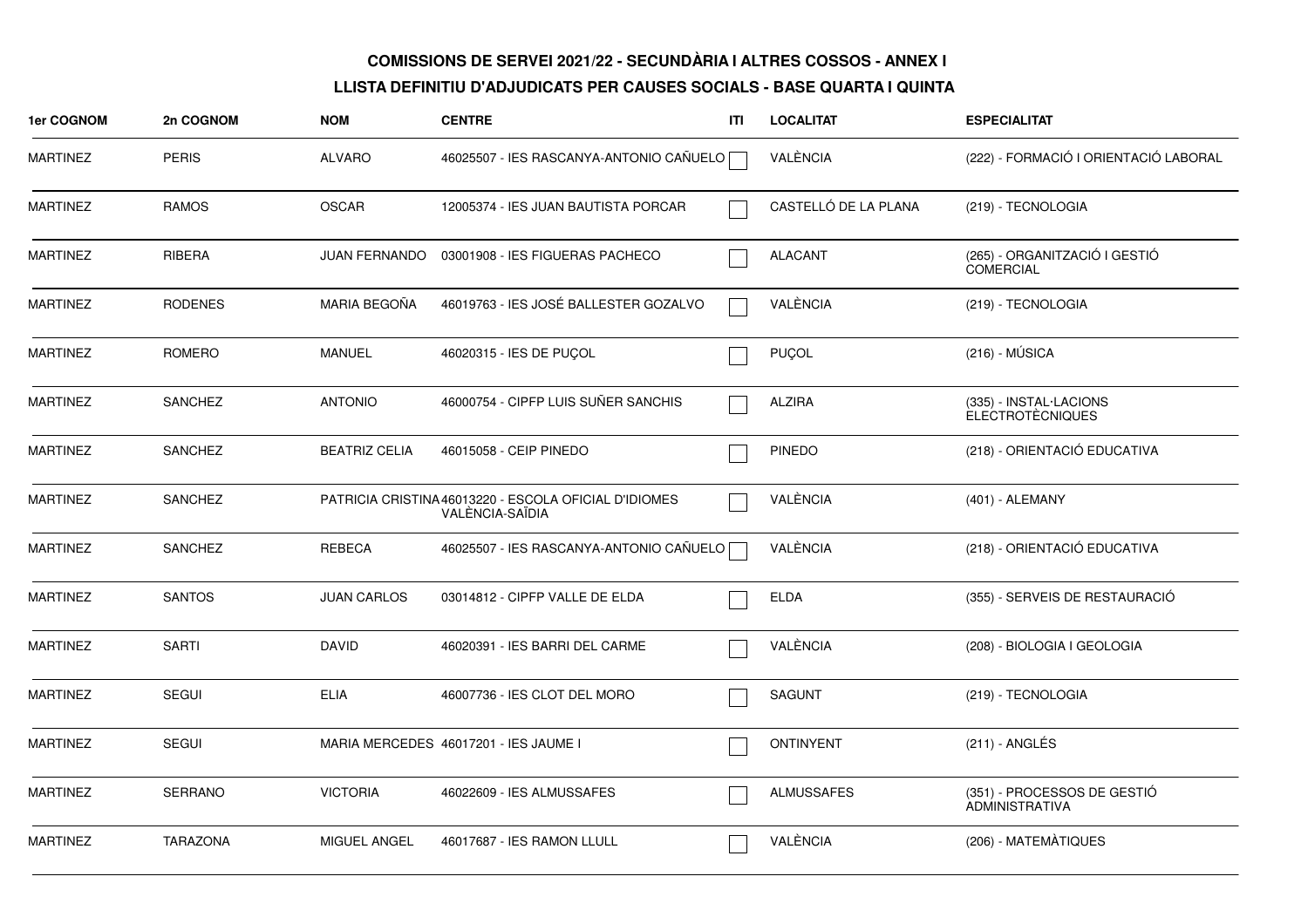| 1er COGNOM       | 2n COGNOM       | <b>NOM</b>            | <b>CENTRE</b>                                        | ITI | <b>LOCALITAT</b>                        | <b>ESPECIALITAT</b>                        |
|------------------|-----------------|-----------------------|------------------------------------------------------|-----|-----------------------------------------|--------------------------------------------|
| <b>MARTINEZ</b>  | <b>TORTOSA</b>  | CARLOS                | 03001908 - IES FIGUERAS PACHECO                      |     | <b>ALACANT</b>                          | (206) - MATEMÀTIQUES                       |
| <b>MARTINEZ</b>  | <b>VALLS</b>    | <b>ANA CARMEN</b>     | 46020546 - ESCOLA OFICIAL D'IDIOMES                  |     | QUART DE POBLET                         | $(411)$ - ANGLÉS                           |
| <b>MARTINEZ</b>  | <b>VICTORIA</b> | Mª ISABEL             | 03014861 - IES GRAN VIA                              |     | <b>ALACANT</b>                          | (354) - SERVEIS A LA COMUNITAT             |
| <b>MARTINEZ</b>  | <b>VILLAR</b>   | ROSA MARIA            | 46020273 - IES LA VALL DE SEGÓ                       |     | BENIFAIRÓ DE LES VALLS                  | $(211)$ - ANGLÉS                           |
| MARTIN-POZUELO   | <b>GASCON</b>   | <b>MIRIAM</b>         | 12001307 - IES POLITÈCNIC                            |     | CASTELLÓ DE LA PLANA                    | $(211)$ - ANGLÉS                           |
| <b>MARTORELL</b> | <b>REAL</b>     | ALBA                  | 46012987 - IES CID CAMPEADOR                         |     | VALÈNCIA                                | (261) - ECONOMIA                           |
| <b>MARZAL</b>    | ABELLAN         | <b>MARTA</b>          | 03009786 - IES ANTONIO NAVARRO SANTAFÉ               |     | <b>VILLENA</b>                          | (209) - DIBUIX                             |
| MARZAL           | <b>POL</b>      | <b>PAULA</b>          | 46017201 - IES JAUME I                               |     | <b>ONTINYENT</b>                        | (256) - LLENGUA I LITERATURA<br>VALENCIANA |
| <b>MAS</b>       | <b>AGRAS</b>    | <b>MARIA JULIA</b>    | 46021617 - IES JOAN FUSTER                           |     | <b>SUECA</b>                            | (211) - ANGLÉS                             |
| <b>MAS</b>       | <b>BAS</b>      | <b>OLGA</b>           | 03012645 - IES CABO DE LA HUERTA                     |     | <b>ALACANT</b>                          | (207) - FÍSICA I QUÍMICA                   |
| <b>MAS</b>       | <b>BELDA</b>    | <b>FRANCISCO</b>      | 46015587 - IES TIRANT LO BLANC                       |     | <b>GANDIA</b>                           | (205) - GEOGRAFIA I HISTÒRIA               |
| MAS              | <b>MARIN</b>    | <b>MARIA CRISTINA</b> | 12004311 - ESCOLA OFICIAL D'IDIOMES                  |     | CASTELLÓ DE LA PLANA                    | $(411)$ - ANGLÉS                           |
| <b>MAS</b>       | <b>MARTI</b>    | <b>SONIA</b>          | 12005544 - IES LA VALL D'ALBA                        |     | VALL D'ALBA                             | (211) - ANGLÉS                             |
| <b>MAS</b>       | <b>SOLIS</b>    | <b>VERONICA</b>       | 03015099 - IES LAS NORIAS                            |     | MONFORTE DEL CID                        | (209) - DIBUIX                             |
| <b>MAS</b>       | <b>ANSIO</b>    | <b>AURORA</b>         | 46029586 - IES DE SAN ANTONIO DE<br><b>BENAGEBER</b> |     | SAN ANTONIO DE BENAGÉBER (209) - DIBUIX |                                            |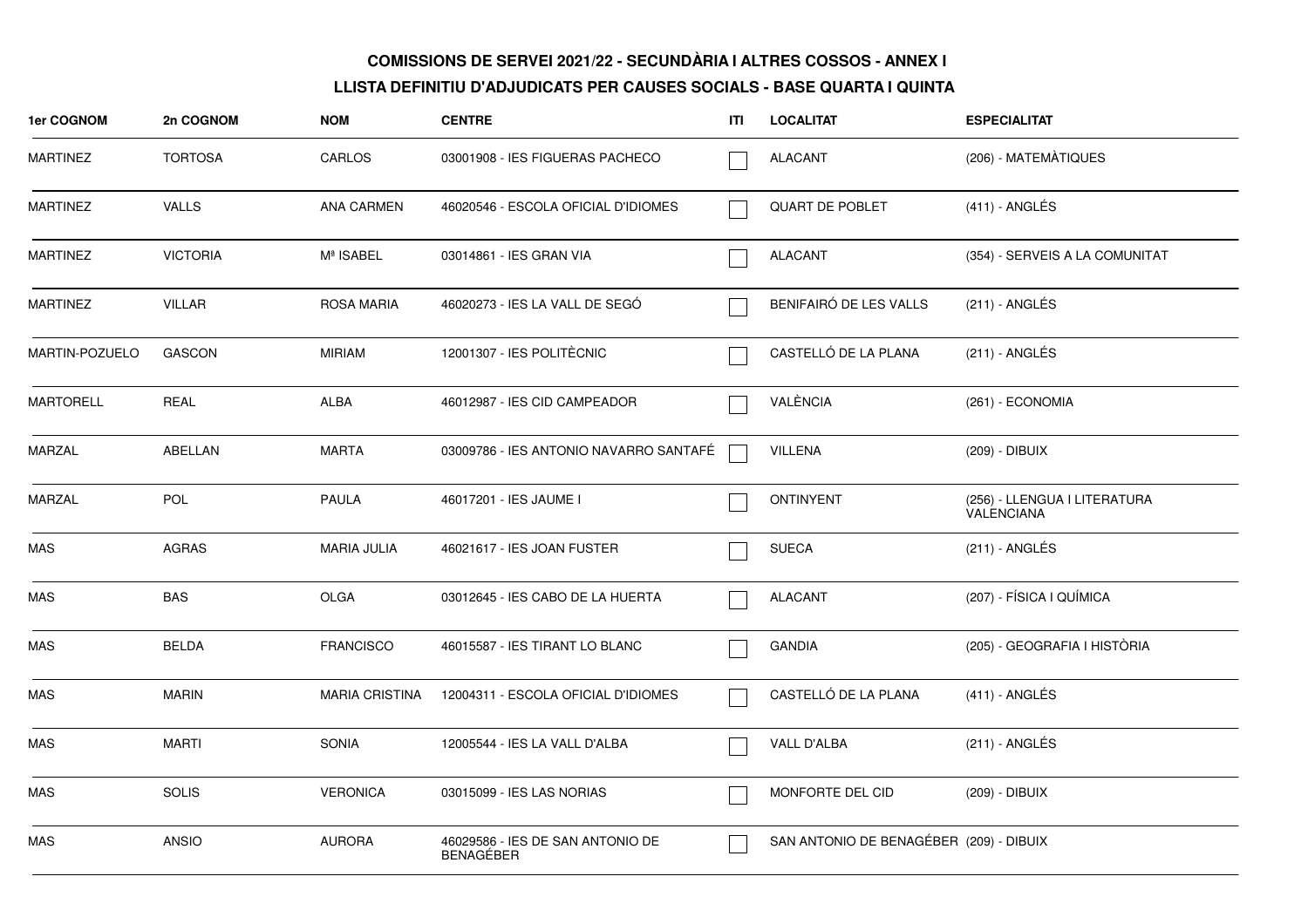| 1er COGNOM       | 2n COGNOM       | <b>NOM</b>           | <b>CENTRE</b>                                       | ITI | <b>LOCALITAT</b>     | <b>ESPECIALITAT</b>                               |
|------------------|-----------------|----------------------|-----------------------------------------------------|-----|----------------------|---------------------------------------------------|
| <b>MASCARELL</b> | AMAT            | <b>ANDREA</b>        | 46022181 - IES VELES E VENTS                        |     | <b>GRAU I PLATJA</b> | (211) - ANGLÉS                                    |
| MASCARELL        | <b>OLASO</b>    | <b>JORGE</b>         | 46014224 - IES FONT DE SANT LLUÍS                   |     | VALÈNCIA             | (207) - FÍSICA I QUÍMICA                          |
| <b>MASCAROS</b>  | <b>ALVAREZ</b>  | <b>VERONICA</b>      | 12005751 - IES BENIGASLÓ                            |     | VALL D'UIXÓ (LA)     | (254) - INFORMÀTICA                               |
| <b>MATA</b>      | <b>GONZALEZ</b> | <b>JESUS</b>         | 12001241 - CIPFP COSTA DE AZAHAR                    |     | GRAU DE CASTELLÓ     | (355) - SERVEIS DE RESTAURACIÓ                    |
| <b>MATA</b>      | <b>ROIG</b>     | <b>OSCAR</b>         | 03010715 - CENTRE PÚBLIC FPA PAULO<br><b>FREIRE</b> |     | <b>ALACANT</b>       | (292) - FPA CIENTÍFIC/TECNOLÒGIC                  |
| <b>MATEO</b>     | <b>ASENSIO</b>  | <b>MARINA</b>        | 46014893 - IES LA PATACONA                          |     | <b>ALBORAIA</b>      | (347) - PERRUQUERIA                               |
| <b>MATEO</b>     | <b>FUERO</b>    | <b>BEATRIZ</b>       | 46023870 - IES MALILLA                              |     | VALÈNCIA             | $(211)$ - ANGLÉS                                  |
| <b>MATEO</b>     | <b>ORTUÑO</b>   | FÁTIMA               | MARÍA JESÚS DE 03007406 - IES GABRIEL MIRÓ          |     | ORIHUELA             | (204) - LLENGUA CASTELLANA I<br><b>LITERATURA</b> |
| <b>MATEOS</b>    | <b>JARREGA</b>  | <b>BELEN</b>         | 03015932 - IES SORTS DE LA MAR                      |     | DÉNIA                | (204) - LLENGUA CASTELLANA I<br><b>LITERATURA</b> |
| <b>MATEOS</b>    | SANZ            | <b>GLORIA</b>        | 46022555 - IES VERMELLAR                            |     | OLLERIA (L')         | (204) - LLENGUA CASTELLANA I<br><b>LITERATURA</b> |
| <b>MATEU</b>     | <b>ALABORT</b>  | <b>JORGE ALBERTO</b> | 46023948 - IES PERE D'ESPLUGUES                     |     | POBLA LLARGA (LA)    | (206) - MATEMÀTIQUES                              |
| <b>MATEU</b>     | <b>ALONSO</b>   | <b>NOELIA</b>        | 46020492 - IES JOAN LLOPIS MARI                     |     | <b>CULLERA</b>       | (201) - FILOSOFIA                                 |
| <b>MATEU</b>     | <b>BERRENDO</b> | CARLOS               | 46002969 - IES BERENGUER DALMAU                     |     | CATARROJA            | $(216) - MÚSICA$                                  |
| <b>MATEU</b>     | <b>BORRAS</b>   | <b>JAVIER</b>        | 12003390 - IES JOAN COROMINES                       |     | <b>BENICARLÓ</b>     | (217) - EDUCACIÓ FÍSICA                           |
| <b>MAYOR</b>     | <b>ALSINA</b>   | ROBERT-JOSEP         | 12005659 - IES L'ALCALATÉN                          |     | ALCORA (L')          | (256) - LLENGUA I LITERATURA<br><b>VALENCIANA</b> |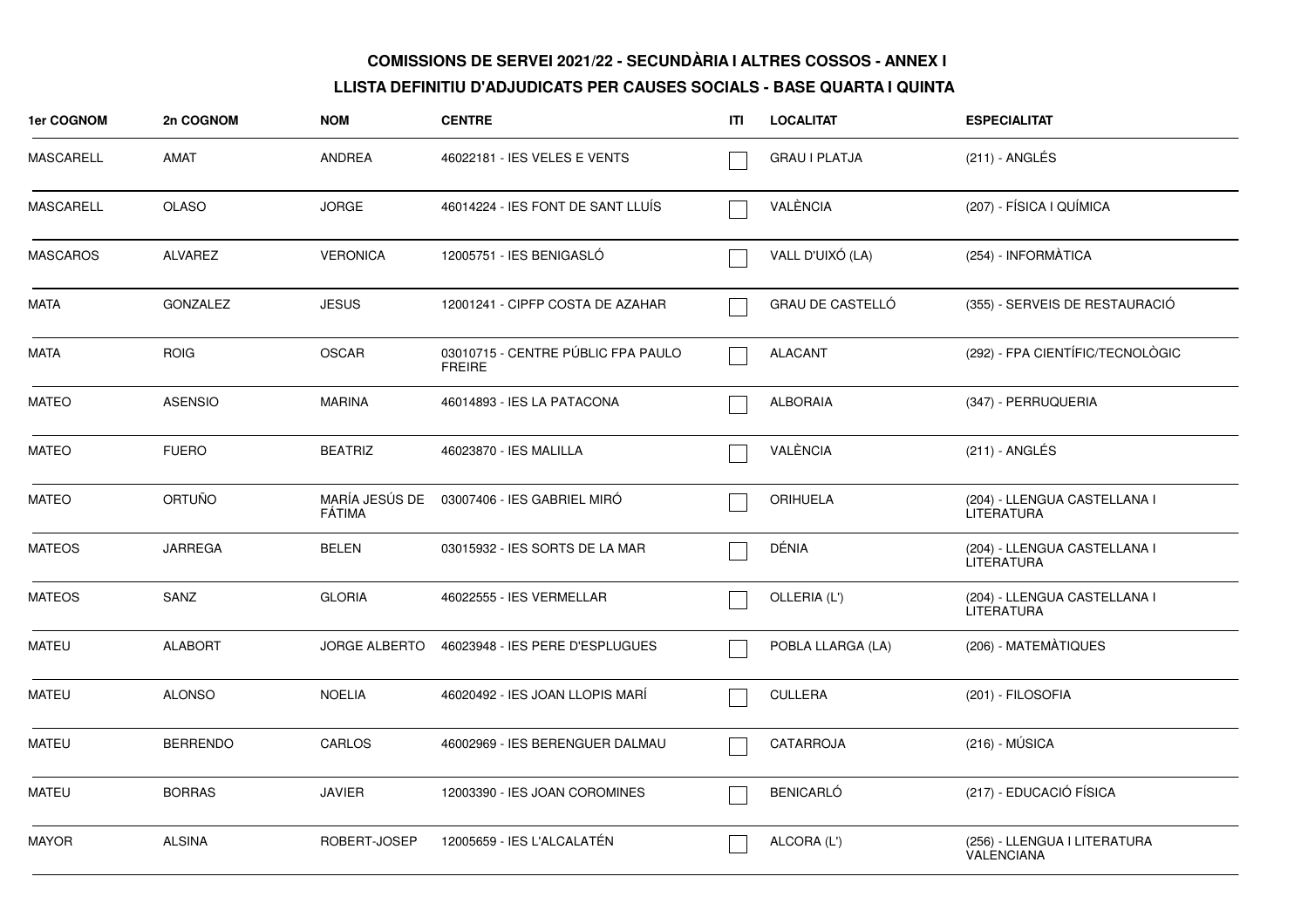| 1er COGNOM        | 2n COGNOM        | <b>NOM</b>           | <b>CENTRE</b>                                                    | ITI                      | <b>LOCALITAT</b>      | <b>ESPECIALITAT</b>                                  |
|-------------------|------------------|----------------------|------------------------------------------------------------------|--------------------------|-----------------------|------------------------------------------------------|
| <b>MAYORDOMO</b>  | <b>MARTINEZ</b>  | <b>JASMINA</b>       | 46002787 - IES 9 D'OCTUBRE                                       |                          | <b>CARLET</b>         | (208) - BIOLOGIA I GEOLOGIA                          |
| <b>MAZORRIAGA</b> | RAMA             | <b>ASIER</b>         | 46024229 - IES GUILLEM D'ALCALÀ                                  |                          | POBLA DE FARNALS (LA) | (330) - CUINA I PASTISSERIA                          |
| <b>MEDINA</b>     | <b>BELENGUER</b> | <b>ALBERTO</b>       | 46005946 - IES GABRIEL CÍSCAR                                    |                          | <b>OLIVA</b>          | (208) - BIOLOGIA I GEOLOGIA                          |
| <b>MEDINA</b>     | <b>GREMALDOS</b> | <b>MANUEL</b>        | 46007748 - IES CAMP DE MORVEDRE                                  |                          | PUERTO SAGUNTO (EL)   | $(216) - MÚSICA$                                     |
| <b>MEDINA</b>     | <b>HERNANDEZ</b> | <b>JOSE IGNACIO</b>  | 46022211 - IES MARJANA                                           |                          | <b>CHIVA</b>          | (217) - EDUCACIÓ FÍSICA                              |
| <b>MEDINA</b>     | <b>IBORRA</b>    | <b>MARIA TERESA</b>  | 46019404 - CENTRE PÚBLIC FPA FONT DE<br>SANT LLUÍS               |                          | VALÈNCIA              | (294) - FPA COMUNICACIÓ (ANGLÉS)                     |
| <b>MEDINA</b>     | <b>MARTIN</b>    | <b>MARIA DOLORES</b> | 46017493 - IES VICENT ANDRÉS ESTELLÉS                            |                          | <b>BURJASSOT</b>      | (218) - ORIENTACIÓ EDUCATIVA                         |
| <b>MEDINA</b>     | <b>MARTIN</b>    | <b>RAQUEL</b>        | 46015873 - CEIP TOMÁS DE VILLARROYA                              |                          | VALÈNCIA              | (218) - ORIENTACIÓ EDUCATIVA                         |
| <b>MEDINA</b>     | <b>TOLOSA</b>    | <b>LUIS MIGUEL</b>   | 46007542 - IES EDUARDO MERELLO                                   |                          | PUERTO SAGUNTO (EL)   | $(216) - MÚSICA$                                     |
| <b>MELCHOR</b>    | <b>MARIN</b>     | PAMELA               | 12002671 - IES BOTÀNIC CAVANILLES                                |                          | VALL D'UIXÓ (LA)      | (222) - FORMACIÓ I ORIENTACIÓ LABORAL                |
| <b>MENCHERO</b>   | <b>MOLL</b>      | <b>MARIA TERESA</b>  | 46023419 - CIPFP CIUTAT DE L'APRENENT                            |                          | VALÈNCIA              | (218) - ORIENTACIÓ EDUCATIVA                         |
| MENDOZA           | <b>RUIZ</b>      |                      | LORENZO RAFAEL 46017912 - CONSERVATORI PROFESSIONAL<br>DE MUSICA |                          | <b>TORRENT</b>        | (6C0) - ORQUESTRA                                    |
| <b>MENERO</b>     | <b>SANCHO</b>    | <b>ESTHER</b>        | 12003444 - IES MIRALCAMP                                         |                          | <b>VILA-REAL</b>      | (351) - PROCESSOS DE GESTIÓ<br><b>ADMINISTRATIVA</b> |
| <b>MERENCIANO</b> | <b>GONZALEZ</b>  | <b>IRENE</b>         | 46017912 - CONSERVATORI PROFESSIONAL<br>DE MUSICA                | $\overline{\mathcal{V}}$ | <b>TORRENT</b>        | (6C9) - VIOLA                                        |
| <b>MERINERO</b>   | PEREZ            | <b>SUSANA</b>        | 46012872 - IES LUIS VIVES                                        |                          | VALÈNCIA              | (219) - TECNOLOGIA                                   |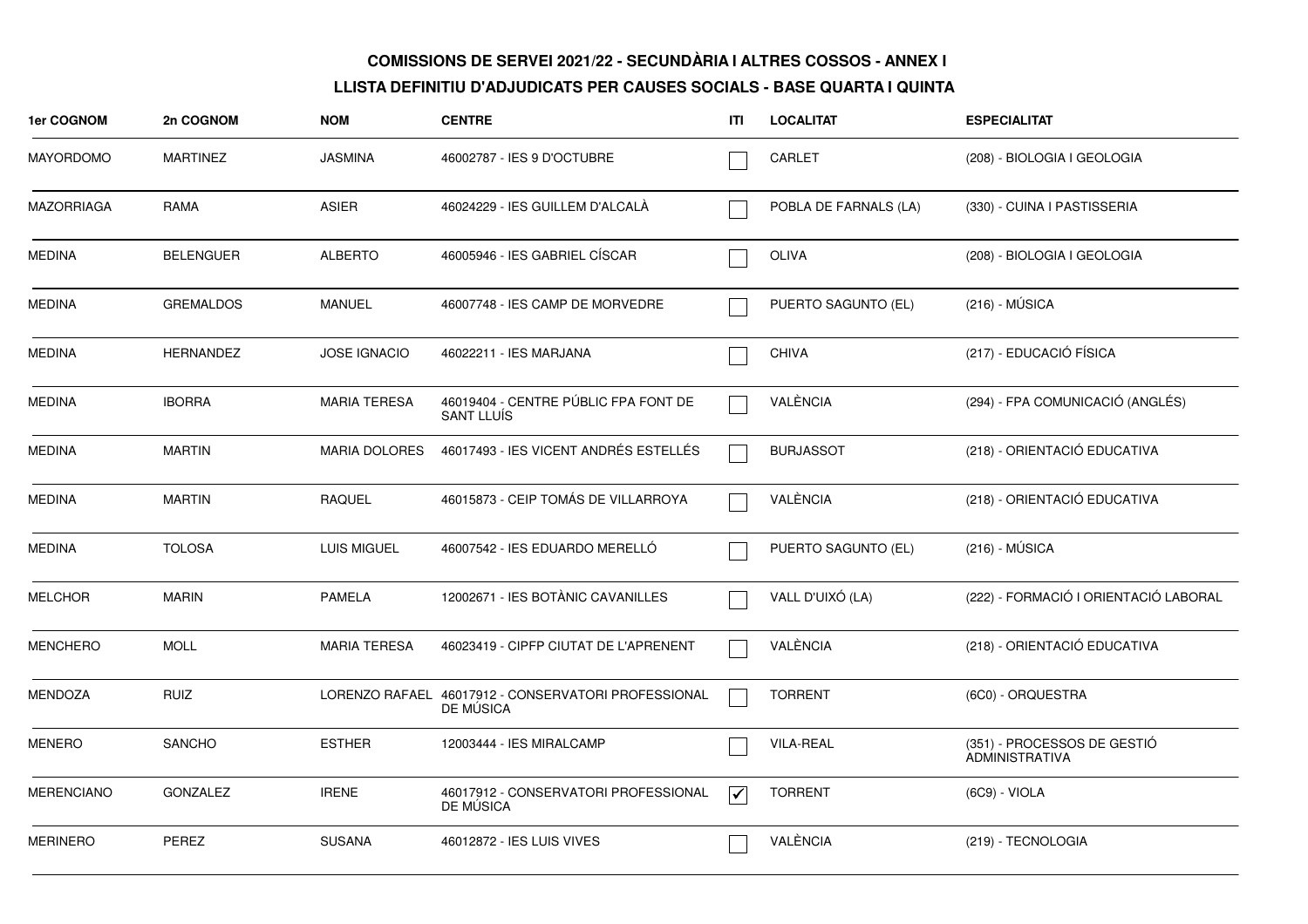| <b>1er COGNOM</b> | 2n COGNOM         | <b>NOM</b>           | <b>CENTRE</b>                                          | ITI | <b>LOCALITAT</b>         | <b>ESPECIALITAT</b>                                    |
|-------------------|-------------------|----------------------|--------------------------------------------------------|-----|--------------------------|--------------------------------------------------------|
| <b>MESAROS</b>    |                   | <b>BIANCA TAMARA</b> | 12000704 - IES JAUME I                                 |     | <b>BORRIANA</b>          | $(211)$ - ANGLÉS                                       |
| <b>MESTRE</b>     | <b>FALERO</b>     | <b>ESTER</b>         | 46019167 - CENTRE PÚBLIC FPA ENRIC VALOR               |     | ALAQUAS                  | (295) - FPA COMUNICACIÓ<br>(VALENCIÀ/ANGLÉS)           |
| <b>MESTRE</b>     | <b>MIRALLES</b>   | <b>SONIA</b>         | 12008296 - SECCIÓ DE L'IES BOVALAR A<br><b>BORRIOL</b> |     | <b>BORRIOL</b>           | (256) - LLENGUA I LITERATURA<br><b>VALENCIANA</b>      |
| <b>MEZQUITA</b>   | <b>ARMERO</b>     | LAURA                | 12003444 - IES MIRALCAMP                               |     | <b>VILA-REAL</b>         | (211) - ANGLÉS                                         |
| <b>MEZQUITA</b>   | <b>CLARAMONTE</b> | <b>HECTOR</b>        | 12005647 - IES VILA-ROJA                               |     | <b>ALMASSORA</b>         | (222) - FORMACIÓ I ORIENTACIÓ LABORAL                  |
| <b>MICHELENA</b>  | <b>RUBIO</b>      | <b>ALBA</b>          | 46026779 - IES ANDREU ALFARO                           |     | <b>PAIPORTA</b>          | (256) - LLENGUA I LITERATURA<br><b>VALENCIANA</b>      |
| <b>MICO</b>       | ALBUIXECH         | <b>JUAN BAUTISTA</b> | 46019763 - IES JOSÉ BALLESTER GOZALVO                  |     | VALÈNCIA                 | (205) - GEOGRAFIA I HISTÒRIA                           |
| <b>MICO</b>       | <b>GARCIA</b>     | <b>ROSER</b>         | 03004235 - IES MARIA IBARS                             |     | DÉNIA                    | (256) - LLENGUA I LITERATURA<br>VALENCIANA             |
| <b>MICO</b>       | <b>TORMO</b>      | <b>SARA</b>          | 46024382 - IES ISABEL-CLARA SIMO                       |     | ALCÚDIA DE CRESPINS (L') | (205) - GEOGRAFIA I HISTÒRIA                           |
| <b>MIFSUD</b>     | <b>ALTUR</b>      | <b>FRANCISCO</b>     | 03004223 - IES HISTORIADOR CHABAS                      |     | DÉNIA                    | $(216) - MÚSICA$                                       |
| <b>MIGUEL</b>     | <b>MATAS</b>      | <b>MARIA ENCARNA</b> | 46024151 - IES MOLÍ DEL SOL                            |     | <b>MISLATA</b>           | (219) - TECNOLOGIA                                     |
| <b>MILLAN</b>     | <b>BELDA</b>      | CARLOS               | 46022257 - IES CONSELLERIA                             |     | VALÈNCIA                 | (356) - SISTEMES I APLICACIONS<br><b>INFORMATIQUES</b> |
| <b>MILLAN</b>     | <b>MILAN</b>      | <b>MARIA PILAR</b>   | 46024965 - IES LA CANYADA                              |     | CAÑADA (LA)              | (207) - FÍSICA I QUÍMICA                               |
| <b>MILLET</b>     | CALAFAT           |                      | MARIA ASSUMPCIO 46020479 - IES JOAN FUSTER             |     | <b>BELLREGUARD</b>       | (206) - MATEMÀTIQUES                                   |
| <b>MINETTO</b>    | <b>GOZALVEZ</b>   | <b>ISAIAS</b>        | 46019489 - CENTRE PÚBLIC FPA PARC DE<br><b>L'OEST</b>  |     | VALÈNCIA                 | (297) - FPA COMUNICACIO (VALENCIA)                     |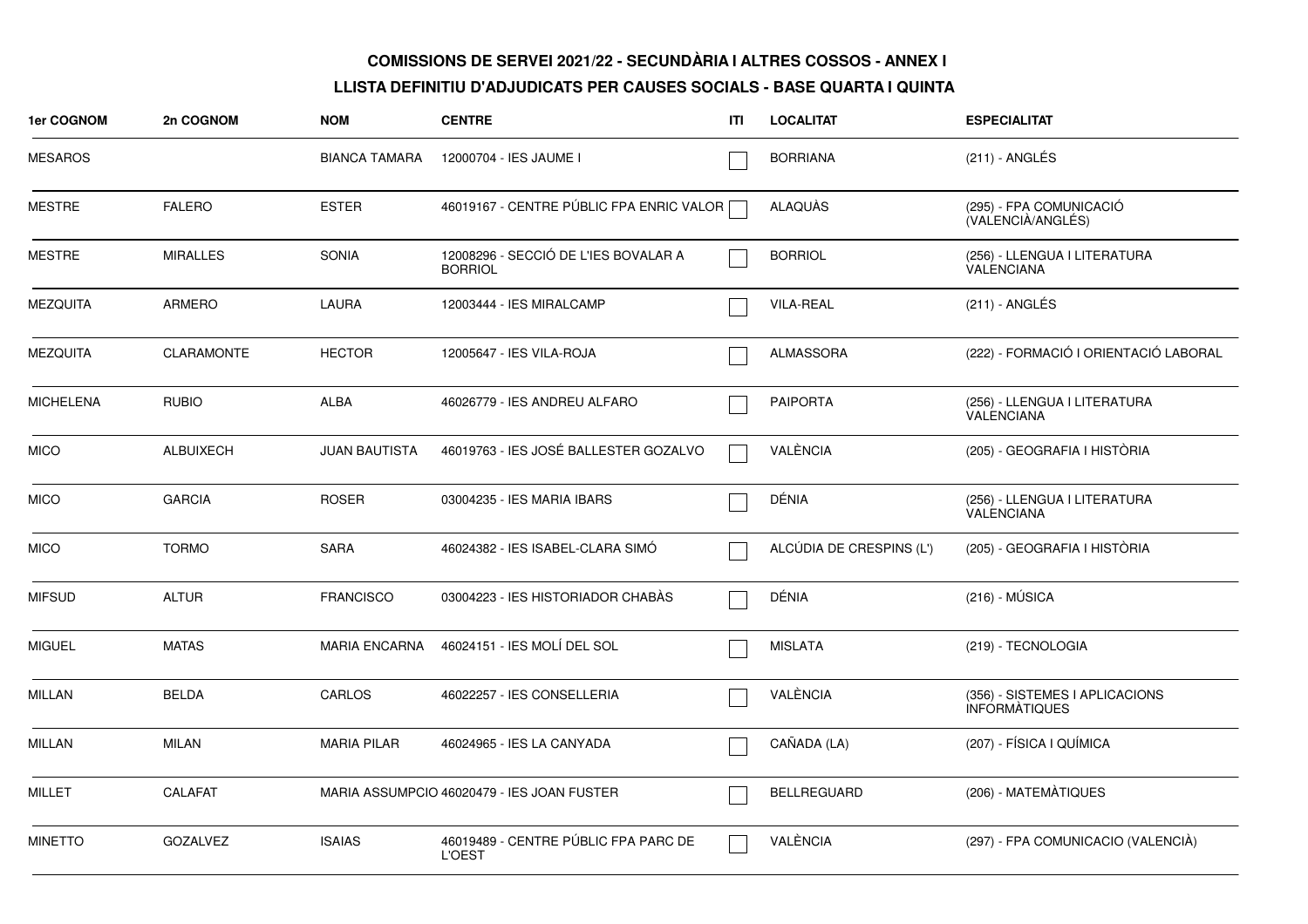| 1er COGNOM        | 2n COGNOM          | <b>NOM</b>          | <b>CENTRE</b>                                                 | ITI                             | <b>LOCALITAT</b>     | <b>ESPECIALITAT</b>                               |
|-------------------|--------------------|---------------------|---------------------------------------------------------------|---------------------------------|----------------------|---------------------------------------------------|
| <b>MINGORANCE</b> | <b>LOPEZ</b>       | <b>ROCIO</b>        | 03018283 - ESCOLA OFICIAL D'IDIOMES                           |                                 | DÉNIA                | $(411)$ - ANGLÉS                                  |
| <b>MINGOT</b>     | <b>CORTES</b>      | <b>BARBARA</b>      | 46013219 - CONSERVATORI SUPERIOR DE<br>MUSICA JOAQUIN RODRIGO |                                 | VALÈNCIA             | (5F6) - VIOLÍ                                     |
| <b>MINGUEZ</b>    | LUJAN              | <b>MARTA</b>        | 46007542 - IES EDUARDO MERELLO                                |                                 | PUERTO SAGUNTO (EL)  | (206) - MATEMÀTIQUES                              |
| MINGUEZ           | PELAEZ             | <b>GUADALUPE</b>    | 46017675 - IES LA SÈNIA                                       |                                 | <b>PAIPORTA</b>      | (209) - DIBUIX                                    |
| <b>MIÑANA</b>     | <b>GORREA</b>      | <b>SANDRA</b>       | 46018621 - IES LAURONA                                        |                                 | LLÍRIA               | (256) - LLENGUA I LITERATURA<br><b>VALENCIANA</b> |
| <b>MIÑANA</b>     | <b>GUILLEM</b>     | <b>ENRIQUE</b>      | 46019660 - CIPFP MISLATA                                      |                                 | <b>MISLATA</b>       | (265) - ORGANITZACIÓ I GESTIÓ<br><b>COMERCIAL</b> |
| MIÑANO            | <b>GÓMEZ</b>       | <b>ELOÍNA</b>       | 03013340 - IES THÁDER                                         |                                 | <b>ORIHUELA</b>      | (219) - TECNOLOGIA                                |
| <b>MIQUEL</b>     | <b>MARTICORENA</b> | <b>JOSE VICENTE</b> | 46016877 - CONSERVATORI PROFESSIONAL<br>DE MÚSICA MESTRE VERT | $\overline{\blacktriangledown}$ | CARCAIXENT           | (6C6) - TROMPA                                    |
| MIR               | <b>PEGUEROLES</b>  | <b>CARLES</b>       | 46018692 - IES DOCTOR LLUÍS SIMARRO<br>LACABRA                |                                 | XÀTIVA               | (208) - BIOLOGIA I GEOLOGIA                       |
| <b>MIRA</b>       | <b>GUARDIOLA</b>   | <b>VERÓNICA</b>     | 03010478 - IES LUIS GARCÍA BERLANGA                           |                                 | SANT JOAN D'ALACANT  | (204) - LLENGUA CASTELLANA I<br><b>LITERATURA</b> |
| MIRA              | <b>MARTINEZ</b>    | <b>LUCIA</b>        | 03007789 - IES MARHUENDA PRATS                                |                                 | PINÓS (EL)           | (261) - ECONOMIA                                  |
| <b>MIRA</b>       | <b>MOLINA</b>      | <b>HELENA</b>       | 03013157 - IES ENRIC VALOR                                    |                                 | CASTALLA             | (256) - LLENGUA I LITERATURA<br>VALENCIANA        |
| <b>MIRA</b>       | <b>MOLLA</b>       | <b>BENJAMIN</b>     | 46017201 - IES JAUME I                                        |                                 | <b>ONTINYENT</b>     | (201) - FILOSOFIA                                 |
| <b>MIRA</b>       | <b>SARRIO</b>      | <b>LLUIS</b>        | 03000400 - IES COTES BAIXES                                   |                                 | <b>ALCOI</b>         | (209) - DIBUIX                                    |
| <b>MIRALLES</b>   | <b>GARCIA</b>      | <b>LIDIA</b>        | 12005799 - IES BOVALAR                                        |                                 | CASTELLÓ DE LA PLANA | (205) - GEOGRAFIA I HISTÒRIA                      |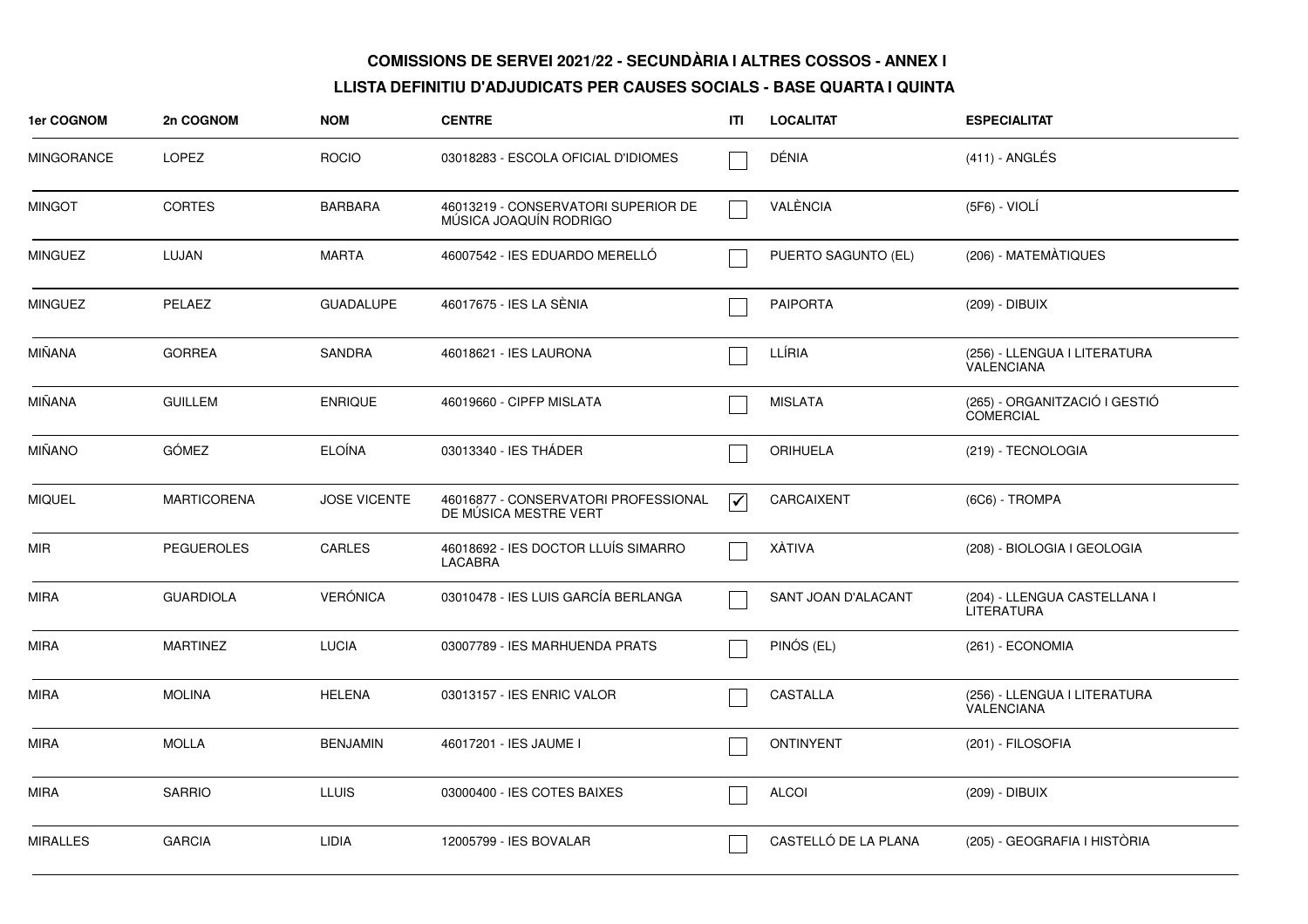| 1er COGNOM        | 2n COGNOM        | <b>NOM</b>           | <b>CENTRE</b>                                                             | ITI | <b>LOCALITAT</b>     | <b>ESPECIALITAT</b>                               |
|-------------------|------------------|----------------------|---------------------------------------------------------------------------|-----|----------------------|---------------------------------------------------|
| <b>MIRALLES</b>   | <b>PILES</b>     | <b>MARIA LUISA</b>   | 03013339 - IES NÚMERO 1                                                   |     | <b>XÁBIA</b>         | (208) - BIOLOGIA I GEOLOGIA                       |
| <b>MIRALLES</b>   | <b>ROCA</b>      | <b>JUDITH</b>        | 12004400 - IES MAESTRAT                                                   |     | <b>SANT MATEU</b>    | (206) - MATEMÀTIQUES                              |
| <b>MIRAMBELL</b>  | <b>MIRALLES</b>  |                      | PASCUAL MANUEL 03011124 - ESCOLA D'ART I SUPERIOR DE<br>DISSENY D'ALACANT |     | <b>ALACANT</b>       | (7C1) - MITJANS INFORMATICS                       |
| <b>MIRAVALLES</b> | <b>ESTEPA</b>    | <b>PABLO</b>         | 46018761 - CIPFP COMPLEJO EDUCATIVO DE<br><b>CHESTE</b>                   |     | <b>CHESTE</b>        | (330) - CUINA I PASTISSERIA                       |
| <b>MIRAVET</b>    | LECHA            | <b>SUSANA</b>        | 12003857 - CONSERVATORI PROFESSIONAL<br>DE MÚSICA MESTRE TÁRREGA          |     | CASTELLÓ DE LA PLANA | (6A9) - FLAUTA TRAVESSERA                         |
| <b>MIRET</b>      | <b>MIRET</b>     |                      | TERESA CRISTINA 03000394 - IES PARE VITORIA                               |     | <b>ALCOI</b>         | (219) - TECNOLOGIA                                |
| <b>MIRET</b>      | <b>TOMAS</b>     | <b>MONICA ISABEL</b> | 46021319 - IES VALL DE LA SAFOR                                           |     | VILALLONGA           | (256) - LLENGUA I LITERATURA<br>VALENCIANA        |
| <b>MOCHOLI</b>    | <b>GUTIERREZ</b> | <b>MARINA</b>        | 46017493 - IES VICENT ANDRÉS ESTELLÉS                                     |     | <b>BURJASSOT</b>     | (219) - TECNOLOGIA                                |
| <b>MOLINA</b>     | <b>BURGOS</b>    | ANGELA               | 46018621 - IES LAURONA                                                    |     | LLÍRIA               | (206) - MATEMÀTIQUES                              |
| <b>MOLINA</b>     | <b>FRANCES</b>   | <b>AITANA</b>        | 46004772 - IES JOSÉ DE RIBERA                                             |     | <b>XÀTIVA</b>        | (204) - LLENGUA CASTELLANA I<br><b>LITERATURA</b> |
| <b>MOLINA</b>     | <b>GARCIA</b>    | <b>ANA MARIA</b>     | 03001908 - IES FIGUERAS PACHECO                                           |     | <b>ALACANT</b>       | (205) - GEOGRAFIA I HISTÒRIA                      |
| <b>MOLINA</b>     | <b>MARTI</b>     | <b>BLANCA</b>        | 46022181 - IES VELES E VENTS                                              |     | <b>GRAU I PLATJA</b> | (205) - GEOGRAFIA I HISTÒRIA                      |
| <b>MOLINA</b>     | <b>MINGUEZ</b>   | <b>RAQUEL</b>        | 46015708 - IES DISTRICTE MARITIM                                          |     | VALÈNCIA             | (206) - MATEMATIQUES                              |
| <b>MOLINA</b>     | <b>MIRO</b>      | <b>JOSE DANIEL</b>   | 03012979 - CENTRE PÚBLIC FPA JOAN LLUÍS<br><b>VIVES</b>                   |     | <b>IBI</b>           | (292) - FPA CIENTÍFIC/TECNOLÒGIC                  |
| <b>MOLINA</b>     | <b>MOLINA</b>    | <b>EUSEBIO</b>       | 46003512 - IES RICARDO MARÍN IBÁNEZ                                       |     | <b>CHESTE</b>        | (205) - GEOGRAFIA I HISTÒRIA                      |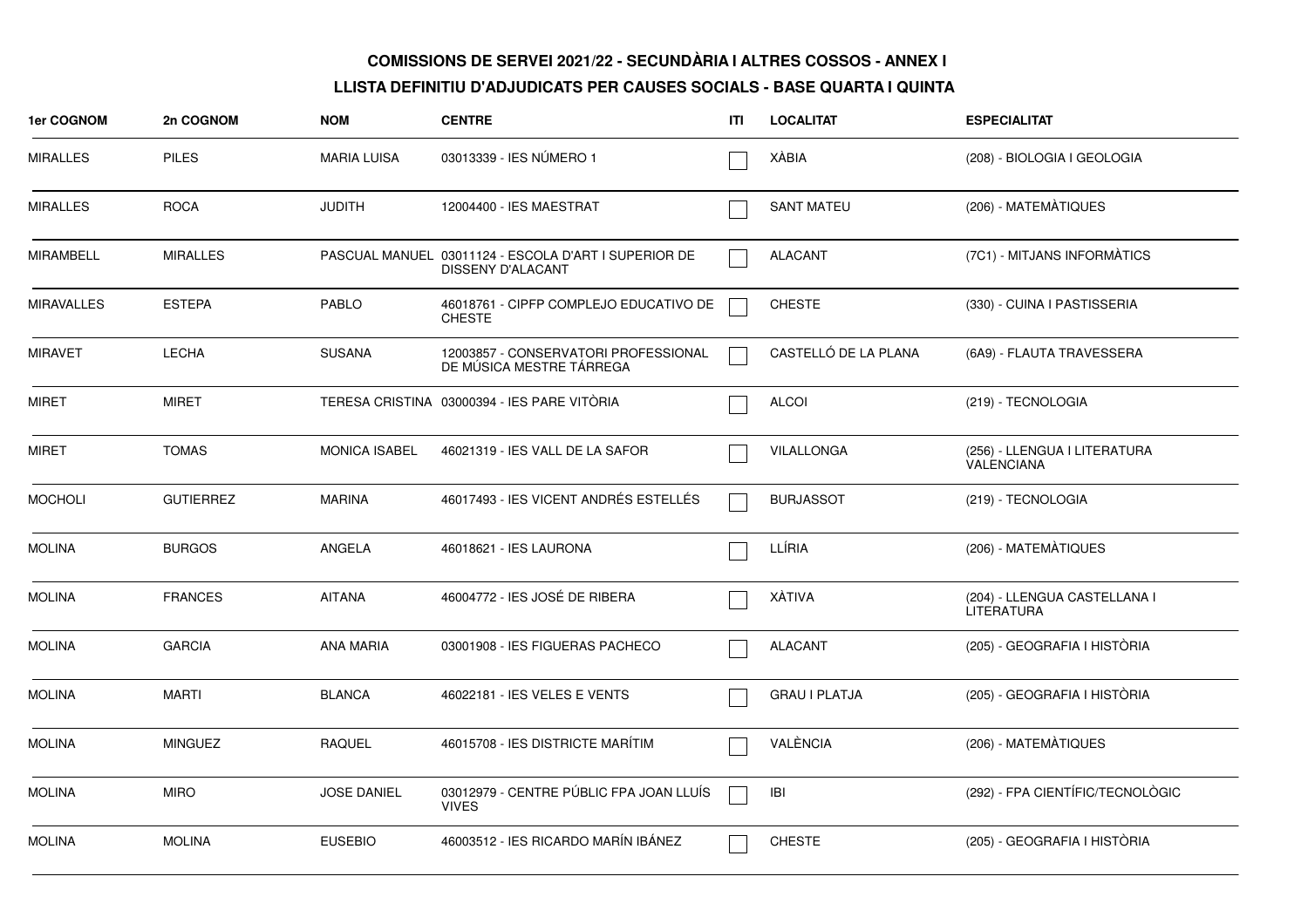| 1er COGNOM       | 2n COGNOM         | <b>NOM</b>           | <b>CENTRE</b>                                                        | ITI | <b>LOCALITAT</b>    | <b>ESPECIALITAT</b>                                  |
|------------------|-------------------|----------------------|----------------------------------------------------------------------|-----|---------------------|------------------------------------------------------|
| <b>MOLINA</b>    | <b>PAUSA</b>      | <b>JOSEP</b>         | 46004760 - CIPFP LA COSTERA                                          |     | XÁTIVA              | (335) - INSTAL·LACIONS<br><b>ELECTROTÈCNIQUES</b>    |
| <b>MOLINA</b>    | <b>PUIG</b>       | LAURA                | 46020479 - IES JOAN FUSTER                                           |     | <b>BELLREGUARD</b>  | (219) - TECNOLOGIA                                   |
| <b>MOLINOS</b>   | CARCELLER         | <b>MARIA JOSE</b>    | 12001903 - IES ELS PORTS                                             |     | <b>MORELLA</b>      | (207) - FÍSICA I QUÍMICA                             |
| <b>MOLINOS</b>   | <b>SOLSONA</b>    | <b>MARTA</b>         | 12005544 - IES LA VALL D'ALBA                                        |     | <b>VALL D'ALBA</b>  | (208) - BIOLOGIA I GEOLOGIA                          |
| MOLL             | <b>LLINARES</b>   | <b>JAVIER</b>        | 03002731 - IES LA NÍA                                                |     | <b>ASPE</b>         | (351) - PROCESSOS DE GESTIÓ<br><b>ADMINISTRATIVA</b> |
| <b>MOLLA</b>     | <b>BONONAT</b>    | <b>GUILLEM</b>       | 46000705 - IES REI EN JAUME                                          |     | <b>ALZIRA</b>       | (256) - LLENGUA I LITERATURA<br>VALENCIANA           |
| <b>MOLLA</b>     | <b>CALDES</b>     | ANDREA               | 46022877 - SECCIÓ DE L'IES DR. LUIS SIMARRO<br>LACABRA A LA LLOSA DE |     | LLOSA DE RANES (LA) | (219) - TECNOLOGIA                                   |
| <b>MOLTO</b>     | <b>MONTEAGUDO</b> | <b>VICENTE JUAN</b>  | 46016361 - IES LA MORERIA                                            |     | <b>MISLATA</b>      | (207) - FÍSICA I QUÍMICA                             |
| <b>MOLTO</b>     | <b>TORTOSA</b>    | CARLA                | 03013145 - IES CLOT DE L'ILLOT                                       |     | CAMPELLO (EL)       | (204) - LLENGUA CASTELLANA I<br><b>LITERATURA</b>    |
| <b>MOLTÓ</b>     | <b>GADEA</b>      | <b>ANTONIO</b>       | 03015543 - IES EL PLA                                                |     | <b>ALACANT</b>      | (204) - LLENGUA CASTELLANA I<br>LITERATURA           |
| <b>MOMPO</b>     | <b>TORTOSA</b>    | <b>FERMIN</b>        | 46012987 - IES CID CAMPEADOR                                         |     | VALÈNCIA            | (208) - BIOLOGIA I GEOLOGIA                          |
| <b>MONASOR</b>   | <b>OROZCO</b>     | <b>LORENA</b>        | 46016245 - CEE PÚB. PROFESOR SEBASTIÁN<br><b>BURGOS</b>              |     | VALÈNCIA            | (218) - ORIENTACIÓ EDUCATIVA                         |
| <b>MONCHO</b>    | <b>BLASCO</b>     | <b>JORDI</b>         | 46021629 - IES ARABISTA RIBERA                                       |     | CARCAIXENT          | (217) - EDUCACIÓ FÍSICA                              |
| <b>MONDEJAR</b>  | <b>GONZALEZ</b>   | <b>MARIA DOLORES</b> | 46022831 - IES D'ALBAL                                               |     | <b>ALBAL</b>        | (204) - LLENGUA CASTELLANA I<br><b>LITERATURA</b>    |
| <b>MONDRAGON</b> | <b>DIAZ</b>       | <b>ROSA</b>          | 12000406 - IES DE BETXÍ                                              |     | <b>BETXÍ</b>        | (218) - ORIENTACIÓ EDUCATIVA                         |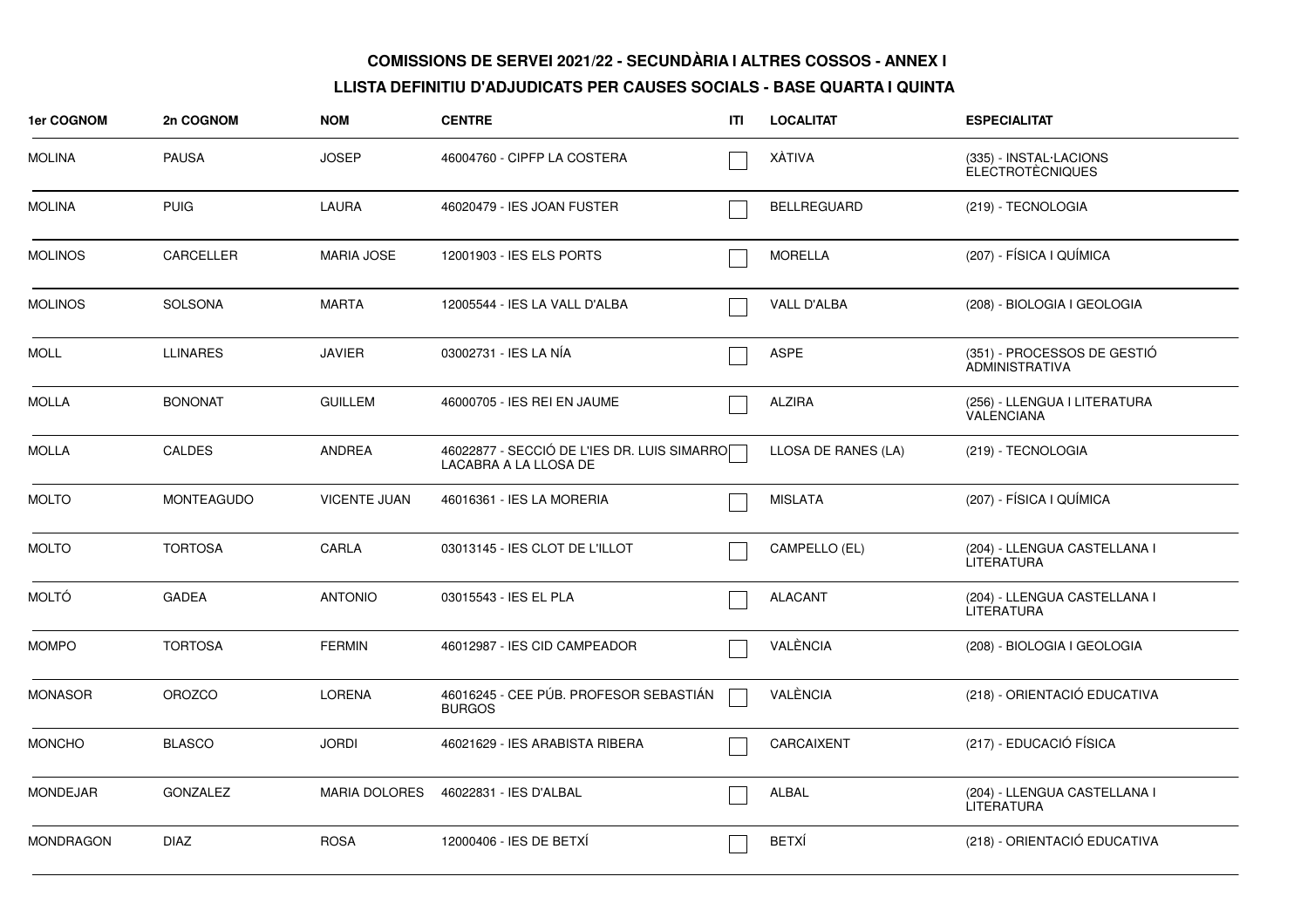| 1er COGNOM       | 2n COGNOM        | <b>NOM</b>          | <b>CENTRE</b>                                                        | ITI | <b>LOCALITAT</b>        | <b>ESPECIALITAT</b>                               |
|------------------|------------------|---------------------|----------------------------------------------------------------------|-----|-------------------------|---------------------------------------------------|
| <b>MONFERRER</b> | <b>SAFONT</b>    | <b>MARIA LUISA</b>  | 12005519 - SECCIÓ DE L'IES LA VALL D'ALBA A<br><b>CABANES</b>        |     | <b>CABANES</b>          | (204) - LLENGUA CASTELLANA I<br><b>LITERATURA</b> |
| <b>MONFORT</b>   | <b>GUARDIOLA</b> | CARLA               | 12005261 - IES MATILDE SALVADOR                                      |     | CASTELLÓ DE LA PLANA    | (211) - ANGLÉS                                    |
| <b>MONFORTE</b>  | <b>CHIVA</b>     | <b>RAQUEL</b>       | 12003857 - CONSERVATORI PROFESSIONAL<br>DE MÚSICA MESTRE TÁRREGA     |     | CASTELLÓ DE LA PLANA    | (6C2) - PIANO                                     |
| <b>MONSELL</b>   | <b>VALLS</b>     | <b>MARGARITA</b>    | 46020391 - IES BARRI DEL CARME                                       |     | VALÈNCIA                | (219) - TECNOLOGIA                                |
| <b>MONSERRAT</b> | <b>CATALAN</b>   | <b>MARIA JOSE</b>   | 12003997 - IES MIQUEL PERIS I SEGARRA                                |     | <b>GRAU DE CASTELLÓ</b> | (219) - TECNOLOGIA                                |
| <b>MONSERRAT</b> | <b>JOVER</b>     | <b>MARIA ROSA</b>   | 46017535 - IES PERE BOIL                                             |     | <b>MANISES</b>          | (207) - FÍSICA I QUÍMICA                          |
| <b>MONSERRAT</b> | <b>PIQUER</b>    | <b>JOSÉ BRUNO</b>   | 12005775 - IES DE VILAFRANCA                                         |     | <b>VILAFRANCA</b>       | (222) - FORMACIÓ I ORIENTACIÓ LABORAL             |
| <b>MONTAGUD</b>  | <b>APARISI</b>   | <b>JESUS</b>        | 46022257 - IES CONSELLERIA                                           |     | VALÈNCIA                | (219) - TECNOLOGIA                                |
| <b>MONTAGUD</b>  | <b>LLEDÓ</b>     | <b>MARINA</b>       | 46003408 - IES BLASCO IBÁÑEZ                                         |     | <b>CULLERA</b>          | (206) - MATEMÀTIQUES                              |
| <b>MONTAGUT</b>  | <b>MUÑOZ</b>     | MARIA DEL PILAR     | 46022877 - SECCIÓ DE L'IES DR. LUIS SIMARRO<br>LACABRA A LA LLOSA DE |     | LLOSA DE RANES (LA)     | (256) - LLENGUA I LITERATURA<br>VALENCIANA        |
| <b>MONTAÑANA</b> | <b>MARTINEZ</b>  | <b>MARIA ESTHER</b> | 46019222 - CENTRE PÚBLIC FPA ESCOLA<br><b>D'ADULTS</b>               |     | <b>QUART DE POBLET</b>  | (293) - FPA CIENCIES SOCIALS                      |
| <b>MONTAÑEZ</b>  | <b>MESAS</b>     | <b>MARTA PILAR</b>  | 46022257 - IES CONSELLERIA                                           |     | VALÈNCIA                | (204) - LLENGUA CASTELLANA I<br><b>LITERATURA</b> |
| <b>MONTAVA</b>   | <b>CASTILLA</b>  | <b>JORGE</b>        | 03015038 - IES RADIO EXTERIOR                                        |     | <b>ALACANT</b>          | (219) - TECNOLOGIA                                |
| <b>MONTAVA</b>   | <b>DEL ARCO</b>  | <b>MARIA ELENA</b>  | 46012902 - IES SAN VICENTE FERRER                                    |     | VALÈNCIA                | (204) - LLENGUA CASTELLANA I<br><b>LITERATURA</b> |
| MONTE DE OCA     | <b>PRIETO</b>    | <b>PALOMA</b>       | 46022221 - IES L'ELIANA                                              |     | ELIANA (L')             | (222) - FORMACIÓ I ORIENTACIÓ LABORAL             |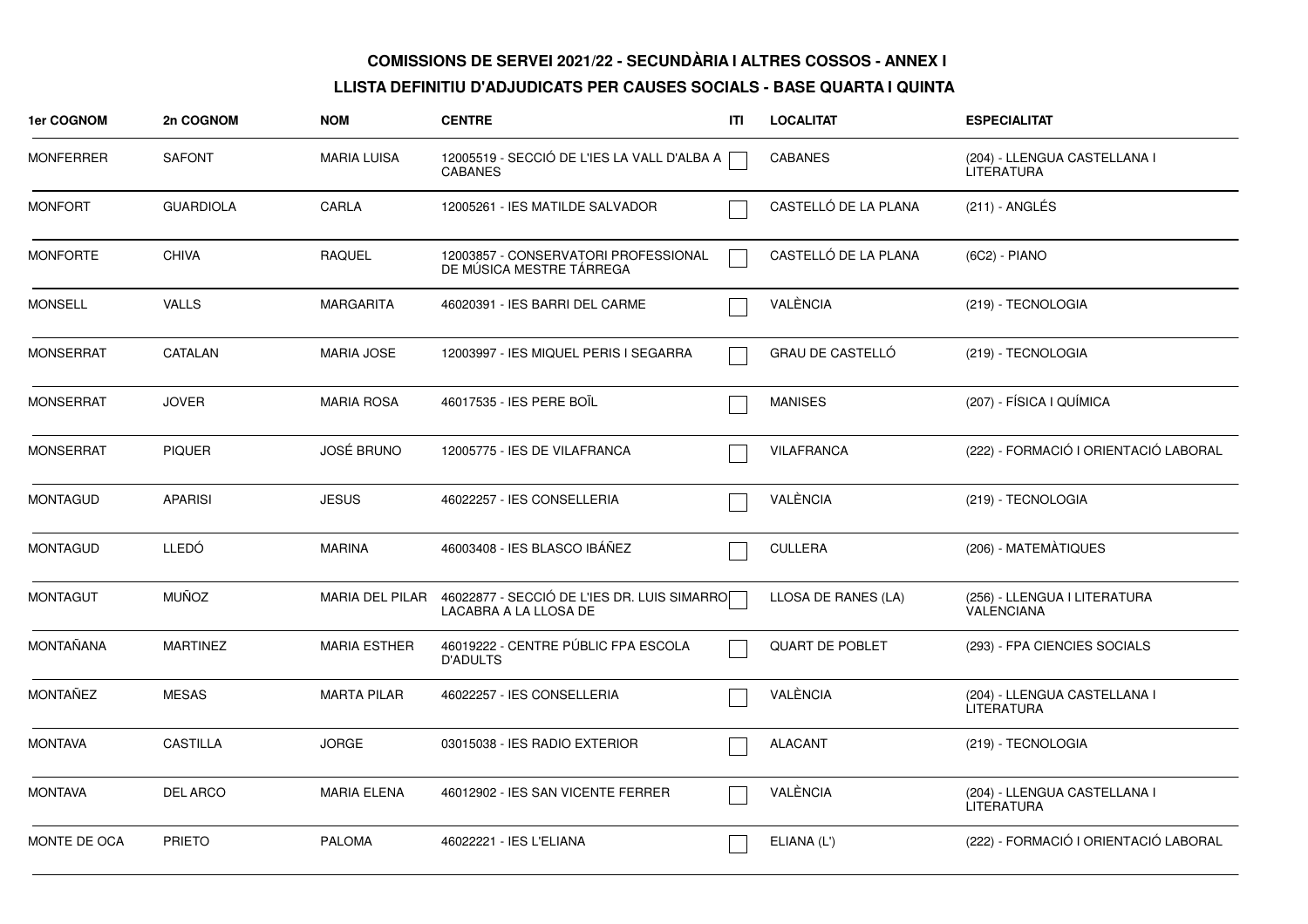| 1er COGNOM        | 2n COGNOM         | <b>NOM</b>                        | <b>CENTRE</b>                                                      | ΙTΙ                  | <b>LOCALITAT</b>           | <b>ESPECIALITAT</b>                                 |
|-------------------|-------------------|-----------------------------------|--------------------------------------------------------------------|----------------------|----------------------------|-----------------------------------------------------|
| <b>MONTEAGUDO</b> | <b>MONTEAGUDO</b> | MIGUEL ANGEL                      | 46018761 - CIPFP COMPLEJO EDUCATIVO DE<br><b>CHESTE</b>            |                      | <b>CHESTE</b>              | (345) - OPERACIONS I EQUIPS DE<br>PRODUCCIÓ AGRARIA |
| <b>MONTERDE</b>   | <b>AGUIRRE</b>    | <b>CESAR</b>                      | 12006858 - EXTENSIÓN DEL CFPA JOSEP<br>PASQUAL TIRADO DE CASTELLON | $\blacktriangledown$ | <b>BENICASSIM</b>          | (293) - FPA CIENCIES SOCIALS                        |
| <b>MONTERDE</b>   | <b>GALLART</b>    | <b>VICTOR MANUEL</b>              | 12003663 - IES ALTO PALANCIA                                       |                      | <b>SEGORBE</b>             | (335) - INSTAL·LACIONS<br>ELECTROTÈCNIQUES          |
| <b>MONTERO</b>    | <b>DE APRAIZ</b>  | <b>VICTORIA</b><br><b>GUIOMAR</b> | 46023122 - CONSERVATORI SUPERIOR DE<br><b>DANSA</b>                |                      | VALÈNCIA                   | (6C2) - PIANO                                       |
| <b>MONTERO</b>    | <b>PEIRO</b>      | <b>EVA</b>                        | 46022610 - IES DE MASSANASSA                                       |                      | MASSANASSA                 | (208) - BIOLOGIA I GEOLOGIA                         |
| <b>MONTERO</b>    | <b>SIERRA</b>     | <b>LAURA</b>                      | 46013050 - IES EL CABANYAL                                         |                      | VALÈNCIA                   | (256) - LLENGUA I LITERATURA<br><b>VALENCIANA</b>   |
| <b>MONTESINOS</b> | <b>GUILLO</b>     | <b>JAVIER</b>                     | 03013704 - IES PROFESSOR MANUEL BROSETA                            |                      | <b>BANYERES DE MARIOLA</b> | (217) - EDUCACIÓ FÍSICA                             |
| <b>MONTESINOS</b> | <b>PEÑARROCHA</b> | <b>MARIA PILAR</b>                | 46014066 - IES LA SERRANÍA                                         |                      | VILLAR DEL ARZOBISPO       | (206) - MATEMÀTIQUES                                |
| <b>MONTESINOS</b> | SANZ              | <b>MARIA JANA</b>                 | 46018059 - IES NÚMERO 26                                           |                      | VALÈNCIA                   | (204) - LLENGUA CASTELLANA I<br>LITERATURA          |
| <b>MONTOLIO</b>   | CATALAN           | <b>ROCIO</b>                      | 12000704 - IES JAUME I                                             |                      | <b>BORRIANA</b>            | (204) - LLENGUA CASTELLANA I<br><b>LITERATURA</b>   |
| <b>MONTOLIO</b>   | <b>PETIT</b>      | <b>MARTA</b>                      | 46004841 - IES CAMP DE TÚRIA                                       |                      | LLÍRIA                     | (218) - ORIENTACIÓ EDUCATIVA                        |
| <b>MONTON</b>     | <b>DOMENECH</b>   | <b>MARIA MONTIEL</b>              | 46017535 - IES PERE BOIL                                           |                      | <b>MANISES</b>             | (256) - LLENGUA I LITERATURA<br><b>VALENCIANA</b>   |
| <b>MONTORO</b>    | <b>COLOMER</b>    | <b>MARIA AMPARO</b>               | 46020431 - IES DE MOIXENT                                          | $\blacktriangledown$ | <b>MOIXENT</b>             | $(216) - MÚSICA$                                    |
| <b>MONTOYA</b>    | <b>RUBIO</b>      | <b>BERNAT</b>                     | 46025507 - IES RASCANYA-ANTONIO CAÑUELO                            |                      | VALÈNCIA                   | (205) - GEOGRAFIA I HISTÒRIA                        |
| <b>MONTRULL</b>   | <b>GIMENEZ</b>    | <b>LAURA</b>                      | 46001199 - IES SANT VICENT FERRER                                  |                      | <b>ALGEMESÍ</b>            | (222) - FORMACIÓ I ORIENTACIÓ LABORAL               |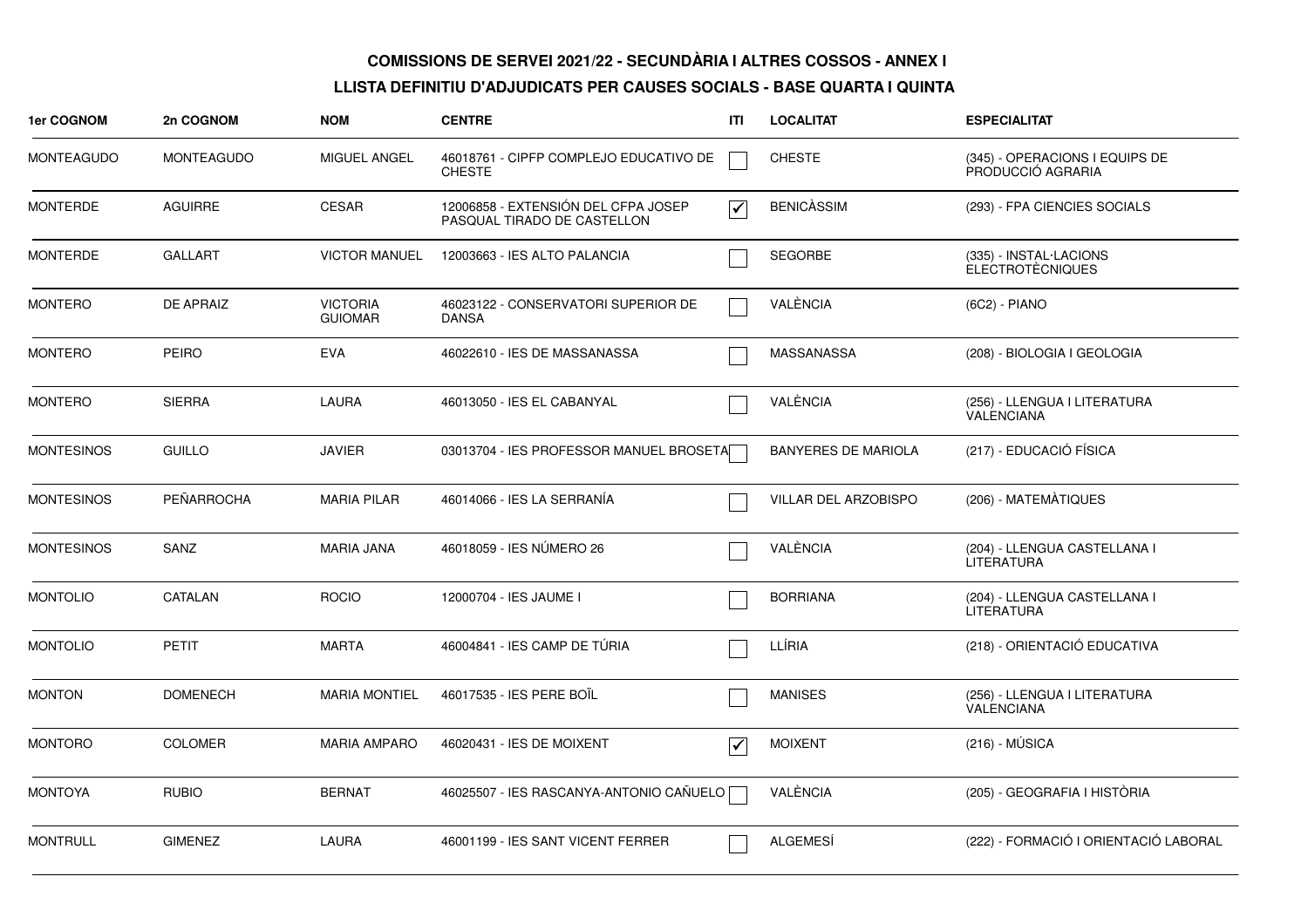| 1er COGNOM      | 2n COGNOM        | <b>NOM</b>                        | <b>CENTRE</b>                    | ITL | <b>LOCALITAT</b>        | <b>ESPECIALITAT</b>                                      |
|-----------------|------------------|-----------------------------------|----------------------------------|-----|-------------------------|----------------------------------------------------------|
| <b>MONZO</b>    | <b>CHIVA</b>     | <b>SONIA</b>                      | 12000704 - IES JAUME I           |     | <b>BORRIANA</b>         | (254) - INFORMÀTICA                                      |
| <b>MONZO</b>    | <b>ROIG</b>      | <b>JAVIER</b>                     | 46021320 - IES ELS ÉVOLS         |     | ALCÚDIA (L')            | (206) - MATEMÀTIQUES                                     |
| <b>MONZONIS</b> | <b>HERNANDEZ</b> | <b>JOSE MARIA</b>                 | 46003408 - IES BLASCO IBÁÑEZ     |     | <b>CULLERA</b>          | (254) - INFORMÀTICA                                      |
| <b>MORA</b>     | <b>MARTINEZ</b>  | <b>ARTURO</b>                     | 46017501 - IES FEDERICA MONTSENY |     | <b>BURJASSOT</b>        | (209) - DIBUIX                                           |
| <b>MORA</b>     | <b>MORA</b>      | <b>SILVIA</b>                     | 03010168 - IES CAP DE L'ALJUB    |     | <b>SANTA POLA</b>       | (355) - SERVEIS DE RESTAURACIÓ                           |
| <b>MORAGON</b>  | <b>FANDOS</b>    | <b>LYDIA</b>                      | 46012963 - IES JUAN DE GARAY     |     | VALÈNCIA                | (206) - MATEMÀTIQUES                                     |
| <b>MORAGON</b>  | <b>FANDOS</b>    | <b>PATRICIA</b>                   | 46017675 - IES LA SÈNIA          |     | <b>PAIPORTA</b>         | (256) - LLENGUA I LITERATURA<br><b>VALENCIANA</b>        |
| <b>MORAL</b>    | MENA             | <b>JUAN CARLOS</b>                | 03012736 - IES MARE NOSTRUM      |     | <b>ALACANT</b>          | (254) - INFORMÀTICA                                      |
| <b>MORALEDA</b> | CARRASCAL        | MARIA<br>CONCEPCION               | 03014551 - IES MUTXAMEL          |     | <b>MUTXAMEL</b>         | (211) - ANGLÉS                                           |
| <b>MORALES</b>  | <b>GIMENO</b>    | <b>MARIA</b><br><b>MONTSERRAT</b> | 46017535 - IES PERE BOIL         |     | <b>MANISES</b>          | (219) - TECNOLOGIA                                       |
| <b>MORALES</b>  | LOPEZ            | <b>ALICIA</b>                     | 03008423 - IES SAN VICENTE       |     | SANT VICENT DEL RASPEIG | (261) - ECONOMIA                                         |
| <b>MORALES</b>  | PAYA             | <b>MONTSERRAT</b>                 | 46022579 - IES EL RAVATXOL       |     | CASTELLAR-OLIVERAL      | (256) - LLENGUA I LITERATURA<br><b>VALENCIANA</b>        |
| <b>MORALES</b>  | <b>TRIGUEROS</b> | PILAR                             | 03015907 - IES MEDITERRÁNEO      |     | <b>TORREVIEJA</b>       | (219) - TECNOLOGIA                                       |
| <b>MORANT</b>   | <b>MIRALLES</b>  | JULIA                             | 03007613 - IES ENRIC VALOR       |     | PEGO                    | (254) - INFORMÀTICA                                      |
| <b>MORANT</b>   | PEREZ            | <b>MARIA</b>                      | 46017201 - IES JAUME I           |     | <b>ONTINYENT</b>        | (349) - PROCEDIMENTS SANITARIS I<br><b>ASSISTENCIALS</b> |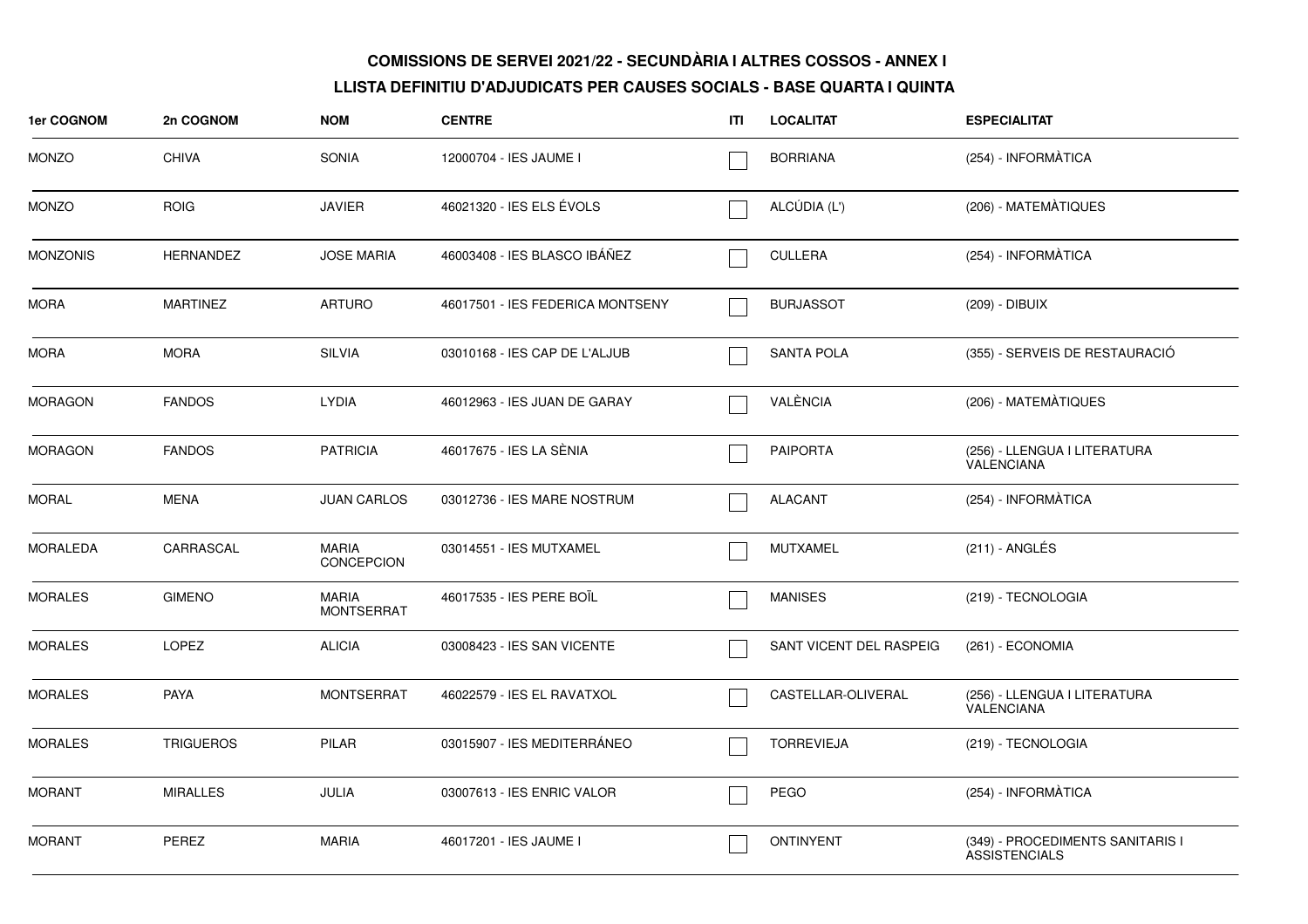| 1er COGNOM       | 2n COGNOM        | <b>NOM</b>                         | <b>CENTRE</b>                                           | ITI | <b>LOCALITAT</b>       | <b>ESPECIALITAT</b>                                    |
|------------------|------------------|------------------------------------|---------------------------------------------------------|-----|------------------------|--------------------------------------------------------|
| <b>MORATA</b>    | <b>ALBEROLA</b>  | <b>RAMON</b>                       | 46019684 - IES LA SENDA                                 |     | <b>QUART DE POBLET</b> | (219) - TECNOLOGIA                                     |
| <b>MORATALLA</b> | <b>JIMENEZ</b>   | PAULA                              | 46020391 - IES BARRI DEL CARME                          |     | VALÈNCIA               | (204) - LLENGUA CASTELLANA I<br><b>LITERATURA</b>      |
| <b>MORATO</b>    | CABAÑAS          | <b>MIREIA</b>                      | 03009233 - IES HERMANOS AMORÓS                          |     | <b>VILLENA</b>         | (209) - DIBUIX                                         |
| <b>MORCILLO</b>  | <b>LOPEZ</b>     | <b>ISABEL</b>                      | 03011768 - IES JOSEP IBORRA                             |     | <b>BENISSA</b>         | (205) - GEOGRAFIA I HISTÒRIA                           |
| <b>MORCILLO</b>  | <b>PEREZ</b>     | <b>MARIA CARMEN</b>                | 46015538 - CIPFP FAITANAR                               |     | <b>QUART DE POBLET</b> | (274) - SISTEMES ELECTROTÈCNICS I<br><b>AUTOMATICS</b> |
| <b>MORELL</b>    | <b>ABAD</b>      | <b>ESTHER</b>                      | 46022920 - IES VELES E VENTS                            |     | <b>TORRENT</b>         | (211) - ANGLÉS                                         |
| <b>MORELL</b>    | <b>FERNANDEZ</b> | <b>AITANA</b>                      | 03015130 - SECCIÓ DE L'IES ENRIC VALOR A<br><b>ORBA</b> |     | <b>ORBA</b>            | (204) - LLENGUA CASTELLANA I<br>LITERATURA             |
| <b>MORELL</b>    | <b>GARCIA</b>    | <b>MARIA NIEVES</b>                | 46018692 - IES DOCTOR LLUÍS SIMARRO<br><b>LACABRA</b>   |     | XÀTIVA                 | (256) - LLENGUA I LITERATURA<br>VALENCIANA             |
| <b>MORELL</b>    | <b>MARIN</b>     | MARIA<br><b>DESAMPARADOS</b>       | 46017501 - IES FEDERICA MONTSENY                        |     | <b>BURJASSOT</b>       | (209) - DIBUIX                                         |
| <b>MORELL</b>    | <b>MUÑOZ</b>     | <b>CRISTINA</b>                    | 12005601 - IES GILABERT DE CENTELLES                    |     | <b>NULES</b>           | (256) - LLENGUA I LITERATURA<br><b>VALENCIANA</b>      |
| <b>MORENO</b>    | <b>ALMELA</b>    | <b>MONICA</b>                      | 12003444 - IES MIRALCAMP                                |     | <b>VILA-REAL</b>       | (222) - FORMACIÓ I ORIENTACIÓ LABORAL                  |
| <b>MORENO</b>    | <b>FONTANA</b>   | <b>CRISTINA</b>                    | 46012240 - CEIP JESÚS                                   |     | VALÈNCIA               | (218) - ORIENTACIÓ EDUCATIVA                           |
| <b>MORENO</b>    | <b>GARCIA</b>    | <b>MARIA AMPARO</b>                | 46022233 - IES DE MASSAMAGRELL                          |     | MASSAMAGRELL           | $(216) - MÚSICA$                                       |
| <b>MORENO</b>    | <b>GOMAR</b>     | LAURA                              | 46022181 - IES VELES E VENTS                            |     | <b>GRAU I PLATJA</b>   | (201) - FILOSOFIA                                      |
| <b>MORENO</b>    | <b>GUILLEN</b>   | <b>ANTONIA</b><br><b>FRANCISCA</b> | 46016038 - IES SALVADOR GADEA                           |     | <b>ALDAIA</b>          | (218) - ORIENTACIÓ EDUCATIVA                           |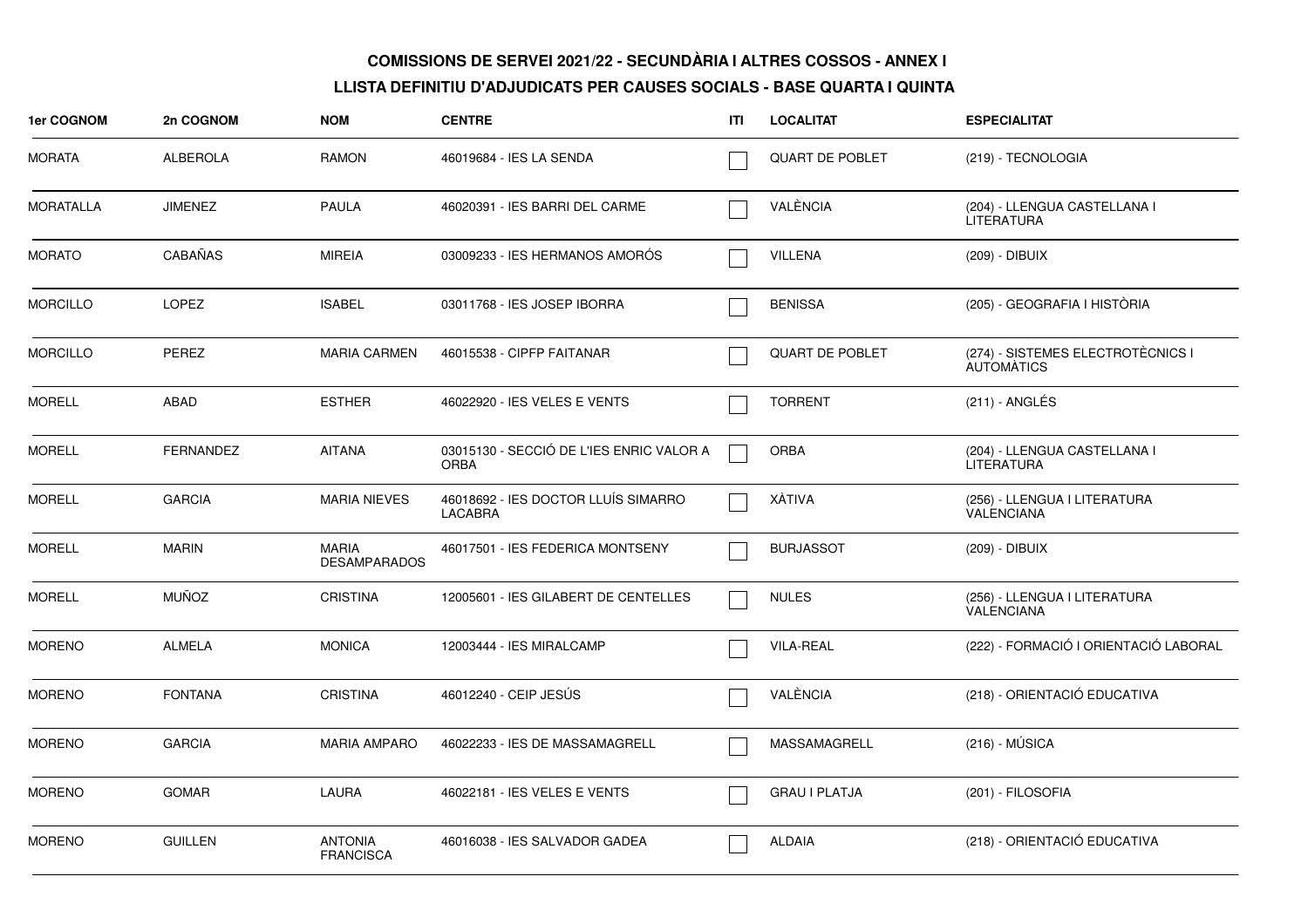| 1er COGNOM      | 2n COGNOM       | <b>NOM</b>           | <b>CENTRE</b>                          | ITI | <b>LOCALITAT</b>    | <b>ESPECIALITAT</b>                                   |
|-----------------|-----------------|----------------------|----------------------------------------|-----|---------------------|-------------------------------------------------------|
| <b>MORENO</b>   | <b>IBÁÑEZ</b>   | <b>MARIA CARMEN</b>  | 46014224 - IES FONT DE SANT LLUÍS      |     | VALÈNCIA            | (256) - LLENGUA I LITERATURA<br><b>VALENCIANA</b>     |
| <b>MORENO</b>   | <b>LOPEZ</b>    | <b>MARIA DEL MAR</b> | 03014496 - IES RODOLFO LLOPIS          |     | CALLOSA D'EN SARRIÀ | (345) - OPERACIONS I EQUIPS DE<br>PRODUCCIÓ AGRARIA   |
| <b>MORENO</b>   | <b>MARTIN</b>   | MIGUEL ANGEL         | 46014893 - IES LA PATACONA             |     | <b>ALBORAIA</b>     | (206) - MATEMÀTIQUES                                  |
| <b>MORENO</b>   | <b>MARTINEZ</b> | LAURA                | 03004235 - IES MARIA IBARS             |     | DÉNIA               | (222) - FORMACIÓ I ORIENTACIÓ LABORAL                 |
| <b>MORENO</b>   | <b>MARTINEZ</b> | <b>MARIA ANGELES</b> | 46006112 - IES POU CLAR                |     | <b>ONTINYENT</b>    | (242) - INTERVENCIÓ SOCIOCOMUNITÀRIA                  |
| <b>MORENO</b>   | <b>MORERA</b>   | <b>ANNA</b>          | 46022567 - IES DE TURÍS                |     | <b>TURÍS</b>        | $(216) - MÚSICA$                                      |
| <b>MORENO</b>   | <b>PIZARRO</b>  | <b>MARTA ISABEL</b>  | 12005647 - IES VILA-ROJA               |     | <b>ALMASSORA</b>    | (201) - FILOSOFIA                                     |
| <b>MORENO</b>   | <b>RUIPEREZ</b> | <b>ANA ISABEL</b>    | 46013104 - CIPFP VICENTE BLASCO IBÁÑEZ |     | VALÈNCIA            | (341) - OFICINA DE PROJECTES DE<br><b>CONSTRUCCIÓ</b> |
| <b>MORENO</b>   | <b>SALAS</b>    | JULIA                | 46022221 - IES L'ELIANA                |     | ELIANA (L')         | (242) - INTERVENCIÓ SOCIOCOMUNITÀRIA                  |
| <b>MORENO</b>   | <b>SANCHEZ</b>  | <b>ANA</b>           | 03010831 - IES ALTAIA                  |     | <b>ALTEA</b>        | (208) - BIOLOGIA I GEOLOGIA                           |
| <b>MORENO</b>   | <b>SANCHEZ</b>  | <b>JOSE JAVIER</b>   | 03001881 - IES JORGE JUAN              |     | <b>ALACANT</b>      | (218) - ORIENTACIÓ EDUCATIVA                          |
| <b>MORERA</b>   | <b>BARRERES</b> | <b>MARIA MANUELA</b> | 46005934 - IES GREGORI MAIANS          |     | <b>OLIVA</b>        | (208) - BIOLOGIA I GEOLOGIA                           |
| <b>MORILLAS</b> | <b>CLIMENT</b>  | JULIA                | 46012872 - IES LUIS VIVES              |     | VALÈNCIA            | (210) - FRANCÉS                                       |
| <b>MORILLAS</b> | <b>D'OCON</b>   | <b>BEATRIZ</b>       | 46007748 - IES CAMP DE MORVEDRE        |     | PUERTO SAGUNTO (EL) | (222) - FORMACIÓ I ORIENTACIÓ LABORAL                 |
| <b>MORILLO</b>  | <b>JURADO</b>   | <b>RUBEN</b>         | 03013716 - IES IFACH                   |     | CALP                | (219) - TECNOLOGIA                                    |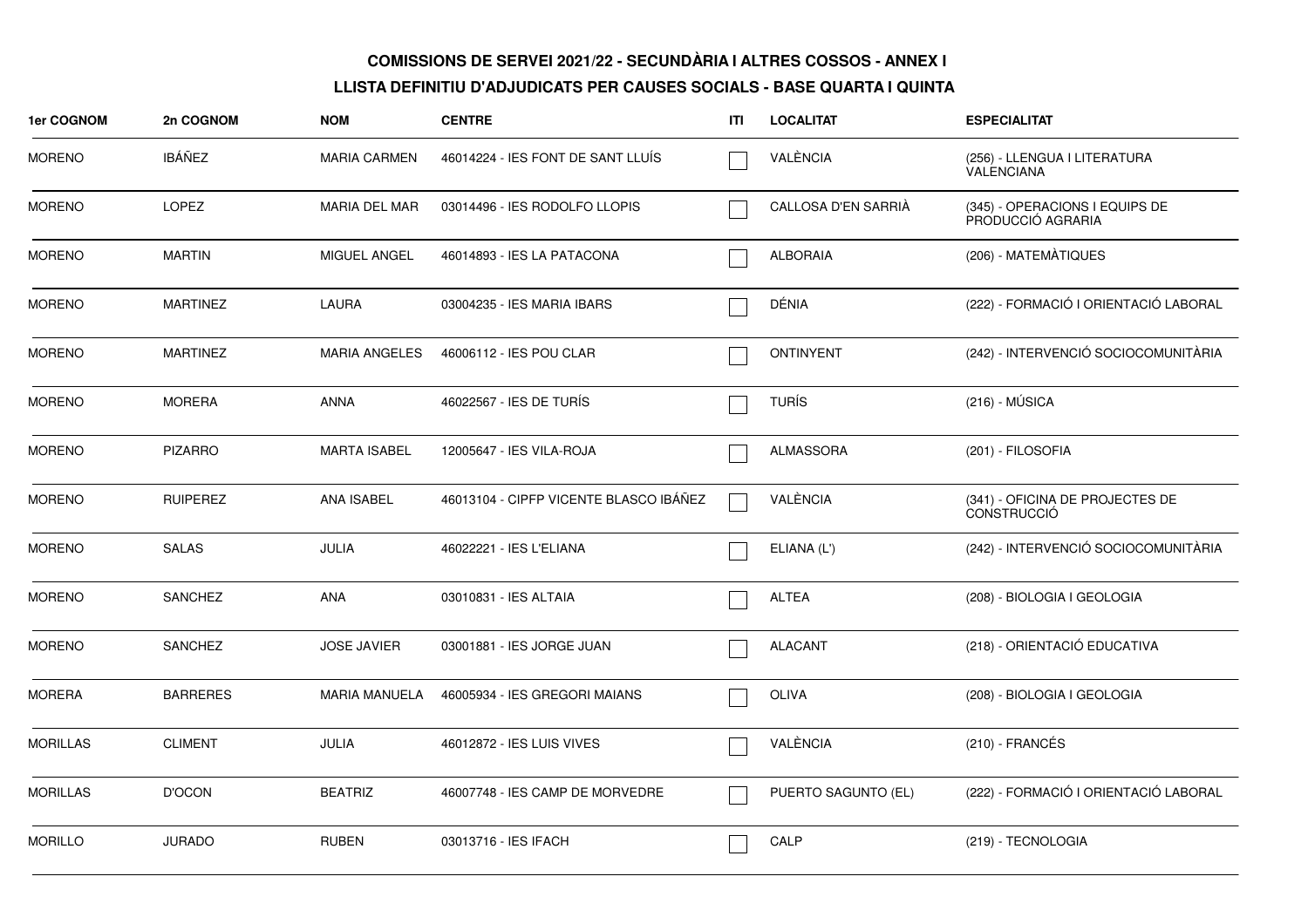| 1er COGNOM      | 2n COGNOM       | <b>NOM</b>          | <b>CENTRE</b>                                                    | ITI | <b>LOCALITAT</b>       | <b>ESPECIALITAT</b>                                      |
|-----------------|-----------------|---------------------|------------------------------------------------------------------|-----|------------------------|----------------------------------------------------------|
| <b>MORLA</b>    | <b>EBRI</b>     | <b>MIGUEL</b>       | 46017493 - IES VICENT ANDRÉS ESTELLÉS                            |     | <b>BURJASSOT</b>       | $(216) - MÚSICA$                                         |
| <b>MOROS</b>    | <b>GARCIA</b>   | <b>JOSE</b>         | 12003857 - CONSERVATORI PROFESSIONAL<br>DE MÚSICA MESTRE TÁRREGA |     | CASTELLÓ DE LA PLANA   | (6A7) - FAGOT                                            |
| MOSCARDO        | <b>ALVAREZ</b>  | <b>SUSANA</b>       | 46006483 - CEIP CLARA CAMPOAMOR                                  |     | <b>PATERNA</b>         | (218) - ORIENTACIÓ EDUCATIVA                             |
| <b>MOSCARDO</b> | <b>MONGORT</b>  | <b>SOFIA</b>        | 46004772 - IES JOSÉ DE RIBERA                                    |     | XÀTIVA                 | (256) - LLENGUA I LITERATURA<br><b>VALENCIANA</b>        |
| <b>MOUSIÑO</b>  | <b>CUBEDO</b>   | <b>ROBERTO</b>      | 12002889 - IES FRANCESC TÀRREGA                                  |     | <b>VILA-REAL</b>       | $(216) - MÚSICA$                                         |
| MOYA            | ALBALADEJO      |                     | JULIANA CAMELIA 03014575 - IES MARE NOSTRUM                      |     | <b>TORREVIEJA</b>      | (218) - ORIENTACIÓ EDUCATIVA                             |
| <b>MOYA</b>     | <b>ESTRELLA</b> | MIGUEL ANGEL        | 46013232 - ESCOLA D'ART I SUPERIOR DE<br>DISSENY DE VALENCIA     |     | VALÈNCIA               | (7B1) - DISSENY GRÀFIC                                   |
| MOYA            | <b>GODOY</b>    | <b>ANNA ISABEL</b>  | 46019431 - CENTRE PÚBLIC FPA ESCUELA<br>POPULAR NAZARET          |     | VALÈNCIA               | (297) - FPA COMUNICACIO (VALENCIA)                       |
| MULA            | <b>LOPEZ</b>    | <b>JENNIFER</b>     | 03003486 - IES VEGA BAJA                                         |     | CALLOSA DE SEGURA      | $(210)$ - FRANCÉS                                        |
| <b>MULET</b>    | <b>SOLER</b>    | <b>JOSE</b>         | 03015464 - IES DE TEULADA                                        |     | <b>TEULADA</b>         | (219) - TECNOLOGIA                                       |
| <b>MUNTADAS</b> | <b>PLA</b>      | <b>SILVIA</b>       | 46018692 - IES DOCTOR LLUÍS SIMARRO<br><b>LACABRA</b>            |     | XÀTIVA                 | (256) - LLENGUA I LITERATURA<br><b>VALENCIANA</b>        |
| <b>MUÑOZ</b>    | ALCAÑIZ         | <b>JOSE MANUEL</b>  | 46015538 - CIPFP FAITANAR                                        |     | <b>QUART DE POBLET</b> | (335) - INSTAL·LACIONS<br><b>ELECTROTÈCNIQUES</b>        |
| <b>MUÑOZ</b>    | <b>AZNAR</b>    | <b>RUBEN</b>        | 46019660 - CIPFP MISLATA                                         |     | <b>MISLATA</b>         | (349) - PROCEDIMENTS SANITARIS I<br><b>ASSISTENCIALS</b> |
| <b>MUÑOZ</b>    | <b>CERDAN</b>   | <b>OSCAR MANUEL</b> | 03010168 - IES CAP DE L'ALJUB                                    |     | <b>SANTA POLA</b>      | (211) - ANGLÉS                                           |
| <b>MUÑOZ</b>    | <b>GONZALEZ</b> | <b>MARIA GLORIA</b> | 46019015 - IES SERRA PERENXISA                                   |     | <b>TORRENT</b>         | (356) - SISTEMES I APLICACIONS<br><b>INFORMATIQUES</b>   |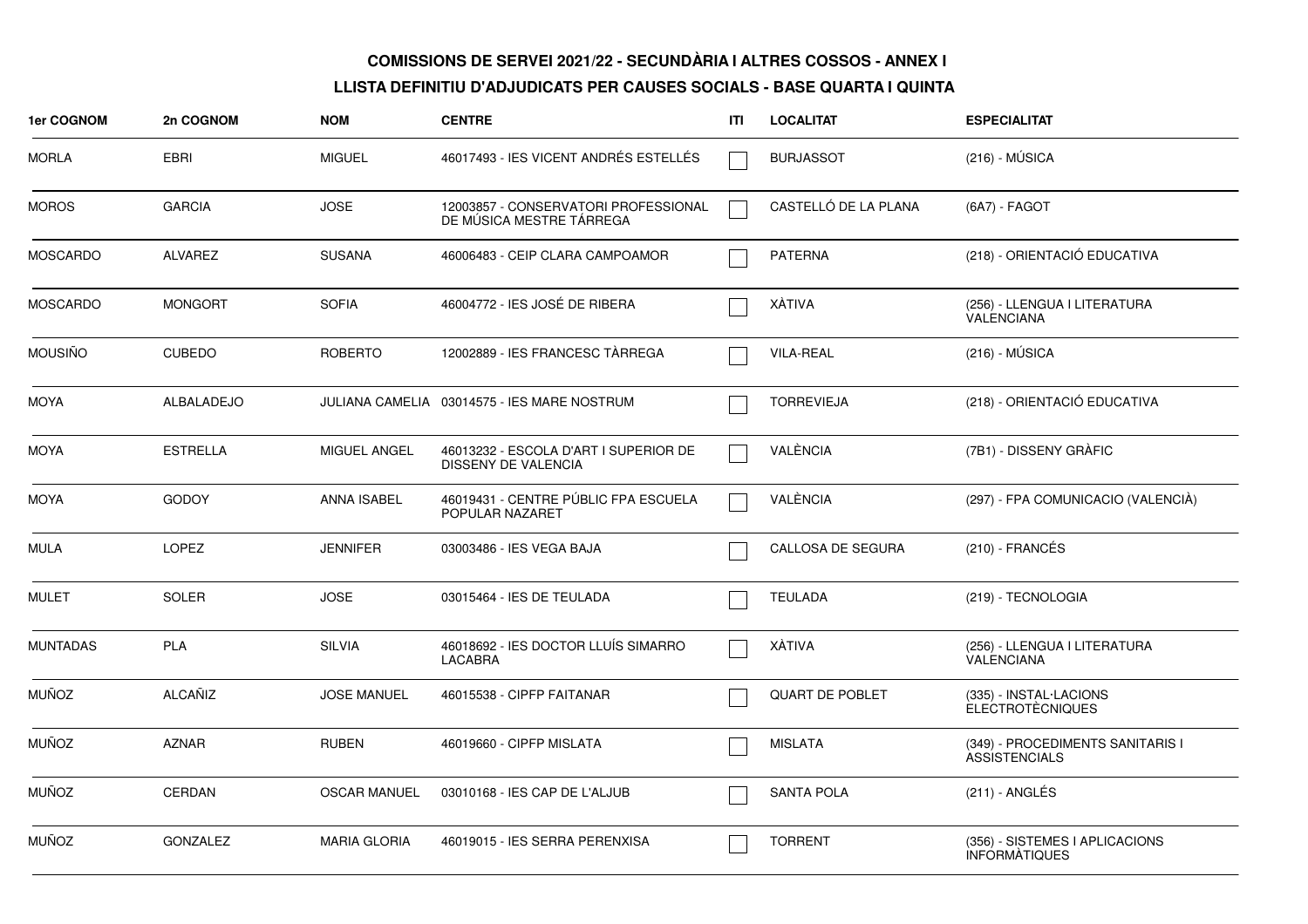| 1er COGNOM       | 2n COGNOM       | <b>NOM</b>        | <b>CENTRE</b>                                             | ITI                             | <b>LOCALITAT</b>           | <b>ESPECIALITAT</b>                                   |
|------------------|-----------------|-------------------|-----------------------------------------------------------|---------------------------------|----------------------------|-------------------------------------------------------|
| <b>MUÑOZ</b>     | LAGUARDA        | Mª VICENTA        | 46024229 - IES GUILLEM D'ALCALA                           |                                 | POBLA DE FARNALS (LA)      | (208) - BIOLOGIA I GEOLOGIA                           |
| <b>MUÑOZ</b>     | LANCE           | <b>INMACULADA</b> | 46022130 - IES ALTO TURIA                                 |                                 | <b>CHELVA</b>              | (206) - MATEMÀTIQUES                                  |
| <b>MUÑOZ</b>     | LOZANO          | <b>OLGA</b>       | 46002179 - IES LA HOYA DE BUÑOL                           |                                 | <b>BUÑOL</b>               | (345) - OPERACIONS I EQUIPS DE<br>PRODUCCIÓ AGRARIA   |
| <b>MUÑOZ</b>     | <b>LUQUE</b>    | <b>ANTIGUA</b>    | 12000480 - IES RAMÓN CID                                  |                                 | <b>BENICARLÓ</b>           | (354) - SERVEIS A LA COMUNITAT                        |
| <b>MUÑOZ</b>     | PELAEZ          | <b>FRANCISCO</b>  | 46023419 - CIPFP CIUTAT DE L'APRENENT                     |                                 | VALÈNCIA                   | (341) - OFICINA DE PROJECTES DE<br><b>CONSTRUCCIÓ</b> |
| <b>MUÑOZ</b>     | <b>PEREZ</b>    | <b>IVAN</b>       | 12005283 - IES VIOLANT DE CASALDUCH                       |                                 | <b>BENICASSIM</b>          | (217) - EDUCACIÓ FÍSICA                               |
| <b>MUÑOZ</b>     | PEREZ           | <b>VICTOR</b>     | 12002270 - IES NUESTRA SEÑORA DE LA<br><b>CUEVA SANTA</b> |                                 | <b>SEGORBE</b>             | (217) - EDUCACIÓ FÍSICA                               |
| <b>MUÑOZ</b>     | ROMERO          | <b>JOSE ANGEL</b> | 46007414 - VERGE DE LA SALUT                              | $\overline{\blacktriangledown}$ | <b>RÒTOVA</b>              | (218) - ORIENTACIÓ EDUCATIVA                          |
| <b>MURCIA</b>    | <b>FERRE</b>    | <b>ANNA</b>       | 03013704 - IES PROFESSOR MANUEL BROSETA                   |                                 | <b>BANYERES DE MARIOLA</b> | (254) - INFORMÀTICA                                   |
| <b>MURCIANO</b>  | <b>TOMAS</b>    | <b>ERNEST</b>     | 46019854 - IES MARÍA MOLINER                              |                                 | PUERTO SAGUNTO (EL)        | (219) - TECNOLOGIA                                    |
| <b>MURILLO</b>   | <b>PAUSA</b>    | JUAN              | 46004051 - GAVARDA                                        | ∣✔                              | <b>GAVARDA</b>             | (218) - ORIENTACIÓ EDUCATIVA                          |
| <b>NACHER</b>    | <b>MAGRANER</b> | <b>SALVADOR</b>   | 46022233 - IES DE MASSAMAGRELL                            |                                 | MASSAMAGRELL               | (219) - TECNOLOGIA                                    |
| <b>NACHER</b>    | <b>PALONES</b>  | MIGUEL MANUEL     | 46016397 - IES LA MARXADELLA                              |                                 | <b>TORRENT</b>             | (219) - TECNOLOGIA                                    |
| <b>NAKOVA</b>    | <b>KATILEVA</b> | <b>ELEONORA</b>   | 46015708 - IES DISTRICTE MARÍTIM                          |                                 | VALÈNCIA                   | $(211)$ - ANGLÉS                                      |
| <b>NAVARRETE</b> | <b>RAMO</b>     | <b>SONIA</b>      | 12005647 - IES VILA-ROJA                                  |                                 | <b>ALMASSORA</b>           | (210) - FRANCÉS                                       |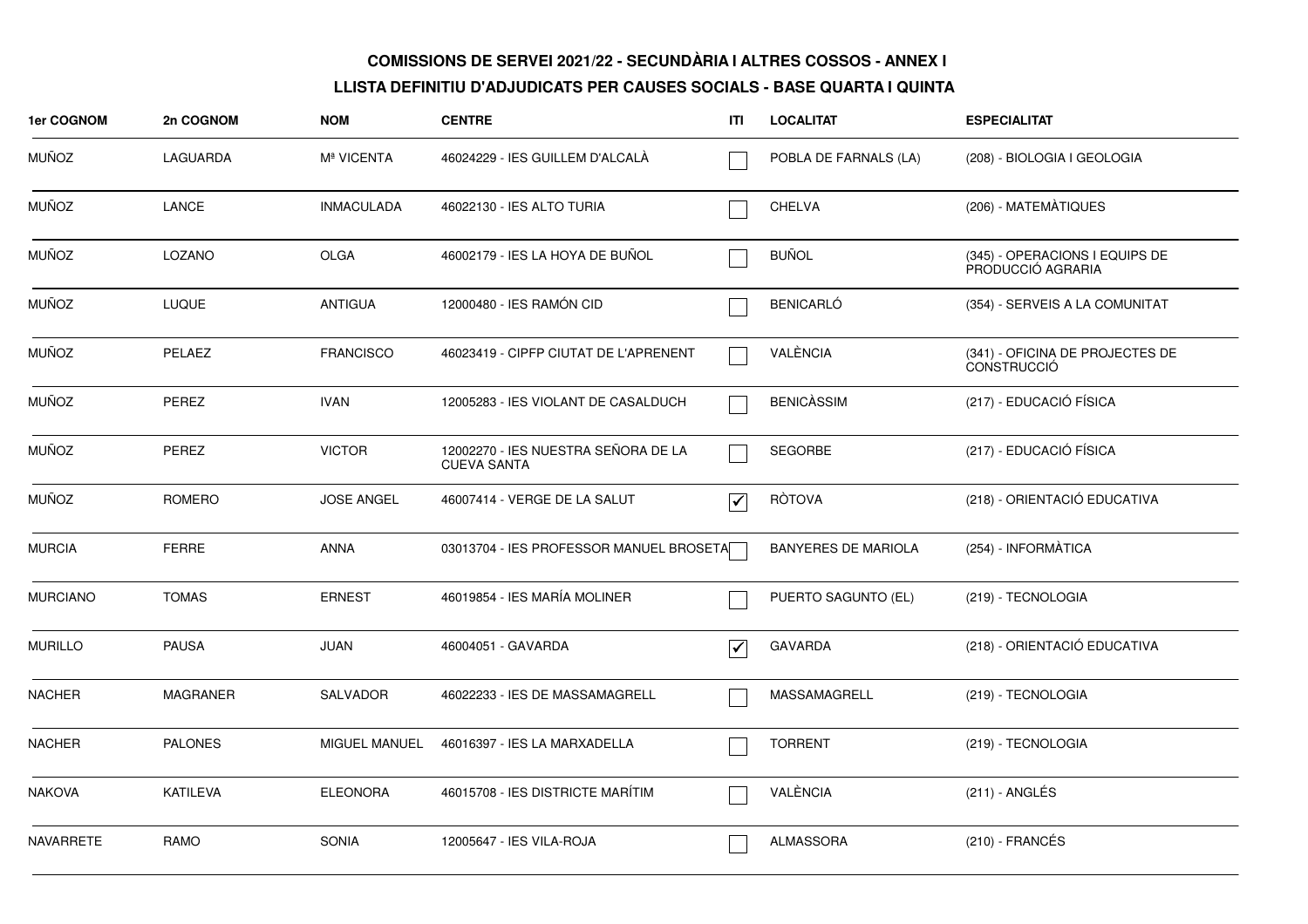| 1er COGNOM     | 2n COGNOM        | <b>NOM</b>          | <b>CENTRE</b>                                                          | ITI | <b>LOCALITAT</b>    | <b>ESPECIALITAT</b>                               |
|----------------|------------------|---------------------|------------------------------------------------------------------------|-----|---------------------|---------------------------------------------------|
| <b>NAVARRO</b> | AGÜES            | <b>BALTASAR</b>     | 12002671 - IES BOTÀNIC CAVANILLES                                      |     | VALL D'UIXÓ (LA)    | (338) - MANTENIMENT DE VEHICLES                   |
| <b>NAVARRO</b> | <b>AGUILERA</b>  | <b>DIEGO</b>        | 46016877 - CONSERVATORI PROFESSIONAL<br>DE MUSICA MESTRE VERT          |     | <b>CARCAIXENT</b>   | (6A3) - CLARINET                                  |
| <b>NAVARRO</b> | CASTELLO         |                     | FRANCISCO JAVIER03013005 - CENTRE PÚBLIC FPA CARLES<br><b>SALVADOR</b> |     | <b>PETRER</b>       | (293) - FPA CIENCIES SOCIALS                      |
| <b>NAVARRO</b> | <b>DIAZ</b>      | <b>LAURA</b>        | 46024965 - IES LA CANYADA                                              |     | CAÑADA (LA)         | (209) - DIBUIX                                    |
| <b>NAVARRO</b> | <b>FRANCO</b>    |                     | FRANCISCO JAVIER46021629 - IES ARABISTA RIBERA                         |     | CARCAIXENT          | (338) - MANTENIMENT DE VEHICLES                   |
| <b>NAVARRO</b> | <b>GARBERI</b>   | <b>MARIA</b>        | 03015038 - IES RADIO EXTERIOR                                          |     | <b>ALACANT</b>      | (208) - BIOLOGIA I GEOLOGIA                       |
| <b>NAVARRO</b> | <b>GARCIA</b>    | MARIA JOSE          | 46013104 - CIPFP VICENTE BLASCO IBÁÑEZ                                 |     | VALÈNCIA            | (206) - MATEMÀTIQUES                              |
| <b>NAVARRO</b> | <b>GUARDIOLA</b> | <b>MARIO DANIEL</b> | 03005720 - IES LA MELVA                                                |     | <b>ELDA</b>         | (254) - INFORMATICA                               |
| <b>NAVARRO</b> | <b>LOPEZ</b>     | <b>ANA MARIA</b>    | 46016361 - IES LA MORERIA                                              |     | <b>MISLATA</b>      | (219) - TECNOLOGIA                                |
| <b>NAVARRO</b> | <b>LOPEZ</b>     | <b>NURIA</b>        | 46019854 - IES MARÍA MOLINER                                           |     | PUERTO SAGUNTO (EL) | (209) - DIBUIX                                    |
| <b>NAVARRO</b> | <b>MARTINEZ</b>  | CLARA               | 03015099 - IES LAS NORIAS                                              |     | MONFORTE DEL CID    | (204) - LLENGUA CASTELLANA I<br><b>LITERATURA</b> |
| <b>NAVARRO</b> | <b>MEDINA</b>    | <b>ESTHER</b>       | 46013050 - IES EL CABANYAL                                             |     | VALÈNCIA            | (332) - ESTETICA                                  |
| <b>NAVARRO</b> | <b>MONTERO</b>   | <b>VIOLETA</b>      | 46023225 - IES CLARA CAMPOAMOR                                         |     | ALAQUÀS             | (204) - LLENGUA CASTELLANA I<br><b>LITERATURA</b> |
| <b>NAVARRO</b> | <b>MUÑOZ</b>     | <b>MONICA</b>       | 46023870 - IES MALILLA                                                 |     | VALÈNCIA            | (205) - GEOGRAFIA I HISTÒRIA                      |
| <b>NAVARRO</b> | <b>MUÑOZ</b>     | <b>SERGIO</b>       | 46016397 - IES LA MARXADELLA                                           |     | <b>TORRENT</b>      | (338) - MANTENIMENT DE VEHICLES                   |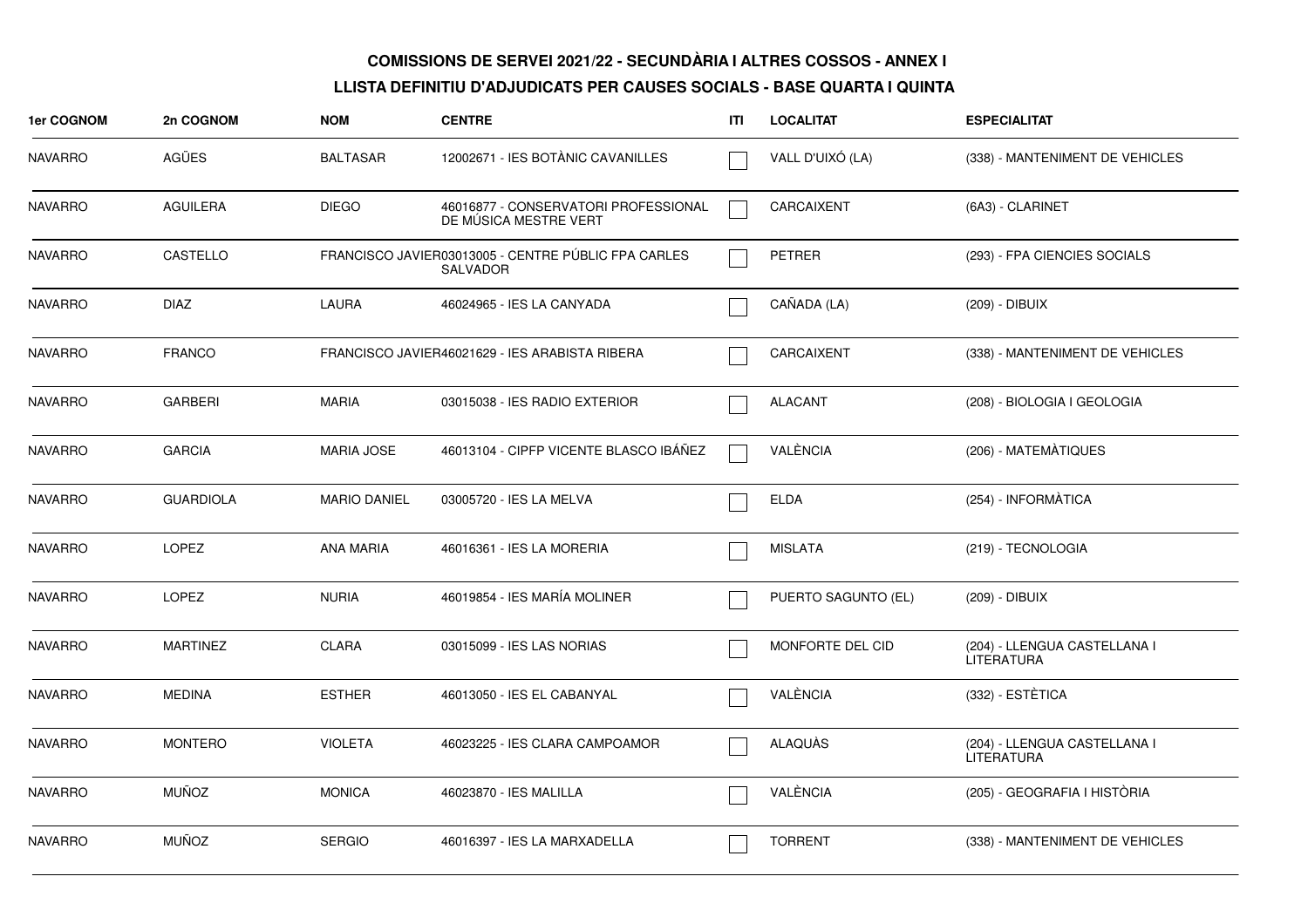| 1er COGNOM     | 2n COGNOM         | <b>NOM</b>                          | <b>CENTRE</b>                                                  | ITI | <b>LOCALITAT</b>         | <b>ESPECIALITAT</b>                                         |
|----------------|-------------------|-------------------------------------|----------------------------------------------------------------|-----|--------------------------|-------------------------------------------------------------|
| <b>NAVARRO</b> | <b>OLMOS</b>      | <b>SALVADOR</b>                     | 46018761 - CIPFP COMPLEJO EDUCATIVO DE<br><b>CHESTE</b>        |     | <b>CHESTE</b>            | (330) - CUINA I PASTISSERIA                                 |
| <b>NAVARRO</b> | <b>ORENGO</b>     | <b>MARIA CARMEN</b>                 | 46020479 - IES JOAN FUSTER                                     |     | <b>BELLREGUARD</b>       | (222) - FORMACIÓ I ORIENTACIÓ LABORAL                       |
| <b>NAVARRO</b> | PEREZ             |                                     | MARIA REMEDIOS 03006761 - IES LA MOLA                          |     | <b>NOVELDA</b>           | (219) - TECNOLOGIA                                          |
| <b>NAVARRO</b> | <b>PIERA</b>      | <b>MARIA PILAR</b>                  | 46022154 - SECCIÓN DEL IES FERNANDO III EN [<br><b>JALANCE</b> |     | <b>JALANCE</b>           | (206) - MATEMÀTIQUES                                        |
| <b>NAVARRO</b> | <b>PITARCH</b>    | <b>BERTA</b>                        | 46023894 - IES D'EL PUIG DE SANTA MARIA                        |     | PUIG DE SANTA MARIA [EL] | (219) - TECNOLOGIA                                          |
| <b>NAVARRO</b> | <b>PLA</b>        | <b>MARIA GLORIA</b>                 | 12000406 - IES DE BETXÍ                                        |     | <b>BETXÍ</b>             | (211) - ANGLÉS                                              |
| <b>NAVARRO</b> | <b>REGÜES</b>     | <b>MARIA JOSE</b>                   | 46017501 - IES FEDERICA MONTSENY                               |     | <b>BURJASSOT</b>         | (348) - PROCEDIMENTS DE DIAGNÒSTIC<br>CLÍNIC I ORTOPROTÈSIC |
| <b>NAVARRO</b> | ROMERO            | <b>JESUS ALBERTO</b>                | 46022890 - SECCIÓ DE L'IES DE<br>MASSAMAGRELL A MUSEROS        |     | <b>MUSEROS</b>           | (208) - BIOLOGIA I GEOLOGIA                                 |
| <b>NAVARRO</b> | SANZ              | <b>LORENA</b>                       | 46022142 - IES DE GUADASSUAR                                   |     | <b>GUADASSUAR</b>        | (211) - ANGLÉS                                              |
| <b>NAVARRO</b> | <b>TORREGROSA</b> | <b>MANUELA</b>                      | 46018059 - IES NÚMERO 26                                       |     | VALÈNCIA                 | (209) - DIBUIX                                              |
| <b>NAVARRO</b> | VALERA            | M <sup>ª</sup> PILAR                | 46017912 - CONSERVATORI PROFESSIONAL<br>DE MUSICA              |     | <b>TORRENT</b>           | $(6C2) - PIANO$                                             |
| <b>NAVARRO</b> | VIDAGAÑY          | <b>CAROLINA</b>                     | 46016038 - IES SALVADOR GADEA                                  |     | <b>ALDAIA</b>            | (332) - ESTÉTICA                                            |
| <b>NAVARRO</b> | <b>VILAR</b>      | <b>INMACULADA</b>                   | 46012872 - IES LUIS VIVES                                      |     | VALÈNCIA                 | (209) - DIBUIX                                              |
| <b>NAVAS</b>   | <b>SANTAMARIA</b> | <b>FRANCISCO DE</b><br><b>BORJA</b> | 46006100 - IES L'ESTACIÓ                                       |     | <b>ONTINYENT</b>         | (206) - MATEMATIQUES                                        |
| <b>NAVIO</b>   | <b>OLIVAN</b>     | <b>BELEN EVA</b>                    | 12001241 - CIPFP COSTA DE AZAHAR                               |     | GRAU DE CASTELLÓ         | (222) - FORMACIÓ I ORIENTACIÓ LABORAL                       |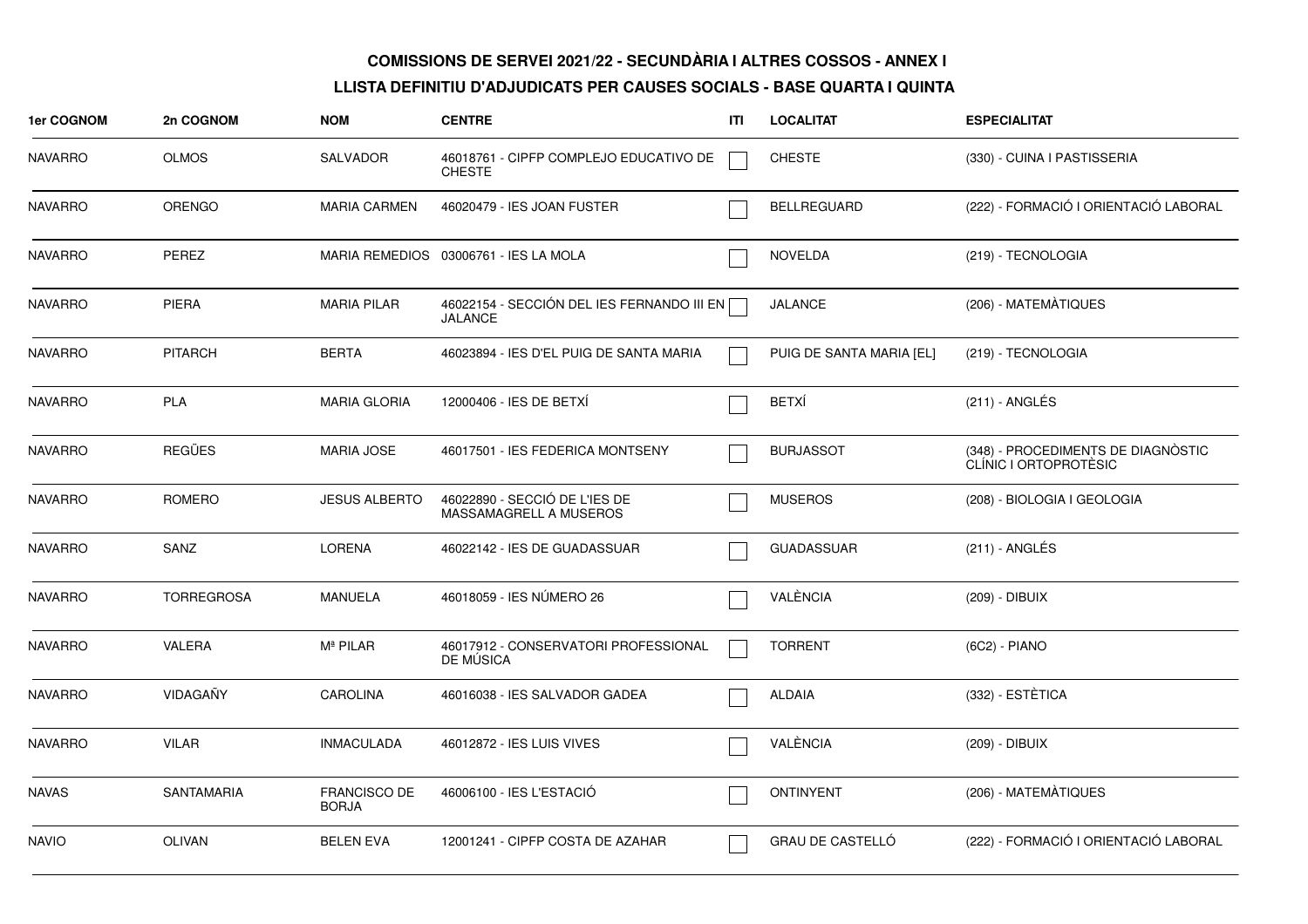| 1er COGNOM        | 2n COGNOM       | <b>NOM</b>            | <b>CENTRE</b>                                          | ITI | <b>LOCALITAT</b>       | <b>ESPECIALITAT</b>                                         |
|-------------------|-----------------|-----------------------|--------------------------------------------------------|-----|------------------------|-------------------------------------------------------------|
| <b>NEBOT</b>      | <b>GARRIGA</b>  | <b>ELISA</b>          | 12005751 - IES BENIGASLÓ                               |     | VALL D'UIXÓ (LA)       | (211) - ANGLÉS                                              |
| <b>NEBOT</b>      | <b>ROIG</b>     | <b>AINA</b>           | 12005799 - IES BOVALAR                                 |     | CASTELLÓ DE LA PLANA   | (256) - LLENGUA I LITERATURA<br>VALENCIANA                  |
| <b>NEBOT</b>      | ROMERO          | <b>MARIA VICTORIA</b> | 12001231 - IES PENYAGOLOSA                             |     | CASTELLÓ DE LA PLANA   | (254) - INFORMÀTICA                                         |
| <b>NEBOT</b>      | <b>RUBERT</b>   | <b>ALEJANDRO</b>      | 12000406 - IES DE BETXÍ                                |     | <b>BETXÍ</b>           | (219) - TECNOLOGIA                                          |
| <b>NEGRE</b>      | MUÑOZ           | <b>JOAN</b>           | 46004221 - IES MARÍA ENRÍQUEZ                          |     | <b>GANDIA</b>          | (219) - TECNOLOGIA                                          |
| <b>NEGRE</b>      | <b>PARRA</b>    | <b>ALBA</b>           | 46020273 - IES LA VALL DE SEGÓ                         |     | BENIFAIRÓ DE LES VALLS | (204) - LLENGUA CASTELLANA I<br><b>LITERATURA</b>           |
| <b>NICOLAU</b>    | <b>GOZALBES</b> | <b>MARTA</b>          | 46013220 - ESCOLA OFICIAL D'IDIOMES<br>VALÈNCIA-SAÏDIA |     | VALÈNCIA               | (408) - FRANCÉS                                             |
| <b>NICOLAU</b>    | <b>LAPARRA</b>  | <b>JOSE MANUEL</b>    | 46019660 - CIPFP MISLATA                               |     | <b>MISLATA</b>         | (348) - PROCEDIMENTS DE DIAGNÒSTIC<br>CLÍNIC I ORTOPROTÈSIC |
| <b>NIEBLAS</b>    | <b>MIQUEL</b>   | <b>JOAN</b>           | 46026160 - IES MARÍA CARBONELL I SÁNCHEZ               |     | <b>BENETÚSSER</b>      | (217) - EDUCACIÓ FÍSICA                                     |
| <b>NIETO</b>      | CABALLERO       | <b>CELIA</b>          | 46023936 - IES ESCULTOR EN FRANCESC<br><b>BADIA</b>    |     | <b>FOIOS</b>           | (256) - LLENGUA I LITERATURA<br><b>VALENCIANA</b>           |
| <b>NIETO</b>      | PEDRAZA         | <b>FRANCISCA</b>      | 03005719 - IES AZORÍN                                  |     | <b>PETRER</b>          | (205) - GEOGRAFIA I HISTÒRIA                                |
| <b>NOGUERA</b>    | <b>BRULL</b>    | <b>GUILLEM</b>        | 46018552 - IES BALEARES                                |     | VALÈNCIA               | (208) - BIOLOGIA I GEOLOGIA                                 |
| <b>NOGUERA</b>    | <b>CORTELL</b>  | <b>VICENTA</b>        | 03010120 - IES LEONARDO DA VINCI                       |     | <b>ALACANT</b>         | (270) - PROCESSOS DIAGN. CLÍNIC I<br>PROCED. ORTOPROTÈTIC   |
| <b>NOGUERA</b>    | VALCARCEL       | <b>ADRIAN</b>         | 03013881 - IES VICTORIA KENT                           |     | <b>ELX</b>             | (207) - FÍSICA I QUÍMICA                                    |
| <b>NOGUEROLES</b> | <b>PUCHADES</b> | <b>MARIA</b>          | 46022567 - IES DE TURÍS                                |     | <b>TURÍS</b>           | (206) - MATEMÀTIQUES                                        |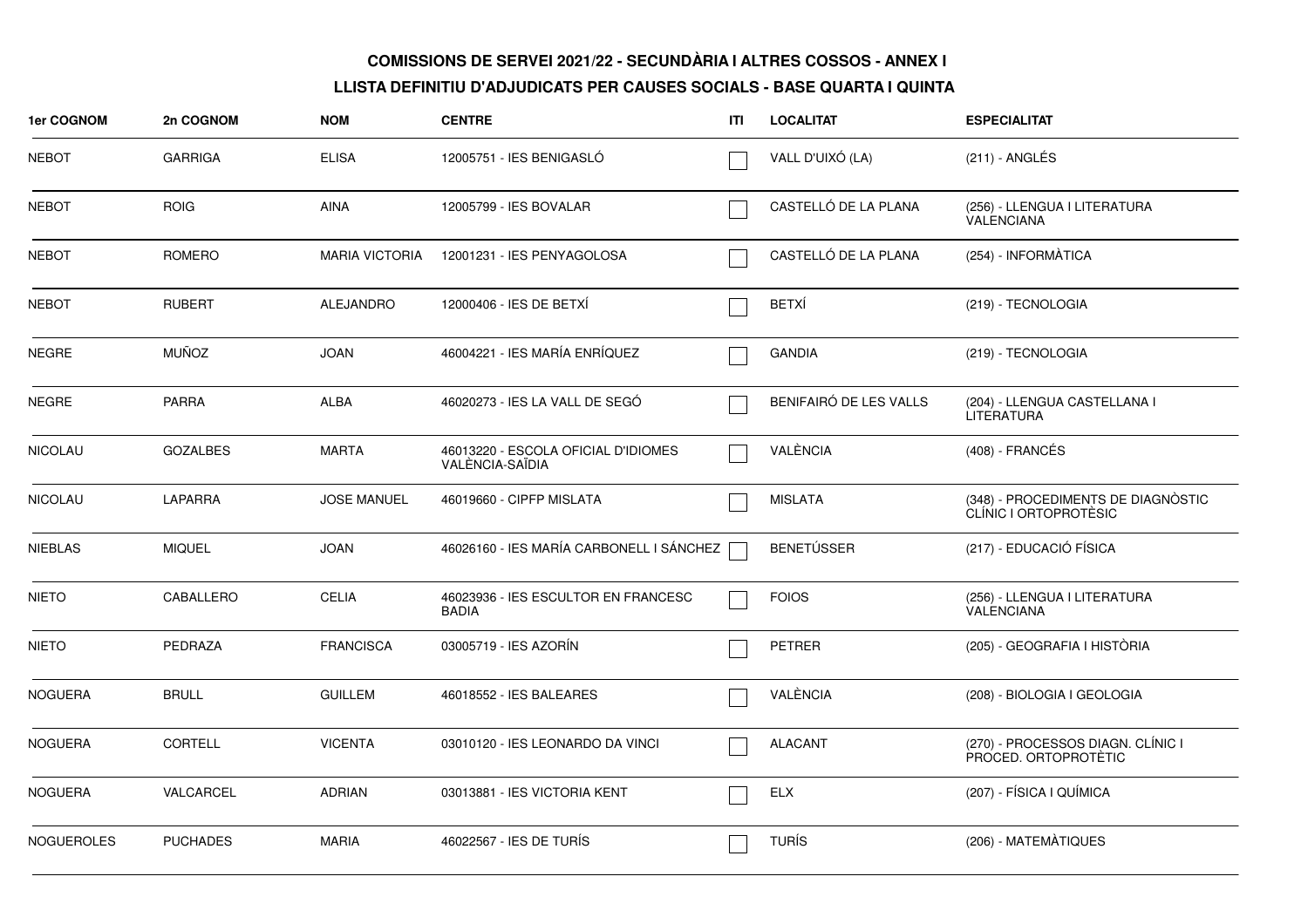| <b>1er COGNOM</b> | 2n COGNOM         | <b>NOM</b>           | <b>CENTRE</b>                                                         | ITI | <b>LOCALITAT</b>    | <b>ESPECIALITAT</b>                                      |
|-------------------|-------------------|----------------------|-----------------------------------------------------------------------|-----|---------------------|----------------------------------------------------------|
| <b>NOGUES</b>     | <b>LOPEZ</b>      | <b>SERGIO</b>        | 46016397 - IES LA MARXADELLA                                          |     | <b>TORRENT</b>      | (338) - MANTENIMENT DE VEHICLES                          |
| <b>NULA</b>       | <b>SANCHEZ</b>    |                      | FRANCISCO JAVIER46017535 - IES PERE BOÏL                              |     | <b>MANISES</b>      | (201) - FILOSOFIA                                        |
| <b>NUÑEZ</b>      | <b>MORA</b>       | <b>MARIA ROSARIO</b> | 03020678 - CEE PÚB. EL SOMNI                                          |     | SANT JOAN D'ALACANT | (218) - ORIENTACIÓ EDUCATIVA                             |
| <b>OLASO</b>      | <b>ESPI</b>       | CARLA                | 46022142 - IES DE GUADASSUAR                                          |     | <b>GUADASSUAR</b>   | (211) - ANGLÉS                                           |
| <b>OLAYA</b>      | <b>GALIPIENSO</b> | <b>LUCIA</b>         | 03010156 - IES MONASTIL                                               |     | <b>ELDA</b>         | (207) - FÍSICA I QUÍMICA                                 |
| <b>OLIVA</b>      | <b>SANCHEZ</b>    | <b>MARIO</b>         | 03014538 - IES MISTERI D'ELX                                          |     | <b>ELX</b>          | (217) - EDUCACIÓ FÍSICA                                  |
| <b>OLIVARES</b>   | <b>MUÑOZ</b>      | <b>GLORIA</b>        | 12006950 - EXTENSIÓN DEL CFPA<br>HISTORIADOR VICIANA DE BURRIANA      |     | <b>BORRIANA</b>     | (295) - FPA COMUNICACIÓ<br>(VALENCIÀ/ANGLÉS)             |
| <b>OLIVARES</b>   | <b>SORIANO</b>    | <b>JOSE PASCUAL</b>  | 03014502 - IES CATRAL                                                 |     | CATRAL              | $(216) - MÚSICA$                                         |
| <b>OLIVAS</b>     | <b>MARCO</b>      | <b>PABLO</b>         | 03014678 - CONSERVATORI PROFESSIONAL<br>DE MÚSICA GUITARRISTA J.TOMÁS |     | <b>ALACANT</b>      | (6B1) - FONAMENTS DE COMPOSICIÓ                          |
| OLIVE             | <b>RUIZ</b>       | <b>NURIA</b>         | 46024424 - IES D'ALCÀSSER                                             |     | ALCASSER            | (208) - BIOLOGIA I GEOLOGIA                              |
| <b>OLIVER</b>     | <b>CALABUIG</b>   | <b>AARON</b>         | 46031337 - ESCOLA OFICIAL D'IDIOMES DE<br><b>TORRENT</b>              |     | <b>TORRENT</b>      | $(411)$ - ANGLÉS                                         |
| <b>OLIVER</b>     | <b>CAMPOS</b>     | <b>FRANCISCA</b>     | 12006950 - EXTENSIÓN DEL CFPA<br>HISTORIADOR VICIANA DE BURRIANA      |     | <b>BORRIANA</b>     | (297) - FPA COMUNICACIO (VALENCIÀ)                       |
| <b>OLIVER</b>     | <b>TORRIJO</b>    | <b>ROSA MARIA</b>    | 46022221 - IES L'ELIANA                                               |     | ELIANA (L')         | (261) - ECONOMIA                                         |
| <b>OLMOS</b>      | <b>FONT</b>       | ANA                  | 46022221 - IES L'ELIANA                                               |     | ELIANA (L')         | (349) - PROCEDIMENTS SANITARIS I<br><b>ASSISTENCIALS</b> |
| <b>OLTRA</b>      | <b>OLTRA</b>      | <b>SONIA</b>         | 46022555 - IES VERMELLAR                                              |     | OLLERIA (L')        | (256) - LLENGUA I LITERATURA<br><b>VALENCIANA</b>        |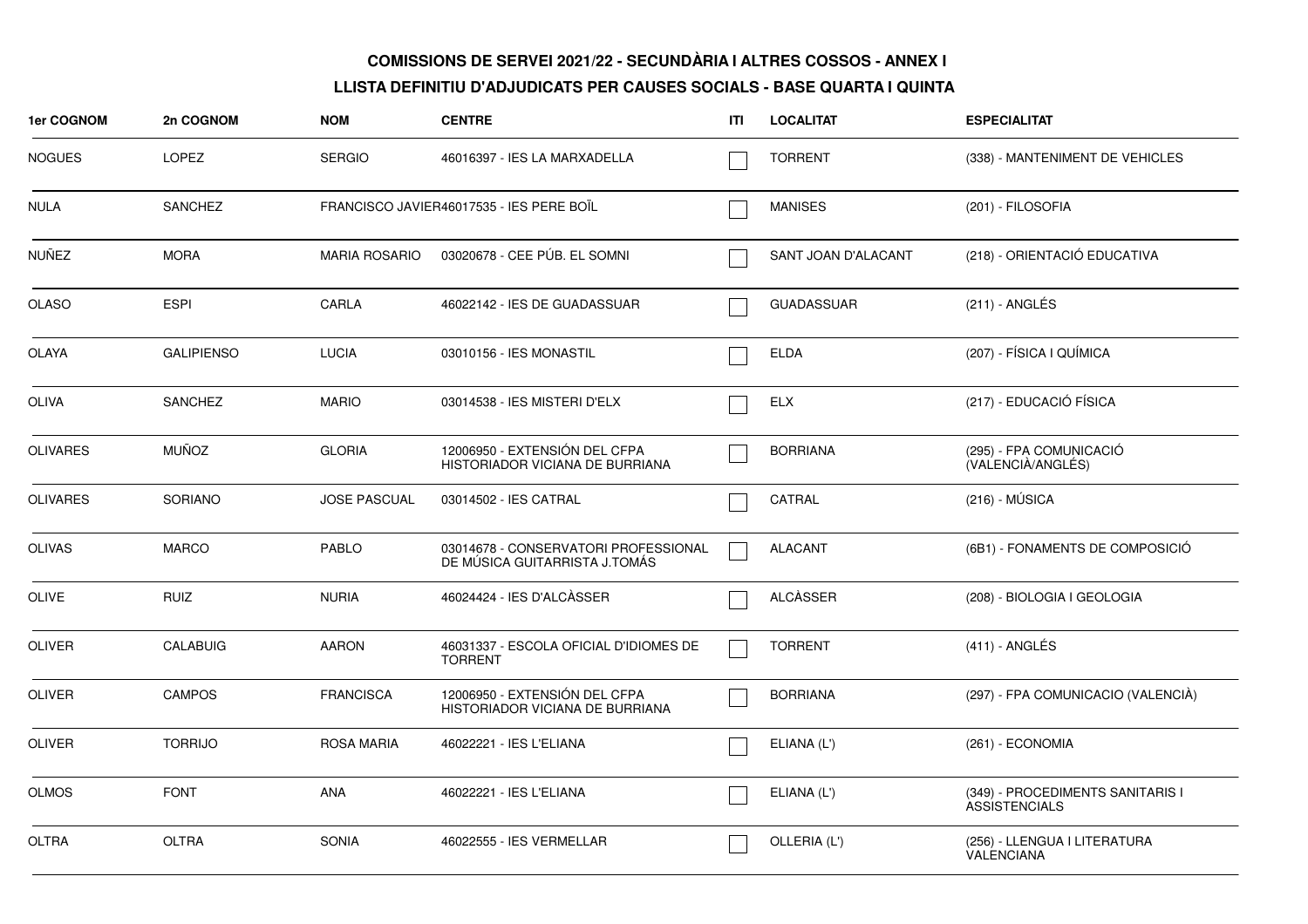| 1er COGNOM       | 2n COGNOM        | <b>NOM</b>          | <b>CENTRE</b>                                                  | ITI | <b>LOCALITAT</b> | <b>ESPECIALITAT</b>                                      |
|------------------|------------------|---------------------|----------------------------------------------------------------|-----|------------------|----------------------------------------------------------|
| <b>OMBUENA</b>   | <b>CABANES</b>   | <b>ADRIAN</b>       | 46026779 - IES ANDREU ALFARO                                   |     | <b>PAIPORTA</b>  | $(216) - MÚSICA$                                         |
| <b>ONTIVEROS</b> | <b>LLORENS</b>   | <b>IRENE</b>        | 46023547 - IES BENICALAP                                       |     | VALÈNCIA         | (209) - DIBUIX                                           |
| ORDUÑA           | <b>PLASENCIA</b> | <b>MANUEL JESUS</b> | 46018059 - IES NÚMERO 26                                       |     | VALÈNCIA         | (206) - MATEMÀTIQUES                                     |
| <b>OREIRO</b>    | <b>REY</b>       | RAQUEL              | 46017687 - IES RAMON LLULL                                     |     | VALÈNCIA         | (207) - FÍSICA I QUÍMICA                                 |
| <b>ORENGA</b>    | <b>PEIRATS</b>   | <b>ROMAN</b>        | 12002661 - IES HONORI GARCIA                                   |     | VALL D'UIXÓ (LA) | (256) - LLENGUA I LITERATURA<br>VALENCIANA               |
| <b>ORGANERO</b>  | ROLDAN           | ANA ISABEL          | 46004760 - CIPFP LA COSTERA                                    |     | XÀTIVA           | (349) - PROCEDIMENTS SANITARIS I<br><b>ASSISTENCIALS</b> |
| <b>ORIOLA</b>    | <b>VELLO</b>     | <b>FEDERICO</b>     | 46000754 - CIPFP LUIS SUÑER SANCHIS                            |     | <b>ALZIRA</b>    | (205) - GEOGRAFIA I HISTÒRIA                             |
| <b>ORRIOS</b>    | <b>MARZ</b>      | <b>SERGIO</b>       | 46023547 - IES BENICALAP                                       |     | VALÈNCIA         | (205) - GEOGRAFIA I HISTÒRIA                             |
| <b>ORTEGA</b>    | <b>AIX</b>       | <b>SARAY</b>        | 03013881 - IES VICTORIA KENT                                   |     | <b>ELX</b>       | (242) - INTERVENCIÓ SOCIOCOMUNITÀRIA                     |
| <b>ORTEGA</b>    | <b>AZNAR</b>     | <b>AMAIA</b>        | 46018059 - IES NÚMERO 26                                       |     | VALÈNCIA         | (209) - DIBUIX                                           |
| <b>ORTEGA</b>    | <b>LOPEZ</b>     | LAURA               | 03014851 - IES LA ENCANTÁ                                      |     | <b>ROJALES</b>   | (204) - LLENGUA CASTELLANA I<br><b>LITERATURA</b>        |
| <b>ORTEGA</b>    | SAEZ             | <b>SARA</b>         | 46007190 - IES NÚMERO 1                                        |     | <b>REQUENA</b>   | (351) - PROCESSOS DE GESTIÓ<br><b>ADMINISTRATIVA</b>     |
| <b>ORTEGA</b>    | <b>TORMOS</b>    | <b>EMILIO</b>       | 46020421 - IES HORT DE FELIU                                   |     | <b>ALGINET</b>   | (330) - CUINA I PASTISSERIA                              |
| <b>ORTEGA</b>    | <b>TORMOS</b>    | <b>HERMINIO</b>     | 03011458 - CONSERVATORI PROFESSIONAL<br>DE MÚSICA TENOR CORTIS |     | DÉNIA            | (6D1) - VIOLÍ                                            |
| <b>ORTELLS</b>   | <b>FABRA</b>     | <b>PABLO</b>        | 12003328 - IES LLOMBAI                                         |     | <b>BORRIANA</b>  | (219) - TECNOLOGIA                                       |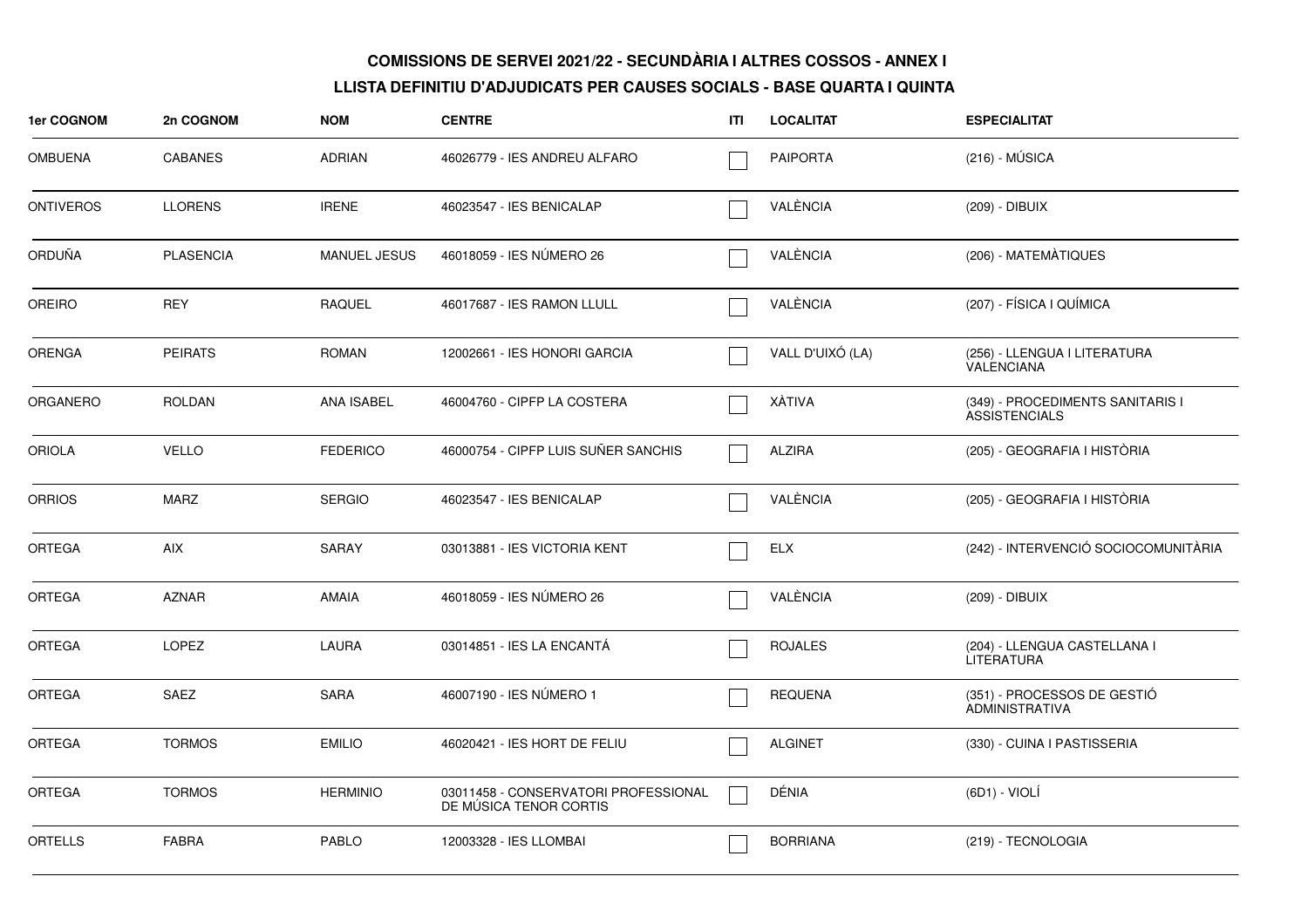| 1er COGNOM    | 2n COGNOM               | <b>NOM</b>          | <b>CENTRE</b>                                                       | ITI | <b>LOCALITAT</b>           | <b>ESPECIALITAT</b>                                    |
|---------------|-------------------------|---------------------|---------------------------------------------------------------------|-----|----------------------------|--------------------------------------------------------|
| ORTIZ         | AGUDO                   | <b>SERGIO</b>       | 46016038 - IES SALVADOR GADEA                                       |     | <b>ALDAIA</b>              | (356) - SISTEMES I APLICACIONS<br><b>INFORMATIQUES</b> |
| ORTIZ         | <b>ALBIACH</b>          | <b>MARIA AMPARO</b> | 46019660 - CIPFP MISLATA                                            |     | <b>MISLATA</b>             | (222) - FORMACIÓ I ORIENTACIÓ LABORAL                  |
| ORTIZ         | <b>GARCIA</b>           | <b>JULIO DANIEL</b> | 46022245 - IES L'OM                                                 |     | <b>PICASSENT</b>           | (351) - PROCESSOS DE GESTIÓ<br>ADMINISTRATIVA          |
| ORTIZ         | <b>HERNANDEZ</b>        |                     | FRANCISCO JAVIER03000679 - IES JAIME II                             |     | <b>ALACANT</b>             | (204) - LLENGUA CASTELLANA I<br><b>LITERATURA</b>      |
| ORTIZ         | <b>MORIL</b>            | <b>NURIA</b>        | 03020678 - CEE PÚB. EL SOMNI                                        |     | <b>SANT JOAN D'ALACANT</b> | (354) - SERVEIS A LA COMUNITAT                         |
| <b>ORTOLA</b> | <b>ALBEROLA</b>         | <b>DAVID</b>        | 46007736 - IES CLOT DEL MORO                                        |     | <b>SAGUNT</b>              | (207) - FÍSICA I QUÍMICA                               |
| <b>ORTOLA</b> | <b>GARCIA DEL BUSTO</b> | PAU                 | 46002571 - IES FRANCESC GIL                                         |     | CANALS                     | $(216) - MÚSICA$                                       |
| <b>ORTOLA</b> | <b>PUCHOL</b>           | <b>PAULA</b>        | 03015142 - IES DE PEDREGUER                                         |     | <b>PEDREGUER</b>           | $(216) - MÚSICA$                                       |
| <b>ORTS</b>   | <b>CERVERA</b>          | <b>JUAN JOSE</b>    | 46022403 - SECCIÓ DE L'IES DOCTOR PESET<br>ALEIXANDRE A PATERNA     |     | <b>PATERNA</b>             | $(216) - MÚSICA$                                       |
| <b>ORTS</b>   | <b>RUIZ</b>             | FRANCESC FERMÍ      | 46013232 - ESCOLA D'ART I SUPERIOR DE<br><b>DISSENY DE VALENCIA</b> |     | VALÈNCIA                   | (7B5) - HISTÒRIA DE L'ART                              |
| ORTUÑO        | <b>MONGE</b>            | <b>VERONICA</b>     | 03013352 - IES HAYGON                                               |     | SANT VICENT DEL RASPEIG    | (209) - DIBUIX                                         |
| <b>ORTUÑO</b> | <b>RODRIGUEZ</b>        |                     | FRANCISCO JOSE 03016559 - IES MARÍA BLASCO                          |     | SANT VICENT DEL RASPEIG    | (206) - MATEMÀTIQUES                                   |
| <b>OSCA</b>   | <b>LLODRA</b>           | <b>NATALIA</b>      | 46012197 - CEIP JAIME BALMES                                        |     | VALÈNCIA                   | (218) - ORIENTACIÓ EDUCATIVA                           |
| <b>OSSET</b>  | <b>TRENOR</b>           | <b>LUCIA</b>        | 46018552 - IES BALEARES                                             |     | VALÈNCIA                   | (204) - LLENGUA CASTELLANA I<br><b>LITERATURA</b>      |
| <b>OSUNA</b>  | <b>HABA</b>             | <b>JOSE</b>         | 46017882 - IES LES ALFÀBEGUES                                       |     | <b>BÉTERA</b>              | (204) - LLENGUA CASTELLANA I<br><b>LITERATURA</b>      |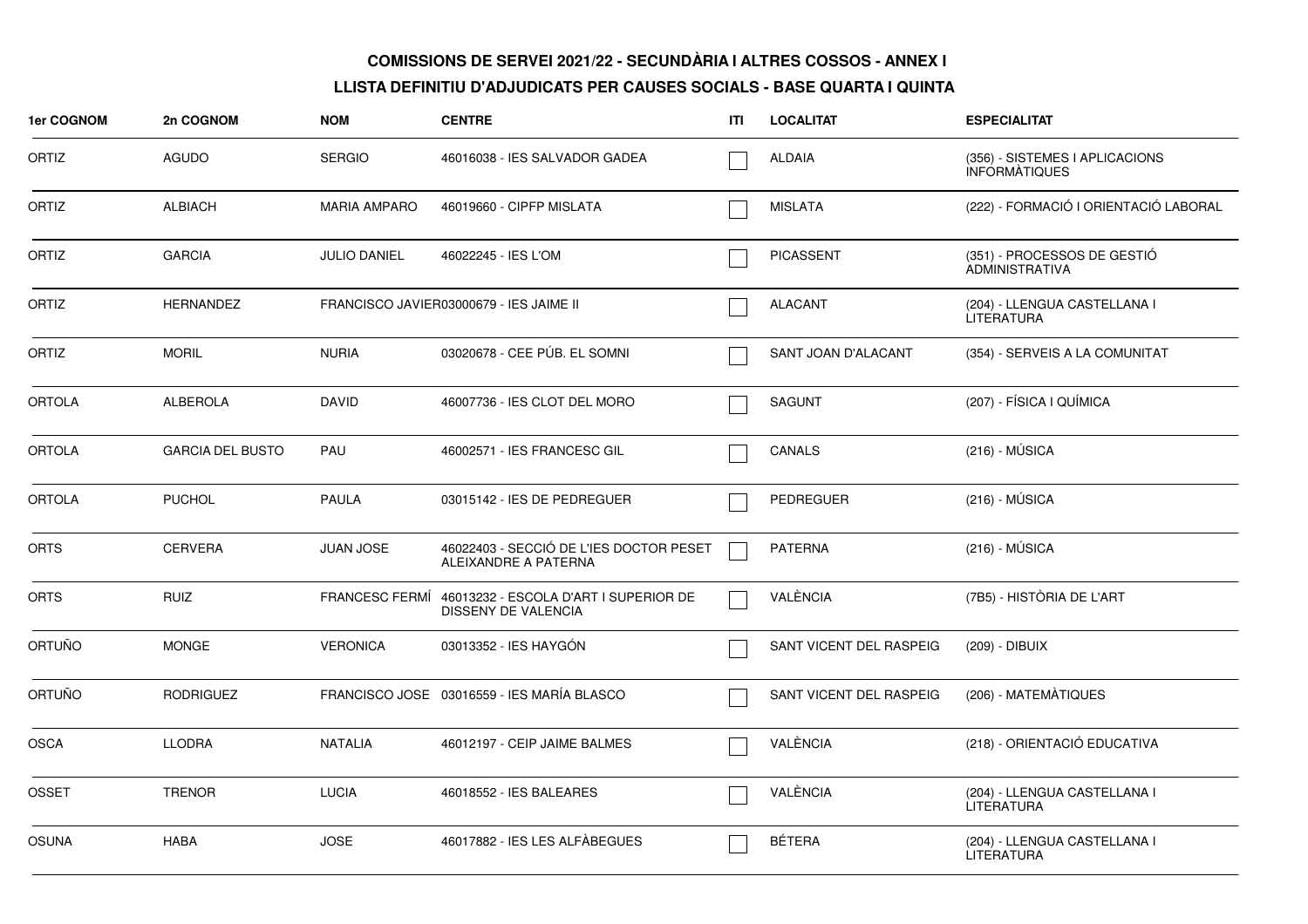| <b>1er COGNOM</b> | 2n COGNOM        | <b>NOM</b>           | <b>CENTRE</b>                                           | ITI | <b>LOCALITAT</b>  | <b>ESPECIALITAT</b>                                      |
|-------------------|------------------|----------------------|---------------------------------------------------------|-----|-------------------|----------------------------------------------------------|
| <b>OTEROS</b>     | <b>LOPEZ</b>     |                      | ALFREDO MATIAS 03011926 - CEIP JOSÉ GARNERO             |     | <b>SANTA POLA</b> | (218) - ORIENTACIÓ EDUCATIVA                             |
| <b>OVIEDO</b>     | <b>GARCIA</b>    | <b>SOFIA</b>         | 03000400 - IES COTES BAIXES                             |     | <b>ALCOI</b>      | $(216) - MÚSICA$                                         |
| <b>OVIEDO</b>     | <b>VIDAL</b>     | ALEXANDRE            | 12007334 - CIPFP BENICARLÓ                              |     | <b>BENICARLÓ</b>  | (330) - CUINA I PASTISSERIA                              |
| <b>OZCARIZ</b>    | <b>FERNANDEZ</b> | <b>MARIA HENAR</b>   | 12005593 - IES SERRA D'ESPADÀ                           |     | <b>ONDA</b>       | (206) - MATEMÀTIQUES                                     |
| <b>PADILLA</b>    | <b>LOPEZ</b>     | <b>BEATRIZ</b>       | 46017501 - IES FEDERICA MONTSENY                        |     | <b>BURJASSOT</b>  | (349) - PROCEDIMENTS SANITARIS I<br><b>ASSISTENCIALS</b> |
| <b>PADILLA</b>    | SAEZ             | LAURA                | 46018382 - ESCOLA OFICIAL D'IDIOMES                     |     | <b>ALZIRA</b>     | $(411)$ - ANGLÉS                                         |
| <b>PAEZ</b>       | <b>MANSO</b>     | <b>RAFAEL</b>        | 03014575 - IES MARE NOSTRUM                             |     | <b>TORREVIEJA</b> | (217) - EDUCACIÓ FÍSICA                                  |
| <b>PAGEO</b>      | <b>BOYERO</b>    | PILAR DEL<br>CARMEN  | 03018623 - CEIP RABASSA                                 |     | <b>ALACANT</b>    | (218) - ORIENTACIÓ EDUCATIVA                             |
| <b>PALACIOS</b>   | <b>SALAS</b>     | <b>ALBA MARIA</b>    | 46019763 - IES JOSÉ BALLESTER GOZALVO                   |     | VALÈNCIA          | (211) - ANGLÉS                                           |
| <b>PALACIOS</b>   | <b>SANCHIS</b>   | <b>MARIA DOLORES</b> | 46022890 - SECCIÓ DE L'IES DE<br>MASSAMAGRELL A MUSEROS |     | <b>MUSEROS</b>    | (219) - TECNOLOGIA                                       |
| <b>PALLARES</b>   | <b>BADENES</b>   | <b>JAVIER</b>        | 12005775 - IES DE VILAFRANCA                            |     | <b>VILAFRANCA</b> | (256) - LLENGUA I LITERATURA<br>VALENCIANA               |
| <b>PALLARES</b>   | GIL              | <b>MARIA BELEN</b>   | 46025040 - IES ABASTOS                                  |     | VALÈNCIA          | (222) - FORMACIÓ I ORIENTACIÓ LABORAL                    |
| <b>PALLARES</b>   | MENDEZ           | <b>HECTOR</b>        | 46017201 - IES JAUME I                                  |     | <b>ONTINYENT</b>  | (335) - INSTAL·LACIONS<br><b>ELECTROTÈCNIQUES</b>        |
| <b>PALLARES</b>   | <b>MONFORT</b>   | <b>JUAN</b>          | 12005544 - IES LA VALL D'ALBA                           |     | VALL D'ALBA       | (207) - FÍSICA I QUÍMICA                                 |
| <b>PALLARES</b>   | <b>TORRES</b>    | <b>CESAR</b>         | 12000406 - IES DE BETXÍ                                 |     | <b>BETXÍ</b>      | (205) - GEOGRAFIA I HISTÒRIA                             |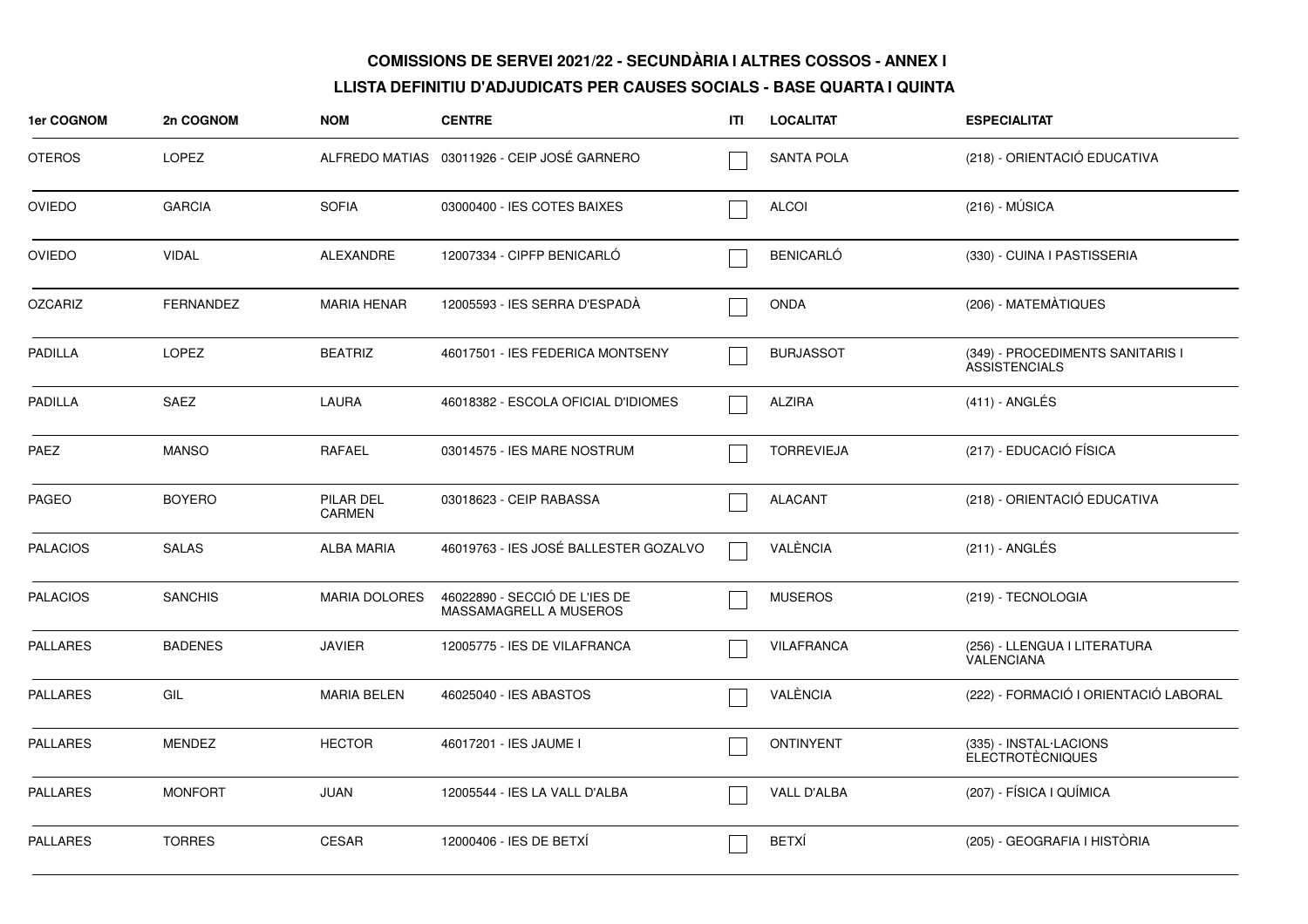| 1er COGNOM       | 2n COGNOM      | <b>NOM</b>           | <b>CENTRE</b>                                                           | ΙTΙ | <b>LOCALITAT</b>    | <b>ESPECIALITAT</b>                                 |
|------------------|----------------|----------------------|-------------------------------------------------------------------------|-----|---------------------|-----------------------------------------------------|
| <b>PALMEIRO</b>  | <b>PIÑEIRO</b> | <b>JOSE LUIS</b>     | 46022919 - SECCIÓ DE L'IES JOAN FUSTER A<br><b>SOLLANA</b>              |     | <b>SOLLANA</b>      | (205) - GEOGRAFIA I HISTÒRIA                        |
| <b>PALOMARES</b> | CARRASCO       | <b>VICTOR CARLOS</b> | 12003663 - IES ALTO PALANCIA                                            |     | <b>SEGORBE</b>      | (345) - OPERACIONS I EQUIPS DE<br>PRODUCCIÓ AGRARIA |
| <b>PALOMARES</b> | DE JUAN        | MIQUEL ANGEL         | 03012980 - CENTRE PÚBLIC FPA L'ILLA DELS<br><b>GARROFERETS</b>          |     | <b>NOVELDA</b>      | (297) - FPA COMUNICACIO (VALENCIA)                  |
| <b>PALOMARES</b> | <b>TUR</b>     | DOMINGO JOSE         | 46000705 - IES REI EN JAUME                                             |     | <b>ALZIRA</b>       | (256) - LLENGUA I LITERATURA<br><b>VALENCIANA</b>   |
| <b>PALOMERO</b>  | <b>SEIJAS</b>  | CORAL                | 46007554 - IES JORGE JUAN                                               |     | PUERTO SAGUNTO (EL) | (204) - LLENGUA CASTELLANA I<br><b>LITERATURA</b>   |
| <b>PALOMINO</b>  | <b>LLOPIS</b>  |                      | ESTHER TRISTANA 03015130 - SECCIÓ DE L'IES ENRIC VALOR A<br><b>ORBA</b> |     | <b>ORBA</b>         | $(210)$ - FRANCÉS                                   |
| <b>PALOP</b>     | DE LEON        | LLUIS JOSEP          | 46020421 - IES HORT DE FELIU                                            |     | <b>ALGINET</b>      | (205) - GEOGRAFIA I HISTÒRIA                        |
| <b>PAMPLIEGA</b> | <b>RIPOLL</b>  | <b>JOSE</b>          | 46022622 - IES HENRI MATISSE                                            |     | <b>PATERNA</b>      | $(216) - MÚSICA$                                    |
| <b>PARDO</b>     | <b>ANDRES</b>  | <b>HELENA</b>        | 12004400 - IES MAESTRAT                                                 |     | <b>SANT MATEU</b>   | (217) - EDUCACIÓ FÍSICA                             |
| <b>PARDO</b>     | <b>GOMEZ</b>   |                      | MARIA ENGRACIA 46019660 - CIPFP MISLATA                                 |     | <b>MISLATA</b>      | (263) - ADMINISTRACIÓ D'EMPRESES                    |
| PARDO            | <b>MOLINA</b>  | <b>FRANCISCO</b>     | 03009233 - IES HERMANOS AMORÓS                                          |     | <b>VILLENA</b>      | $(211)$ - ANGLÉS                                    |
| <b>PAREDES</b>   | <b>MORENO</b>  | <b>CLARA ISABEL</b>  | 46012902 - IES SAN VICENTE FERRER                                       |     | VALÈNCIA            | (201) - FILOSOFIA                                   |
| <b>PAREDES</b>   | <b>SANTOS</b>  | <b>SERGIO</b>        | 46017535 - IES PERE BOIL                                                |     | <b>MANISES</b>      | (217) - EDUCACIÓ FÍSICA                             |
| <b>PARRA</b>     | CAMACHO        | <b>SALVADOR</b>      | 46017900 - IES RAMON MUNTANER                                           |     | <b>XIRIVELLA</b>    | (219) - TECNOLOGIA                                  |
| <b>PARRA</b>     | <b>SANCHEZ</b> | <b>MERITXELL</b>     | 12005283 - IES VIOLANT DE CASALDUCH                                     |     | <b>BENICASSIM</b>   | (201) - FILOSOFIA                                   |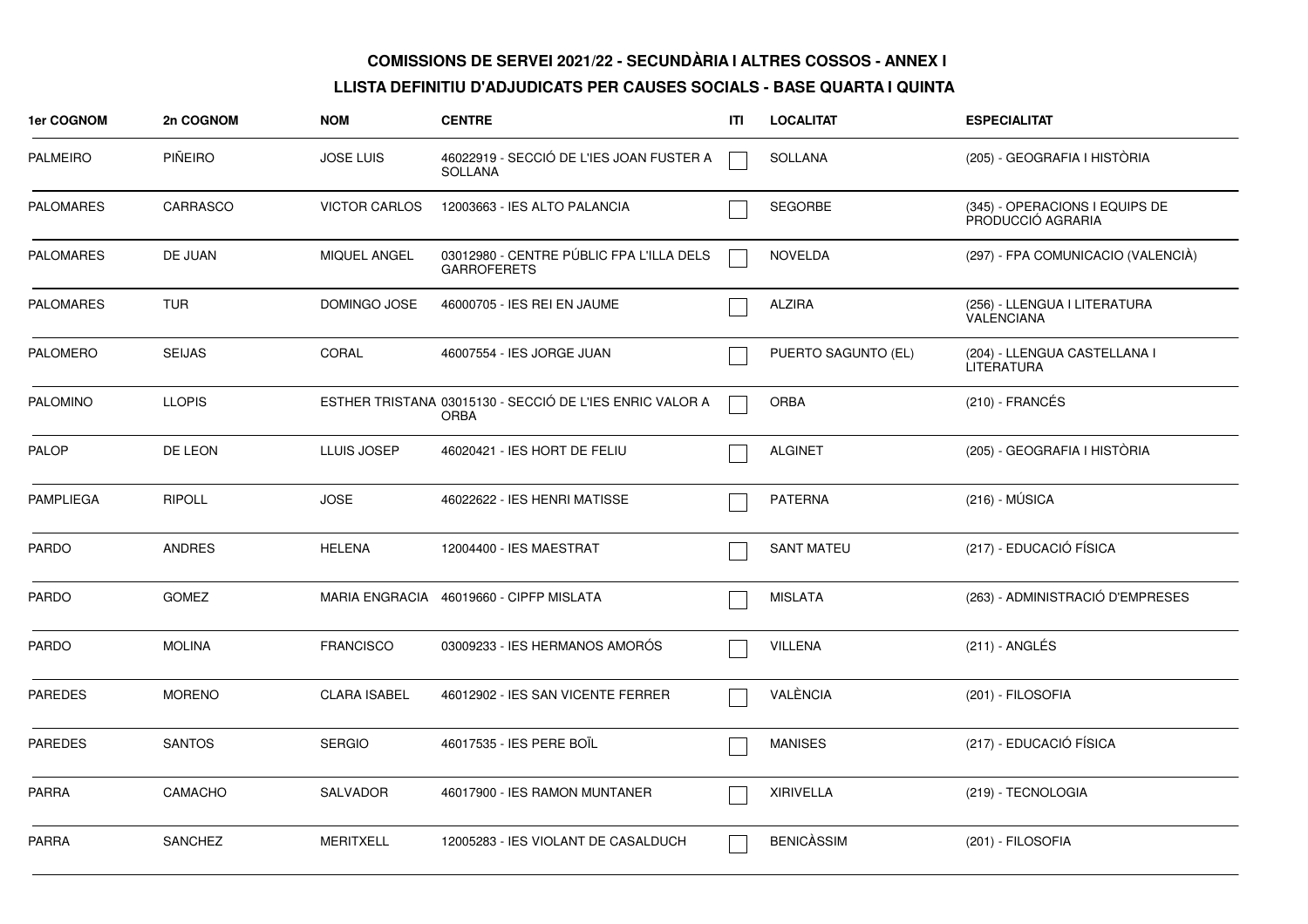| 1er COGNOM     | 2n COGNOM        | <b>NOM</b>                        | <b>CENTRE</b>                                          | ITI | <b>LOCALITAT</b>        | <b>ESPECIALITAT</b>                                    |
|----------------|------------------|-----------------------------------|--------------------------------------------------------|-----|-------------------------|--------------------------------------------------------|
| PARRA          | <b>SIMON</b>     | <b>MARIA CARMEN</b>               | 03016559 - IES MARÍA BLASCO                            |     | SANT VICENT DEL RASPEIG | (210) - FRANCÉS                                        |
| PARRAL         | <b>SANCHEZ</b>   | <b>VICTOR</b>                     | 46019571 - IES FRANCESC FERRER I GUÀRDIA               |     | VALÈNCIA                | (209) - DIBUIX                                         |
| PART           | <b>JORQUES</b>   | <b>BERNARDO</b>                   | 46024953 - IES LA MURTA                                |     | <b>ALZIRA</b>           | (205) - GEOGRAFIA I HISTÒRIA                           |
| <b>PARTAL</b>  | <b>MONTAÑES</b>  | <b>SILVIA</b>                     | 46022853 - IES BEATRIU CIVERA                          |     | <b>ALDAIA</b>           | (218) - ORIENTACIÓ EDUCATIVA                           |
| PASCUAL        | <b>BLASCO</b>    | <b>JOAN VICENT</b>                | 46015587 - IES TIRANT LO BLANC                         |     | <b>GANDIA</b>           | (274) - SISTEMES ELECTROTÈCNICS I<br><b>AUTOMATICS</b> |
| <b>PASCUAL</b> | <b>MAFE</b>      |                                   | FRANCISCO JAVIER46013104 - CIPFP VICENTE BLASCO IBÁÑEZ |     | VALÈNCIA                | (274) - SISTEMES ELECTROTÈCNICS I<br><b>AUTOMATICS</b> |
| PASCUAL        | <b>PASTRANA</b>  | <b>ALBA MARIA</b>                 | 46025040 - IES ABASTOS                                 |     | VALÈNCIA                | (208) - BIOLOGIA I GEOLOGIA                            |
| PASCUAL        | <b>ROS</b>       | <b>HECTOR</b>                     | 46024151 - IES MOLÍ DEL SOL                            |     | <b>MISLATA</b>          | $(216) - MÚSICA$                                       |
| PASCUAL        | <b>SOLER</b>     | <b>JOSE ANTONIO</b>               | 46015587 - IES TIRANT LO BLANC                         |     | <b>GANDIA</b>           | (208) - BIOLOGIA I GEOLOGIA                            |
| PASCUAL        | <b>VALLS</b>     | <b>EVA MARIA</b><br><b>TERESA</b> | 03014812 - CIPFP VALLE DE ELDA                         |     | <b>ELDA</b>             | (242) - INTERVENCIÓ SOCIOCOMUNITÀRIA                   |
| <b>PASTOR</b>  | <b>ALEMANY</b>   | <b>MARC</b>                       | 03015142 - IES DE PEDREGUER                            |     | PEDREGUER               | (217) - EDUCACIÓ FÍSICA                                |
| <b>PASTOR</b>  | <b>BANYULS</b>   | <b>VICTOR</b>                     | 46002969 - IES BERENGUER DALMAU                        |     | <b>CATARROJA</b>        | (256) - LLENGUA I LITERATURA<br>VALENCIANA             |
| PASTOR         | <b>BERENGUER</b> | LIDIA                             | 03009233 - IES HERMANOS AMORÓS                         |     | <b>VILLENA</b>          | $(216) - MÚSICA$                                       |
| <b>PASTOR</b>  | <b>BERTOMEU</b>  | <b>JOAQUIN</b>                    | 03002573 - IES BELLAGUARDA                             |     | <b>ALTEA</b>            | (345) - OPERACIONS I EQUIPS DE<br>PRODUCCIÓ AGRARIA    |
| <b>PASTOR</b>  | <b>BUADES</b>    | <b>PATRICIA</b>                   | 03012736 - IES MARE NOSTRUM                            |     | <b>ALACANT</b>          | (204) - LLENGUA CASTELLANA I<br><b>LITERATURA</b>      |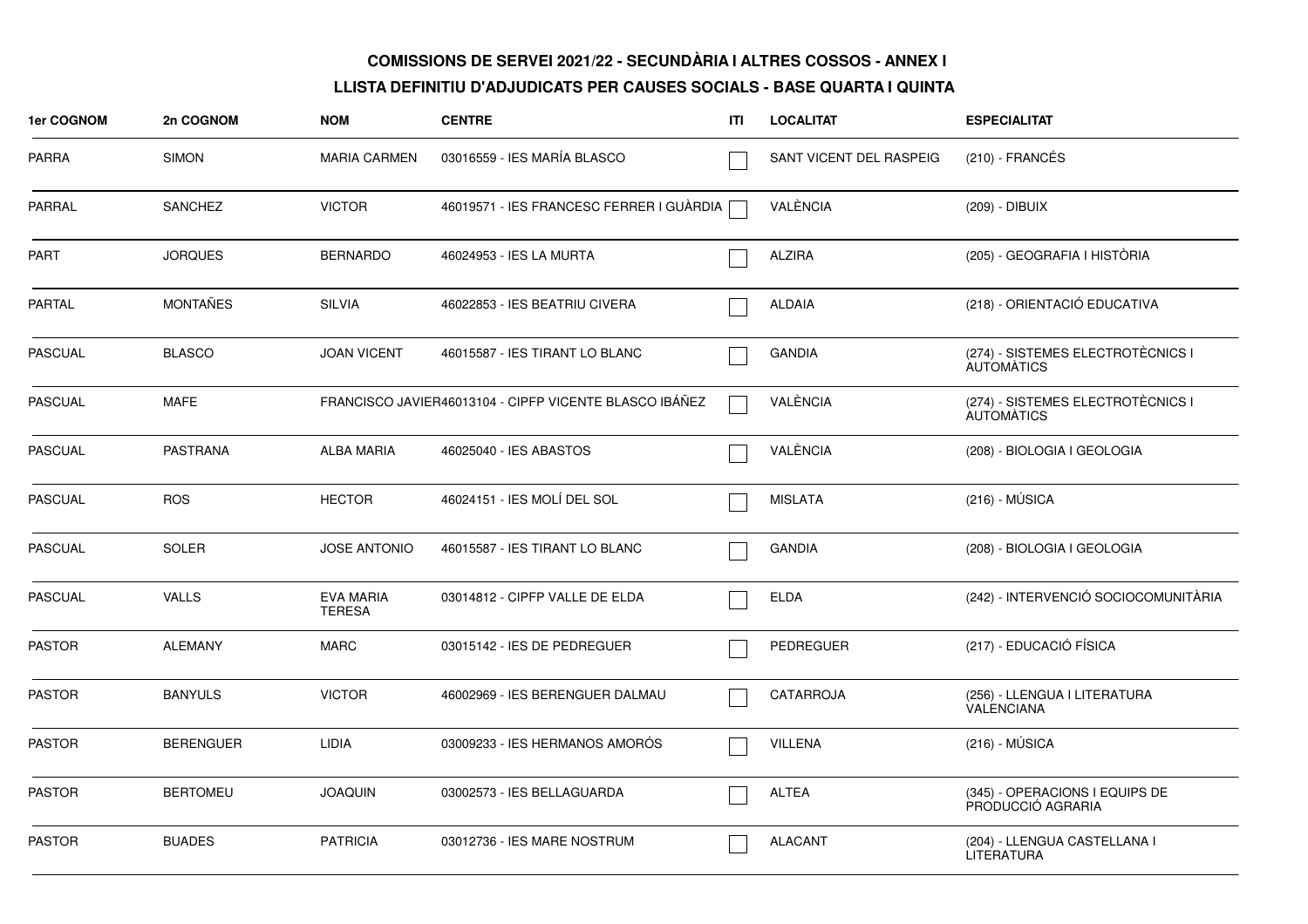| 1er COGNOM      | 2n COGNOM         | <b>NOM</b>                        | <b>CENTRE</b>                                                       | ITI | <b>LOCALITAT</b>         | <b>ESPECIALITAT</b>                                 |
|-----------------|-------------------|-----------------------------------|---------------------------------------------------------------------|-----|--------------------------|-----------------------------------------------------|
| <b>PASTOR</b>   | <b>CASALTA</b>    | <b>FIDEL</b>                      | 12005660 - IES PROFESSOR BROCH I LLOP                               |     | <b>VILA-REAL</b>         | $(211)$ - ANGLÉS                                    |
| <b>PASTOR</b>   | <b>FRANCH</b>     | <b>CRISTINA</b>                   | 12005593 - IES SERRA D'ESPADÀ                                       |     | <b>ONDA</b>              | (205) - GEOGRAFIA I HISTÒRIA                        |
| <b>PASTOR</b>   | <b>GARRE</b>      | <b>ANTONIO JESUS</b>              | 03001908 - IES FIGUERAS PACHECO                                     |     | <b>ALACANT</b>           | (354) - SERVEIS A LA COMUNITAT                      |
| <b>PASTOR</b>   | LOZANO            |                                   | JENNIFER ISABEL 46022831 - IES D'ALBAL                              |     | ALBAL                    | (254) - INFORMÀTICA                                 |
| <b>PASTOR</b>   | <b>PACHECO</b>    | <b>DAVID ROMAN</b>                | 03017436 - EXTENSIÓN DEL CFPA DE<br><b>ORIHUELA</b>                 |     | <b>ORIHUELA</b>          | (294) - FPA COMUNICACIÓ (ANGLÉS)                    |
| <b>PASTOR</b>   | <b>PASTOR</b>     | <b>JUDIT</b>                      | 03011112 - CONSERVATORIO PROFESIONAL<br>DE MÚSICA ANA MARÍA SÁNCHEZ |     | <b>ELDA</b>              | (6C2) - PIANO                                       |
| <b>PASTOR</b>   | <b>PEIDRO</b>     | <b>ANA MARIA</b>                  | 03018283 - ESCOLA OFICIAL D'IDIOMES                                 |     | DÉNIA                    | $(411)$ - ANGLÉS                                    |
| <b>PASTOR</b>   | <b>PERUCHO</b>    |                                   | FRANCISCO JOSE 03014575 - IES MARE NOSTRUM                          |     | <b>TORREVIEJA</b>        | (345) - OPERACIONS I EQUIPS DE<br>PRODUCCIÓ AGRARIA |
| <b>PASTOR</b>   | <b>PONS</b>       | <b>JOSEFA</b>                     | 46023523 - IES DE CÀRCER                                            |     | CÀRCER                   | (256) - LLENGUA I LITERATURA<br>VALENCIANA          |
| <b>PASTOR</b>   | <b>PUCHOL</b>     | <b>SERGIO</b>                     | 46016877 - CONSERVATORI PROFESSIONAL<br>DE MUSICA MESTRE VERT       |     | CARCAIXENT               | (6B1) - FONAMENTS DE COMPOSICIÓ                     |
| <b>PASTOR</b>   | <b>TIBURCIO</b>   | <b>PAOLA</b>                      | 46015708 - IES DISTRICTE MARITIM                                    |     | VALÈNCIA                 | (217) - EDUCACIÓ FÍSICA                             |
| <b>PASTOR</b>   | <b>VILLAMARIN</b> | <b>SANDRA</b>                     | 46007955 - IES ENRIC VALOR                                          |     | <b>SILLA</b>             | (218) - ORIENTACIÓ EDUCATIVA                        |
| <b>PASTRANA</b> | <b>RUIZ</b>       | <b>DOLORES</b>                    | 46022579 - IES EL RAVATXOL                                          |     | CASTELLAR-OLIVERAL       | (204) - LLENGUA CASTELLANA I<br><b>LITERATURA</b>   |
| <b>PATERNA</b>  | <b>LLUCH</b>      | <b>BEGOÑA</b>                     | 12004217 - IES EL CAMINÀS                                           |     | CASTELLÓ DE LA PLANA     | (254) - INFORMÀTICA                                 |
| <b>PAVON</b>    | <b>FERNANDEZ</b>  | <b>MARIA DEL</b><br><b>CARMEN</b> | 46022191 - IES DE TAVERNES BLANQUES                                 |     | <b>TAVERNES BLANQUES</b> | (351) - PROCESSOS DE GESTIÓ<br>ADMINISTRATIVA       |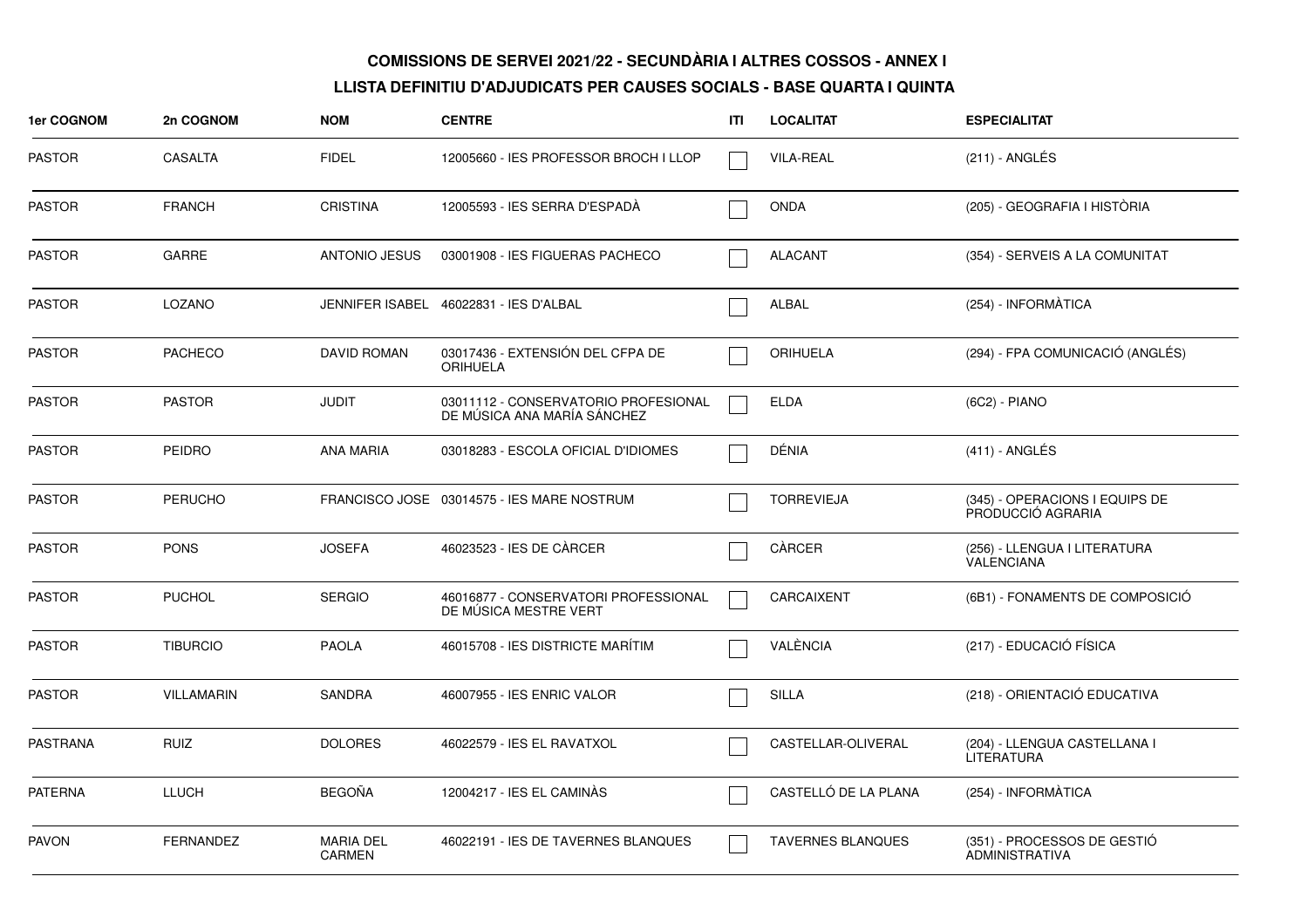| <b>1er COGNOM</b> | 2n COGNOM        | <b>NOM</b>         | <b>CENTRE</b>                                                   | ITI | <b>LOCALITAT</b>      | <b>ESPECIALITAT</b>                                    |
|-------------------|------------------|--------------------|-----------------------------------------------------------------|-----|-----------------------|--------------------------------------------------------|
| <b>PAYA</b>       | <b>VALDES</b>    | <b>MARIA JOSE</b>  | 46000213 - IES JOSEP SEGRELLES                                  |     | <b>ALBAIDA</b>        | (345) - OPERACIONS I EQUIPS DE<br>PRODUCCIÓ AGRARIA    |
| <b>PECORARO</b>   | <b>BAEZ</b>      | <b>ESPERANZA</b>   | 46022181 - IES VELES E VENTS                                    |     | <b>GRAU I PLATJA</b>  | (222) - FORMACIÓ I ORIENTACIÓ LABORAL                  |
| <b>PEDRO</b>      | <b>FERRER</b>    | <b>MARIA LUISA</b> | 03015087 - IES MATEMÀTIC VICENT CASELLES<br><b>COSTA</b>        |     | <b>GATA DE GORGOS</b> | (206) - MATEMATIQUES                                   |
| <b>PEDRO</b>      | <b>SEGURA</b>    | <b>ANNA</b>        | 03011768 - IES JOSEP IBORRA                                     |     | <b>BENISSA</b>        | (219) - TECNOLOGIA                                     |
| <b>PEIG</b>       | <b>GOMEZ</b>     | <b>FEDERICO</b>    | 46008005 - CEIP VALLDIGNA                                       |     | SIMAT DE LA VALLDIGNA | (218) - ORIENTACIÓ EDUCATIVA                           |
| <b>PEINADO</b>    | VILLANUEVA       | <b>MANUEL</b>      | 46024801 - SECCIÓ DE L'IES FEDERICA<br>MONTSENY A BURJASSOT     |     | <b>BURJASSOT</b>      | (356) - SISTEMES I APLICACIONS<br><b>INFORMATIQUES</b> |
| <b>PEIRO</b>      | <b>CARBO</b>     | <b>XAVIER</b>      | 46022099 - IES PORÇONS                                          |     | AIELO DE MALFERIT     | (256) - LLENGUA I LITERATURA<br><b>VALENCIANA</b>      |
| <b>PEIRO</b>      | <b>MARTIN</b>    | <b>ANA MARIA</b>   | 46021691 - CONSERVATORI PROFESSIONAL<br>DE MÚSICA NÚMERO 2      |     | VALÈNCIA              | (6C2) - PIANO                                          |
| <b>PEIRO</b>      | ORTIZ            | <b>SONIA</b>       | 03012165 - CIPFP BATOI                                          |     | <b>ALCOI</b>          | $(211)$ - ANGLÉS                                       |
| <b>PELARDA</b>    | <b>RODRIGUEZ</b> | <b>MARIA PAZ</b>   | 12005738 - IES LA PLANA                                         |     | CASTELLÓ DE LA PLANA  | (219) - TECNOLOGIA                                     |
| PELECHANO         | <b>BARBERA</b>   | <b>JUAN CARLOS</b> | 46002787 - IES 9 D'OCTUBRE                                      |     | <b>CARLET</b>         | (338) - MANTENIMENT DE VEHICLES                        |
| <b>PELLICER</b>   | <b>MORAGUES</b>  | <b>SARA</b>        | 46022166 - SECCIÓ DE L'IES JOSÉ DE RIBERA A<br>LA POBLA DEL DUC |     | POBLA DEL DUC (LA)    | (208) - BIOLOGIA I GEOLOGIA                            |
| <b>PELLICER</b>   | <b>PEREZ</b>     | <b>MARIA EMPAR</b> | 46031672 - CIPFP CATARROJA                                      |     | <b>CATARROJA</b>      | (256) - LLENGUA I LITERATURA<br>VALÉNCIANA             |
| <b>PELLICER</b>   | <b>PIQUER</b>    | <b>PAULA</b>       | 46008753 - IES TIRANT LO BLANC                                  |     | <b>TORRENT</b>        | (203) - LLATÍ                                          |
| PELLO             | <b>BALLESTA</b>  | <b>VANESSA</b>     | 46002571 - IES FRANCESC GIL                                     |     | CANALS                | (208) - BIOLOGIA I GEOLOGIA                            |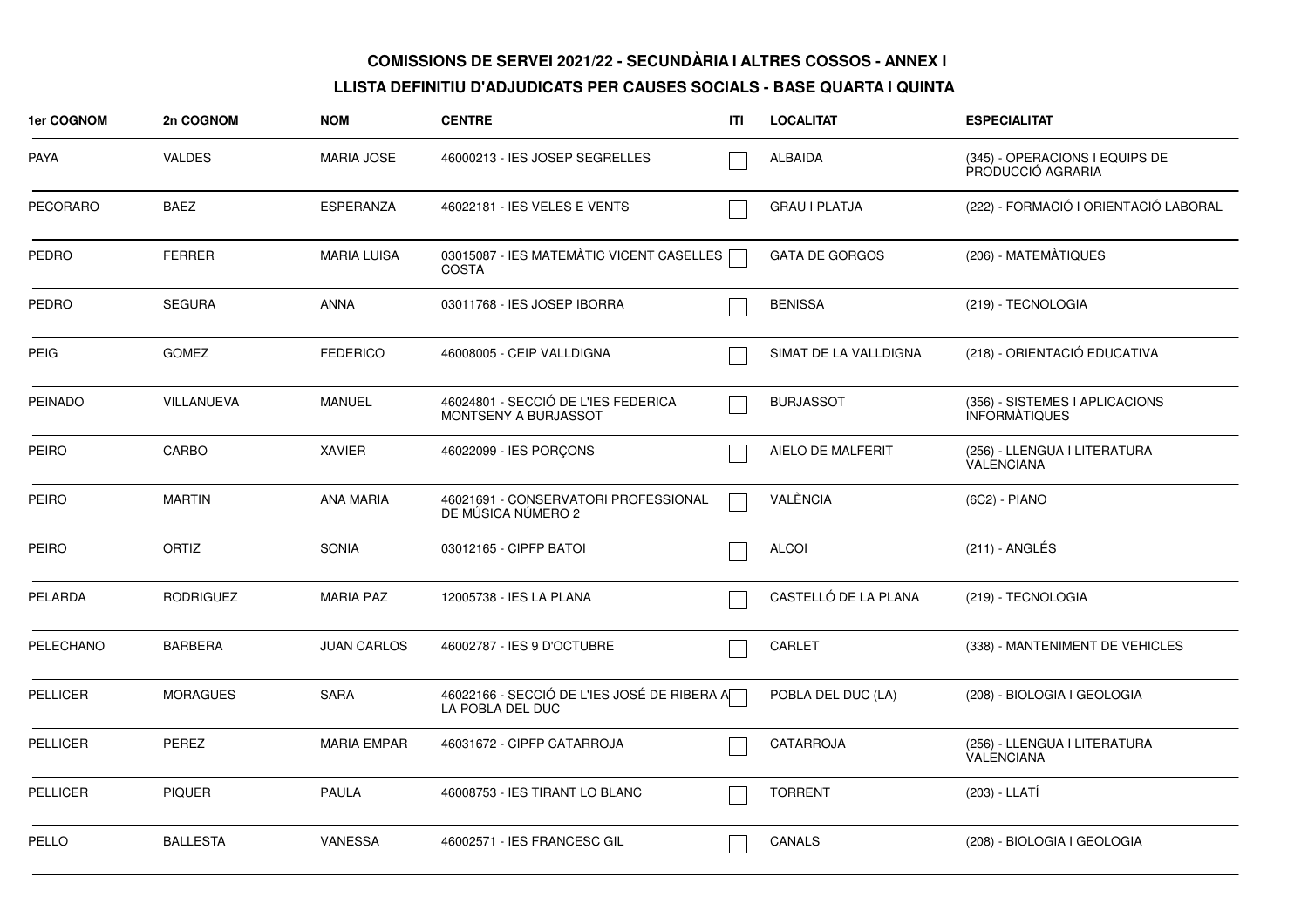| 1er COGNOM        | 2n COGNOM         | <b>NOM</b>          | <b>CENTRE</b>                                        | ITL | <b>LOCALITAT</b>         | <b>ESPECIALITAT</b>                                        |
|-------------------|-------------------|---------------------|------------------------------------------------------|-----|--------------------------|------------------------------------------------------------|
| <b>PENADES</b>    | <b>CASANOVA</b>   | <b>DAVID</b>        | 46022609 - IES ALMUSSAFES                            |     | <b>ALMUSSAFES</b>        | (224) - ORGANITZACIÓ I PROJECTES DE<br>FABRICACIÓ MECÀNICA |
| <b>PENADES</b>    | <b>GINER</b>      | <b>ELENA</b>        | 46000754 - CIPFP LUIS SUÑER SANCHIS                  |     | <b>ALZIRA</b>            | (265) - ORGANITZACIÓ I GESTIÓ<br><b>COMERCIAL</b>          |
| <b>PENADES</b>    | <b>SOLER</b>      | <b>JOAN</b>         | 03001881 - IES JORGE JUAN                            |     | <b>ALACANT</b>           | $(261) - ECONOMIA$                                         |
| PENALVA           | <b>TORREGROSA</b> | <b>MARIA LORENA</b> | 46018035 - CIPFP MISERICORDIA                        |     | VALÈNCIA                 | (226) - SISTEMES ELECTRÒNICS                               |
| PENELLA           | <b>GARCIA</b>     | <b>VICENTE</b>      | 46016361 - IES LA MORERIA                            |     | <b>MISLATA</b>           | (201) - FILOSOFIA                                          |
| PEÑA              | <b>GORDON</b>     | <b>MERCEDES</b>     | 46016038 - IES SALVADOR GADEA                        |     | <b>ALDAIA</b>            | (208) - BIOLOGIA I GEOLOGIA                                |
| PEÑALVA           | <b>CLIMENT</b>    | <b>VICENTE JOSE</b> | 46024424 - IES D'ALCÀSSER                            |     | <b>ALCÀSSER</b>          | $(216) - MÚSICA$                                           |
| PEÑALVER          | CARRASCOSA        | <b>TAMARA</b>       | 46029586 - IES DE SAN ANTONIO DE<br><b>BENAGEBER</b> |     |                          | SAN ANTONIO DE BENAGÉBER (205) - GEOGRAFIA I HISTÒRIA      |
| <b>PERALES</b>    | <b>CHORQUES</b>   | ANNA                | 46024382 - IES ISABEL-CLARA SIMO                     |     | ALCÚDIA DE CRESPINS (L') | (256) - LLENGUA I LITERATURA<br><b>VALENCIANA</b>          |
| <b>PERALES</b>    | <b>GASCON</b>     | RAUL                | 46022245 - IES L'OM                                  |     | <b>PICASSENT</b>         | $(216) - MÚSICA$                                           |
| <b>PERANDONES</b> | <b>GONZALEZ</b>   | <b>JOSE JAIME</b>   | 03015932 - IES SORTS DE LA MAR                       |     | DÉNIA                    | (206) - MATEMATIQUES                                       |
| PEREA             | <b>PARRES</b>     | <b>JOSE MANUEL</b>  | 03015075 - IES LA FOIA D'ELX                         |     | FOIA (LA)                | (211) - ANGLÉS                                             |
| PERELLO           | <b>CLAR</b>       | RAUL                | 03006256 - IES DE XIXONA                             |     | <b>XIXONA</b>            | (219) - TECNOLOGIA                                         |
| PEREPEREZ         | <b>MARRADES</b>   | <b>ROSA MARIA</b>   | 12006585 - CEIP TOMBATOSSALS                         |     | CASTELLÓ DE LA PLANA     | (218) - ORIENTACIÓ EDUCATIVA                               |
| PEREZ             | <b>ALFONSO</b>    | <b>MANUEL</b>       | 03013224 - IES SEVERO OCHOA                          |     | <b>ELX</b>               | (254) - INFORMÀTICA                                        |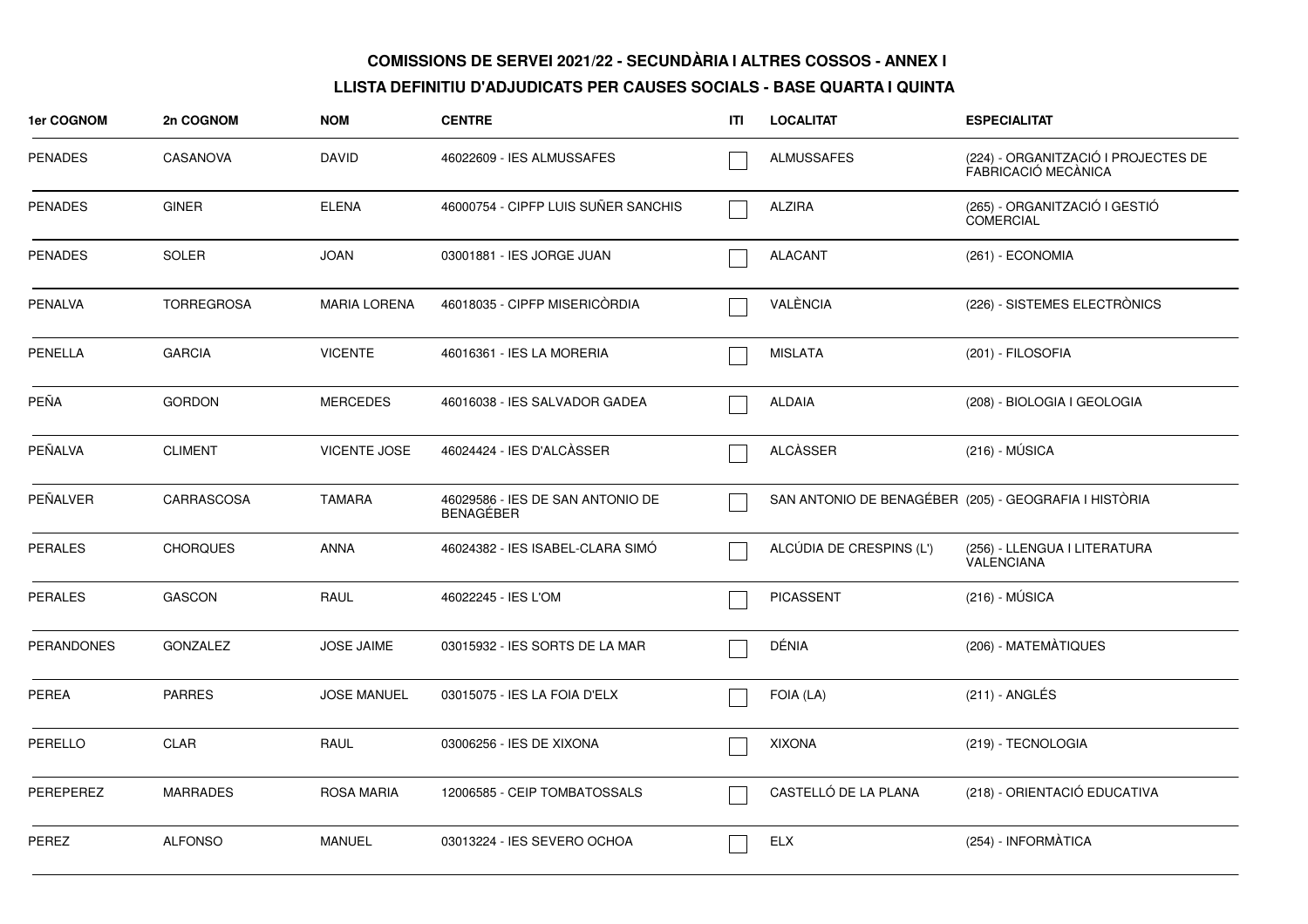| <b>1er COGNOM</b> | 2n COGNOM        | <b>NOM</b>           | <b>CENTRE</b>                                                         | ITI | <b>LOCALITAT</b>                        | <b>ESPECIALITAT</b>                                    |
|-------------------|------------------|----------------------|-----------------------------------------------------------------------|-----|-----------------------------------------|--------------------------------------------------------|
| PEREZ             | <b>ANTON</b>     | <b>PILAR</b>         | 46022221 - IES L'ELIANA                                               |     | ELIANA (L')                             | (354) - SERVEIS A LA COMUNITAT                         |
| <b>PEREZ</b>      | <b>ANTON</b>     | <b>SARA</b>          | 46018035 - CIPFP MISERICÒRDIA                                         |     | VALÈNCIA                                | (242) - INTERVENCIÓ SOCIOCOMUNITÀRIA                   |
| <b>PEREZ</b>      | <b>BAÑON</b>     | <b>BARBARA</b>       | 46006495 - IES DOCTOR PESET ALEIXANDRE                                |     | <b>PATERNA</b>                          | (204) - LLENGUA CASTELLANA I<br>LITERATURA             |
| PEREZ             | <b>BAS</b>       | <b>MARCO ANTONIO</b> | 46019210 - CENTRE PÚBLIC FPA ESCOLA<br><b>D'ADULTS</b>                |     | CARCAIXENT                              | (292) - FPA CIENTÍFIC/TECNOLÒGIC                       |
| <b>PEREZ</b>      | <b>BERENGUER</b> | <b>LUCIA ISABEL</b>  | 46021861 - CONSERVATORI PROFESSIONAL<br>DE MUSICA JOSEP MELCIOR GOMIS |     | <b>ONTINYENT</b>                        | (6A7) - FAGOT                                          |
| <b>PEREZ</b>      | <b>BIEDMA</b>    | <b>SANDRA</b>        | 03013753 - IES PASCUAL CARRION                                        |     | <b>SAX</b>                              | (204) - LLENGUA CASTELLANA I<br><b>LITERATURA</b>      |
| PEREZ             | <b>BLASCO</b>    | <b>ELIONOR</b>       | 46022877 - SECCIÓ DE L'IES DR. LUIS SIMARRO<br>LACABRA A LA LLOSA DE  |     | LLOSA DE RANES (LA)                     | (256) - LLENGUA I LITERATURA<br><b>VALENCIANA</b>      |
| PEREZ             | CALLE            | <b>BENITO</b>        | 46019465 - CENTRE PÚBLIC FPA SANT<br>MARCEL-LÍ                        | √   | VALÈNCIA                                | (292) - FPA CIENTÍFIC/TECNOLÒGIC                       |
| PEREZ             | CARCEL           | <b>JAVIER</b>        | 46007189 - IES OLEANA                                                 |     | <b>REQUENA</b>                          | (340) - MECANITZAT I MANTENIMENT DE<br><b>MAQUINES</b> |
| PEREZ             | <b>CASTELLO</b>  | <b>ROSA</b>          | 03015531 - SECCIÓ DE L'IES SAN VICENTE A<br><b>AGOST</b>              |     | <b>AGOST</b>                            | (206) - MATEMÀTIQUES                                   |
| <b>PEREZ</b>      | CASTELLO         |                      | TERESA DOLORES 03014526 - IES NIT DE L'ALBÀ                           |     | <b>ELX</b>                              | (218) - ORIENTACIÓ EDUCATIVA                           |
| <b>PEREZ</b>      | <b>CHECA</b>     | <b>GERARDO</b>       | 46003512 - IES RICARDO MARÍN IBÁNEZ                                   |     | <b>CHESTE</b>                           | $(216) - MÚSICA$                                       |
| PEREZ             | <b>CIVERA</b>    | <b>BRUNO</b>         | 46029586 - IES DE SAN ANTONIO DE<br>BENAGÉBER                         |     | SAN ANTONIO DE BENAGÉBER (216) - MÚSICA |                                                        |
| <b>PEREZ</b>      | <b>CONDOMINA</b> | <b>JOAN ENRIC</b>    | 46007748 - IES CAMP DE MORVEDRE                                       |     | PUERTO SAGUNTO (EL)                     | (219) - TECNOLOGIA                                     |
| PEREZ             | <b>ESPLUGUES</b> | PABLO ALFONSO        | 46020315 - IES DE PUCOL                                               |     | <b>PUÇOL</b>                            | (256) - LLENGUA I LITERATURA<br>VALENCIANA             |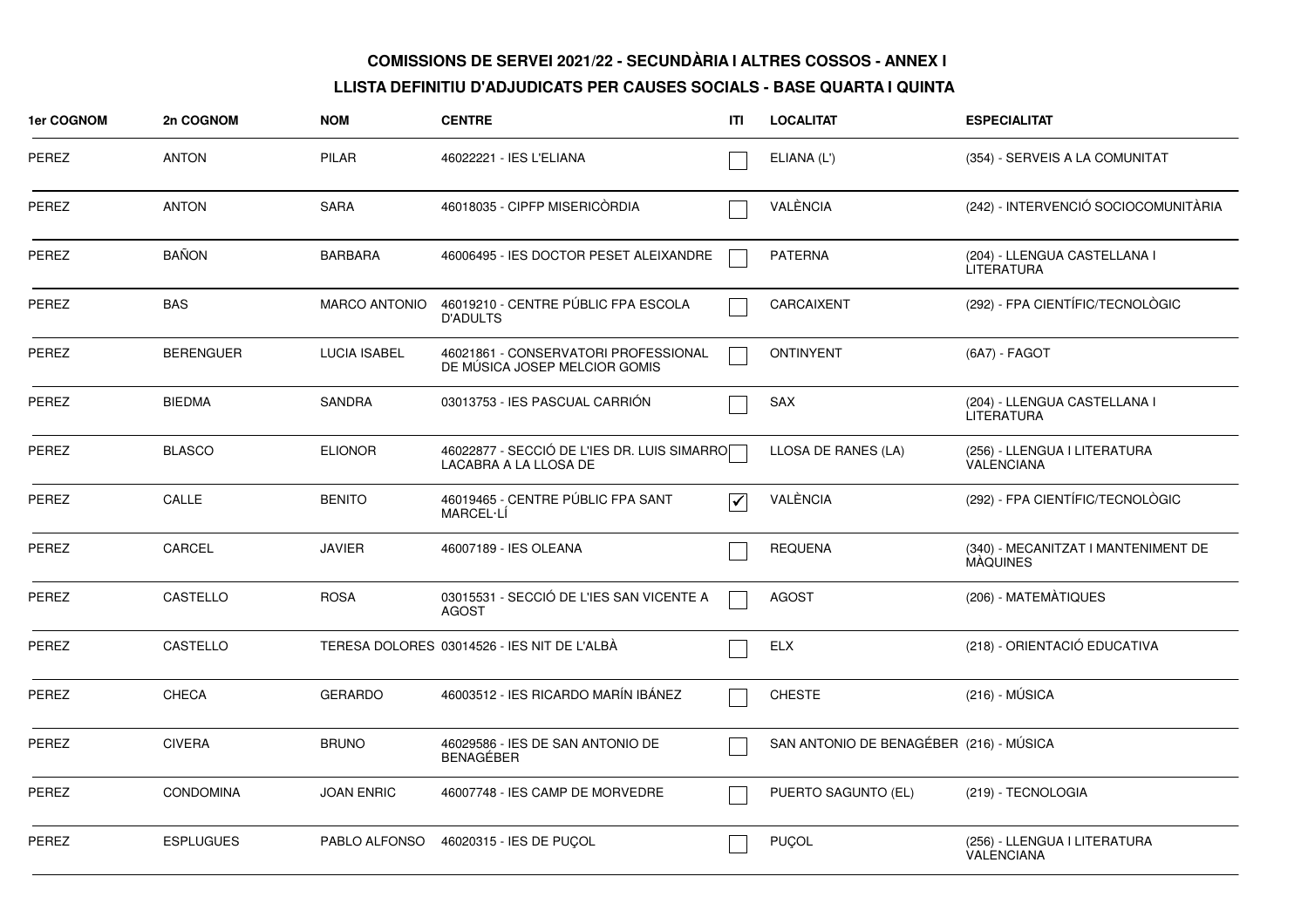| 1er COGNOM   | 2n COGNOM       | <b>NOM</b>          | <b>CENTRE</b>                                                  | ITI | <b>LOCALITAT</b>       | <b>ESPECIALITAT</b>                                  |
|--------------|-----------------|---------------------|----------------------------------------------------------------|-----|------------------------|------------------------------------------------------|
| <b>PEREZ</b> | <b>ESTRUCH</b>  | <b>ANA MARIA</b>    | 46022181 - IES VELES E VENTS                                   |     | <b>GRAU I PLATJA</b>   | (222) - FORMACIÓ I ORIENTACIÓ LABORAL                |
| PEREZ        | <b>GARCIA</b>   | PEDRO               | 12004311 - ESCOLA OFICIAL D'IDIOMES                            |     | CASTELLÓ DE LA PLANA   | (401) - ALEMANY                                      |
| PEREZ        | <b>GARNES</b>   | ANA                 | 46012902 - IES SAN VICENTE FERRER                              |     | VALÈNCIA               | (206) - MATEMÀTIQUES                                 |
| PEREZ        | <b>GASCO</b>    | <b>MARGARITA</b>    | 46022178 - IES LA CANAL DE NAVARRÉS                            |     | <b>NAVARRÉS</b>        | (208) - BIOLOGIA I GEOLOGIA                          |
| PEREZ        | <b>GONZALEZ</b> | <b>VANESA</b>       | 46019003 - IES DE SEDAVI                                       |     | SEDAVÍ                 | (204) - LLENGUA CASTELLANA I<br><b>LITERATURA</b>    |
| PEREZ        | <b>HERRADA</b>  | <b>ROCIO</b>        | 46022543 - IES LA VEREDA                                       |     | POBLA DE VALLBONA (LA) | (332) - ESTÈTICA                                     |
| PEREZ        | <b>JORDA</b>    | <b>SILVIA</b>       | 46001217 - IES BERNAT GUINOVART                                |     | ALGEMESÍ               | (222) - FORMACIÓ I ORIENTACIÓ LABORAL                |
| PEREZ        | LAURO           | <b>OLIVIA</b>       | 46021617 - IES JOAN FUSTER                                     |     | <b>SUECA</b>           | (351) - PROCESSOS DE GESTIÓ<br><b>ADMINISTRATIVA</b> |
| <b>PEREZ</b> | LEAL            |                     | ANTONIO JOAQUIN 03015154 - IES LA CANAL                        |     | <b>PETRER</b>          | (218) - ORIENTACIÓ EDUCATIVA                         |
| <b>PEREZ</b> | LLERENA         | <b>ANTONIO</b>      | 03015154 - IES LA CANAL                                        |     | <b>PETRER</b>          | (209) - DIBUIX                                       |
| PEREZ        | <b>MARTINEZ</b> | <b>JUAN CAMILO</b>  | 46004206 - IES AUSIÀS MARCH                                    |     | <b>GANDIA</b>          | (205) - GEOGRAFIA I HISTÒRIA                         |
| PEREZ        | <b>MARTINEZ</b> | <b>MARTA</b>        | 46036426 - ESCOLA OFICIAL D'IDIOMES DE<br><b>PATERNA</b>       |     | <b>PATERNA</b>         | $(411)$ - ANGLÉS                                     |
| PEREZ        | <b>PARDO</b>    | <b>JUAN ANTONIO</b> | 46002969 - IES BERENGUER DALMAU                                |     | <b>CATARROJA</b>       | $(216) - MÚSICA$                                     |
| <b>PEREZ</b> | <b>PASTRANA</b> | <b>JUAN</b>         | 03012980 - CENTRE PÚBLIC FPA L'ILLA DELS<br><b>GARROFERETS</b> |     | <b>NOVELDA</b>         | (293) - FPA CIENCIES SOCIALS                         |
| <b>PEREZ</b> | <b>PEREZ</b>    |                     | CRISTINA TERESA 46018035 - CIPFP MISERICORDIA                  |     | VALÈNCIA               | (242) - INTERVENCIÓ SOCIOCOMUNITÀRIA                 |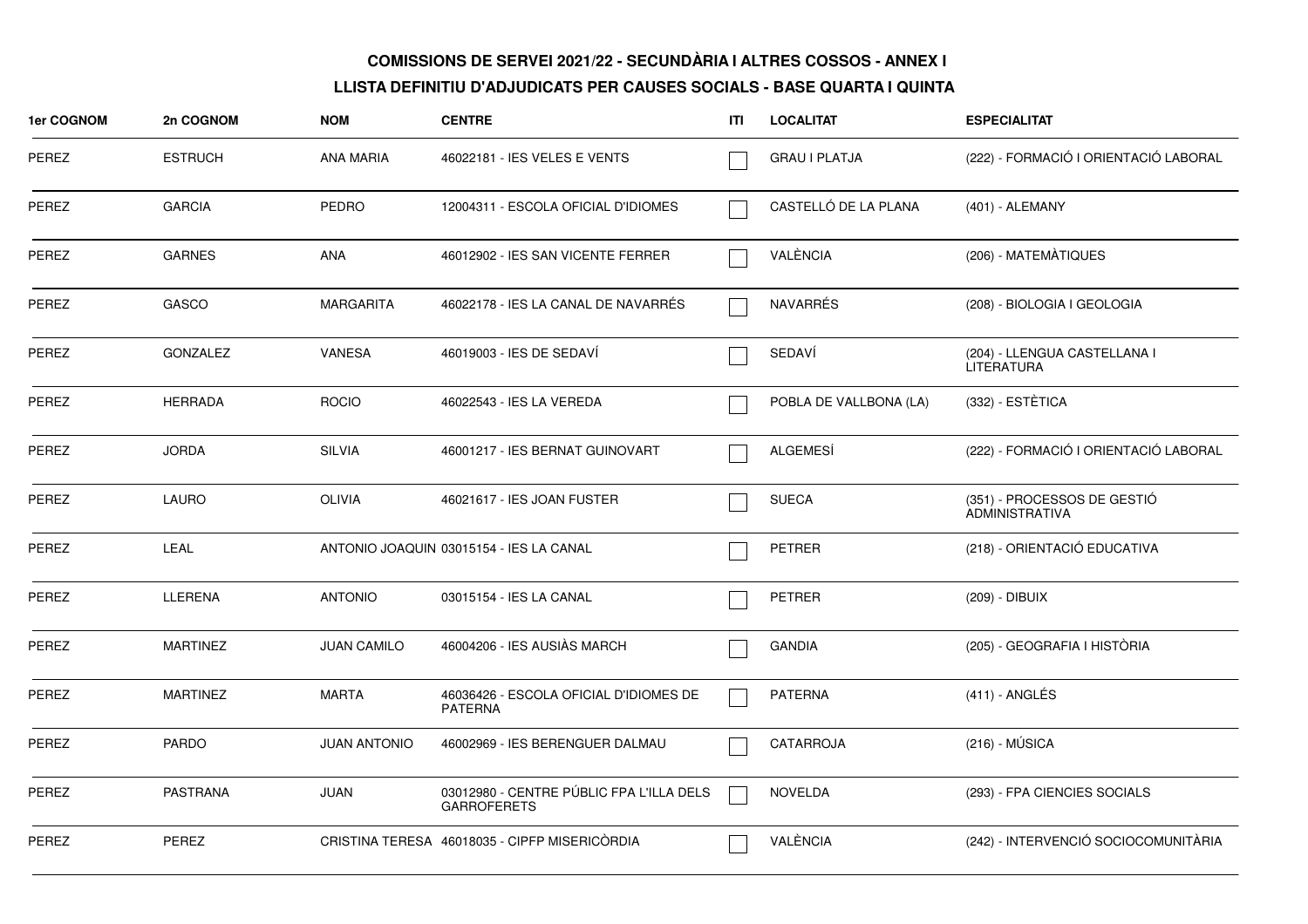| 1er COGNOM   | 2n COGNOM        | <b>NOM</b>           | <b>CENTRE</b>                                                         | ITI | <b>LOCALITAT</b>      | <b>ESPECIALITAT</b>                                      |
|--------------|------------------|----------------------|-----------------------------------------------------------------------|-----|-----------------------|----------------------------------------------------------|
| PEREZ        | PEREZ            | <b>MARIA DOLORES</b> | 46021320 - IES ELS EVOLS                                              |     | ALCÚDIA (L')          | (219) - TECNOLOGIA                                       |
| PEREZ        | <b>REINA</b>     | <b>CRISTINA</b>      | 46021708 - IES MONTDÚVER                                              |     | <b>XERACO</b>         | (211) - ANGLÉS                                           |
| PEREZ        | <b>RODRIGUEZ</b> | <b>MARIA AMPARO</b>  | 46019283 - CENTRE PÚBLIC FPA FRANCESC<br><b>BOSCH I MORATA</b>        |     | XÀTIVA                | (292) - FPA CIENTÍFIC/TECNOLÒGIC                         |
| <b>PEREZ</b> | <b>ROIG</b>      | <b>MARIA AMPARO</b>  | 46001047 - CEIP SAN JUAN DE RIBERA                                    |     | ALFARA DEL PATRIARCA  | (218) - ORIENTACIÓ EDUCATIVA                             |
| PEREZ        | <b>ROYO</b>      | <b>ANTONIO</b>       | 46017912 - CONSERVATORI PROFESSIONAL<br>DE MUSICA                     |     | <b>TORRENT</b>        | (6A9) - FLAUTA TRAVESSERA                                |
| <b>PEREZ</b> | <b>RUIZ</b>      | <b>ANTONIO</b>       | 12005635 - CONSERVATORI SUPERIOR DE<br>MÚSICA SALVADOR SEGUÍ          |     | CASTELLÓ DE LA PLANA  | (5F1) - SAXOFÓ                                           |
| PEREZ        | <b>RUIZ</b>      | <b>VICENTE</b>       | 46018199 - CONSERVATORI PROFESSIONAL<br>DE MÚSICA JOSÉ MANUEL IZQUIER |     | CATARROJA             | (6C3) - SAXÒFON                                          |
| PEREZ        | <b>SALES</b>     | <b>JAVIER</b>        | 03012931 - CENTRE PÚBLIC FPA EL PUNTAL                                |     | <b>CREVILLENT</b>     | (292) - FPA CIENTÍFIC/TECNOLÒGIC                         |
| PEREZ        | <b>SALES</b>     | <b>MARIA CARMEN</b>  | 46020315 - IES DE PUÇOL                                               |     | PUÇOL                 | (211) - ANGLÉS                                           |
| PEREZ        | <b>SANCHEZ</b>   | YASMINA              | 46018631 - IES ENRIQUE TIERNO GALVÁN                                  |     | <b>MONCADA</b>        | (208) - BIOLOGIA I GEOLOGIA                              |
| <b>PEREZ</b> | SANTACREU        | <b>MIGUEL</b>        | 03012888 - CENTRE PÚBLIC FPA F. GINER DE<br>LOS RÍOS                  |     | <b>ALACANT</b>        | (292) - FPA CIENTÍFIC/TECNOLÒGIC                         |
| PEREZ        | SANZ             | <b>MARIA JESUS</b>   | 46024229 - IES GUILLEM D'ALCALA                                       |     | POBLA DE FARNALS (LA) | (208) - BIOLOGIA I GEOLOGIA                              |
| <b>PEREZ</b> | <b>SEGOVIA</b>   | <b>PAOLA</b>         | 12005751 - IES BENIGASLÓ                                              |     | VALL D'UIXÓ (LA)      | (211) - ANGLÉS                                           |
| <b>PEREZ</b> | <b>SEGUI</b>     | <b>REGINA</b>        | 03012566 - IES BAHÍA DE BABEL                                         |     | <b>ALACANT</b>        | (219) - TECNOLOGIA                                       |
| <b>PEREZ</b> | <b>SERRANO</b>   | <b>ESTHER</b>        | 03014824 - IES ENRIC VALOR                                            |     | CAMPELLO (EL)         | (349) - PROCEDIMENTS SANITARIS I<br><b>ASSISTENCIALS</b> |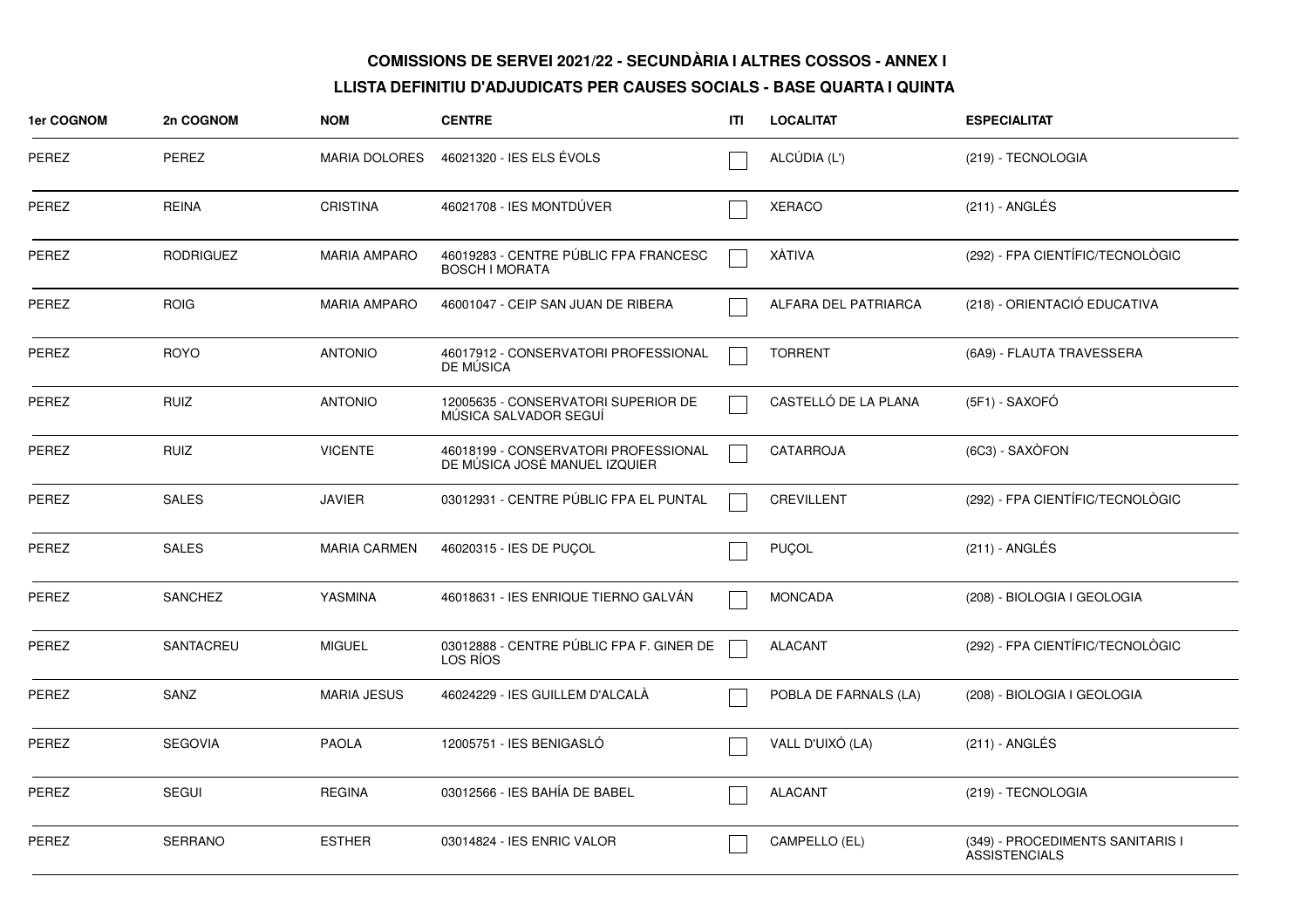| <b>1er COGNOM</b> | 2n COGNOM        | <b>NOM</b>           | <b>CENTRE</b>                                           | ITI | <b>LOCALITAT</b>       | <b>ESPECIALITAT</b>                                        |
|-------------------|------------------|----------------------|---------------------------------------------------------|-----|------------------------|------------------------------------------------------------|
| PEREZ             | <b>SIGNES</b>    | <b>AURORA</b>        | 03004223 - IES HISTORIADOR CHABAS                       |     | DÉNIA                  | (206) - MATEMÀTIQUES                                       |
| PEREZ             | <b>TEN</b>       | <b>MARIA ANGELES</b> | 46019571 - IES FRANCESC FERRER I GUÀRDIA                |     | VALÈNCIA               | (206) - MATEMÀTIQUES                                       |
| PEREZ             | <b>VALLES</b>    | <b>PATRICIA</b>      | 03010727 - IES ANDREU SEMPERE                           |     | <b>ALCOI</b>           | (254) - INFORMÀTICA                                        |
| PEREZ             | <b>VICENT</b>    | <b>JOSE MANUEL</b>   | 12005374 - IES JUAN BAUTISTA PORCAR                     |     | CASTELLÓ DE LA PLANA   | (256) - LLENGUA I LITERATURA<br><b>VALENCIANA</b>          |
| PÉREZ             | MARÍN            | CÉSAR                | 46023419 - CIPFP CIUTAT DE L'APRENENT                   |     | VALÈNCIA               | (224) - ORGANITZACIÓ I PROJECTES DE<br>FABRICACIÓ MECÀNICA |
| <b>PERIS</b>      | <b>ADSUARA</b>   | <b>DAVID</b>         | 12000406 - IES DE BETXI                                 |     | <b>BETXÍ</b>           | (207) - FÍSICA I QUÍMICA                                   |
| <b>PERIS</b>      | <b>ALBEROLA</b>  | <b>JOSEP JOAQUIM</b> | 46021320 - IES ELS ÉVOLS                                |     | ALCÚDIA (L')           | (217) - EDUCACIÓ FÍSICA                                    |
| <b>PERIS</b>      | <b>DIAGO</b>     | <b>FRANCISCO</b>     | 46018916 - IES BENIMAMET                                |     | BENIMAMET-BENIFERRI    | $(216) - MÚSICA$                                           |
| <b>PERIS</b>      | GASCO            |                      | SANTIAGO MIGUEL 46019301 - CENTRE PÚBLIC FPA MENICIL    |     | <b>MANISES</b>         | (292) - FPA CIENTÍFIC/TECNOLÒGIC                           |
| <b>PERIS</b>      | <b>GAVIDIA</b>   | <b>VICENT</b>        | 46001217 - IES BERNAT GUINOVART                         |     | ALGEMESÍ               | (256) - LLENGUA I LITERATURA<br><b>VALENCIANA</b>          |
| <b>PERIS</b>      | <b>JARQUE</b>    | <b>MARIA DOLORES</b> | 12005738 - IES LA PLANA                                 |     | CASTELLÓ DE LA PLANA   | (204) - LLENGUA CASTELLANA I<br>LITERATURA                 |
| <b>PERIS</b>      | <b>LLOBREGAT</b> | <b>INMACULADA</b>    | 46007955 - IES ENRIC VALOR                              |     | <b>SILLA</b>           | (349) - PROCEDIMENTS SANITARIS I<br><b>ASSISTENCIALS</b>   |
| <b>PERIS</b>      | <b>MARTINEZ</b>  | <b>ANTONIO</b>       | 46019763 - IES JOSÉ BALLESTER GOZALVO                   |     | VALÈNCIA               | (209) - DIBUIX                                             |
| <b>PERIS</b>      | <b>MENDOZA</b>   | <b>MONICA</b>        | 46018761 - CIPFP COMPLEJO EDUCATIVO DE<br><b>CHESTE</b> |     | <b>CHESTE</b>          | (345) - OPERACIONS I EQUIPS DE<br>PRODUCCIÓ AGRARIA        |
| <b>PERIS</b>      | <b>RODRIGUEZ</b> | <b>MARINA</b>        | 46022543 - IES LA VEREDA                                |     | POBLA DE VALLBONA (LA) | $(211)$ - ANGLÉS                                           |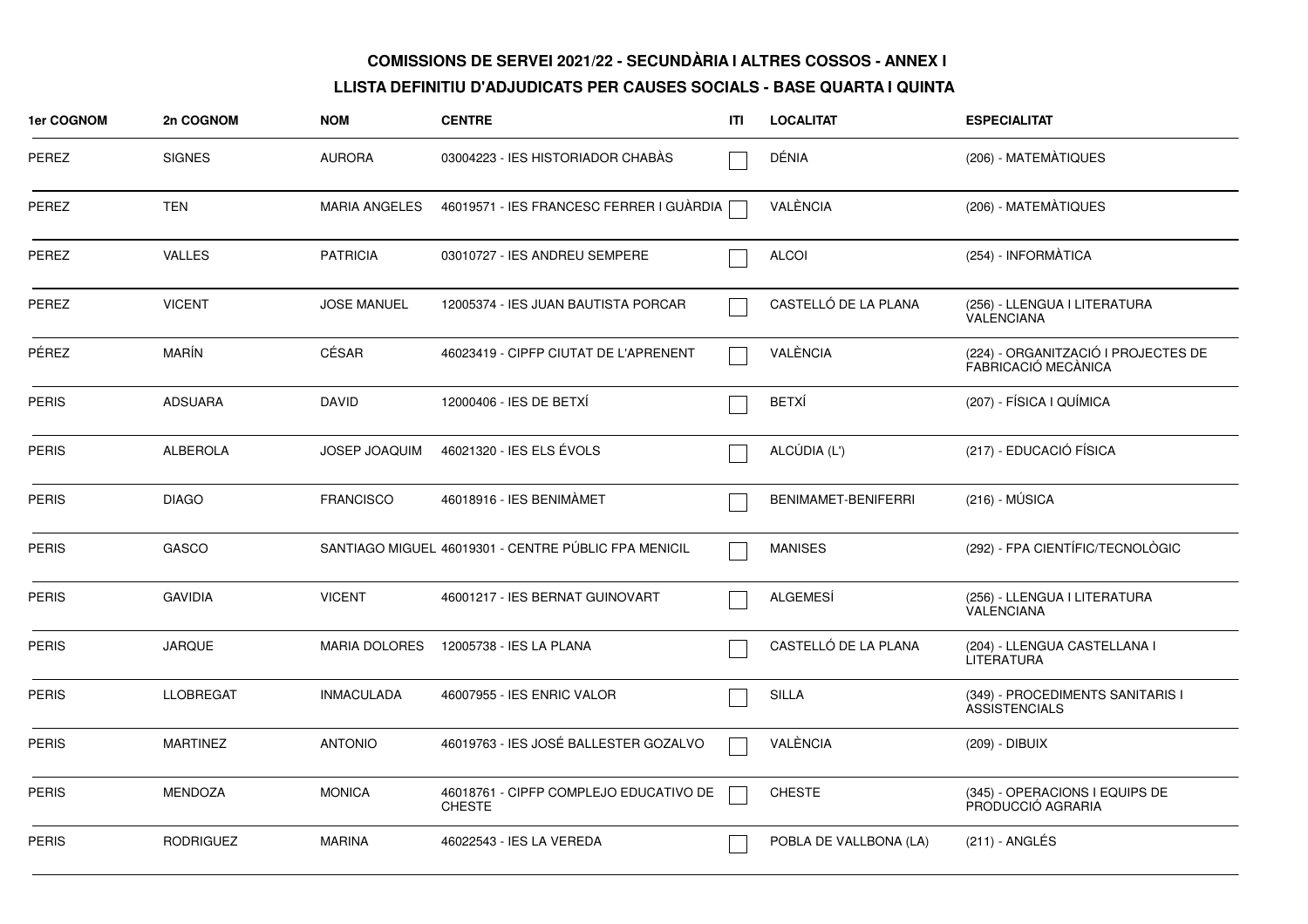| <b>1er COGNOM</b> | 2n COGNOM       | <b>NOM</b>           | <b>CENTRE</b>                                                   | ITI | <b>LOCALITAT</b>      | <b>ESPECIALITAT</b>                                    |
|-------------------|-----------------|----------------------|-----------------------------------------------------------------|-----|-----------------------|--------------------------------------------------------|
| <b>PERIS</b>      | <b>VALERO</b>   | LIDIA                | 46022403 - SECCIÓ DE L'IES DOCTOR PESET<br>ALEIXANDRE A PATERNA |     | <b>PATERNA</b>        | (204) - LLENGUA CASTELLANA I<br>LITERATURA             |
| PERPIÑAN          | <b>PARDO</b>    | <b>ANA ISABEL</b>    | 46002179 - IES LA HOYA DE BUÑOL                                 |     | <b>BUÑOL</b>          | (256) - LLENGUA I LITERATURA<br><b>VALENCIANA</b>      |
| <b>PERTEGAS</b>   | <b>MELIA</b>    | <b>NAOMI ANIKA</b>   | 46020479 - IES JOAN FUSTER                                      |     | <b>BELLREGUARD</b>    | $(211)$ - ANGLÉS                                       |
| <b>PESUDO</b>     | <b>FONT</b>     | <b>SERGIO</b>        | 12005660 - IES PROFESSOR BROCH I LLOP                           |     | <b>VILA-REAL</b>      | (207) - FÍSICA I QUÍMICA                               |
| <b>PESUDO</b>     | <b>MARCO</b>    | <b>MARTA</b>         | 12005647 - IES VILA-ROJA                                        |     | <b>ALMASSORA</b>      | $(211)$ - ANGLÉS                                       |
| <b>PICAZO</b>     | <b>MILLAN</b>   | <b>ELENA</b>         | 03013881 - IES VICTORIA KENT                                    |     | <b>ELX</b>            | $(210)$ - FRANCÉS                                      |
| <b>PICO</b>       | <b>ALBERT</b>   | <b>ANTONIO</b>       | 46005132 - IES JOSÉ RODRIGO BOTET                               |     | <b>MANISES</b>        | (356) - SISTEMES I APLICACIONS<br><b>INFORMATIQUES</b> |
| <b>PICO</b>       | <b>CRUZANS</b>  | Mª ELENA             | 12005556 - IES JÉRICA - VIVER                                   |     | <b>JÉRICA - VIVER</b> | (204) - LLENGUA CASTELLANA I<br><b>LITERATURA</b>      |
| <b>PILSA</b>      | <b>DOMENECH</b> | <b>CRISTINA</b>      | 46022142 - IES DE GUADASSUAR                                    |     | <b>GUADASSUAR</b>     | (217) - EDUCACIÓ FÍSICA                                |
| PINA              | <b>MARTINEZ</b> | <b>INMACULADA</b>    | 46017900 - IES RAMON MUNTANER                                   |     | <b>XIRIVELLA</b>      | (263) - ADMINISTRACIÓ D'EMPRESES                       |
| PINA              | <b>PLA</b>      | <b>JAIME VICENTE</b> | 03009798 - IES EL VINALOPO                                      |     | <b>NOVELDA</b>        | (209) - DIBUIX                                         |
| <b>PINA</b>       | <b>PLA</b>      | <b>NURIA</b>         | 03001891 - IES MIGUEL HERNÁNDEZ                                 |     | <b>ALACANT</b>        | (204) - LLENGUA CASTELLANA I<br><b>LITERATURA</b>      |
| <b>PINAR</b>      | <b>BARBA</b>    | <b>MARIA PILAR</b>   | 46026160 - IES MARÍA CARBONELL I SÁNCHEZ                        |     | <b>BENETÚSSER</b>     | (219) - TECNOLOGIA                                     |
| <b>PINAZO</b>     | DE LA CRUZ      | <b>JOSE MIGUEL</b>   | 46015711 - IES CAMPANAR                                         |     | VALÈNCIA              | (207) - FÍSICA I QUÍMICA                               |
| <b>PINEDA</b>     | <b>LOPEZ</b>    | <b>RAFAEL</b>        | 46015587 - IES TIRANT LO BLANC                                  |     | <b>GANDIA</b>         | (207) - FÍSICA I QUÍMICA                               |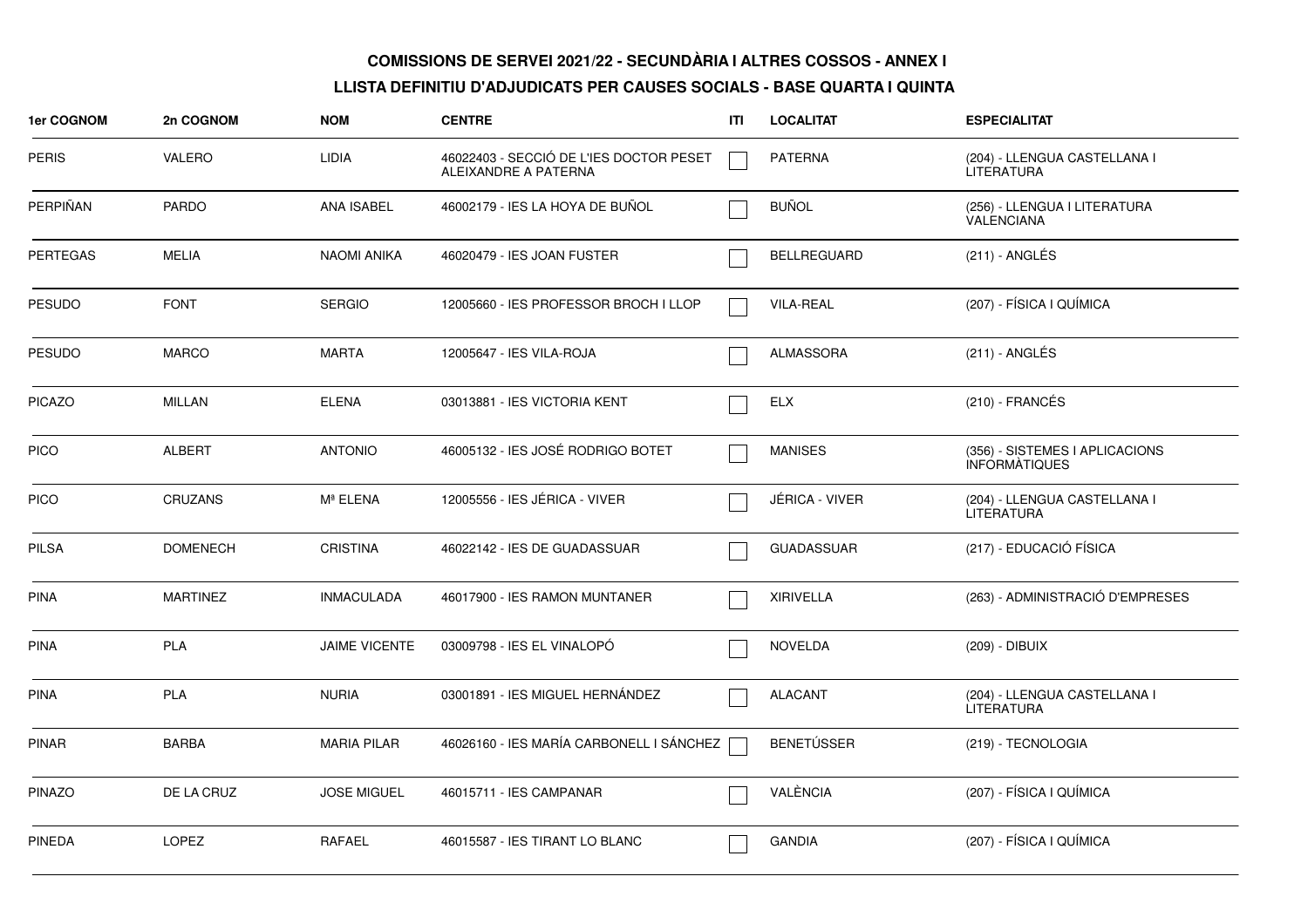| 1er COGNOM      | 2n COGNOM        | <b>NOM</b>         | <b>CENTRE</b>                                  | ITI | <b>LOCALITAT</b>  | <b>ESPECIALITAT</b>                               |
|-----------------|------------------|--------------------|------------------------------------------------|-----|-------------------|---------------------------------------------------|
| <b>PINEDO</b>   | <b>BERMEJO</b>   | <b>JUAN CARLOS</b> | 46017651 - CENTRE PÚBLIC FPA                   |     | <b>MISLATA</b>    | (292) - FPA CIENTÍFIC/TECNOLÒGIC                  |
| <b>PINTOS</b>   | SANCHEZ-ANDRADE  | LAURA              | 46018552 - IES BALEARES                        |     | VALÈNCIA          | (206) - MATEMÀTIQUES                              |
| PIÑEIRO         | <b>MARTINEZ</b>  | <b>ANGELES</b>     | 03012645 - IES CABO DE LA HUERTA               |     | <b>ALACANT</b>    | (204) - LLENGUA CASTELLANA I<br><b>LITERATURA</b> |
| PIÑERO          | CAMACHO          | <b>CRISTINA</b>    | 46012872 - IES LUIS VIVES                      |     | VALÈNCIA          | (208) - BIOLOGIA I GEOLOGIA                       |
| <b>PIQUER</b>   | <b>IZQUIERDO</b> | <b>IDOYA</b>       | 12005556 - IES JÉRICA - VIVER                  |     | JÉRICA - VIVER    | (218) - ORIENTACIÓ EDUCATIVA                      |
| <b>PIQUERAS</b> | <b>CERVERA</b>   | <b>LORENA</b>      | 46007190 - IES NÚMERO 1                        |     | <b>REQUENA</b>    | (207) - FÍSICA I QUÍMICA                          |
| <b>PIQUERAS</b> | <b>TOMAS</b>     | <b>LIDIA</b>       | 46020431 - IES DE MOIXENT                      |     | <b>MOIXENT</b>    | (261) - ECONOMIA                                  |
| <b>PITARCH</b>  | <b>REMPEL</b>    |                    | CARMEN VANESA 12000704 - IES JAUME I           |     | <b>BORRIANA</b>   | (211) - ANGLÉS                                    |
| <b>PLA</b>      | ALVAREZ          |                    | MONICA DOLORES 46023523 - IES DE CÀRCER        |     | CÀRCER            | (201) - FILOSOFIA                                 |
| <b>PLA</b>      | <b>ALVENTOSA</b> | <b>MARGARITA</b>   | 46018692 - IES DOCTOR LLUÍS SIMARRO<br>LACABRA |     | XÀTIVA            | (209) - DIBUIX                                    |
| <b>PLA</b>      | <b>BELDA</b>     | <b>ALICIA</b>      | 46019763 - IES JOSÉ BALLESTER GOZALVO          |     | VALÈNCIA          | (209) - DIBUIX                                    |
| PLA             | <b>GIMENO</b>    | <b>MARTA</b>       | 46018047 - IES ENRIC VALOR                     |     | <b>PICANYA</b>    | (206) - MATEMÀTIQUES                              |
| <b>PLA</b>      | <b>MARTINEZ</b>  | <b>PAU PASQUAL</b> | 46023948 - IES PERE D'ESPLUGUES                |     | POBLA LLARGA (LA) | (256) - LLENGUA I LITERATURA<br><b>VALENCIANA</b> |
| <b>PLA</b>      | <b>MIRO</b>      | <b>LIRIOS</b>      | 03017825 - ESCOLA OFICIAL D'IDIOMES            |     | <b>ALCOI</b>      | $(411)$ - ANGLÉS                                  |
| <b>PLA</b>      | <b>OLTRA</b>     | <b>MIREIA</b>      | 46002571 - IES FRANCESC GIL                    |     | <b>CANALS</b>     | (277) - AMBIT SOCIOLINGÜÍSTIC                     |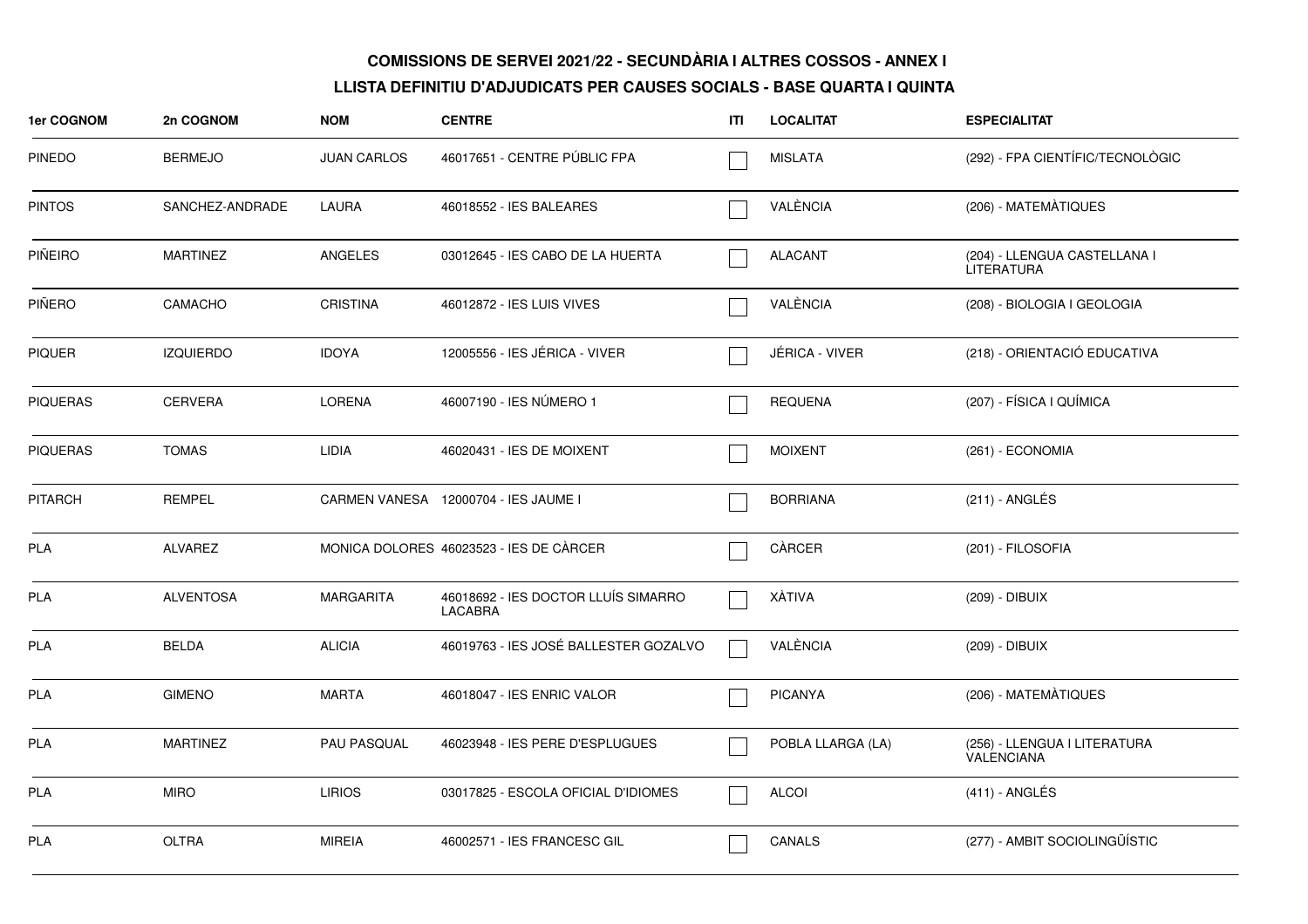| <b>1er COGNOM</b> | 2n COGNOM      | <b>NOM</b>                                 | <b>CENTRE</b>                                                  | ITI | <b>LOCALITAT</b>        | <b>ESPECIALITAT</b>                                      |
|-------------------|----------------|--------------------------------------------|----------------------------------------------------------------|-----|-------------------------|----------------------------------------------------------|
| <b>PLA</b>        | <b>TOLDRA</b>  | <b>TOMAS</b>                               | 46001217 - IES BERNAT GUINOVART                                |     | <b>ALGEMESI</b>         | (217) - EDUCACIÓ FÍSICA                                  |
| <b>PLANCHA</b>    | <b>SANCHO</b>  | LAURA                                      | 46002787 - IES 9 D'OCTUBRE                                     |     | <b>CARLET</b>           | (338) - MANTENIMENT DE VEHICLES                          |
| <b>PLANELLES</b>  | <b>REMOLAR</b> | <b>MARIA</b>                               | 12003031 - CEIP DON JOSÉ ALBA                                  |     | VILAVELLA (LA)          | (218) - ORIENTACIÓ EDUCATIVA                             |
| <b>PLANELLES</b>  | <b>TOMAS</b>   | <b>FRANCISCO</b>                           | 03012980 - CENTRE PÚBLIC FPA L'ILLA DELS<br><b>GARROFERETS</b> |     | <b>NOVELDA</b>          | (292) - FPA CIENTÍFIC/TECNOLÒGIC                         |
| <b>PLANES</b>     | REYNAU         | <b>REBECA</b>                              | 46015587 - IES TIRANT LO BLANC                                 |     | <b>GANDIA</b>           | (206) - MATEMÀTIQUES                                     |
| <b>PLATERO</b>    | <b>AUSINA</b>  | <b>MONICA</b>                              | 46018631 - IES ENRIQUE TIERNO GALVAN                           |     | <b>MONCADA</b>          | (349) - PROCEDIMENTS SANITARIS I<br><b>ASSISTENCIALS</b> |
| <b>PLAZA</b>      | <b>BUTRÓN</b>  | <b>ABRAHAM</b>                             | 03014575 - IES MARE NOSTRUM                                    |     | <b>TORREVIEJA</b>       | (217) - EDUCACIÓ FÍSICA                                  |
| PLAZA             | <b>PARDO</b>   | <b>JORGE JUAN</b>                          | 03011136 - ESCOLA OFICIAL D'IDIOMES                            |     | <b>ALACANT</b>          | (401) - ALEMANY                                          |
| <b>PLAZA</b>      | PEREZ          | <b>MARIA CARMEN</b>                        | 46028119 - CEE PÚB. ROSA LLÁCER                                |     | CASTELLAR-OLIVERAL      | (218) - ORIENTACIÓ EDUCATIVA                             |
| <b>PLAZA</b>      | <b>SAEZ</b>    | <b>JESSICA</b>                             | 03018313 - ESCOLA OFICIAL D'IDIOMES<br>L'ALACANTI              |     | SANT VICENT DEL RASPEIG | (408) - FRANCÉS                                          |
| <b>PLAZA</b>      | <b>VELASCO</b> | <b>MARTA</b>                               | 46025040 - IES ABASTOS                                         |     | VALÈNCIA                | (204) - LLENGUA CASTELLANA I<br><b>LITERATURA</b>        |
| <b>POLACK</b>     | <b>ATARES</b>  | <b>MARIA DE LOS</b><br><b>DESAMPARADOS</b> | 03015661 - CEIP COSTA BLANCA                                   |     | <b>ALACANT</b>          | (218) - ORIENTACIÓ EDUCATIVA                             |
| <b>POLAINA</b>    | <b>SERRANO</b> | RAFAEL                                     | 46026160 - IES MARÍA CARBONELL I SÁNCHEZ                       |     | <b>BENETÚSSER</b>       | (208) - BIOLOGIA I GEOLOGIA                              |
| POLO              | <b>MESTRE</b>  | <b>SANTIAGO</b>                            | 46025040 - IES ABASTOS                                         |     | VALÈNCIA                | (265) - ORGANITZACIÓ I GESTIÓ<br><b>COMERCIAL</b>        |
| <b>PONCE</b>      | <b>LORENTE</b> | <b>FRANCISCO</b>                           | 46018059 - IES NÚMERO 26                                       |     | VALÈNCIA                | (207) - FÍSICA I QUÍMICA                                 |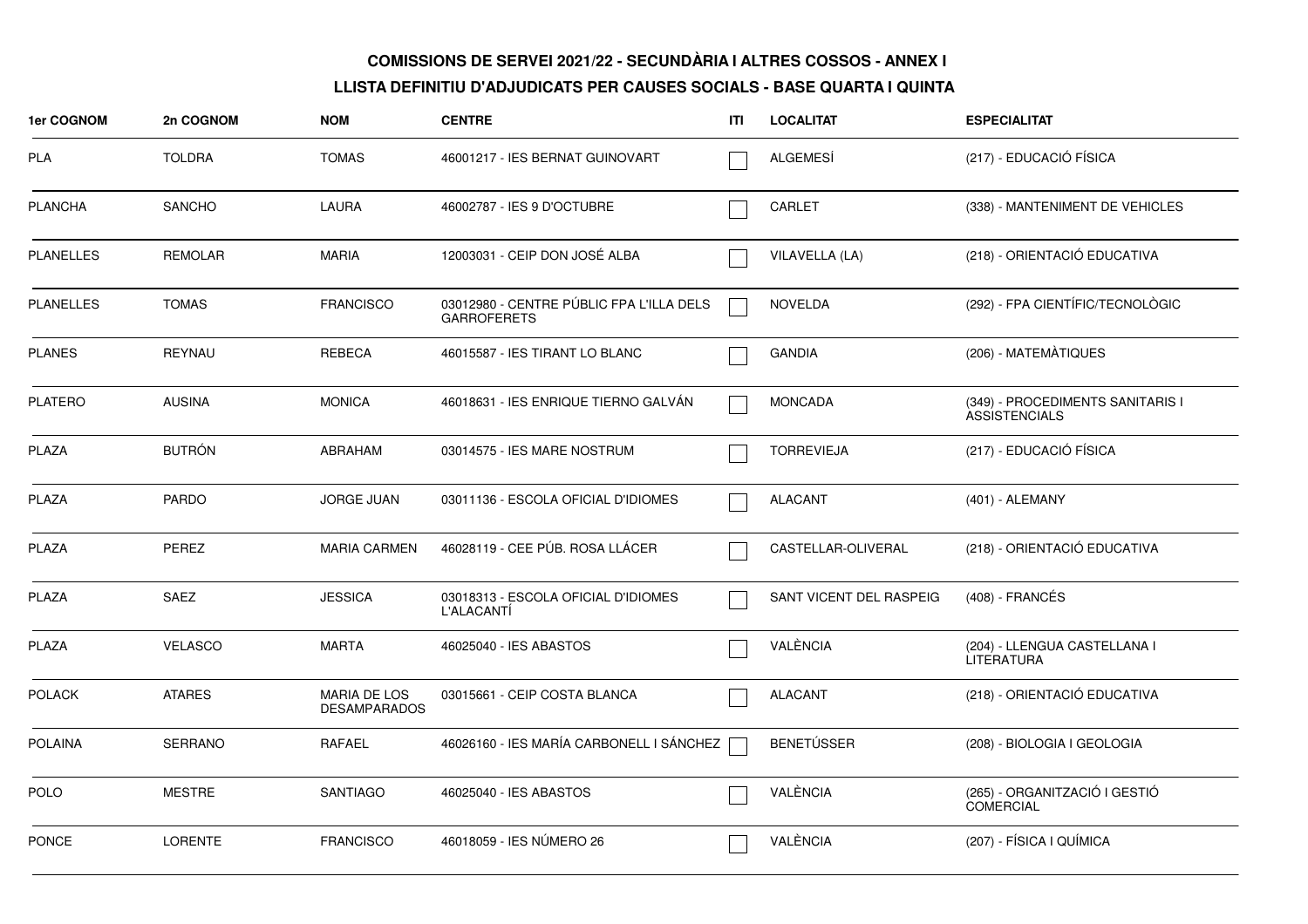| 1er COGNOM      | 2n COGNOM        | <b>NOM</b>          | <b>CENTRE</b>                                                  | ITI | <b>LOCALITAT</b>   | <b>ESPECIALITAT</b>                               |
|-----------------|------------------|---------------------|----------------------------------------------------------------|-----|--------------------|---------------------------------------------------|
| PONS            | <b>ALBERT</b>    | <b>FRANCESC</b>     | 46025507 - IES RASCANYA-ANTONIO CAÑUELO                        |     | VALÈNCIA           | (217) - EDUCACIÓ FÍSICA                           |
| <b>PONS</b>     | CARRASCOSA       | <b>JOAN</b>         | 46016877 - CONSERVATORI PROFESSIONAL<br>DE MÚSICA MESTRE VERT  |     | CARCAIXENT         | (6C1) - PERCUSIÓ                                  |
| <b>PONS</b>     | CASTELLO         | ANDREA              | 03017825 - ESCOLA OFICIAL D'IDIOMES                            |     | <b>ALCOI</b>       | (411) - ANGLÉS                                    |
| PONS            | <b>CHUST</b>     | RAUL                | 12004011 - IES XIMÉN D'URREA                                   |     | ALCORA (L')        | (205) - GEOGRAFIA I HISTÒRIA                      |
| PONS            | <b>GARCIA</b>    | <b>PAULA</b>        | 46019313 - CENTRE PÚBLIC FPA SERAFÍ DE<br><b>CENTELLES</b>     |     | <b>OLIVA</b>       | (295) - FPA COMUNICACIÓ<br>(VALENCIÀ/ANGLÉS)      |
| <b>PONS</b>     | <b>MORERA</b>    | <b>MARIA</b>        | 46022671 - IES DE RAFELBUNYOL                                  |     | <b>RAFELBUNYOL</b> | (219) - TECNOLOGIA                                |
| <b>PONS</b>     | <b>TABERNERO</b> | <b>ANDREU</b>       | 46017493 - IES VICENT ANDRÉS ESTELLÉS                          |     | <b>BURJASSOT</b>   | (209) - DIBUIX                                    |
| <b>PONT</b>     | <b>SOLER</b>     | Mª TERESA           | 03014599 - IES LAS FUENTES                                     |     | <b>VILLENA</b>     | (350) - PROCESSOS COMERCIALS                      |
| PORCAR          | <b>GARRET</b>    | <b>ENRIQUE</b>      | 46021711 - CIPFP AUSIÀS MARCH                                  |     | VALÈNCIA           | $(211)$ - ANGLÉS                                  |
| <b>PORCAR</b>   | <b>MALLEN</b>    | <b>ENRIC</b>        | 12008296 - SECCIÓ DE L'IES BOVALAR A<br><b>BORRIOL</b>         |     | <b>BORRIOL</b>     | (217) - EDUCACIÓ FÍSICA                           |
| <b>PORTA</b>    | COLLADO          | <b>MARINA</b>       | 46018621 - IES LAURONA                                         |     | LLÍRIA             | (256) - LLENGUA I LITERATURA<br><b>VALENCIANA</b> |
| <b>PORTERO</b>  | <b>VALLS</b>     | <b>GABRIEL</b>      | 46017201 - IES JAUME I                                         |     | <b>ONTINYENT</b>   | (206) - MATEMÀTIQUES                              |
| <b>PORTILLA</b> | <b>SIMO</b>      | <b>MONICA</b>       | 46015711 - IES CAMPANAR                                        |     | VALÈNCIA           | (206) - MATEMÀTIQUES                              |
| <b>PORTOLES</b> | <b>FALOMIR</b>   | <b>ELENA</b>        | 12008296 - SECCIÓ DE L'IES BOVALAR A<br><b>BORRIOL</b>         |     | <b>BORRIOL</b>     | (206) - MATEMÀTIQUES                              |
| <b>POUS</b>     | <b>SANCHIS</b>   | <b>MARIA AMPARO</b> | 03012153 - CONSERVATORI PROFESSIONAL<br>DE DANSA JOSÉ ESPADERO |     | <b>ALACANT</b>     | (6C2) - PIANO                                     |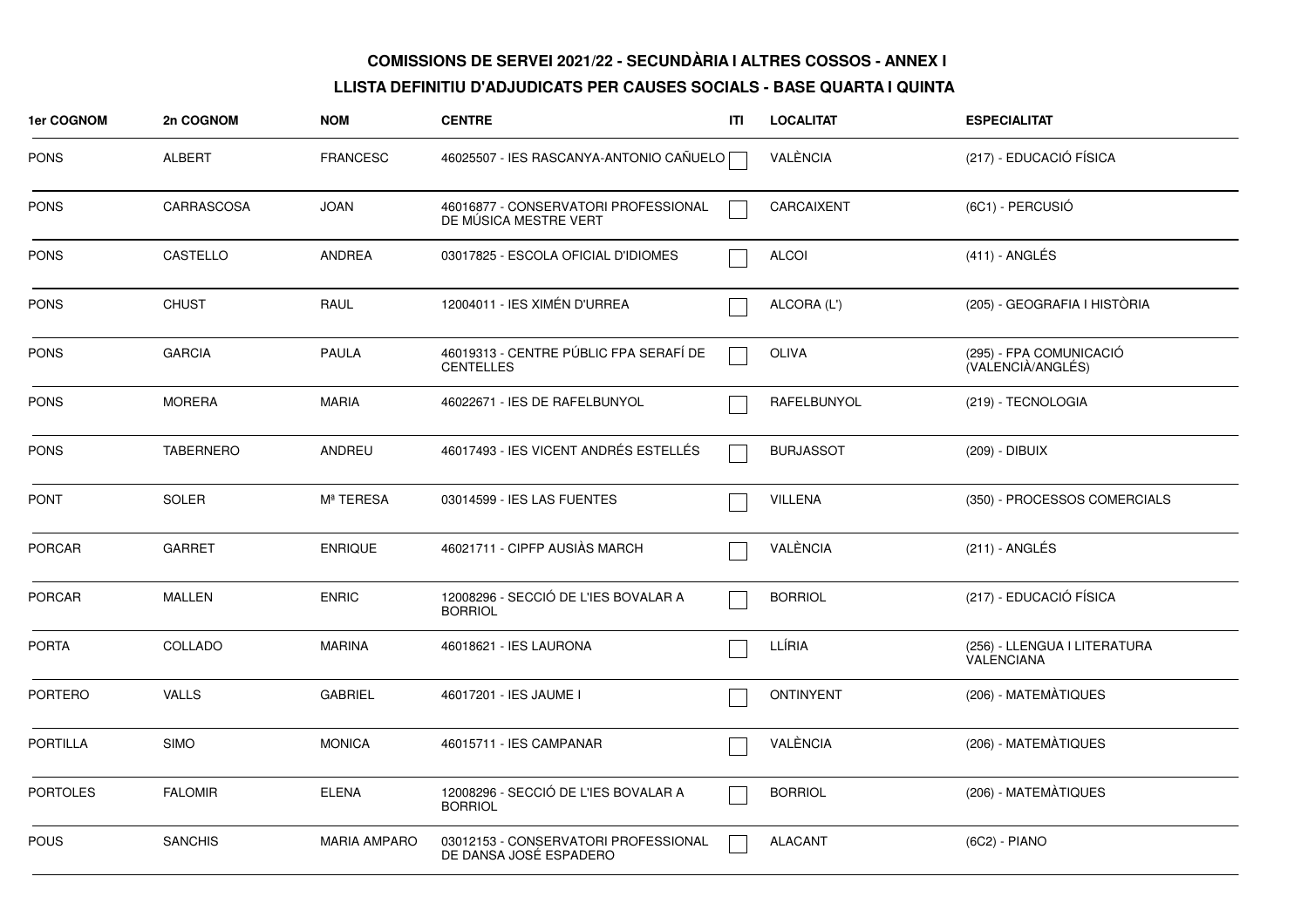| <b>1er COGNOM</b> | 2n COGNOM        | <b>NOM</b>            | <b>CENTRE</b>                                            | ITI | <b>LOCALITAT</b>     | <b>ESPECIALITAT</b>                                  |
|-------------------|------------------|-----------------------|----------------------------------------------------------|-----|----------------------|------------------------------------------------------|
| <b>POVEDA</b>     | CAMPELLO         |                       | HECTOR MANUEL 03012050 - IES MONTSERRAT ROIG             |     | <b>ELX</b>           | (217) - EDUCACIÓ FÍSICA                              |
| <b>POVEDA</b>     | <b>NAREJOS</b>   | <b>JOSE ANTONIO</b>   | 03014587 - IES BENEJÜZAR                                 |     | BENEJÚZAR            | (219) - TECNOLOGIA                                   |
| <b>POVEDA</b>     | <b>SEBASTIAN</b> | Mª AMPARO             | 46018035 - CIPFP MISERICÒRDIA                            |     | VALÈNCIA             | (351) - PROCESSOS DE GESTIÓ<br><b>ADMINISTRATIVA</b> |
| <b>POVEDA</b>     | <b>SERRANO</b>   | <b>MARIA CRISTINA</b> | 03014371 - IES POETA PACO MOLLA                          |     | <b>PETRER</b>        | (209) - DIBUIX                                       |
| <b>POZA</b>       | <b>FALSET</b>    | <b>BEGOÑA</b>         | 12005660 - IES PROFESSOR BROCH I LLOP                    |     | <b>VILA-REAL</b>     | (208) - BIOLOGIA I GEOLOGIA                          |
| POZO              | <b>EJARQUE</b>   | <b>ANTONIO</b>        | 46008972 - IES MIGUEL BALLESTEROS VIANA                  |     | UTIEL                | (261) - ECONOMIA                                     |
| <b>POZO</b>       | <b>VARA</b>      | <b>ANTONIO JESUS</b>  | 46007542 - IES EDUARDO MERELLO                           |     | PUERTO SAGUNTO (EL)  | (209) - DIBUIX                                       |
| <b>PRADA</b>      | <b>BOVEA</b>     | <b>EVA</b>            | 12005283 - IES VIOLANT DE CASALDUCH                      |     | <b>BENICASSIM</b>    | (219) - TECNOLOGIA                                   |
| <b>PRADAS</b>     | <b>SANCHIS</b>   | CARLOS                | 46018989 - IES LA GARRIGOSA                              |     | <b>MELIANA</b>       | (201) - FILOSOFIA                                    |
| <b>PRADES</b>     | ALBALAT          | CARLOS                | 12005593 - IES SERRA D'ESPADA                            |     | <b>ONDA</b>          | (335) - INSTAL·LACIONS<br><b>ELECTROTÈCNIQUES</b>    |
| <b>PRADES</b>     | <b>BEL</b>       | <b>LAURA</b>          | 12005532 - IES EL PRAT                                   |     | <b>TORREBLANCA</b>   | (211) - ANGLÉS                                       |
| <b>PRADES</b>     | <b>TENA</b>      | <b>MARTA</b>          | 12001231 - IES PENYAGOLOSA                               |     | CASTELLÓ DE LA PLANA | (207) - FÍSICA I QUÍMICA                             |
| <b>PRATS</b>      | <b>BELLMUNT</b>  | <b>CRISTINA</b>       | 12005647 - IES VILA-ROJA                                 |     | ALMASSORA            | (207) - FÍSICA I QUÍMICA                             |
| <b>PRATS</b>      | <b>PRATS</b>     | <b>JESUS</b>          | 12001228 - IES FRANCESC RIBALTA                          |     | CASTELLÓ DE LA PLANA | (219) - TECNOLOGIA                                   |
| <b>PRIETO</b>     | <b>ANTON</b>     | <b>TAMARA</b>         | 03015531 - SECCIÓ DE L'IES SAN VICENTE A<br><b>AGOST</b> |     | <b>AGOST</b>         | (204) - LLENGUA CASTELLANA I<br><b>LITERATURA</b>    |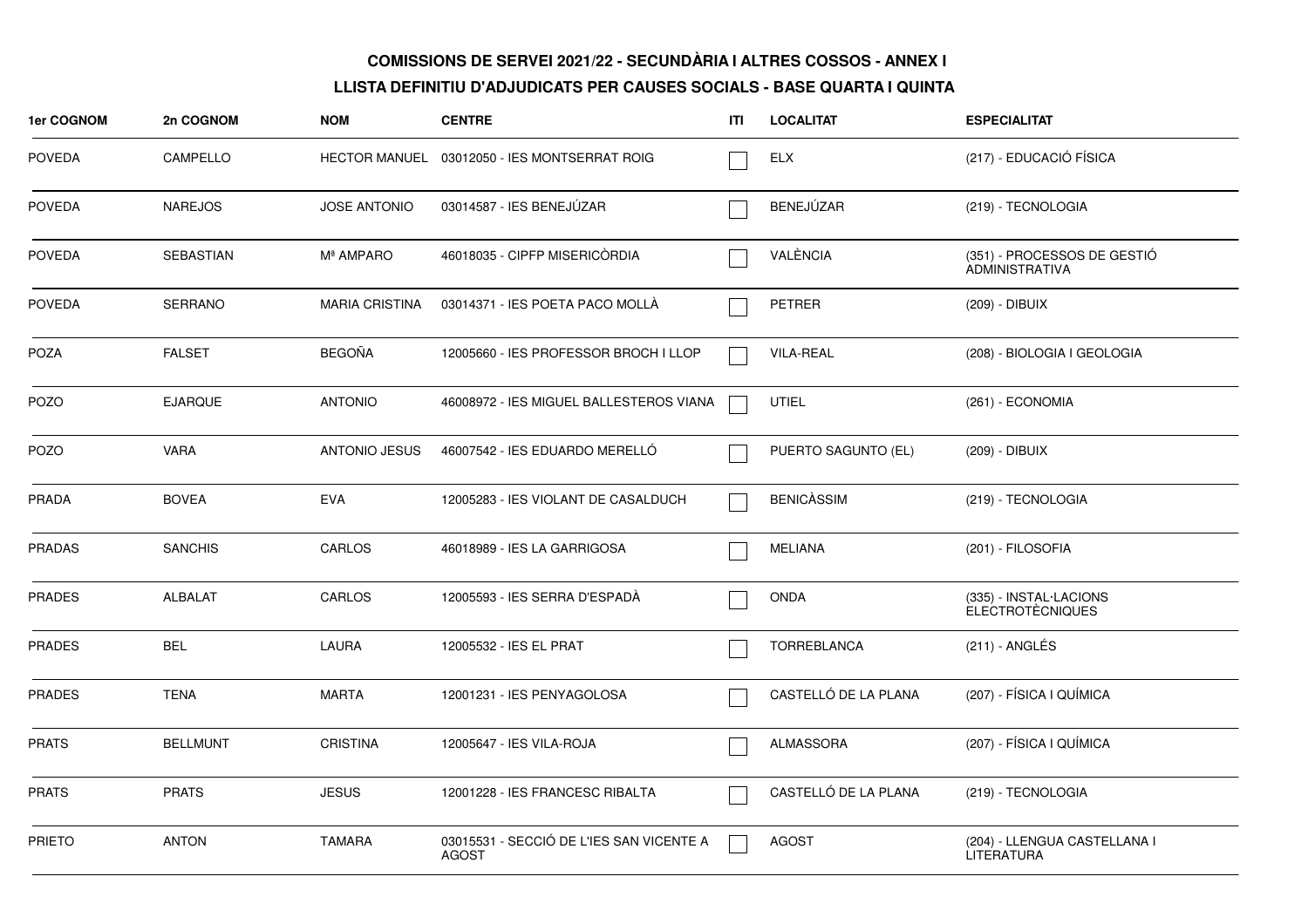| 1er COGNOM      | 2n COGNOM         | <b>NOM</b>           | <b>CENTRE</b>                         | ITI | <b>LOCALITAT</b>         | <b>ESPECIALITAT</b>                                  |
|-----------------|-------------------|----------------------|---------------------------------------|-----|--------------------------|------------------------------------------------------|
| <b>PRIETO</b>   | <b>DUVAL</b>      | <b>VICTOR MANUEL</b> | 03001908 - IES FIGUERAS PACHECO       |     | <b>ALACANT</b>           | (208) - BIOLOGIA I GEOLOGIA                          |
| <b>PRIETO</b>   | <b>GUAL</b>       | <b>DIEGO</b>         | 12002889 - IES FRANCESC TÀRREGA       |     | <b>VILA-REAL</b>         | (206) - MATEMÀTIQUES                                 |
| <b>PRIETO</b>   | <b>GUILLEM</b>    | ANGEL IGNACIO        | 46022221 - IES L'ELIANA               |     | ELIANA (L')              | (217) - EDUCACIÓ FÍSICA                              |
| PRIMO           | <b>AROCAS</b>     | ANGELA               | 46002787 - IES 9 D'OCTUBRE            |     | CARLET                   | (351) - PROCESSOS DE GESTIÓ<br><b>ADMINISTRATIVA</b> |
| <b>PUCHADES</b> | <b>CUESTA</b>     | <b>VICTOR JOSE</b>   | 46000705 - IES REI EN JAUME           |     | <b>ALZIRA</b>            | (204) - LLENGUA CASTELLANA I<br><b>LITERATURA</b>    |
| <b>PUCHADES</b> | <b>GARCIA</b>     | <b>NURIA</b>         | 46018552 - IES BALEARES               |     | VALÈNCIA                 | (219) - TECNOLOGIA                                   |
| <b>PUCHADES</b> | <b>ROMANILLOS</b> | <b>MARTI</b>         | 46012999 - IES JOANOT MARTORELL       |     | VALÈNCIA                 | (217) - EDUCACIÓ FÍSICA                              |
| <b>PUCHE</b>    | <b>ROIG</b>       | ABEL                 | 46022257 - IES CONSELLERIA            |     | VALÈNCIA                 | (207) - FÍSICA I QUÍMICA                             |
| <b>PUCHOL</b>   | <b>ALEMANY</b>    | <b>MARIA AMPARO</b>  | 46015587 - IES TIRANT LO BLANC        |     | <b>GANDIA</b>            | (271) - PROCESSOS SANITARIS                          |
| <b>PUERTA</b>   | <b>RUBIO</b>      | <b>SILVIA</b>        | 46015538 - CIPFP FAITANAR             |     | <b>QUART DE POBLET</b>   | (354) - SERVEIS A LA COMUNITAT                       |
| <b>PUIG</b>     | <b>VALLS</b>      | <b>JUAN</b>          | 12003523 - IES VICENT SOS BAYNAT      |     | CASTELLÓ DE LA PLANA     | (206) - MATEMÀTIQUES                                 |
| <b>PUIG</b>     | <b>ALBEROLA</b>   | <b>MELANIA INES</b>  | 46008340 - IES JAUME II EL JUST       |     | TAVERNES DE LA VALLDIGNA | (256) - LLENGUA I LITERATURA<br><b>VALENCIANA</b>    |
| <b>PUIG</b>     | <b>MORAGON</b>    | <b>ROSA MARIA</b>    | 46022853 - IES BEATRIU CIVERA         |     | <b>ALDAIA</b>            | (205) - GEOGRAFIA I HISTÒRIA                         |
| <b>PUIG</b>     | <b>MORATAL</b>    | <b>VICENTE</b>       | 46022531 - IES LES FOIES              |     | <b>BENIGANIM</b>         | (263) - ADMINISTRACIÓ D'EMPRESES                     |
| <b>PUIG</b>     | <b>PRATS</b>      | <b>IRENE</b>         | 46022129 - IES MANUEL SANCHIS GUARNER |     | CASTELLÓ DE RUGAT        | (206) - MATEMÀTIQUES                                 |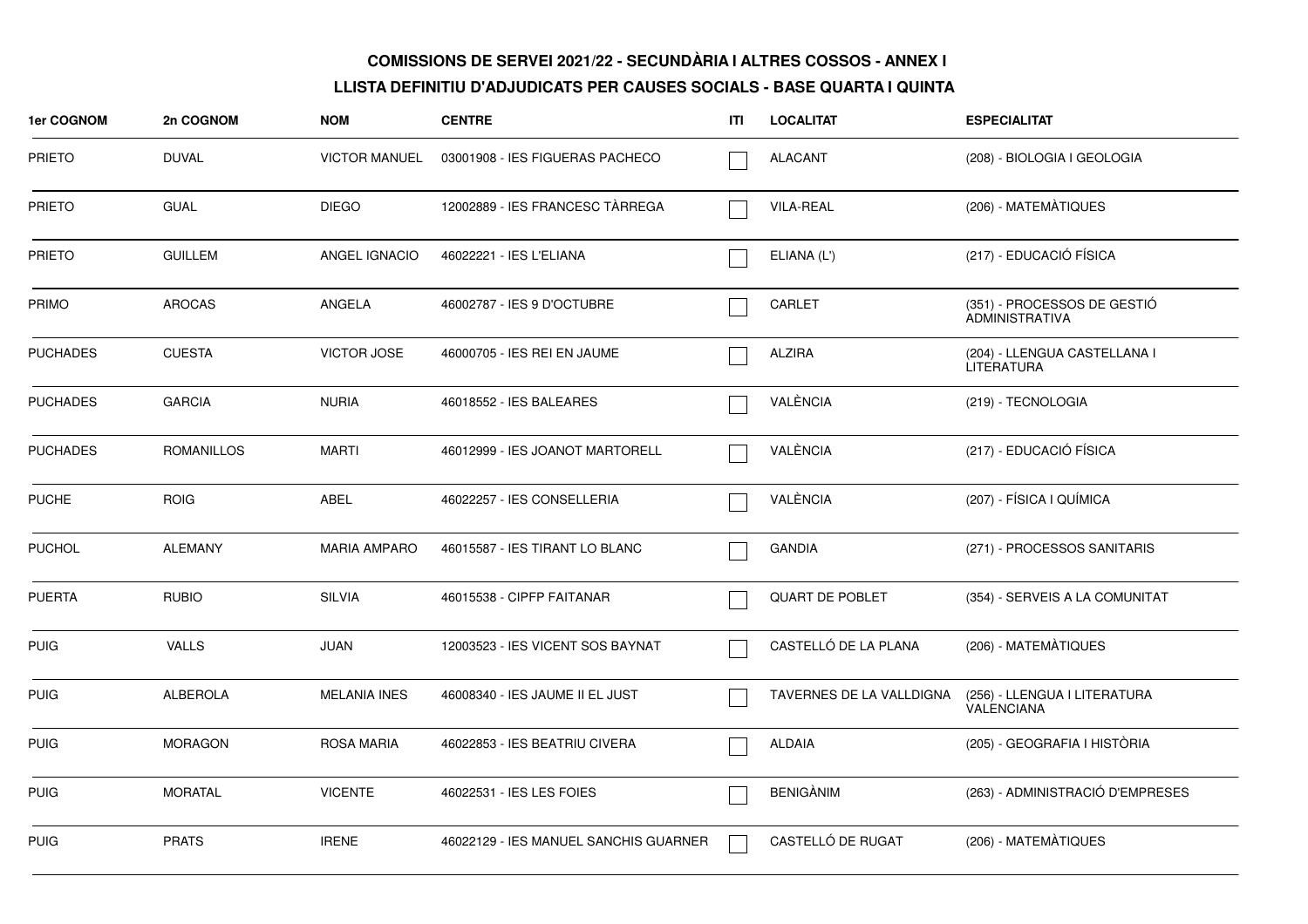| 1er COGNOM     | 2n COGNOM          | <b>NOM</b>         | <b>CENTRE</b>                                            | ITI | <b>LOCALITAT</b>       | <b>ESPECIALITAT</b>                                      |
|----------------|--------------------|--------------------|----------------------------------------------------------|-----|------------------------|----------------------------------------------------------|
| QUERALT        | LAZARO             | <b>JOAN CARLES</b> | 46022646 - IES SERPIS                                    |     | VALÈNCIA               | (256) - LLENGUA I LITERATURA<br><b>VALENCIANA</b>        |
| QUERALT        | <b>MASCARÓS</b>    | <b>VICENTE</b>     | 12005568 - IES D'ALMENARA                                |     | <b>ALMENARA</b>        | (276) - AMBIT CIENTIFIC                                  |
| QUEROL         | <b>URQUIZU</b>     | <b>PEDRO</b>       | 12003080 - IES LEOPOLDO QUEROL                           |     | <b>VINARÒS</b>         | (217) - EDUCACIÓ FÍSICA                                  |
| QUILES         | <b>HERRERO</b>     | <b>LORENA</b>      | 46007955 - IES ENRIC VALOR                               |     | <b>SILLA</b>           | (349) - PROCEDIMENTS SANITARIS I<br><b>ASSISTENCIALS</b> |
| <b>QUILES</b>  | <b>TARREGA</b>     | <b>VIRGINIA</b>    | 46017900 - IES RAMON MUNTANER                            |     | <b>XIRIVELLA</b>       | $(216) - MÚSICA$                                         |
| <b>QUILEZ</b>  | <b>NAVARRO</b>     | <b>MARIA</b>       | 46020273 - IES LA VALL DE SEGO                           |     | BENIFAIRÓ DE LES VALLS | (204) - LLENGUA CASTELLANA I<br><b>LITERATURA</b>        |
| <b>QUILIS</b>  | <b>HERNANDEZ</b>   | <b>ELENA</b>       | 46014224 - IES FONT DE SANT LLUÍS                        |     | VALÈNCIA               | (205) - GEOGRAFIA I HISTÒRIA                             |
| QUINTANILLA    | <b>DIAZ</b>        | <b>ANA ISABEL</b>  | 46007487 - CEIP NUESTRA SEÑORA DE<br><b>BEGOÑA</b>       |     | PUERTO SAGUNTO (EL)    | (218) - ORIENTACIÓ EDUCATIVA                             |
| QUIÑONES       | <b>LOPEZ</b>       | <b>ALEXANDRA</b>   | 03015075 - IES LA FOIA D'ELX                             |     | FOIA (LA)              | (206) - MATEMATIQUES                                     |
| <b>QUIROS</b>  | <b>DEL ROSARIO</b> | <b>JUANA</b>       | 03014812 - CIPFP VALLE DE ELDA                           |     | <b>ELDA</b>            | (355) - SERVEIS DE RESTAURACIÓ                           |
| <b>RABADAN</b> | <b>MARTINEZ</b>    | <b>LUIS GASPAR</b> | 46019763 - IES JOSÉ BALLESTER GOZALVO                    |     | VALÈNCIA               | (205) - GEOGRAFIA I HISTÒRIA                             |
| RAGA           | <b>REINOSO</b>     | <b>BELEN</b>       | 46031337 - ESCOLA OFICIAL D'IDIOMES DE<br><b>TORRENT</b> |     | <b>TORRENT</b>         | $(411)$ - ANGLÉS                                         |
| RAMBLA         | <b>BROCH</b>       | <b>DELFINA</b>     | 12005660 - IES PROFESSOR BROCH I LLOP                    |     | <b>VILA-REAL</b>       | (206) - MATEMÀTIQUES                                     |
| RAMIREZ        | <b>MONTERDE</b>    | <b>OSCAR</b>       | 46007189 - IES OLEANA                                    |     | <b>REQUENA</b>         | (217) - EDUCACIÓ FÍSICA                                  |
| RAMIREZ        | PEREZ              | <b>FRANCISCO</b>   | 03012736 - IES MARE NOSTRUM                              |     | <b>ALACANT</b>         | (222) - FORMACIÓ I ORIENTACIÓ LABORAL                    |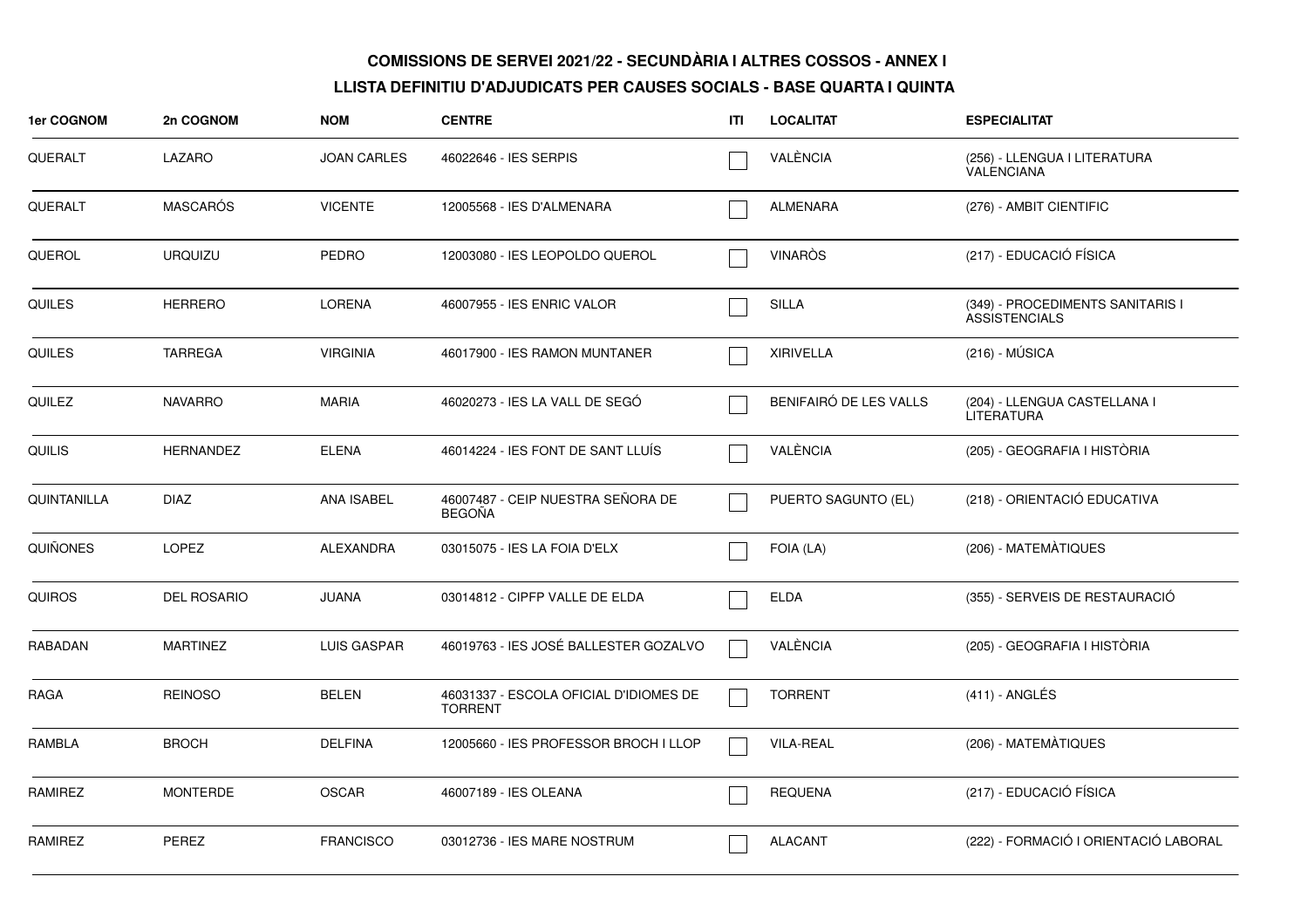| 1er COGNOM     | 2n COGNOM        | <b>NOM</b>                          | <b>CENTRE</b>                                              | ITI | <b>LOCALITAT</b>     | <b>ESPECIALITAT</b>                                      |
|----------------|------------------|-------------------------------------|------------------------------------------------------------|-----|----------------------|----------------------------------------------------------|
| RAMIREZ        | PEREZ            | <b>HELENA</b>                       | 46007955 - IES ENRIC VALOR                                 |     | <b>SILLA</b>         | (349) - PROCEDIMENTS SANITARIS I<br><b>ASSISTENCIALS</b> |
| <b>RAMIREZ</b> | <b>PEREZ</b>     | <b>JUAN ANTONIO</b>                 | 46021691 - CONSERVATORI PROFESSIONAL<br>DE MÚSICA NÚMERO 2 |     | VALÈNCIA             | (6C3) - SAXÒFON                                          |
| <b>RAMIS</b>   | CANTO            | <b>CLARA</b>                        | 46017912 - CONSERVATORI PROFESSIONAL<br>DE MUSICA          |     | <b>TORRENT</b>       | (6C2) - PIANO                                            |
| RAMON          | <b>ABRIL</b>     | <b>MARIA TERESA</b>                 | 46021629 - IES ARABISTA RIBERA                             |     | CARCAIXENT           | (256) - LLENGUA I LITERATURA<br><b>VALENCIANA</b>        |
| <b>RAMON</b>   | <b>ALMENAR</b>   | <b>PATRICIA ANA</b>                 | 46006495 - IES DOCTOR PESET ALEIXANDRE                     |     | <b>PATERNA</b>       | (218) - ORIENTACIÓ EDUCATIVA                             |
| RAMON          | <b>AMBOU</b>     | <b>MARIA</b><br><b>DESAMPARADOS</b> | 46018138 - IES ORRIOLS                                     |     | VALÈNCIA             | (207) - FÍSICA I QUÍMICA                                 |
| <b>RAMON</b>   | <b>DONOSO</b>    | <b>MIGUEL</b>                       | 46022233 - IES DE MASSAMAGRELL                             |     | <b>MASSAMAGRELL</b>  | (205) - GEOGRAFIA I HISTÒRIA                             |
| <b>RAMON</b>   | <b>GUILLEM</b>   | RAUL                                | 46019015 - IES SERRA PERENXISA                             |     | <b>TORRENT</b>       | (222) - FORMACIÓ I ORIENTACIÓ LABORAL                    |
| <b>RAMON</b>   | <b>NUÑEZ</b>     | JUAN                                | 03005094 - IES ASUNCIÓN DE NUESTRA<br><b>SEÑORA</b>        |     | <b>ELX</b>           | (206) - MATEMATIQUES                                     |
| <b>RAMON</b>   | <b>ROIG</b>      | <b>JUAN MIGUEL</b>                  | 46016312 - IES ENRIC SOLER I GODES                         |     | <b>BENIFAIÓ</b>      | (206) - MATEMÀTIQUES                                     |
| <b>RAMON</b>   | <b>RUIZ</b>      | <b>LUCIA</b>                        | 12007334 - CIPFP BENICARLÓ                                 |     | <b>BENICARLO</b>     | $(211)$ - ANGLÉS                                         |
| RAMON-CAR      | <b>MAYORDOMO</b> | <b>MIREIA</b>                       | 46036414 - ESCOLA OFICIAL D'IDIOMES<br>VALÉNCIA-BENICALAP  |     | VALÈNCIA             | $(411)$ - ANGLÉS                                         |
| <b>RAMOS</b>   | <b>GARCIA</b>    | <b>MARIA DEL</b><br><b>CARMEN</b>   | 12005261 - IES MATILDE SALVADOR                            |     | CASTELLÓ DE LA PLANA | (218) - ORIENTACIÓ EDUCATIVA                             |
| <b>RAMOS</b>   | <b>GILABERT</b>  | <b>LORENA</b>                       | 12004205 - IES VICENT CASTELL I DOMÉNECH                   |     | CASTELLÓ DE LA PLANA | (211) - ANGLÉS                                           |
| <b>RAMOS</b>   | <b>GONZALEZ</b>  | <b>VICTOR</b>                       | 46012999 - IES JOANOT MARTORELL                            |     | VALÈNCIA             | (256) - LLENGUA I LITERATURA<br>VALENCIANA               |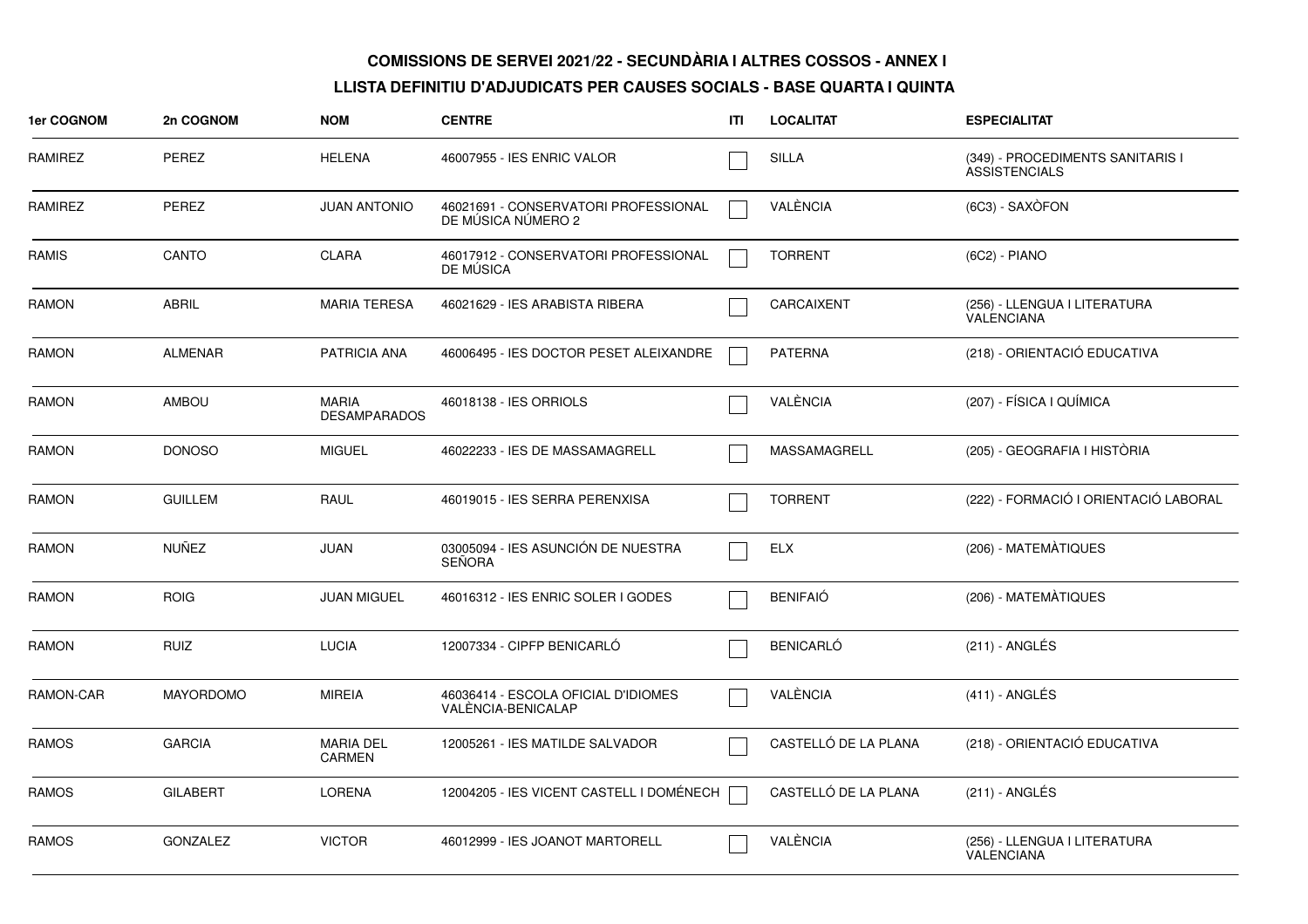| <b>1er COGNOM</b> | 2n COGNOM        | <b>NOM</b>          | <b>CENTRE</b>                                              | ITI | <b>LOCALITAT</b> | <b>ESPECIALITAT</b>                               |
|-------------------|------------------|---------------------|------------------------------------------------------------|-----|------------------|---------------------------------------------------|
| RAMOS             | <b>OLTRA</b>     | <b>CRISTINA</b>     | 03012104 - CEIP ARBRE BLANC                                |     | <b>MUTXAMEL</b>  | (218) - ORIENTACIÓ EDUCATIVA                      |
| <b>RAMOS</b>      | <b>RAMOS</b>     | <b>PABLO</b>        | 46012872 - IES LUIS VIVES                                  |     | VALÈNCIA         | $(216) - MÚSICA$                                  |
| <b>RAMOS</b>      | <b>VINCENT</b>   | <b>PAULA</b>        | 03013716 - IES IFACH                                       |     | CALP             | (211) - ANGLÉS                                    |
| <b>RASTROLLO</b>  | <b>TORRES</b>    | <b>JUAN JOSE</b>    | 03005094 - IES ASUNCIÓN DE NUESTRA<br><b>SEÑORA</b>        |     | <b>ELX</b>       | (204) - LLENGUA CASTELLANA I<br><b>LITERATURA</b> |
| <b>REAL</b>       | <b>GARRIDO</b>   | <b>MARIA LUISA</b>  | 46018621 - IES LAURONA                                     |     | LLÍRIA           | (218) - ORIENTACIÓ EDUCATIVA                      |
| <b>REAL</b>       | <b>SORIANO</b>   | <b>ROSA MARIA</b>   | 46022646 - IES SERPIS                                      |     | VALÈNCIA         | (217) - EDUCACIÓ FÍSICA                           |
| <b>REBOLLAR</b>   | <b>ARAGO</b>     | <b>MIRIAM</b>       | 12005751 - IES BENIGASLÓ                                   |     | VALL D'UIXÓ (LA) | (207) - FÍSICA I QUÍMICA                          |
| <b>REBOLLO</b>    | <b>MORALES</b>   | <b>MIRIAM</b>       | 46012951 - IES JORDI DE SANT JORDI                         |     | VALÈNCIA         | (354) - SERVEIS A LA COMUNITAT                    |
| <b>REBOLLO</b>    | <b>MORALES</b>   | <b>RUT</b>          | 46004760 - CIPFP LA COSTERA                                |     | <b>XATIVA</b>    | (354) - SERVEIS A LA COMUNITAT                    |
| <b>REDONDO</b>    | SAEZ             | CARLOS              | 46008972 - IES MIGUEL BALLESTEROS VIANA                    |     | UTIEL            | (335) - INSTAL·LACIONS<br><b>ELECTROTÈCNIQUES</b> |
| <b>REDONDO</b>    | <b>SANCHIS</b>   | <b>CLARA</b>        | 46021691 - CONSERVATORI PROFESSIONAL<br>DE MÚSICA NÚMERO 2 |     | VALÈNCIA         | (6F8) - LLENGUATGE MUSICAL                        |
| <b>REGIDOR</b>    | <b>FERNANDEZ</b> | <b>ORLANDO</b>      | 03010739 - CONSERVATORI SUPERIOR DE<br>MÚSICA ÓSCAR ESPLÁ  |     | <b>ALACANT</b>   | (6B1) - FONAMENTS DE COMPOSICIO                   |
| <b>REGUART</b>    | <b>FERRI</b>     | <b>PAULA</b>        | 46020431 - IES DE MOIXENT                                  |     | <b>MOIXENT</b>   | (209) - DIBUIX                                    |
| <b>REHUES</b>     | <b>BALLESTER</b> | <b>MARIA AMPARO</b> | 46002179 - IES LA HOYA DE BUÑOL                            |     | <b>BUÑOL</b>     | (204) - LLENGUA CASTELLANA I<br><b>LITERATURA</b> |
| <b>REIG</b>       | <b>HERNANDEZ</b> | <b>BARTOLOME</b>    | 03009233 - IES HERMANOS AMORÓS                             |     | <b>VILLENA</b>   | (205) - GEOGRAFIA I HISTÒRIA                      |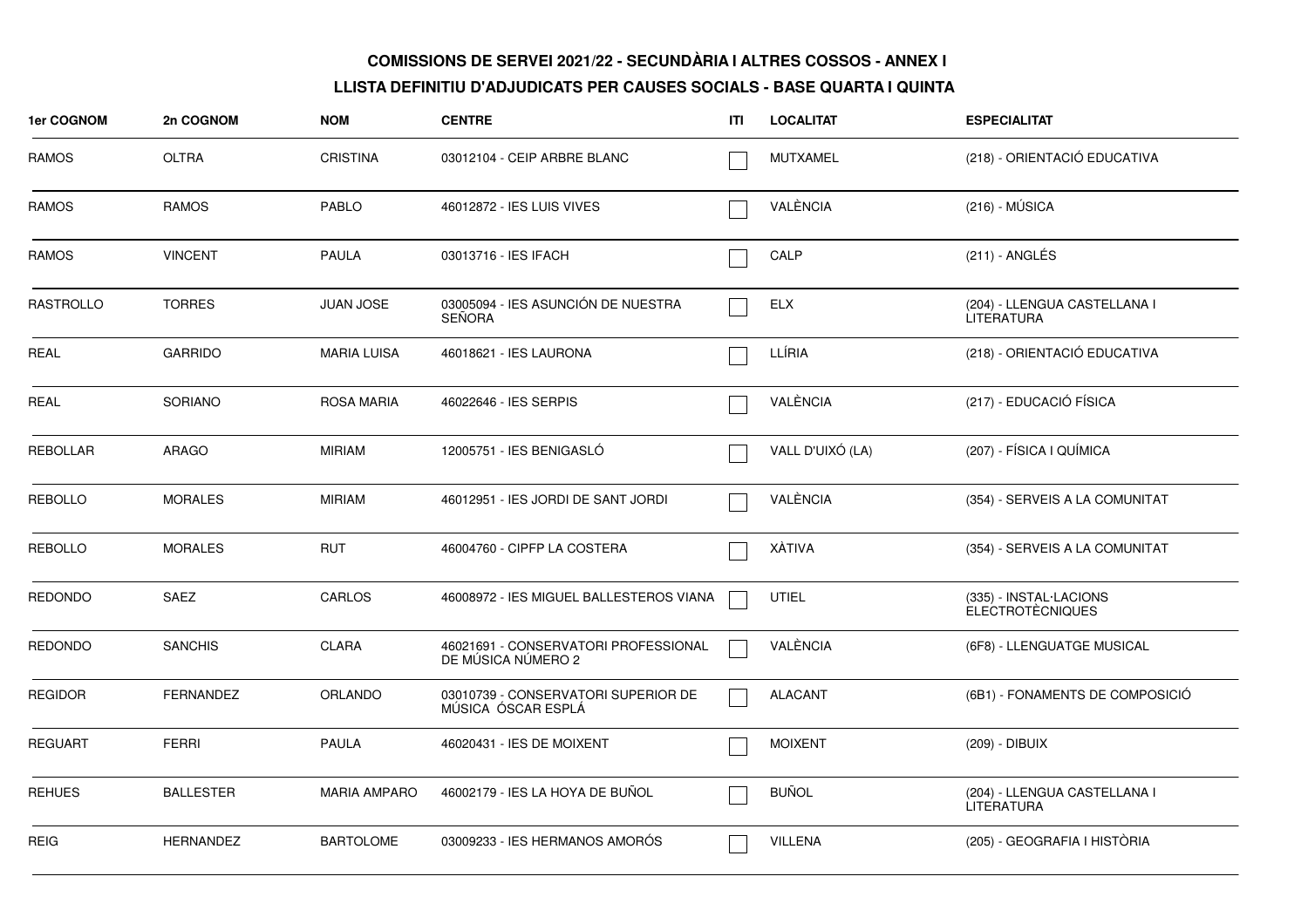| 1er COGNOM      | 2n COGNOM         | <b>NOM</b>                        | <b>CENTRE</b>                                             | ITI | <b>LOCALITAT</b>         | <b>ESPECIALITAT</b>                               |
|-----------------|-------------------|-----------------------------------|-----------------------------------------------------------|-----|--------------------------|---------------------------------------------------|
| REIG            | <b>RODRIGO</b>    | <b>NEUS</b>                       | 46012902 - IES SAN VICENTE FERRER                         |     | VALÉNCIA                 | (209) - DIBUIX                                    |
| <b>REIG</b>     | <b>SANCHIS</b>    | <b>MARTA</b>                      | 46022233 - IES DE MASSAMAGRELL                            |     | MASSAMAGRELL             | (256) - LLENGUA I LITERATURA<br><b>VALENCIANA</b> |
| <b>REIG</b>     | <b>SARRIO</b>     | <b>JORGE</b>                      | 46024382 - IES ISABEL-CLARA SIMÓ                          |     | ALCÚDIA DE CRESPINS (L') | (219) - TECNOLOGIA                                |
| <b>REIG</b>     | <b>VILADECANS</b> | <b>ANA MARIA</b>                  | 46013098 - IES SOROLLA                                    |     | VALÈNCIA                 | (208) - BIOLOGIA I GEOLOGIA                       |
| <b>REINA</b>    | <b>DOMINGUEZ</b>  | <b>JUAN</b>                       | 46007736 - IES CLOT DEL MORO                              |     | <b>SAGUNT</b>            | $(216) - MÚSICA$                                  |
| RENAU           | GIL               | <b>GUADALUPE</b>                  | 12008296 - SECCIÓ DE L'IES BOVALAR A<br><b>BORRIOL</b>    |     | <b>BORRIOL</b>           | (211) - ANGLÉS                                    |
| <b>RENOVELL</b> | <b>MARTINEZ</b>   | <b>JONATAN</b>                    | 46013050 - IES EL CABANYAL                                |     | VALÈNCIA                 | (338) - MANTENIMENT DE VEHICLES                   |
| <b>REQUENA</b>  | <b>LOPEZ</b>      | <b>MARIA DEL</b><br><b>CARMEN</b> | 46022920 - IES VELES E VENTS                              |     | <b>TORRENT</b>           | (204) - LLENGUA CASTELLANA I<br><b>LITERATURA</b> |
| <b>REQUENA</b>  | SAEZ              | <b>MARIA LUISA</b>                | 46036414 - ESCOLA OFICIAL D'IDIOMES<br>VALENCIA-BENICALAP |     | VALÈNCIA                 | $(411)$ - ANGLÉS                                  |
| <b>REVERT</b>   | <b>DONATE</b>     | REBECA                            | 46020480 - IES SIVERA FONT                                |     | CANALS                   | (219) - TECNOLOGIA                                |
| <b>REVERT</b>   | I MARRAHI         | <b>JOSEP ANGEL</b>                | 46017201 - IES JAUME I                                    |     | <b>ONTINYENT</b>         | (208) - BIOLOGIA I GEOLOGIA                       |
| <b>REVERT</b>   | LAZARO            | <b>GLORIA</b>                     | 03010739 - CONSERVATORI SUPERIOR DE<br>MÚSICA ÓSCAR ESPLÁ |     | <b>ALACANT</b>           | (6C2) - PIANO                                     |
| <b>REVERTE</b>  | <b>GRACIA</b>     | <b>MARIA</b>                      | 46007748 - IES CAMP DE MORVEDRE                           |     | PUERTO SAGUNTO (EL)      | (204) - LLENGUA CASTELLANA I<br><b>LITERATURA</b> |
| REY             | <b>JUAN</b>       | <b>ZAIRA</b>                      | 46006112 - IES POU CLAR                                   |     | <b>ONTINYENT</b>         | (204) - LLENGUA CASTELLANA I<br><b>LITERATURA</b> |
| RIBERA          | GIL               | YASMINA                           | 12005261 - IES MATILDE SALVADOR                           |     | CASTELLÓ DE LA PLANA     | (256) - LLENGUA I LITERATURA<br><b>VALENCIANA</b> |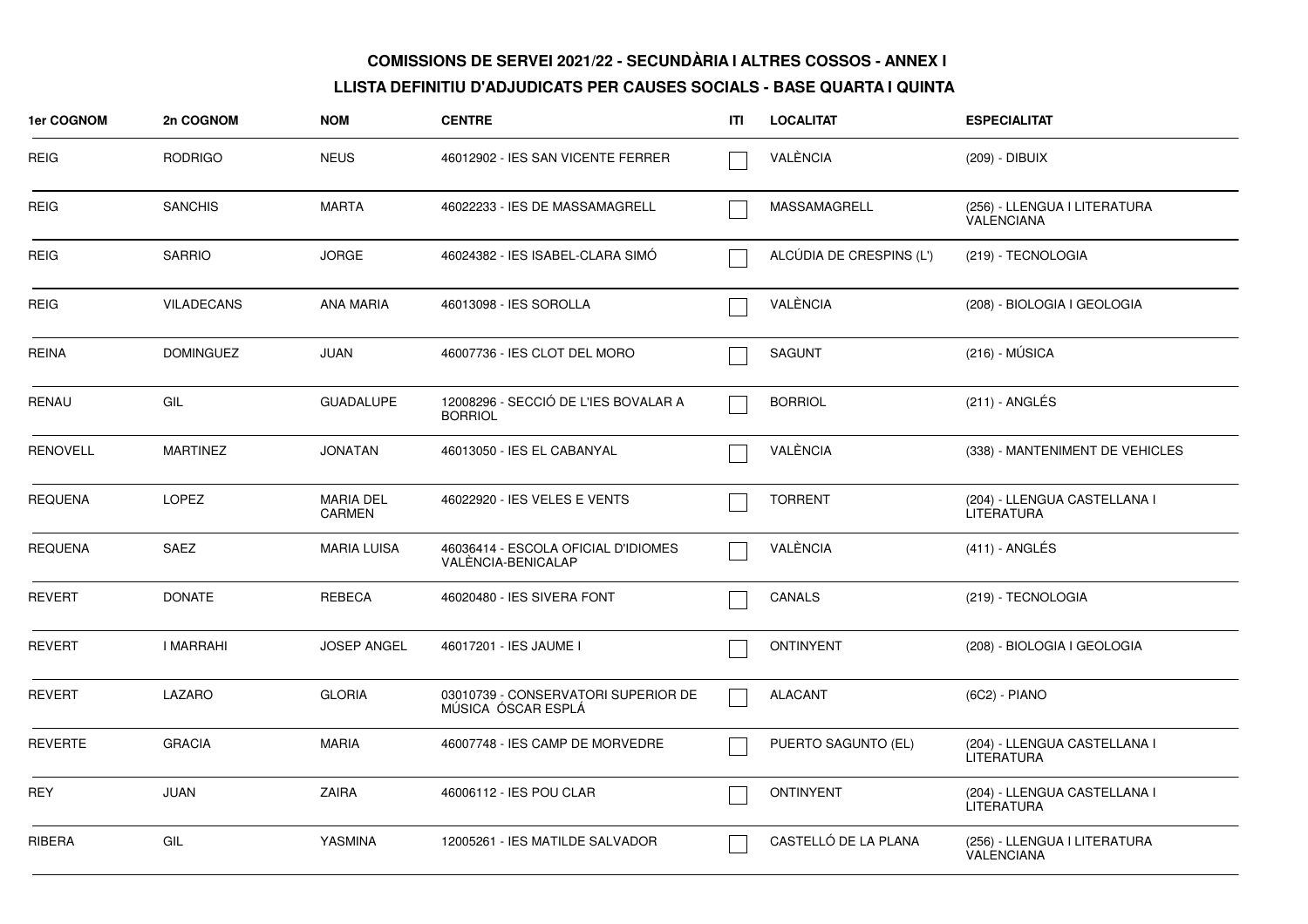| 1er COGNOM     | 2n COGNOM       | <b>NOM</b>            | <b>CENTRE</b>                                                     | ITI | <b>LOCALITAT</b>        | <b>ESPECIALITAT</b>                                  |
|----------------|-----------------|-----------------------|-------------------------------------------------------------------|-----|-------------------------|------------------------------------------------------|
| <b>RIBES</b>   | CANUT           | <b>DAVID</b>          | 46001217 - IES BERNAT GUINOVART                                   |     | ALGEMESI                | (219) - TECNOLOGIA                                   |
| <b>RIBES</b>   | <b>GOMEZ</b>    | <b>VERONICA</b>       | 03010715 - CENTRE PÚBLIC FPA PAULO<br><b>FREIRE</b>               |     | <b>ALACANT</b>          | (292) - FPA CIENTÍFIC/TECNOLÒGIC                     |
| <b>RIBES</b>   | <b>HUERTAS</b>  | <b>ANA</b>            | 46022622 - IES HENRI MATISSE                                      |     | <b>PATERNA</b>          | (245) - PROCESSOS I MITJANS DE<br><b>COMUNICACIÓ</b> |
| RIBES          | <b>ROIG</b>     | <b>PILAR</b>          | 46021320 - IES ELS ÉVOLS                                          |     | ALCÚDIA (L')            | $(216) - MÚSICA$                                     |
| <b>RIBIS</b>   | <b>MORENO</b>   | <b>CAROLINA</b>       | 46019441 - CENTRE PÚBLIC FPA L'ALGUER                             |     | VALÈNCIA                | (294) - FPA COMUNICACIÓ (ANGLÉS)                     |
| <b>RICHART</b> | <b>GARCIA</b>   | <b>MONICA</b>         | 46018382 - ESCOLA OFICIAL D'IDIOMES                               |     | <b>ALZIRA</b>           | (418) - VALENCIÀ                                     |
| <b>RICHART</b> | <b>LLORENS</b>  | <b>LAURA PATRICIA</b> | 46018692 - IES DOCTOR LLUÍS SIMARRO<br><b>LACABRA</b>             |     | XÀTIVA                  | (206) - MATEMÀTIQUES                                 |
| <b>RICHART</b> | <b>ZANON</b>    | Mª CONSUELO           | 46025040 - IES ABASTOS                                            |     | VALÈNCIA                | (254) - INFORMÀTICA                                  |
| <b>RICO</b>    | <b>GINER</b>    | <b>TRINIDAD</b>       | 03008423 - IES SAN VICENTE                                        |     | SANT VICENT DEL RASPEIG | (351) - PROCESSOS DE GESTIÓ<br><b>ADMINISTRATIVA</b> |
| <b>RICO</b>    | <b>ICARDO</b>   | LAIA                  | 46014893 - IES LA PATACONA                                        |     | <b>ALBORAIA</b>         | (256) - LLENGUA I LITERATURA<br><b>VALENCIANA</b>    |
| <b>RICO</b>    | <b>JAIME</b>    | <b>ANA MARIA</b>      | 03010387 - CEIP POETA MIGUEL HERNÁNDEZ                            |     | <b>ELDA</b>             | (218) - ORIENTACIÓ EDUCATIVA                         |
| <b>RICO</b>    | <b>SOLER</b>    | <b>LAURA</b>          | 46025507 - IES RASCANYA-ANTONIO CAÑUELO                           |     | VALÈNCIA                | (201) - FILOSOFIA                                    |
| <b>RICOS</b>   | <b>GARCIA</b>   | <b>VICENTE</b>        | 03011124 - ESCOLA D'ART I SUPERIOR DE<br><b>DISSENY D'ALACANT</b> |     | <b>ALACANT</b>          | (7A6) - DIBUIX ARTÍSTIC I COLOR                      |
| <b>RIERA</b>   | <b>GINESTAR</b> | <b>JOAQUIN</b>        | 03012943 - CENTRE PÚBLIC FPA RAMÓN<br>ORTEGA                      |     | DÉNIA                   | (293) - FPA CIENCIES SOCIALS                         |
| <b>RIERA</b>   | <b>MARTINEZ</b> | <b>MANUEL</b>         | 03012566 - IES BAHÍA DE BABEL                                     |     | <b>ALACANT</b>          | $(216) - MÚSICA$                                     |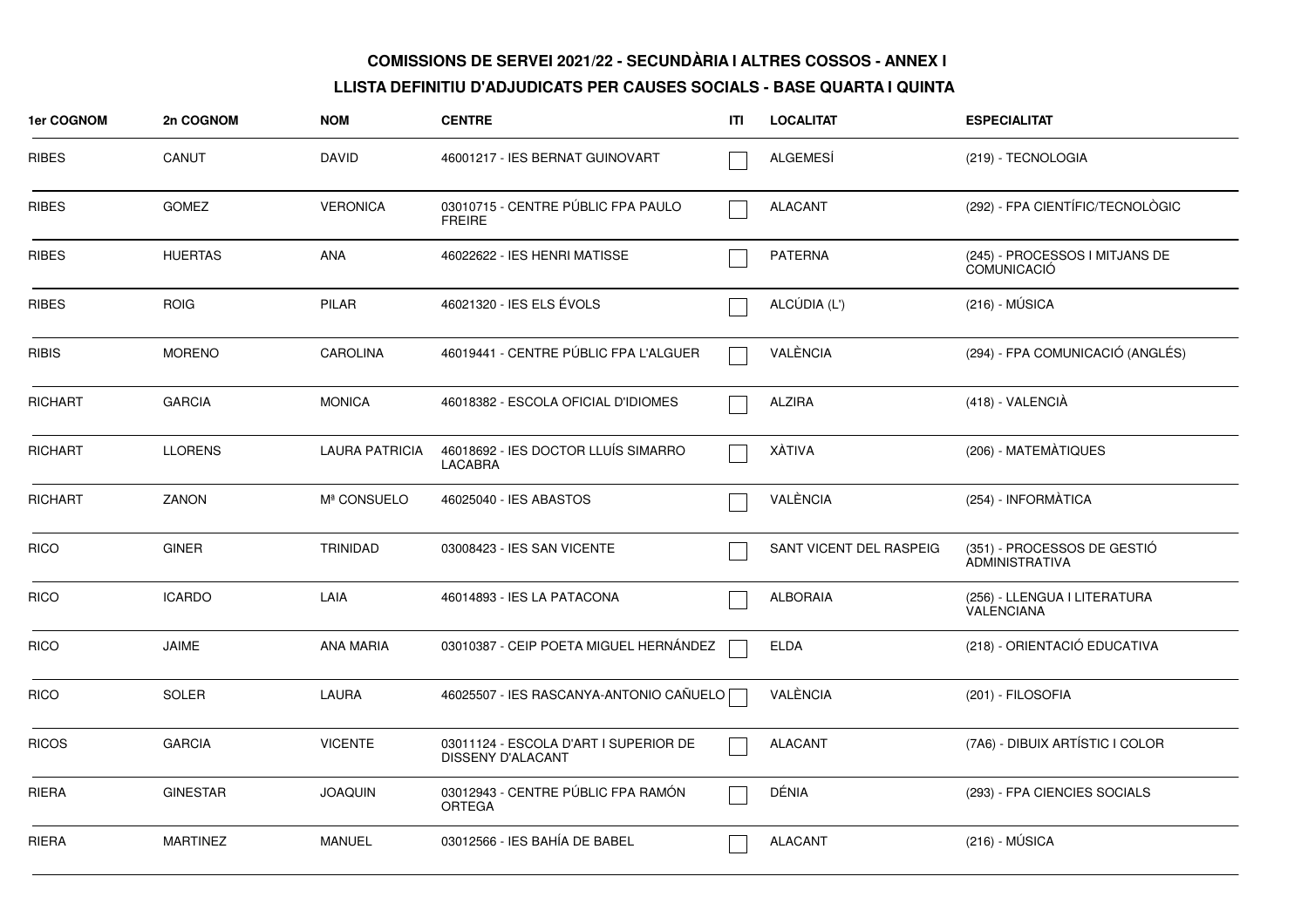| <b>1er COGNOM</b> | 2n COGNOM      | <b>NOM</b>                        | <b>CENTRE</b>                                       | ITI | <b>LOCALITAT</b>     | <b>ESPECIALITAT</b>                                    |
|-------------------|----------------|-----------------------------------|-----------------------------------------------------|-----|----------------------|--------------------------------------------------------|
| RIERA             | <b>MOLL</b>    | <b>MIQUEL ANGEL</b>               | 46020327 - IES PLA DE NADAL                         |     | RIBA-ROJA DE TÚRIA   | (206) - MATEMÀTIQUES                                   |
| <b>RIESCO</b>     | <b>MONTES</b>  | RAUL                              | 03013224 - IES SEVERO OCHOA                         |     | <b>ELX</b>           | (254) - INFORMÀTICA                                    |
| <b>RIOJA</b>      | <b>IBAÑEZ</b>  | <b>MARIA</b>                      | 46002571 - IES FRANCESC GIL                         |     | CANALS               | (204) - LLENGUA CASTELLANA I<br><b>LITERATURA</b>      |
| <b>RIOS</b>       | <b>JIMENEZ</b> | <b>PATRICIA</b>                   | 46017687 - IES RAMON LLULL                          |     | VALÈNCIA             | $(211)$ - ANGLÉS                                       |
| <b>RIOS</b>       | <b>MUT</b>     | <b>MARIA</b><br><b>INMACULADA</b> | 46021629 - IES ARABISTA RIBERA                      |     | CARCAIXENT           | (263) - ADMINISTRACIÓ D'EMPRESES                       |
| <b>RIOS</b>       | <b>VERGARA</b> | <b>VICENTE JAVIER</b>             | 12005261 - IES MATILDE SALVADOR                     |     | CASTELLÓ DE LA PLANA | (201) - FILOSOFIA                                      |
| <b>RIPOLL</b>     | CARBONELL      | M <sup>ª</sup> VICTORIA           | 46023936 - IES ESCULTOR EN FRANCESC<br><b>BADIA</b> |     | <b>FOIOS</b>         | (207) - FÍSICA I QUÍMICA                               |
| <b>RIPOLL</b>     | <b>IVORRA</b>  | <b>REBECA</b>                     | 03013753 - IES PASCUAL CARRIÓN                      |     | SAX                  | $(216) - MÚSICA$                                       |
| <b>RIPOLL</b>     | <b>RIPOLL</b>  | <b>MARIA TERESA</b>               | 46017493 - IES VICENT ANDRÉS ESTELLÉS               |     | <b>BURJASSOT</b>     | (204) - LLENGUA CASTELLANA I<br><b>LITERATURA</b>      |
| <b>RIPOLL</b>     | <b>SELLES</b>  | <b>SILVIA</b>                     | 03015129 - IES MEDITERRÀNIA                         |     | <b>BENIDORM</b>      | (256) - LLENGUA I LITERATURA<br><b>VALENCIANA</b>      |
| <b>RIQUELME</b>   | <b>IVORRA</b>  | <b>ISABEL</b>                     | 03009051 - IES LA MALLADETA                         |     | VILA JOIOSA (LA)     | (211) - ANGLÉS                                         |
| <b>RIQUELME</b>   | <b>LARROSA</b> | <b>GUILLERMO</b>                  | 03007418 - IES EL PALMERAL                          |     | ORIHUELA             | (274) - SISTEMES ELECTROTÈCNICS I<br><b>AUTOMATICS</b> |
| <b>RITA</b>       | <b>GIMENO</b>  |                                   | DIEGO GERARDO 46024990 - IES EL QUINT               |     | RIBA-ROJA DE TÚRIA   | (205) - GEOGRAFIA I HISTÒRIA                           |
| <b>RIVES</b>      | <b>SALA</b>    | <b>MANUEL</b>                     | 46019571 - IES FRANCESC FERRER I GUÀRDIA            |     | VALÈNCIA             | $(211)$ - ANGLÉS                                       |
| <b>ROBLES</b>     | <b>NAVARRO</b> |                                   | CRISTINA BEATRIZ 46023870 - IES MALILLA             |     | VALÈNCIA             | $(216) - MÚSICA$                                       |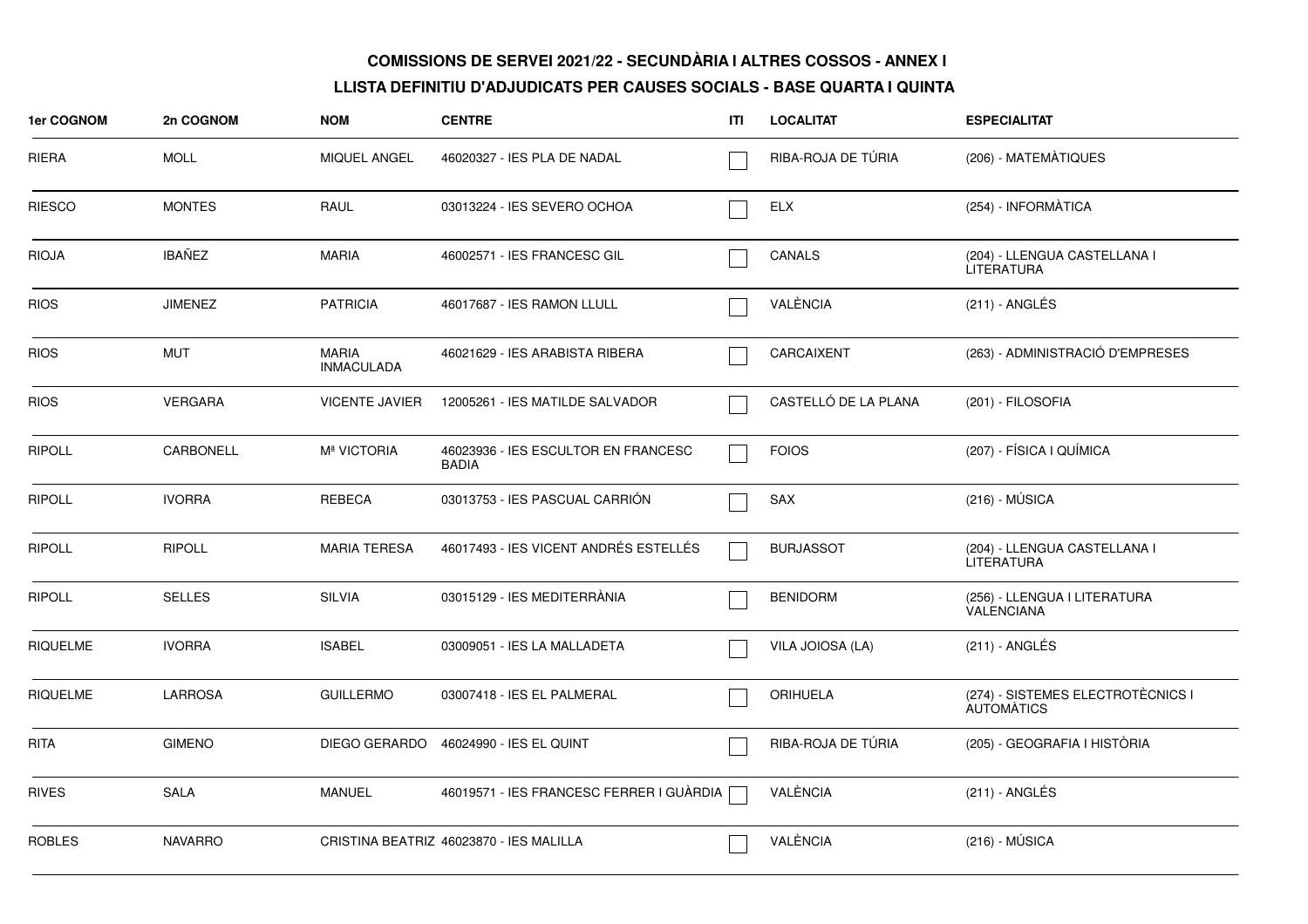| 1er COGNOM       | 2n COGNOM        | <b>NOM</b>                         | <b>CENTRE</b>                         | ITI | <b>LOCALITAT</b>     | <b>ESPECIALITAT</b>                                   |
|------------------|------------------|------------------------------------|---------------------------------------|-----|----------------------|-------------------------------------------------------|
| <b>ROBLES</b>    | <b>GARCIA</b>    | ALEJANDRO                          | 46018552 - IES BALEARES               |     | VALÈNCIA             | (207) - FÍSICA I QUÍMICA                              |
| <b>ROCA</b>      | <b>PALOMARES</b> | <b>LORENZO</b>                     | 46016385 - IES LA VALLDIGNA           |     |                      | TAVERNES DE LA VALLDIGNA (205) - GEOGRAFIA I HISTÒRIA |
| <b>ROCA</b>      | VALERO           | <b>ANA ROSA</b>                    | 46016361 - IES LA MORERIA             |     | <b>MISLATA</b>       | (218) - ORIENTACIÓ EDUCATIVA                          |
| <b>ROCHERA</b>   | PEREZ            | <b>JORDI</b>                       | 12002889 - IES FRANCESC TÀRREGA       |     | <b>VILA-REAL</b>     | (219) - TECNOLOGIA                                    |
| <b>RODENAS</b>   | <b>ARRUE</b>     | M. MAR                             | 46022221 - IES L'ELIANA               |     | ELIANA (L')          | $(216) - MÚSICA$                                      |
| <b>RODENAS</b>   | <b>MARTINEZ</b>  | <b>BENJAMIN</b>                    | 46019015 - IES SERRA PERENXISA        |     | <b>TORRENT</b>       | (206) - MATEMÀTIQUES                                  |
| Rodergas         | Rusiñol          | Alexandre                          | 03013339 - IES NÚMERO 1               |     | XÀBIA                | (219) - TECNOLOGIA                                    |
| <b>RODILLA</b>   | <b>PALACIO</b>   | <b>ALFRED</b>                      | 12005374 - IES JUAN BAUTISTA PORCAR   |     | CASTELLÓ DE LA PLANA | (219) - TECNOLOGIA                                    |
| <b>RODRIGO</b>   | <b>GADEA</b>     | <b>MARIA VICENTA</b>               | 46007955 - IES ENRIC VALOR            |     | SILLA                | (222) - FORMACIÓ I ORIENTACIÓ LABORAL                 |
| <b>RODRIGO</b>   | <b>GOMEZ</b>     | <b>SILVIA</b>                      | 46022622 - IES HENRI MATISSE          |     | <b>PATERNA</b>       | $(210)$ - FRANCÉS                                     |
| <b>RODRIGO</b>   | <b>LATORRE</b>   | <b>ESTEBAN</b><br><b>FRANCISCO</b> | 46007736 - IES CLOT DEL MORO          |     | <b>SAGUNT</b>        | (205) - GEOGRAFIA I HISTÒRIA                          |
| <b>RODRIGO</b>   | <b>TOMAS</b>     | <b>MARIA CARMEN</b>                | 46018631 - IES ENRIQUE TIERNO GALVAN  |     | <b>MONCADA</b>       | (218) - ORIENTACIÓ EDUCATIVA                          |
| <b>RODRIGUEZ</b> | <b>BATALLA</b>   | LUIS                               | 12000765 - CEIP BENADRESSA            |     | CASTELLÓ DE LA PLANA | (218) - ORIENTACIÓ EDUCATIVA                          |
| <b>RODRIGUEZ</b> | CALVETE          | ANNABEL                            | 46007748 - IES CAMP DE MORVEDRE       |     | PUERTO SAGUNTO (EL)  | (207) - FÍSICA I QUÍMICA                              |
| <b>RODRIGUEZ</b> | CIMENT-SERRE     | ANA                                | 03015579 - ESCUELA OFICIAL DE IDIOMAS |     | <b>TORREVIEJA</b>    | (408) - FRANCÉS                                       |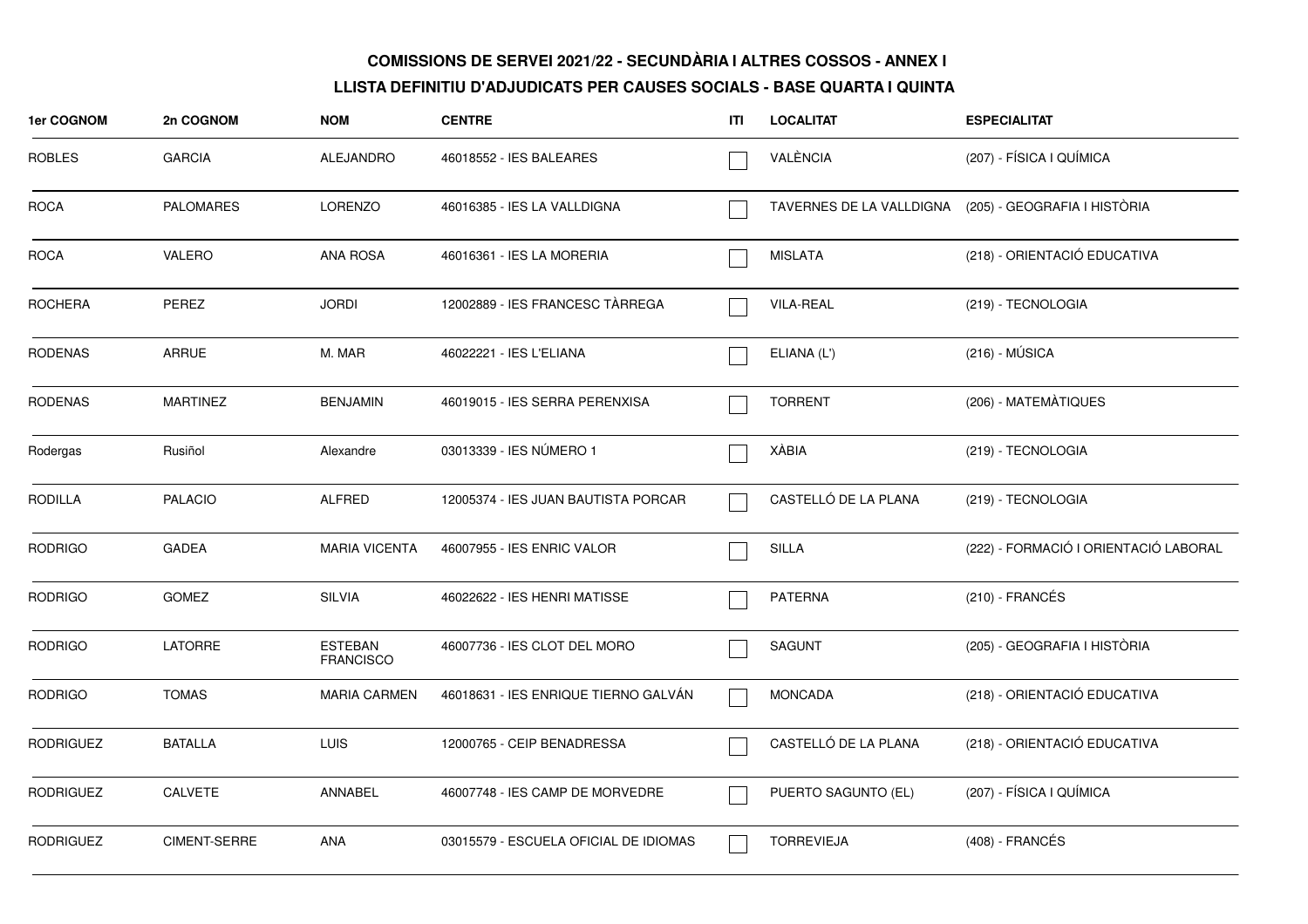| 1er COGNOM       | 2n COGNOM        | <b>NOM</b>                         | <b>CENTRE</b>                                          | ITI | <b>LOCALITAT</b>     | <b>ESPECIALITAT</b>                                 |
|------------------|------------------|------------------------------------|--------------------------------------------------------|-----|----------------------|-----------------------------------------------------|
| <b>RODRIGUEZ</b> | <b>CLEMENTE</b>  | <b>ISABEL</b>                      | 46022865 - IES COMARCAL                                |     | <b>BURJASSOT</b>     | (256) - LLENGUA I LITERATURA<br><b>VALENCIANA</b>   |
| <b>RODRIGUEZ</b> | <b>CORNEJO</b>   | <b>ICIAR</b>                       | 46022831 - IES D'ALBAL                                 |     | ALBAL                | (201) - FILOSOFIA                                   |
| <b>RODRIGUEZ</b> | <b>DELGADO</b>   | <b>FERNANDO</b>                    | 12004217 - IES EL CAMINÀS                              |     | CASTELLÓ DE LA PLANA | (207) - FÍSICA I QUÍMICA                            |
| <b>RODRIGUEZ</b> | <b>ENGELMANN</b> | <b>EVA</b>                         | 46031313 - ESCOLA OFICIAL D'IDIOMES                    |     | LLÍRIA               | (401) - ALEMANY                                     |
| <b>RODRIGUEZ</b> | <b>ESTEVE</b>    | CARLOS                             | 12005593 - IES SERRA D'ESPADÀ                          |     | <b>ONDA</b>          | (204) - LLENGUA CASTELLANA I<br><b>LITERATURA</b>   |
| <b>RODRIGUEZ</b> | <b>FUENTES</b>   | <b>MIGUEL</b>                      | 46018989 - IES LA GARRIGOSA                            |     | <b>MELIANA</b>       | (345) - OPERACIONS I EQUIPS DE<br>PRODUCCIÓ AGRARIA |
| <b>RODRIGUEZ</b> | <b>GUANTER</b>   | <b>FRANCISCO</b>                   | 46016397 - IES LA MARXADELLA                           |     | <b>TORRENT</b>       | (335) - INSTAL·LACIONS<br><b>ELECTROTÈCNIQUES</b>   |
| <b>RODRIGUEZ</b> | <b>HERRERO</b>   | <b>MARIA ELENA</b>                 | 46014893 - IES LA PATACONA                             |     | <b>ALBORAIA</b>      | (332) - ESTÈTICA                                    |
| <b>RODRIGUEZ</b> | <b>JIMENEZ</b>   | <b>CYAN</b>                        | 46019763 - IES JOSÉ BALLESTER GOZALVO                  |     | VALÈNCIA             | (256) - LLENGUA I LITERATURA<br><b>VALENCIANA</b>   |
| <b>RODRIGUEZ</b> | <b>LOPEZ</b>     | <b>ELENA</b>                       | 46002428 - CEIP MIGUEL BORDONAU                        |     | <b>BURJASSOT</b>     | (218) - ORIENTACIÓ EDUCATIVA                        |
| <b>RODRIGUEZ</b> | <b>LOPEZ</b>     | ELENA BENILDE                      | 46013220 - ESCOLA OFICIAL D'IDIOMES<br>VALÈNCIA-SAÏDIA |     | VALÈNCIA             | $(408)$ - FRANCÉS                                   |
| <b>RODRIGUEZ</b> | <b>MAYOL</b>     | <b>FRANCISCO</b><br><b>ALBERTO</b> | 03005082 - IES SIXTO MARCO                             |     | <b>ELX</b>           | (206) - MATEMATIQUES                                |
| <b>RODRIGUEZ</b> | <b>MENENDEZ</b>  | <b>SARA</b>                        | 12001228 - IES FRANCESC RIBALTA                        |     | CASTELLÓ DE LA PLANA | (217) - EDUCACIÓ FÍSICA                             |
| <b>RODRIGUEZ</b> | <b>MONTORO</b>   | <b>ANA</b>                         | 46000213 - IES JOSEP SEGRELLES                         |     | <b>ALBAIDA</b>       | (204) - LLENGUA CASTELLANA I<br><b>LITERATURA</b>   |
| <b>RODRIGUEZ</b> | <b>MORAN</b>     | <b>ANA</b>                         | 46020558 - ESCOLA OFICIAL D'IDIOMES                    |     | <b>SAGUNT</b>        | $(411)$ - ANGLÉS                                    |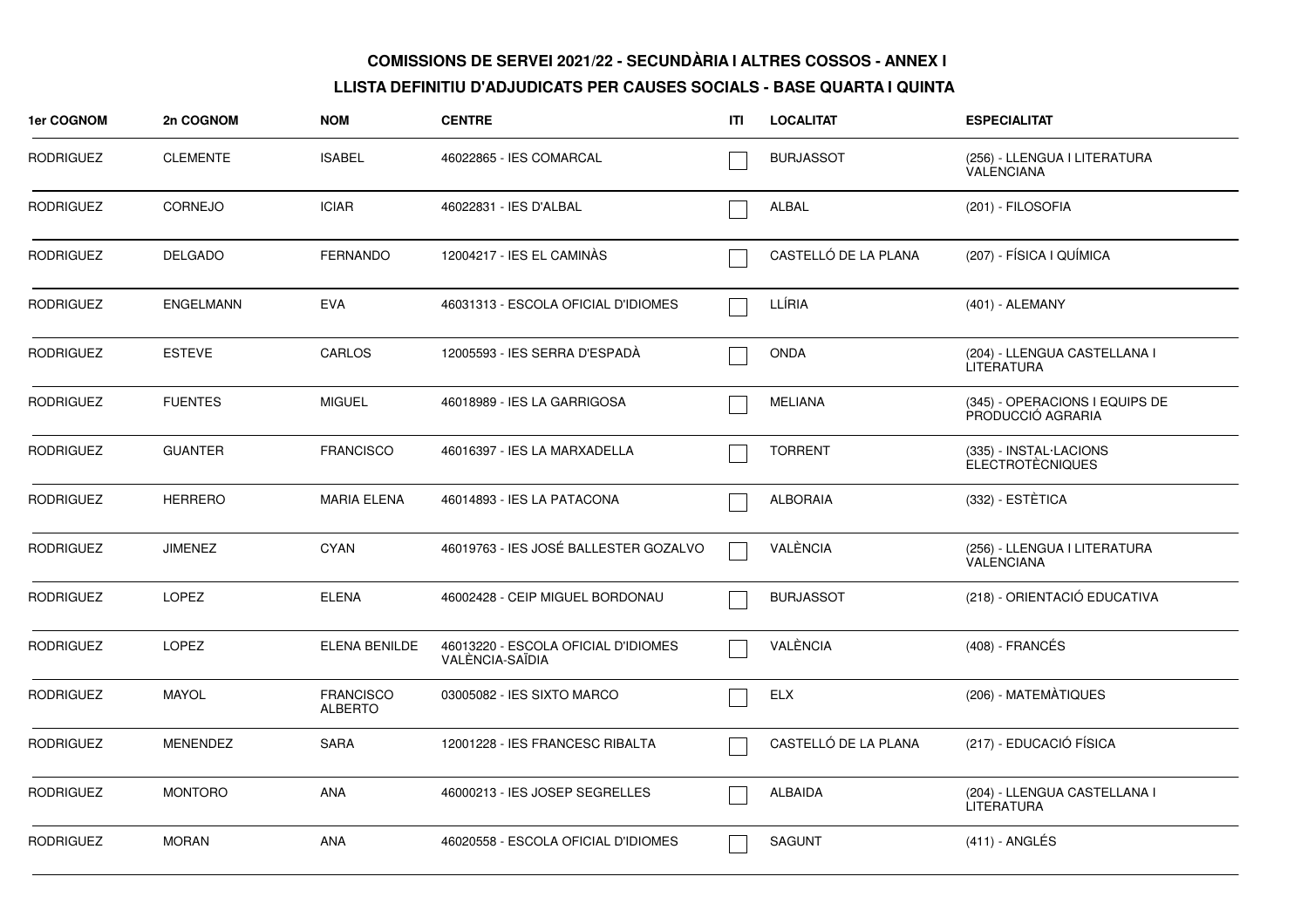| 1er COGNOM       | 2n COGNOM        | <b>NOM</b>          | <b>CENTRE</b>                                            | ITI                             | <b>LOCALITAT</b>  | <b>ESPECIALITAT</b>                               |
|------------------|------------------|---------------------|----------------------------------------------------------|---------------------------------|-------------------|---------------------------------------------------|
| <b>RODRIGUEZ</b> | PEREZ            | <b>ANA CARMEN</b>   | 12002661 - IES HONORI GARCIA                             |                                 | VALL D'UIXÓ (LA)  | (206) - MATEMÀTIQUES                              |
| <b>RODRIGUEZ</b> | <b>PONS</b>      | Mª DOLORES          | 46005934 - IES GREGORI MAIANS                            | $\overline{\blacktriangledown}$ | <b>OLIVA</b>      | $(216) - MÚSICA$                                  |
| <b>ROIG</b>      | <b>ANDRES</b>    | <b>MARIA SALUD</b>  | 46001199 - IES SANT VICENT FERRER                        |                                 | ALGEMESÍ          | (206) - MATEMÀTIQUES                              |
| <b>ROIG</b>      | AÑO              | <b>LORENA</b>       | 46023250 - IES MESTRE RAMÓN ESTEVE                       |                                 | CATADAU           | (206) - MATEMATIQUES                              |
| <b>ROIG</b>      | <b>ARRIBAS</b>   | <b>MONICA</b>       | 46024965 - IES LA CANYADA                                |                                 | CAÑADA (LA)       | (204) - LLENGUA CASTELLANA I<br><b>LITERATURA</b> |
| <b>ROIG</b>      | <b>CASTELLAR</b> | <b>SANDRA</b>       | 46019763 - IES JOSÉ BALLESTER GOZALVO                    |                                 | VALÈNCIA          | (217) - EDUCACIÓ FÍSICA                           |
| <b>ROIG</b>      | <b>ESPI</b>      | CARLES              | 12003468 - IES JOSÉ VILAPLANA                            |                                 | <b>VINARÒS</b>    | (256) - LLENGUA I LITERATURA<br><b>VALENCIANA</b> |
| <b>ROIG</b>      | <b>LLABATA</b>   | <b>MARIA TERESA</b> | 46019234 - CENTRE PÚBLIC FPA ENRIC VALOR [               |                                 | <b>XIRIVELLA</b>  | (294) - FPA COMUNICACIÓ (ANGLÉS)                  |
| <b>ROIG</b>      | <b>MARTI</b>     | <b>LAURA</b>        | 12006214 - IES TORRE DEL REI                             |                                 | <b>ORPESA</b>     | (208) - BIOLOGIA I GEOLOGIA                       |
| <b>ROIG</b>      | MATEU            | <b>OLGA</b>         | 46021290 - IES CONSUELO ARANDA                           |                                 | <b>ALBERIC</b>    | (208) - BIOLOGIA I GEOLOGIA                       |
| <b>ROIG</b>      | <b>MOLINA</b>    | <b>EMMA</b>         | 03013157 - IES ENRIC VALOR                               |                                 | <b>CASTALLA</b>   | (208) - BIOLOGIA I GEOLOGIA                       |
| <b>ROIG</b>      | <b>SALVADOR</b>  | <b>ISABEL</b>       | 12004400 - IES MAESTRAT                                  |                                 | <b>SANT MATEU</b> | (206) - MATEMÀTIQUES                              |
| <b>ROJAS</b>     | <b>JIMENEZ</b>   | M. CARMEN           | 46022944 - IES PATRAIX, VICENTA FERRER<br><b>ESCRIVÁ</b> |                                 | VALÈNCIA          | (204) - LLENGUA CASTELLANA I<br><b>LITERATURA</b> |
| <b>ROJO</b>      | <b>AMATO</b>     | <b>GISELA</b>       | 46000161 - IES DOCTOR FAUSTÍ BARBERÁ                     |                                 | ALAQUÀS           | (218) - ORIENTACIÓ EDUCATIVA                      |
| <b>ROMAGUERA</b> | <b>CEBRIAN</b>   | LIDIA               | 46023419 - CIPFP CIUTAT DE L'APRENENT                    |                                 | VALÈNCIA          | (347) - PERRUQUERIA                               |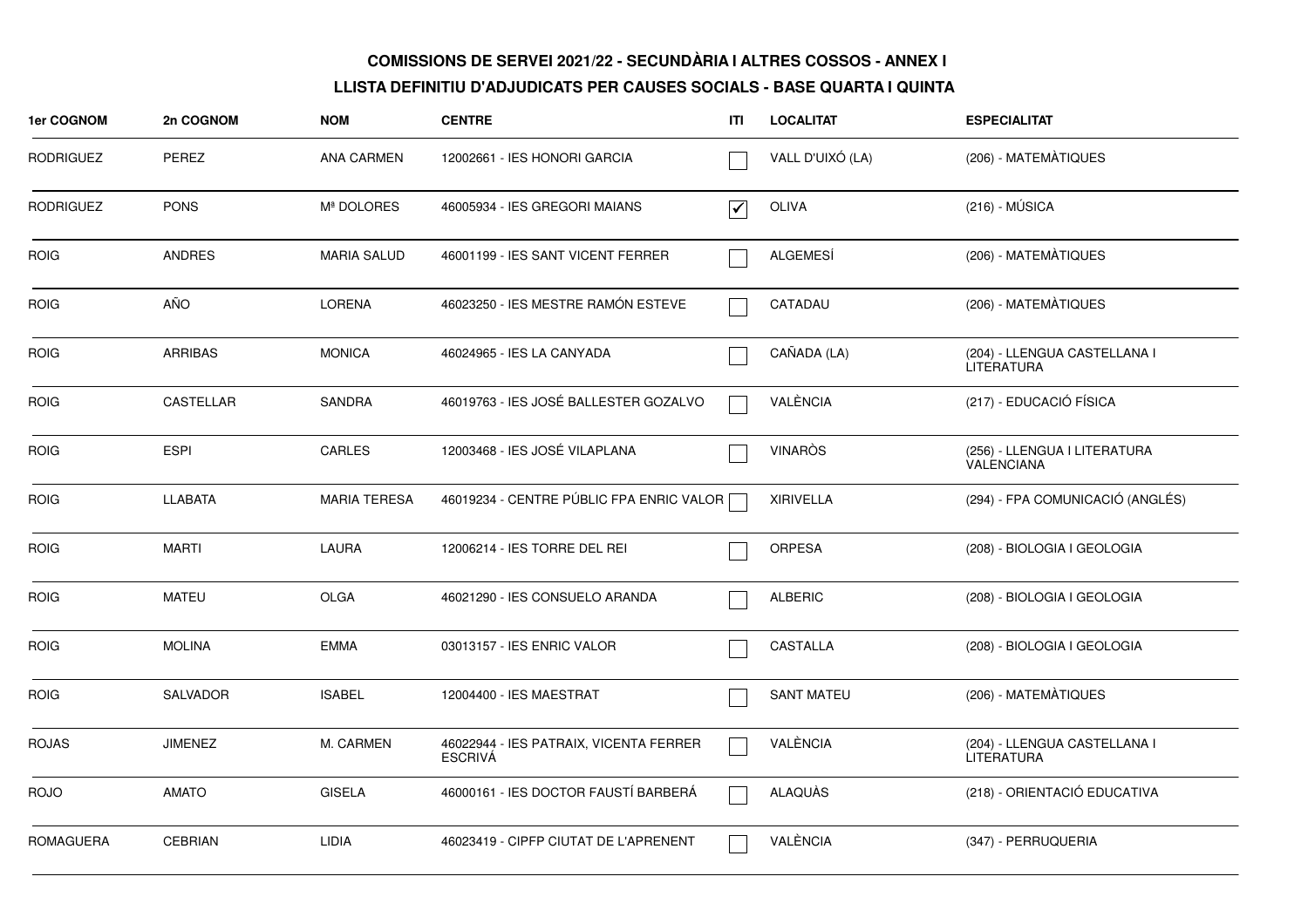| 1er COGNOM    | 2n COGNOM       | <b>NOM</b>            | <b>CENTRE</b>                                             | ITI | <b>LOCALITAT</b>   | <b>ESPECIALITAT</b>                               |
|---------------|-----------------|-----------------------|-----------------------------------------------------------|-----|--------------------|---------------------------------------------------|
| <b>ROMAN</b>  | <b>PAYA</b>     | <b>MARIA JOSE</b>     | 03014371 - IES POETA PACO MOLLA                           |     | <b>PETRER</b>      | (219) - TECNOLOGIA                                |
| <b>ROMERO</b> | <b>ALCAYDE</b>  | ANDREU                | 46019571 - IES FRANCESC FERRER I GUÀRDIA                  |     | VALÈNCIA           | (205) - GEOGRAFIA I HISTÒRIA                      |
| ROMERO        | <b>CAMEROS</b>  | <b>VIRGINIA</b>       | 46007736 - IES CLOT DEL MORO                              |     | <b>SAGUNT</b>      | (209) - DIBUIX                                    |
| ROMERO        | MAÑEZ           | ISMAEL-VICENTE        | 46024990 - IES EL QUINT                                   |     | RIBA-ROJA DE TÚRIA | (201) - FILOSOFIA                                 |
| <b>ROMERO</b> | <b>MARTINEZ</b> | <b>MARIA CARMEN</b>   | 46007736 - IES CLOT DEL MORO                              |     | <b>SAGUNT</b>      | (256) - LLENGUA I LITERATURA<br>VALENCIANA        |
| ROMERO        | <b>MONTAÑES</b> | <b>ROBERTO</b>        | 46017900 - IES RAMON MUNTANER                             |     | <b>XIRIVELLA</b>   | (204) - LLENGUA CASTELLANA I<br><b>LITERATURA</b> |
| ROMERO        | <b>RESCALVO</b> | <b>EMILIO</b>         | 46022646 - IES SERPIS                                     |     | VALÈNCIA           | (204) - LLENGUA CASTELLANA I<br><b>LITERATURA</b> |
| ROMERO        | <b>ROY</b>      | <b>NADIA</b>          | 46007955 - IES ENRIC VALOR                                |     | <b>SILLA</b>       | (222) - FORMACIÓ I ORIENTACIÓ LABORAL             |
| ROMERO        | SAEZ            | <b>JAVIER</b>         | 46021629 - IES ARABISTA RIBERA                            |     | CARCAIXENT         | (338) - MANTENIMENT DE VEHICLES                   |
| ROMERO        | <b>SORIANO</b>  | <b>ALEJANDRO</b>      | 46012999 - IES JOANOT MARTORELL                           |     | VALÈNCIA           | (261) - ECONOMIA                                  |
| ROMERO        | <b>TRIVIÑO</b>  |                       | ANTONIO MANUEL 03014575 - IES MARE NOSTRUM                |     | <b>TORREVIEJA</b>  | (217) - EDUCACIÓ FÍSICA                           |
| <b>ROMEU</b>  | <b>BLASCO</b>   | <b>TERESA</b>         | 46022610 - IES DE MASSANASSA                              |     | MASSANASSA         | (256) - LLENGUA I LITERATURA<br><b>VALENCIANA</b> |
| <b>RONDA</b>  | <b>IVARS</b>    | M <sup>ª</sup> CARMEN | 46023870 - IES MALILLA                                    |     | VALÈNCIA           | (256) - LLENGUA I LITERATURA<br>VALENCIANA        |
| <b>ROS</b>    | <b>BAILEN</b>   | <b>MAYKA</b>          | 46024424 - IES D'ALCÀSSER                                 |     | <b>ALCÀSSER</b>    | (256) - LLENGUA I LITERATURA<br>VALENCIANA        |
| <b>ROS</b>    | CASTILLO        | LARA                  | 46036414 - ESCOLA OFICIAL D'IDIOMES<br>VALENCIA-BENICALAP |     | VALÈNCIA           | (411) - ANGLÉS                                    |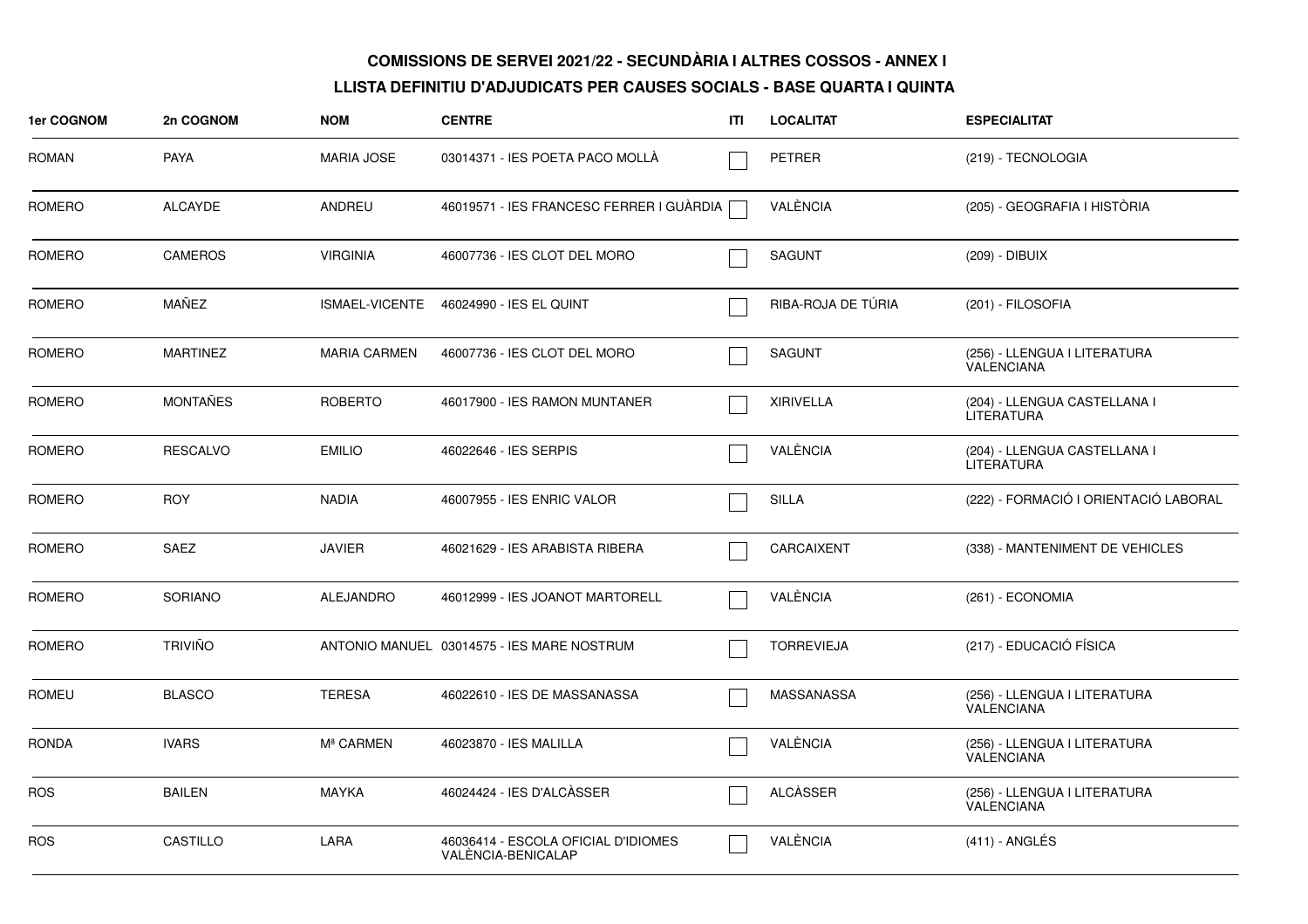| <b>1er COGNOM</b> | 2n COGNOM       | <b>NOM</b>            | <b>CENTRE</b>                                                         | ITI | <b>LOCALITAT</b>       | <b>ESPECIALITAT</b>                          |
|-------------------|-----------------|-----------------------|-----------------------------------------------------------------------|-----|------------------------|----------------------------------------------|
| <b>ROS</b>        | <b>PLANE</b>    | <b>JOSE MARIA</b>     | 46018552 - IES BALEARES                                               |     | VALÈNCIA               | (206) - MATEMÀTIQUES                         |
| <b>ROS</b>        | <b>RUA</b>      | <b>VICENTE</b>        | 46016397 - IES LA MARXADELLA                                          |     | <b>TORRENT</b>         | (261) - ECONOMIA                             |
| <b>ROSA</b>       | <b>FERRERO</b>  | <b>SERGIO</b>         | 46013098 - IES SOROLLA                                                |     | VALÈNCIA               | $(216) - MÚSICA$                             |
| <b>ROSA</b>       | <b>MORENO</b>   | <b>AURORA</b>         | 46002969 - IES BERENGUER DALMAU                                       |     | CATARROJA              | (208) - BIOLOGIA I GEOLOGIA                  |
| <b>ROSARIO</b>    | <b>ROSELLO</b>  | <b>LYDIA</b>          | 12005799 - IES BOVALAR                                                |     | CASTELLÓ DE LA PLANA   | $(211)$ - ANGLÉS                             |
| <b>ROSELL</b>     | <b>AGUADO</b>   | <b>DANIEL</b>         | 46023924 - IES ALCALANS                                               |     | <b>MONTSERRAT</b>      | (219) - TECNOLOGIA                           |
| <b>ROSELL</b>     | <b>MARTIN</b>   | <b>VIOLETA</b>        | 46021861 - CONSERVATORI PROFESSIONAL<br>DE MÚSICA JOSEP MELCIOR GOMIS |     | <b>ONTINYENT</b>       | (6D1) - VIOLÍ                                |
| <b>ROSELLÓ</b>    | <b>PALMER</b>   | Mª SOLEDAD            | 12005261 - IES MATILDE SALVADOR                                       |     | CASTELLÓ DE LA PLANA   | (204) - LLENGUA CASTELLANA I<br>LITERATURA   |
| <b>ROSILLO</b>    | <b>GUERRERO</b> |                       | XAVIER VENANCIO 46022543 - IES LA VEREDA                              |     | POBLA DE VALLBONA (LA) | (254) - INFORMÀTICA                          |
| <b>ROSILLO</b>    | <b>PARRA</b>    | <b>EMILIO JOSE</b>    | 03014551 - IES MUTXAMEL                                               |     | <b>MUTXAMEL</b>        | (208) - BIOLOGIA I GEOLOGIA                  |
| <b>ROVIRA</b>     | <b>ANDRES</b>   | <b>CRISTINA</b>       | 12000251 - IES ÁLVARO FALOMIR                                         |     | <b>ALMASSORA</b>       | (219) - TECNOLOGIA                           |
| <b>ROVIRA</b>     | <b>GRANERO</b>  | M <sup>ª</sup> NIEVES | 03012943 - CENTRE PÚBLIC FPA RAMÓN<br><b>ORTEGA</b>                   |     | DÉNIA                  | (294) - FPA COMUNICACIÓ (ANGLÉS)             |
| <b>ROVIRA</b>     | <b>SERNA</b>    | <b>CONCEPCIO</b>      | 46019283 - CENTRE PUBLIC FPA FRANCESC<br><b>BOSCH I MORATA</b>        |     | XÀTIVA                 | (295) - FPA COMUNICACIÓ<br>(VALENCIÀ/ANGLÉS) |
| <b>ROYO</b>       | <b>AZNAR</b>    | <b>BELEN</b>          | 46022579 - IES EL RAVATXOL                                            |     | CASTELLAR-OLIVERAL     | (208) - BIOLOGIA I GEOLOGIA                  |
| <b>ROYO</b>       | <b>COBACHO</b>  | LARA                  | 46013232 - ESCOLA D'ART I SUPERIOR DE<br><b>DISSENY DE VALENCIA</b>   |     | VALÈNCIA               | $(211)$ - ANGLÉS                             |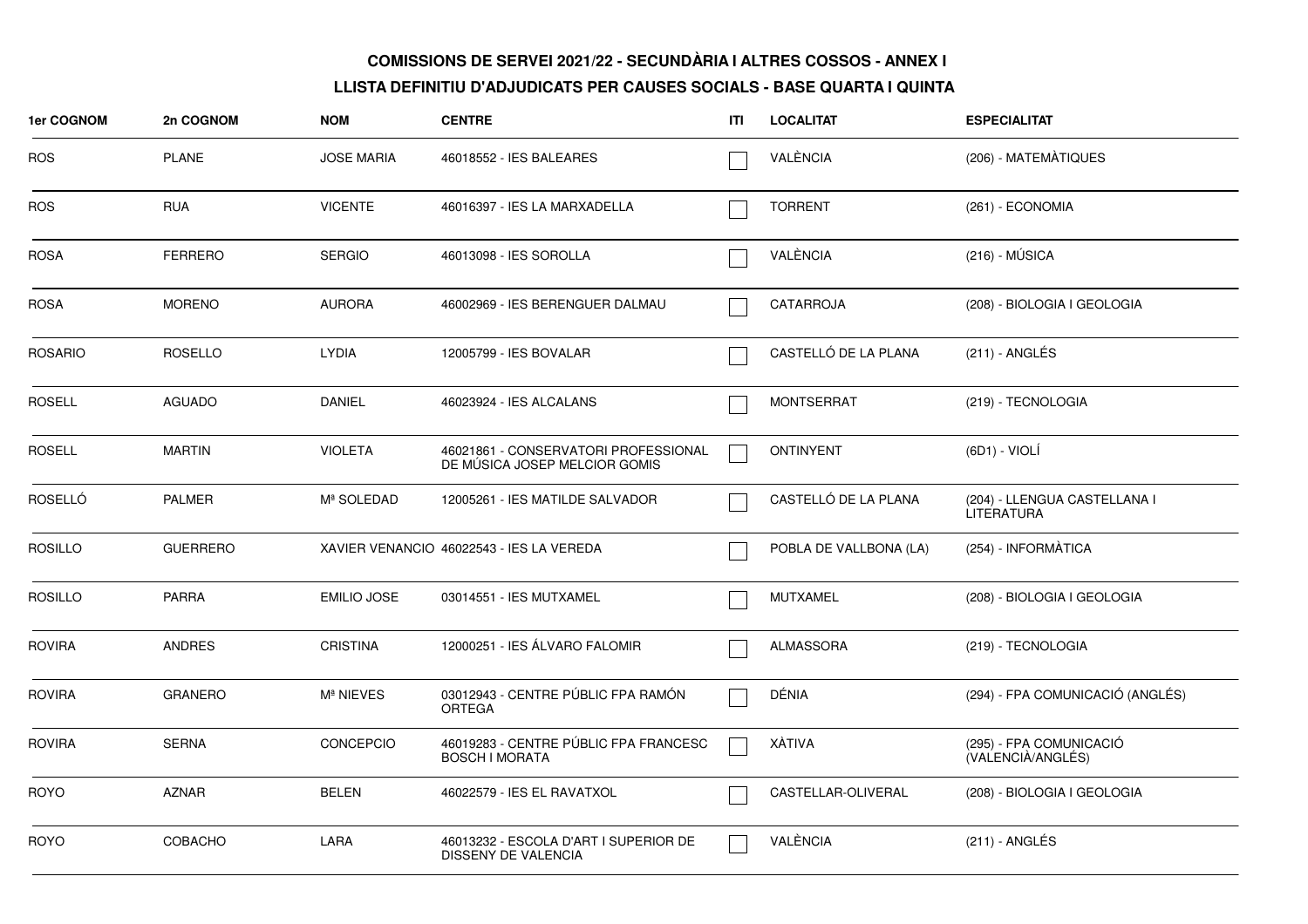| 1er COGNOM      | 2n COGNOM        | <b>NOM</b>          | <b>CENTRE</b>                                                         | ITI | <b>LOCALITAT</b>       | <b>ESPECIALITAT</b>                                      |
|-----------------|------------------|---------------------|-----------------------------------------------------------------------|-----|------------------------|----------------------------------------------------------|
| <b>ROYO</b>     | <b>VERDU</b>     | <b>ANA</b>          | 46022920 - IES VELES E VENTS                                          |     | <b>TORRENT</b>         | (205) - GEOGRAFIA I HISTÒRIA                             |
| <b>RUANO</b>    | <b>FERRER</b>    | <b>ALEX</b>         | 03003760 - IES PARE ARQUES                                            |     | <b>COCENTAINA</b>      | (205) - GEOGRAFIA I HISTÒRIA                             |
| <b>RUBIO</b>    | <b>ALCALA</b>    | CARLOS              | 46020546 - ESCOLA OFICIAL D'IDIOMES                                   |     | <b>QUART DE POBLET</b> | (411) - ANGLÉS                                           |
| <b>RUBIO</b>    | <b>ALCOVER</b>   |                     | MARIA CONSUELO 46013220 - ESCOLA OFICIAL D'IDIOMES<br>VALÈNCIA-SAÏDIA |     | VALÈNCIA               | $(411)$ - ANGLÉS                                         |
| <b>RUBIO</b>    | CAÑADAS          | <b>RUS MARIA</b>    | 03015129 - IES MEDITERRANIA                                           |     | <b>BENIDORM</b>        | (217) - EDUCACIÓ FÍSICA                                  |
| <b>RUBIO</b>    | <b>CORREAS</b>   |                     | MARIA REMEDIOS 03010120 - IES LEONARDO DA VINCI                       |     | <b>ALACANT</b>         | (349) - PROCEDIMENTS SANITARIS I<br><b>ASSISTENCIALS</b> |
| <b>RUBIO</b>    | <b>MIGUEL</b>    | <b>JOSE</b>         | 12007826 - CRA DEL PENYAGOLOSA                                        |     | ATZENETA DEL MAESTRAT  | (277) - AMBIT SOCIOLINGÜÍSTIC                            |
| <b>RUBIO</b>    | <b>RODRIGUEZ</b> | <b>DAVID</b>        | 03015105 - IES LA NUCIA                                               |     | NUCIA (LA)             | (217) - EDUCACIÓ FÍSICA                                  |
| <b>RUBIO</b>    | <b>RODRIGUEZ</b> | <b>JOSE</b>         | 46026779 - IES ANDREU ALFARO                                          |     | <b>PAIPORTA</b>        | (205) - GEOGRAFIA I HISTÒRIA                             |
| <b>RUBIO</b>    | <b>TINTORE</b>   | <b>DAVID</b>        | 12005261 - IES MATILDE SALVADOR                                       |     | CASTELLÓ DE LA PLANA   | (209) - DIBUIX                                           |
| <b>RUFETE</b>   | <b>BENEITE</b>   | <b>MONICA</b>       | 03014526 - IES NIT DE L'ALBÀ                                          |     | <b>ELX</b>             | (207) - FÍSICA I QUÍMICA                                 |
| <b>RUIPEREZ</b> | <b>PUENTES</b>   | <b>JORGE</b>        | 03010429 - IES LLOIXA                                                 |     | SANT JOAN D'ALACANT    | (204) - LLENGUA CASTELLANA I<br><b>LITERATURA</b>        |
| <b>RUIZ</b>     | <b>AGUILERA</b>  | <b>NELIDA</b>       | 03012566 - IES BAHÍA DE BABEL                                         |     | <b>ALACANT</b>         | (204) - LLENGUA CASTELLANA I<br><b>LITERATURA</b>        |
| <b>RUIZ</b>     | <b>ALFONSO</b>   | <b>JAVIER MARIA</b> | 03000394 - IES PARE VITÒRIA                                           |     | <b>ALCOI</b>           | (218) - ORIENTACIÓ EDUCATIVA                             |
| <b>RUIZ</b>     | <b>ARIAS</b>     | <b>RUTH MARIA</b>   | 46023936 - IES ESCULTOR EN FRANCESC<br><b>BADIA</b>                   |     | <b>FOIOS</b>           | (217) - EDUCACIÓ FÍSICA                                  |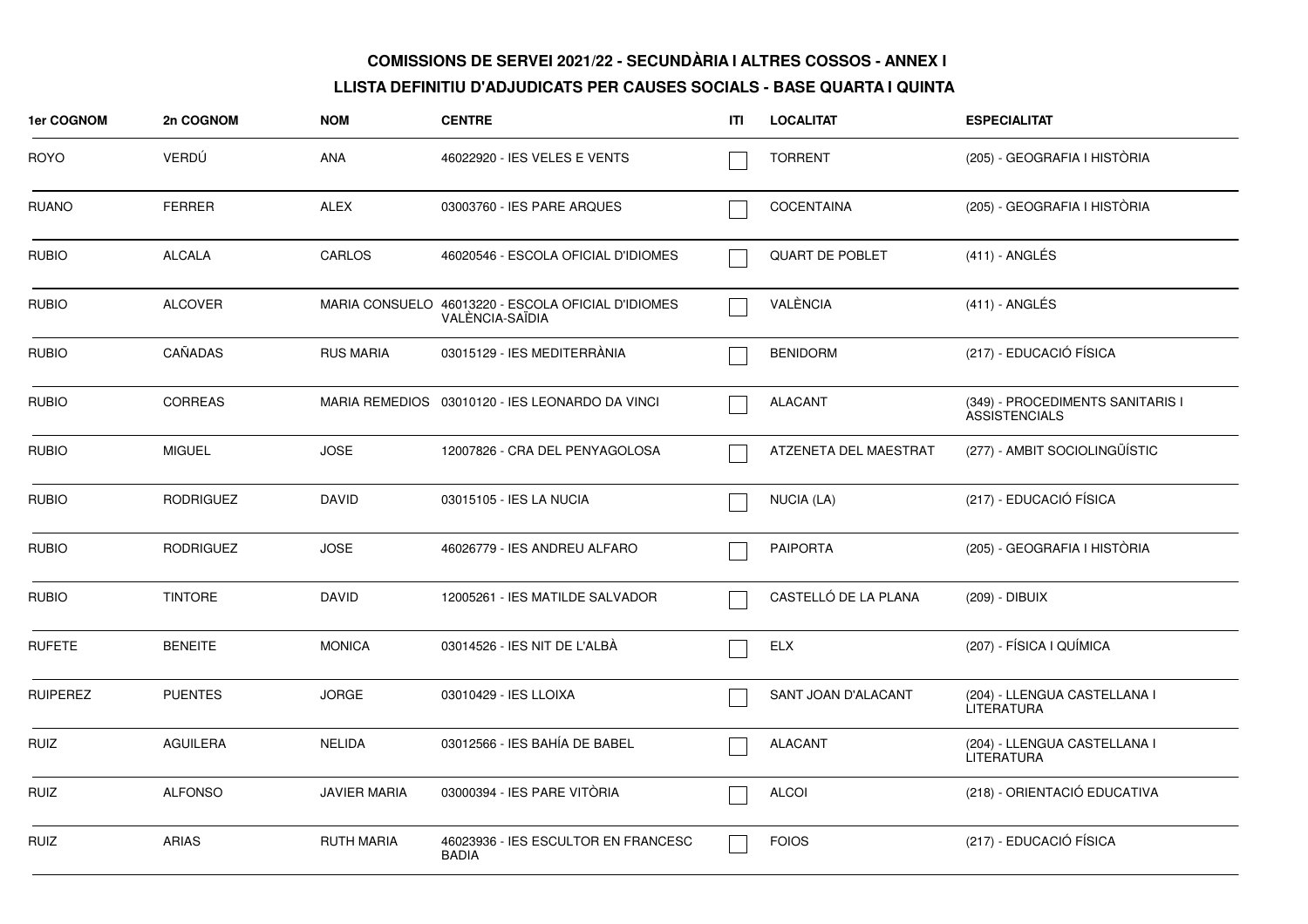| 1er COGNOM  | 2n COGNOM        | <b>NOM</b>                         | <b>CENTRE</b>                                            | ITI               | <b>LOCALITAT</b>        | <b>ESPECIALITAT</b>                                      |
|-------------|------------------|------------------------------------|----------------------------------------------------------|-------------------|-------------------------|----------------------------------------------------------|
| RUIZ        | ARNAU            | <b>NEREA</b>                       | 03008423 - IES SAN VICENTE                               |                   | SANT VICENT DEL RASPEIG | (204) - LLENGUA CASTELLANA I<br><b>LITERATURA</b>        |
| RUIZ        | <b>BOTELLA</b>   | <b>SHEILA</b>                      | 12003328 - IES LLOMBAI                                   |                   | <b>BORRIANA</b>         | (207) - FÍSICA I QUÍMICA                                 |
| RUIZ        | <b>CHECA</b>     | <b>JOSE RAMON</b>                  | 46022944 - IES PATRAIX, VICENTA FERRER<br><b>ESCRIVA</b> |                   | VALÈNCIA                | (209) - DIBUIX                                           |
| <b>RUIZ</b> | <b>JIMENEZ</b>   | <b>NACHO</b>                       | 46000161 - IES DOCTOR FAUSTÍ BARBERÁ                     |                   | ALAQUÀS                 | (208) - BIOLOGIA I GEOLOGIA                              |
| <b>RUIZ</b> | <b>MASCARELL</b> | <b>PATRICIA</b>                    | 12005601 - IES GILABERT DE CENTELLES                     |                   | <b>NULES</b>            | (349) - PROCEDIMENTS SANITARIS I<br><b>ASSISTENCIALS</b> |
| <b>RUIZ</b> | <b>MILLO</b>     | <b>JOSE ANGEL</b>                  | 46000705 - IES REI EN JAUME                              |                   | <b>ALZIRA</b>           | (209) - DIBUIX                                           |
| <b>RUIZ</b> | <b>PASTOR</b>    | <b>CLARA</b>                       | 46000705 - IES REI EN JAUME                              |                   | <b>ALZIRA</b>           | (206) - MATEMATIQUES                                     |
| <b>RUIZ</b> | <b>PEIRO</b>     | <b>CRISTINA</b>                    | 12004205 - IES VICENT CASTELL I DOMÉNECH                 |                   | CASTELLÓ DE LA PLANA    | (209) - DIBUIX                                           |
| RUIZ        | <b>PEIRO</b>     | <b>JAIME</b>                       | 46022890 - SECCIÓ DE L'IES DE<br>MASSAMAGRELL A MUSEROS  | $\bm{\checkmark}$ | <b>MUSEROS</b>          | (201) - FILOSOFIA                                        |
| RUIZ        | PEÑA             | <b>LORENA</b>                      | 46026160 - IES MARÍA CARBONELL I SÁNCHEZ                 |                   | <b>BENETÚSSER</b>       | (204) - LLENGUA CASTELLANA I<br><b>LITERATURA</b>        |
| RUIZ        | PEREZ            | <b>FRANCISCA DE</b><br><b>ASIS</b> | 46024424 - IES D'ALCÀSSER                                |                   | <b>ALCÀSSER</b>         | (254) - INFORMÀTICA                                      |
| <b>RUIZ</b> | <b>PINILLA</b>   | <b>MARIA JOSE</b>                  | 03012050 - IES MONTSERRAT ROIG                           |                   | <b>ELX</b>              | (222) - FORMACIÓ I ORIENTACIÓ LABORAL                    |
| RUIZ        | <b>RODENAS</b>   | <b>ADOLFO</b>                      | 46019271 - CENTRE PÚBLIC FPA                             |                   | <b>GODELLA</b>          | (292) - FPA CIENTÍFIC/TECNOLÒGIC                         |
| <b>RUIZ</b> | <b>SORIANO</b>   | <b>VICTOR</b>                      | 46013062 - IES BENLLIURE                                 |                   | VALÈNCIA                | (205) - GEOGRAFIA I HISTÒRIA                             |
| <b>RUIZ</b> | <b>VECINA</b>    |                                    | NOEL ALEJANDRO 46014224 - IES FONT DE SANT LLUÍS         |                   | VALÈNCIA                | (207) - FÍSICA I QUÍMICA                                 |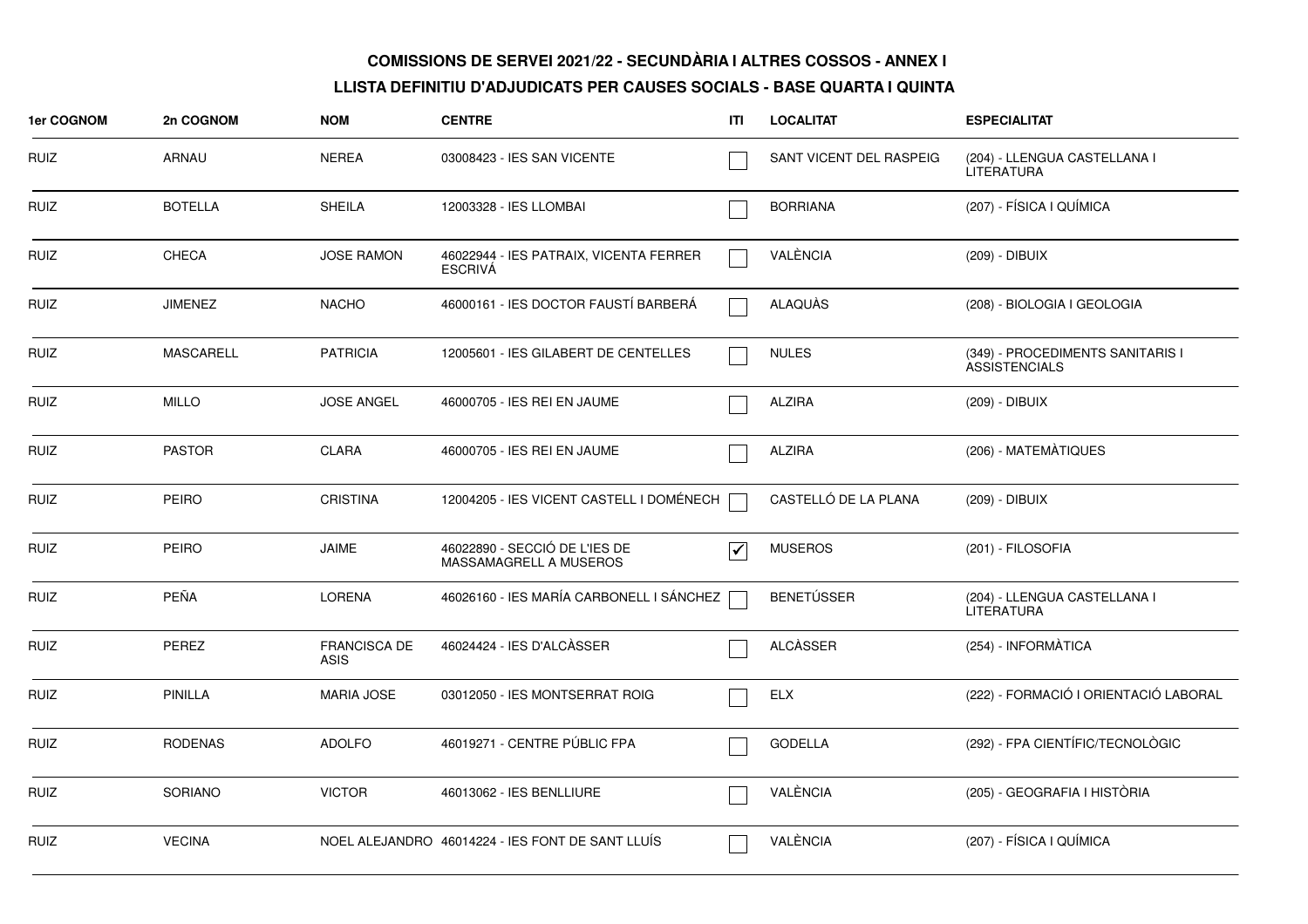| 1er COGNOM     | 2n COGNOM       | <b>NOM</b>             | <b>CENTRE</b>                            | ITI | <b>LOCALITAT</b>                                 | <b>ESPECIALITAT</b>                                        |
|----------------|-----------------|------------------------|------------------------------------------|-----|--------------------------------------------------|------------------------------------------------------------|
| RUIZ           | <b>VEGA</b>     | <b>EVA</b>             | 46024990 - IES EL QUINT                  |     | RIBA-ROJA DE TÚRIA                               | (219) - TECNOLOGIA                                         |
| <b>RUIZ</b>    | <b>VERDEJO</b>  | <b>JAVIER</b>          | 46007955 - IES ENRIC VALOR               |     | <b>SILLA</b>                                     | (205) - GEOGRAFIA I HISTÒRIA                               |
| RUIZ-BELLOSO   | SORIANO         | PAULA                  | 46015711 - IES CAMPANAR                  |     | VALÈNCIA                                         | (211) - ANGLÉS                                             |
| SABATER        | <b>NOGUES</b>   | <b>VICENTE</b>         | 46016385 - IES LA VALLDIGNA              |     | TAVERNES DE LA VALLDIGNA (217) - EDUCACIÓ FÍSICA |                                                            |
| <b>SABATER</b> | <b>RIBES</b>    | <b>HECTOR</b>          | 46021617 - IES JOAN FUSTER               |     | <b>SUECA</b>                                     | (209) - DIBUIX                                             |
| <b>SABATER</b> | SAVALL          | <b>MANUEL</b>          | 46005946 - IES GABRIEL CÍSCAR            |     | <b>OLIVA</b>                                     | (263) - ADMINISTRACIÓ D'EMPRESES                           |
| <b>SABNANI</b> | <b>GAGANDAS</b> | LATA                   | 46012872 - IES LUIS VIVES                |     | VALÈNCIA                                         | $(211)$ - ANGLÉS                                           |
| SAEZ           | <b>AMOROS</b>   | <b>NOELIA</b>          | 46026160 - IES MARÍA CARBONELL I SÁNCHEZ |     | <b>BENETÚSSER</b>                                | (256) - LLENGUA I LITERATURA<br><b>VALENCIANA</b>          |
| <b>SAEZ</b>    | <b>GARCIA</b>   | <b>GABINO</b>          | 12002661 - IES HONORI GARCIA             |     | VALL D'UIXÓ (LA)                                 | (219) - TECNOLOGIA                                         |
| SAEZ           | <b>GARRIDO</b>  | <b>VICTORIA</b>        | 03014812 - CIPFP VALLE DE ELDA           |     | ELDA                                             | (354) - SERVEIS A LA COMUNITAT                             |
| SAEZ           | <b>MIGUEL</b>   | <b>MARIA AMPARO</b>    | 46002179 - IES LA HOYA DE BUÑOL          |     | <b>BUÑOL</b>                                     | (218) - ORIENTACIÓ EDUCATIVA                               |
| <b>SAEZ</b>    | PEREZ           | <b>ISABEL MARIA</b>    | 03015981 - IES PLAYA FLAMENCA            |     | DEHESA DE CAMPOAMOR                              | $(211)$ - ANGLÉS                                           |
| SAEZ           | <b>RIPOLL</b>   | <b>JOAN MANUEL</b>     | 46024424 - IES D'ALCÀSSER                |     | ALCASSER                                         | (217) - EDUCACIÓ FÍSICA                                    |
| <b>SAEZ</b>    | <b>RIQUELME</b> | <b>ISABEL CRISTINA</b> | 03007406 - IES GABRIEL MIRO              |     | <b>ORIHUELA</b>                                  | (332) - ESTÈTICA                                           |
| SAIS           | <b>CASASUS</b>  | <b>LUIS</b>            | 46021617 - IES JOAN FUSTER               |     | <b>SUECA</b>                                     | (224) - ORGANITZACIÓ I PROJECTES DE<br>FABRICACIÓ MECÀNICA |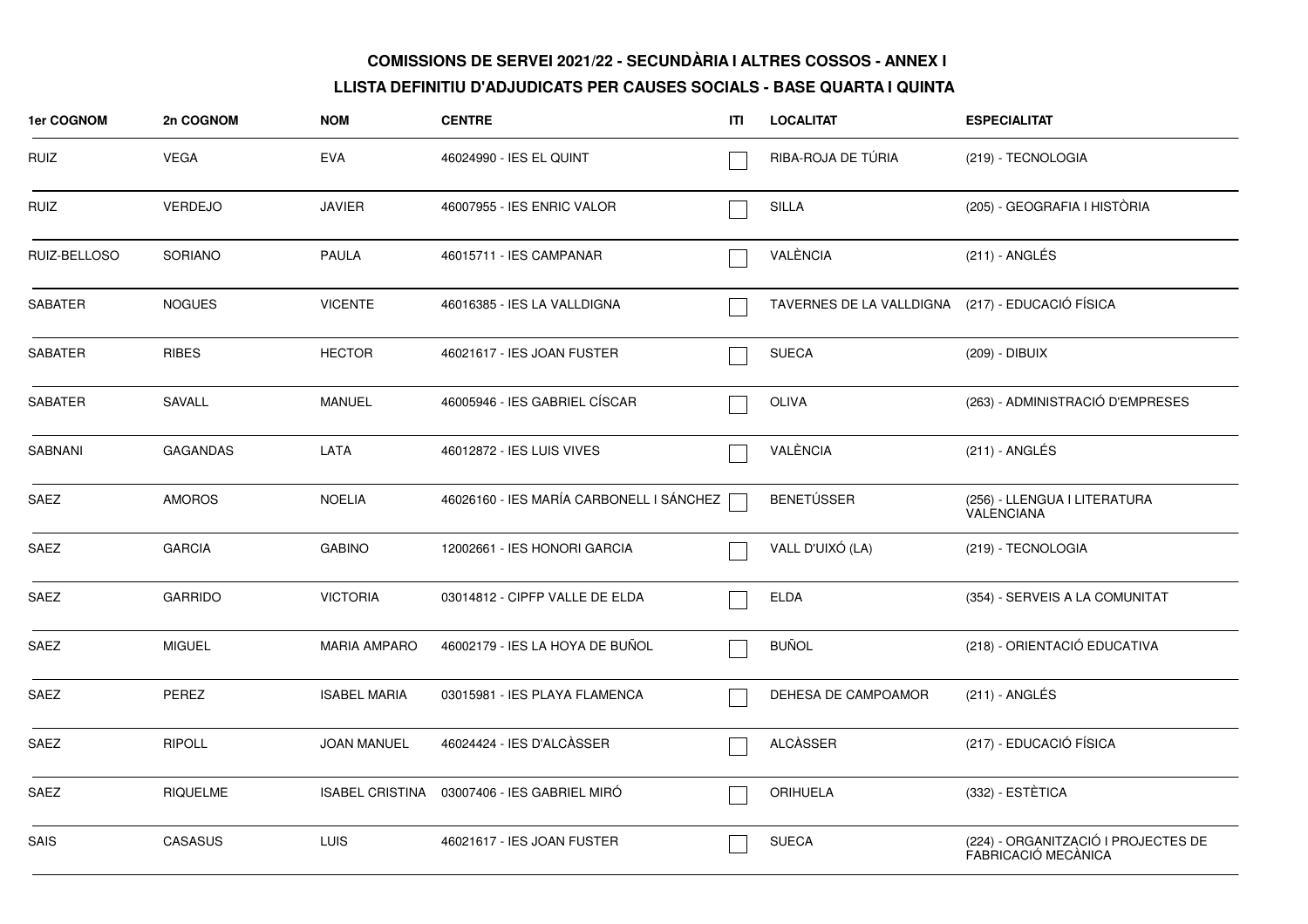| 1er COGNOM      | 2n COGNOM        | <b>NOM</b>                        | <b>CENTRE</b>                                              | ITI | <b>LOCALITAT</b>         | <b>ESPECIALITAT</b>                        |
|-----------------|------------------|-----------------------------------|------------------------------------------------------------|-----|--------------------------|--------------------------------------------|
| SAIZ            | <b>SAIZ</b>      | <b>ISIDRO AGUSTIN</b>             | 46019374 - CENTRE PÚBLIC FPA MIGUEL<br><b>HERNANDEZ</b>    |     | PUERTO SAGUNTO (EL)      | (292) - FPA CIENTÍFIC/TECNOLÒGIC           |
| <b>SALA</b>     | CAPELLA          | <b>SANTIAGO</b>                   | 46021629 - IES ARABISTA RIBERA                             |     | CARCAIXENT               | (338) - MANTENIMENT DE VEHICLES            |
| SALA            | <b>GARRIGUES</b> | <b>RUTH</b>                       | 46004760 - CIPFP LA COSTERA                                |     | XÀTIVA                   | (242) - INTERVENCIÓ SOCIOCOMUNITÀRIA       |
| SALCEDO         | MARI             | <b>MARIA DOLORES</b>              | 46022233 - IES DE MASSAMAGRELL                             |     | MASSAMAGRELL             | (208) - BIOLOGIA I GEOLOGIA                |
| SALES           | <b>MONCHO</b>    | OLGA                              | 46022919 - SECCIÓ DE L'IES JOAN FUSTER A<br><b>SOLLANA</b> |     | <b>SOLLANA</b>           | (208) - BIOLOGIA I GEOLOGIA                |
| <b>SALGUERO</b> | <b>MENDEZ</b>    | <b>MARIA</b><br><b>INMACULADA</b> | 46016397 - IES LA MARXADELLA                               |     | <b>TORRENT</b>           | (205) - GEOGRAFIA I HISTÒRIA               |
| <b>SALINAS</b>  | <b>FABRA</b>     | <b>JORDI</b>                      | 46019337 - CENTRE PÚBLIC FPA                               |     | <b>PATERNA</b>           | (288) - FPA COMUNICACIÓ (CASTELLÀ)         |
| <b>SALINAS</b>  | GRAS             | <b>HECTOR</b>                     | 46018047 - IES ENRIC VALOR                                 |     | <b>PICANYA</b>           | (217) - EDUCACIÓ FÍSICA                    |
| <b>SALINAS</b>  | <b>GREGORI</b>   | <b>CELESTE</b>                    | 46024382 - IES ISABEL-CLARA SIMÓ                           |     | ALCÚDIA DE CRESPINS (L') | (201) - FILOSOFIA                          |
| <b>SALINAS</b>  | <b>MARTINEZ</b>  | <b>JOSE</b>                       | 03010120 - IES LEONARDO DA VINCI                           |     | <b>ALACANT</b>           | (261) - ECONOMIA                           |
| <b>SALOM</b>    | <b>PELLICER</b>  | <b>VICENTE</b>                    | 46018035 - CIPFP MISERICÒRDIA                              |     | VALÈNCIA                 | (263) - ADMINISTRACIÓ D'EMPRESES           |
| <b>SALT</b>     | MALDONADO        | <b>MARIA CARMEN</b>               | 46004841 - IES CAMP DE TURIA                               |     | LLÍRIA                   | $(211)$ - ANGLÉS                           |
| <b>SALVADOR</b> | <b>APARICI</b>   | <b>CAROLINA</b>                   | 12002661 - IES HONORI GARCIA                               |     | VALL D'UIXÓ (LA)         | (256) - LLENGUA I LITERATURA<br>VALÉNCIANA |
| <b>SALVADOR</b> | <b>BURGOS</b>    | <b>VICTORIO</b>                   | 46023894 - IES D'EL PUIG DE SANTA MARIA                    |     | PUIG DE SANTA MARIA [EL] | $(216) - MÚSICA$                           |
| <b>SALVADOR</b> | <b>GARCIA</b>    | <b>FERNANDO</b>                   | 12003390 - IES JOAN COROMINES                              |     | <b>BENICARLÓ</b>         | $(211)$ - ANGLÉS                           |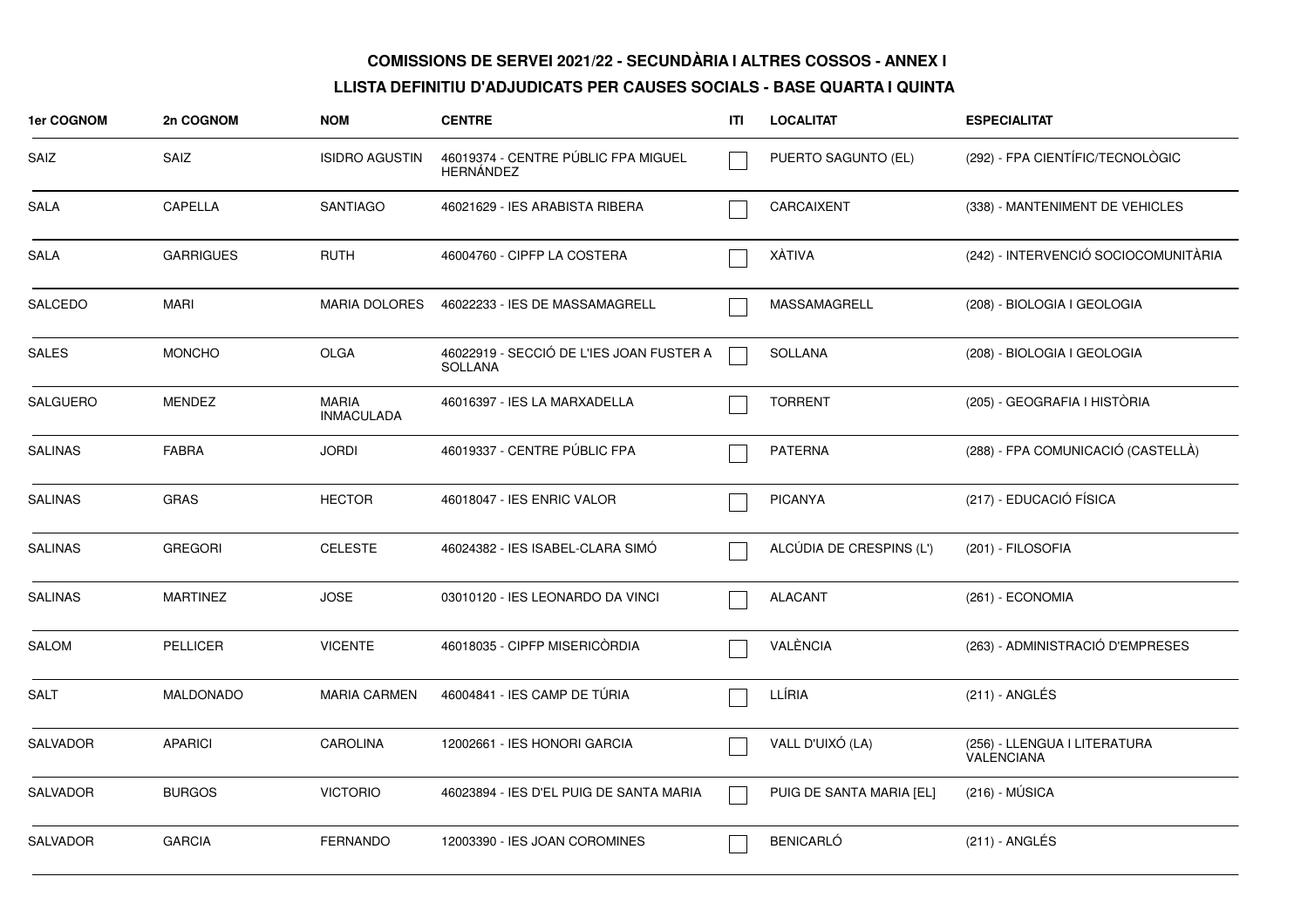| 1er COGNOM        | 2n COGNOM        | <b>NOM</b>                          | <b>CENTRE</b>                                                | ITI | <b>LOCALITAT</b>      | <b>ESPECIALITAT</b>                                    |
|-------------------|------------------|-------------------------------------|--------------------------------------------------------------|-----|-----------------------|--------------------------------------------------------|
| <b>SALVADOR</b>   | GIL              | <b>HERMINIA PILAR</b>               | 12005556 - IES JÉRICA - VIVER                                |     | JÉRICA - VIVER        | (205) - GEOGRAFIA I HISTÒRIA                           |
| <b>SALVADOR</b>   | <b>SOLER</b>     | <b>ANA</b>                          | 12005374 - IES JUAN BAUTISTA PORCAR                          |     | CASTELLÓ DE LA PLANA  | $(211)$ - ANGLÉS                                       |
| SALVIA            | LOZANO           |                                     | FRANCISCO JAVIER46022233 - IES DE MASSAMAGRELL               |     | MASSAMAGRELL          | (217) - EDUCACIÓ FÍSICA                                |
| <b>SAMPER</b>     | <b>CERDAN</b>    | <b>MARIA</b>                        | 03015063 - IES TORRELLANO                                    |     | <b>TORRELLANO</b>     | (204) - LLENGUA CASTELLANA I<br><b>LITERATURA</b>      |
| <b>SAN FELIX</b>  | <b>MONTAGUT</b>  | <b>ISABEL MARIA</b>                 | 46016312 - IES ENRIC SOLER I GODES                           |     | <b>BENIFAIÓ</b>       | (256) - LLENGUA I LITERATURA<br><b>VALENCIANA</b>      |
| <b>SAN JOSE</b>   | <b>COLLANTES</b> | <b>SERGIO</b>                       | 46025507 - IES RASCANYA-ANTONIO CAÑUELO                      |     | VALÈNCIA              | (206) - MATEMATIQUES                                   |
| <b>SAN MARTIN</b> | <b>GONZALEZ</b>  | <b>MARIA PILAR</b>                  | 46022646 - IES SERPIS                                        |     | VALÈNCIA              | (208) - BIOLOGIA I GEOLOGIA                            |
| SANAHUJA          | <b>EMBUENA</b>   | <b>PATRICIA</b>                     | 46012951 - IES JORDI DE SANT JORDI                           |     | VALÈNCIA              | (222) - FORMACIÓ I ORIENTACIÓ LABORAL                  |
| <b>SANCHEZ</b>    | <b>ALAMINOS</b>  | <b>JAVIER</b>                       | 03014551 - IES MUTXAMEL                                      |     | <b>MUTXAMEL</b>       | (356) - SISTEMES I APLICACIONS<br><b>INFORMATIQUES</b> |
| <b>SANCHEZ</b>    | <b>ALBERT</b>    | <b>MARIA CARMEN</b>                 | 46023936 - IES ESCULTOR EN FRANCESC<br>BADIA                 |     | <b>FOIOS</b>          | (209) - DIBUIX                                         |
| <b>SANCHEZ</b>    | <b>ANGUIX</b>    | <b>MARIA</b><br><b>PURIFICACION</b> | 46024229 - IES GUILLEM D'ALCALA                              |     | POBLA DE FARNALS (LA) | (204) - LLENGUA CASTELLANA I<br><b>LITERATURA</b>      |
| <b>SANCHEZ</b>    | CABEZAS          | <b>SANTIAGO</b>                     | 46015733 - IES FERNANDO III                                  |     | <b>AYORA</b>          | (207) - FÍSICA I QUÍMICA                               |
| <b>SANCHEZ</b>    | <b>CANOVAS</b>   | <b>JOSE CARLOS</b>                  | 03007406 - IES GABRIEL MIRÓ                                  |     | ORIHUELA              | (205) - GEOGRAFIA I HISTÒRIA                           |
| <b>SANCHEZ</b>    | CARDETE          | <b>MARTA LETICIA</b>                | 46013232 - ESCOLA D'ART I SUPERIOR DE<br>DISSENY DE VALENCIA |     | VALÈNCIA              | (7B4) - FOTOGRAFIA                                     |
| <b>SANCHEZ</b>    | <b>ENGO</b>      | <b>CARMINA</b>                      | 46017201 - IES JAUME I                                       |     | <b>ONTINYENT</b>      | (256) - LLENGUA I LITERATURA<br><b>VALENCIANA</b>      |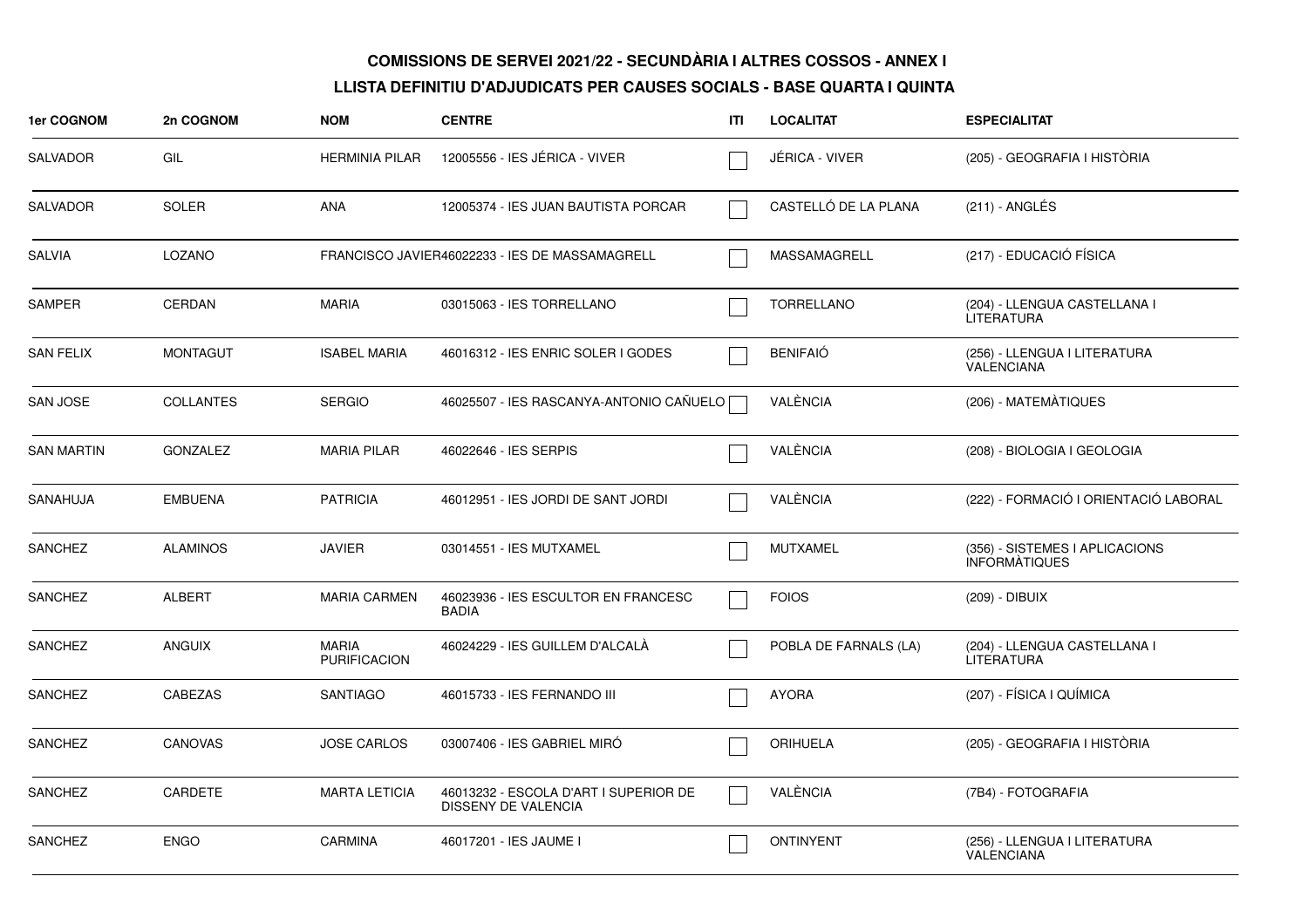| 1er COGNOM     | 2n COGNOM               | <b>NOM</b>                   | <b>CENTRE</b>                                             | ITI | <b>LOCALITAT</b>         | <b>ESPECIALITAT</b>                                      |
|----------------|-------------------------|------------------------------|-----------------------------------------------------------|-----|--------------------------|----------------------------------------------------------|
| <b>SANCHEZ</b> | <b>ESPINOSA</b>         | <b>JOSE ANTONIO</b>          | 46007542 - IES EDUARDO MERELLO                            |     | PUERTO SAGUNTO (EL)      | (209) - DIBUIX                                           |
| <b>SANCHEZ</b> | <b>ESTOPIÑA</b>         | <b>ANA</b>                   | 46019404 - CENTRE PÚBLIC FPA FONT DE<br><b>SANT LLUÍS</b> |     | VALÈNCIA                 | (293) - FPA CIENCIES SOCIALS                             |
| <b>SANCHEZ</b> | <b>FRACES</b>           | <b>MARIA DEL</b><br>ARANZAZU | 03002573 - IES BELLAGUARDA                                |     | <b>ALTEA</b>             | (351) - PROCESSOS DE GESTIÓ<br><b>ADMINISTRATIVA</b>     |
| <b>SANCHEZ</b> | <b>FRAGUAS</b>          | <b>FRANCISCA</b>             | 46004206 - IES AUSIÀS MARCH                               |     | <b>GANDIA</b>            | (206) - MATEMATIQUES                                     |
| <b>SANCHEZ</b> | <b>GARCIA</b>           | Mª DOLORES                   | 03008629 - IES LAS LAGUNAS                                |     | <b>TORREVIEJA</b>        | (222) - FORMACIÓ I ORIENTACIÓ LABORAL                    |
| <b>SANCHEZ</b> | <b>MARTI</b>            | <b>IRENE PATRICIA</b>        | 46000161 - IES DOCTOR FAUSTÍ BARBERÁ                      |     | ALAQUÀS                  | $(216) - MÚSICA$                                         |
| <b>SANCHEZ</b> | <b>MARTINEZ</b>         | <b>ANTONIO</b>               | 03012645 - IES CABO DE LA HUERTA                          |     | <b>ALACANT</b>           | (206) - MATEMÀTIQUES                                     |
| <b>SANCHEZ</b> | PEREZ                   | <b>SHEILA</b>                | 46022211 - IES MARJANA                                    |     | <b>CHIVA</b>             | (205) - GEOGRAFIA I HISTÓRIA                             |
| <b>SANCHEZ</b> | <b>PICAZO</b>           |                              | VICTORIA EUGENIA 03014514 - IES JOANOT MARTORELL          |     | <b>ELX</b>               | (265) - ORGANITZACIÓ I GESTIÓ<br><b>COMERCIAL</b>        |
| <b>SANCHEZ</b> | <b>RIOS</b>             | <b>HUGO</b>                  | 12005593 - IES SERRA D'ESPADA                             |     | <b>ONDA</b>              | $(261) - ECONOMIA$                                       |
| <b>SANCHEZ</b> | <b>ROCHER</b>           | <b>MARIA JOSE</b>            | 46002179 - IES LA HOYA DE BUÑOL                           |     | <b>BUÑOL</b>             | (218) - ORIENTACIÓ EDUCATIVA                             |
| <b>SANCHEZ</b> | <b>ROJAS</b>            | <b>ANA MARIA</b>             | 46022191 - IES DE TAVERNES BLANQUES                       |     | <b>TAVERNES BLANQUES</b> | (201) - FILOSOFIA                                        |
| <b>SANCHEZ</b> | <b>SAEZ</b>             | <b>REBECA</b>                | 46018138 - IES ORRIOLS                                    |     | VALÈNCIA                 | (208) - BIOLOGIA I GEOLOGIA                              |
| <b>SANCHEZ</b> | <b>SANCHEZ</b>          | <b>JOSE LUIS</b>             | 03015932 - IES SORTS DE LA MAR                            |     | DÉNIA                    | (208) - BIOLOGIA I GEOLOGIA                              |
| <b>SANCHEZ</b> | SANCHEZ-MANJAVACAS LUIS |                              | 46018631 - IES ENRIQUE TIERNO GALVÁN                      |     | <b>MONCADA</b>           | (349) - PROCEDIMENTS SANITARIS I<br><b>ASSISTENCIALS</b> |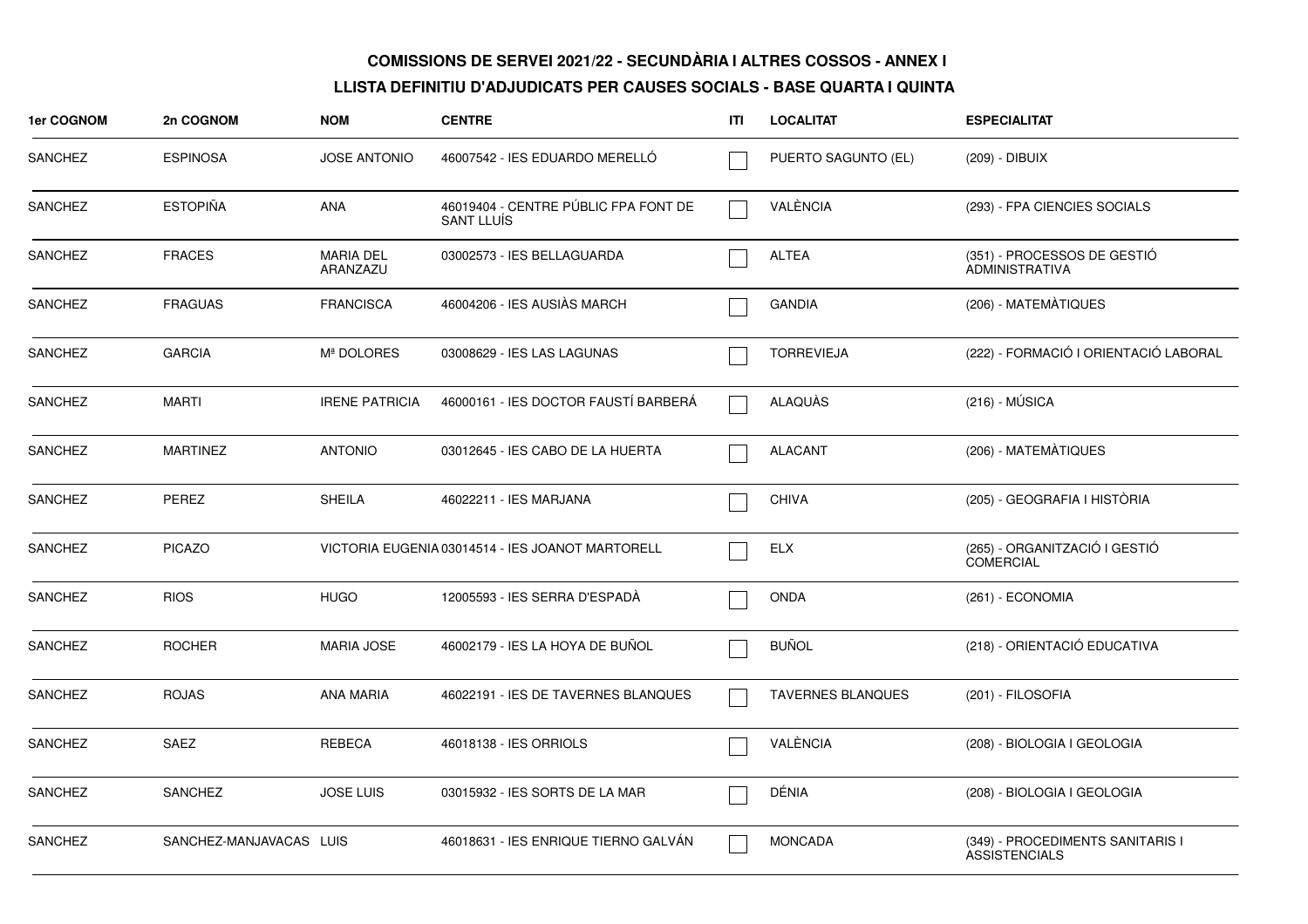| 1er COGNOM                                      | 2n COGNOM         | <b>NOM</b>          | <b>CENTRE</b>                                         | ITI | <b>LOCALITAT</b>         | <b>ESPECIALITAT</b>                                      |
|-------------------------------------------------|-------------------|---------------------|-------------------------------------------------------|-----|--------------------------|----------------------------------------------------------|
| <b>SANCHEZ</b>                                  | <b>SENA</b>       | <b>RAQUEL</b>       | 46022920 - IES VELES E VENTS                          |     | <b>TORRENT</b>           | (218) - ORIENTACIÓ EDUCATIVA                             |
| <b>SANCHEZ</b>                                  | <b>TENDERO</b>    | <b>JOSEFINA</b>     | 46019660 - CIPFP MISLATA                              |     | <b>MISLATA</b>           | (263) - ADMINISTRACIÓ D'EMPRESES                         |
| <b>SANCHEZ</b>                                  | URIBE             | <b>RICARDO</b>      | 46020479 - IES JOAN FUSTER                            |     | <b>BELLREGUARD</b>       | (254) - INFORMÀTICA                                      |
| SANCHEZ                                         | <b>VALERO</b>     | <b>MARIA JESUS</b>  | 12003997 - IES MIQUEL PERIS I SEGARRA                 |     | <b>GRAU DE CASTELLO</b>  | (208) - BIOLOGIA I GEOLOGIA                              |
| SANCHEZ                                         | ZAHIÑO            | LAURA               | 46022191 - IES DE TAVERNES BLANQUES                   |     | <b>TAVERNES BLANQUES</b> | (204) - LLENGUA CASTELLANA I<br><b>LITERATURA</b>        |
| SANCHEZ CAMACHO GARCIA DE LAS BAYONASANA ISABEL |                   |                     | 03013297 - IES 8 DE MARZO                             |     | <b>ALACANT</b>           | (207) - FÍSICA I QUÍMICA                                 |
| SANCHEZ DE LA ROS/GOZALVEZ                      |                   | <b>PILAR</b>        | 46018035 - CIPFP MISERICORDIA                         |     | VALÈNCIA                 | (242) - INTERVENCIÓ SOCIOCOMUNITÀRIA                     |
| SANCHEZ DE MORA ALDEANUEVA                      |                   | <b>FRANCISCO</b>    | 12001231 - IES PENYAGOLOSA                            |     | CASTELLÓ DE LA PLANA     | (211) - ANGLÉS                                           |
| SANCHEZ-GUIJO                                   | <b>MUÑOZ</b>      | <b>MARIA CARMEN</b> | 03012645 - IES CABO DE LA HUERTA                      |     | <b>ALACANT</b>           | (218) - ORIENTACIÓ EDUCATIVA                             |
| <b>SANCHIS</b>                                  | <b>ALFONSO</b>    | <b>VICENT</b>       | 03007613 - IES ENRIC VALOR                            |     | <b>PEGO</b>              | (254) - INFORMÀTICA                                      |
| <b>SANCHIS</b>                                  | <b>ALTAVA</b>     | <b>CARME JUSTA</b>  | 12001231 - IES PENYAGOLOSA                            |     | CASTELLÓ DE LA PLANA     | $(216) - MÚSICA$                                         |
| <b>SANCHIS</b>                                  | <b>ARIÑO</b>      | ANA MARIA           | 46007554 - IES JORGE JUAN                             |     | PUERTO SAGUNTO (EL)      | (349) - PROCEDIMENTS SANITARIS I<br><b>ASSISTENCIALS</b> |
| SANCHIS                                         | <b>BELENGUER</b>  | <b>DANIEL</b>       | 46019489 - CENTRE PÚBLIC FPA PARC DE<br><b>L'OEST</b> |     | VALÈNCIA                 | (293) - FPA CIENCIES SOCIALS                             |
| <b>SANCHIS</b>                                  | <b>CAMPRECIOS</b> | <b>IRENE</b>        | 12002889 - IES FRANCESC TÀRREGA                       |     | <b>VILA-REAL</b>         | (207) - FÍSICA I QUÍMICA                                 |
| <b>SANCHIS</b>                                  | <b>FERRI</b>      | <b>RAFAEL</b>       | 03015154 - IES LA CANAL                               |     | <b>PETRER</b>            | $(216) - MÚSICA$                                         |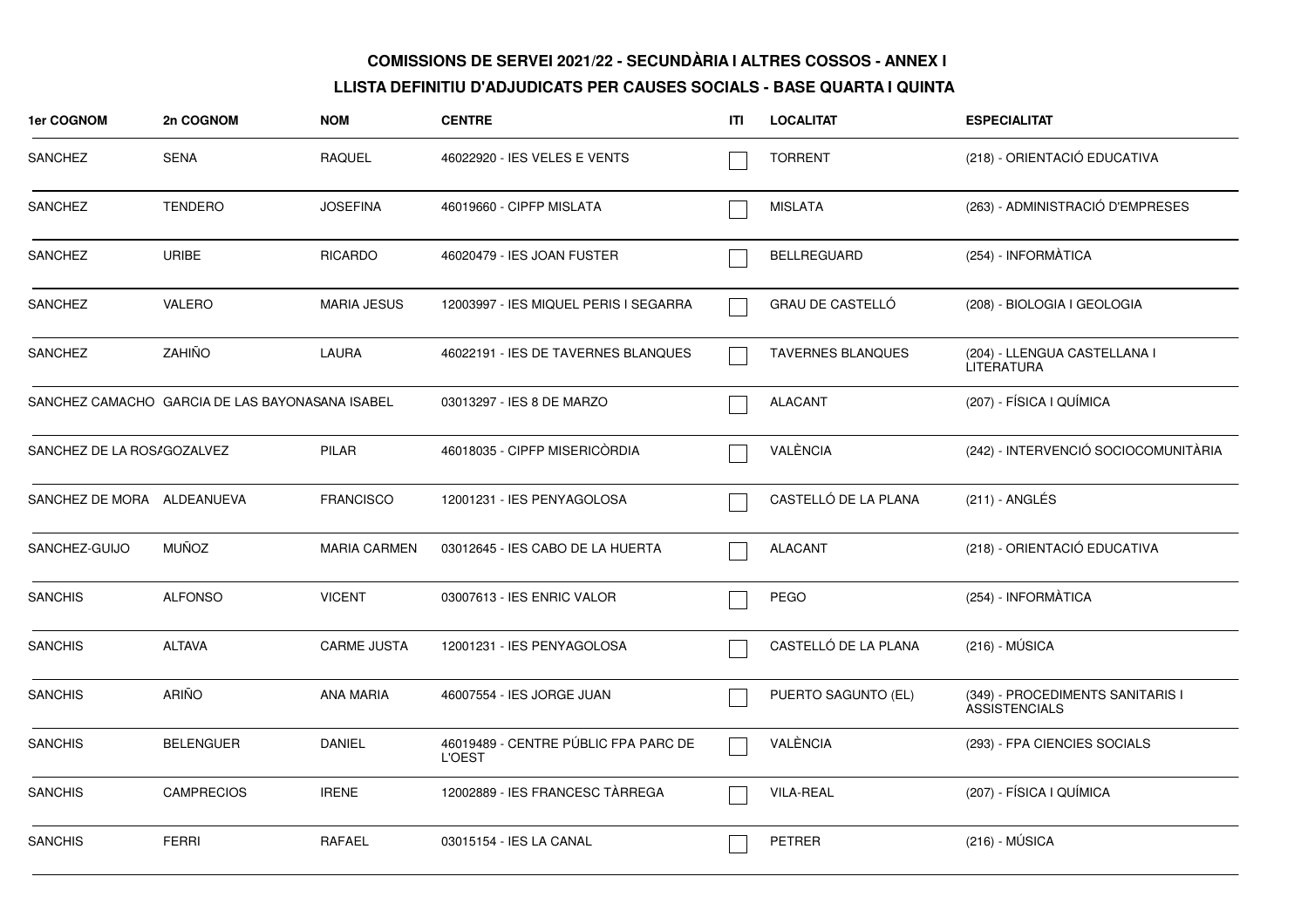| 1er COGNOM     | 2n COGNOM       | <b>NOM</b>           | <b>CENTRE</b>                            | ITI | <b>LOCALITAT</b>  | <b>ESPECIALITAT</b>                                  |
|----------------|-----------------|----------------------|------------------------------------------|-----|-------------------|------------------------------------------------------|
| <b>SANCHIS</b> | <b>FRANCES</b>  | RAÜL                 | 46020285 - IES DE BOCAIRENT              |     | <b>BOCAIRENT</b>  | (219) - TECNOLOGIA                                   |
| <b>SANCHIS</b> | <b>PETIT</b>    | ELVIRA ANDREA        | 46016312 - IES ENRIC SOLER I GODES       |     | <b>BENIFAIÓ</b>   | (211) - ANGLÉS                                       |
| <b>SANCHIS</b> | <b>ROIG</b>     | <b>DAVID</b>         | 46022245 - IES L'OM                      |     | <b>PICASSENT</b>  | (217) - EDUCACIÓ FÍSICA                              |
| <b>SANCHIS</b> | <b>SERRA</b>    | <b>MARIA DOLORES</b> | 46021320 - IES ELS ÉVOLS                 |     | ALCÚDIA (L')      | (351) - PROCESSOS DE GESTIÓ<br><b>ADMINISTRATIVA</b> |
| <b>SANCHIS</b> | <b>TOMAS</b>    | <b>MIQUEL</b>        | 46000705 - IES REI EN JAUME              |     | <b>ALZIRA</b>     | (205) - GEOGRAFIA I HISTÒRIA                         |
| <b>SANCHIS</b> | <b>TORRO</b>    | MARIA ANGELES        | 46006100 - IES L'ESTACIÓ                 |     | <b>ONTINYENT</b>  | (218) - ORIENTACIÓ EDUCATIVA                         |
| <b>SANCHIS</b> | <b>VALLIN</b>   | <b>ESTHER</b>        | 46022178 - IES LA CANAL DE NAVARRÉS      |     | NAVARRÉS          | $(211)$ - ANGLÉS                                     |
| <b>SANCHIS</b> | <b>VILA</b>     | <b>LOURDES</b>       | 46017882 - IES LES ALFÀBEGUES            |     | <b>BÉTERA</b>     | (222) - FORMACIÓ I ORIENTACIÓ LABORAL                |
| <b>SANCHIS</b> | <b>ZARZO</b>    | <b>DAVID</b>         | 46022932 - IES EL SALER                  |     | SALER (EL)        | (204) - LLENGUA CASTELLANA I<br><b>LITERATURA</b>    |
| <b>SANCHO</b>  | <b>ALBEROLA</b> | <b>EMMA</b>          | 03014861 - IES GRAN VIA                  |     | <b>ALACANT</b>    | (354) - SERVEIS A LA COMUNITAT                       |
| <b>SANCHO</b>  | <b>COLOMER</b>  | <b>GUILLERMO</b>     | 46020480 - IES SIVERA FONT               |     | CANALS            | (256) - LLENGUA I LITERATURA<br><b>VALENCIANA</b>    |
| <b>SANCHO</b>  | <b>COMAS</b>    | <b>SIRA</b>          | 46016361 - IES LA MORERIA                |     | <b>MISLATA</b>    | (205) - GEOGRAFIA I HISTÒRIA                         |
| <b>SANCHO</b>  | <b>HUERGA</b>   | <b>RUTH</b>          | 46013098 - IES SOROLLA                   |     | VALÈNCIA          | $(211)$ - ANGLÉS                                     |
| <b>SANCHO</b>  | <b>MARTINEZ</b> | CARLA                | 46026160 - IES MARÍA CARBONELL I SÁNCHEZ |     | <b>BENETÚSSER</b> | (256) - LLENGUA I LITERATURA<br>VALENCIANA           |
| <b>SANCHO</b>  | <b>MARTINEZ</b> | <b>JORDI</b>         | 03015129 - IES MEDITERRANIA              |     | <b>BENIDORM</b>   | (254) - INFORMÀTICA                                  |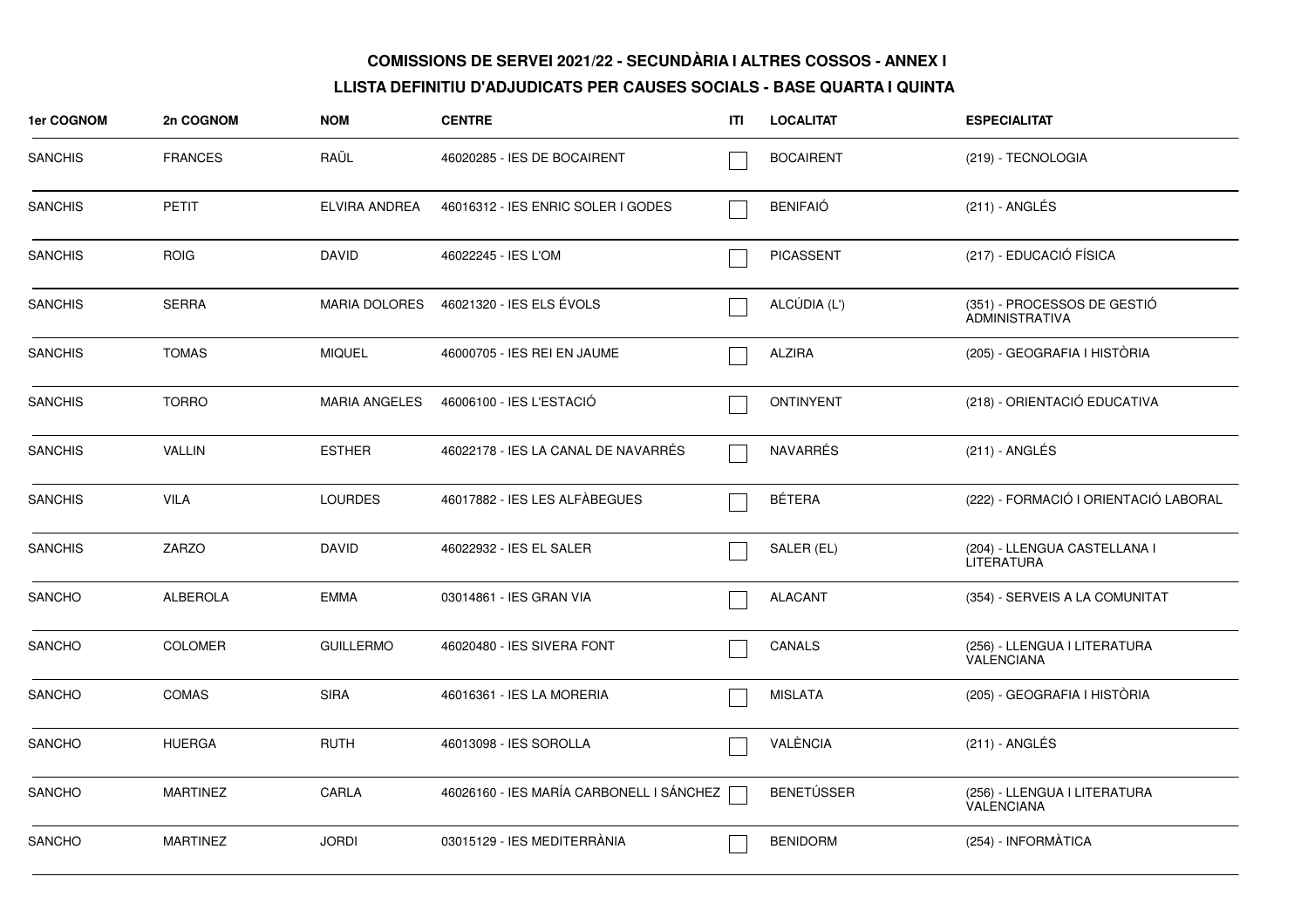| 1er COGNOM        | 2n COGNOM        | <b>NOM</b>                         | <b>CENTRE</b>                                               | ITL | <b>LOCALITAT</b>      | <b>ESPECIALITAT</b>                               |
|-------------------|------------------|------------------------------------|-------------------------------------------------------------|-----|-----------------------|---------------------------------------------------|
| <b>SANCHO</b>     | <b>NAVALON</b>   | CARLOS                             | 46004760 - CIPFP LA COSTERA                                 |     | XÀTIVA                | (338) - MANTENIMENT DE VEHICLES                   |
| SANCHO            | <b>OLTRA</b>     | <b>DARIO</b>                       | 46006100 - IES L'ESTACIÓ                                    |     | <b>ONTINYENT</b>      | (205) - GEOGRAFIA I HISTÒRIA                      |
| <b>SANCHO</b>     | <b>RUBERT</b>    | LAURA                              | 46023535 - SECCIÓ DE L'IES CLOT DEL MORO A<br><b>SAGUNT</b> |     | <b>SAGUNT</b>         | (206) - MATEMATIQUES                              |
| <b>SANFELIX</b>   | <b>ARROYO</b>    | <b>ALVARO</b>                      | 46017675 - IES LA SÈNIA                                     |     | <b>PAIPORTA</b>       | (219) - TECNOLOGIA                                |
| <b>SANJAIME</b>   | <b>MARTI</b>     | <b>ESTEFANIA</b>                   | 46024229 - IES GUILLEM D'ALCALA                             |     | POBLA DE FARNALS (LA) | (256) - LLENGUA I LITERATURA<br>VALENCIANA        |
| SANLEON           | <b>GRAS</b>      | <b>EVA MARIA</b>                   | 46016397 - IES LA MARXADELLA                                |     | <b>TORRENT</b>        | (335) - INSTAL·LACIONS<br><b>ELECTROTÈCNIQUES</b> |
| <b>SANTACRUZ</b>  | COS              | <b>MARIA ESTHER</b>                | 03002445 - IES ANTONIO SEQUEROS                             |     | <b>ALMORADI</b>       | (261) - ECONOMIA                                  |
| <b>SANTAMARIA</b> | <b>BALAGUER</b>  | <b>VICENTA</b>                     | 03014460 - IES LAS LOMAS                                    |     | <b>ALACANT</b>        | (207) - FÍSICA I QUÍMICA                          |
| <b>SANTANA</b>    | CASTILLO         | <b>MARIA DEL</b><br><b>ROSARIO</b> | 46022245 - IES L'OM                                         |     | <b>PICASSENT</b>      | (208) - BIOLOGIA I GEOLOGIA                       |
| <b>SANTANA</b>    | <b>TORRES</b>    | <b>CAROLINA</b>                    | 03001891 - IES MIGUEL HERNÁNDEZ                             |     | <b>ALACANT</b>        | (243) - HOSTALERIA I TURISME                      |
| <b>SANTANO</b>    | <b>ESQUIU</b>    | <b>ANA MARIA</b>                   | 46012872 - IES LUIS VIVES                                   |     | VALÈNCIA              | (204) - LLENGUA CASTELLANA I<br><b>LITERATURA</b> |
| <b>SANTIAGO</b>   | <b>ALVAREZ</b>   | <b>VICENTE PAUL</b>                | 03014371 - IES POETA PACO MOLLA                             |     | <b>PETRER</b>         | (256) - LLENGUA I LITERATURA<br>VALENCIANA        |
| <b>SANTIAGO</b>   | <b>SANTIAGO</b>  | PEDRO ANTONIO                      | 03014851 - IES LA ENCANTA                                   |     | <b>ROJALES</b>        | (254) - INFORMÀTICA                               |
| <b>SANTONJA</b>   | <b>FERRANDO</b>  | LUISA MARIA                        | 03014137 - IES LA CREUETA                                   |     | ONIL                  | (209) - DIBUIX                                    |
| <b>SANTOS</b>     | <b>AGULLEIRO</b> | <b>ANTONIO</b>                     | 46013098 - IES SOROLLA                                      |     | VALÈNCIA              | (219) - TECNOLOGIA                                |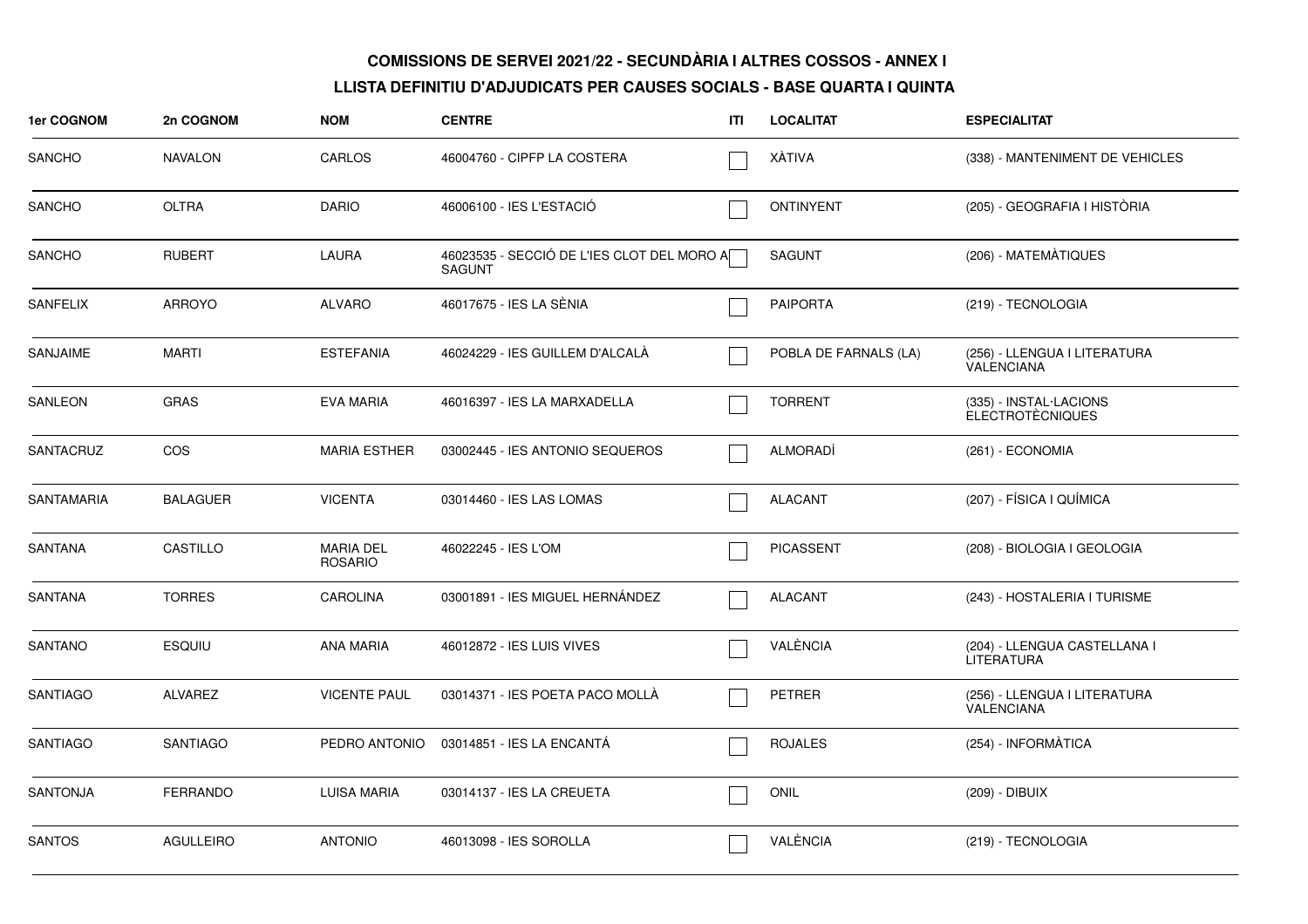| 1er COGNOM      | 2n COGNOM       | <b>NOM</b>            | <b>CENTRE</b>                            | ITI | <b>LOCALITAT</b>        | <b>ESPECIALITAT</b>                               |
|-----------------|-----------------|-----------------------|------------------------------------------|-----|-------------------------|---------------------------------------------------|
| <b>SANTUCHO</b> | <b>VALLS</b>    | ANA GABRIELA          | 46015711 - IES CAMPANAR                  |     | VALÈNCIA                | (207) - FÍSICA I QUÍMICA                          |
| SANZ            | <b>AROCA</b>    | <b>MARIA CATALINA</b> | 46022181 - IES VELES E VENTS             |     | <b>GRAU I PLATJA</b>    | (242) - INTERVENCIÓ SOCIOCOMUNITÀRIA              |
| SANZ            | <b>BABILONI</b> | <b>EVA MARIA</b>      | 12005283 - IES VIOLANT DE CASALDUCH      |     | <b>BENICASSIM</b>       | (211) - ANGLÉS                                    |
| SANZ            | <b>CLIMENT</b>  | <b>MARIA NIEVES</b>   | 46023419 - CIPFP CIUTAT DE L'APRENENT    |     | VALÈNCIA                | (243) - HOSTALERIA I TURISME                      |
| SANZ            | <b>DURA</b>     | <b>RAFAEL</b>         | 46023547 - IES BENICALAP                 |     | VALÈNCIA                | $(216) - MÚSICA$                                  |
| SANZ            | <b>GINER</b>    | <b>MARIA TRINIDAD</b> | 03017552 - CEIP JOSÉ RAMÓN GARCÍA ANTÓN  |     | SANT VICENT DEL RASPEIG | (218) - ORIENTACIÓ EDUCATIVA                      |
| SANZ            | <b>GONZALEZ</b> | <b>VICENTE</b>        | 46008972 - IES MIGUEL BALLESTEROS VIANA  |     | <b>UTIEL</b>            | (217) - EDUCACIÓ FÍSICA                           |
| SANZ            | LANUZA          | ANA                   | 03013339 - IES NÚMERO 1                  |     | <b>XÀBIA</b>            | (271) - PROCESSOS SANITARIS                       |
| SANZ            | <b>MESTRE</b>   | <b>MARIA AMPARO</b>   | 46004206 - IES AUSIÀS MARCH              |     | <b>GANDIA</b>           | (256) - LLENGUA I LITERATURA<br><b>VALENCIANA</b> |
| SANZ            | <b>MOLINA</b>   |                       | LOURDES TAMARA 46006100 - IES L'ESTACIÓ  |     | <b>ONTINYENT</b>        | (204) - LLENGUA CASTELLANA I<br>LITERATURA        |
| SANZ            | <b>PAVON</b>    | <b>MARIA LOURDES</b>  | 46017687 - IES RAMON LLULL               |     | VALÈNCIA                | (208) - BIOLOGIA I GEOLOGIA                       |
| SANZ            | <b>TAUS</b>     | <b>ANNA</b>           | 12002889 - IES FRANCESC TARREGA          |     | <b>VILA-REAL</b>        | (211) - ANGLÉS                                    |
| SANZ            | <b>VELAYOS</b>  | <b>ROSA MARIA</b>     | 03013819 - IES DOCTOR BALMIS             |     | <b>ALACANT</b>          | (263) - ADMINISTRACIÓ D'EMPRESES                  |
| <b>SAPENA</b>   | <b>ESCRIVA</b>  | <b>AMAYA</b>          | 46019571 - IES FRANCESC FERRER I GUÀRDIA |     | VALÈNCIA                | $(210)$ - FRANCÉS                                 |
| <b>SAPORTA</b>  | <b>ORIA</b>     | <b>GEMA</b>           | 12005647 - IES VILA-ROJA                 |     | <b>ALMASSORA</b>        | (211) - ANGLÉS                                    |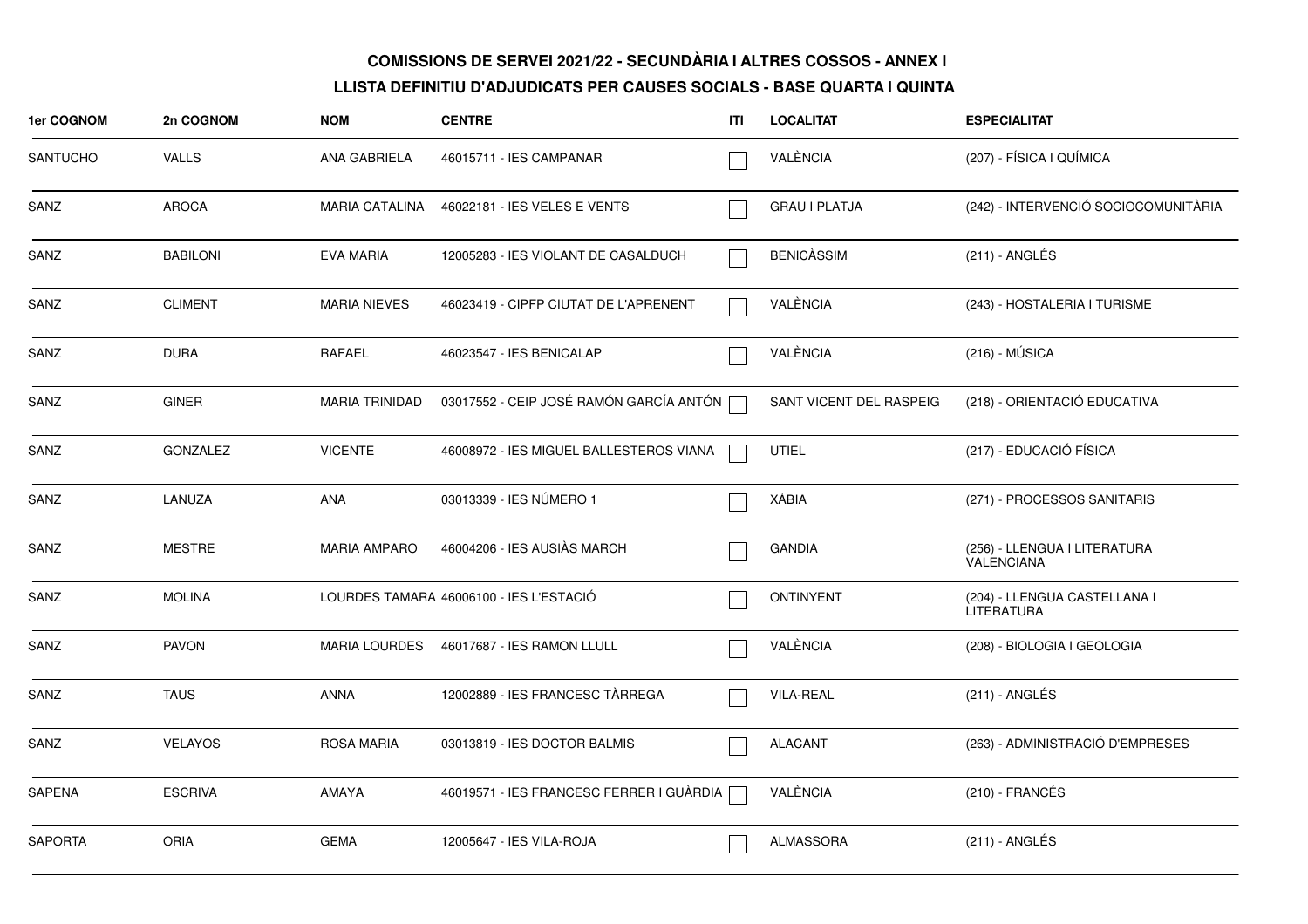| 1er COGNOM         | 2n COGNOM        | <b>NOM</b>            | <b>CENTRE</b>                                             | ITI | <b>LOCALITAT</b> | <b>ESPECIALITAT</b>                               |
|--------------------|------------------|-----------------------|-----------------------------------------------------------|-----|------------------|---------------------------------------------------|
| SARABIA            | <b>MARTINEZ</b>  | <b>SONIA</b>          | 03011136 - ESCOLA OFICIAL D'IDIOMES                       |     | <b>ALACANT</b>   | $(411)$ - ANGLÉS                                  |
| <b>SARRIAS</b>     | <b>RODRIGUEZ</b> | <b>JUAN ANTONIO</b>   | 03014484 - IES PACO RUIZ                                  |     | <b>BIGASTRO</b>  | (208) - BIOLOGIA I GEOLOGIA                       |
| <b>SARRIO</b>      | <b>PERALTA</b>   | <b>MARIA CRISTINA</b> | 03014940 - IES XEBIC                                      |     | <b>ONDARA</b>    | (204) - LLENGUA CASTELLANA I<br>LITERATURA        |
| <b>SARRION</b>     | ALBELDA          | <b>XAVIER</b>         | 46024953 - IES LA MURTA                                   |     | <b>ALZIRA</b>    | (217) - EDUCACIÓ FÍSICA                           |
| <b>SARRION</b>     | CASTELLO         | ANDREA                | 46020297 - IES DE ENGUERA                                 |     | <b>ENGUERA</b>   | (207) - FÍSICA I QUÍMICA                          |
| <b>SARRION</b>     | <b>GONZALEZ</b>  | <b>MARIA VICENTA</b>  | 46015708 - IES DISTRICTE MARÍTIM                          |     | VALÈNCIA         | (219) - TECNOLOGIA                                |
| SASTRE             | <b>MASSANET</b>  | <b>JOSEP</b>          | 03004223 - IES HISTORIADOR CHABÀS                         |     | DÉNIA            | (219) - TECNOLOGIA                                |
| <b>SATORRES</b>    | <b>CALABUIG</b>  | Mª ANGELES            | 46019571 - IES FRANCESC FERRER I GUÀRDIA                  |     | VALÈNCIA         | (256) - LLENGUA I LITERATURA<br><b>VALENCIANA</b> |
| <b>SAURI</b>       | CARRASCO         | <b>RUTH</b>           | 12002889 - IES FRANCESC TÀRREGA                           |     | <b>VILA-REAL</b> | (332) - ESTÈTICA                                  |
| SAURI              | <b>GASPAR</b>    |                       | MARIA UBALDINA 46007736 - IES CLOT DEL MORO               |     | <b>SAGUNT</b>    | (219) - TECNOLOGIA                                |
| <b>SAURI</b>       | MERCADER         |                       | TERESA DOLORES 46012999 - IES JOANOT MARTORELL            |     | VALÈNCIA         | (201) - FILOSOFIA                                 |
| SAUS               | VILA             | <b>MARIA ISABEL</b>   | 46022245 - IES L'OM                                       |     | <b>PICASSENT</b> | (261) - ECONOMIA                                  |
| SAVALL             | <b>BONET</b>     | <b>PAULA</b>          | 46005946 - IES GABRIEL CÍSCAR                             |     | OLIVA            | (219) - TECNOLOGIA                                |
| <b>SCANCARELLO</b> |                  | SOLANGE               | 12002270 - IES NUESTRA SEÑORA DE LA<br><b>CUEVA SANTA</b> |     | <b>SEGORBE</b>   | (211) - ANGLÉS                                    |
| <b>SEBASTIA</b>    | CATALAN          | <b>MACARENA</b>       | 12000704 - IES JAUME I                                    |     | <b>BORRIANA</b>  | (208) - BIOLOGIA I GEOLOGIA                       |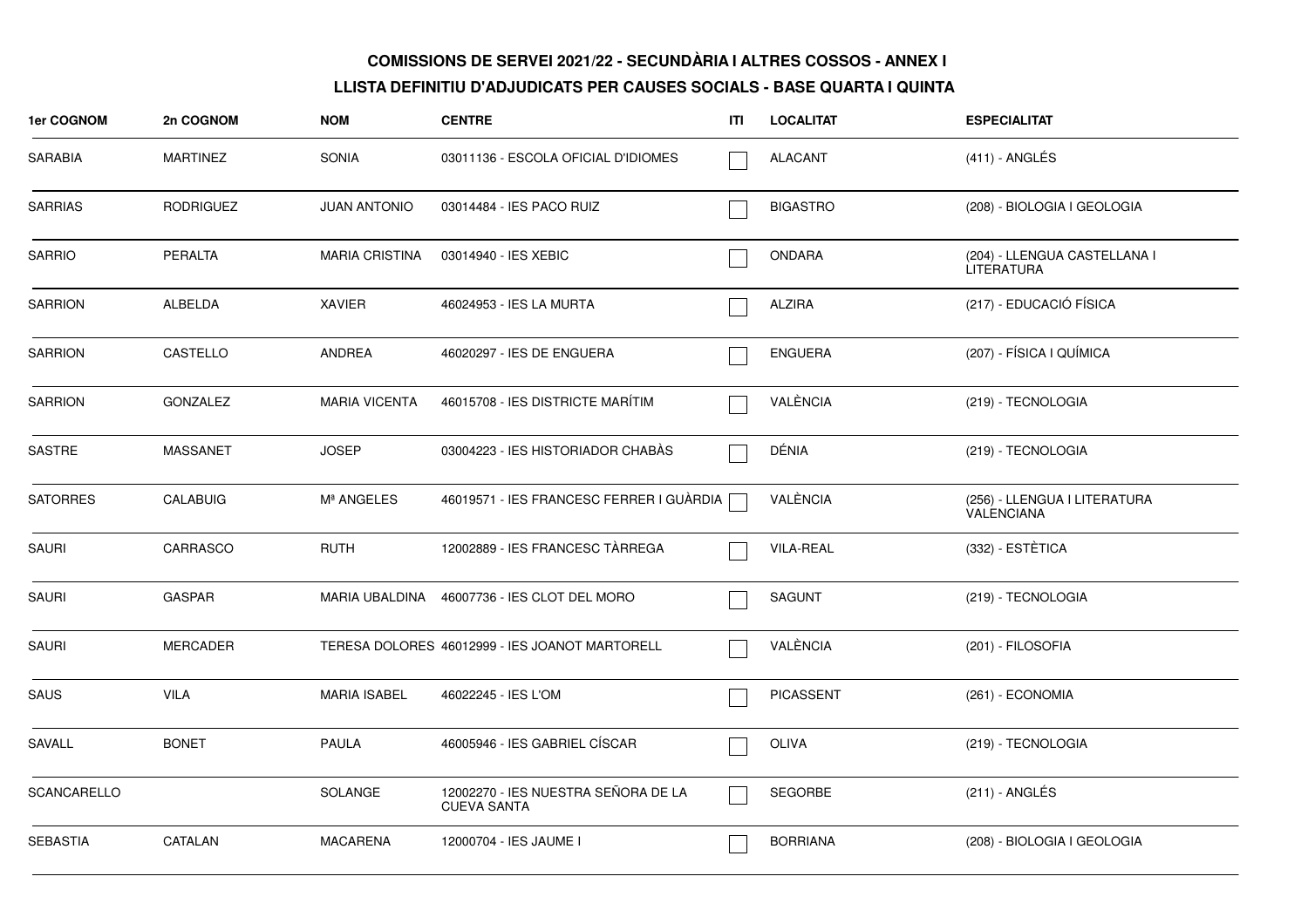| 1er COGNOM       | 2n COGNOM       | <b>NOM</b>          | <b>CENTRE</b>                                             | ITI | <b>LOCALITAT</b>     | <b>ESPECIALITAT</b>                        |
|------------------|-----------------|---------------------|-----------------------------------------------------------|-----|----------------------|--------------------------------------------|
| <b>SEBASTIA</b>  | <b>NAVARRO</b>  | <b>ANNA</b>         | 46020261 - IES DE BENAGUASIL                              |     | <b>BENAGUASIL</b>    | (256) - LLENGUA I LITERATURA<br>VALENCIANA |
| <b>SEBASTIA</b>  | <b>VELLO</b>    | <b>ELENA</b>        | 46015587 - IES TIRANT LO BLANC                            |     | <b>GANDIA</b>        | (211) - ANGLÉS                             |
| <b>SEBASTIAN</b> | <b>COTANDA</b>  | <b>LUIS</b>         | 12005374 - IES JUAN BAUTISTA PORCAR                       |     | CASTELLÓ DE LA PLANA | (208) - BIOLOGIA I GEOLOGIA                |
| <b>SEGARRA</b>   | CABEDO          | <b>PEDRO</b>        | 12004217 - IES EL CAMINÀS                                 |     | CASTELLÓ DE LA PLANA | (254) - INFORMATICA                        |
| <b>SEGARRA</b>   | CASTILLO        | <b>LAURA</b>        | 03012359 - ESCOLA OFICIAL D'IDIOMES                       |     | <b>ELX</b>           | $(411)$ - ANGLÉS                           |
| <b>SEGARRA</b>   | <b>FERRERES</b> | <b>JOSEP</b>        | 12005544 - IES LA VALL D'ALBA                             |     | VALL D'ALBA          | (217) - EDUCACIÓ FÍSICA                    |
| <b>SEGARRA</b>   | <b>LARROSA</b>  | <b>JOSE VICENTE</b> | 03012773 - IES TIRANT LO BLANC                            |     | <b>ELX</b>           | (254) - INFORMÀTICA                        |
| <b>SEGARRA</b>   | <b>MAHIQUES</b> | REBECA              | 46023523 - IES DE CÀRCER                                  |     | CÀRCER               | (201) - FILOSOFIA                          |
| <b>SEGARRA</b>   | <b>MARTI</b>    | <b>ANTONIO</b>      | 46019854 - IES MARÍA MOLINER                              |     | PUERTO SAGUNTO (EL)  | (207) - FÍSICA I QUÍMICA                   |
| <b>SEGARRA</b>   | <b>RIOS</b>     | <b>DAVID</b>        | 46015711 - IES CAMPANAR                                   |     | VALÈNCIA             | (201) - FILOSOFIA                          |
| <b>SEGUI</b>     | <b>MOYA</b>     | <b>LAURA</b>        | 03017424 - EXTENSIÓN DEL CFPA BENIASSENT<br>DE COCENTAINA |     | COCENTAINA           | (293) - FPA CIENCIES SOCIALS               |
| SEGUI            | <b>QUINTO</b>   | <b>INMACULADA</b>   | 03014551 - IES MUTXAMEL                                   |     | <b>MUTXAMEL</b>      | (218) - ORIENTACIÓ EDUCATIVA               |
| <b>SEGURA</b>    | <b>BONET</b>    | <b>MARC</b>         | 12004205 - IES VICENT CASTELL I DOMÉNECH                  |     | CASTELLÓ DE LA PLANA | (217) - EDUCACIÓ FÍSICA                    |
| <b>SEGURA</b>    | <b>DELGADO</b>  | ANA                 | 46003408 - IES BLASCO IBÁÑEZ                              |     | <b>CULLERA</b>       | (256) - LLENGUA I LITERATURA<br>VALENCIANA |
| <b>SEGURA</b>    | <b>MARTIN</b>   | <b>ANA</b>          | 46006495 - IES DOCTOR PESET ALEIXANDRE                    |     | <b>PATERNA</b>       | (207) - FÍSICA I QUÍMICA                   |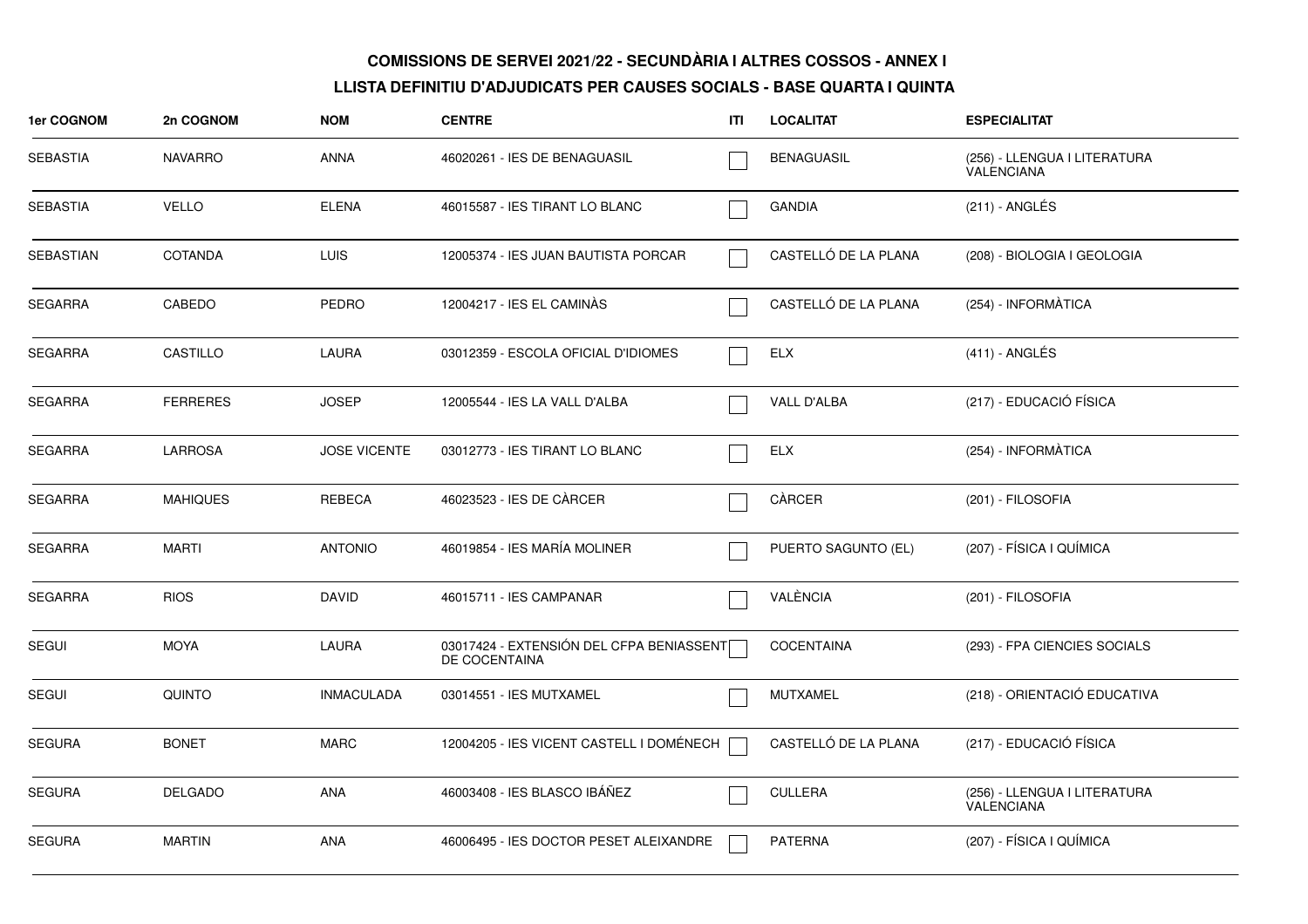| 1er COGNOM     | 2n COGNOM        | <b>NOM</b>        | <b>CENTRE</b>                                            | ITI | <b>LOCALITAT</b>      | <b>ESPECIALITAT</b>                               |
|----------------|------------------|-------------------|----------------------------------------------------------|-----|-----------------------|---------------------------------------------------|
| <b>SEGURA</b>  | <b>PEREZ</b>     | ARANZAZU          | 03010727 - IES ANDREU SEMPERE                            |     | <b>ALCOI</b>          | (206) - MATEMATIQUES                              |
| <b>SEIJO</b>   | <b>SOLAZ</b>     | <b>JOSE JUAN</b>  | 46018631 - IES ENRIQUE TIERNO GALVÁN                     |     | <b>MONCADA</b>        | (335) - INSTAL·LACIONS<br><b>ELECTROTÈCNIQUES</b> |
| <b>SELLES</b>  | <b>RODRIGUEZ</b> | <b>INMACULADA</b> | 46007955 - IES ENRIC VALOR                               |     | SILLA                 | (208) - BIOLOGIA I GEOLOGIA                       |
| <b>SELLES</b>  | <b>SALVA</b>     |                   | CAROLINA ISABEL 03016161 - ESCOLA OFICIAL D'IDIOMES      |     | <b>BENIDORM</b>       | (408) - FRANCÉS                                   |
| <b>SEMPERE</b> | <b>BENEYTO</b>   | Mª DOLORES        | 03014526 - IES NIT DE L'ALBÀ                             |     | <b>ELX</b>            | (206) - MATEMATIQUES                              |
| <b>SEMPERE</b> | <b>DONET</b>     | ADELA             | 46021319 - IES VALL DE LA SAFOR                          |     | VILALLONGA            | (205) - GEOGRAFIA I HISTÒRIA                      |
| <b>SEMPERE</b> | <b>PARRA</b>     | <b>MARIA</b>      | 03007613 - IES ENRIC VALOR                               |     | <b>PEGO</b>           | (256) - LLENGUA I LITERATURA<br><b>VALENCIANA</b> |
| <b>SEMPERE</b> | PEREZ            |                   | CELIA FRANCISCA 03000394 - IES PARE VITORIA              |     | <b>ALCOI</b>          | (207) - FÍSICA I QUÍMICA                          |
| <b>SENA</b>    | <b>PEYDRO</b>    | <b>ENRIQUE</b>    | 46013098 - IES SOROLLA                                   |     | VALÈNCIA              | (209) - DIBUIX                                    |
| <b>SENDRA</b>  | <b>LLEO</b>      | <b>JOSE</b>       | 46016440 - IES GONZALO ANAYA                             |     | <b>XIRIVELLA</b>      | (218) - ORIENTACIÓ EDUCATIVA                      |
| <b>SENDRA</b>  | PEREZ            | <b>JOSEP</b>      | 46004221 - IES MARÍA ENRÍQUEZ                            |     | <b>GANDIA</b>         | (208) - BIOLOGIA I GEOLOGIA                       |
| <b>SENDRA</b>  | <b>ROCHER</b>    | <b>ROSER</b>      | 46015587 - IES TIRANT LO BLANC                           |     | <b>GANDIA</b>         | (271) - PROCESSOS SANITARIS                       |
| <b>SENDRA</b>  | <b>SENDRA</b>    | <b>DAMARIS</b>    | 03015087 - IES MATEMÀTIC VICENT CASELLES<br><b>COSTA</b> |     | <b>GATA DE GORGOS</b> | (347) - PERRUQUERIA                               |
| <b>SEOANE</b>  | <b>BALLESTER</b> | <b>SOFIA</b>      | 46024114 - IES LES RODANES                               |     | VILAMARXANT           | (208) - BIOLOGIA I GEOLOGIA                       |
| <b>SERNA</b>   | <b>SOLER</b>     |                   | MARIA FRANCISCA 03014514 - IES JOANOT MARTORELL          |     | <b>ELX</b>            | (207) - FÍSICA I QUÍMICA                          |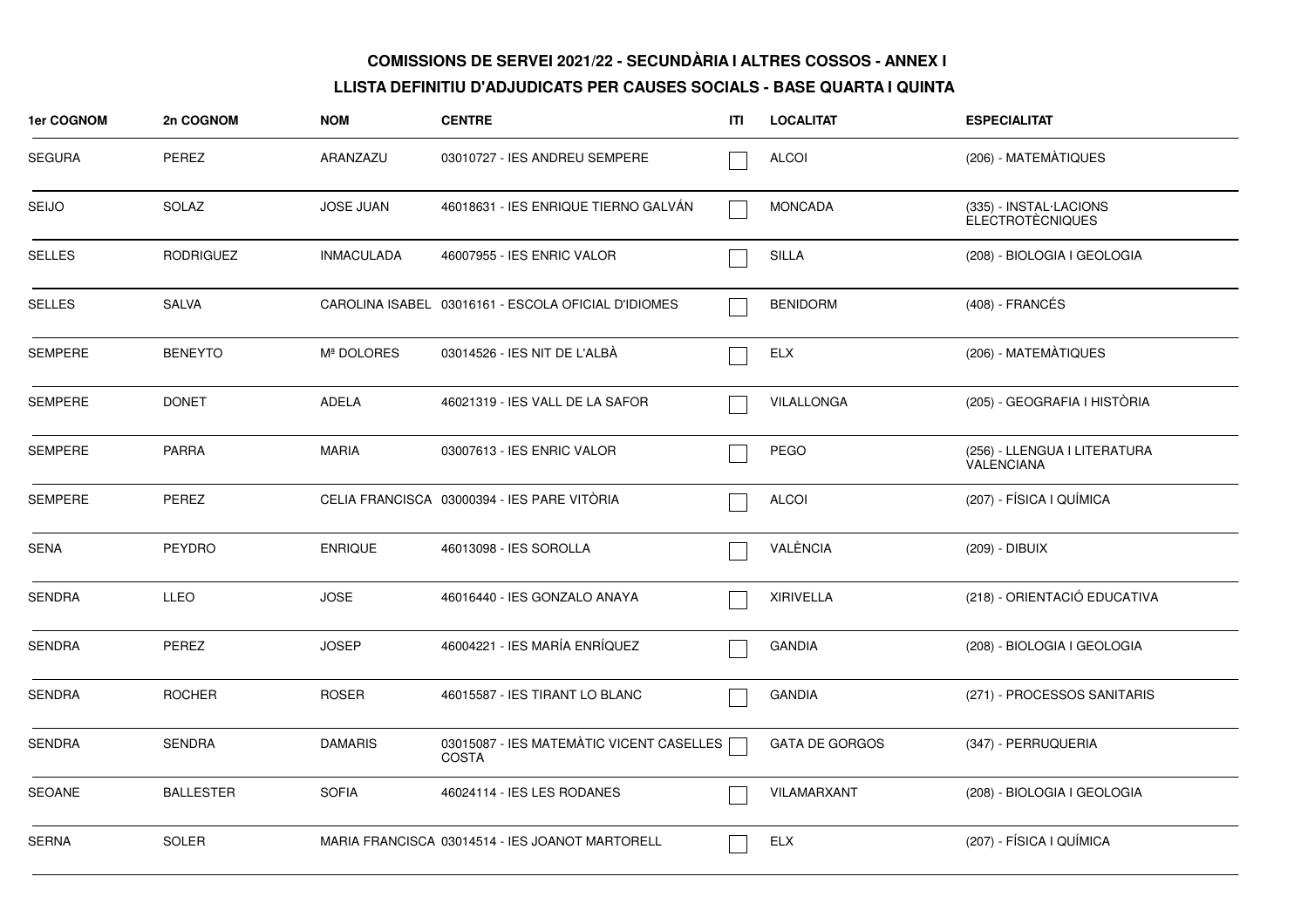| 1er COGNOM      | 2n COGNOM       | <b>NOM</b>          | <b>CENTRE</b>                                                 | ITI | <b>LOCALITAT</b>        | <b>ESPECIALITAT</b>                                      |
|-----------------|-----------------|---------------------|---------------------------------------------------------------|-----|-------------------------|----------------------------------------------------------|
| <b>SERRA</b>    |                 | <b>GIUSEPPE</b>     | 46025507 - IES RASCANYA-ANTONIO CAÑUELO                       |     | VALÈNCIA                | (205) - GEOGRAFIA I HISTÒRIA                             |
| <b>SERRA</b>    |                 | <b>LAURE</b>        | 46018382 - ESCOLA OFICIAL D'IDIOMES                           |     | <b>ALZIRA</b>           | $(408)$ - FRANCÉS                                        |
| <b>SERRADOR</b> | <b>SANCHEZ</b>  | <b>BLAI</b>         | 46022622 - IES HENRI MATISSE                                  |     | <b>PATERNA</b>          | (204) - LLENGUA CASTELLANA I<br>LITERATURA               |
| SERRANO         | <b>ALARCON</b>  | <b>LUIS</b>         | 46013219 - CONSERVATORI SUPERIOR DE<br>MÚSICA JOAQUÍN RODRIGO |     | VALÈNCIA                | (6B1) - FONAMENTS DE COMPOSICIÓ                          |
| <b>SERRANO</b>  | <b>BERTOS</b>   | <b>BEATRIZ</b>      | 03011094 - CONSERVATORI PROFESSIONAL<br>DE MUSICA             |     | <b>ELX</b>              | (6D2) - VIOLONCEL                                        |
| <b>SERRANO</b>  | <b>GARCIA</b>   | <b>MARIA TERESA</b> | 46019660 - CIPFP MISLATA                                      |     | <b>MISLATA</b>          | (349) - PROCEDIMENTS SANITARIS I<br><b>ASSISTENCIALS</b> |
| <b>SERRANO</b>  | <b>GARCIA</b>   | <b>ROSA</b>         | 46022610 - IES DE MASSANASSA                                  |     | MASSANASSA              | (205) - GEOGRAFIA I HISTÒRIA                             |
| <b>SERRANO</b>  | GARZÓN          | <b>CONSUELO</b>     | 46013098 - IES SOROLLA                                        |     | VALÈNCIA                | (209) - DIBUIX                                           |
| SERRANO         | <b>GONZALEZ</b> | <b>MIRIAM</b>       | 46020273 - IES LA VALL DE SEGO                                |     | BENIFAIRÓ DE LES VALLS  | (206) - MATEMÀTIQUES                                     |
| <b>SERRANO</b>  | LOZANO          | <b>LUCIA</b>        | 03015099 - IES LAS NORIAS                                     |     | MONFORTE DEL CID        | (206) - MATEMATIQUES                                     |
| <b>SERRANO</b>  | LUJAN           | <b>SANDRA</b>       | 03006086 - IES FRAY IGNACIO BARRACHINA                        |     | IBI                     | $(211)$ - ANGLÉS                                         |
| <b>SERRANO</b>  | <b>ORTEGA</b>   | <b>ALBA MARIA</b>   | 03012736 - IES MARE NOSTRUM                                   |     | <b>ALACANT</b>          | (211) - ANGLÉS                                           |
| SERRANO         | <b>RAMON</b>    | <b>JOSEP MANEL</b>  | 03013352 - IES HAYGÓN                                         |     | SANT VICENT DEL RASPEIG | (217) - EDUCACIÓ FÍSICA                                  |
| <b>SERRANO</b>  | <b>RICO</b>     | <b>ROSA MARIA</b>   | 46022919 - SECCIÓ DE L'IES JOAN FUSTER A<br>SOLLANA           |     | <b>SOLLANA</b>          | (219) - TECNOLOGIA                                       |
| <b>SERRANO</b>  | <b>TALENS</b>   | <b>ANTONI</b>       | 46021708 - IES MONTDÚVER                                      |     | <b>XERACO</b>           | (256) - LLENGUA I LITERATURA<br>VALENCIANA               |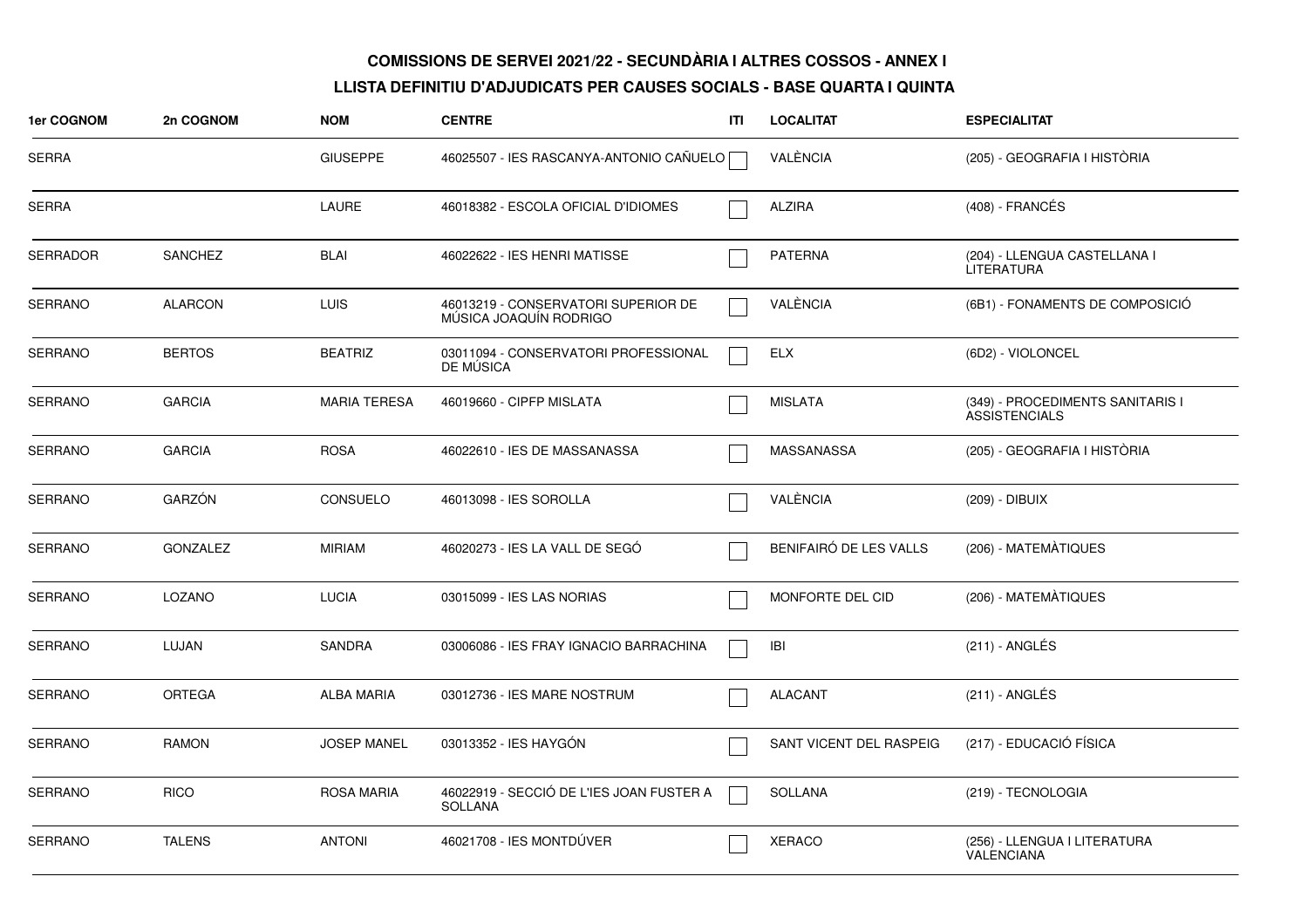| 1er COGNOM       | 2n COGNOM       | <b>NOM</b>                | <b>CENTRE</b>                                         | ITI | <b>LOCALITAT</b>   | <b>ESPECIALITAT</b>                                    |
|------------------|-----------------|---------------------------|-------------------------------------------------------|-----|--------------------|--------------------------------------------------------|
| SERVÀ            | ESPÍ            | <b>ENRIQUE</b>            | 46018394 - ESCOLA OFICIAL D'IDIOMES                   |     | <b>GANDIA</b>      | (408) - FRANCÉS                                        |
| <b>SERVER</b>    | <b>FORNES</b>   | <b>PEDRO</b>              | 03015932 - IES SORTS DE LA MAR                        |     | DÉNIA              | (207) - FÍSICA I QUÍMICA                               |
| <b>SERVERA</b>   | <b>TOLEDO</b>   | <b>FERNANDO</b>           | 46012951 - IES JORDI DE SANT JORDI                    |     | VALÈNCIA           | (354) - SERVEIS A LA COMUNITAT                         |
| SESE             | <b>CHILET</b>   | <b>JOSEP</b>              | 46002179 - IES LA HOYA DE BUÑOL                       |     | <b>BUÑOL</b>       | (256) - LLENGUA I LITERATURA<br>VALENCIANA             |
| <b>SETTIER</b>   | <b>PALANCA</b>  | CARLOS                    | 46022646 - IES SERPIS                                 |     | VALÈNCIA           | (205) - GEOGRAFIA I HISTÒRIA                           |
| <b>SEVA</b>      | <b>SORIANO</b>  | <b>MARTA</b>              | 03013133 - IES SANTIAGO GRISOLIA                      |     | CALLOSA DE SEGURA  | (219) - TECNOLOGIA                                     |
| <b>SIFRE</b>     | <b>GONZALEZ</b> | <b>SARA</b>               | 46020421 - IES HORT DE FELIU                          |     | <b>ALGINET</b>     | (219) - TECNOLOGIA                                     |
| <b>SIFRES</b>    | <b>FRUTOS</b>   | <b>IRENE</b>              | 12002841 - CEIP CONCEPCIÓN ARENAL                     |     | <b>VILA-REAL</b>   | (218) - ORIENTACIÓ EDUCATIVA                           |
| <b>SIGNES</b>    | <b>PUIG</b>     | <b>JOAN VICENT</b>        | 03012918 - CENTRE PÚBLIC FPA BENIDORM                 |     | <b>BENIDORM</b>    | (294) - FPA COMUNICACIÓ (ANGLÉS)                       |
| SIGÜENZA         | <b>BRAVO</b>    | <b>JOSE</b>               | 03014526 - IES NIT DE L'ALBÀ                          |     | <b>ELX</b>         | (356) - SISTEMES I APLICACIONS<br><b>INFORMATIQUES</b> |
| SIGÜENZA         | SAHUQUILLO      | AMPARO<br><b>ASUNCION</b> | 03013881 - IES VICTORIA KENT                          |     | <b>ELX</b>         | (242) - INTERVENCIÓ SOCIOCOMUNITÀRIA                   |
| <b>SILVESTRE</b> | <b>MARTINEZ</b> | <b>PALOMA</b>             | 46022579 - IES EL RAVATXOL                            |     | CASTELLAR-OLIVERAL | (209) - DIBUIX                                         |
| <b>SIMO</b>      | <b>DAVIU</b>    | <b>SERGIO</b>             | 46008753 - IES TIRANT LO BLANC                        |     | <b>TORRENT</b>     | (219) - TECNOLOGIA                                     |
| <b>SIMO</b>      | MELENDEZ        | <b>RAQUEL</b>             | 46019489 - CENTRE PÚBLIC FPA PARC DE<br><b>L'OEST</b> |     | VALÈNCIA           | (292) - FPA CIENTÍFIC/TECNOLÒGIC                       |
| <b>SIMO</b>      | SANZ            | <b>MARIA DOLORES</b>      | 46019015 - IES SERRA PERENXISA                        |     | <b>TORRENT</b>     | (218) - ORIENTACIÓ EDUCATIVA                           |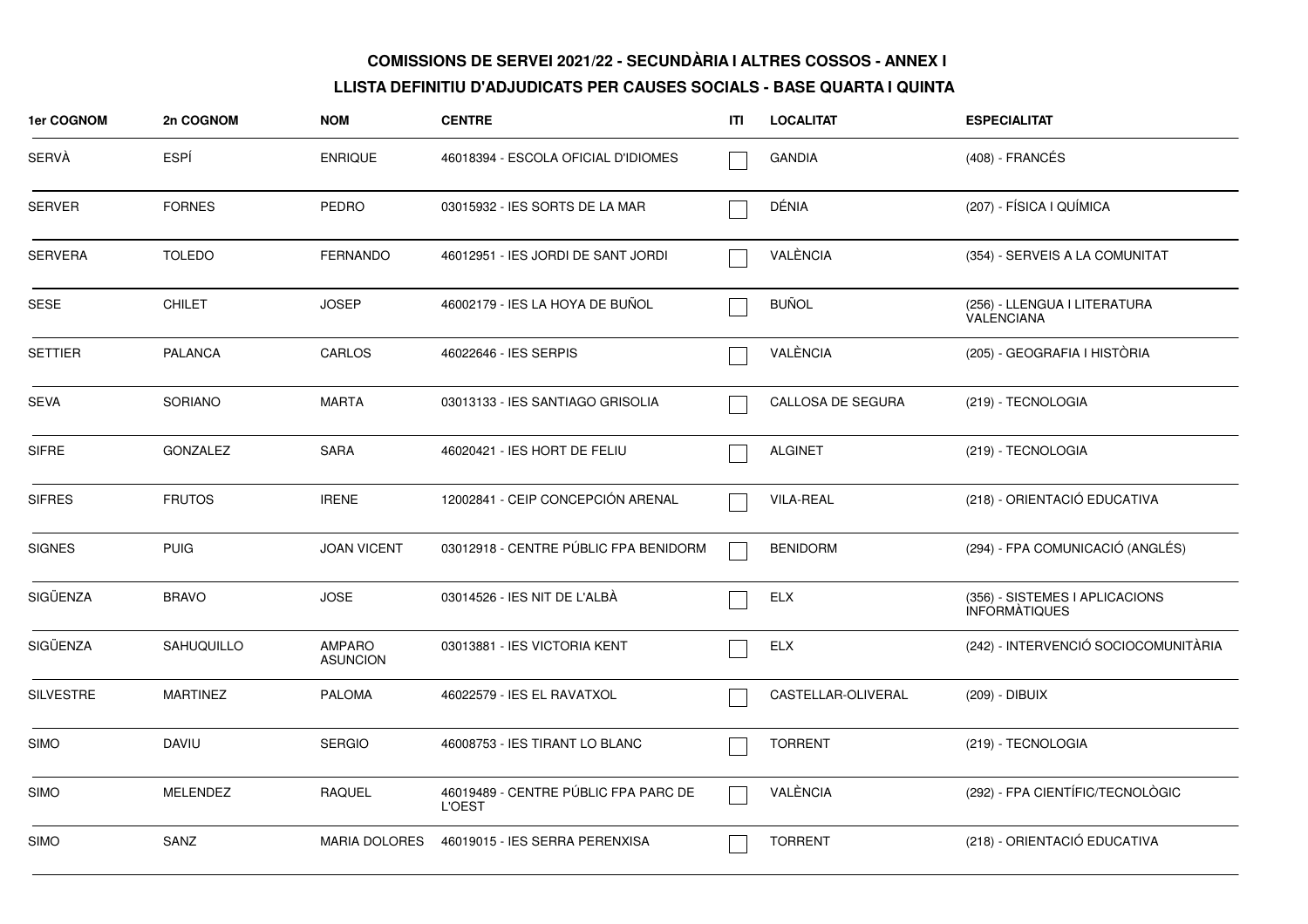| 1er COGNOM         | 2n COGNOM       | <b>NOM</b>           | <b>CENTRE</b>                                                   | ITI | <b>LOCALITAT</b>        | <b>ESPECIALITAT</b>                                        |
|--------------------|-----------------|----------------------|-----------------------------------------------------------------|-----|-------------------------|------------------------------------------------------------|
| <b>SIMON</b>       | <b>GONZALEZ</b> | <b>CIRILO</b>        | 46003512 - IES RICARDO MARÍN IBÁNEZ                             |     | <b>CHESTE</b>           | (206) - MATEMATIQUES                                       |
| <b>SIMON</b>       | <b>PEREZ</b>    | <b>JUAN JOSE</b>     | 03014137 - IES LA CREUETA                                       |     | <b>ONIL</b>             | (345) - OPERACIONS I EQUIPS DE<br>PRODUCCIÓ AGRARIA        |
| <b>SISCAR</b>      | <b>MIRALLES</b> | <b>RAMON</b>         | 03010843 - IES L'ALMADRAVA                                      |     | <b>BENIDORM</b>         | (208) - BIOLOGIA I GEOLOGIA                                |
| <b>SISCAR</b>      | <b>PASTOR</b>   | <b>NURIA</b>         | 03015130 - SECCIÓ DE L'IES ENRIC VALOR A<br><b>ORBA</b>         |     | <b>ORBA</b>             | $(211)$ - ANGLÉS                                           |
| <b>SOBRINO</b>     | <b>TELLOLS</b>  | <b>MARIA LIDON</b>   | 12003997 - IES MIQUEL PERIS I SEGARRA                           |     | <b>GRAU DE CASTELLO</b> | (219) - TECNOLOGIA                                         |
| <b>SOCUELLAMOS</b> | <b>MONTON</b>   | ALBA                 | 12004412 - CONSERVATORI PROFESSIONAL<br>DE MÚSICA M.F.PEÑARROJA |     | VALL D'UIXÓ (LA)        | (6C2) - PIANO                                              |
| <b>SOLA</b>        | <b>ADAM</b>     | <b>MARIA DOLORES</b> | 03010399 - CEIP SANTO DOMINGO                                   |     | <b>ALACANT</b>          | (218) - ORIENTACIÓ EDUCATIVA                               |
| SOLA               | <b>LLORET</b>   | <b>VICENTE</b>       | 12006998 - CEIP NOVENES DE CALATRAVA                            |     | <b>BORRIANA</b>         | (218) - ORIENTACIÓ EDUCATIVA                               |
| <b>SOLAESA</b>     | <b>GALLEGO</b>  | <b>JORGE</b>         | 12005261 - IES MATILDE SALVADOR                                 |     | CASTELLÓ DE LA PLANA    | (349) - PROCEDIMENTS SANITARIS I<br><b>ASSISTENCIALS</b>   |
| <b>SOLANA</b>      | <b>SERRANO</b>  | <b>JORGE IGNACIO</b> | 03011458 - CONSERVATORI PROFESSIONAL<br>DE MÚSICA TENOR CORTIS  |     | DÉNIA                   | (6C3) - SAXÒFON                                            |
| <b>SOLDEVILA</b>   | <b>CANTO</b>    | <b>NOELIA</b>        | 03015142 - IES DE PEDREGUER                                     |     | PEDREGUER               | (256) - LLENGUA I LITERATURA<br><b>VALENCIANA</b>          |
| SOLER              | <b>ACAME</b>    | ANABEL               | 46019763 - IES JOSÉ BALLESTER GOZALVO                           |     | VALÈNCIA                | $(210)$ - FRANCÉS                                          |
| SOLER              | <b>ALONSO</b>   | <b>JOSEP</b>         | 46005946 - IES GABRIEL CÍSCAR                                   |     | <b>OLIVA</b>            | (224) - ORGANITZACIÓ I PROJECTES DE<br>FABRICACIÓ MECÀNICA |
| <b>SOLER</b>       | <b>BARRENO</b>  | <b>BLANCA</b>        | 46019222 - CENTRE PÚBLIC FPA ESCOLA<br><b>D'ADULTS</b>          |     | <b>QUART DE POBLET</b>  | (294) - FPA COMUNICACIÓ (ANGLÉS)                           |
| <b>SOLER</b>       | CATALA          | <b>MARIA ANGELES</b> | 03011136 - ESCOLA OFICIAL D'IDIOMES                             |     | <b>ALACANT</b>          | (418) - VALENCIÀ                                           |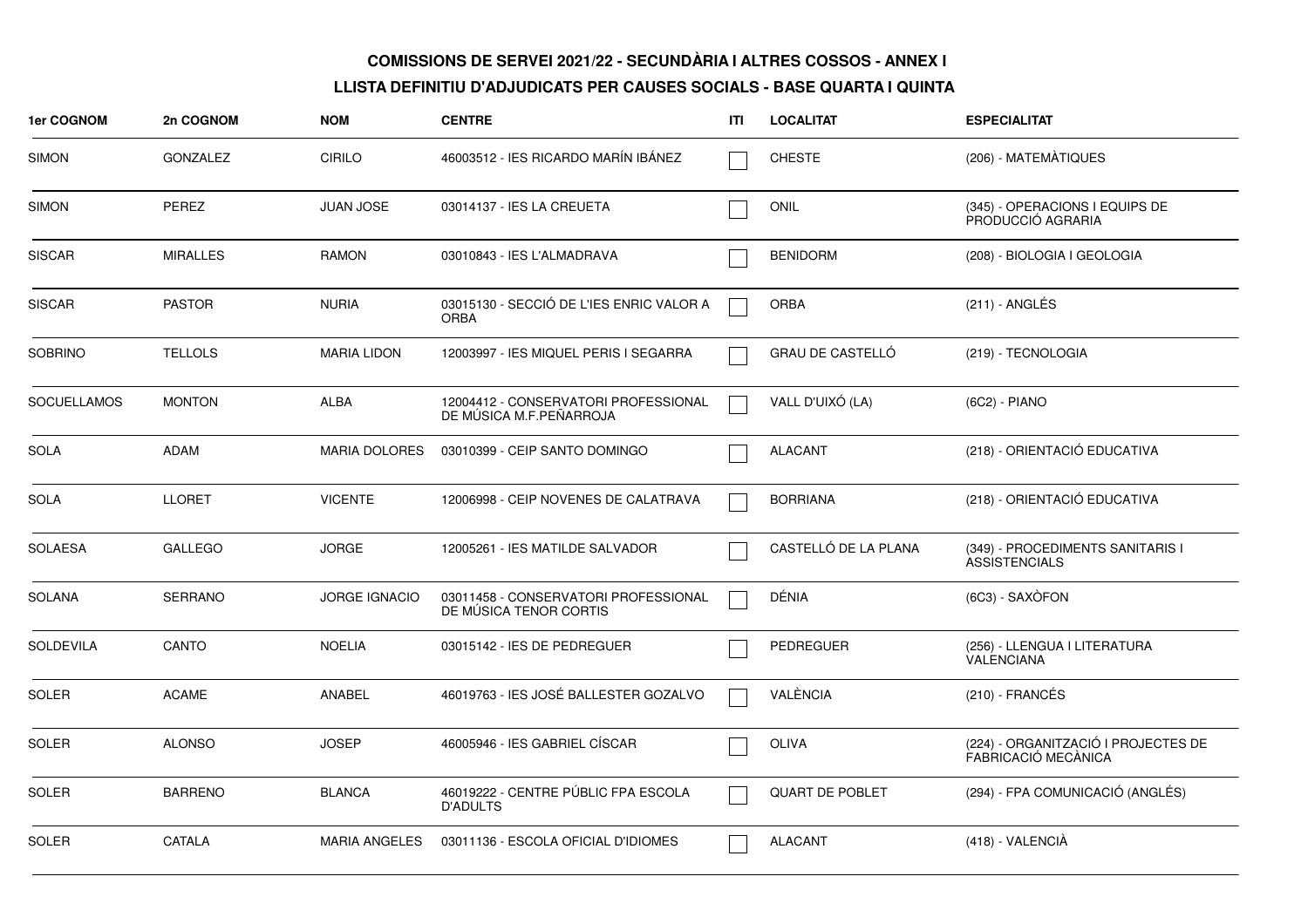| 1er COGNOM     | 2n COGNOM      | <b>NOM</b>                                 | <b>CENTRE</b>                   | ITI | <b>LOCALITAT</b>     | <b>ESPECIALITAT</b>                                        |
|----------------|----------------|--------------------------------------------|---------------------------------|-----|----------------------|------------------------------------------------------------|
| <b>SOLER</b>   | <b>CRUAÑES</b> | <b>ANTONIO</b>                             | 03006244 - IES ANTONI LLIDO     |     | <b>XÁBIA</b>         | (219) - TECNOLOGIA                                         |
| <b>SOLER</b>   | <b>GARCIA</b>  | <b>AURORA</b>                              | 03008915 - IES MARCOS ZARAGOZA  |     | VILA JOIOSA (LA)     | (256) - LLENGUA I LITERATURA<br>VALENCIANA                 |
| <b>SOLER</b>   | LLUCH          | <b>DIEGO</b>                               | 46002969 - IES BERENGUER DALMAU |     | <b>CATARROJA</b>     | (219) - TECNOLOGIA                                         |
| <b>SOLER</b>   | <b>MACIAS</b>  | <b>JULIA</b>                               | 46002571 - IES FRANCESC GIL     |     | CANALS               | (256) - LLENGUA I LITERATURA<br>VALENCIANA                 |
| <b>SOLER</b>   | <b>MINGUET</b> | <b>ROSA ANA</b>                            | 46020391 - IES BARRI DEL CARME  |     | VALÈNCIA             | (201) - FILOSOFIA                                          |
| <b>SOLER</b>   | <b>PARRA</b>   | <b>FERNANDO</b>                            | 46016713 - IES 25 D'ABRIL       |     | <b>ALFAFAR</b>       | (224) - ORGANITZACIÓ I PROJECTES DE<br>FABRICACIÓ MECÀNICA |
| <b>SOLER</b>   | <b>SAEZ</b>    | <b>SERGIO</b>                              | 46018552 - IES BALEARES         |     | VALÈNCIA             | (203) - LLATÍ                                              |
| <b>SOLER</b>   | <b>SORIANO</b> | <b>BEGONYA</b>                             | 46000717 - IES JOSÉ MARÍA PARRA |     | <b>ALZIRA</b>        | (256) - LLENGUA I LITERATURA<br>VALENCIANA                 |
| <b>SOLER</b>   | <b>SORIANO</b> | <b>CARME MARIA</b>                         | 46022142 - IES DE GUADASSUAR    |     | <b>GUADASSUAR</b>    | (256) - LLENGUA I LITERATURA<br><b>VALENCIANA</b>          |
| <b>SOLER</b>   | <b>TORMO</b>   | <b>MARIA</b>                               | 03014526 - IES NIT DE L'ALBÀ    |     | <b>ELX</b>           | (206) - MATEMATIQUES                                       |
| <b>SOLER</b>   | <b>VALLS</b>   | <b>EVA MARIA</b>                           | 46017535 - IES PERE BOIL        |     | <b>MANISES</b>       | (351) - PROCESSOS DE GESTIÓ<br><b>ADMINISTRATIVA</b>       |
| SOLERA         | <b>BOLTA</b>   | <b>LUCIA</b>                               | 03015142 - IES DE PEDREGUER     |     | <b>PEDREGUER</b>     | (256) - LLENGUA I LITERATURA<br>VALENCIANA                 |
| <b>SOLIS</b>   | CALVO          | <b>GEMA LUISA</b>                          | 46015711 - IES CAMPANAR         |     | VALÈNCIA             | (204) - LLENGUA CASTELLANA I<br>LITERATURA                 |
| <b>SOLSONA</b> | <b>AGOST</b>   | <b>CRISTINA</b>                            | 12001307 - IES POLITÈCNIC       |     | CASTELLÓ DE LA PLANA | (209) - DIBUIX                                             |
| SOLSONA        | <b>SOLAZ</b>   | <b>VIRGINIA MARIA</b><br><b>CUEVA SANT</b> | 46022865 - IES COMARCAL         |     | <b>BURJASSOT</b>     | (204) - LLENGUA CASTELLANA I<br><b>LITERATURA</b>          |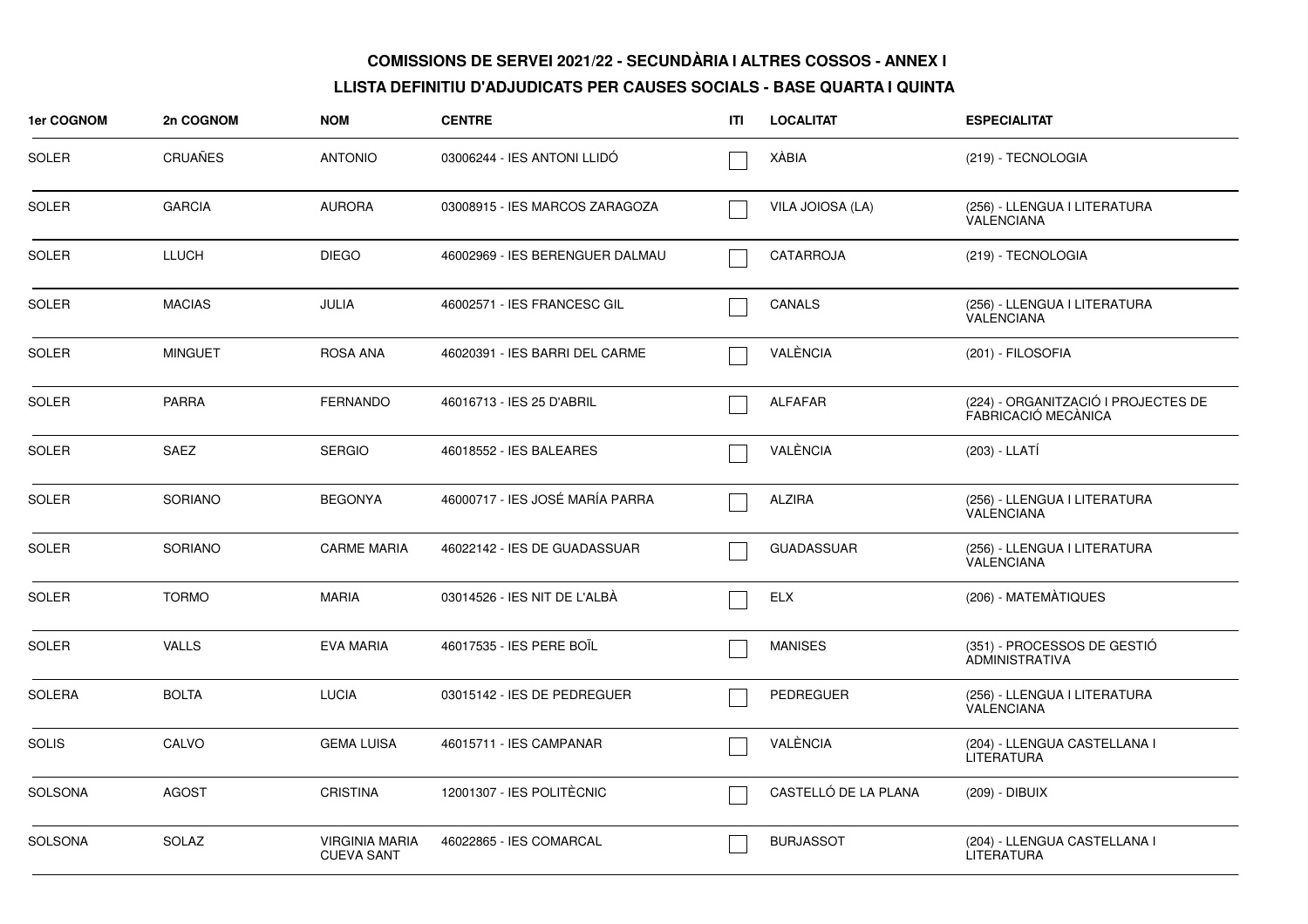| 1er COGNOM      | 2n COGNOM       | <b>NOM</b>                         | <b>CENTRE</b>                                                 | ITI | <b>LOCALITAT</b>     | <b>ESPECIALITAT</b>                                      |
|-----------------|-----------------|------------------------------------|---------------------------------------------------------------|-----|----------------------|----------------------------------------------------------|
| SORIANO         | <b>CLARIANA</b> | <b>BERNARDO</b><br><b>MANUEL</b>   | 46020261 - IES DE BENAGUASIL                                  |     | <b>BENAGUASIL</b>    | (208) - BIOLOGIA I GEOLOGIA                              |
| <b>SORIANO</b>  | <b>FAUBEL</b>   | <b>DAVID</b>                       | 46004841 - IES CAMP DE TÚRIA                                  |     | LLÍRIA               | (261) - ECONOMIA                                         |
| <b>SORIANO</b>  | <b>GARCIA</b>   | <b>MARTA</b>                       | 46025040 - IES ABASTOS                                        |     | VALÈNCIA             | (208) - BIOLOGIA I GEOLOGIA                              |
| <b>SORIANO</b>  | <b>GOMIS</b>    | <b>CELIA</b>                       | 46003408 - IES BLASCO IBÁÑEZ                                  |     | <b>CULLERA</b>       | (204) - LLENGUA CASTELLANA I<br><b>LITERATURA</b>        |
| <b>SORIANO</b>  | <b>GONZALEZ</b> | <b>LIDIA</b>                       | 12007188 - ESCOLA OFICIAL D'IDIOMES PLANA<br>BAIXA            |     | <b>VILA-REAL</b>     | $(411) - ANGLÉS$                                         |
| <b>SORIANO</b>  | <b>NACHER</b>   | <b>JUAN</b>                        | 46018692 - IES DOCTOR LLUÍS SIMARRO<br><b>LACABRA</b>         |     | XÀTIVA               | (206) - MATEMÀTIQUES                                     |
| <b>SORIANO</b>  | <b>RIBERA</b>   | <b>MARA</b>                        | 46024990 - IES EL QUINT                                       |     | RIBA-ROJA DE TÚRIA   | (204) - LLENGUA CASTELLANA I<br><b>LITERATURA</b>        |
| <b>SORIANO</b>  | <b>SABATER</b>  | <b>MARIA DEL</b><br><b>ROSARIO</b> | 46020391 - IES BARRI DEL CARME                                |     | VALÈNCIA             | (207) - FÍSICA I QUÍMICA                                 |
| SORIANO         | <b>SANCHEZ</b>  | LUIS VICENTE                       | 46008972 - IES MIGUEL BALLESTEROS VIANA                       |     | <b>UTIEL</b>         | $(216) - MÚSICA$                                         |
| SORO            | <b>BAYARRI</b>  | ANGELA                             | 12005660 - IES PROFESSOR BROCH I LLOP                         |     | <b>VILA-REAL</b>     | (204) - LLENGUA CASTELLANA I<br>LITERATURA               |
| <b>SORRIBES</b> | <b>PEÑA</b>     | <b>GUILLEM</b>                     | 46016877 - CONSERVATORI PROFESSIONAL<br>DE MÚSICA MESTRE VERT |     | CARCAIXENT           | (6A9) - FLAUTA TRAVESSERA                                |
| <b>SORRIBES</b> | <b>SANCHEZ</b>  | <b>ITZIAR</b>                      | 46007736 - IES CLOT DEL MORO                                  |     | <b>SAGUNT</b>        | (211) - ANGLÉS                                           |
| <b>SOSPEDRA</b> | ZARAGOZA        | <b>JENNIFER</b>                    | 12005283 - IES VIOLANT DE CASALDUCH                           |     | <b>BENICASSIM</b>    | (261) - ECONOMIA                                         |
| <b>SPEARIN</b>  | <b>VALOR</b>    | <b>THOMAS HENRY</b>                | 12004311 - ESCOLA OFICIAL D'IDIOMES                           |     | CASTELLÓ DE LA PLANA | (401) - ALEMANY                                          |
| <b>SUAREZ</b>   | <b>ALGAR</b>    | <b>CARMEN MARIA</b>                | 46002969 - IES BERENGUER DALMAU                               |     | CATARROJA            | (349) - PROCEDIMENTS SANITARIS I<br><b>ASSISTENCIALS</b> |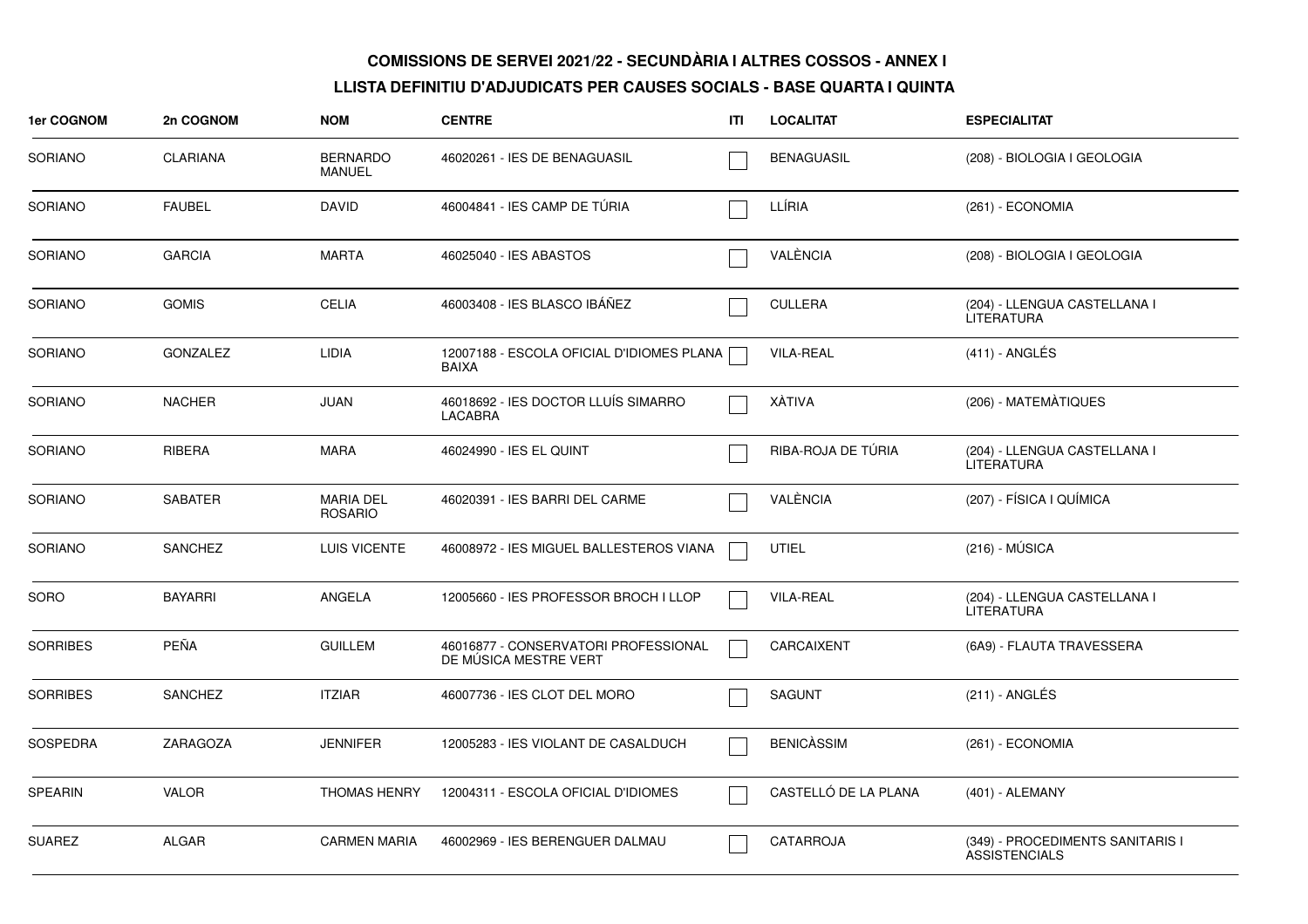| 1er COGNOM      | 2n COGNOM          | <b>NOM</b>         | <b>CENTRE</b>                                                         | ITI | <b>LOCALITAT</b>         | <b>ESPECIALITAT</b>                                      |
|-----------------|--------------------|--------------------|-----------------------------------------------------------------------|-----|--------------------------|----------------------------------------------------------|
| <b>SUAREZ</b>   | SANCHEZ            | <b>NATALIA</b>     | 03012736 - IES MARE NOSTRUM                                           |     | ALACANT                  | (208) - BIOLOGIA I GEOLOGIA                              |
| SURIA           | <b>LUENGO</b>      | <b>REGINA</b>      | 46024990 - IES EL QUINT                                               |     | RIBA-ROJA DE TÚRIA       | (345) - OPERACIONS I EQUIPS DE<br>PRODUCCIÓ AGRARIA      |
| <b>SURIAN</b>   | <b>COSTA</b>       | <b>DAVID</b>       | 46022579 - IES EL RAVATXOL                                            |     | CASTELLAR-OLIVERAL       | (330) - CUINA I PASTISSERIA                              |
| <b>TABERNER</b> | <b>SORIANO</b>     | <b>GUILLEM</b>     | 46007955 - IES ENRIC VALOR                                            |     | <b>SILLA</b>             | (349) - PROCEDIMENTS SANITARIS I<br><b>ASSISTENCIALS</b> |
| <b>TALAVERA</b> | <b>CASES</b>       | <b>NIEVES</b>      | 46019234 - CENTRE PÚBLIC FPA ENRIC VALOR                              |     | <b>XIRIVELLA</b>         | (297) - FPA COMUNICACIO (VALENCIÀ)                       |
| <b>TALENS</b>   | <b>GARCIA</b>      | <b>ENCARNACION</b> | 46016385 - IES LA VALLDIGNA                                           |     | TAVERNES DE LA VALLDIGNA | (208) - BIOLOGIA I GEOLOGIA                              |
| <b>TALENS</b>   | <b>LLOMBART</b>    | <b>VICENTE</b>     | 46022610 - IES DE MASSANASSA                                          |     | MASSANASSA               | $(216) - MÚSICA$                                         |
| <b>TAMARIT</b>  | <b>FERNANDEZ</b>   | <b>FATIMA</b>      | 46021861 - CONSERVATORI PROFESSIONAL<br>DE MUSICA JOSEP MELCIOR GOMIS |     | <b>ONTINYENT</b>         | (6A9) - FLAUTA TRAVESSERA                                |
| <b>TAMARIT</b>  | <b>VENDRELL</b>    | <b>ASUNTA</b>      | 46012963 - IES JUAN DE GARAY                                          |     | VALÈNCIA                 | (256) - LLENGUA I LITERATURA<br>VALÉNCIANA               |
| <b>TARANCON</b> | <b>LOZANO</b>      | <b>TANIA PILAR</b> | 12002889 - IES FRANCESC TÀRREGA                                       |     | <b>VILA-REAL</b>         | (207) - FÍSICA I QUÍMICA                                 |
| <b>TARAZON</b>  | <b>ALCOCER</b>     | LIONEL MANUEL      | 46021711 - CIPFP AUSIÀS MARCH                                         |     | VALÈNCIA                 | (254) - INFORMÀTICA                                      |
| <b>TARIN</b>    | CARCEL             | <b>FEDERICO</b>    | 46018035 - CIPFP MISERICORDIA                                         |     | VALÈNCIA                 | (351) - PROCESSOS DE GESTIÓ<br><b>ADMINISTRATIVA</b>     |
| <b>TARIN</b>    | <b>GARCIA</b>      | <b>CAROLINA</b>    | 46022944 - IES PATRAIX, VICENTA FERRER<br><b>ESCRIVA</b>              |     | VALÈNCIA                 | (208) - BIOLOGIA I GEOLOGIA                              |
| <b>TARIN</b>    | MARTINEZ           | <b>ELISA</b>       | 46021630 - IES NÚMERO 1                                               |     | <b>CHESTE</b>            | (207) - FÍSICA I QUÍMICA                                 |
| <b>TARIN</b>    | <b>VILLAESCUSA</b> | <b>SERGIO</b>      | 46018761 - CIPFP COMPLEJO EDUCATIVO DE<br><b>CHESTE</b>               |     | <b>CHESTE</b>            | (338) - MANTENIMENT DE VEHICLES                          |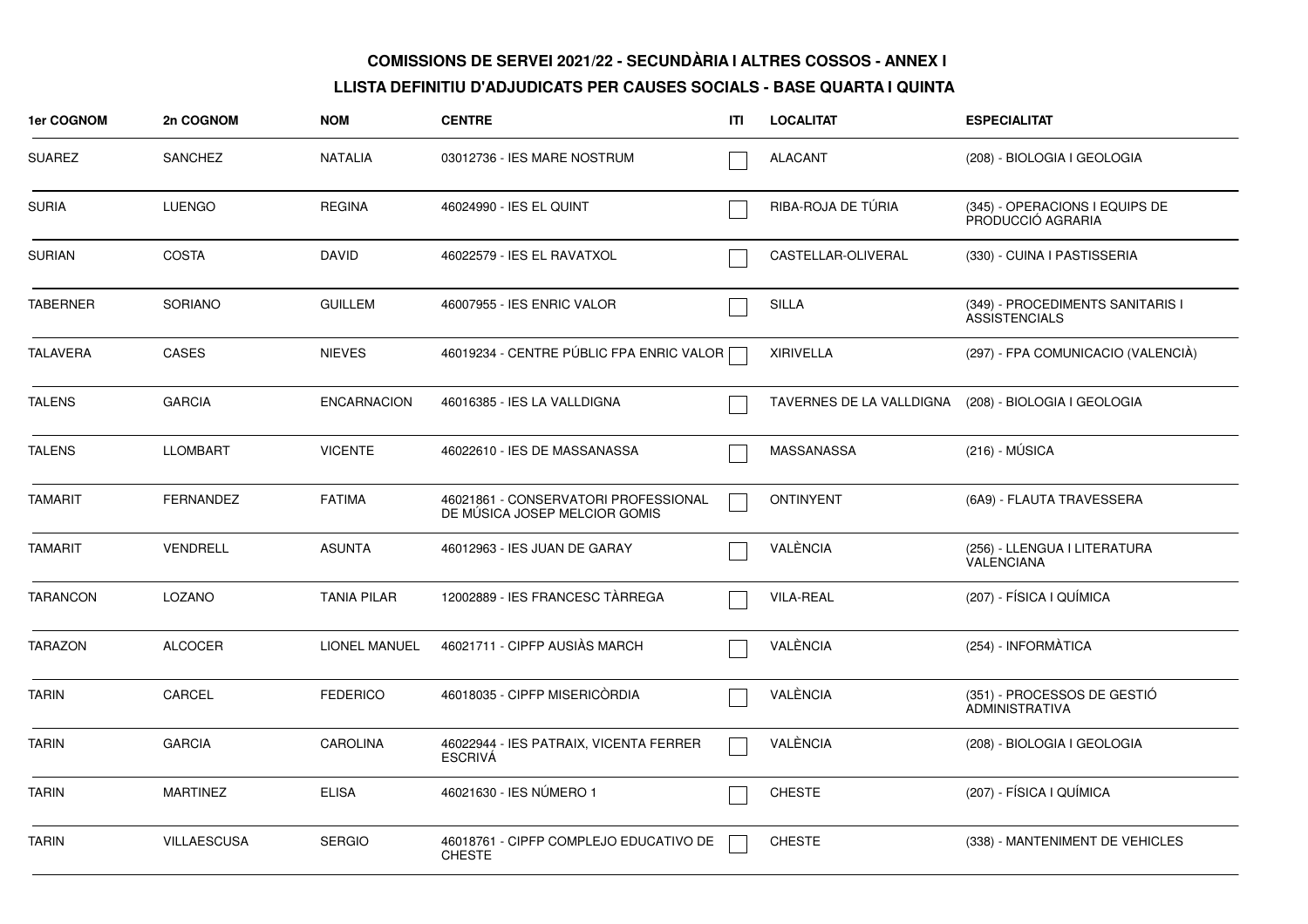| <b>1er COGNOM</b> | 2n COGNOM               | <b>NOM</b>                  | <b>CENTRE</b>                                           | ITI | <b>LOCALITAT</b>        | <b>ESPECIALITAT</b>                                  |
|-------------------|-------------------------|-----------------------------|---------------------------------------------------------|-----|-------------------------|------------------------------------------------------|
| <b>TARONCHER</b>  | <b>BALLESTERO</b>       | <b>JOSE MANUEL</b>          | 46022865 - IES COMARCAL                                 |     | <b>BURJASSOT</b>        | (218) - ORIENTACIÓ EDUCATIVA                         |
| <b>TARREGA</b>    | <b>MARCO</b>            | <b>SERGIO</b>               | 12001228 - IES FRANCESC RIBALTA                         |     | CASTELLÓ DE LA PLANA    | (205) - GEOGRAFIA I HISTÒRIA                         |
| <b>TEBAR</b>      | <b>GARCIA</b>           | <b>JOSE MIGUEL</b>          | 46020479 - IES JOAN FUSTER                              |     | <b>BELLREGUARD</b>      | (205) - GEOGRAFIA I HISTÒRIA                         |
| TEBAR             | <b>RUBIO MANZANARES</b> | <b>ISABEL</b>               | 03010442 - CIPFP CANASTELL                              |     | SANT VICENT DEL RASPEIG | (243) - HOSTALERIA I TURISME                         |
| <b>TEJEDOR</b>    | GRAU                    | <b>GEMA</b>                 | 46002179 - IES LA HOYA DE BUÑOL                         |     | <b>BUÑOL</b>            | (205) - GEOGRAFIA I HISTÒRIA                         |
| <b>TEJEDOR</b>    | <b>PELLICER</b>         |                             | FRANCISCO JOSE 46019325 - CENTRE PÚBLIC FPA SANT CARLES |     | <b>ONTINYENT</b>        | (297) - FPA COMUNICACIO (VALENCIÀ)                   |
| <b>TERCERO</b>    | <b>PEIRO</b>            | MARIA DE LA<br><b>MERCE</b> | 46020479 - IES JOAN FUSTER                              |     | <b>BELLREGUARD</b>      | (211) - ANGLÉS                                       |
| <b>TEROL</b>      | <b>BERTOMEU</b>         | <b>SARA</b>                 | 46003408 - IES BLASCO IBÁÑEZ                            |     | <b>CULLERA</b>          | (201) - FILOSOFIA                                    |
| <b>TEROL</b>      | <b>TRENZANO</b>         | Mª DOLORES                  | 46028661 - ESCOLA OFICIAL D'IDIOMES                     |     | <b>XÀTIVA</b>           | (401) - ALEMANY                                      |
| <b>TERRADEZ</b>   | <b>GURREA</b>           | <b>MARCIAL</b>              | 46015708 - IES DISTRICTE MARÍTIM                        |     | VALÈNCIA                | (204) - LLENGUA CASTELLANA I<br>LITERATURA           |
| <b>TERRES</b>     | <b>FERNANDEZ</b>        | <b>TANIA</b>                | 03018295 - ESCUELA OFICIAL DE IDIOMAS                   |     | <b>ELDA</b>             | $(411)$ - ANGLÉS                                     |
| <b>TERRONES</b>   | CARRATALA               | <b>EVA</b>                  | 46022543 - IES LA VEREDA                                |     | POBLA DE VALLBONA (LA)  | (206) - MATEMATIQUES                                 |
| <b>TERUEL</b>     | <b>FERRAGUD</b>         | <b>CARLES</b>               | 46001217 - IES BERNAT GUINOVART                         |     | <b>ALGEMESÍ</b>         | (206) - MATEMÀTIQUES                                 |
| <b>THOUS</b>      | <b>ANA</b>              | <b>AINA</b>                 | 46017535 - IES PERE BOIL                                |     | <b>MANISES</b>          | $(216) - MÚSICA$                                     |
| <b>TIMOR</b>      | <b>PERIS</b>            | <b>VICENTE JOSE</b>         | 46001217 - IES BERNAT GUINOVART                         |     | <b>ALGEMESI</b>         | (351) - PROCESSOS DE GESTIÓ<br><b>ADMINISTRATIVA</b> |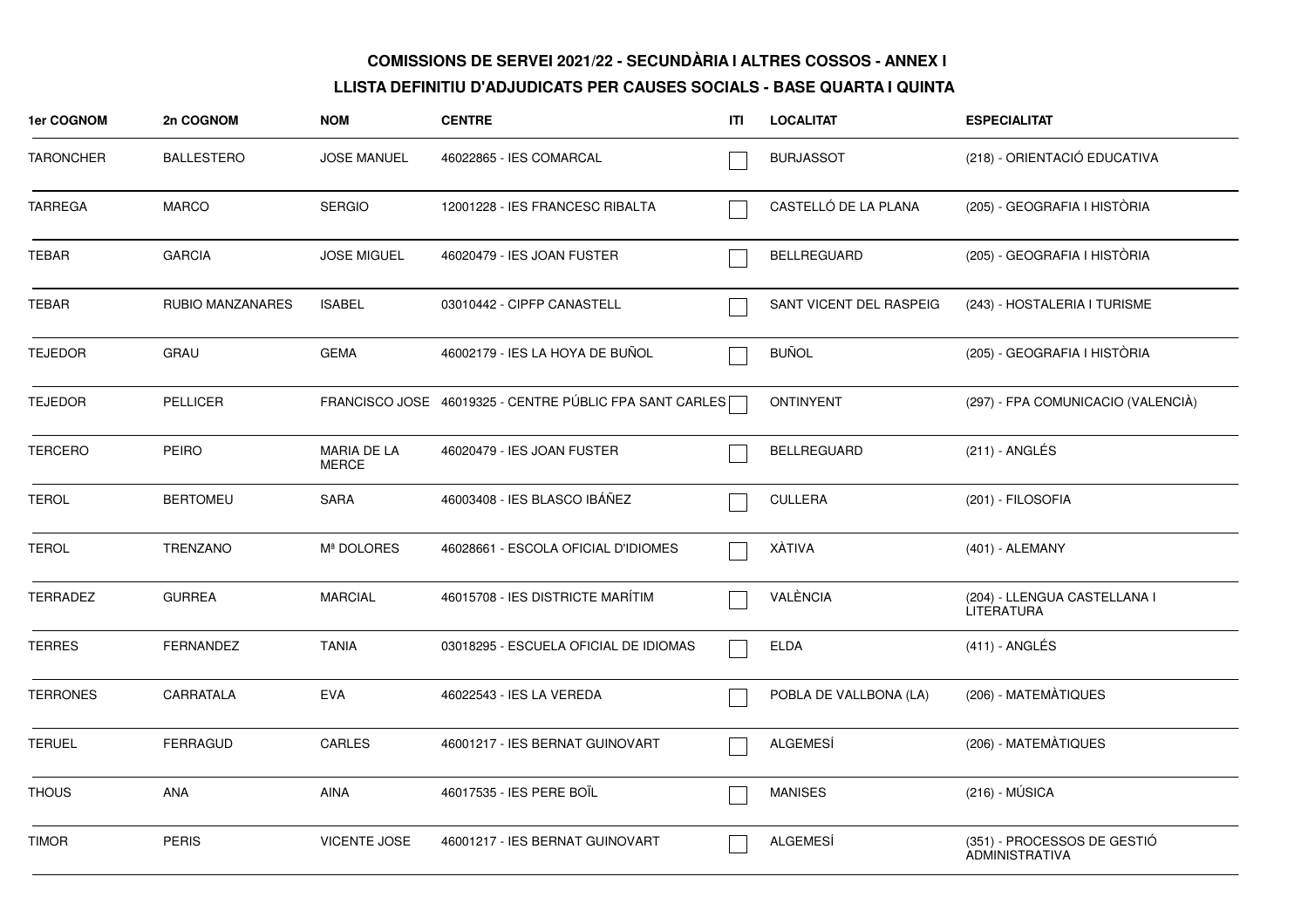| <b>1er COGNOM</b> | 2n COGNOM          | <b>NOM</b>            | <b>CENTRE</b>                                                        | ITI | <b>LOCALITAT</b>    | <b>ESPECIALITAT</b>                                 |
|-------------------|--------------------|-----------------------|----------------------------------------------------------------------|-----|---------------------|-----------------------------------------------------|
| TIRADO            | <b>CASTELLANOS</b> | <b>REYES ELIAS</b>    | 46015708 - IES DISTRICTE MARÍTIM                                     |     | VALÈNCIA            | (217) - EDUCACIÓ FÍSICA                             |
| <b>TOBAJAS</b>    | <b>ULLRICH</b>     | <b>TATIANA</b>        | 03014496 - IES RODOLFO LLOPIS                                        |     | CALLOSA D'EN SARRIA | (208) - BIOLOGIA I GEOLOGIA                         |
| <b>TOBALINA</b>   | PERRIER GUSTIN     | <b>MAYRA</b>          | 46036426 - ESCOLA OFICIAL D'IDIOMES DE<br><b>PATERNA</b>             |     | <b>PATERNA</b>      | $(411)$ - ANGLÉS                                    |
| <b>TOLEDO</b>     | <b>MARTIN</b>      | <b>VICENTE JOSE</b>   | 46026779 - IES ANDREU ALFARO                                         |     | <b>PAIPORTA</b>     | (208) - BIOLOGIA I GEOLOGIA                         |
| <b>TOLOSA</b>     | <b>GARCIA</b>      |                       | FRANCISCO JAVIER46012963 - IES JUAN DE GARAY                         |     | VALÈNCIA            | (207) - FÍSICA I QUÍMICA                            |
| <b>TOLOSA</b>     | <b>MARTINEZ</b>    | <b>MARIA VICTORIA</b> | 46022622 - IES HENRI MATISSE                                         |     | <b>PATERNA</b>      | (208) - BIOLOGIA I GEOLOGIA                         |
| <b>TOMAS</b>      | <b>ESTRELA</b>     | <b>JOSE</b>           | 46000717 - IES JOSÉ MARÍA PARRA                                      |     | <b>ALZIRA</b>       | $(216) - MÚSICA$                                    |
| <b>TOMAS</b>      | <b>FRANCO</b>      | <b>CESAR</b>          | 46017675 - IES LA SÈNIA                                              |     | <b>PAIPORTA</b>     | (254) - INFORMÀTICA                                 |
| TORA              | GIL                | FCO. MANUEL           | 03007418 - IES EL PALMERAL                                           |     | <b>ORIHUELA</b>     | (345) - OPERACIONS I EQUIPS DE<br>PRODUCCIÓ AGRARIA |
| <b>TORAN</b>      | FO.                | <b>MAXIMINO</b>       | 46025507 - IES RASCANYA-ANTONIO CAÑUELO                              |     | VALÈNCIA            | (335) - INSTAL·LACIONS<br><b>ELECTROTÈCNIQUES</b>   |
| <b>TORIBIO</b>    | <b>GOMEZ</b>       | <b>ELENA</b>          | 03001891 - IES MIGUEL HERNÁNDEZ                                      |     | <b>ALACANT</b>      | (243) - HOSTALERIA I TURISME                        |
| <b>TORMO</b>      | CARBO              | <b>MONICA</b>         | 46022865 - IES COMARCAL                                              |     | <b>BURJASSOT</b>    | (211) - ANGLES                                      |
| <b>TORMO</b>      | <b>PEREZ</b>       | <b>ANA MARIA</b>      | 46022877 - SECCIÓ DE L'IES DR. LUIS SIMARRO<br>LACABRA A LA LLOSA DE |     | LLOSA DE RANES (LA) | (205) - GEOGRAFIA I HISTÒRIA                        |
| <b>TORMO</b>      | <b>TORMO</b>       | <b>GABRIEL</b>        | 46006100 - IES L'ESTACIÓ                                             |     | <b>ONTINYENT</b>    | (256) - LLENGUA I LITERATURA<br>VALENCIANA          |
| <b>TORMO</b>      | <b>TORMO</b>       | <b>MARTA</b>          | 46004760 - CIPFP LA COSTERA                                          |     | <b>XÀTIVA</b>       | (242) - INTERVENCIÓ SOCIOCOMUNITÀRIA                |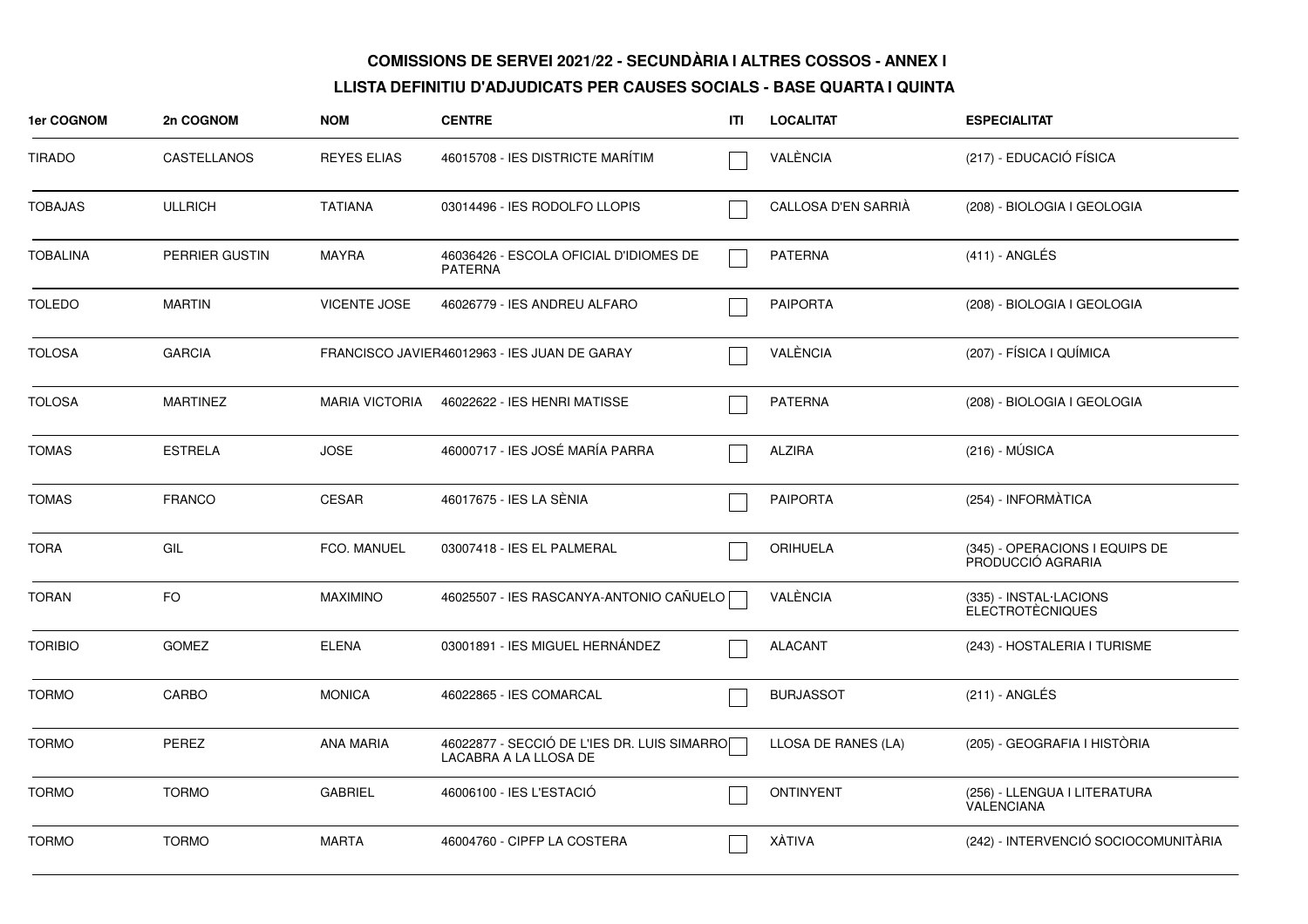| 1er COGNOM        | 2n COGNOM         | <b>NOM</b>           | <b>CENTRE</b>                                                | ITI | <b>LOCALITAT</b>                        | <b>ESPECIALITAT</b>                |
|-------------------|-------------------|----------------------|--------------------------------------------------------------|-----|-----------------------------------------|------------------------------------|
| <b>TORMO</b>      | <b>VIDAL</b>      | <b>JUAN JOSE</b>     | 46013232 - ESCOLA D'ART I SUPERIOR DE<br>DISSENY DE VALENCIA |     | VALÈNCIA                                | (7B0) - DISSENY DE PRODUCTE        |
| <b>TORNEL</b>     | <b>SALA</b>       | <b>JOSE LUIS</b>     | 03012888 - CENTRE PÚBLIC FPA F. GINER DE<br>LOS RIOS         |     | <b>ALACANT</b>                          | (297) - FPA COMUNICACIO (VALENCIÀ) |
| <b>TORNERO</b>    | <b>HUERTA</b>     | LAURA                | 46018059 - IES NUMERO 26                                     |     | VALÈNCIA                                | $(216) - MÚSICA$                   |
| <b>TORRE</b>      | <b>CHELET</b>     | <b>SERGIO</b>        | 46022221 - IES L'ELIANA                                      |     | ELIANA (L')                             | (217) - EDUCACIÓ FÍSICA            |
| <b>TORREGROSA</b> | <b>ALEMAÑ</b>     | <b>MARIA</b>         | 03010156 - IES MONASTIL                                      |     | <b>ELDA</b>                             | (206) - MATEMATIQUES               |
| <b>TORREGROSA</b> | <b>ARO</b>        | <b>LIDON</b>         | 12008296 - SECCIÓ DE L'IES BOVALAR A<br><b>BORRIOL</b>       |     | <b>BORRIOL</b>                          | (276) - AMBIT CIENTIFIC            |
| <b>TORREGROSA</b> | <b>LLACER</b>     | <b>EDUARDO</b>       | 46018692 - IES DOCTOR LLUÍS SIMARRO<br><b>LACABRA</b>        |     | <b>XÀTIVA</b>                           | (254) - INFORMÀTICA                |
| <b>TORREGROSA</b> | <b>MARTINEZ</b>   | <b>MARIA ROSARIO</b> | 03016559 - IES MARÍA BLASCO                                  |     | SANT VICENT DEL RASPEIG                 | (207) - FÍSICA I QUÍMICA           |
| <b>TORREGROSA</b> | <b>TORREGROSA</b> | <b>ERNESTO</b>       | 46012902 - IES SAN VICENTE FERRER                            |     | VALÈNCIA                                | (217) - EDUCACIÓ FÍSICA            |
| <b>TORREGROSA</b> | <b>TRIVES</b>     | Mª EUGENIA           | 03012359 - ESCOLA OFICIAL D'IDIOMES                          |     | <b>ELX</b>                              | (408) - FRANCÉS                    |
| <b>TORRES</b>     | AREVALO           | <b>MIRIAM</b>        | 46029586 - IES DE SAN ANTONIO DE<br>BENAGÉBER                |     | SAN ANTONIO DE BENAGÉBER (216) - MÚSICA |                                    |
| <b>TORRES</b>     | <b>BALAGUER</b>   | Mª LOSAR             | 12005593 - IES SERRA D'ESPADA                                |     | <b>ONDA</b>                             | (254) - INFORMÀTICA                |
| <b>TORRES</b>     | <b>BOSCH</b>      | <b>NADINA</b>        | 46018552 - IES BALEARES                                      |     | VALÈNCIA                                | (261) - ECONOMIA                   |
| <b>TORRES</b>     | <b>COLOM</b>      | <b>RICARDO</b>       | 46022233 - IES DE MASSAMAGRELL                               |     | MASSAMAGRELL                            | (205) - GEOGRAFIA I HISTÓRIA       |
| <b>TORRES</b>     | <b>ESPALLARDO</b> | PABLO JOSE           | 46007189 - IES OLEANA                                        |     | <b>REQUENA</b>                          | (219) - TECNOLOGIA                 |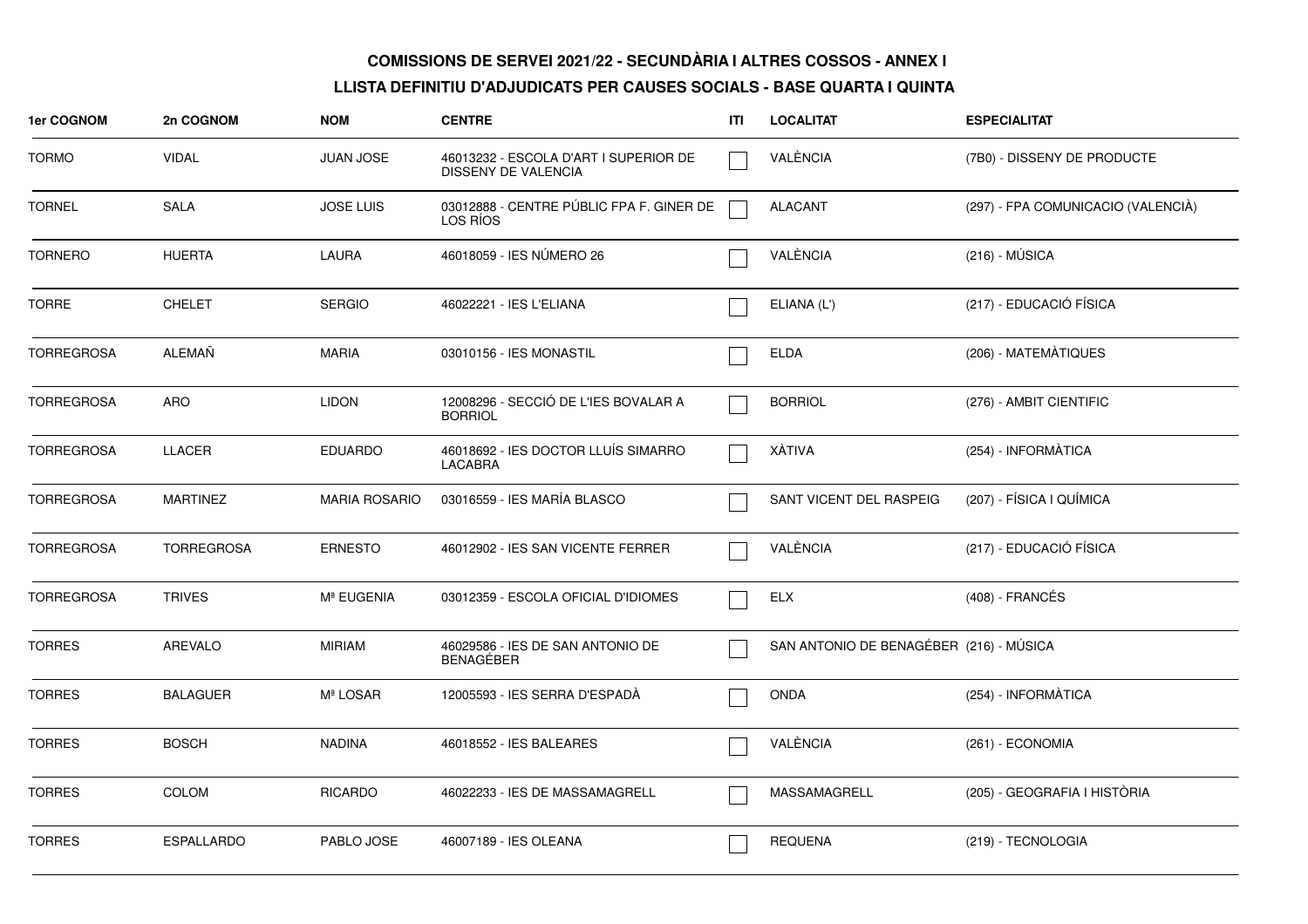| 1er COGNOM       | 2n COGNOM         | <b>NOM</b>                      | <b>CENTRE</b>                                            | ITI | <b>LOCALITAT</b>     | <b>ESPECIALITAT</b>                                    |
|------------------|-------------------|---------------------------------|----------------------------------------------------------|-----|----------------------|--------------------------------------------------------|
| <b>TORRES</b>    | <b>ESPALLARDO</b> | <b>TOMAS</b>                    | 46022841 - IES SUCRO                                     |     | ALBALAT DE LA RIBERA | (201) - FILOSOFIA                                      |
| <b>TORRES</b>    | GIL               | <b>ROSA MARIA</b>               | 46021290 - IES CONSUELO ARANDA                           |     | <b>ALBERIC</b>       | (209) - DIBUIX                                         |
| <b>TORRES</b>    | LOPEZ-BUENO       | <b>LLUISA</b>                   | 46003408 - IES BLASCO IBÁÑEZ                             |     | <b>CULLERA</b>       | (256) - LLENGUA I LITERATURA<br><b>VALENCIANA</b>      |
| <b>TORRES</b>    | LÓPEZ-BUENO       | <b>JOSE</b>                     | 46020492 - IES JOAN LLOPIS MARÍ                          |     | <b>CULLERA</b>       | (218) - ORIENTACIÓ EDUCATIVA                           |
| <b>TORRES</b>    | <b>LOZANO</b>     | SANDRA DE LA<br><b>ASUNCION</b> | 46022245 - IES L'OM                                      |     | <b>PICASSENT</b>     | (351) - PROCESSOS DE GESTIÓ<br><b>ADMINISTRATIVA</b>   |
| <b>TORRES</b>    | <b>MONCHO</b>     | <b>INMACULADA</b>               | 03004223 - IES HISTORIADOR CHABAS                        |     | DÉNIA                | (218) - ORIENTACIÓ EDUCATIVA                           |
| <b>TORRES</b>    | <b>PEREZ</b>      | LAURA                           | 03015130 - SECCIÓ DE L'IES ENRIC VALOR A<br><b>ORBA</b>  |     | <b>ORBA</b>          | (256) - LLENGUA I LITERATURA<br><b>VALENCIANA</b>      |
| <b>TORRES</b>    | <b>RUBIO</b>      | <b>ESTEVE</b>                   | 46022579 - IES EL RAVATXOL                               |     | CASTELLAR-OLIVERAL   | (256) - LLENGUA I LITERATURA<br>VALENCIANA             |
| <b>TORRES</b>    | <b>ZAHINOS</b>    | <b>ALEJANDRO</b>                | 46005132 - IES JOSÉ RODRIGO BOTET                        |     | <b>MANISES</b>       | (254) - INFORMÀTICA                                    |
| <b>TORRO</b>     | <b>BOU</b>        | <b>ANA</b>                      | 03003760 - IES PARE ARQUES                               |     | <b>COCENTAINA</b>    | $(210)$ - FRANCÉS                                      |
| <b>TORRO</b>     | <b>DEVIS</b>      | LAURA                           | 46022944 - IES PATRAIX, VICENTA FERRER<br><b>ESCRIVÁ</b> |     | VALÈNCIA             | (256) - LLENGUA I LITERATURA<br><b>VALENCIANA</b>      |
| <b>TORRO</b>     | <b>MARSET</b>     | <b>MATEO</b>                    | 46014224 - IES FONT DE SANT LLUÍS                        |     | VALÈNCIA             | (219) - TECNOLOGIA                                     |
| <b>TORRO</b>     | <b>MICO</b>       | <b>MARIA BELEN</b>              | 46019571 - IES FRANCESC FERRER I GUÀRDIA                 |     | VALÈNCIA             | (217) - EDUCACIÓ FÍSICA                                |
| <b>TORROME</b>   | <b>VILLARDON</b>  | <b>MARIA JOSE</b>               | 46021711 - CIPFP AUSIÀS MARCH                            |     | VALÈNCIA             | (356) - SISTEMES I APLICACIONS<br><b>INFORMATIQUES</b> |
| <b>TORTAJADA</b> | <b>BALADA</b>     | <b>FERRAN</b>                   | 12003080 - IES LEOPOLDO QUEROL                           |     | <b>VINAROS</b>       | (208) - BIOLOGIA I GEOLOGIA                            |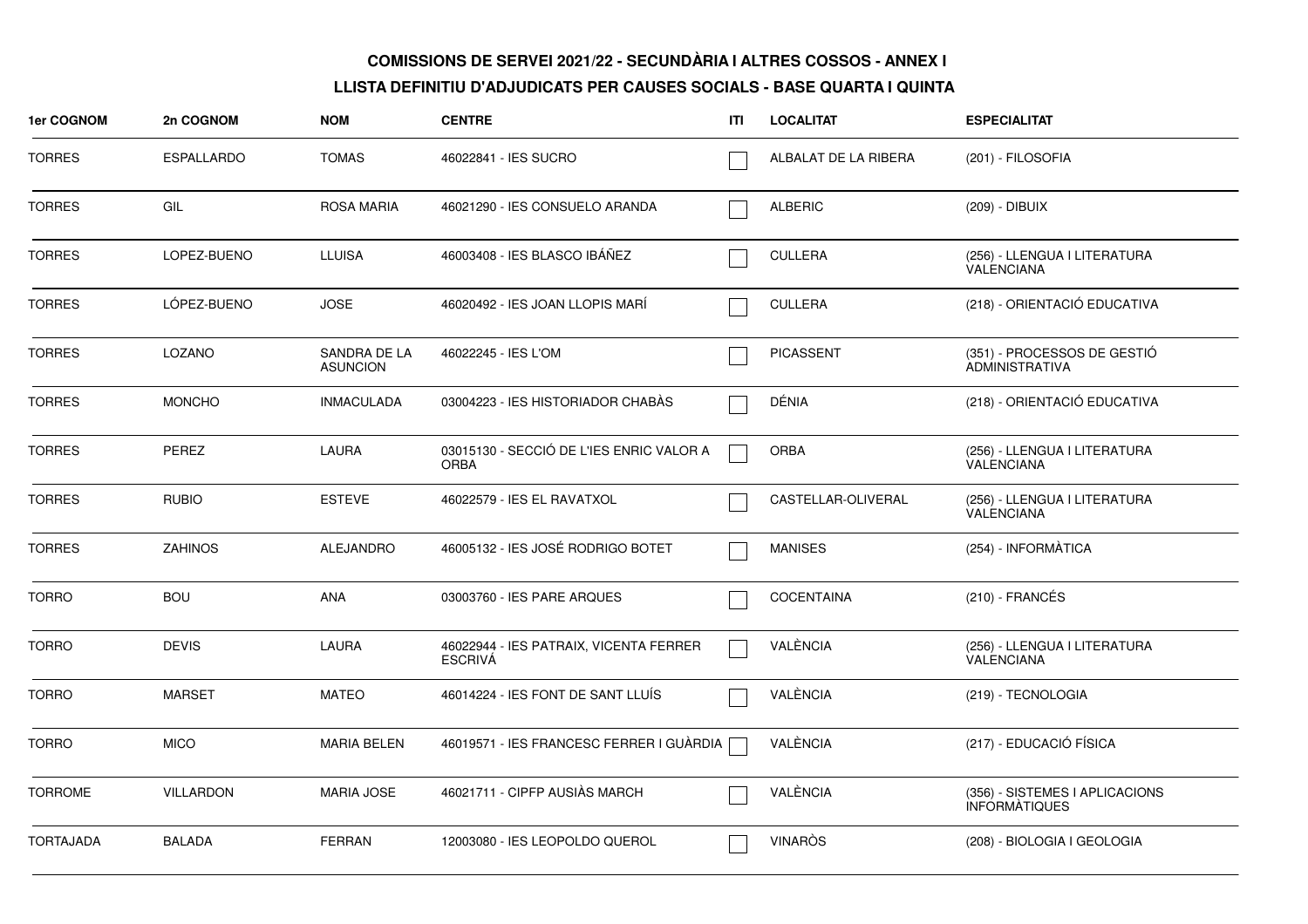| 1er COGNOM       | 2n COGNOM          | <b>NOM</b>           | <b>CENTRE</b>                                                    | ITI | <b>LOCALITAT</b>         | <b>ESPECIALITAT</b>                                    |
|------------------|--------------------|----------------------|------------------------------------------------------------------|-----|--------------------------|--------------------------------------------------------|
| <b>TORTAJADA</b> | <b>FERRIS</b>      | <b>SALVADOR</b>      | 46022609 - IES ALMUSSAFES                                        |     | ALMUSSAFES               | (209) - DIBUIX                                         |
| <b>TORTOSA</b>   | <b>CARRERES</b>    | <b>ANTONIO</b>       | 46018692 - IES DOCTOR LLUIS SIMARRO<br>LACABRA                   |     | XÁTIVA                   | (219) - TECNOLOGIA                                     |
| <b>TORTOSA</b>   | <b>LORENZO</b>     | <b>VICENT PAVEL</b>  | 46025040 - IES ABASTOS                                           |     | VALÈNCIA                 | (356) - SISTEMES I APLICACIONS<br><b>INFORMATIQUES</b> |
| <b>TORTOSA</b>   | SANZ               | <b>CRISTINA</b>      | 46022208 - IES DE VALLADA                                        |     | VALLADA                  | (256) - LLENGUA I LITERATURA<br><b>VALENCIANA</b>      |
| <b>TRIVES</b>    | <b>ESCOLANO</b>    | <b>JOSE MANUEL</b>   | 03007418 - IES EL PALMERAL                                       |     | <b>ORIHUELA</b>          | (338) - MANTENIMENT DE VEHICLES                        |
| <b>TRONCHO</b>   | <b>TENA</b>        | <b>ELENA</b>         | 12002725 - CEIP SANT JOAN DE MORO                                |     | SANT JOAN DE MORÓ        | (218) - ORIENTACIÓ EDUCATIVA                           |
| <b>TUDELA</b>    | <b>SOLIS</b>       | <b>FRANCISCO</b>     | 46021629 - IES ARABISTA RIBERA                                   |     | CARCAIXENT               | (338) - MANTENIMENT DE VEHICLES                        |
| <b>TUDELA</b>    | <b>TALENS</b>      | <b>INMACULADA</b>    | 46008340 - IES JAUME II EL JUST                                  |     | TAVERNES DE LA VALLDIGNA | (206) - MATEMÀTIQUES                                   |
| <b>UBEDA</b>     | <b>ARAGON</b>      | <b>SYLVIA</b>        | 03011136 - ESCOLA OFICIAL D'IDIOMES                              |     | <b>ALACANT</b>           | (408) - FRANCÉS                                        |
| <b>UBEDA</b>     | <b>GARCIA</b>      | <b>JOSE IGNACIO</b>  | 03012943 - CENTRE PÚBLIC FPA RAMÓN<br><b>ORTEGA</b>              |     | DÉNIA                    | (292) - FPA CIENTÍFIC/TECNOLÒGIC                       |
| <b>UBER</b>      | <b>GARCIA</b>      | <b>GENOVEVA</b>      | 46020479 - IES JOAN FUSTER                                       |     | <b>BELLREGUARD</b>       | (208) - BIOLOGIA I GEOLOGIA                            |
| <b>UBIS</b>      | <b>GONZALEZ</b>    | <b>ANTONIO</b>       | 12003857 - CONSERVATORI PROFESSIONAL<br>DE MÚSICA MESTRE TÁRREGA |     | CASTELLÓ DE LA PLANA     | (6C2) - PIANO                                          |
| ULL              | <b>LACASA</b>      | <b>JUAN SALVADOR</b> | 46022831 - IES D'ALBAL                                           |     | ALBAL                    | $(216) - MUSICA$                                       |
| UÑEZ             | <b>MARTA</b>       | <b>MARIA ISABEL</b>  | 46022580 - IES AUSIÀS MARCH                                      |     | <b>MANISES</b>           | (219) - TECNOLOGIA                                     |
| <b>URIBARRI</b>  | <b>BERROJALBIZ</b> | <b>MARIA IDOYA</b>   | 46013219 - CONSERVATORI SUPERIOR DE<br>MÚSICA JOAQUÍN RODRIGO    |     | VALÈNCIA                 | (6C2) - PIANO                                          |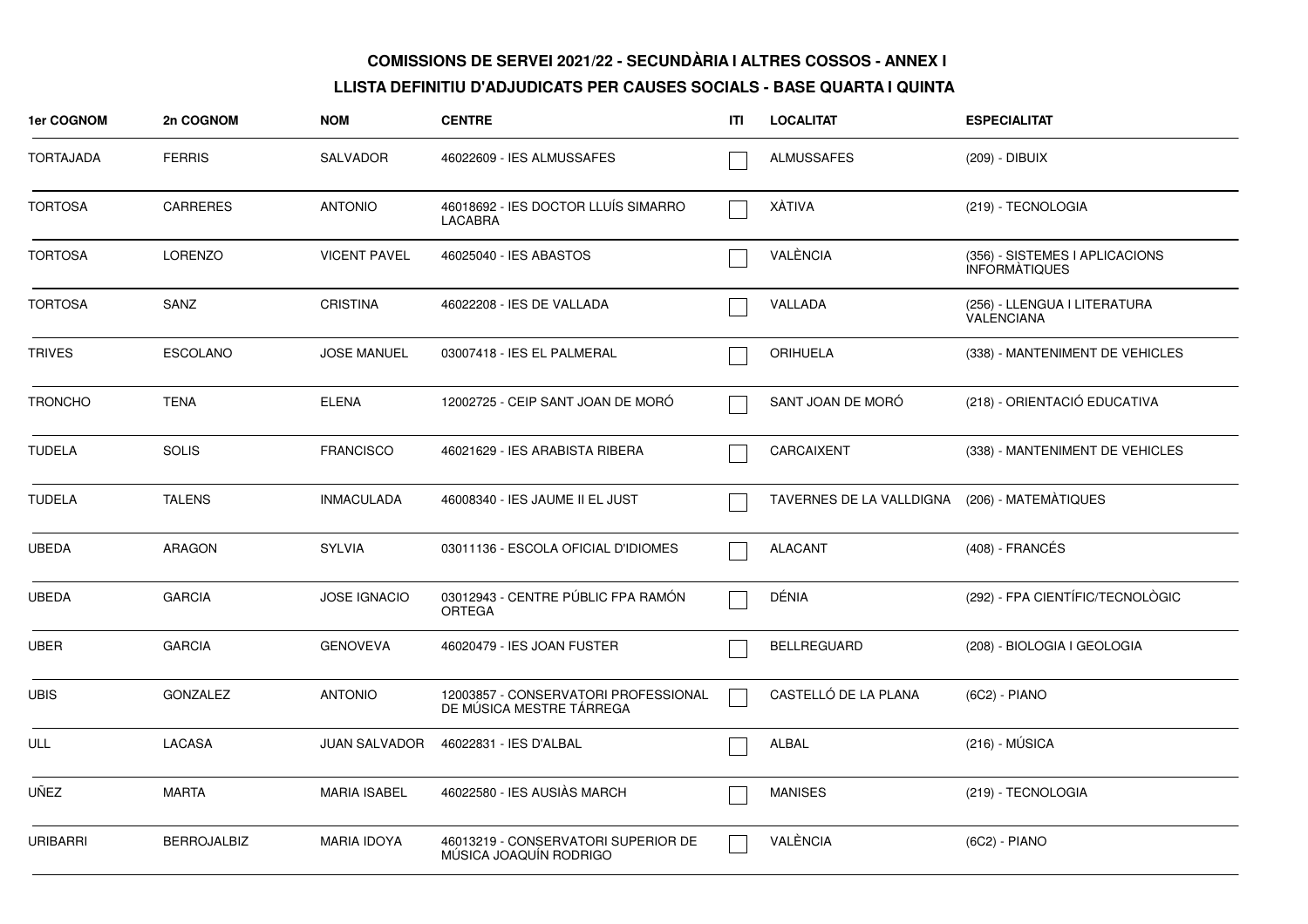| 1er COGNOM         | 2n COGNOM        | <b>NOM</b>           | <b>CENTRE</b>                                                  | ITI | <b>LOCALITAT</b>      | <b>ESPECIALITAT</b>                                      |
|--------------------|------------------|----------------------|----------------------------------------------------------------|-----|-----------------------|----------------------------------------------------------|
| <b>URQUIJO</b>     | <b>PONCE</b>     | ANA DEL MAR          | 46007554 - IES JORGE JUAN                                      |     | PUERTO SAGUNTO (EL)   | (211) - ANGLÉS                                           |
| <b>UTRILLAS</b>    | <b>GOMEZ</b>     | <b>MARIA PILAR</b>   | 46007736 - IES CLOT DEL MORO                                   |     | <b>SAGUNT</b>         | (208) - BIOLOGIA I GEOLOGIA                              |
| VALCARCEL          | <b>CUARTERO</b>  | <b>RAQUEL</b>        | 46036414 - ESCOLA OFICIAL D'IDIOMES<br>VALENCIA-BENICALAP      |     | VALÈNCIA              | (408) - FRANCÉS                                          |
| <b>VALDECANTOS</b> | <b>ABRIL</b>     | <b>JOSE MARIA</b>    | 46005934 - IES GREGORI MAIANS                                  |     | <b>OLIVA</b>          | (217) - EDUCACIÓ FÍSICA                                  |
| <b>VALENCIA</b>    | <b>VALENCIA</b>  | <b>MILAGROS</b>      | 46019571 - IES FRANCESC FERRER I GUÀRDIA                       |     | VALÈNCIA              | (206) - MATEMÀTIQUES                                     |
| <b>VALERA</b>      | PEÑA             | <b>VANESA</b>        | 46022890 - SECCIÓ DE L'IES DE<br>MASSAMAGRELL A MUSEROS        |     | <b>MUSEROS</b>        | (204) - LLENGUA CASTELLANA I<br><b>LITERATURA</b>        |
| <b>VALERO</b>      | <b>BIOT</b>      | <b>DANIEL</b>        | 46024151 - IES MOLÍ DEL SOL                                    |     | <b>MISLATA</b>        | (222) - FORMACIÓ I ORIENTACIÓ LABORAL                    |
| VALERO             | <b>FERNANDEZ</b> | <b>INMACULADA</b>    | 12005556 - IES JÉRICA - VIVER                                  |     | <b>JÉRICA - VIVER</b> | (345) - OPERACIONS I EQUIPS DE<br>PRODUCCIÓ AGRARIA      |
| VALERO             | <b>GONZALEZ</b>  | <b>JUAN CARLOS</b>   | 03012736 - IES MARE NOSTRUM                                    |     | <b>ALACANT</b>        | (356) - SISTEMES I APLICACIONS<br><b>INFORMATIQUES</b>   |
| VALERO             | <b>LAFUENTE</b>  | <b>ZACARIAS</b>      | 12005374 - IES JUAN BAUTISTA PORCAR                            |     | CASTELLÓ DE LA PLANA  | (211) - ANGLÉS                                           |
| <b>VALERO</b>      | <b>MARTINEZ</b>  | <b>MARIA PILAR</b>   | 46001217 - IES BERNAT GUINOVART                                |     | <b>ALGEMESÍ</b>       | (351) - PROCESSOS DE GESTIÓ<br>ADMINISTRATIVA            |
| VALERO             | NAVASQUILLO      | <b>CRISTINA</b>      | 46022142 - IES DE GUADASSUAR                                   |     | <b>GUADASSUAR</b>     | (206) - MATEMÀTIQUES                                     |
| <b>VALIENTE</b>    | SANZ             | <b>MARIA DOLORES</b> | 46020431 - IES DE MOIXENT                                      |     | <b>MOIXENT</b>        | (256) - LLENGUA I LITERATURA<br><b>VALENCIANA</b>        |
| VALLEJO            | <b>ANTICH</b>    | <b>LAURA</b>         | 46021711 - CIPFP AUSIÀS MARCH                                  |     | VALÈNCIA              | (349) - PROCEDIMENTS SANITARIS I<br><b>ASSISTENCIALS</b> |
| <b>VALLES</b>      | <b>FORNET</b>    | <b>VICTOR</b>        | 03011458 - CONSERVATORI PROFESSIONAL<br>DE MÚSICA TENOR CORTIS |     | DÉNIA                 | (6B1) - FONAMENTS DE COMPOSICIÓ                          |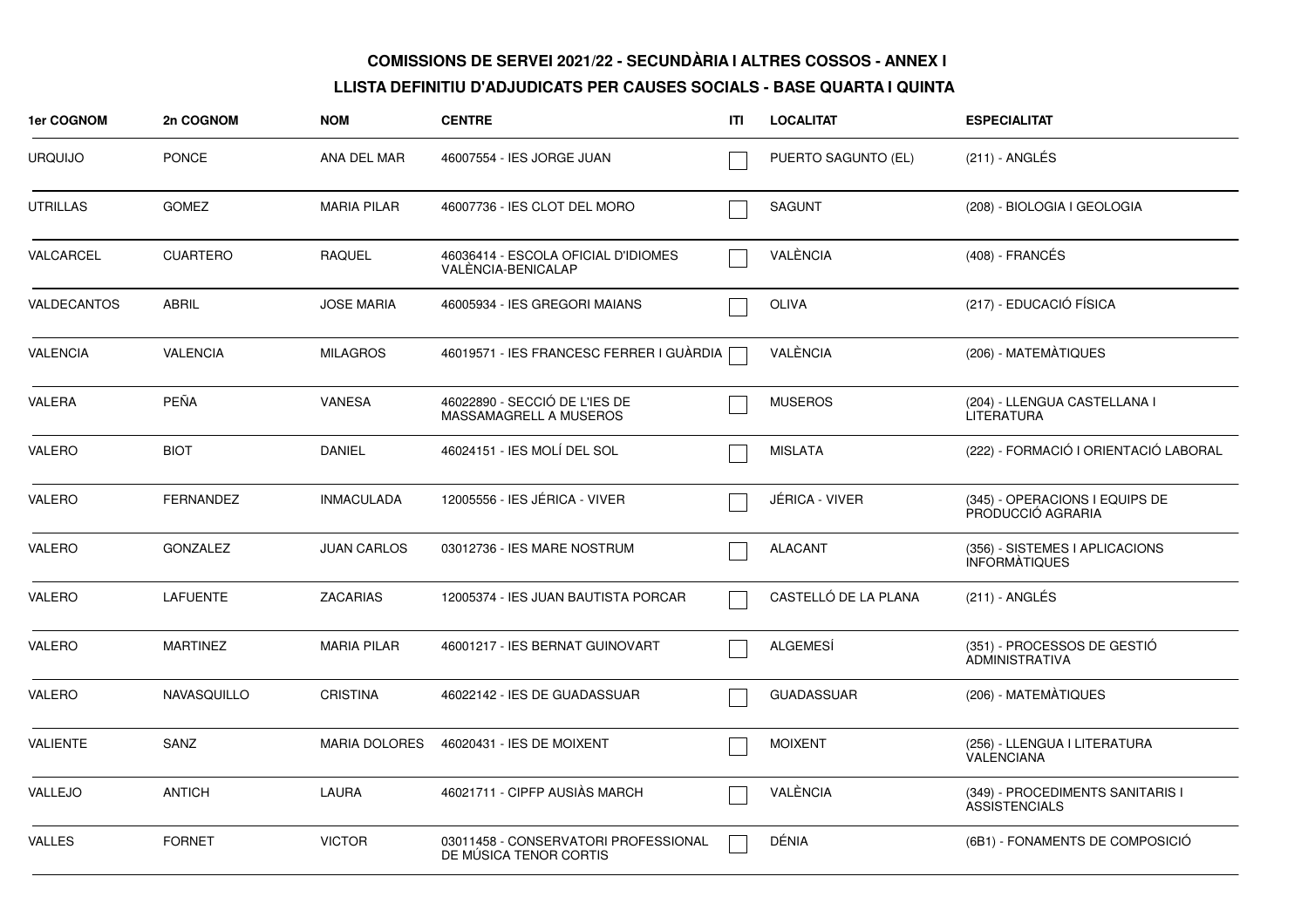| <b>1er COGNOM</b> | 2n COGNOM         | <b>NOM</b>                         | <b>CENTRE</b>                             | ITI | <b>LOCALITAT</b>       | <b>ESPECIALITAT</b>                               |
|-------------------|-------------------|------------------------------------|-------------------------------------------|-----|------------------------|---------------------------------------------------|
| VALLES            | <b>PASTOR</b>     | <b>JOAQUIN</b>                     | 46006100 - IES L'ESTACIÓ                  |     | <b>ONTINYENT</b>       | (263) - ADMINISTRACIÓ D'EMPRESES                  |
| VALLES            | <b>TELLO</b>      | <b>VICENTE</b>                     | 46017675 - IES LA SÈNIA                   |     | <b>PAIPORTA</b>        | $(216) - MÚSICA$                                  |
| VALLS             | CALERO            | <b>MARIA PAZ</b>                   | 12005738 - IES LA PLANA                   |     | CASTELLÓ DE LA PLANA   | (219) - TECNOLOGIA                                |
| VALLS             | <b>CLIMENT</b>    | ALEXANDRE                          | 46022646 - IES SERPIS                     |     | VALÈNCIA               | (208) - BIOLOGIA I GEOLOGIA                       |
| VALLS             | <b>MANZANA</b>    | <b>ANA</b>                         | 46015733 - IES FERNANDO III               |     | <b>AYORA</b>           | (205) - GEOGRAFIA I HISTÓRIA                      |
| VALOR             | <b>GISBERT</b>    | <b>REBECA</b>                      | 46025040 - IES ABASTOS                    |     | VALÈNCIA               | (204) - LLENGUA CASTELLANA I<br><b>LITERATURA</b> |
| VALVERDE          | <b>SEVILLA</b>    | <b>MARIA ELENA</b>                 | 46016361 - IES LA MORERIA                 |     | <b>MISLATA</b>         | (256) - LLENGUA I LITERATURA<br><b>VALENCIANA</b> |
| VAÑO              | <b>ASENSIO</b>    | <b>LLUIS</b>                       | 03012165 - CIPFP BATOI                    |     | <b>ALCOI</b>           | (242) - INTERVENCIÓ SOCIOCOMUNITÀRIA              |
| VAÑO              | <b>BENEYTO</b>    | <b>ANTONIO</b><br><b>FRANCISCO</b> | 46015711 - IES CAMPANAR                   |     | VALÈNCIA               | (204) - LLENGUA CASTELLANA I<br><b>LITERATURA</b> |
| VAÑO              | <b>MATAIX</b>     | <b>JOSE LUIS</b>                   | 46018059 - IES NUMERO 26                  |     | VALÈNCIA               | (256) - LLENGUA I LITERATURA<br>VALENCIANA        |
| VAQUER            | <b>NEBOT</b>      | <b>GUILLEM</b>                     | 12001228 - IES FRANCESC RIBALTA           |     | CASTELLÓ DE LA PLANA   | (211) - ANGLÉS                                    |
| VAQUER            | <b>SANTAMARIA</b> | <b>ANA MARIA</b>                   | 03012645 - IES CABO DE LA HUERTA          |     | <b>ALACANT</b>         | (205) - GEOGRAFIA I HISTÒRIA                      |
| VARELA            | <b>GARCIA</b>     | <b>MARIA CARMEN</b>                | 46018394 - ESCOLA OFICIAL D'IDIOMES       |     | <b>GANDIA</b>          | (401) - ALEMANY                                   |
| VARELA            | <b>GONZALEZ</b>   | <b>ANA</b>                         | 46006495 - IES DOCTOR PESET ALEIXANDRE    |     | <b>PATERNA</b>         | (206) - MATEMATIQUES                              |
| VAYA              | <b>MIQUEL</b>     |                                    | FRANCISCO JAVIER46015538 - CIPFP FAITANAR |     | <b>QUART DE POBLET</b> | (335) - INSTAL·LACIONS<br><b>ELECTROTÈCNIQUES</b> |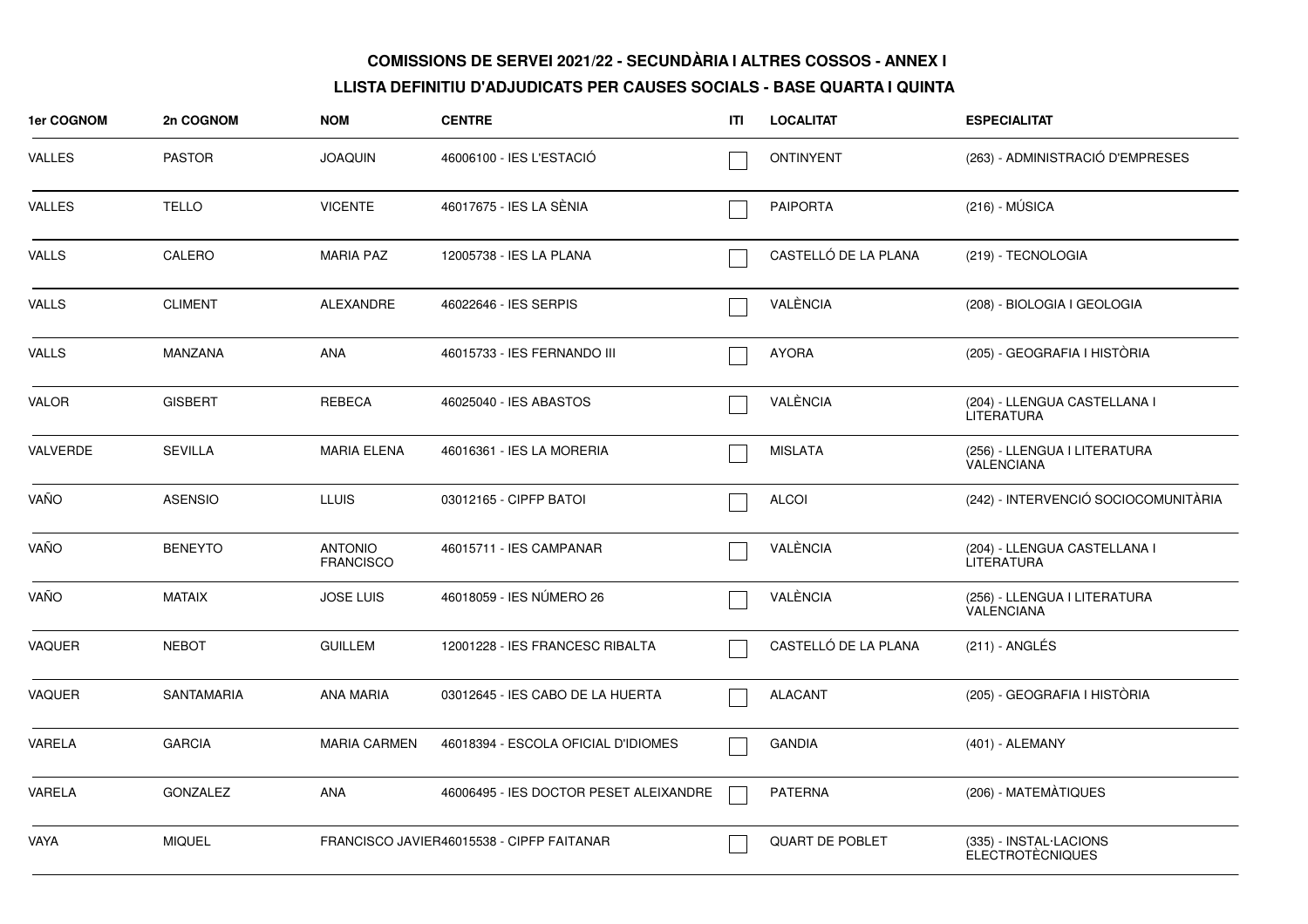| 1er COGNOM     | 2n COGNOM       | <b>NOM</b>                        | <b>CENTRE</b>                                                 | ITI | <b>LOCALITAT</b>         | <b>ESPECIALITAT</b>                                           |
|----------------|-----------------|-----------------------------------|---------------------------------------------------------------|-----|--------------------------|---------------------------------------------------------------|
| VAZQUEZ        | <b>GOMEZ</b>    | LUIS                              | 03012566 - IES BAHÍA DE BABEL                                 |     | <b>ALACANT</b>           | (207) - FÍSICA I QUÍMICA                                      |
| VAZQUEZ        | <b>MORENO</b>   | <b>VICTOR</b>                     | 46015711 - IES CAMPANAR                                       |     | VALÈNCIA                 | (217) - EDUCACIÓ FÍSICA                                       |
| VEGA           | RANCHAL         | <b>ALICIA</b>                     | 46007190 - IES NÚMERO 1                                       |     | <b>REQUENA</b>           | (242) - INTERVENCIÓ SOCIOCOMUNITÀRIA                          |
| VELA           | <b>GARCIA</b>   | <b>SARA</b>                       | 03000679 - IES JAIME II                                       |     | <b>ALACANT</b>           | $(211)$ - ANGLÉS                                              |
| <b>VELASCO</b> | <b>GARCIA</b>   | <b>REBECA</b>                     | 03015105 - IES LA NUCIA                                       |     | <b>NUCIA (LA)</b>        | (208) - BIOLOGIA I GEOLOGIA                                   |
| <b>VELASCO</b> | <b>RUBIO</b>    | <b>GUILLERMO</b>                  | 03005768 - IES LA TORRETA                                     |     | <b>ELDA</b>              | (205) - GEOGRAFIA I HISTÒRIA                                  |
| <b>VELASCO</b> | <b>VALERO</b>   | <b>ANTONIO</b>                    | 46025507 - IES RASCANYA-ANTONIO CAÑUELO                       |     | VALÈNCIA                 | (334) - INSTAL·LACIONS I MANT D'EQUIPS<br>TÈRMICS I DE FLUIDS |
| VÉLEZ          | ALBALADEJO      | <b>MARIA JOSE</b>                 | 03013728 - IES THIAR                                          |     | PILAR DE LA HORADADA     | (206) - MATEMÀTIQUES                                          |
| <b>VENTO</b>   | <b>VILA</b>     | ANGELA                            | 46020391 - IES BARRI DEL CARME                                |     | VALÈNCIA                 | (209) - DIBUIX                                                |
| <b>VENTURA</b> | <b>FUSTER</b>   | <b>ELENA</b>                      | 46012306 - CEIP LUIS VIVES                                    |     | VALÈNCIA                 | (218) - ORIENTACIÓ EDUCATIVA                                  |
| <b>VERA</b>    | <b>ROGER</b>    | <b>MARIA ANGELES</b>              | 46018552 - IES BALEARES                                       |     | VALÈNCIA                 | (206) - MATEMÀTIQUES                                          |
| <b>VERA</b>    | <b>SAMPER</b>   | <b>EVA</b>                        | 03011616 - IES SAN BLAS                                       |     | <b>ALACANT</b>           | (208) - BIOLOGIA I GEOLOGIA                                   |
| <b>VERA</b>    | <b>SELMA</b>    | <b>JUAN MANUEL</b>                | 46020391 - IES BARRI DEL CARME                                |     | VALÈNCIA                 | (204) - LLENGUA CASTELLANA I<br><b>LITERATURA</b>             |
| <b>VERCHER</b> | <b>ALBEROLA</b> | <b>SALVADOR</b><br><b>ALFONSO</b> | 46008340 - IES JAUME II EL JUST                               |     | TAVERNES DE LA VALLDIGNA | (216) - MÚSICA                                                |
| <b>VERCHER</b> | <b>JUAN</b>     | <b>NEUS</b>                       | 46016877 - CONSERVATORI PROFESSIONAL<br>DE MÚSICA MESTRE VERT |     | CARCAIXENT               | (6C2) - PIANO                                                 |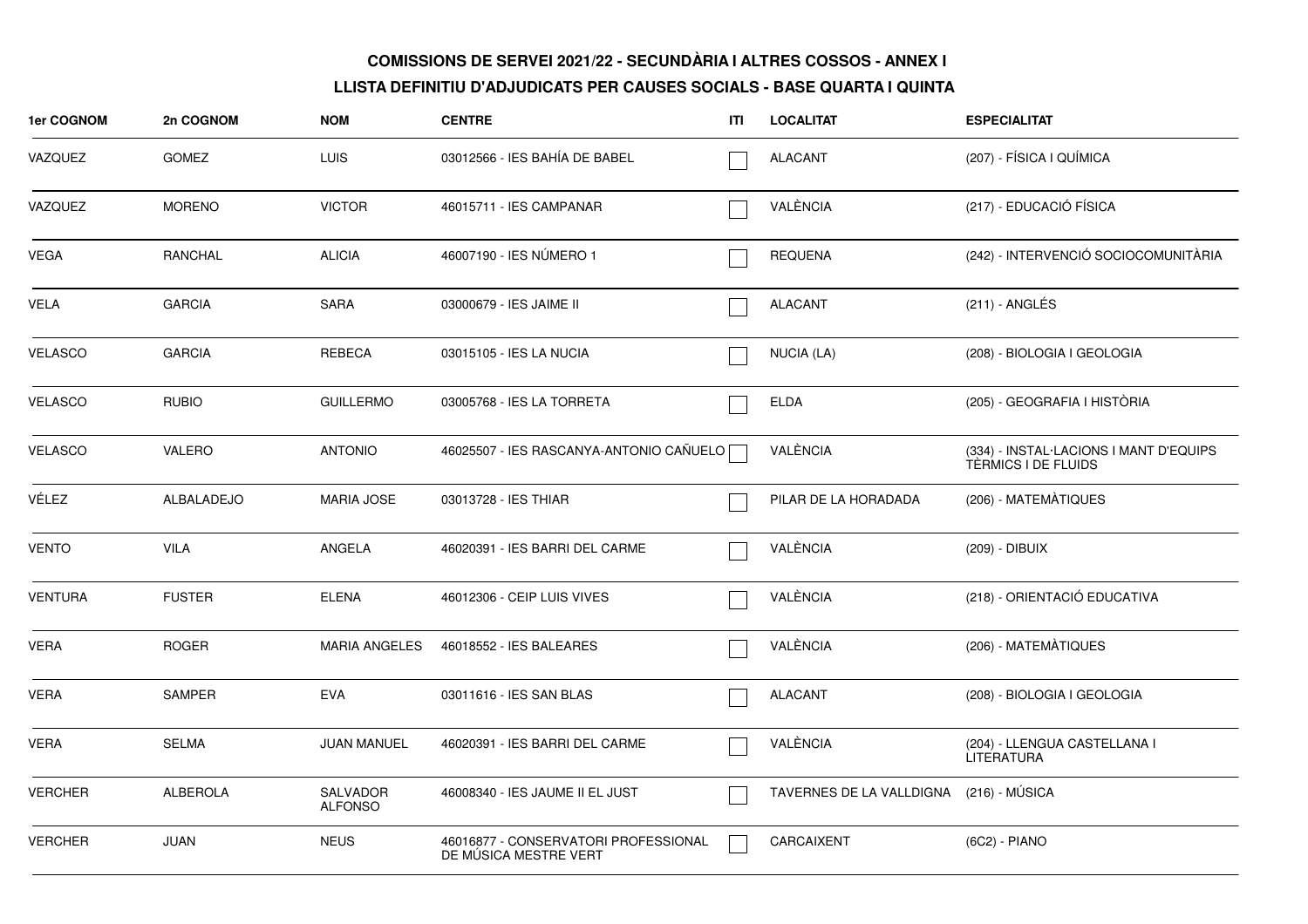| <b>1er COGNOM</b> | 2n COGNOM         | <b>NOM</b>          | <b>CENTRE</b>                                                | ITI | <b>LOCALITAT</b>    | <b>ESPECIALITAT</b>                                      |
|-------------------|-------------------|---------------------|--------------------------------------------------------------|-----|---------------------|----------------------------------------------------------|
| <b>VERCHER</b>    | <b>SAVALL</b>     | <b>ENCARNACION</b>  | 46005934 - IES GREGORI MAIANS                                |     | <b>OLIVA</b>        | (208) - BIOLOGIA I GEOLOGIA                              |
| <b>VERCHILI</b>   | <b>MARTI</b>      | <b>ELENA</b>        | 12005283 - IES VIOLANT DE CASALDUCH                          |     | <b>BENICÀSSIM</b>   | (204) - LLENGUA CASTELLANA I<br>LITERATURA               |
| <b>VERDEGUER</b>  | PALANCA           | <b>JOSEP JAUME</b>  | 46021290 - IES CONSUELO ARANDA                               |     | <b>ALBERIC</b>      | (256) - LLENGUA I LITERATURA<br>VALENCIANA               |
| <b>VERDEGUER</b>  | SALVADOR          | <b>PALOMA</b>       | 46019660 - CIPFP MISLATA                                     |     | <b>MISLATA</b>      | (243) - HOSTALERIA I TURISME                             |
| <b>VERDEGUER</b>  | <b>SOLER</b>      | M. ISOLINA          | 46022579 - IES EL RAVATXOL                                   |     | CASTELLAR-OLIVERAL  | $(216) - MÚSICA$                                         |
| <b>VERDEJO</b>    | MAÑEZ             | ANA                 | 46022154 - SECCIÓN DEL IES FERNANDO III EN<br><b>JALANCE</b> |     | <b>JALANCE</b>      | (204) - LLENGUA CASTELLANA I<br><b>LITERATURA</b>        |
| <b>VERDEJO</b>    | <b>TARAZONA</b>   | <b>JOSE</b>         | 46022130 - IES ALTO TURIA                                    |     | <b>CHELVA</b>       | (345) - OPERACIONS I EQUIPS DE<br>PRODUCCIÓ AGRARIA      |
| <b>VERDEJO I</b>  | <b>VIU</b>        | <b>MIQUEL</b>       | 46019271 - CENTRE PÚBLIC FPA                                 |     | <b>GODELLA</b>      | (293) - FPA CIENCIES SOCIALS                             |
| <b>VERDET</b>     | <b>GONZALEZ</b>   |                     | VICTORIA EUGENIA 46016361 - IES LA MORERIA                   |     | <b>MISLATA</b>      | (209) - DIBUIX                                           |
| <b>VERDU</b>      | <b>FERNANDEZ</b>  | <b>JOSE VICENTE</b> | 46018989 - IES LA GARRIGOSA                                  |     | <b>MELIANA</b>      | (209) - DIBUIX                                           |
| <b>VERDU</b>      | <b>JUSTAMANTE</b> | <b>JOSEFA</b>       | 03010375 - CEIP PLA DE BARRAQUES                             |     | CAMPELLO (EL)       | (218) - ORIENTACIÓ EDUCATIVA                             |
| VERDU             | SAPENA            | <b>IGNACIO</b>      | 03010429 - IES LLOIXA                                        |     | SANT JOAN D'ALACANT | (211) - ANGLÉS                                           |
| <b>VERDU</b>      | <b>TOMAS</b>      | <b>ANA MARIA</b>    | 03009051 - IES LA MALLADETA                                  |     | VILA JOIOSA (LA)    | (349) - PROCEDIMENTS SANITARIS I<br><b>ASSISTENCIALS</b> |
| <b>VERGARA</b>    | <b>MARTINEZ</b>   | <b>MARIA</b>        | 46018138 - IES ORRIOLS                                       |     | VALÈNCIA            | (211) - ANGLÉS                                           |
| <b>VIADEL</b>     | <b>BAU</b>        | <b>DOLORES</b>      | 46015800 - CEIP RAFAEL MATEU CÁMARA                          |     | VALÈNCIA            | (218) - ORIENTACIÓ EDUCATIVA                             |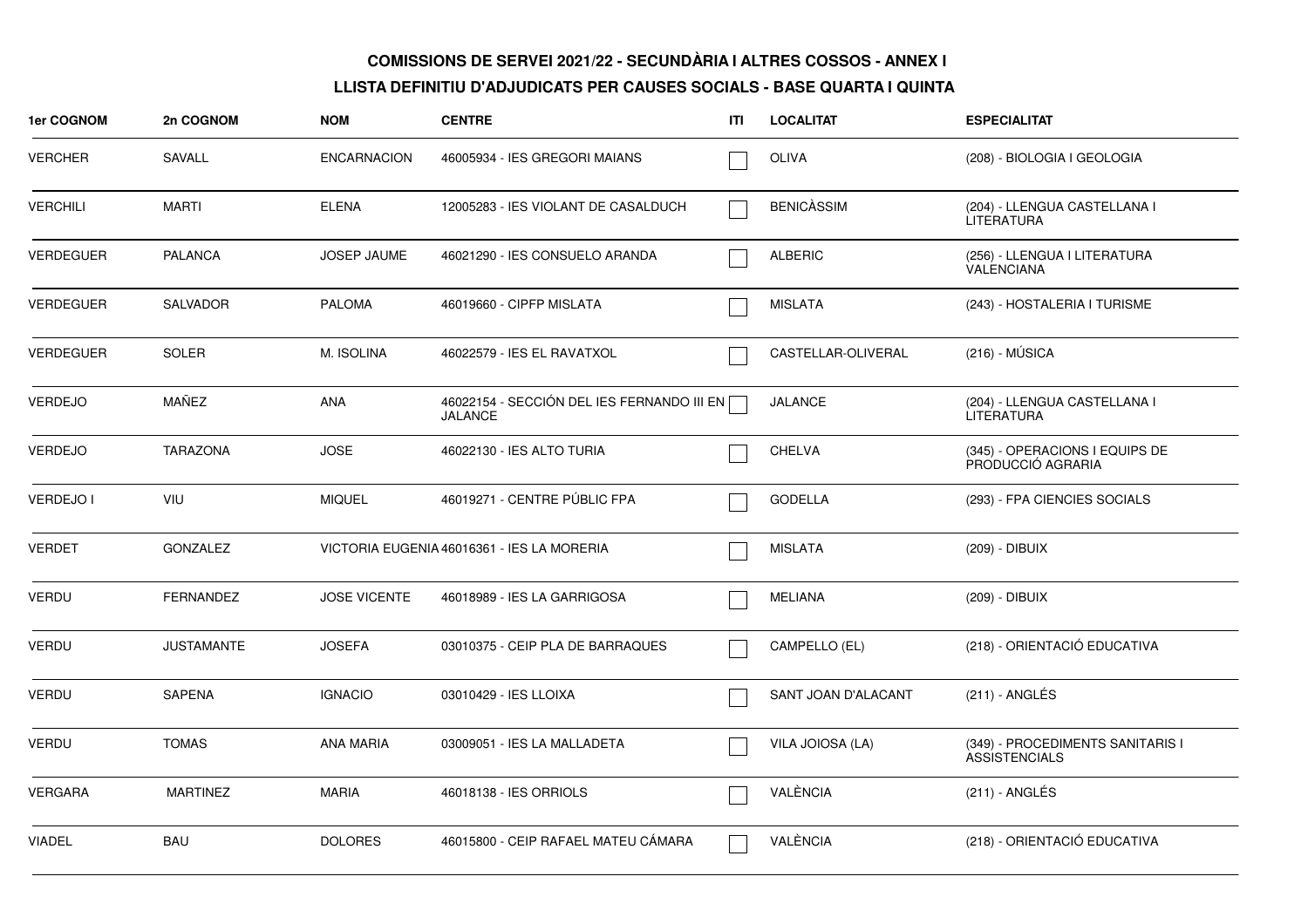| <b>1er COGNOM</b> | 2n COGNOM        | <b>NOM</b>        | <b>CENTRE</b>                                        | ITI | <b>LOCALITAT</b>                        | <b>ESPECIALITAT</b>                        |
|-------------------|------------------|-------------------|------------------------------------------------------|-----|-----------------------------------------|--------------------------------------------|
| <b>VICEDO</b>     | <b>LOPEZ</b>     | <b>YOLANDA</b>    | 03006244 - IES ANTONI LLIDÓ                          |     | XÀBIA                                   | (219) - TECNOLOGIA                         |
| <b>VICENS</b>     | CANTO            | <b>ALICIA</b>     | 03015142 - IES DE PEDREGUER                          |     | PEDREGUER                               | (204) - LLENGUA CASTELLANA I<br>LITERATURA |
| <b>VICENT</b>     | <b>ALMELA</b>    | <b>VICENTE</b>    | 12000406 - IES DE BETXI                              |     | <b>BETXÍ</b>                            | (261) - ECONOMIA                           |
| <b>VICENT</b>     | <b>ESTRADA</b>   |                   | MARÍA MILAGROS 03008423 - IES SAN VICENTE            |     | SANT VICENT DEL RASPEIG                 | (211) - ANGLÉS                             |
| <b>VICENT</b>     | <b>FORES</b>     | <b>LEYRE</b>      | 12003390 - IES JOAN COROMINES                        |     | <b>BENICARLÓ</b>                        | (219) - TECNOLOGIA                         |
| <b>VICENT</b>     | <b>HURTADO</b>   |                   | MARIA ARANZAZU 46018631 - IES ENRIQUE TIERNO GALVÁN  |     | <b>MONCADA</b>                          | (271) - PROCESSOS SANITARIS                |
| <b>VICENT</b>     | <b>LENGUA</b>    | <b>LAURA</b>      | 12005601 - IES GILABERT DE CENTELLES                 |     | <b>NULES</b>                            | (204) - LLENGUA CASTELLANA I<br>LITERATURA |
| <b>VICENT</b>     | <b>MARTI</b>     | Mª DOLORES        | 46022099 - IES PORÇONS                               |     | AIELO DE MALFERIT                       | (211) - ANGLÉS                             |
| <b>VICENTE</b>    | <b>DOMINGO</b>   | <b>ESTHER</b>     | 46020480 - IES SIVERA FONT                           |     | <b>CANALS</b>                           | (222) - FORMACIÓ I ORIENTACIÓ LABORAL      |
| <b>VICENTE</b>    | <b>FERNANDEZ</b> | DANIEL            | 03009233 - IES HERMANOS AMORÓS                       |     | VILLENA                                 | (254) - INFORMÀTICA                        |
| <b>VICENTE</b>    | <b>HERRERO</b>   | <b>CLAUDIA</b>    | 46017535 - IES PERE BOIL                             |     | <b>MANISES</b>                          | (205) - GEOGRAFIA I HISTÒRIA               |
| <b>VICENTE</b>    | <b>OLMOS</b>     | <b>BEGOÑA</b>     | 46029586 - IES DE SAN ANTONIO DE<br><b>BENAGEBER</b> |     | SAN ANTONIO DE BENAGÉBER (209) - DIBUIX |                                            |
| <b>VICENTE</b>    | <b>PEREZ</b>     | YOLANDA           | 12004205 - IES VICENT CASTELL I DOMÉNECH             |     | CASTELLÓ DE LA PLANA                    | (211) - ANGLÉS                             |
| <b>VICENTE</b>    | <b>VIÑAS</b>     | <b>MARIA</b>      | 46020273 - IES LA VALL DE SEGO                       |     | BENIFAIRÓ DE LES VALLS                  | (207) - FÍSICA I QUÍMICA                   |
| <b>VICTORIA</b>   | <b>GONZALEZ</b>  | <b>ROSA MARIA</b> | 46003238 - CEIP SAN ONOFRE                           |     | QUART DE POBLET                         | (218) - ORIENTACIÓ EDUCATIVA               |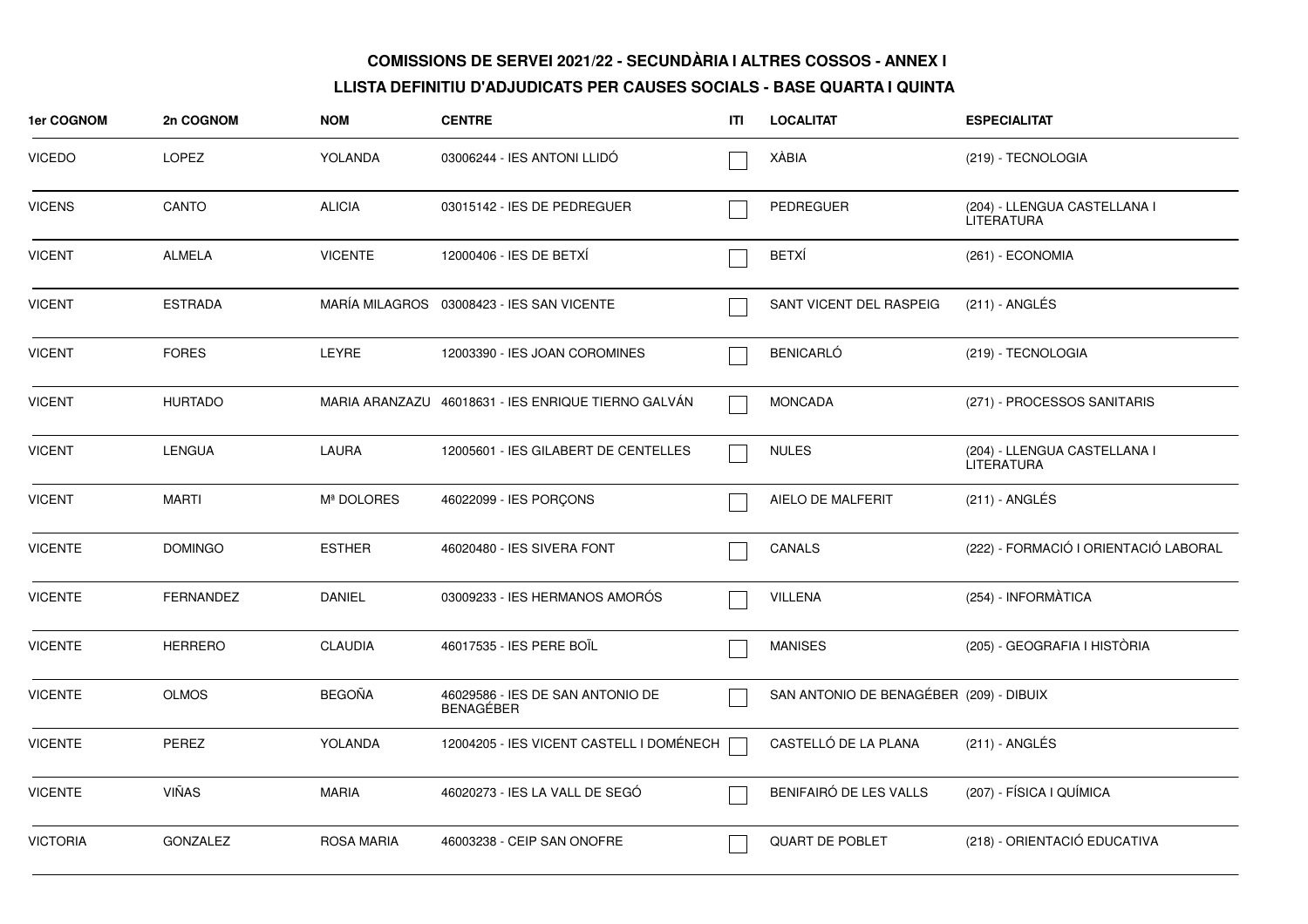| 1er COGNOM   | 2n COGNOM       | <b>NOM</b>          | <b>CENTRE</b>                                            | ITI | <b>LOCALITAT</b>                             | <b>ESPECIALITAT</b>                                    |
|--------------|-----------------|---------------------|----------------------------------------------------------|-----|----------------------------------------------|--------------------------------------------------------|
| VIDAGAÑ      | <b>MURGUI</b>   | <b>FERNANDO</b>     | 46017195 - IES EL CLOT                                   |     | VALÈNCIA                                     | (201) - FILOSOFIA                                      |
| VIDAL        | <b>AGUILAR</b>  | FERNANDO            | 12000406 - IES DE BETXI                                  |     | <b>BETXÍ</b>                                 | (254) - INFORMÀTICA                                    |
| <b>VIDAL</b> | ALMIÑANA        | <b>MIGUEL</b>       | 12005751 - IES BENIGASLÓ                                 |     | VALL D'UIXÓ (LA)                             | (217) - EDUCACIÓ FÍSICA                                |
| <b>VIDAL</b> | <b>AMOROS</b>   | <b>VICENTE</b>      | 03008423 - IES SAN VICENTE                               |     | SANT VICENT DEL RASPEIG                      | (217) - EDUCACIÓ FÍSICA                                |
| <b>VIDAL</b> | <b>GOMEZ</b>    | <b>MARIA JOSE</b>   | 46017201 - IES JAUME I                                   |     | <b>ONTINYENT</b>                             | (208) - BIOLOGIA I GEOLOGIA                            |
| <b>VIDAL</b> | <b>HEDROSA</b>  | <b>MARIA TERESA</b> | 46021629 - IES ARABISTA RIBERA                           |     | <b>CARCAIXENT</b>                            | (263) - ADMINISTRACIÓ D'EMPRESES                       |
| <b>VIDAL</b> | <b>HUERTA</b>   | RAUL                | 46002775 - IES EDUARDO PRIMO MARQUÉS                     |     | CARLET                                       | (222) - FORMACIÓ I ORIENTACIÓ LABORAL                  |
| <b>VIDAL</b> | <b>MELIA</b>    | <b>MERCEDES</b>     | 46017882 - IES LES ALFÀBEGUES                            |     | <b>BÉTERA</b>                                | (222) - FORMACIÓ I ORIENTACIÓ LABORAL                  |
| <b>VIDAL</b> | PANTALEONI      | <b>MANUEL</b>       | 46019222 - CENTRE PÚBLIC FPA ESCOLA<br><b>D'ADULTS</b>   |     | <b>QUART DE POBLET</b>                       | (292) - FPA CIENTÍFIC/TECNOLÒGIC                       |
| <b>VIDAL</b> | <b>PARRA</b>    | <b>MARIO</b>        | 03004235 - IES MARIA IBARS                               |     | DÉNIA                                        | (263) - ADMINISTRACIÓ D'EMPRESES                       |
| <b>VIDAL</b> | <b>PASTOR</b>   | <b>ELOISA</b>       | 03013339 - IES NÚMERO 1                                  |     | XÀBIA                                        | (256) - LLENGUA I LITERATURA<br><b>VALENCIANA</b>      |
| <b>VIDAL</b> | <b>PEÑAS</b>    | <b>INMACULADA</b>   | 03015087 - IES MATEMÀTIC VICENT CASELLES<br><b>COSTA</b> |     | <b>GATA DE GORGOS</b>                        | (208) - BIOLOGIA I GEOLOGIA                            |
| <b>VIDAL</b> | <b>RUIZ</b>     | <b>DAVID</b>        | 46008340 - IES JAUME II EL JUST                          |     | TAVERNES DE LA VALLDIGNA (254) - INFORMÀTICA |                                                        |
| <b>VIDAL</b> | <b>SALVADOR</b> | <b>JOSE</b>         | 46006100 - IES L'ESTACIÓ                                 |     | <b>ONTINYENT</b>                             | (254) - INFORMÀTICA                                    |
| <b>VIDAL</b> | <b>SEMPER</b>   | RAFAEL              | 46018692 - IES DOCTOR LLUÍS SIMARRO<br><b>LACABRA</b>    |     | <b>XÀTIVA</b>                                | (356) - SISTEMES I APLICACIONS<br><b>INFORMATIQUES</b> |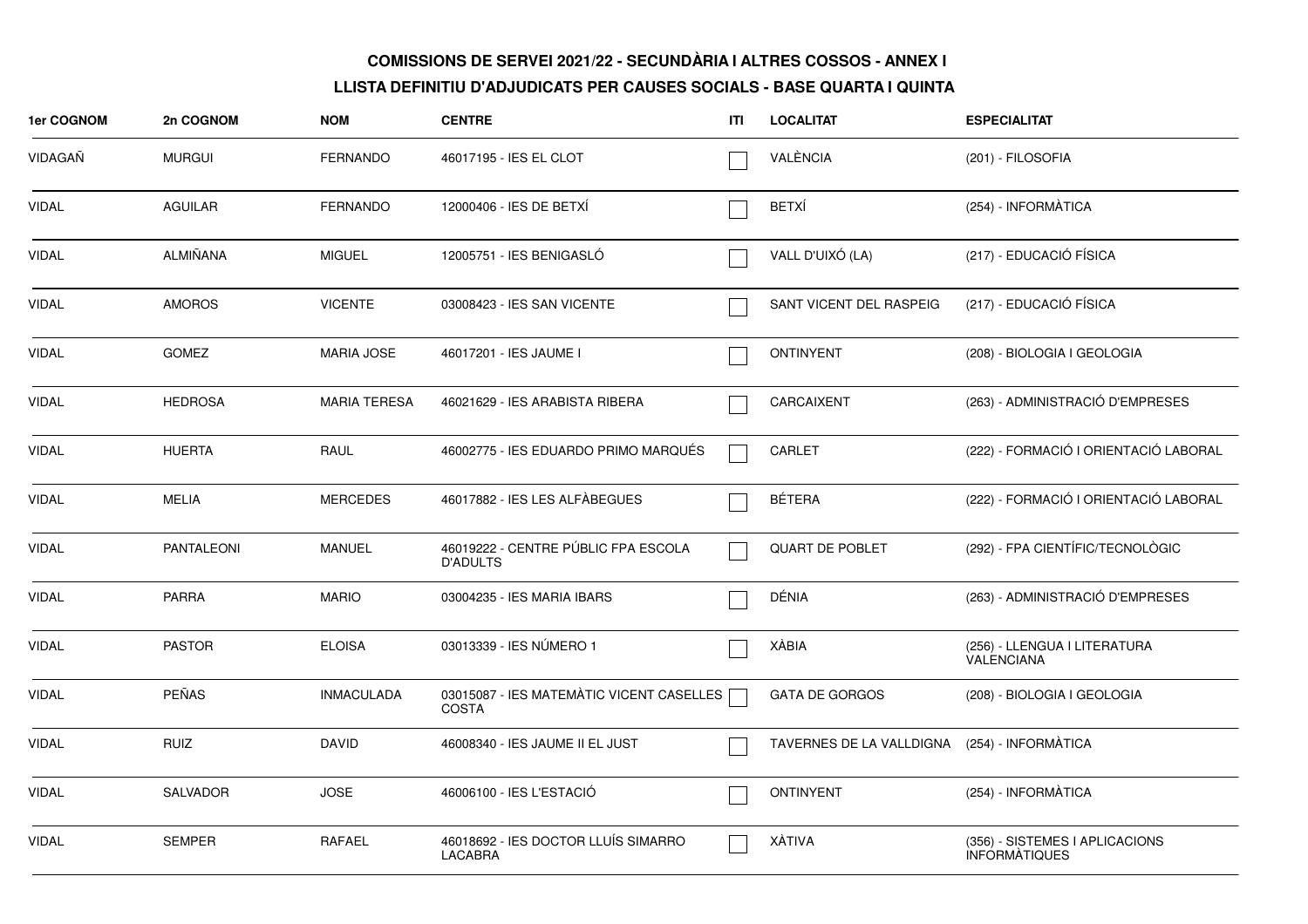| <b>1er COGNOM</b> | 2n COGNOM       | <b>NOM</b>                          | <b>CENTRE</b>                                           | ITI                             | <b>LOCALITAT</b> | <b>ESPECIALITAT</b>                                      |
|-------------------|-----------------|-------------------------------------|---------------------------------------------------------|---------------------------------|------------------|----------------------------------------------------------|
| <b>VIDAL</b>      | <b>SORIANO</b>  | <b>RAFAEL</b>                       | 46000213 - IES JOSEP SEGRELLES                          |                                 | <b>ALBAIDA</b>   | (256) - LLENGUA I LITERATURA<br><b>VALENCIANA</b>        |
| VIDAL             | <b>TERRADES</b> | <b>MARIA</b>                        | 03006244 - IES ANTONI LLIDÓ                             |                                 | <b>XÀBIA</b>     | (207) - FÍSICA I QUÍMICA                                 |
| VIDAL             | <b>TORRALBA</b> | <b>JOSEP VICENT</b>                 | 03015130 - SECCIÓ DE L'IES ENRIC VALOR A<br><b>ORBA</b> |                                 | <b>ORBA</b>      | (256) - LLENGUA I LITERATURA<br>VALENCIANA               |
| <b>VIGIL</b>      | <b>HIDALGO</b>  | <b>LUCIA</b>                        | 03011136 - ESCOLA OFICIAL D'IDIOMES                     |                                 | <b>ALACANT</b>   | (401) - ALEMANY                                          |
| <b>VIGO</b>       | <b>ROMEO</b>    | <b>PATRICIA</b>                     | 46008972 - IES MIGUEL BALLESTEROS VIANA                 |                                 | <b>UTIEL</b>     | (349) - PROCEDIMENTS SANITARIS I<br><b>ASSISTENCIALS</b> |
| <b>VILA</b>       | <b>CALABUIG</b> |                                     | FRANCESC JOSEP 46022208 - IES DE VALLADA                |                                 | VALLADA          | $(211)$ - ANGLÉS                                         |
| VILA              | <b>LOPEZ</b>    | <b>GUILLEM</b>                      | 46012872 - IES LUIS VIVES                               |                                 | VALÈNCIA         | (261) - ECONOMIA                                         |
| <b>VILA</b>       | <b>MARTINEZ</b> | <b>VALERINA</b>                     | 46020297 - IES DE ENGUERA                               | $\overline{\blacktriangledown}$ | <b>ENGUERA</b>   | $(216) - MÚSICA$                                         |
| VILA              | <b>SANCHEZ</b>  | <b>SANDRA</b>                       | 46017201 - IES JAUME I                                  |                                 | <b>ONTINYENT</b> | (222) - FORMACIÓ I ORIENTACIÓ LABORAL                    |
| VILA              | <b>TRAVER</b>   | <b>ALEJANDRO</b>                    | 12002671 - IES BOTÀNIC CAVANILLES                       |                                 | VALL D'UIXÓ (LA) | (206) - MATEMÀTIQUES                                     |
| <b>VILANA</b>     | <b>VELASCO</b>  | <b>VICENTE</b>                      | 46025040 - IES ABASTOS                                  |                                 | VALÈNCIA         | $(211)$ - ANGLÉS                                         |
| <b>VILAPLANA</b>  | <b>GRAMAJE</b>  | <b>MARIA</b><br><b>DESAMPARADOS</b> | 46023158 - CEIP SERRERÍA                                |                                 | VALÈNCIA         | (218) - ORIENTACIÓ EDUCATIVA                             |
| VILAR             | LOPEZ           | <b>MARTA</b>                        | 12002671 - IES BOTÀNIC CAVANILLES                       |                                 | VALL D'UIXÓ (LA) | (206) - MATEMÀTIQUES                                     |
| <b>VILAR</b>      | <b>MERIDEÑO</b> | <b>NADIA</b>                        | 12003328 - IES LLOMBAI                                  |                                 | <b>BORRIANA</b>  | (206) - MATEMATIQUES                                     |
| <b>VILLA</b>      | <b>MARZO</b>    | <b>SILVIA</b>                       | 46012951 - IES JORDI DE SANT JORDI                      |                                 | VALÈNCIA         | (242) - INTERVENCIÓ SOCIOCOMUNITÀRIA                     |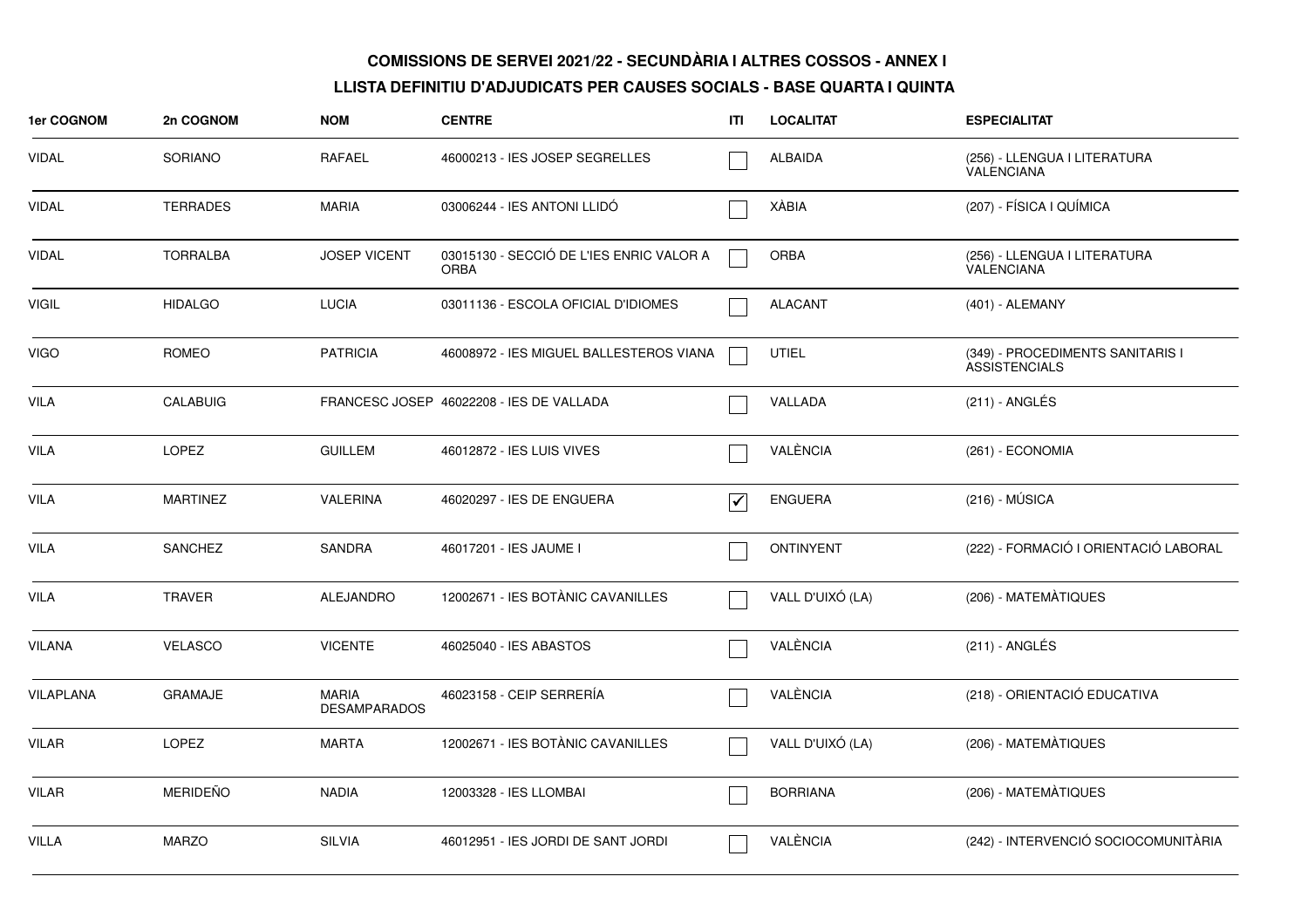| 1er COGNOM         | 2n COGNOM        | <b>NOM</b>                              | <b>CENTRE</b>                                              | ITI | <b>LOCALITAT</b>     | <b>ESPECIALITAT</b>                                      |
|--------------------|------------------|-----------------------------------------|------------------------------------------------------------|-----|----------------------|----------------------------------------------------------|
| <b>VILLAESCUSA</b> | <b>GARCIA</b>    | <b>JOSE ALBERTO</b>                     | 03012736 - IES MARE NOSTRUM                                |     | <b>ALACANT</b>       | (219) - TECNOLOGIA                                       |
| <b>VILLAESCUSA</b> | <b>PEDROCHE</b>  | <b>MARIA</b><br>CANDELARIA              | 46019167 - CENTRE PÚBLIC FPA ENRIC VALOR                   |     | ALAQUAS              | (292) - FPA CIENTÍFIC/TECNOLÒGIC                         |
| <b>VILLALBA</b>    | <b>RODRIGUEZ</b> | RAFAEL                                  | 46022142 - IES DE GUADASSUAR                               |     | <b>GUADASSUAR</b>    | (217) - EDUCACIÓ FÍSICA                                  |
| VILLALONGA         | <b>PRATS</b>     | PAU ELADI                               | 46019763 - IES JOSÉ BALLESTER GOZALVO                      |     | VALÈNCIA             | (204) - LLENGUA CASTELLANA I<br><b>LITERATURA</b>        |
| VILLALVA           | <b>ESCRIVA</b>   | <b>MARIA JESUS</b>                      | 46022919 - SECCIÓ DE L'IES JOAN FUSTER A<br><b>SOLLANA</b> |     | <b>SOLLANA</b>       | (256) - LLENGUA I LITERATURA<br><b>VALENCIANA</b>        |
| <b>VILLANOVA</b>   | <b>JIMENEZ</b>   | <b>LUIS ALBERTO</b>                     | 46008960 - CEIP ENRIQUE RAMBAL                             |     | <b>UTIEL</b>         | (218) - ORIENTACIÓ EDUCATIVA                             |
| VILLANUEVA         | CASTRO           | CARLOS                                  | 46017195 - IES EL CLOT                                     |     | VALÈNCIA             | (201) - FILOSOFIA                                        |
| VILLANUEVA         | <b>FLORS</b>     | <b>MARIA PILAR</b>                      | 46020315 - IES DE PUCOL                                    |     | <b>PUÇOL</b>         | (219) - TECNOLOGIA                                       |
| <b>VILLANUEVA</b>  | <b>PANTOJA</b>   | <b>EVA</b>                              | 46022181 - IES VELES E VENTS                               |     | <b>GRAU I PLATJA</b> | (209) - DIBUIX                                           |
| VILLAPLANA         | <b>MUÑOZ</b>     | <b>DORA</b>                             | 12005544 - IES LA VALL D'ALBA                              |     | VALL D'ALBA          | (256) - LLENGUA I LITERATURA<br><b>VALENCIANA</b>        |
| <b>VILLAR</b>      | <b>PERUGA</b>    | <b>ANA MARIA</b>                        | 46020558 - ESCOLA OFICIAL D'IDIOMES                        |     | <b>SAGUNT</b>        | (401) - ALEMANY                                          |
| <b>VILLAR</b>      | <b>REIG</b>      | <b>PAULA</b>                            | 03014812 - CIPFP VALLE DE ELDA                             |     | <b>ELDA</b>          | (349) - PROCEDIMENTS SANITARIS I<br><b>ASSISTENCIALS</b> |
| VILLARREAL         | REDON            | <b>INMACULADA</b>                       | 46021711 - CIPFP AUSIÀS MARCH                              |     | VALÈNCIA             | (211) - ANGLÉS                                           |
| VILLARREAL         | <b>RODRIGUEZ</b> | <b>ARIADNA</b>                          | 12005738 - IES LA PLANA                                    |     | CASTELLÓ DE LA PLANA | (211) - ANGLÉS                                           |
| <b>VILLENAVE</b>   |                  | <b>AURORE MARIE</b><br><b>FRANCOISE</b> | 03012736 - IES MARE NOSTRUM                                |     | <b>ALACANT</b>       | $(210)$ - FRANCÉS                                        |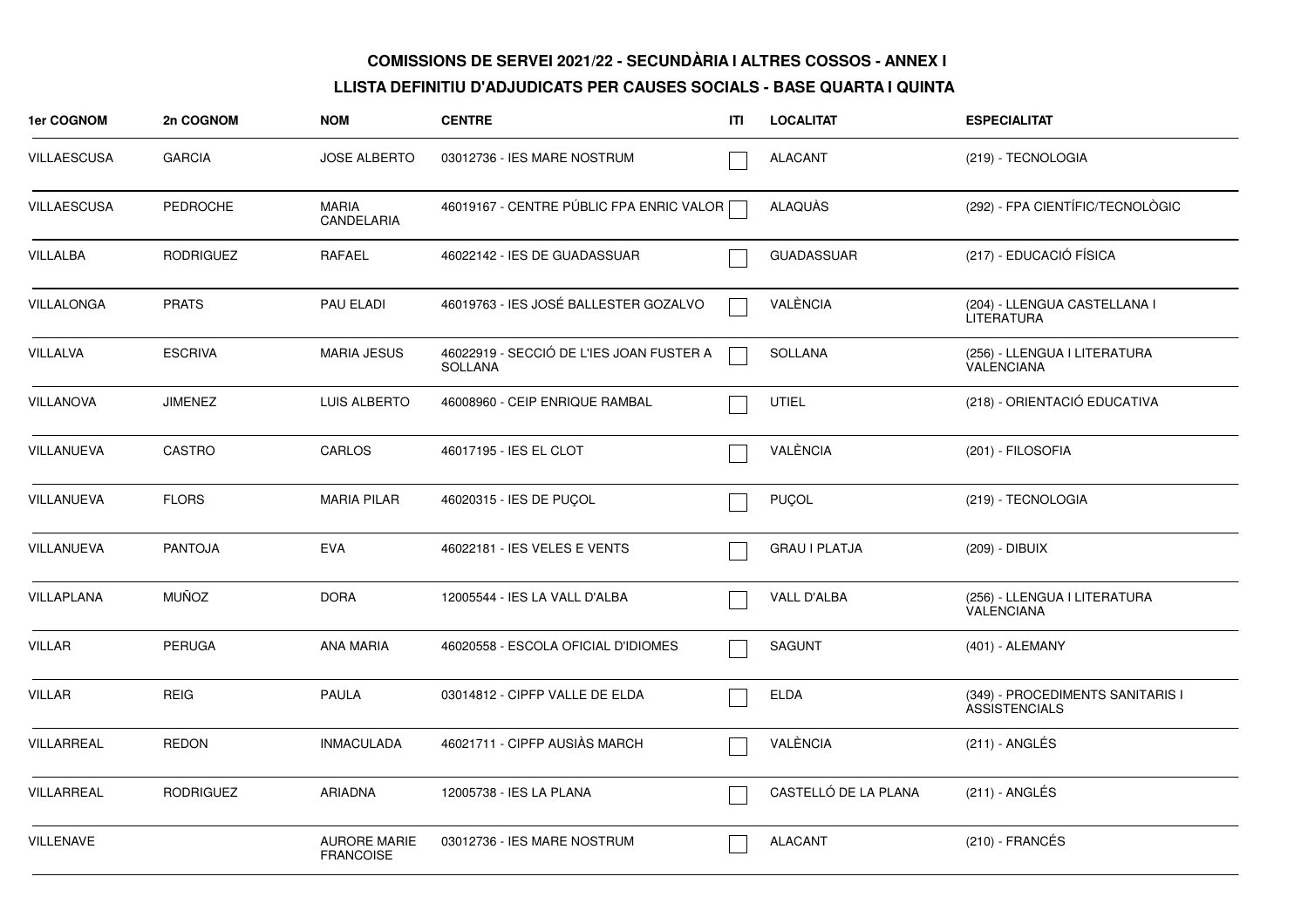| 1er COGNOM      | 2n COGNOM         | <b>NOM</b>         | <b>CENTRE</b>                                          | ITI | <b>LOCALITAT</b>           | <b>ESPECIALITAT</b>                                      |
|-----------------|-------------------|--------------------|--------------------------------------------------------|-----|----------------------------|----------------------------------------------------------|
| <b>VINAIXA</b>  | <b>ISACH</b>      | <b>ELISA</b>       | 46012987 - IES CID CAMPEADOR                           | √   | VALÈNCIA                   | (254) - INFORMÀTICA                                      |
| <b>VIVAS</b>    | <b>ODINA</b>      | <b>HUGO</b>        | 12004011 - IES XIMÉN D'URREA                           |     | ALCORA (L')                | (205) - GEOGRAFIA I HISTÒRIA                             |
| <b>VIVO</b>     | <b>CERVERA</b>    | <b>JOSE RAMON</b>  | 46022831 - IES D'ALBAL                                 |     | ALBAL                      | (219) - TECNOLOGIA                                       |
| <b>VIVO</b>     | <b>JIMENEZ</b>    | <b>MAR</b>         | 46018035 - CIPFP MISERICORDIA                          |     | VALÈNCIA                   | (242) - INTERVENCIÓ SOCIOCOMUNITÀRIA                     |
| <b>VIZCAINO</b> | <b>GARRIDO</b>    | <b>ANTONI</b>      | 03013704 - IES PROFESSOR MANUEL BROSETA                |     | <b>BANYERES DE MARIOLA</b> | (205) - GEOGRAFIA I HISTÒRIA                             |
| <b>VIZCAINO</b> | <b>LOPEZ</b>      | <b>SANDRA</b>      | 46012987 - IES CID CAMPEADOR                           |     | VALÈNCIA                   | (219) - TECNOLOGIA                                       |
| <b>VIZCAINO</b> | <b>REBERTOS</b>   | <b>HECTOR</b>      | 46013062 - IES BENLLIURE                               |     | VALÈNCIA                   | (201) - FILOSOFIA                                        |
| <b>WULFF</b>    | PEREZ             | <b>MIGUEL</b>      | 03012736 - IES MARE NOSTRUM                            |     | ALACANT                    | (207) - FÍSICA I QUÍMICA                                 |
| <b>XALER</b>    | <b>LLINARES</b>   | <b>GEORGINA</b>    | 12008296 - SECCIÓ DE L'IES BOVALAR A<br><b>BORRIOL</b> |     | <b>BORRIOL</b>             | (219) - TECNOLOGIA                                       |
| YAGO            | <b>BUSTAMANTE</b> | <b>JUAN RAMON</b>  | 03015154 - IES LA CANAL                                |     | <b>PETRER</b>              | (217) - EDUCACIÓ FÍSICA                                  |
| YAGÜE           | <b>TORMO</b>      | <b>GEMMA</b>       | 46018631 - IES ENRIQUE TIERNO GALVÁN                   |     | <b>MONCADA</b>             | (349) - PROCEDIMENTS SANITARIS I<br><b>ASSISTENCIALS</b> |
| YAÑEZ           | SAEZ              | ANA ISABEL         | 03014939 - IES NOU DERRAMADOR                          |     | IBI                        | $(211)$ - ANGLÉS                                         |
| <b>YEBENES</b>  | PAGAN             | ANA BELEN          | 03013145 - IES CLOT DE L'ILLOT                         |     | CAMPELLO (EL)              | (206) - MATEMÀTIQUES                                     |
| <b>YUSTE</b>    | <b>GARCIA</b>     | <b>JULIO CESAR</b> | 46026779 - IES ANDREU ALFARO                           |     | <b>PAIPORTA</b>            | (209) - DIBUIX                                           |
| <b>YUSTE</b>    | <b>REGUERA</b>    |                    | MARIA ALMUDENA 46013062 - IES BENLLIURE                |     | VALÈNCIA                   | (219) - TECNOLOGIA                                       |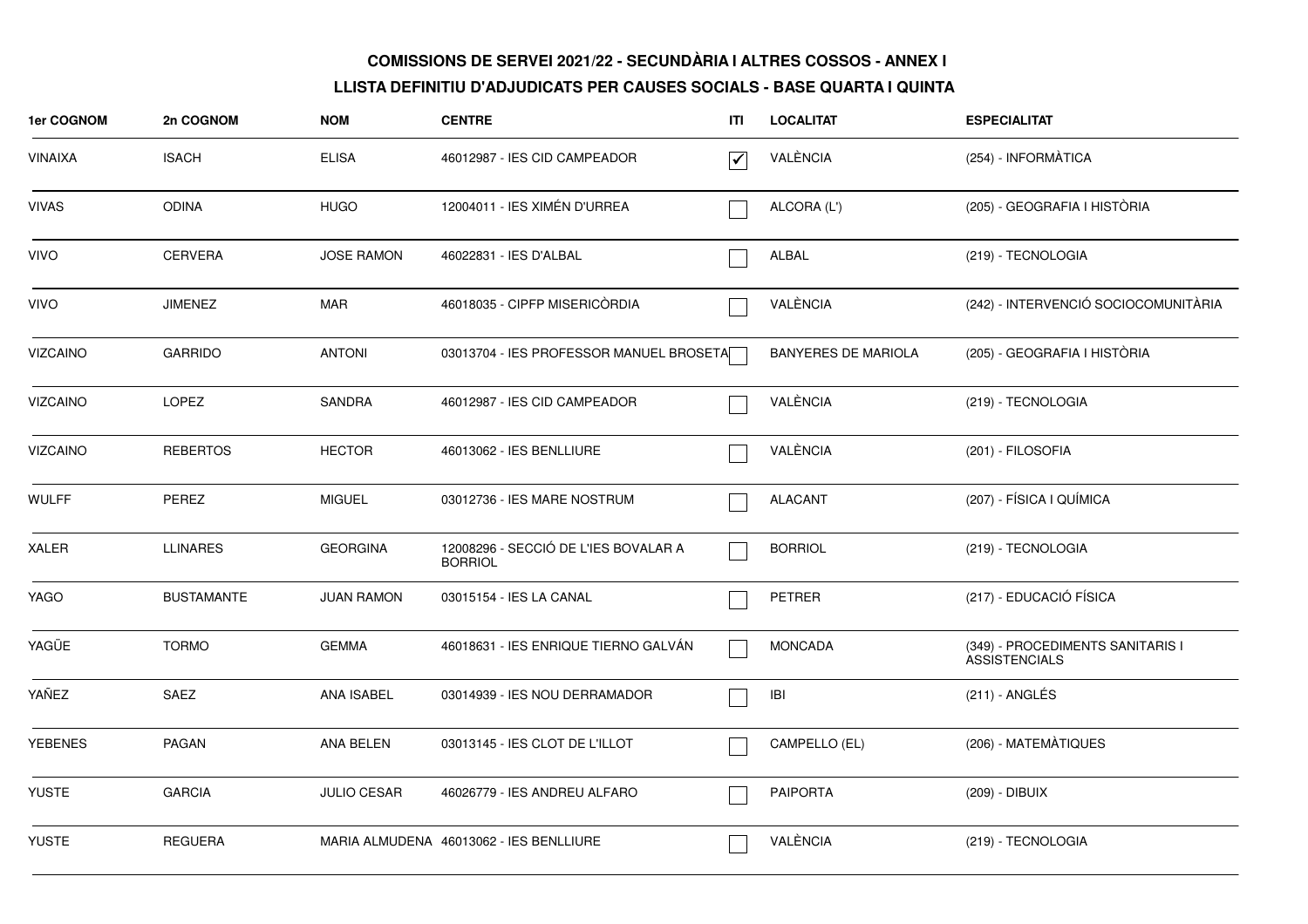| 1er COGNOM      | 2n COGNOM        | <b>NOM</b>          | <b>CENTRE</b>                                                      | ITI | <b>LOCALITAT</b>       | <b>ESPECIALITAT</b>                                    |
|-----------------|------------------|---------------------|--------------------------------------------------------------------|-----|------------------------|--------------------------------------------------------|
| <b>YUSTE</b>    | <b>VILA</b>      | <b>MARA</b>         | 46006495 - IES DOCTOR PESET ALEIXANDRE                             |     | <b>PATERNA</b>         | (207) - FÍSICA I QUÍMICA                               |
| ZABALZA         | <b>OSTOS</b>     | <b>ANA MARIA</b>    | 12005738 - IES LA PLANA                                            |     | CASTELLÓ DE LA PLANA   | (206) - MATEMÀTIQUES                                   |
| <b>ZABALZA</b>  | <b>OSTOS</b>     | <b>MARIA CARMEN</b> | 12008296 - SECCIÓ DE L'IES BOVALAR A<br><b>BORRIOL</b>             |     | <b>BORRIOL</b>         | (276) - AMBIT CIENTIFIC                                |
| ZACARÉS         | <b>PEREA</b>     | JULI                | 46017195 - IES EL CLOT                                             |     | VALÈNCIA               | (208) - BIOLOGIA I GEOLOGIA                            |
| <b>ZAFRA</b>    | <b>GARCIA</b>    | <b>AURORA</b>       | 46015538 - CIPFP FAITANAR                                          |     | <b>QUART DE POBLET</b> | (218) - ORIENTACIÓ EDUCATIVA                           |
| <b>ZAHONERO</b> | <b>BLAS</b>      | <b>CLARA GISELA</b> | 46019350 - CONSERVATORIO PROFESIONAL<br>DE MÚSICA M. PÉREZ SÁNCHEZ |     | <b>REQUENA</b>         | (6F8) - LLENGUATGE MUSICAL                             |
| <b>ZAHONERO</b> | <b>SIMO</b>      | <b>MIGUEL</b>       | 46014893 - IES LA PATACONA                                         |     | <b>ALBORAIA</b>        | (335) - INSTAL·LACIONS<br><b>ELECTROTÉCNIQUES</b>      |
| <b>ZAMMIT</b>   | <b>ANDRES</b>    | JOSÉ FERNANDO       | 03001911 - IES ANTONIO JOSÉ CAVANILLES                             |     | <b>ALACANT</b>         | (340) - MECANITZAT I MANTENIMENT DE<br><b>MAQUINES</b> |
| <b>ZAMORA</b>   | <b>VERA</b>      | <b>RUBEN</b>        | 03015075 - IES LA FOIA D'ELX                                       |     | FOIA (LA)              | (211) - ANGLÉS                                         |
| <b>ZAMORANO</b> | PEREZ            | <b>ROSA</b>         | 46017559 - CEIP MEDITERRÁNEO                                       |     | PUERTO SAGUNTO (EL)    | (218) - ORIENTACIÓ EDUCATIVA                           |
| ZANON           | <b>GONZALEZ</b>  | <b>SARA</b>         | 46018035 - CIPFP MISERICÒRDIA                                      |     | VALÈNCIA               | $(211)$ - ANGLÉS                                       |
| ZANON           | <b>HERNANDEZ</b> | LIDIA               | 46022211 - IES MARJANA                                             |     | <b>CHIVA</b>           | (204) - LLENGUA CASTELLANA I<br><b>LITERATURA</b>      |
| <b>ZAPATER</b>  | <b>PEREZ</b>     | <b>MARIA JOSE</b>   | 46013062 - IES BENLLIURE                                           |     | VALÈNCIA               | (205) - GEOGRAFIA I HISTÒRIA                           |
| ZARAGOZA        | <b>ROBLES</b>    | <b>ELENA</b>        | 46013086 - IES ISABEL DE VILLENA                                   |     | VALÈNCIA               | (209) - DIBUIX                                         |
| <b>ZARZA</b>    | CHOCANO          | <b>VICENTE</b>      | 03004235 - IES MARIA IBARS                                         |     | DÉNIA                  | (219) - TECNOLOGIA                                     |